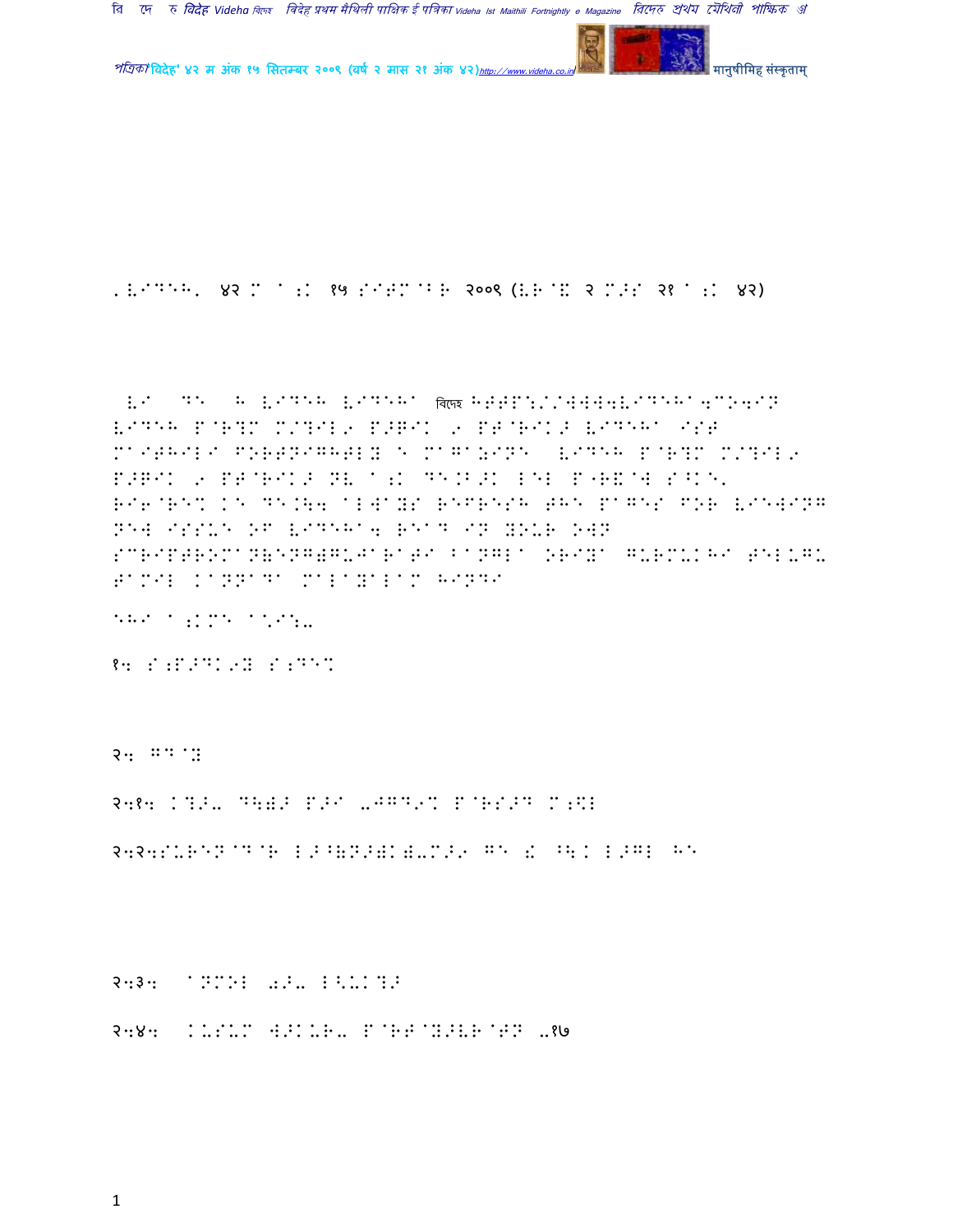ৱি দে *হ বিदेह Videha ৰিজে ৰিবলৈ प्रथम मैथिली पाक्षिक ई पत्रिका <sub>Videha</sub> Ist Maithili Fortnightly e Magazine <i>ৱিদেহ প্ৰথম মৌথি*লী পাক্ষিক \$

*পত্ৰিকা*' विदेह' ४२ म अंक १५ सितम्बर २००९ (वर्ष २ मास २१ अंक ४२)http://www.videha.co.in<sup>/ म</sup>ानुष्यी- मानुषीमिह संस्कृताम् २५५4 KRASHAF KARDER KORA KORA KUMBE २4६4 \$PX RM PRODUCT ROOM OF STREET STREET PRODUCT २५७4 RPTDR NAJHA 2009 RD 2009 २4८4 AMREN@D@R Y>DV-RIPOR@)

 $3: P^2$ 

 $3484$  GU;  $\pm 31$   $\pm 42$  GU;  $\pm 21$   $\pm 21$ 

३4२4 ST9% CN@D@R 0> ३4३4 HIM>;%U C[!R9-D\ )> PD@Y

३4४4 P;KJ PR>%R ३4५4 NEN>K P@R%@N-SUBO! KUM>R W>KUR ३4६4NI%>P@R^> 0> (S;KLN)->G>;

३५७५ MIRINE COMP APAPE APP ER TE ३4८4KL@PN> %R#-P@RT9Q> S' PRI#>M TK-४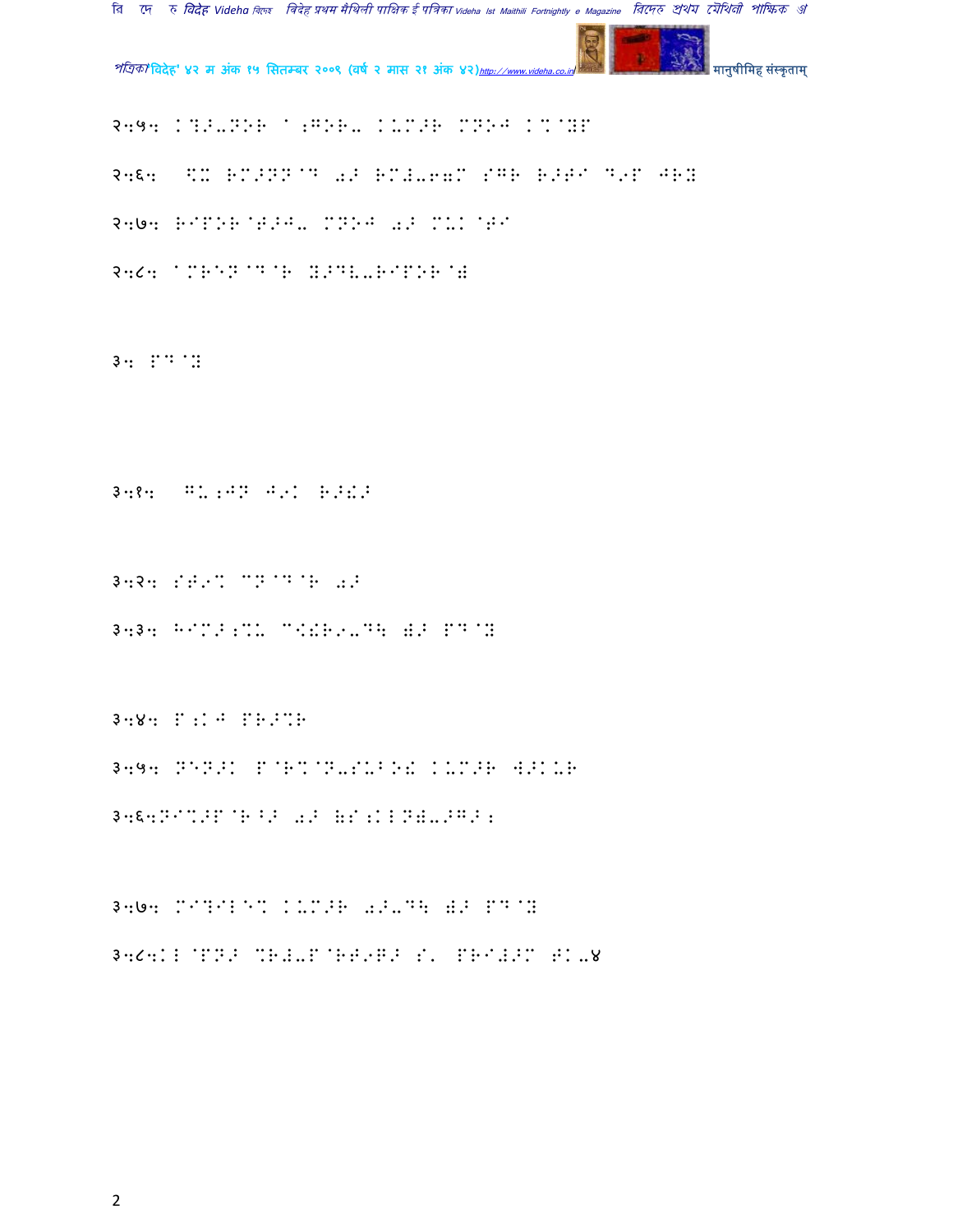

 $84$  GPP (BUPP (B) (RPP) - UPS (B) - US (ESPS ESP) BH (IPH) - LPS (BSP) KO;K#9-LE.K-TUK>R>M R>M> %E), HIN@D9 ANUV>D- \$X4 %;^U KUMB SK:B, %@R9 SEB9 6RD-BURS-XIII (M/?IL) %;^U KUM>R SI;H

 $94:$  B $B:23:$  Konstruction of the article is the construction of  $R$  and  $R$  are  $R$  . The  $R$ (KXMIK@S)२4KL@PN> %R#:DEV9J94

६4 ^>&>P>K RCN>-LE.N -[M>NK M/?IL9], [VIDEHK M/?IL9- A;G@REJ9 > A;G@REJ9 M/?IL9 KO& (I;)RNE)PR PHIL BER SR@C-\$IK@%NR9) EM4ES4 ES4K@Y\4EL4 SR@VR >!>RIT -BASED ON MS-SQL SERVER MAITHILI-ENGLISH AND ENGLISH-MAITHILI DICTIONARY4]

84 VIDEHA FOR NON RESIDENT MAITHILS (FESTIVALS OF MITHILA DATE-LIST, ANNO 1999 EST

8414ORIGINAL POEM IN MAITHILI BY GAJENDRA THAKUR TRANSLATED INTO ENGLISH DE STANDARD I STANDARD I STANDARD I STANDARD I STANDARD I STANDARD I STANDARD I STANDA

8424 DEVIL BLESSED US-SHYAM DARIHARE (DEVIL BLESSED US- MAITHER DARIHARE, DES STORY BY SHYAM DARIHARE, TRANSLATED BY SHYAM DARIHARE, TRANSLATED BY SHYAM DARIHARE, PRAVE TAMP H

BATTER SUPERING SO PURSE TURNS AND BESTIMAN A GENERAL A DEVNOP BE DEVATOREE KONSTRUCT DE SON DE SON LIGE EEN UPLB@! A\*I4 ALL THE OLD ISSUES OF VIDEHA E JOURNAL ( IN BRAILLE, TIRHUTA AND DEVANAGARI VERSIONS ) ARE AVAILABLE FOR PDF DOWNLOAD AT THE FOLLOWING LINK4

VIDEH 9-PT@RIK>K S^)> PUR>N A;K B@REL, TIRHUT> > DESCRIPTION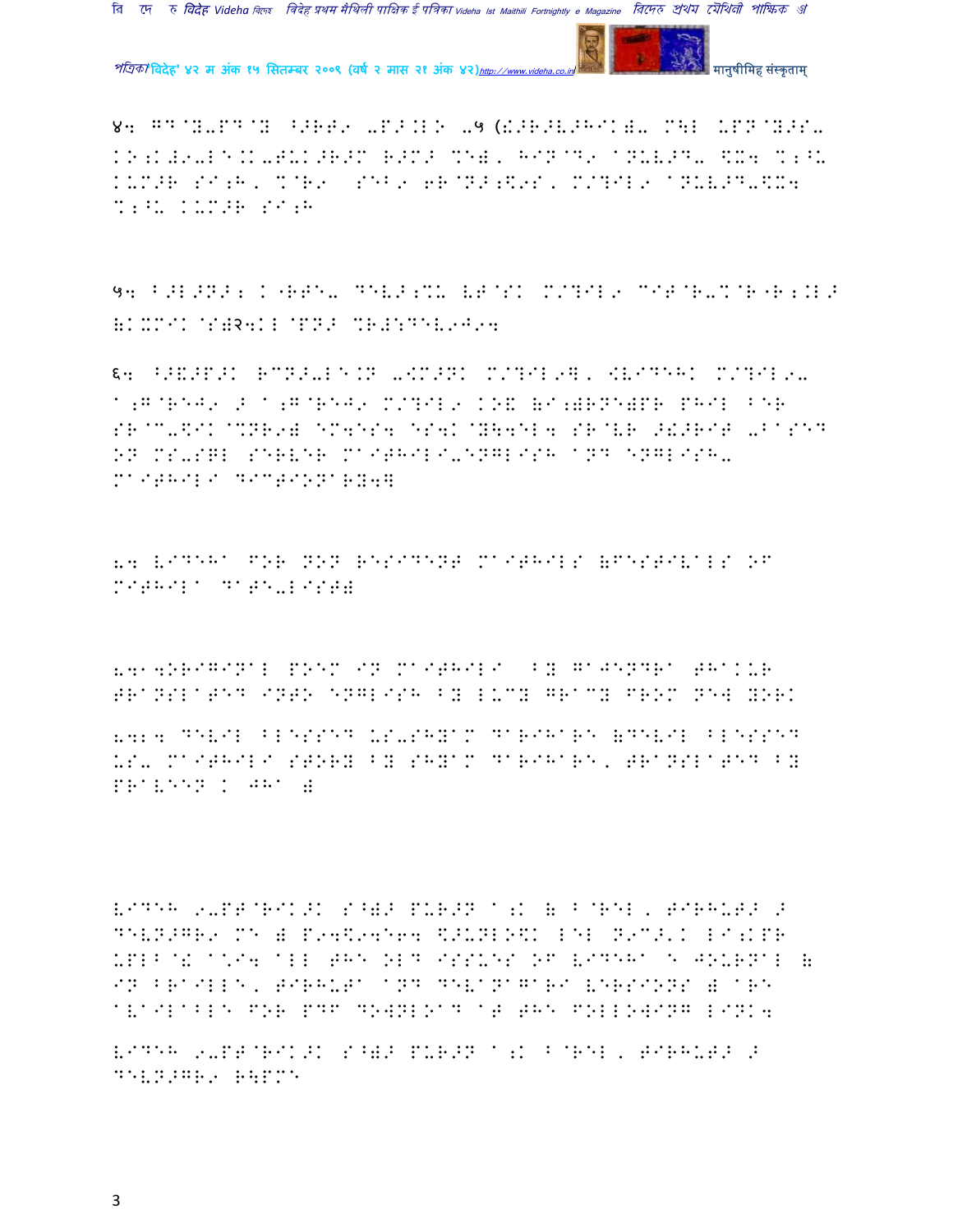VIDEHA E JOURNAL'S ALL OLD ISSUES IN BRAILLE TIRHUTA AND DEVANAGARI VERSIONS

RANGE SERVICES SERVICE

"VIDEOUS" 9-PT@RICH="PT@RIK" P@RIKP@T KRA4

APS MITH MIT EITHER STRIP STRIP STRIP

↑ VIDEH >R4ES4ES469\$ EN9ME)RKE' APN S>I)/ B@LXGPR  $\pm$   $\frac{1}{2}$   $\pm$   $\frac{1}{2}$   $\pm$   $\frac{1}{2}$ 

BO "LESS" PRODUCED " PRESS " PRODUCED " PRODUCED " A CONSTRUCTION " AND A CONSTRUCTION OF " AND A CONSTRUCTION  $\sim$  69 YO RELATED A CONTRACT POSSESSION CONTRACT PROPERTY AND MOST )>IP KEL>S' SEHO VIDEH 69\$ P@R>P@T KE SK/T \*94

MICHER DE FRANKERS ALS CREEFE SERCH DER INFORMETIEK EN DE RHL \*9, (CANNOT SEE/WRITE MAITHILI IN DEVANAGARI/ MITHILAKSHARA FOLLOW LINKS BELOW OR CONTACT AT GGANGENDRAG IN EIN HETU NEI HETU NACH HETU NICHT HET HET GESCHICHTEN JPDE S;GHER SATER SYGGIFT ROUGH SOMERIES OF MORE SATE NU-PURAN A;K P (P)

HTTP://DEVANAAGARII4NET/

HETT://KAULONLINE/STORICS/ININAGARI/ (ETEN BIOLOGIC) (MILLEN DEVADES BREDGEL (BIKKE KRYSTER (BB KRAK \$XK@YUMEN@)ME PES@) KE VR@\$ 6>ILKE' SEV KR\4 VI%E& J>NK>R9K LEL GGAJENDRA@VIDEHA4COM PR SM@PR@K KR\4), USE FIREFOX 340 (FROM WWW.4), USE FIREFOX 340 (FROM WWW.4), USE FIREFOX 340 (FROM WWW.4) SAFARI/ INTERNET EXPLORER 840/ FLOCK 240/ GOOGLE CHROME FOR BEST VIEW OF 'VIDEHA' MAITHILI E-JOURNAL AT HTTP://WWW4VIDEHA4CO4IN/ 4)

GO TO THE LINK BELOW FOR DOWNLOAD OF OLD ISSUES OF VIDEHA MAITHILI E MAGAZINE IN 4PDF FORMAT AND MAITHILI AUDIO/ VIDEO/ BOOK/ PAINTINGS/ PHOTO FILES4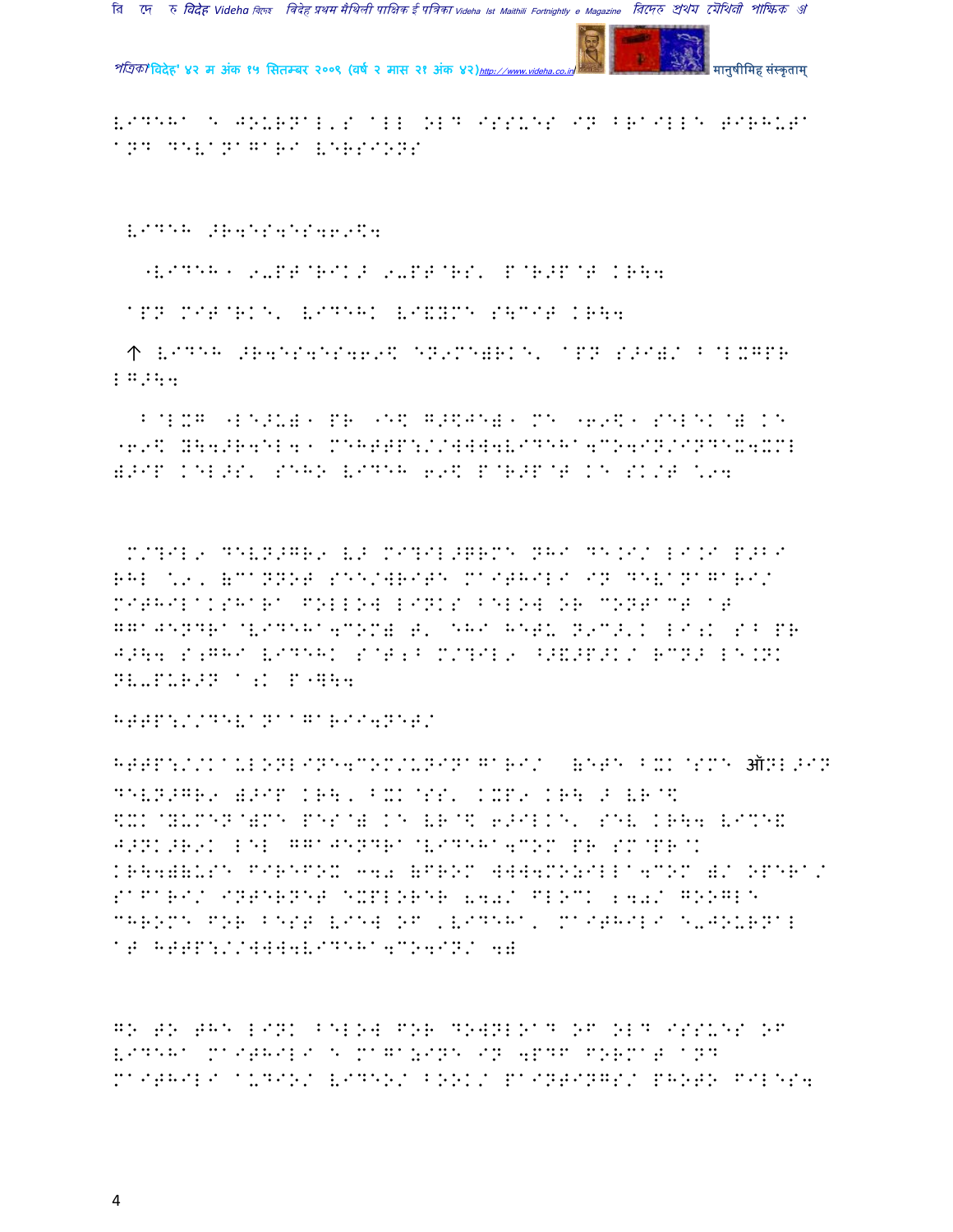"MINISTE" (MACINE PARA SASY BINY SASY LOKE ANG MATILITANG MANG-ARANG ARAW ANG MAN PR JOHN

VIDEH J>LV"RT@TK \$ISKSN 6ORMPR J>\4

MIRIS, MOREO SMONIAE SAN SEMIRING SAMPAN SOMERING. AND VERBEN SIGHHAM SEMPANG SYGHI VIDA GADA SA DI SRADA SIGHA SIGH VERBEN SR MI?IL>, M/?IL > M/?IL9S' SM@BN@!IT VEBS>I) S^K SMG@R S;KLNE DE.\ "VIDEH" STEPHEN STATISTIKE AND VIDEH STEPHEN AND VERWIJGEN AND VERWIJGEN AND VERWIJGEN AND VERWIJG

GEGE AND STRAKE POSSIBLE ON THE MINE METALLY FERING MINORITAL EFFECTY. HIRPOO KR VR PREJENS A FORM AND AT A INCORPORATION AT PARALLY M>)IME PSRL EHI TRHK AN@Y>N@Y P@R>C9N > NV S@?>PT@Y, CIT@R, A^ILE. > M\R@T@TIKL>K HETU DE.\ 'MI?IL>K .OJ'4

 $\frac{1}{2}$  , the state of the state of the state of the state of the state of the state of the state of the state of the state of the state of the state of the state of the state of the state of the state of the state of t !R@M%>S@T@R9 VID@Y>PTIK S@)>M@P4 ^>RT > NEP>LK M>)IME PSRL MI?IL>K !RT9 P@R>C9N K>LHIS' MH>N PURU& O MHIL> LOKNIK KR@M^\MI RHL A\*I4 MI?IL>K MH>N PURU& O MHIL> LOKNIK CIT@R 'MI?IL> RT@N' ME DE.\4

VIDEHA ARCHIVE VIDEH SE STAND

VIDEHK PUR>N A;K > ऑ\$IYO/ V9\$IYO/ PO?9/ CIT@RKL>/ 6O)O S^K 6>IL S^ (UC@C>R#, B\$ SU. S>R > D\R@V>QT M) \$P SHIT SHITS ARE NOT DER KRAFT HET UNLOCK HET UNLOCK HET UNLOCK A LIGHT OF THE JAPAN HET UNLOCK

*পত্ৰিকা*' विदेह' ४२ म अंक १५ सितम्बर २००९ (वर्ष २ मास २१ अंक ४२)http://www.videha.co.in<sup>/ म</sup>ानुष्यी- मानुषीमिह संस्कृताम्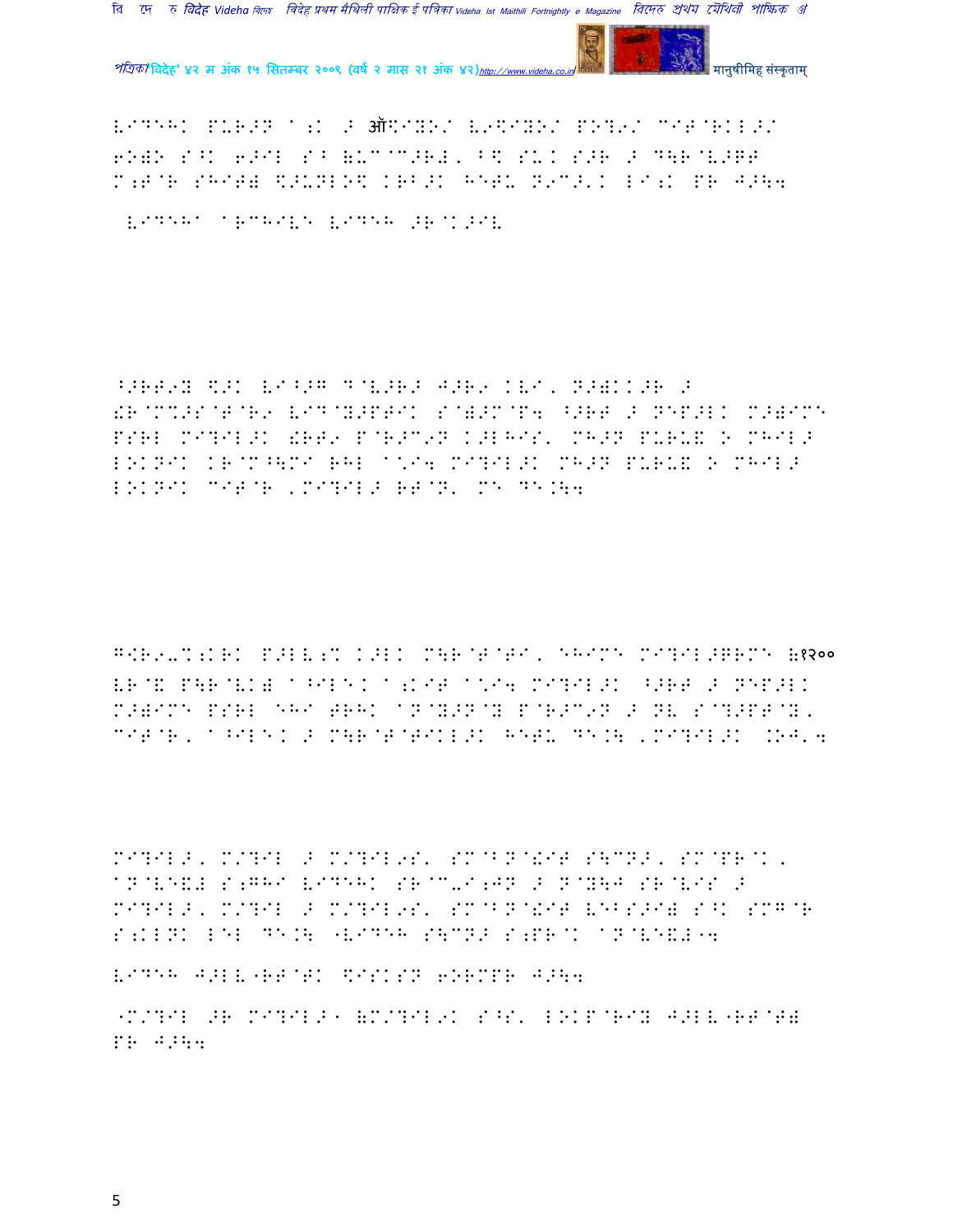*পত্ৰিকা*' विदेह' ४२ म अंक १५ सितम्बर २००९ (वर्ष २ मास २१ अंक ४२)http://www.videha.co.in/ मानुष्य स्थितिकामिह संस्कृताम्

 $\mathcal{R}$ :  $\mathcal{R}$ :  $\mathcal{R}$   $\mathcal{R}$   $\mathcal{R}$   $\mathcal{R}$   $\mathcal{R}$   $\mathcal{R}$   $\mathcal{R}$   $\mathcal{R}$   $\mathcal{R}$   $\mathcal{R}$   $\mathcal{R}$   $\mathcal{R}$   $\mathcal{R}$   $\mathcal{R}$   $\mathcal{R}$   $\mathcal{R}$   $\mathcal{R}$   $\mathcal{R}$   $\mathcal{R}$   $\mathcal{R}$   $\mathcal{R}$   $\mathcal{R}$   $\math$ 

P3@J9ME UPLB@! KI\*U T?@Y:-

MH>R>J>K HETU NIHU\*L KN@Y>S' APN P>'JIK RQ>R@? KN@Y> CORPORATION IN DIE REGISSINGSTE EIN DIE REGISSINGSTE EIN DIE REGISSINGSTE EIN DIE REGISSINGSTE EIN DIE REGISSI BJ-E HUNKR NO DE SERVES TO BE I DE E E SERVE TO DE SERVE DE SERVE UPPENBURG HOW PIRES THRENDLY 4 SHED FOR HOLES, MHE%WARC BHINK BEKURA DATURIHAN BERKOOLTRED, HOEB, KVISTOS ER JA JOHANNES VEDER UNDER DIE VERKLIK SIG ULD GESCHLICHE P>#@\$ULIPI NEP>LK PUS@TK>LYS' P@R>P@T HOEB>S' P\R@V), OKR ATIRIKA ATIRIKE ER ROKU ER KORTU ATIRIK VIVATE ER DI PANGUSER (K MUS MUSIC - CROWN - CRAME OF CRAINING IN A STREET OF STATES OF STATES OF STATES OF STATES OF STATES OF STATES SN@TTIK P@RTI KONO DUR>G@RHK A^>V, 9 S^ P3@J9ME VR@#IT A\*I4>R@Y^)@)K VIVR#- (२७) (३४/०८) MHIPTIY: M;GR[N9 M>#@\$/R S/ P9T>M@B R SUT D>M\ D[ M>#@\$@R S/ V9J9 T@RINYN^)@): E SUTO >R@Y^)@): E SUTO UDY^)@): E SUTO E SUPERFEIT E SUNY SULOCATA PER ESULATA PER EL SUSTADO DE SUE SU SUTO !R@MJ)9MI%@R E SUTO !>R>J)9 MI%@R E SUTOB@RH@MJR9 MI%@R E SUTO T@RIPURJ)9 MI%@R E SUT VI<UJ)9 MI%@R E SUTO AJYSI;H: E SUTO VIJYSI;H: E SUTO E SUTO >DIVR>H: E SUTO MHOVR>H: E SUTO DUR@YO!N SI;H: E SUTO SO"]R JYSI;HR@K>C>R@Y>S@T@RS MH>S@T@R VID@Y> P>R+GT MH>MHOP>!@Y> Y: NRSI;H:44

५८४(A)4 C/TN@Y MH>P@R^U: RM>PTI UP>!@Y>Y KRMHE TR[N9 MALC &LORA O G;GROU MES HREOR (RECEDENTIE METHOD) DHOP OF ENGRAPHY UNION TOOLS IN OUR DUING TO A POSSIBLE TOOL NDRIEVEDE OPPRED GEBRUIK IN TROTHER WORK WAR MEN WORK ME KOT GERS PORTON SKRIFTEN STAR TO DELT GUN BIT FINDER SKRIFTEN DE P@RSID@! VI&@#UPUR9, PRM>NN@DPUR9 VT@SGOT@R9 KRMH> MALI TRENDA GANI MIRK GURU4BL@L SENA SHINO SMYME HLAGUR > LQ@M#SEN-UD@YOTKR4 SI;H>%@RM M\LK M4M4HL>YU!S' १२ PUS MAY PAR ME DUREMPER DAE DO PUSA DA MARAR MASPURO (34 MA) (8800) E4\$94LG^G) EHI PO?9K P@RS@?>N BIN@DU A\*I(P"R&@W १८)4 HIVELE & PRESS POINT AT STUDIES TRESS HOLD BOARDTE ORIGIN, 12 PUS @T PUS @T PUS @T PUS @T PUS @T PUS @T PUS @T PUS @T PUS @T PUS @T PUS @T PUS @T PUS @T PUS @T PUS @T PUS @<br>| PUS @T PUS @T PUS @T PUS @T PUS @T PUS @T PUS @T PUS @T PUS @T PUS @T PUS @T PUS @T PUS @T PUS @T PUS @T PUS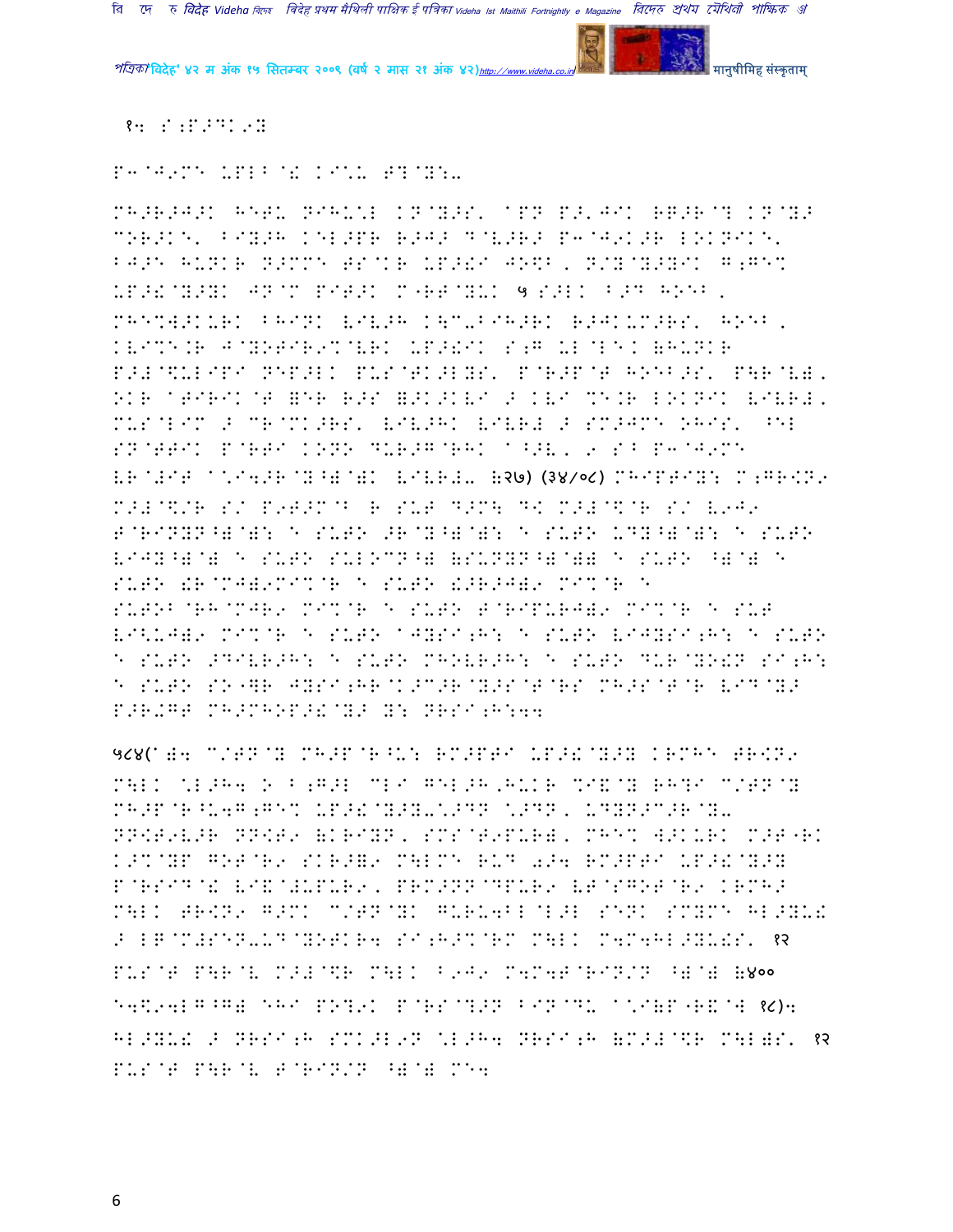*পত্ৰিকা*' विदेह' ४२ म अंक १५ सितम्बर २००९ (वर्ष २ मास २१ अंक ४२)http://www.videha.co.in<sup>/ म</sup>ानुष्यी- मानुषीमिह संस्कृताम्

 $S$ ;  $\mathbb{R}$   $\mathbb{R}$   $\mathbb{R}$   $\mathbb{R}$   $\mathbb{R}$   $\mathbb{R}$   $\mathbb{R}$   $\mathbb{R}$   $\mathbb{R}$   $\mathbb{R}$   $\mathbb{R}$   $\mathbb{R}$   $\mathbb{R}$   $\mathbb{R}$   $\mathbb{R}$   $\mathbb{R}$   $\mathbb{R}$   $\mathbb{R}$   $\mathbb{R}$   $\mathbb{R}$   $\mathbb{R}$   $\mathbb{R}$   $\mathbb{R}$   $\mathbb{R}$   $\zeta$ 8 PEXT: 880 HIPTI, 88,888 PEHEN PEHIPE EN POPTE DENHENHEN BI  $8$ ,९७,८०९ BER DERECH BER DER DER BERBER DER ERSIGNIK GELE !N@YV>D P>WKG#4

GRAND TO THE WARDLE NS POINTS DEPARTMENT CONTROL GGALENDRAG GEAREN GGALANDRA MYOSHADO

 $24.9$  GD  $12.9$ 

२4१4 COBAL CHEA BAR LARCAT BOBEAC DIRE २4२4SUREN@D@R L>^(N>)K)-M>9 GE ! ^\. L>GL HE

२५३५ ANMOL 000 BELL 1994

२५४५ KUNEAN WESTER PORT PORT PORT AND RESERVE TO A REPORT OF THE REPORT OF THE SERVE OF THE SERVE OF THE SERVE

२५५4 KRASHE KAPARA KUMPE MUSH KUMBE २4६4 | XX BMXXXX XX SCR RM#-67M SHE BABA MAD HBX २५७4 RIPOR@T#JPOR@TOR@TOR@TOR@T

7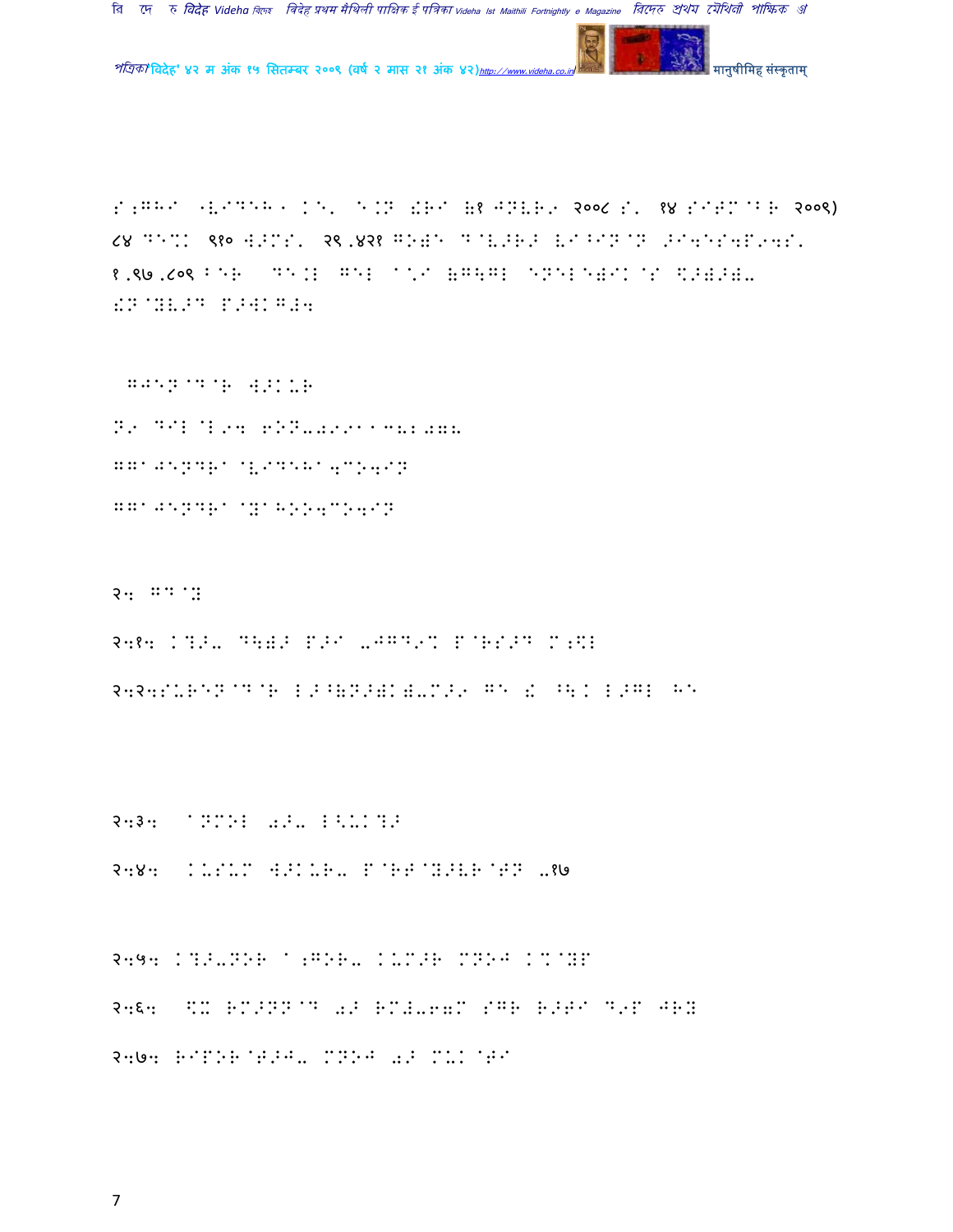*পত্ৰিকা*' विदेह' ४२ म अंक १५ सितम्बर २००९ (वर्ष २ मास २१ अंक ४२)http://www.videha.co.in/ मानुष्याम्बद्धाः भानुषीमिह संस्कृताम्

२4८4 AMREN@D@R Y>DV-RIPOR@)

 $J$ GD9 $J$ SD9 $J$  P $J$  M;  $H$   $I$   $I$   $I$   $I$   $I$   $I$   $I$ 

K?>- D\)> P>I

HIADDATI 6HILM 9HI 9EKU DILATA ADAL 19MID DALLA TDIR S[0UK> G>\$9 S^ PK\$T4 DIL@L9K L\$@\$\K B>T 6EKUOKE' BU0L RH/4 TE' . IN RH/4 TE' . IN RH/4 ABS G>\$9ME )IK) L>GT >NE S;GBEK KM9, M>T@R C>RI DINK .EN>I )> APN .R@C4 G>\$9ME LOK BES9 .>ITO NHI A\*I KI/K T' PEX A SO POSSO DE L'ARCHE DE L'ARCHE DE L'ARCHE DE L'ARCHE DE L'ARCHE DE L'ARCHE DE L'ARCHE DE L'ARCHE DE L<br>No est proposto de la proposto de la proposto de la proposto de la proposto de la proposto de la proposto de

6EKU> M>YKE' KHLK- ''M>Y, PRS\ DIL@L9 JEBU4 B).RC>K ORIY>N K1 DIHE;?''

M>Y B>JLI- ''K9 S^ LEBH9?''

6EKU> KHLK- ''D\ SER C\]> L1 K1 \$XK@)R SH>EV N>GED@R J9 CL/ LE KHILA HE'4 HMRO DO SER CONSTANT DO SER CONTROLLER CONTROLLER CONTROLLER

6EKU>K B>TK BI%@V>S M>YKE' NHI ^EL/4 MNE-MN SOCLK JE DR STAR TANK AL TO TERRIT EN LOKE

A\*I4 C>RI DIN KON> PU\$T/? 6ERI MNME AYL/ JE D\ SER CAND : COMPROSING DE AR PRAGAD PER EN CALIFATO DANS ^ELI T' RO)9 SID@! AN@N ^ELI4

G>\$9 AB/S' PHINHI JUL\SK S;G 6EKU> S@)E%N PHU'CL4 JING PHIL DIN 6EKU2 BIL DIN

C=T4 P@LE)6>R@M PR ^9\$I DE.I 6EKU>K MN <B]EBO KR/ > UT SOFIA JARO JE TEM SE TEM SO JE ET SE HETLIGI ALATIKE KUTE NHI CHA ANG SHENI ALITEAT FAC NABA BAGGA BAGGIN \*O)KIYE4 MUD> SKR9 S' DIL@L9KK LEL G>\$IYO B\$K9 >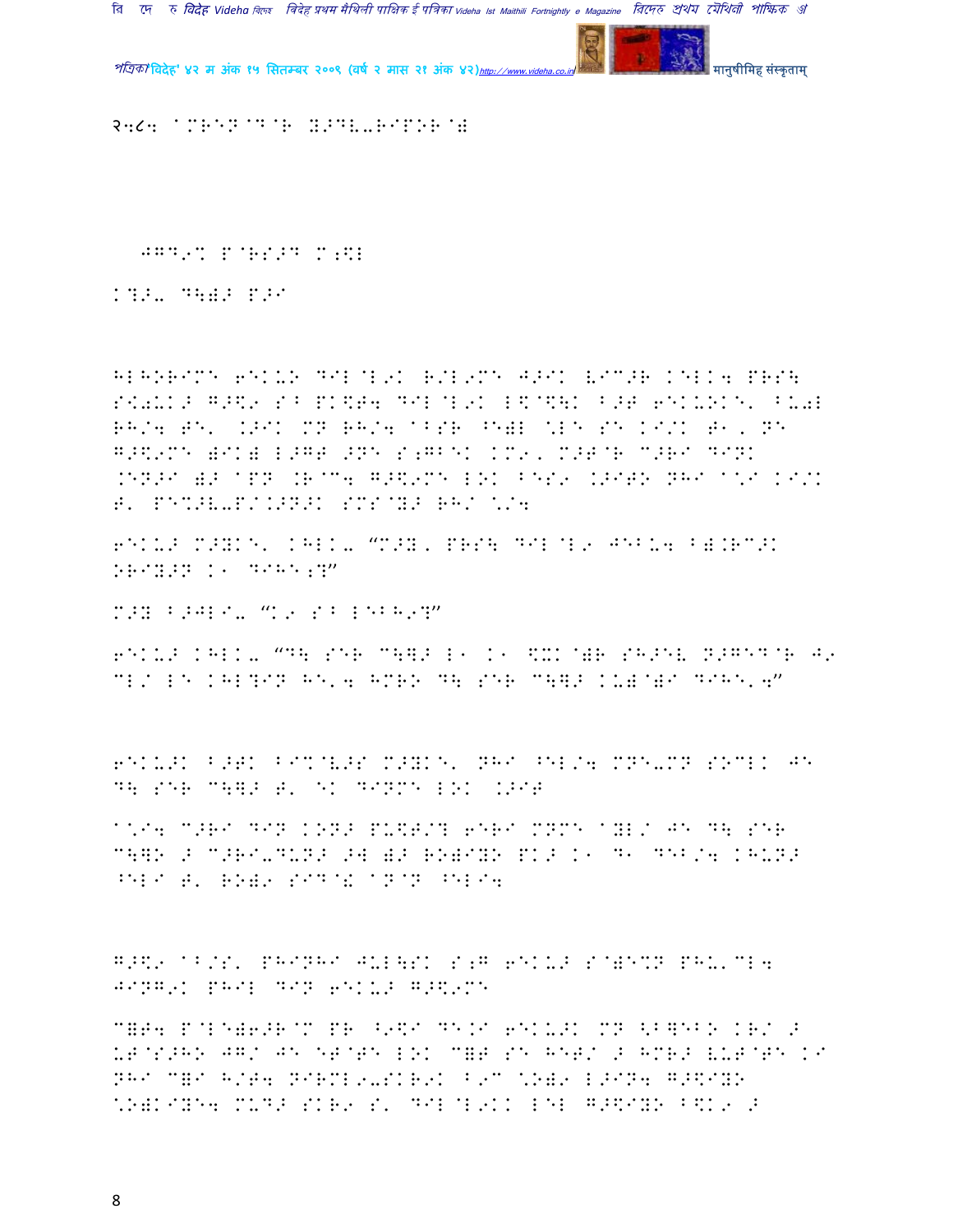पिñका**'**िवदेह**'** ४२ म अंक १५ िसतम्बर २००९ (वष र् २ मास २१ अंक ४२)http://www.videha.co.in/ मानुषीिमह सस्कं ृताम्

L>INO B\$K94 G>\$9ME C=I 6EKU> SKR9 PHU'CL4 DIL@L9K GBOOK EE SA HAYA HALKINA KA DA AHA BAHDE DI AFADI KI SI UTBO BRITER WEIGHT CHARGE COMMITTEE

ON> SKR9 S' DIL@L9 J>IK LEL C/B9S <;)> LG/T \*/4 MUD> >I SE NHI ^EL4 C>L9S <;)>ME

PHILOTEN CILFUS TUESAT SENEU DOUG SUBE ATA BOODUS SENEU DOUG SUB KELKA HEHDEKBEDE PHU'C GEHAAL DE DE EKDE DE EEN DE EK P) POLICE TION OF PARTICULAR MODEL OF PURSING WITH  $\mathcal{L}$  and  $\mathcal{L}$ K>L 6EKU> .I\$K9 DENE P@LE)6>R@M DI%I TKLK T' JERK-JER SIPPAN KOOSA MIDA DIA OOMA BILAG DAD. HARI, CARI HAI A', KEKU MO)K> SIP>H9 PR A')KL4 OKR MNH9 PE)PR NJRI GEL/4 TI PR SE \*O >;GUR C>KR LLK> BEL@)4 JE BERI-BERI NIC@C> SSR/T4 C>IN PR S' <>MK )<>R4 DS KILOK BN@DUK SEHO K>N@HME LOOK MUDDED AND THE TEACHER OF THE NORTH SEHO APPROXES S;G9K S;G H>? S' S^KE' UT\$/K I%>R> DEL?IN4 !\$6]> K1 6EKUO UT\$L4

P@LE)6>R@M )PI JH>' 6EKU> MUS>6IR .>N> P@RVE% KR/ LOGIC KI MIOTOR CHIEL AND AN INFORMATION OF THE SERIES CRIPHIY> G>\$9K \$@R>IVR4 APN> M>LIKKE' G>\$9 PK\$V/ LE >YL RHY4 ^>IPR NJRI P\$ITHI LGME J> 6EKU> GO\$ LGLK4 GO\$ L>GI L>LKIL> M/D>N DISK R>S@T> !ELK4 P>\*\S' 0)KI K1 + Government of the International Control of the International Control of the International Control of the

KUMLE JAPAN DRA JARKELA IRI LOSS DE TRAJENTE ERA EDE KIL> M/D>NME RHB TE' OTI ABIHH4 A./N N/ RUKBH4''

''KN9 C-P9BI NE LE LE LE LE CHO POSTAGE

''N/ A./N KU\*O N/ P9VH4''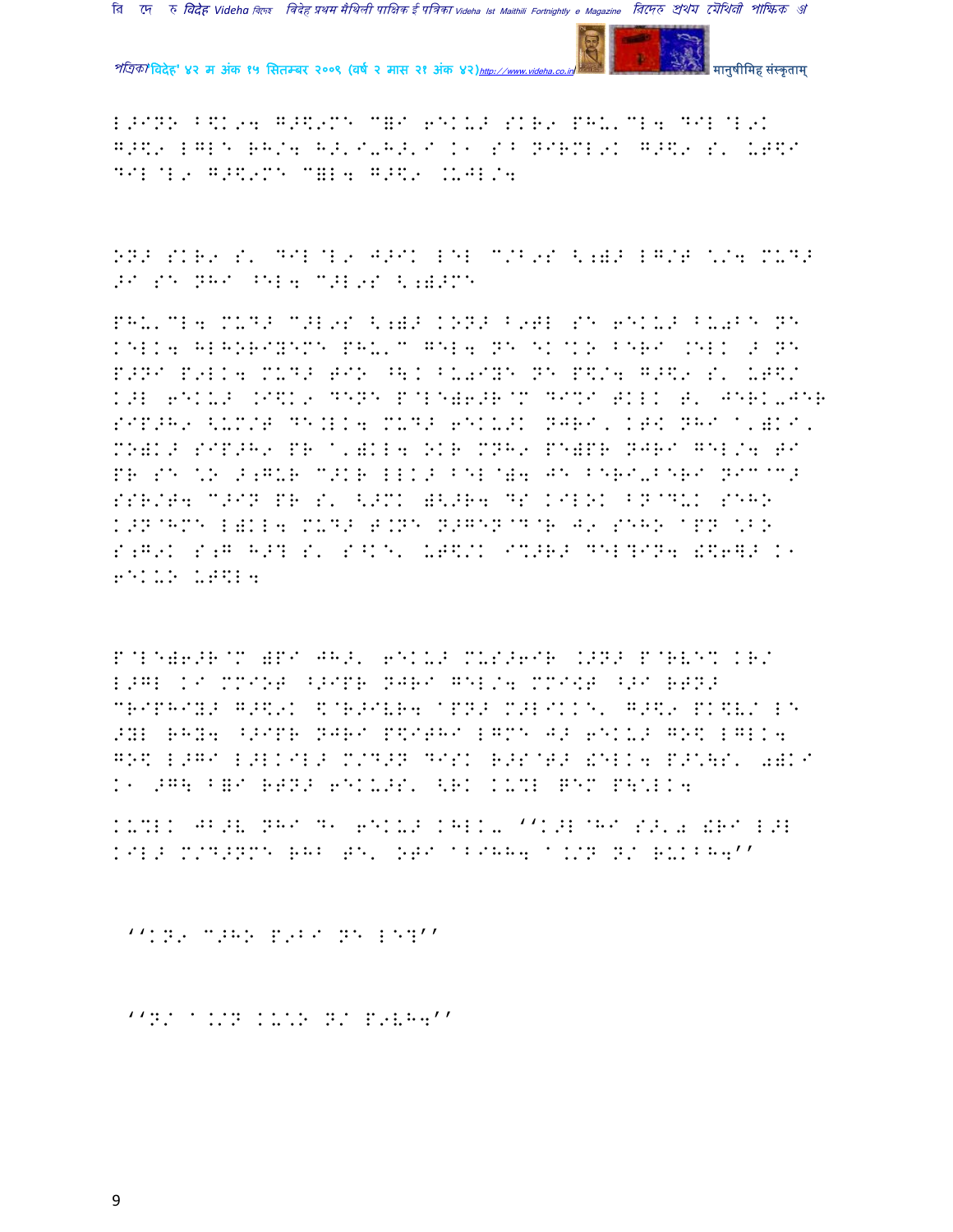# पिñका**'**िवदेह**'** ४२ म अंक १५ िसतम्बर २००९ (वष र् २ मास २१ अंक ४२)http://www.videha.co.in/ मानुषीिमह सस्कं ृताम्

6EKU> B=I GEL4 MUD> RTN>KE' P>\*\ <UM/K \$EGE NE UW/4 6EKU/ DI%I TK/T RHY4 MNE-MN VIC>R/ LGL JE HO N HO KOH TAAN ASBAD DAAN ALISAB GEREKA EGI DISTING KE KE KE KE KE KOREA O KON WAS A THAN YOU SEEK AT A SAN KAHLI AT A TAAL OO KON WAS ALLE JE BIJL PANGERAL DINA IJOT RHTVA IJOT RHTVA I DINOMETRIJA ET DINOMETRIJA ET DINOMETRIJA ET DINOMETRIJA ET DINOM AN@H>R RHT4 EK@KO DIN MEJM>NIYO NE KR[LIY/4 G>MME D9D9 SUNT TE K9 KHT? U K9 KONO DIL DILAY DILAY DILAY H/T4 O TEL BUOY BY J. PILEME BYE BEFOR BUTTY TO HIND CINDAD IN THINS ON THE REPORT OF THE REPORT OF THE REPORT OF THE REPORT OF THE REPORT OF THE REPORT OF THE REPORT OF THE REPORT OF THE REPORT OF THE REPORT OF THE REPORT OF THE REPORT OF THE REPORT OF THE REPORT OF THE REP KOWR9ME SOHR G>OL J>IT \*/K > DOSRME KN@N>ROH) HOI \*/4 VICIT@R S@?ITIME RTN> P\$I GEL4 >I <RI RTN>K BUD@!IPR EHEN ^>R KHIYO NHI P\$L RH/4 EK>EK MNME AYL/ JE KE MULA MLEMER ER DROBEN ANDLED FNEK DAFA FNEK HOITHI L>LKIL>, J>M> MS@JID DE.> DEBI4

DOSR DIN ^ORE RTN> 6EKU>K ^E)I KR/ VID> ^ELI4 L>L KILI PUTEN PHU'TEN IN ME'LIA PHU'EN DUNA ANG ATA G>MEK BSIY> RO)9 .> P>NI P9LK4 ^RI DIN S;GE RHI, R/L9 SM>P@T K1 RTN> APN> \$ER>PR >YL4 P/< SEWK \$@R>IVR RATA, AN, THR TALA SP SULFADA TURP RATH THREE SER 6EKU>K MNME .\B .U%9 NHI ^ELI4 MN P\$I GELI M>YK O B>T JE SOIR SOIR SAN BIL SOIR SAN BEARING KIN SAN LELEK TIL SOIR SAN SE DIE SOIR DIE SO  $\frac{1}{2}$  ,  $\frac{1}{2}$  and  $\frac{1}{2}$  and  $\frac{1}{2}$ 

APN> J/H RHE OHI S' SBUR KR94 MUD> M>YK B>T 6EKU>K MNME BES9 K>L NHI A')KL4 KI/K T' T9NI DIN S' NH>EL NHI SI SI DEHME LI DEHME LJA SI DEHME LJA SI DI SI P

RADAIN (REC. ''Y PIRA, PHINE '' PHINE HA ''Y NA HA'') NH .NHN N/ H/T4 ON> O;<IYO L>GL A\*I4 TE' NH> K1 .EBH > ^RI MN SUTBH4''

6EKU>KE RTN> B>? RUM DE.> DELK4 BIJL9 JR/T4 P>NI <u>TEVAR BOR BOR DER BAR AV TO DA BAR BUR DE.</u> LGL4 ^RI MN 6EKU> NH>EL4 MN %>N@T ^ELI4 MNME UWL/, JA DIL MARE GELAH KANG HALI TANGGAL BAGIN DAN SALAH RENGA BAGIN BA >VI 6EKU> B/SL4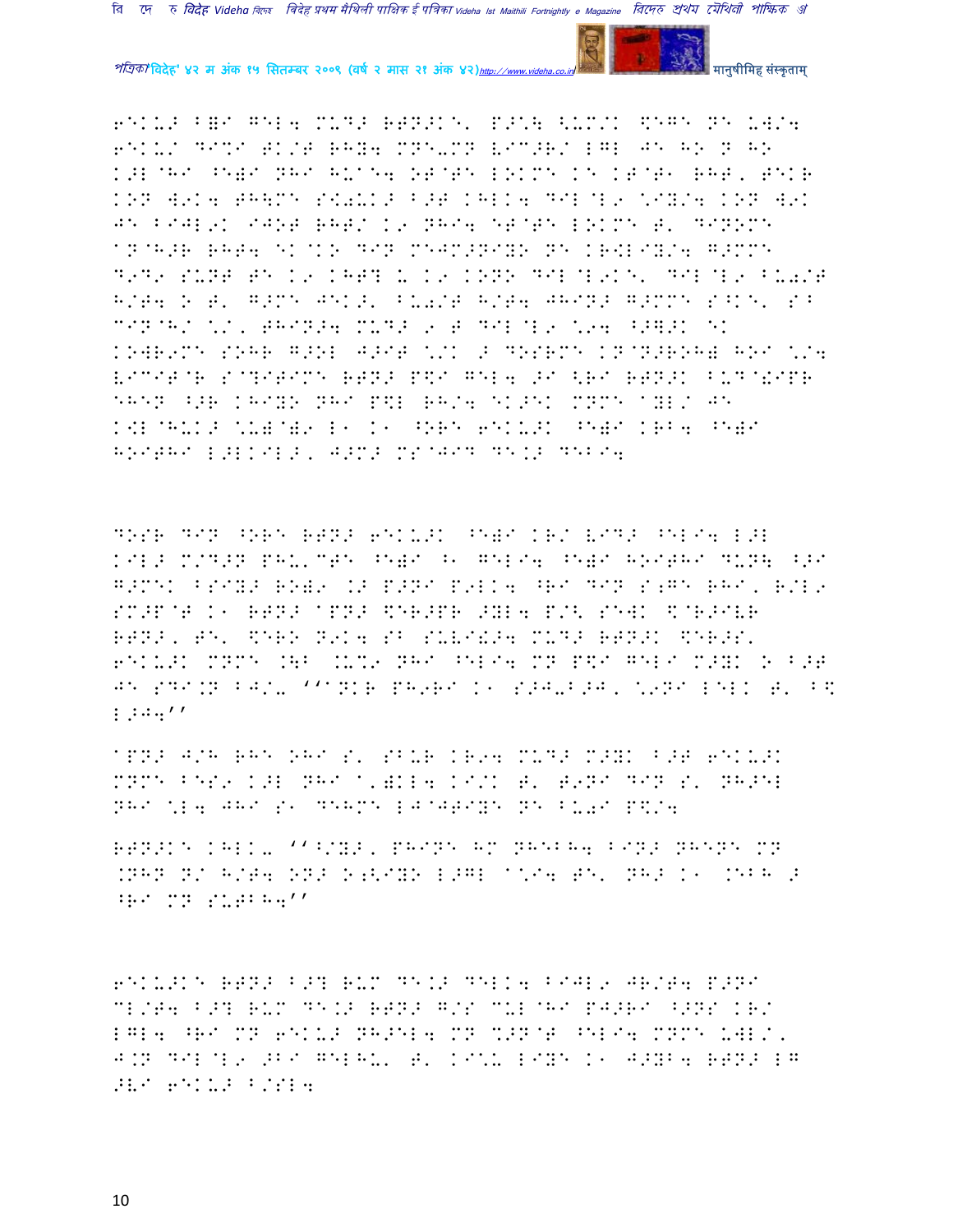# *भविका*'विदेह' ४२ म अंक १५ सितम्बर २००९ (वर्ष २ मास २१ अंक ४२)http://www.videha.co.in<sup>/ मा</sup>नामी करती है । मानुषीमिह संस्कृताम्

^>NSME VIL;B DE.I RTN> KHLK/- ''B[> DE.H9, 9 DIL@L9 \*IY/4 EHIW>M LOK SOLH-SOLH <;)> .)/T A\*I4 DRM>H>K S;G O^R )>IMOK P>I ^E)I \*/4 MUD> JING9-J9B/K LURI NHI RHINE SB COLI JANA KRAG IN GARD OOR MAD OOL MAN HOM NU DI HOI AH9WERD MUDEL (BH/TECANG) RIEBERARI RHOTA. SPACIE SULA BILGA BRIOG tore dipada telah tigaban dalam tersebut di dalam pilot dipada adalah  $\mathbb{Z} \times \mathbb{R}^n \times \mathbb{R}^{n \times n}$ 

RTN> B>T SUNI KNE-K>L GUM RHI 6EKU>KE' KHLK- ''^/Y>,

TH SO THE PART OF TRIST TO THE POST OF THE SAME HOUR TO TO THE HAND N9K-BEJ>Y BU0BHK4''

6EKU> B>TS' RTN>KE' APN JIM@M>K ^>R BU0I P\$L/4

B>JL- ''DE.H9 B[>, E.N JE KHLI[ SE S@)9L 6/K@)@R9K S@)>6K B>T KHLI[4 MUD> SB EHNE A\*I SEHO B>T NHI \*/4 EHNO LOK A\*I JE APN

MEHRE DI BOBERI, GRANI BARADA SOLAR BORG BANG BORG REDIGEL "]ORB> \*94 JEKR> HM T' "]ORBE KH/ \*IAE MUD> O "]O"]>9 BO BNI GELFA J.A GELFEN J.BEL. BL. KILLBARF (K. TEBRIT BIR) BOW SHARRY ONES DIE WARRY WOLFA EHR WHANA LAND DAN TE KORA TERUPA EPA POAT KARI DE BANDI NGA UDUPA KIRUE DINK POLISI SEBUAH BANG PANG PRI TEHEN HISI DI DINANG KR/ EBEL APPORT . BELIEVE EBJ EBELI4 PROPEN FBA BELIA TESEN SSIL BOR ANNO NIED NAAGONI ON LOGA ANDALISTI GELI J.N LU\$I ^1 GEL A\*I T.N KT[ KM> K1 .> SK/ \*94 SE NHI THE CHRISTIAN CONSTRUCTION OF THE CHRISTIAN CONTROL OF THE CHRISTIAN CONTROL OF THE CHRISTIAN CONTROL OF THE O TI S' KORT SOM HAT DET FRAGTE DET KRIGE SOM DET E

E BLANE LOK KIYO WERE THE KIYO NA THE THE THROUGH THE THROUGH THE THE THROUGH THE TIME THAT THE THROUGH THE TH HADD CAD EREDA RED ADVADENDAD DROAM CAD EREDA RIKE. DU.D ABRA BOR THE MORTING COLORINA A MARY CAME (185 KYL GENEINA MUDA DAD KENTURDAAN AANG NI HAWAR KARA KING PRIVADO SIG PARTICULA CHR CHI PUDAR GUAR GUAR GUI SHE V EHIW>M >BI K1 APN K>ROV>R %/L\N W>= K1 LELK4 \*H )>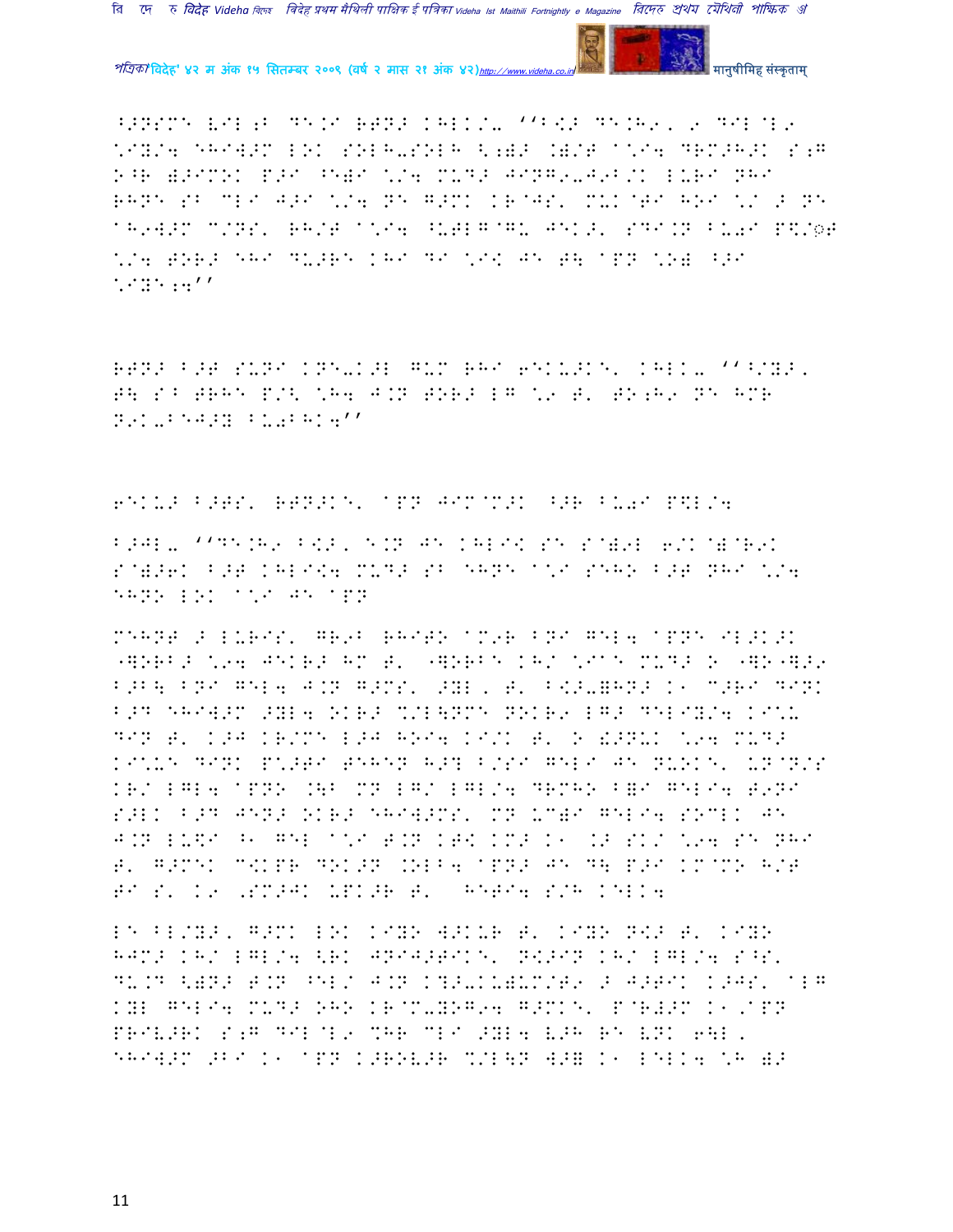S@W>6 R.NE A\*I4 BHIN9K VI>H I;J9NIYRS' KELK4 HMH\' VI>HME RHIY/4''

6EKU> B>JL- ''HMRO KONO L>J-SRM N/ H/T4 JE K>J ME LG> DEBH, HM P>\*U N/ H)BH4''

RADA (PRICI ''PRESE BEA' CATTE PROPO CIENTEL BRAHE BAEN TR DIN AR>ME KR4''

6EKU> B>JL- ''HMR> OTE SUTL N9K N/ LGTH4 CLI JEBH BUL/  $\frac{1}{2}$   $\frac{1}{2}$   $\frac{1}{2}$   $\frac{1}{2}$   $\frac{1}{2}$ 

RTN> KHLK- ''R[ BU\$IBK! G>MME LOK .IS@S> KH/ \*/ JE 6E MEDIA GRAANS ISO EEN IN AARTAL MIN BEEK DAT ER ANDER NOORDE AHIWAY SA KIMBA NI SA BILE TA MAHIWADA YA SE PARTI K>RB>R MNUK@.EK .R9D-BIK@R9K \*/K4 DEH>T9 BU0I KEO WKI KI BECI LETU4 KHTA KHTA NOKRE DEBUT DEBUT DER SERIE DER DIE BU JEME >N DE%4''

RTN: K BOOK SUNI 6E KUNI 6EKUNI 6EKUNI 6EKU DI SUNI 6EKU DI SUNI 6EKUNI 6EKUNI 6EKUNI 6EKU DI SUNI 6EKU DI SUN<br>SUNI 6EKU DI SUNI 6EKUNI 6EKUNI 6EKUNI 6EKU DI SUNI 6EKU DI SUNI 6EKUNI 6EKUNI 6EKUNI 6EKUNI 6EKUNI 6EKUNI 6EK JN> HM BEDR> RH9 THIN> ^/Y> KH/E4 MUD> KI\*U B>JL NHI4 DM STREET IN STREET

T9NI DINK UPR>N@T 6EKU> KP]> SIL>IK DOK>NME K>J %URU KALKA DA PAJE BILIVIS DRAMA DA MARI KO BJESTI KO BJE !RIK \$Y\)94 B9CME EK BER A!> <;)> JL./ KR/ LE > EK <;)> .>I BERI \*U)@)94 6EKU>K MNME UWL JE \$@Y\)9 T' B9SO <;)> K1 SK/ \*9 MUD> SUT/K JE >W <;)> \*/ SE KEN>

PU\$T4 MUD> 6ERI MNME EL/ JE J.N D\ P>I KM>I C>H/ \*9 T.N TO SERVE THE SULFACE OF THE SULFACE OF THE SULFACE OF THE SULFACE OF THE SULFACE OF THE SULFACE OF THE SULFACE NOKREA 6EKUNDA ANG PASA 195, TENGGAPUN 195, TERBENTUK 195, TERBENTUK KELAK KELAKA KELAKA KELAKA KELAKA KELAKA KELAKA KELAKA KELAKA SERENGA KARA SERENGAN SERENGAN SEKELAKAN SERENGA  $\frac{1}{2}$   $\frac{11}{2}$   $\frac{1}{2}$   $\frac{1}{2}$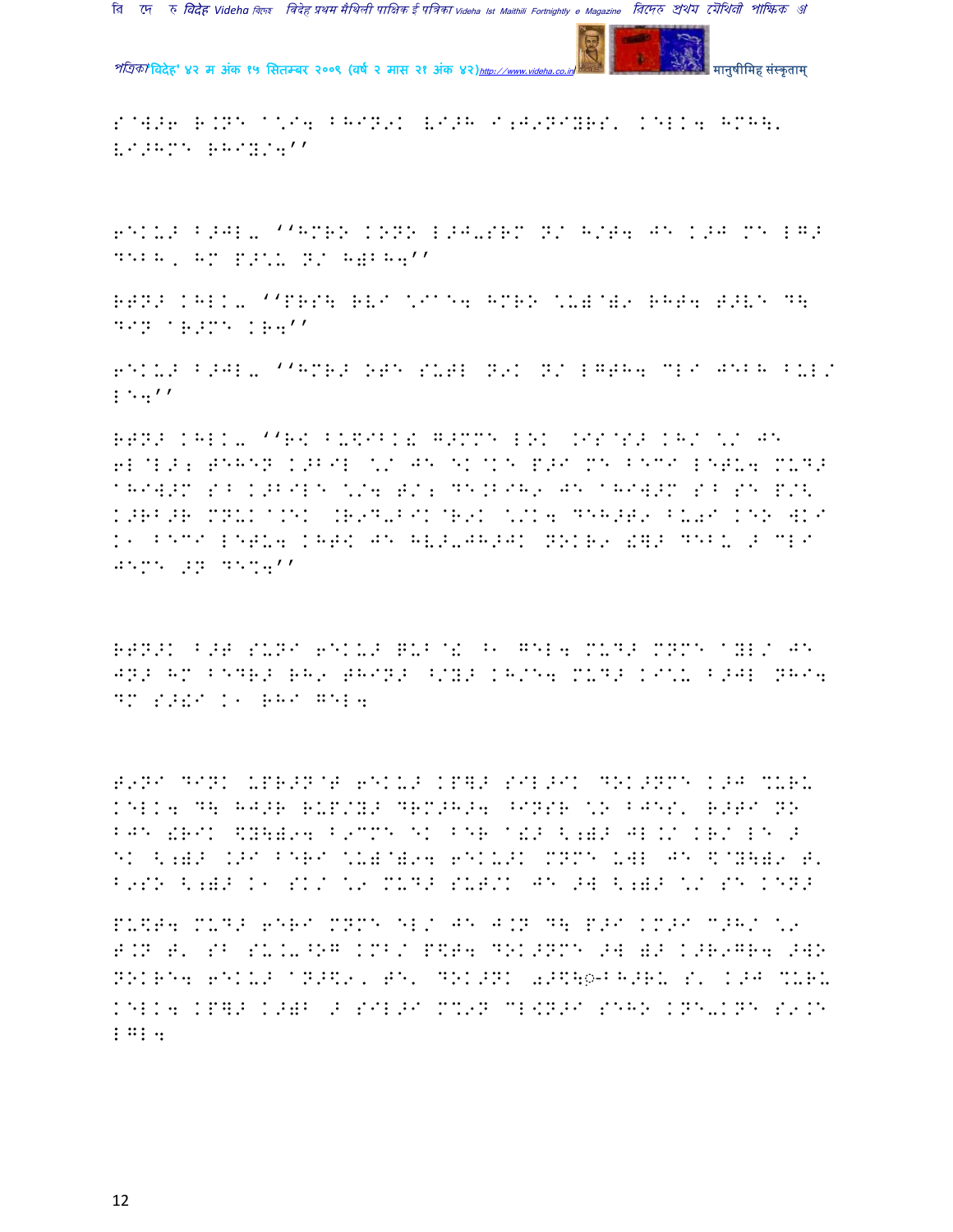DUIYE M>Y-BE)> 6EKU>4 DS S>L PHINHI B>P MRI GEL4 APNE DOE DIE EN DIE WOORDE DIE DIE DIE DOARPSE PURU. JEK>' BONI-BUT@T> KR/T4 NOKR9 HOITHI 6EKU>KE' M>Y MN P\$L/4 M>YE )> NHI G>MO MN P\$L/4 MN P\$L/ G>MK S@M"RTI4 MANY MORE ARE MANY . ORE IRIGE MANY LGL/1812. RDE%IY>K PRIV>RME GE)K-GE) KP]>44444R>%I-R>%IK C9J-BS@TU4444RE\$IYO, <\$9, )94 V94, MOB>IL IT@Y>DI4 KKR> NHI NG TITO ANG KATIBALAN SA TITO ANG KATIBALAN SA KATIBALAN SA KATIBALAN SA KATIBALAN SA KATIBALAN SA KATIBAL JEKR> PURB/K OK>TIYE NE RH/4 D\ HJ>R MH9N> RUP/>K GRMS 6EKUND MASA GRANDE TRACTES AND CONFIDENT CHANNEL MUD> >MDNI/K GRM9 C=L .R@CK P>NI P\$BE NE KYL4 SOCLK JE SBS' PHINE M>EKE' CI)@W9 LI.I JN> DIAE4

>W DINK B>D 6EKU> RTN>KE' KHLK- ''^/Y>, HMR> T' LI.L-P=L N/ HOIE4 MUD> J.N NOKR9 L>GI GEL[; T' M>YKE' JNTB DEB JRUGG ATLEN IKT JRUPS HET HETFING HET I BIJ DE KO =HN>IE4 RTNOK MNME J'CL/4 V94 >I4 P94 B/GS' POS@)- K>R@\$ NIK>LI RTN> CI)@W9 LI.Y LE T/Y>R ^EL4

PU\*LK- ''B>J K9 SB D9D9 K1 LI.B9H9?''

6EKU> LI.V/ LGL-

S@?>N- DIL@L9

T>4- 54642007

M>Y, GO\$ LG/ \*I[

^GV>NK DY> > TOR>-SBHK, SM>JK AS9RV>D SE TEHEN NOKR9 ^E)L JE KHIYO MNME N/ >YL \*L4 D\ HJ>R RUP/> MH9N>K HILA APRES EN SEAM ANN AT SERRE EN TEPNINE PAR THE THIS BE;GBOX KOK KOKA KATA TE CIMA JE CIMA JE CIMA JE CIMA JE CIMA DO SAMO DO MAJO BUOI AB/ LEA PHINE AR BND LIA A MEND LED BOUIDE BND \*[, SEHO G]> LEB4 <RK >G\ JE MLIK>B>K C[M>S \*/, OHO K9NI LEB4''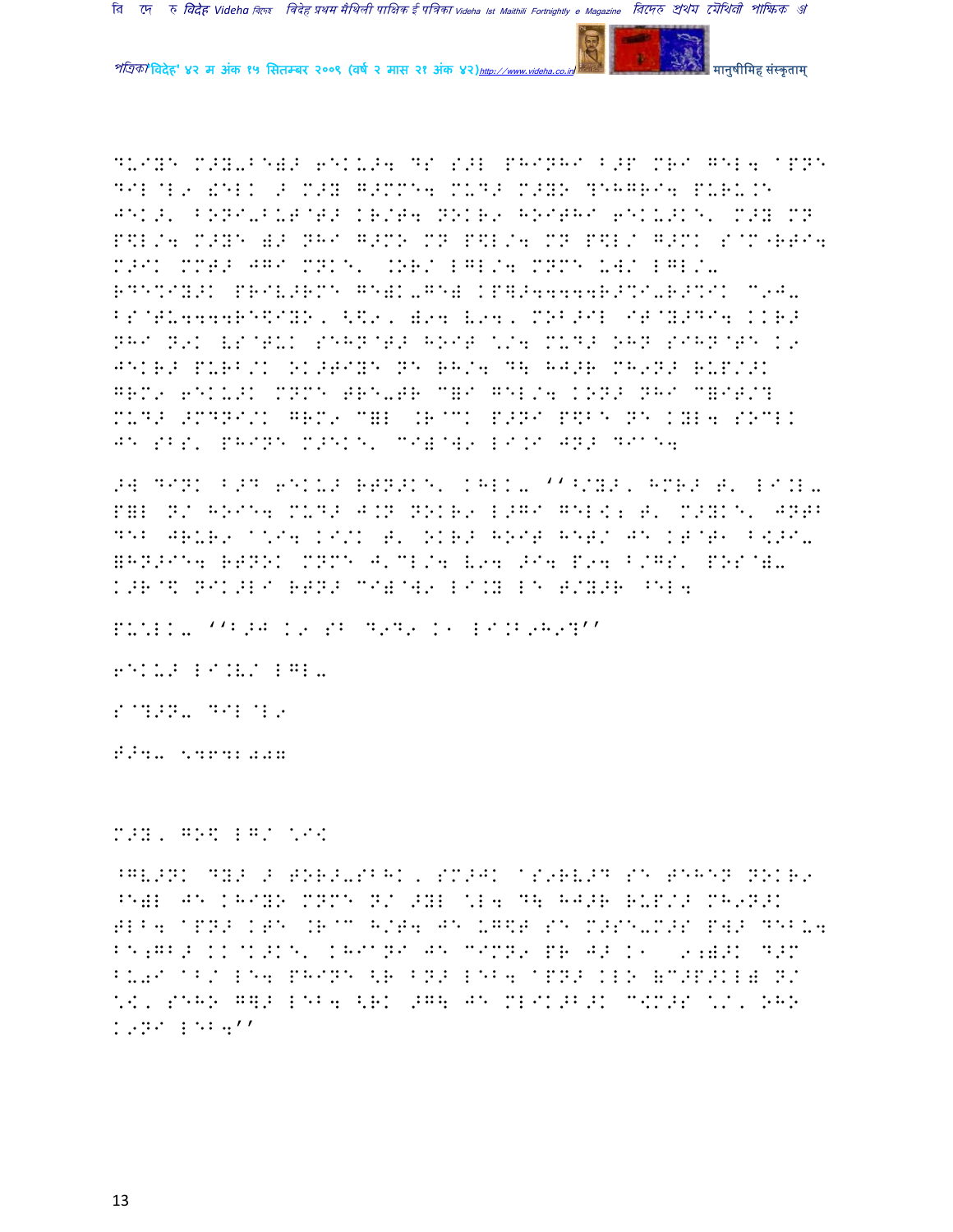*পত্ৰিকা*'বিदेह' ४२ म अंक १५ सितम्बर २००९ (वर्ष २ मास २१ अंक ४२)*http://www.videha.co.in*/ मान्योजिक संस्कृताम्

TOHR BE)>

S>T BJE ^INSR4 ME<[N4 K.NO K1 SURUJ DE.I P\$/ > 6ER 0P> J>I4 0IHIR-0IHIR PURB> HB> CL/T RH/4 P>N-\*O GO)EK S:G 6EKUSA MURI EATRIBER SALEREN I ELISAN KRAFI IRE KAN IRIST >G\ B=L>PR \$>K-P@Y\NKE' DE.LK4 MUD> >N S@T@R9G# JEK>' R>MSUNRI NHI JE DINME D\ BERI MOB>ILS', T9NI PN@N>K CRECH) D'AR TR'S, 'AN SCRREA SMEIL DIRA RRON SCAR

PHONE CONO HOME WAS SERVED

R>MSUNRIK >G\ ME >BI H'S/T \$>KP@Y\N KHLK- ''K>K9,  $\mathbf{F}^{\text{H}}$  for  $\mathbf{F}^{\text{H}}$  and  $\mathbf{F}^{\text{H}}$  and  $\mathbf{F}^{\text{H}}$  and  $\mathbf{F}^{\text{H}}$ 

/L[ HEN4''

 $B^{\prime}$  for  $A^{\prime}$  for  $A^{\prime}$ 

KHI 2008 KHI POSA KERAMA DELENGAN SERANG \$>KP@Y\N K1 C>RU ^>GS' <ERI K1 W>= ^ELI4 H>?ME POS@)- Kabit abagea barrupen ordi baggara

US/TE SAR YU DI SURE ANIJU, AN YEHARNEYDE UWA JIF SR;GO US/TE 2008 PHYSIS USIN PHILA JANGPINI (PHYEOPER MIL POSTA MOBER) AN PHINES (CORDINATOR PHINE PHINE BOARD PORT PORT PORT BETWEEN THE C GEL4 MUDES AFCH MHINE DER PERSON ACSOS NEU ACHIEF TOBER LGME \*L T>!RI PT@R P"]EB>K VIC>R MNME >YLO NHI \*L/K4 6ERI MNME AYL/ JE K>J K>M/ N/ KRB4 A.N .\')ME B>N@HI K1 R.I LI

\*9 > J.N NICEN H/B T.N P"]> LEB4 S/H KELK4

GOSIE SAMS I BOSSINI NICEN ALI ANTI NICEN HOITUS ANNO 1999. P"]>BE %@Y>M OHIW>M VID> ^ELI4 %@Y>MOK <R LGE4 POS@)- K>R@\$ H>? ME L1 %@Y>M ST@YN>R>Y# K?> JEK>' P=/ LGL4 MUD> DOSRE PARA POSTE POST

MHIN> TLB, ME R>MSUNRI O0R> GELI4 MNE-MN SOCE L>GLI JE 6EKUS SOH SOH ELISTI SOH ELISE SEDELIGI SOH ELISEN SOH ELISEN SOH ELISEN SOH ELISEN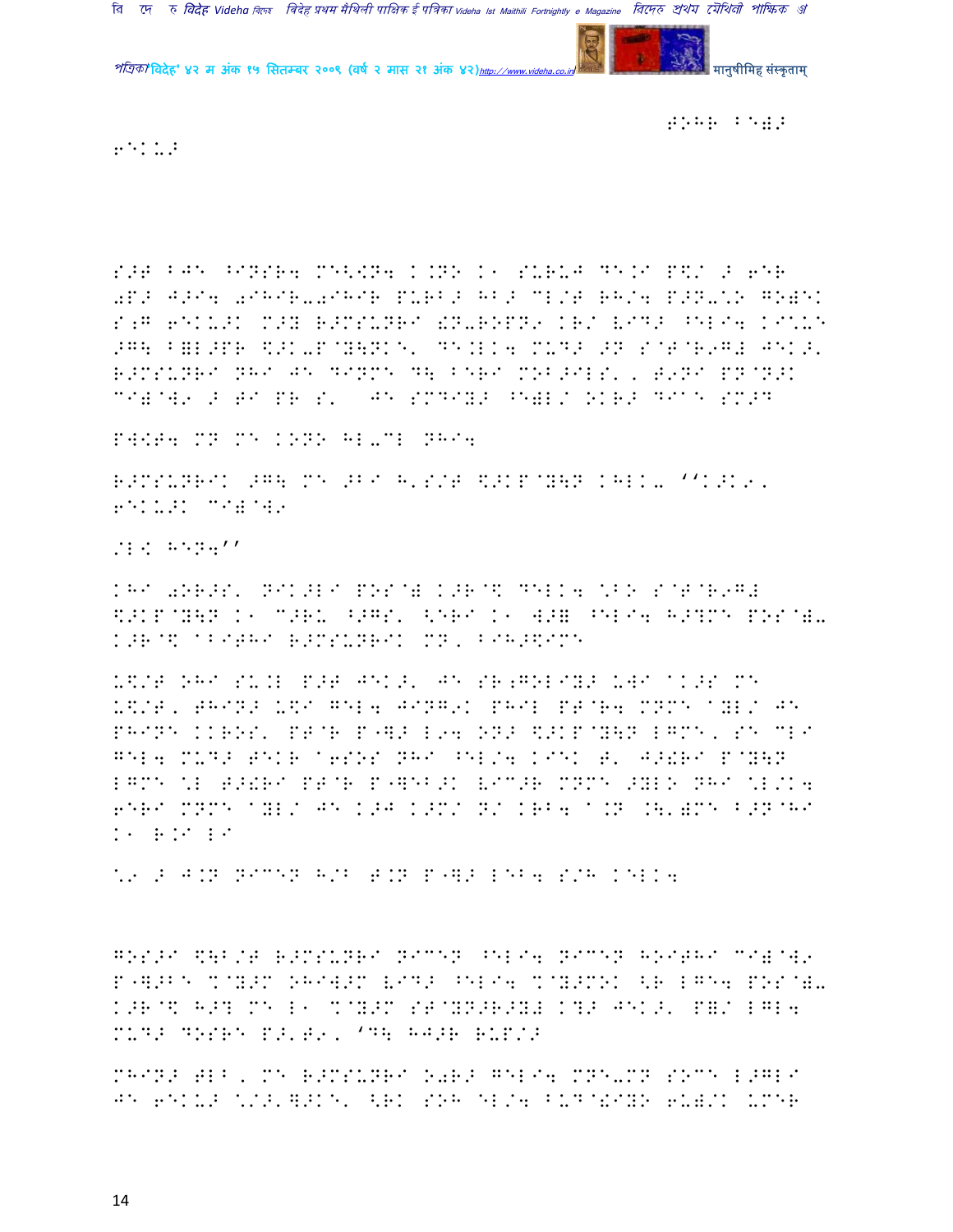पिñका**'**िवदेह**'** ४२ म अंक १५ िसतम्बर २००९ (वष र् २ मास २१ अंक ४२)http://www.videha.co.in/ मानुषीिमह सस्कं ृताम्

^ELI J>I \*/4 >B KHIY> CETN H/T4 AGIL> S>L TK BIY>HO KIYE DEBI4 ASKRE R>K% JEK>' A;GN>ME RH/ \*94 LGLE VIC>R BDLI GELI4 BUDBUD> L>GLI, KN> LOK KH/ \*/ JE MSOM>TK BE)> DUIR ^1 J>I \*/4 VIC>R ME \$\BL R>MSUNRI4

THI B9C %@Y>M B>JL- ''SB B>T BU0LIY/ NE K>K9?''

%@Y>MK PU\*B S' R>MSUNRIK ^K@K .UJL4

Bojan Koloniana Komana Kalendari (Basan Bang Basan Kolonian Kongresi) A\*I?''

K-K-K-K-K-MANK BERTANG PERANJAN DI PROPINSI SERANG KALENDAR DI PROPINSI SERANG KELAMAT DI PROPINSI SERANG KEL BOWL THAN PHONE THAT MONTH BOWL TO THE REACTED JB>NIYE KH/ LGLNI4 MUD> K>R@\$KE' NIC@C>ME R>.L DE.I BEC>R9 R>MSUNRIKE' ^ELI JE APNE DI%IS' KH/ AE4 JHI S' EVINDEN DY PHENE TIME GAAR VER INNE DAN FIGHTE VYN TH, PENHING PERSON PHONE REGIONAL POLICIAL AND RESONANCE ARE NOT

DOSR DIN EK)> POS@)K>R@\$ K9NI R>MSUNRI PT@R P=B/IYO > LI.B/W/W/M GELI4 / MARCHELI4 / MARCHELI4 / MARCHELI4 / MARCHELI4 / MARCHELI4 / MARCHELI4 / MARCHELI4 / MARCHELI

DUNA POSTALIST, ER DER GLANCE SOM BILDEN SOM KARD SOM TI

PT@R P=I K1 SOHN SUN> DELK4 SM>C>R SUNI R>MSUNRIK MN  $\ldots$  . Use the set of  $\ldots$  and  $\ldots$ 

PRM>NPUR

T>4 34742007

KHLK- ''B[>, PHINE P=I K1 SUN> D/H4 T.N LI.IYO DIH14''

B-JUI- 'Ba'LI- 'Ba'Li- 'Ba'Li Dina Ba'Li Dina Ba'Li

SOURCE CHANGE CITY CONTROL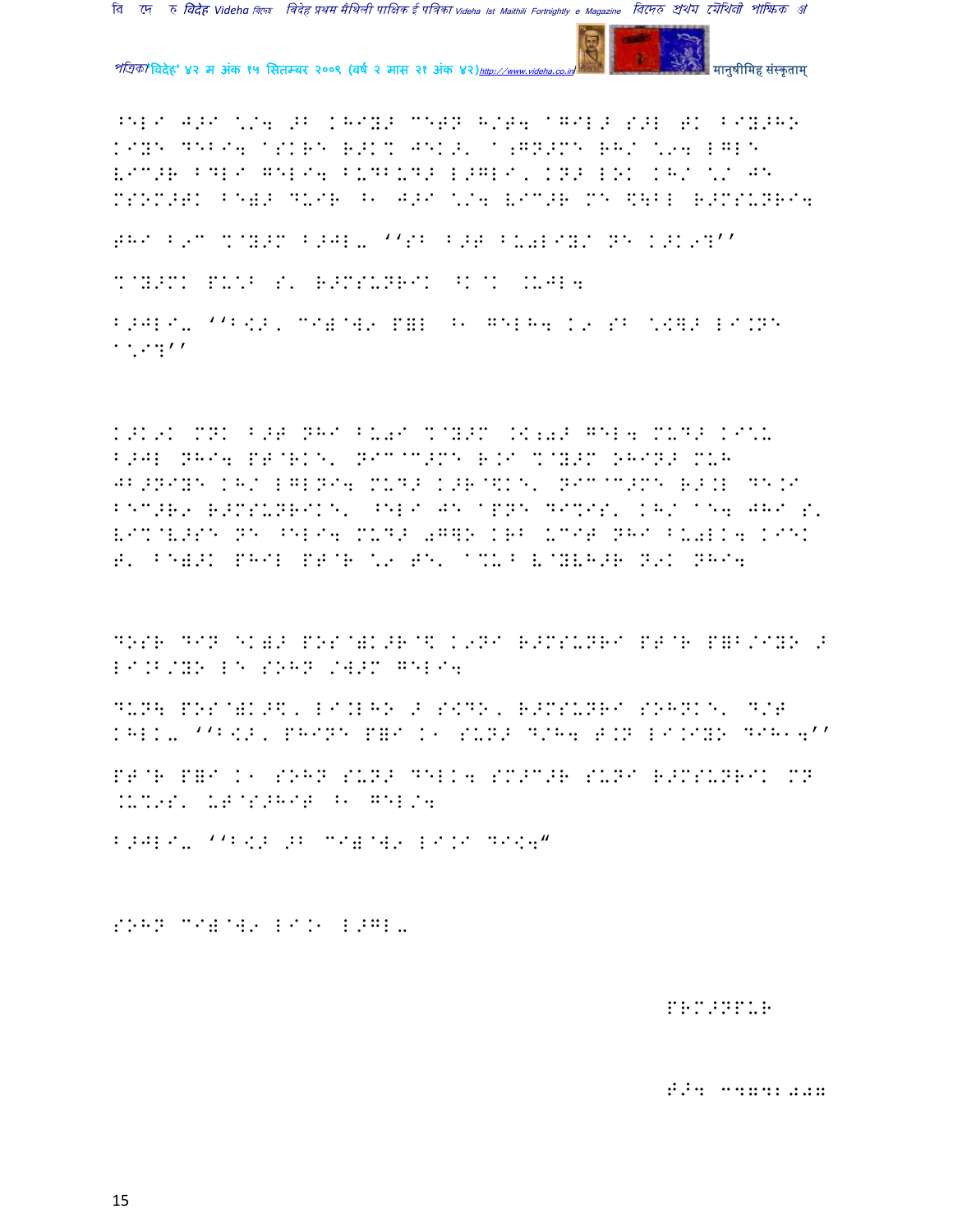*পত্ৰিকা*'বিदेह' ४२ म अंक १५ सितम्बर २००९ (वर्ष २ मास २१ अंक ४२)*http://www.videha.co.in*/ मान्योजिक संस्कृताम्

 $6.5\pm0.1$   $6.5\pm0.1$   $6.5\pm0.1$   $6.5\pm0.1$ 

A.N HM APNE ?EHGR \*9, TE' HM@MR CIN@T> JUNI KR4 RH/ LE <RO A\*IYE4 EK </L P>NI ISK\LBL> KL PR S' L1 AB/T 1, OIH AFI DIN CLIMATI DIN CINA DIN CENTRATI DIN CHI DIN CENTRA A\*I4 NH>I LE !>RO > PO.RIYO A\*I4 KHIYO-K>L BR.OME NH> L/ the SB LE TI SB LE TREATED AT A CENTRAL TO THE KIA .ELECTRIC SERVICE FOR TEST OF THE WARRANT SERVICE IN SERVICE. AGINA SAL SEBAGAI PANGKALAN BERBUA ATAN KE DALAM PASA BERSAHASKAN MENGERIA ASKRE A;GNO  $H_1$   $H_2$   $H_3$   $H_4$   $H_5$   $H_6$   $H_7$   $H_8$   $H_9$   $H_9$ 

March 2008, September 2009, September 2009, September 2009, September 2009, September 2009, September 2009, Se

R>MSUNRI

SSAL (PART) FSAL ATHENSI BANGUNA ASSOCIATION APSOCIATION APSOCIATION GELI THINS OF SERVICE SOMETIME 6EKUP 6EKUP 6EKU SILIPS SILVER BELGH

APN> DEHK KP]>-LT@T> K9NT/-K9N/T 6EKU>K S>LO ^RIK DRMOHO SHI ANISA MOHO ANDAL AL'AHINGO IN BHING BHIN MUD - REPORT - REPORT - REPORT - REPORT - REPORT - REPORT - REPORT - REPORT - REPORT - REPORT - REPORT - REPORT

DUB@BR-DOMESTIC MONTHS OF THE MUSIC CONTINUES. LURI ^ENE >T@MBLO MJB\T ^EL/4 MUD> G>MK JING9 > DIL@L9K JING9K B9CK S;<R@& 6EKU>K MNME CLITHI RHL/4

RVI DIN4 RTNO > 6EKUOKE \*U)@)9 RH/4 SUTI UWI DUN\ MMIYEKELEKENGIYE EYNIFEED AP SOR I BAGAN IN SARA DARI .ELHU'4 SE NHI TAG'4 SE NHI BAGARA SE NHI BAGARA DA SE DER LEICH HER SEILE KEIN DER SY OMDER SEIL DIE DER KIN SOMEHREICHIGE PEILER. ^>IKE' KONO ^>'JE NHI LG/4 KOWR9S' NIKLI RTN> C>HVL> S'. PUME DA "MAREE AS'. JEAN-S' HE MOSPA MARI MOAN, "STALK SALAD L\$K9 > EK)> SEWK BE)>K APHR# R>TIME ^1 GELI4 SM>C>R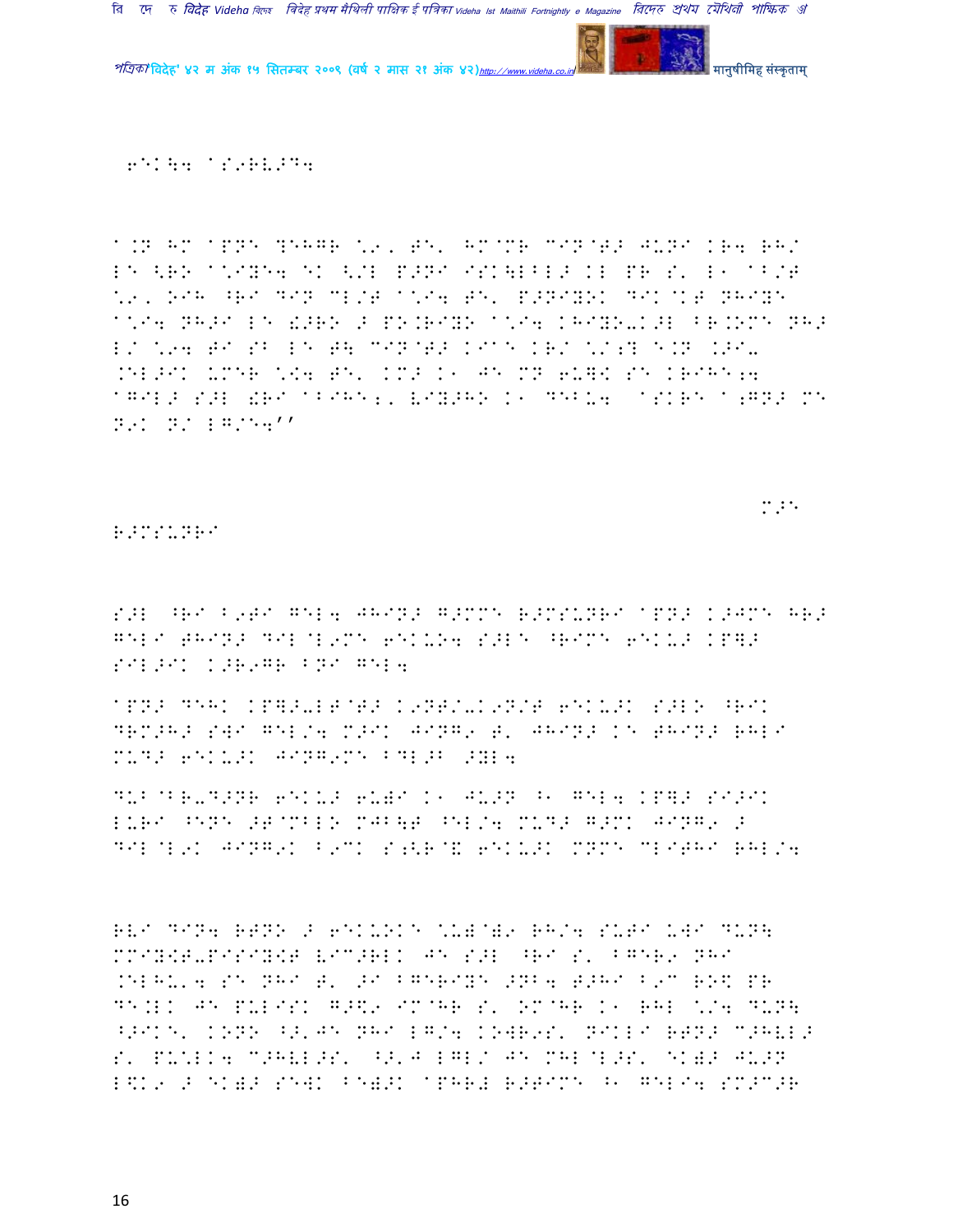*भविका*'विदेह' ४२ म अंक १५ सितम्बर २००९ (वर्ष २ मास २१ अंक ४२)http://www.videha.co.in<sup>/ मह</sup>िका हिंदी मानुषीमिह संस्कृताम्



SUNI DUNA SURI DAGA BGERER KONG SORI GUNI GELI KR/ LGL4

RTN> B>JL- ''B[>, TOR> S>L L>GI GELH4 EK BERI G>M J>  $S$ BKE'  $\mathcal{S}$  and  $\mathcal{S}$  in  $\mathcal{S}$  is the  $\mathcal{S}$ 

GB: MK NORTHI 6EKU-K SUNITHI 6EKUNITHI 6EKUP MUSI KIN DUNIY GEL/4 MN P\$L/-CIMN9K 9;)>4444C>P>KL4444<RK >G\K CADARA DA AADI RINGA BELIA BIA ASARA RINGARE RI AGAARA PHILTIC SPHER PROPERTY: BLOGGER MOBILS, GOD PRES DE.E4 K9 KH/T H/T M>Y? S>L ^RI ^1 GELI, NE EK@KO)> PAC PANEL OF POSICING LETTERING CACHE CAP AN INCORP P\$/T H/T T TEPSY PROTO IN THE HYPOT PRPEIL AN CI)@W9 >YL, TI DINS' DOSR CI)@WIYO NE AYL HE'4 HMH\' T' NHIYE PW[LIY/4 \*U\*E CI)@WIYE LI.INE K9 HETI4 MNE-MN M>E BU=IY> SR>P/T H/T4 KH/T H/T JE \*[;]> =HLELK =HLELE RHIY GEL4 MUD> HMH9; K9 KRB? \*U\*E H>?E G>ME J> K1 K9 KRB? )IK)O JOKR P>I NI AI4 CIN@T> > SOG S' 6EKU>K MN DB> GEL/4 KONO B>)E NE SU0/4 MNK ^9TR BIR]O UWI GELI4 BIR]OK HV>ME 6EKU>K MN SOGK TRS' NIKLI GENE AY MONTH AND THE GROUP OF STRING OF A STRING MONTHLY AND THE GROUP OF STRING OF A STRING OF STRING ON A S >GI T>PI K1 K>)I L/T A\*I4 BIN> KM@ML-S9RKK J>\$ B9T> L/T A\*I, G>\* TR JEWK R[D K>)I L/T A\*I4 MUD> DIL@L9 ME SE H/T? SOFIE SOFIE HAR KONSTRUKT SOFIE SOFIE SOFIE SOFIE AND I CLI GEL4 NHI LITHU' T' SHELI DI SHELI THU' T' SHELI TI SHELI DI SHELI N)I GELA JHINO BELA JERU BELA JENE BELA JE SOBIJE GODINE GODINE BIO STARODI SODIJE DOGODINE. \*I) K/T THIN A THINA AND A THINA AND A THINA AND A THINA AND A THINA AND A THINA AND A THINA AND A THINA AND A

RTN>KE' KHLK- ''^/Y>, EK)> CI)@W9 LI.I D/H4''

LGEME RTN> K1 S^ KI\*U \*L/4 POS@)-K>R@\$ NIK>LI LI./ LE T/Y>R ^EL4

6EKU> LI.B/ LGL-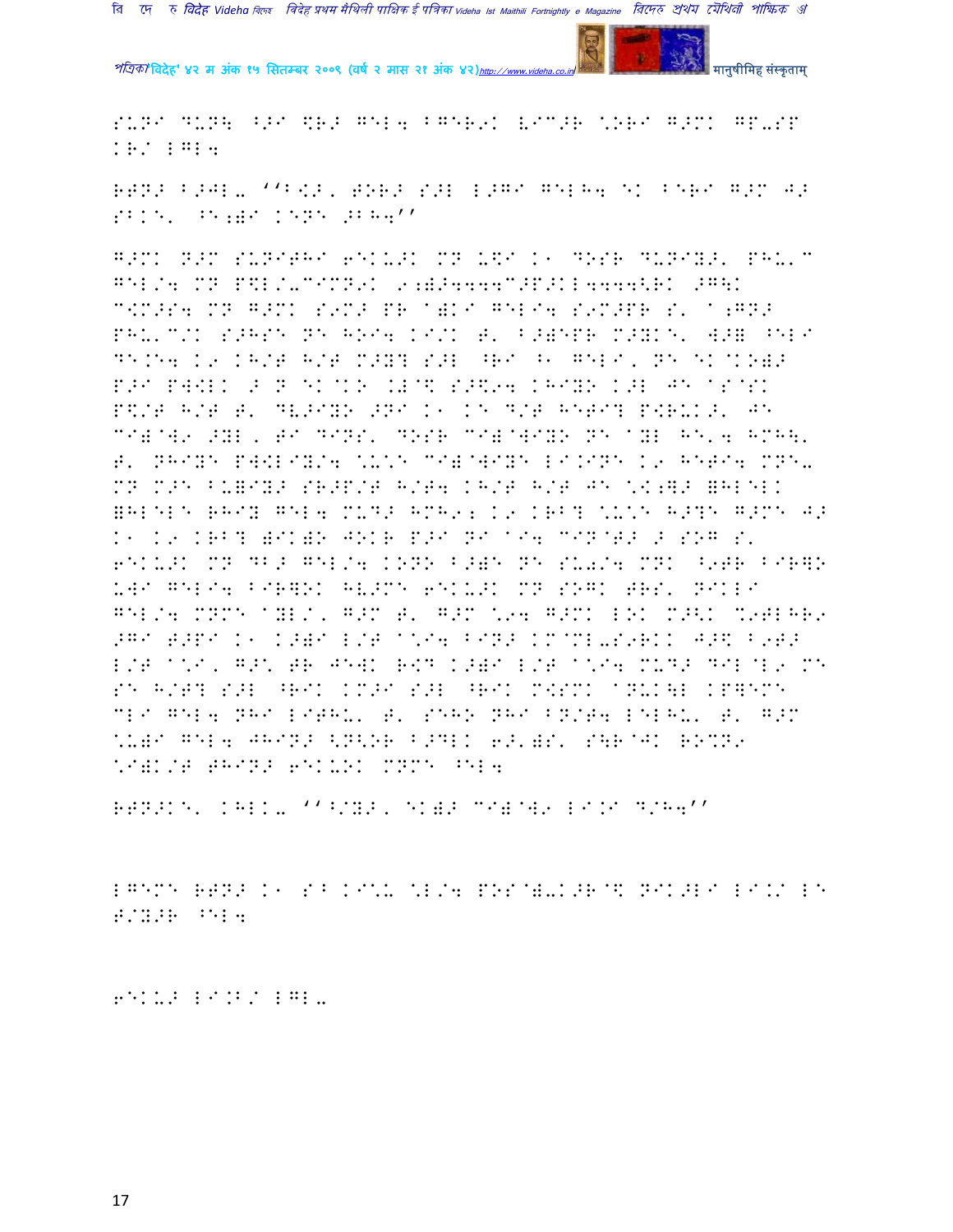िव <sup>त</sup>ि दिविदेह Videha विल्ह विदेह प्रथम मैथिली पाक्षिक ई पत्रिका <sub>Videha Ist Maithili Fortnightly e Magazine विटमरु শ্রेথম মৌথিলী পাক্ষিক \$</sub>

*পত্ৰিকা*' विदेह' ४२ म अंक १५ सितम्बर २००९ (वर्ष २ मास २१ अंक ४२)http://www.videha.co.in/ मानुष्याम् अर्थविपिह संस्कृताम्



DILE SERVE

T: 11484 11484

 $M \times N$  , and  $M \times N$  is the contract of the  $N$ 

MNME BHUT "LA SERIE "LA SERIE "LA SERIE "LA SERIE "LA SERIE "LA SERIE "LA SERIE "LA SERIE" "LA SERIE "LA SERIE MUD> SB HR> GEL4 SIR@6 EK@KE )> C9J B'CL JE EHIW>M DILE SI OHIWA GALARI DILE SI DA MARAKAT DILE SI DA MARAKAT DILE SI DA MARAKAT DILE SI DA MARAKAT DILE SI DA MA

RAS GRA SHA TEGH BE, INSOLA TAGA HAN LARG ATAS HAY LOOK >YB?

TOHR 6EKU>

CONSTRUCT DINAME CONSTRUCTION CONSTRUCTS ABITHE ROLL SUPRE PRESENTED SERIES TO A LIGICAL DISCUSSION KTAR, PHA, OFFERED ACTER DACA BIOGRAPH PABE, CD (194 KTFR) BHG4 >B T' 6U)I K1 JU>N ^1 GEL H/T4 JHIN> C>H-P>N .>-P9 B\$KOKE' : I book in think that the second that the first of the first of thinking  $\mathcal{F}_\mathbf{1}$ HAT/4 KI/K T' OHO NE CH-POHLED AND LIGHT OF HIS HIS MINIMUM BOEL H/T4 MONDOLPIER (F) BOEL HOTEL HENRIK (FREIDROCHE) PURU. UW> LELNI THIN> T' 6ERI DIYO DELNI4 JU>N BE)>PR NJRI PHU'THH' BIDELPHI TR'ILIGE, RIMI RIN LA CRYLCR BUD-BUD-BUD-BUD-BEDIA SERN PURU. NI YANG BROSH KONO PURU I. KREV (HOR AR A ELLA SER A REPERSON BUSICS) DSP. 6\$/T \*/4 PRSUK> B>T MN P\$L/4 C>HK

DOK>N PR PRS\ P;\$9 J9 KH/T RH?IN JE EHIBERI %URUHE AGHNS' GHALGHAI AILAIN A' GHA A'AN GHAN GHAIL A' LAIS EADA KIYE LEB4 BIYOGA MAMA ABIYU KUMA DINGILAGI ALAN DINA' PASA GO)E KE A;GNO HOLD NI HOLD HOLD HOLD HOLD HOLD SAMPLE SHOWER SHOWERS. ^OJ ME T' N/ SKB MUD> JH>' !RI SK\$T> H/T, TIME P>\*UO N/ H)B4 LOK 9 N/ BU0/ JE MSOM>TK BE)>K BIY>H HOI \*/4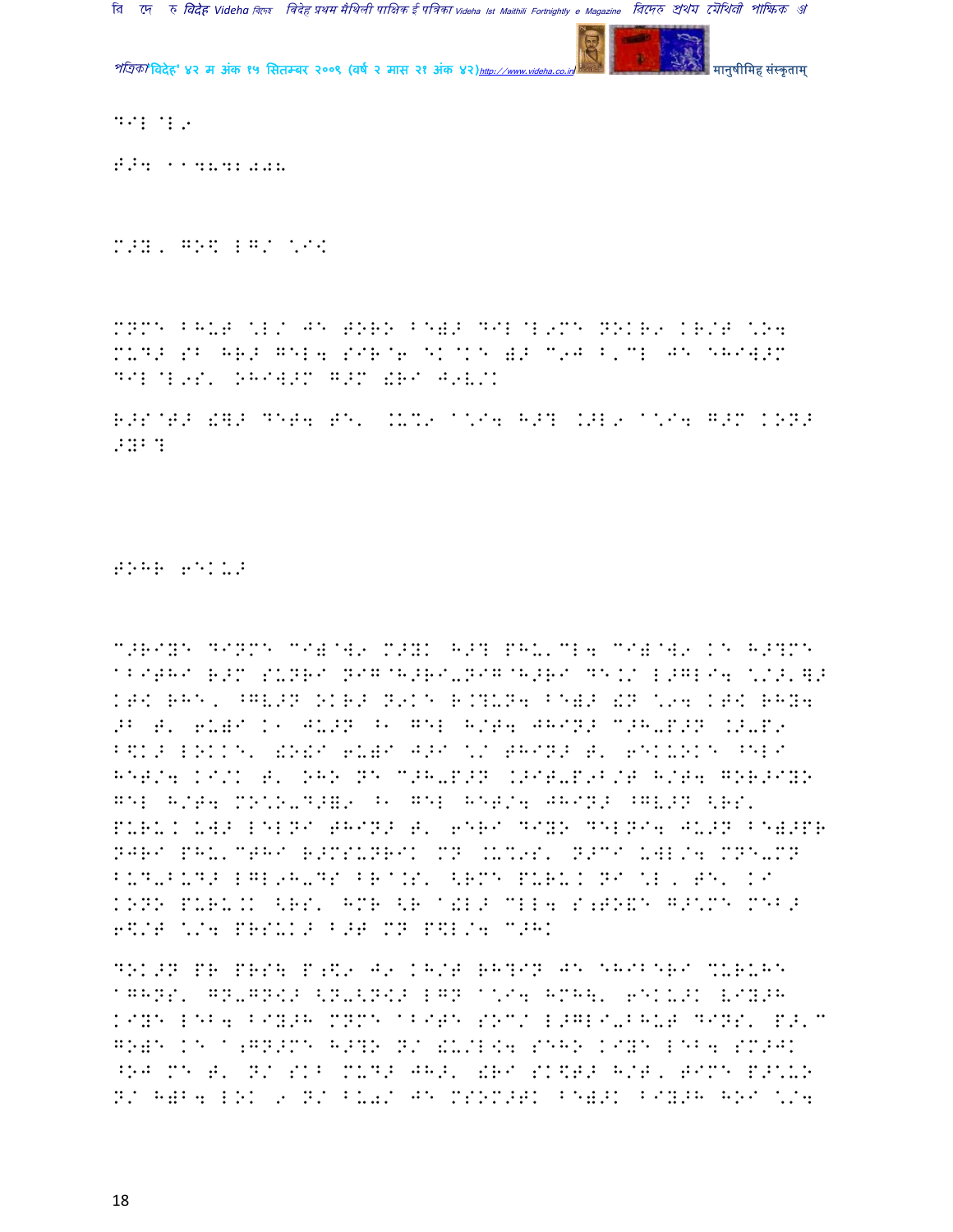*পত্ৰিকা*' विदेह' ४२ म अंक १५ सितम्बर २००९ (वर्ष २ मास २१ अंक ४२)http://www.videha.co.in/ मानुष्याम्बद्धाः भानुषीमिह संस्कृताम्

\$6R>-V[SL9, HV>G>\$9 SEHO LIYE J>YB4 ANK> JE'K> EK =KIY> K1 MUH N/ PS>RV4 APN> BE)9-JM>YKE' JE DET SE DETA HOS POSICIA METAL PESTIMO ERANOLEA POSICIA DE MOGLI CO

DEBE KRISTER SOM SERIE KRISTER I KNORT DER MINISTER DET GREG RHE B. CATENTI BOA CA RACH DHA B. TABAT TIRELE RHE4. EK>EK R>MSUNRIK NJRI CI)@W9PR PHU'CL4 POS@)-K>R@\$ NIK>LI, HIYSI-HIY>SI DE./ LGL9H4 6U)>-6U)> KRIY> AQR T' NHI BUOY A RA' NA MA' NA MA' NA MA' NA MA' NA MA' NA MA' NA MA' NA MA' NA MA' NA MA' NA MA' NA MA' NA MA' N<br>Tagairtí P\$/4 CI)@W9 P"]>B/ R>MSUNRI VID> ^ELI4

A;GN>S' NIKLITHI MNME UWLNI >B KI KONO PHILUK> JE'K> LOKKE' B>RH BR@. K)IY> SON@HB/ P\$/ \*/4 >B T' S>LE ^RIME LOKKE' !IY>-P\T> ^1 J>YT

\*/K4 KHUN> ^ELI T' HMRO 6EKU> %HRE-BJ>RK ^EL K9 NE4 ETE B>T MNME ABITE MU'HS' H'S9 NIKLL4 ASKRE4 TE' K>N K1 SUN/ DU>RE TEN> R>MSUNRI

JORS' B>JLI JEN> DOSR K1 KH/T HOAY4 6USIOHOK BE)9 YUG J9TILK4 ^>G T' MUH-K>N N9KI NI \*/4 NI TE YUGME ^\R KR/T4 VIX SE STREDELEN I DE STREDELEN DE STREDELEN DE STREDELEN EN DIE STREDE EN DIE STREDE EN DIE STREDE EN D SMORE 'D, JE EK SY SBBS SP FORE 'PS SBCSUP FOOD 'NO'NE J' EN> VIY>HK VID>GR9ME H/T T' KEHEN H/T ?

MUD> O BCOOL SHIELD DRAW STUR GREE PURP DIED STRING BC POST POST BEFORE BY POSSIBLE

RIK DRBHAND BRONNEN BRUKING DARK MABINDER PHU'CL4 RVI DRBJ@JE PR B/SI KI\*U LI./T \*L4

R>MSUNRIK LG AVITHI RBI UWI K1 C[K9PR B/SB/T, PU\*LK- ''K:H:R 6P:H (FP) EKHIP (BRIF) (BRIB-PERT BRIB) (BRIF)  $3753.1377$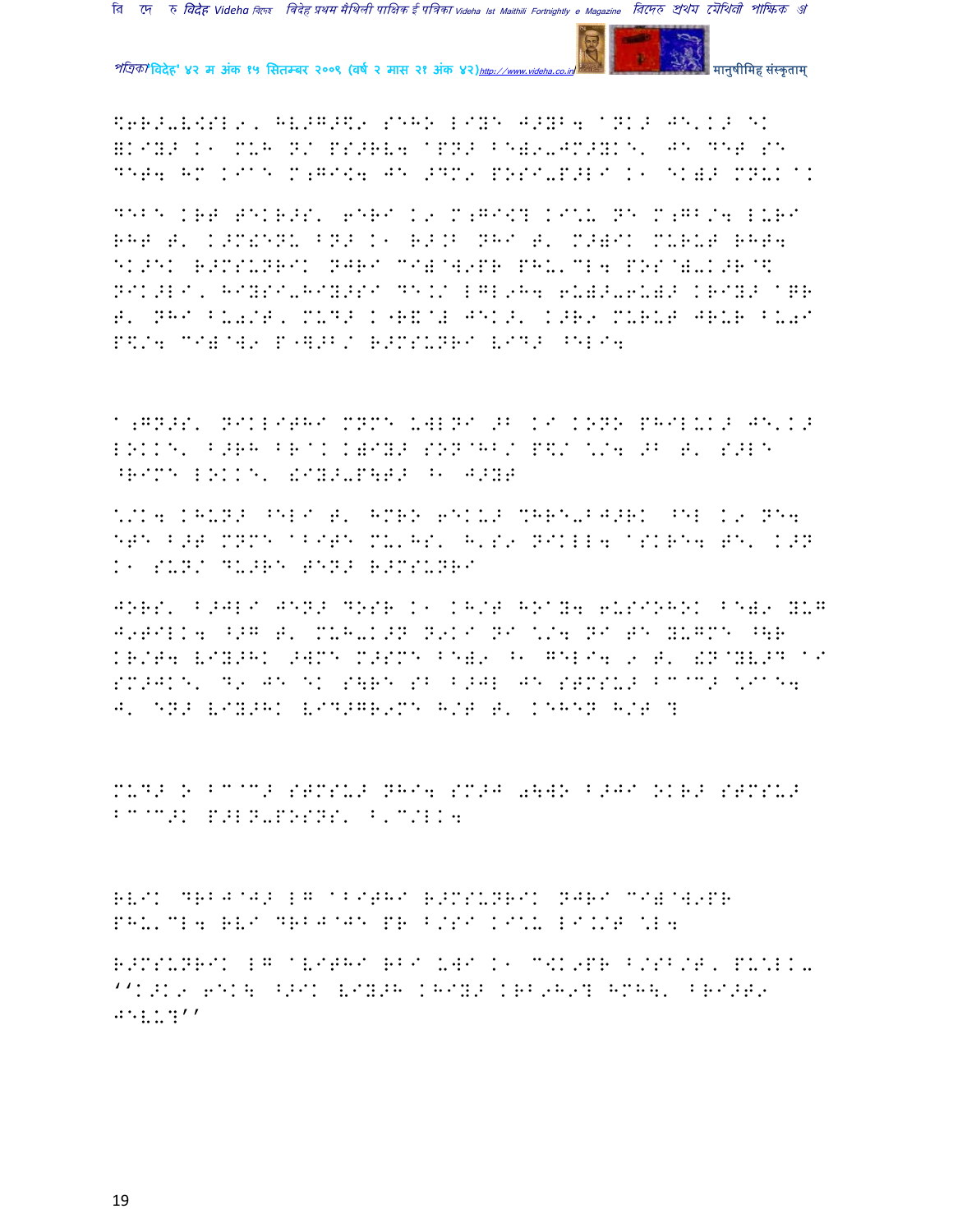RVIK B>T SUNITHI R>MSUNRIK MN B"RN@D>BNK R>S L9L>PR PHOUC GENEDATE CORPORATION FROM DELIVERATION AND ACTIVITY CONTINUES. >BI CI)@W9 P=VO > LI.BO LE RBIKE' KHLK4 PT@R P=I K1 RBI SUNIS DELISTIK

PECE ESSAY EN BARBE PASSE, FRAEL INSACTOR ESSERV

RANDER ROOM EN BUILDING

PRM>NPUR

 $\mathcal{F}_4$  , the contract of the contract of the contract of the contract of the contract of  $\mathcal{F}_4$  .

154842008

 $B\in\mathbb{R}^n$  for  $B\in\mathbb{R}^n$ 

HM BREAK CONAIN CROSS AND CROSS WAS THE BAR MAY AN EXTERN KON> >YB? KKRO S' P/;C-.O;IC L1 K1 CLI >4 T9NI  $\blacksquare$  . The distribution is the contract of the second proposition  $B$ TOHA TOHAT TURIYI A TARAFIYLARI A TASHIYLARI BA'LIMLARI BA'LIMLARI BA'LIMLARI BA'LIMLARI BA'LIMLARI BA'LIMLARI N9K N9K LG- AE4 TE' SOC/ AE4 TE' SOC/ AE4 TE' SOC/ AE4 TE' SOC/ AE4 TE' SOC/ AE4 TE' SOC AGHNA AGHNO CLI AGHANN NA SERIA AGHNAE, ANN AN AIS AN BI E./N HMH\' ?EHGR \*9, MUD> AI JING9K KON WEK>N \*/4 >B 9 PRIV>RO > DUNIYO; TORE SBHK NE HETU4 )EM PR CLI AVIHE, JI SE KONSTANTINE DE HOU4

 $\mathcal{M}$  , and  $\mathcal{M}$  , and  $\mathcal{M}$  , and  $\mathcal{M}$  , and  $\mathcal{M}$  , and  $\mathcal{M}$ 

M>YK PT@R SUNI 6EKU> MNE-MN .UB .U%9 ^EL4 MNME ^ELI JE HMRO K>J EHI DUNIY>', EHI SM>JME \*/K4 MUD> MNME .U%9 BES9 K>L )IKL NHI4 LGLE M><K KUHES JEK>' BUD@!I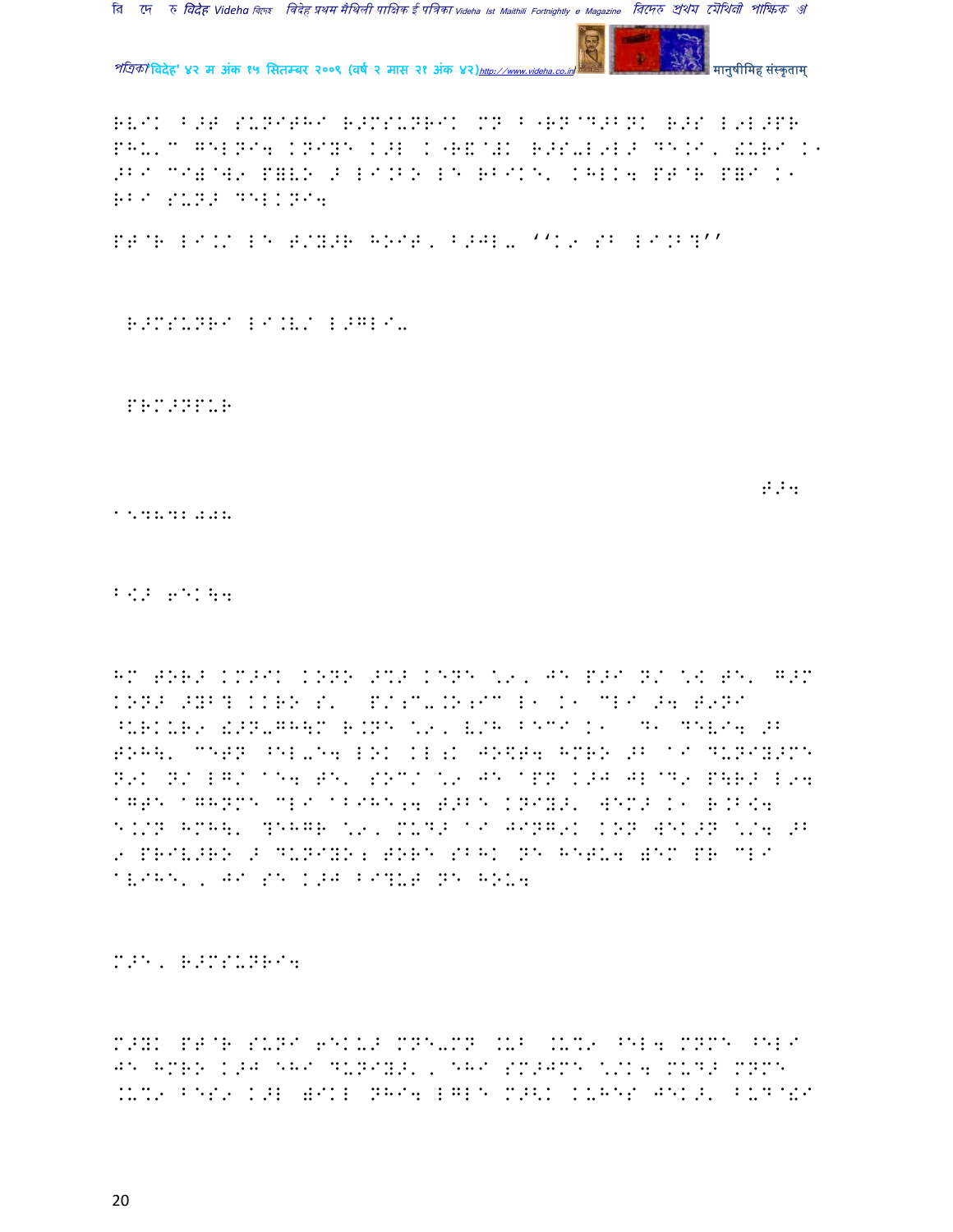ANDHRA GELIA KON MUH L1 K1 GAN GAN GAN GIAL (HAV KONF MAGE (PARTIN IS PRESS DE BIAR AR STACH AN PODER (PEDEN

O NHI J9V/T A\*I4 MUD> HMR> OKR KONO D>YIT@V NHI A\*I, SEHO T' NHI4 HA ' NHIA C' SUO AR SUOJIAN

PORHE PARI PILAR DING BULGA PARI LAH DINA PADA DINI PILA \*U)I GEL4 ON> NO GO)EK S;G 6EKU> K>J KR/T4 MUD> >WO GO, HONDA KORST HARD HONDA

SMY>NUS>R APN> K1 BDL/T J>YT, NV-NV \$IJ>INIK KP]> SIBILITY SI SILING SI TANGGAN DI MANGHARAN NYA KATA NYA TANAHAN ARAHAN NYA TANGGAN ANG KATA ANG KATA ANG KATA SILPIN KARA SILI PREJA SIL PENTI KALEA KAN PURNA DIL@L9K K>R9GR BNL4 MUD> 6/%NME BIH>\$I /NE 6EKU> U\$I K1 K>TME .SL4 ON> M>LIKOK MNME BEIM>N9 <OSI>IL

RH/4 BEIM/PRIND CREA NE PRINE PO TROE TOPH ECHA TECHNIKH. BR@.K L\$K9 KOR9GR DAG DAGELY DOG DAGELY

SVED PROTING STRAINS RH/TEGRANIA RHODA SUTLEBURG SUTLIG BUDGA SUTLIG KRB) BOL/ LGL/4 JHIS SEMILA DE MERCANA DI SAMA MUD> .IC@C>4 SK@KT BNIYE RHL

\*L/K4 JHIN> M>LIK NOKR9 S' H)/K B>T KHLK/ THIN> 6EKU> HISP M; GLACIA HISP LES CAPIDE RISBA LISTE PIE HOPE RISBN KRE4 RS@PRIN INFX BYP RIB: 2004 RIP: 2007 BYD: 1007 PEGREE DGELE RIEG DGELFARM DROM TE MATERIAL STEED AS NHI4 %HR ME JHI TEJ9S' M%9N, 6/%N > J9VN-%/L9

BORI RHE AMIN' SHYDR STER BOLED DIEL IN DOE FRE SK-P=LO-LI.L LOK O;<RNIY> DET4 NVK> M%9N PURN> I;J9NIYRKE' !K@K> DET4 PURN> BUD@!IKE'

NAVA BUDA NA KONG PAPA TUNGGA DA LI SEPAGA KA BUNGAY ^OG-VIL>SK JING9K P>\*U >N@HR BNI GEL A\*I4 B>P RE, 9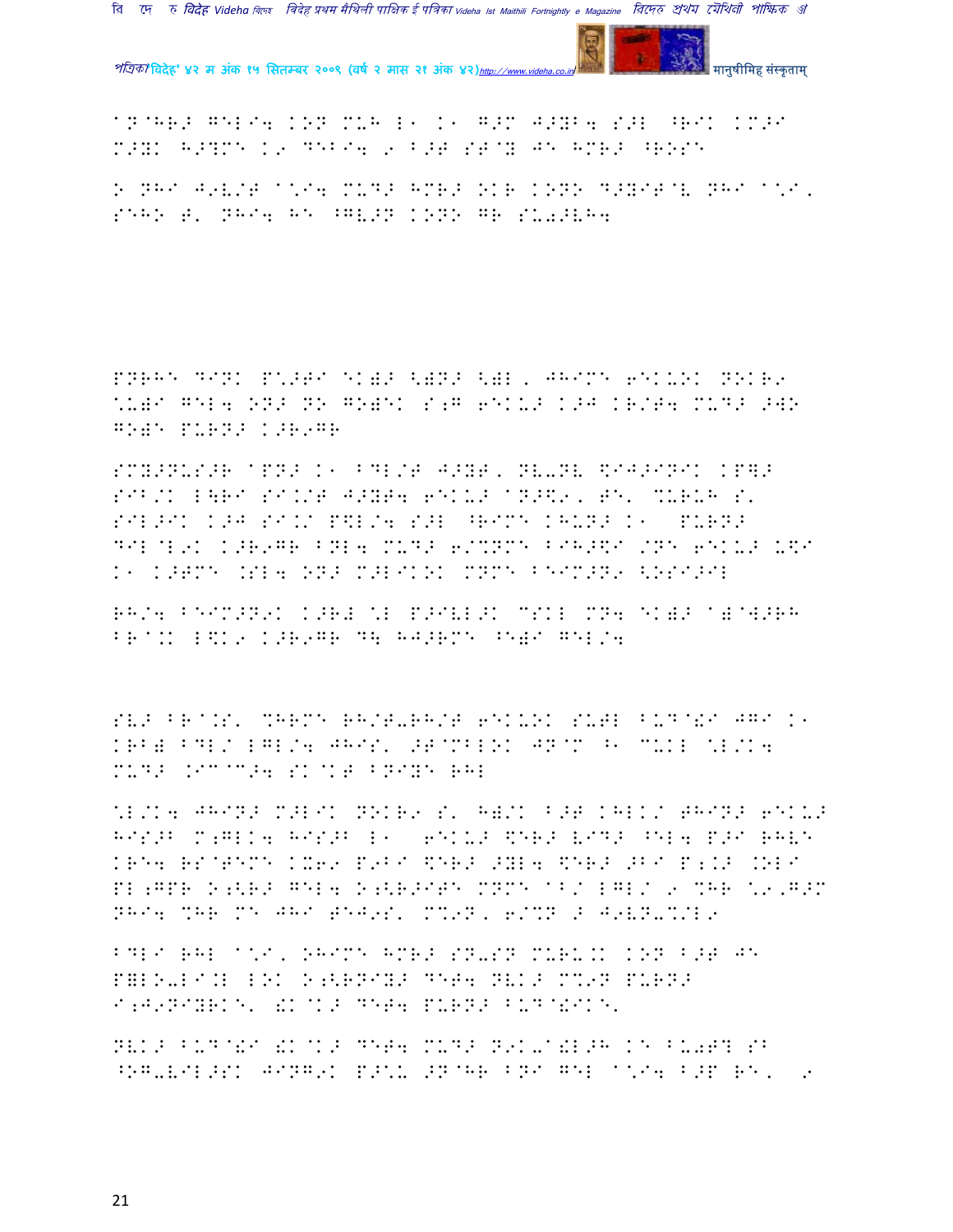*পত্ৰিকা*' विदेह' ४२ म अंक १५ सितम्बर २००९ (वर्ष २ मास २१ अंक ४२)http://www.videha.co.in<sup>/ म</sup>ानुष्यी- मानुषीमिह संस्कृताम्

T' ^UMKMK LQ# BNI RHL A\*I4 6ERI MNME EL/, ^RISK HMR Maria Maria Maria Maria Maria Maria Maria Maria Maria Maria Maria Maria Maria Maria Maria Maria Maria Maria Ma<br>Nel 1990 - Maria Maria Maria Maria Maria Maria Maria Maria Maria Maria Maria Maria Maria Maria Maria Maria Mar

HE'4 OH, ANK> VI&YME ANERE O0R>I \*94 JEKR> ^OGE P\$T/ OKR> SU>S BU0I P\$/ \*/, T' HMRE K94 WNK> WNK/ \*/ TE KIYO APN> M>? PR H>? L1

SAHORAHOR KRAT AJAN 69ER MUNIK MULA 49 HMHR. B. JASIMINA NG PASA ATA AT ISANG ATANG ANG AKASANG AT ANG ATAWA A KUK R D-19 DA DA DI DOSR DI DOSR DI DOSR DI DOSR DI DOSR DI DOSR DI DOSR DI DOSR DI DOSR DI DOSR DI DOSR DI DO SB LEGGE PRESENT ANNO BODY, EGGE SONIAL, GRAN, SONIA LENHUL " MARCHARA "BLOGH" LENGA CONDUCTAR KERA KADA ME "PA" (PAS ^RI R.NE J>U4 6EKU>K MN [N> GEL4 DUB)@)IYEME HR> GEL4 T9NIB)@)IY>-CRIB)@)IY> T' B>KIYE A\*I4 M>EPR T>MS  $U$ 44  $U$ 41

BUDBUD> L>GL- ''9 BU=IY> M>E G\*> LELK JE %URUHE AGHNME CLI ABIHE'4 KNIY>' WEM> K1 R.B[4 BIY>H KIYE DEBU4''

EK DIXI KELAMAT ANG DIKERANG PADA ANG PANGANGAN ANG PARAMANGAN ANG PARAMANGAN ANG PARAMANGAN ANG PARAMANGAN AN<br>Ing panganggal pangangan ang pangangan ang pangangang pangangan ang pangangan ang pangangan ang pangangan ang SINEH4 SMUD@RK PARIN AS WA GAN UR AN ANI AS A CHANGE DELK4 SOC/ LGL JE M>Y N9K \*O\$I KHIYO

A!L>H NHI KELK > NE KHIYO SOCLK, OKR> PR

>'.I UW>EB ANUCIT \*94 K>L@HIYE G>M CLI J>YB4

BIY>HO KIYE LEB4 D\ )> PTI-PT@N9 OHN LOK EKW>M

HOEB, HE'S KIN SKYTT FOR 'DAT 'N PAINT FOR 'N 'N SKYTTE SME) SAMEL DIN GELANG DIN GELANG DIN GELANG DIN GELANG

 $\frac{1}{2}$  , which is the contract of the contract of the contract of the contract of the contract of the contract of the contract of the contract of the contract of the contract of the contract of the contract of the cont

 $M$  . Let  $M$  and  $M$  it is considered in  $M$ 

 $\mathbb{R}^n$ 

 $\mathbb{R}^n$   $\mathbb{R}^n$   $\mathbb{R}^n$   $\mathbb{R}^n$   $\mathbb{R}^n$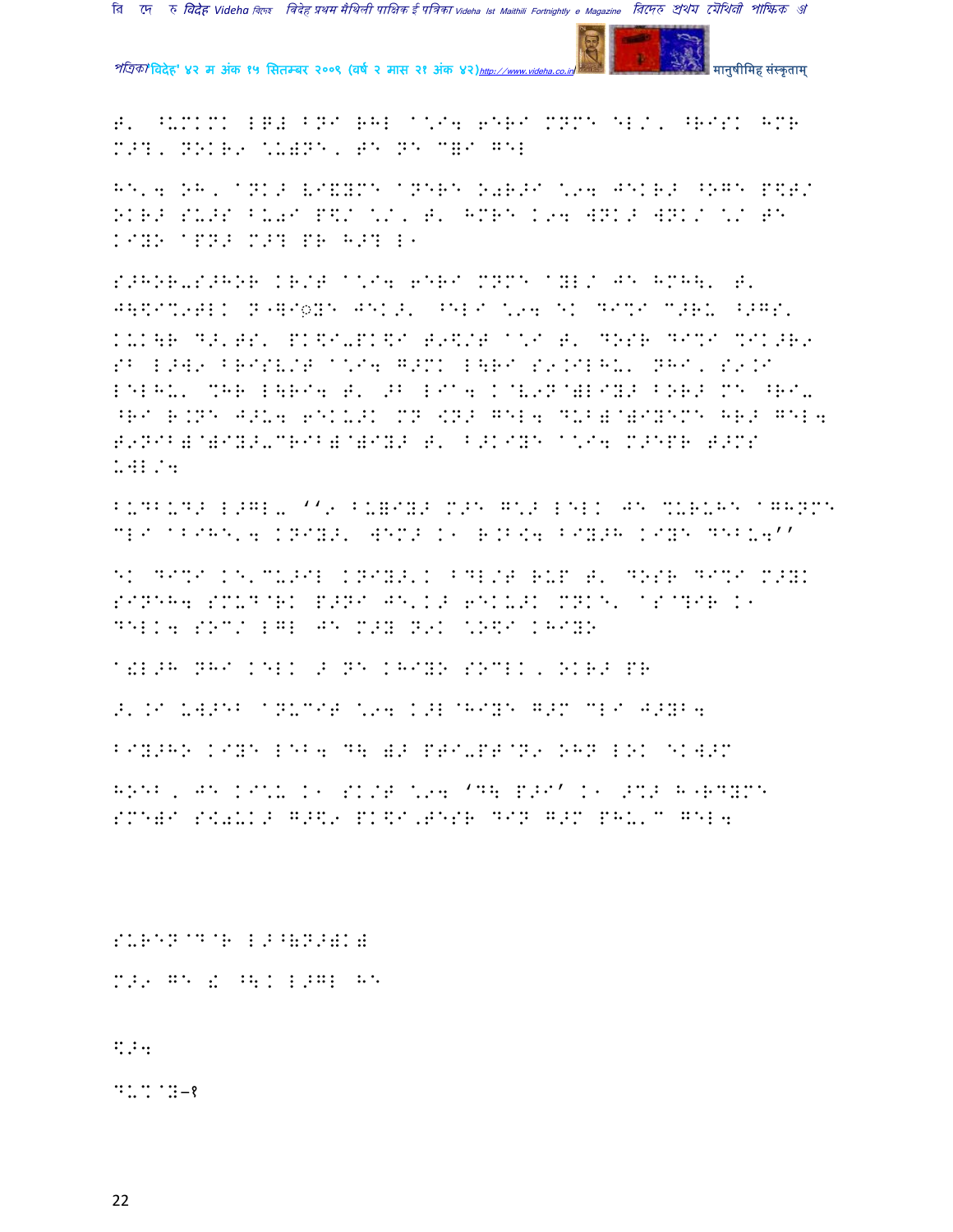*পত্ৰিকা*' विदेह' ४२ म अंक १५ सितम्बर २००९ (वर्ष २ मास २१ अंक ४२)http://www.videha.co.in<sup>/ म</sup>ानुष्यी- मानुषीमिह संस्कृताम्

(M;CPR AN@H>R PSRL A\*I 4 N>YK YUVK KE' B"RD@! M>T>– PIT> NIN@N ME ^ER A\*I 4 VI< VICRO M;C PPR HRIYR MD PARK PORT AT A PARK ON THE PULSE OF THE PARK OF THE DRUG AT  $\sim$ >' M>T>K VICME CL/T SM@V>D SUNB>ME AV/T \*/K 4)

YUVK– M>9 GE M>9 4 HMR> BC>LE 4 HMR> BC>LE M>9 4

MARS AND MONEYAGE TO

HUVA– ENNS TORM TAX ( ENNING 4)

THE RESERVE TO A BELIEVE TO A RED T

HULL- CRAW TA WARR TERM WARD A

M>T>– HMR KREJKE )UK\$>KE KON JOIN=>H> GOL9 M>RLK ?

 $B = B$  . For  $B = A$  ,  $B = A$  ,  $B = A$  ,  $B = A$  ,  $B = A$  ,  $B = A$  ,  $B = A$  ,  $B = A$  ,  $B = A$  ,  $B = A$  ,  $B = A$  ,  $B = A$  ,  $B = A$  ,  $B = A$  ,  $B = A$  ,  $B = A$  ,  $B = A$  ,  $B = A$  ,  $B = A$  ,  $B = A$  ,  $B = A$  ,  $B = A$  ,  $B = A$  ,  $B = A$  ,  $B = A$  ,  $B = A$  ,

HILL- ENDY A PACHA A DERA BILDER IN BHY HILD

MORT - BENDE HMR IN ME THE HOME OF AN ANGEL HU 4

YUVAC– MJA (1998) TERI HISPA EJRA EKTER TA S S PIYOGLED EISTE  $H^*$   $H^*$ 

M>T>– AN/ \*IYO BO> 4 KT[ JIH> N/ 4

YUVKO – MUSIKO 5M TA TASANIYO 4 DA TA TAGATI YO TA TAKO NASE TE M>T>– B[> R EB[> ! N/ JO RE B[> ! N/ JO, N/ JO RE B[>  $\dddot{\bullet}$ 

(M;CPR AN@H>R N9K JK>' PSRI J>IT

## $\ddots$  :

 $B \rightarrow B \rightarrow C \rightarrow C$ 

 $A: B \to B$  , and  $A: B \to C$  is the contract of  $A$  in  $A$  in  $A$  is the statistic model of  $A$  is the statistic model of  $A$  is the statistic model of  $A$  is the statistic model of  $A$  is the statistic model of  $A$  is the sta J>IT \*/ 4 M>T> NIN@NME B\$B\$> RHL \*/– ' N/ JO R EB[> ! N/ JO 4' PIT> H\$B\$>K, UW/T A\*I 4 M;CPR P@RK>% PSRI J>IT \*/K 4)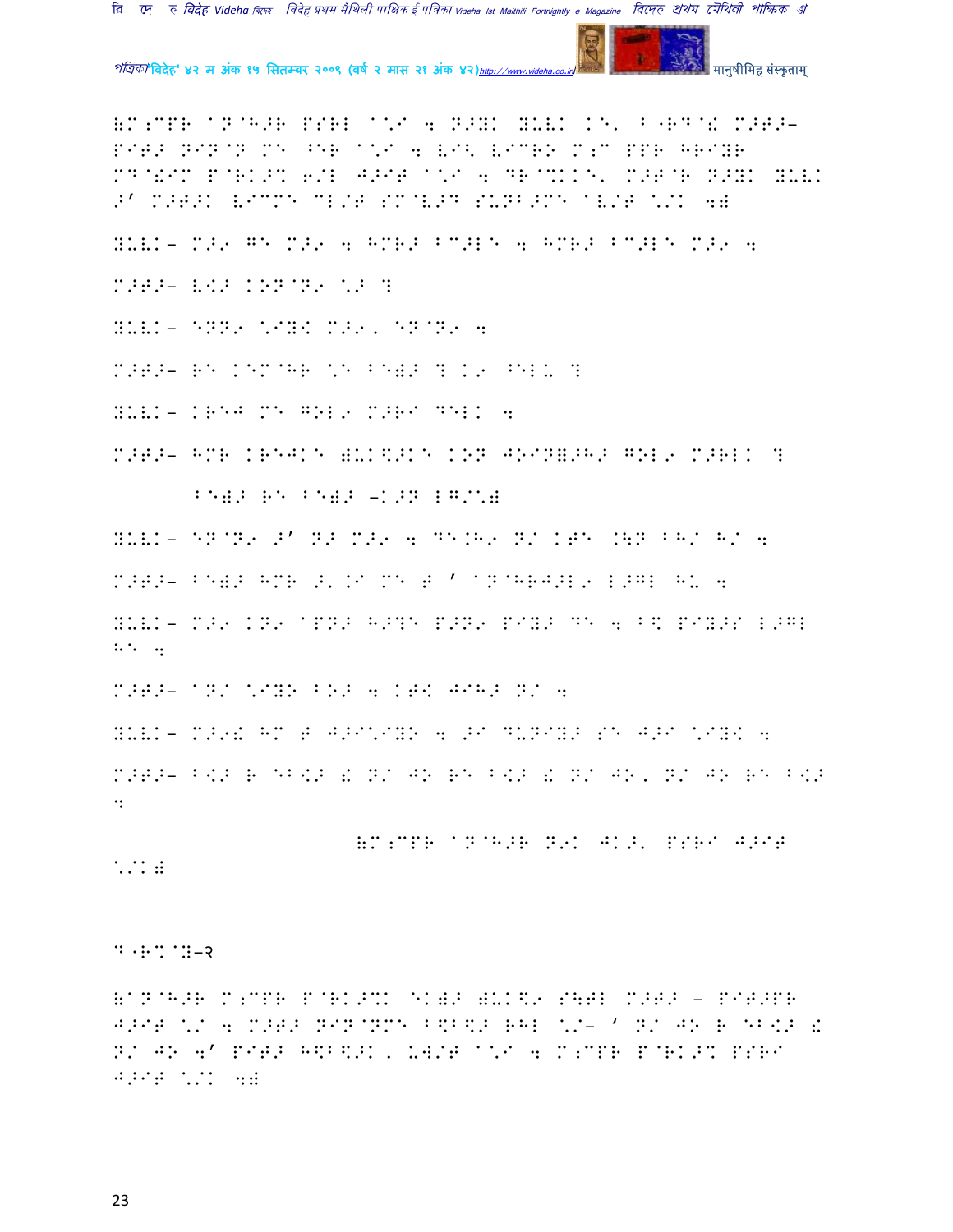PITPS– (MOSPES) NOVALISE (NOR) CORPORATION PITCH COPOSTAGE COOP

M>T>– (N9N@ME) B[> B[>!B[>! 4

PIT>– HE UW[ N/ 4 ^OR ^EL/ >B 4 SPN> DE./ H/ KI ?

M>T>– (H\$B\$>K' UW/T) B[> KONO KOR> ME KE BC@C> H/ JE EN> CIN@T> KR/ H/ 4

MARS–ARBIEL SAMAR KRED IR RO RMA IRRA T

PIT>– KEN> KR/ H/ 4 B[> KONO K>R> ME KE BC@C> H/ JE EN> CIN@T> KR/ H/ 4

M>T>– HMR BE)>KE KUC@\*O ^' GEL 4 HM B\$ .R>P SPN> DE.LIYA 191

PITS SPIES AN SPRINGEN HOUR

M>T>– >9 KT@TE DIN DE.L> ^' GEL B[> KE 4 –PTIK PER PR .S/T) KEHN P>?R KREJ H/ 4 J>UK N/ KT@T[ SE HMR BE)> KE .OHI LE LE LE LA LE LA LE LA LE LA LE LA LE LA LE LA LE LA LE LA LE LA LE LA LE

(6KKI 66KI K' K>N LG/\* )

PIT>– (K>N LG/\* ) GE HM KT SE >NI DIYO4 HMR> KONO BU0L HE WE U KEMPURY H

M>T>– (K[T) B[> RE B[> 4

PITAJ - KON . EBNE U SE TIJ HOTIL SE TIJ HOT VE SE TIJ HOT IN SE TIJ HOT VE

M>T>– HE DINKR DIN>N>? R\*> KRIH> HMR BE)> KE 4

PITOS – KREJ MJAGO KREJ KRAJ ROZ MJELA LA JO HO HO DA 20. MAJO G 4

M>T>– J>VT HMR BE)> N/ >OT/ 4 HM M\'HME P>NIYO N/ DEB/  $\frac{1}{2}$   $\frac{1}{2}$   $\frac{1}{2}$   $\frac{1}{2}$   $\frac{1}{2}$   $\frac{1}{2}$   $\frac{1}{2}$   $\frac{1}{2}$   $\frac{1}{2}$   $\frac{1}{2}$   $\frac{1}{2}$   $\frac{1}{2}$   $\frac{1}{2}$   $\frac{1}{2}$   $\frac{1}{2}$   $\frac{1}{2}$   $\frac{1}{2}$   $\frac{1}{2}$   $\frac{1}{2}$   $\frac{1}{2}$   $\frac{1}{2}$   $\frac{1}{2}$ 

PIEL AN ATES TENA TN MEM PS ADVANCT

M>T>– TOR> K9 HETO ?

PIT>– JKR JV>N BE)> ^\.L– PIY>SL EN> G>ME G>M ^>GL 6IRT/ T' OKR B\= B>PKE K9 H>L HOIT HOT/ ?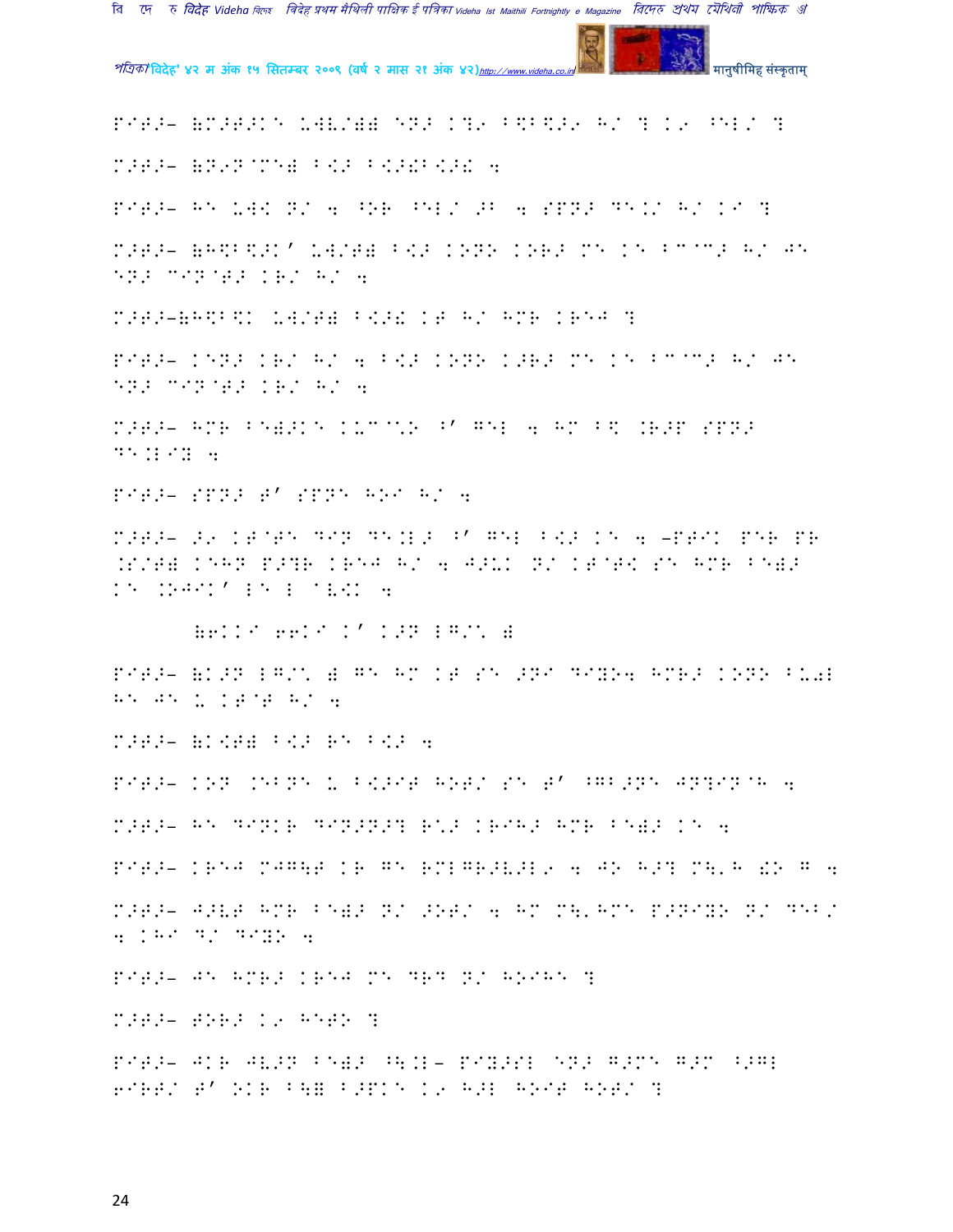M>T>– 9 K9 J>N GEL/ MT>R9 KE MMT> 4

PIT>– JV>N BE)>KE DE.K' B>PKE H[SL> KEHN BULN@D HOI H/ SEN YEN, YEN YEZHYARA ADA BUNGAYA DA GANG HUGU EAGSAN A

M>T>– TO' KUC@\*O KH' 4 HMR> MON N/ ?9R, HOI HE 4 HMR  $\mathbf{B} = \mathbf{B} \times \mathbf{B}$  (see Fig. 4) and  $\mathbf{B} = \mathbf{B} \times \mathbf{B}$  (see Fig. 4).

PIT>– CP@P ALC@\*9 4 U MMRD KE BE)> H/ MRD KE 4 KUC@\*O N/ HOT[ 4

(M;C PR AN@H>R PS/R J>I\*)

 $D^2$  +  $D^2$  ( $D^2$  )  $D^2$  –  $D^2$ 

(M;CPR AN@H>R PSRL \*/ 4 C>RI)> >DM9 N>YK YUVKKE' >'.I PR PEDA AL HIMA BN PINA EPR EPR NA HAR BILANG BND \*\*

PHIL DARDE (BOLLED) PLO ANALAR JOARN SANKPIL BN) JAPIN SUDA  $\mathcal{F}(\mathcal{H}_1) = \mathcal{F}(\mathcal{H}_1, \mathcal{H}_2)$ 

ACTED AND AND COUNTRIES TO CA

DOSR >DM9 – !MH 4 PHINE 9 SB H)> D/ \*IY/ 4 BEC>R>KE  $\sim$  G ME SUVING A SPECIFIES FOR GERMANY HET PURSUES FOR THE SPECIFIES >'.IK P)@)9 .OLI D/T \*/K)

 $H^1$  :  $H^2$   $\rightarrow$   $H^1$   $\rightarrow$   $H^2$   $\rightarrow$   $H^2$   $\rightarrow$   $H^2$   $\rightarrow$   $H^2$   $\rightarrow$   $H^2$   $\rightarrow$   $H^2$   $\rightarrow$   $H^2$   $\rightarrow$   $H^2$   $\rightarrow$   $H^2$   $\rightarrow$   $H^2$   $\rightarrow$   $H^2$   $\rightarrow$   $H^2$   $\rightarrow$   $H^2$   $\rightarrow$   $H^2$   $\rightarrow$   $H^2$   $\rightarrow$   $H^2$   $\rightarrow$   $H^2$   $\rightarrow$   $H^2$ 

HILL- GRYPE STURING THE PERSON DURING NOS TOO HAM BE HM GOR LG LG LG

 $H$  :  $H$  ,  $H$  ,  $H$  ,  $H$  ,  $H$  ,  $H$  ,  $H$  ,  $H$  ,  $H$  ,  $H$  ,  $H$  ,  $H$  ,  $H$  ,  $H$  ,  $H$  ,  $H$  ,  $H$  ,  $H$  ,  $H$  ,  $H$  ,  $H$  ,  $H$  ,  $H$  ,  $H$  ,  $H$  ,  $H$  ,  $H$  ,  $H$  ,  $H$  ,  $H$  ,  $H$  ,  $H$  ,  $H$  ,  $H$  ,  $H$  ,  $H$  ,

C>RIM >DM9 – RE TOR> HMSB MUK@T K' RHL \*IY[ 4 T.N TO'  $T$   $\overline{T}$   $\overline{T}$   $\overline{T}$   $\overline{T}$   $\overline{T}$   $\overline{T}$   $\overline{T}$   $\overline{T}$   $\overline{T}$   $\overline{T}$   $\overline{T}$   $\overline{T}$   $\overline{T}$   $\overline{T}$   $\overline{T}$   $\overline{T}$   $\overline{T}$   $\overline{T}$   $\overline{T}$   $\overline{T}$   $\overline{T}$   $\overline{T}$   $\overline{T}$   $\overline{T}$   $\overline{T}$   $\overline{T}$   $\overline{T}$ 

YUVK– HMR> BU0L A\*I AH>'SB HMR> KEHN MUK@TI DEB 4 HM N/ ^>GB 4 HMR> M>6 K' DIY 4

PHIL OUR- GORD FORM & TEN NIEF AN PLAN BUG NU SB –PUN , =H>K> LGV/\* >' EK L>T OHI YUVKKE' M>R/T A\*I  $\mathbf{ii}$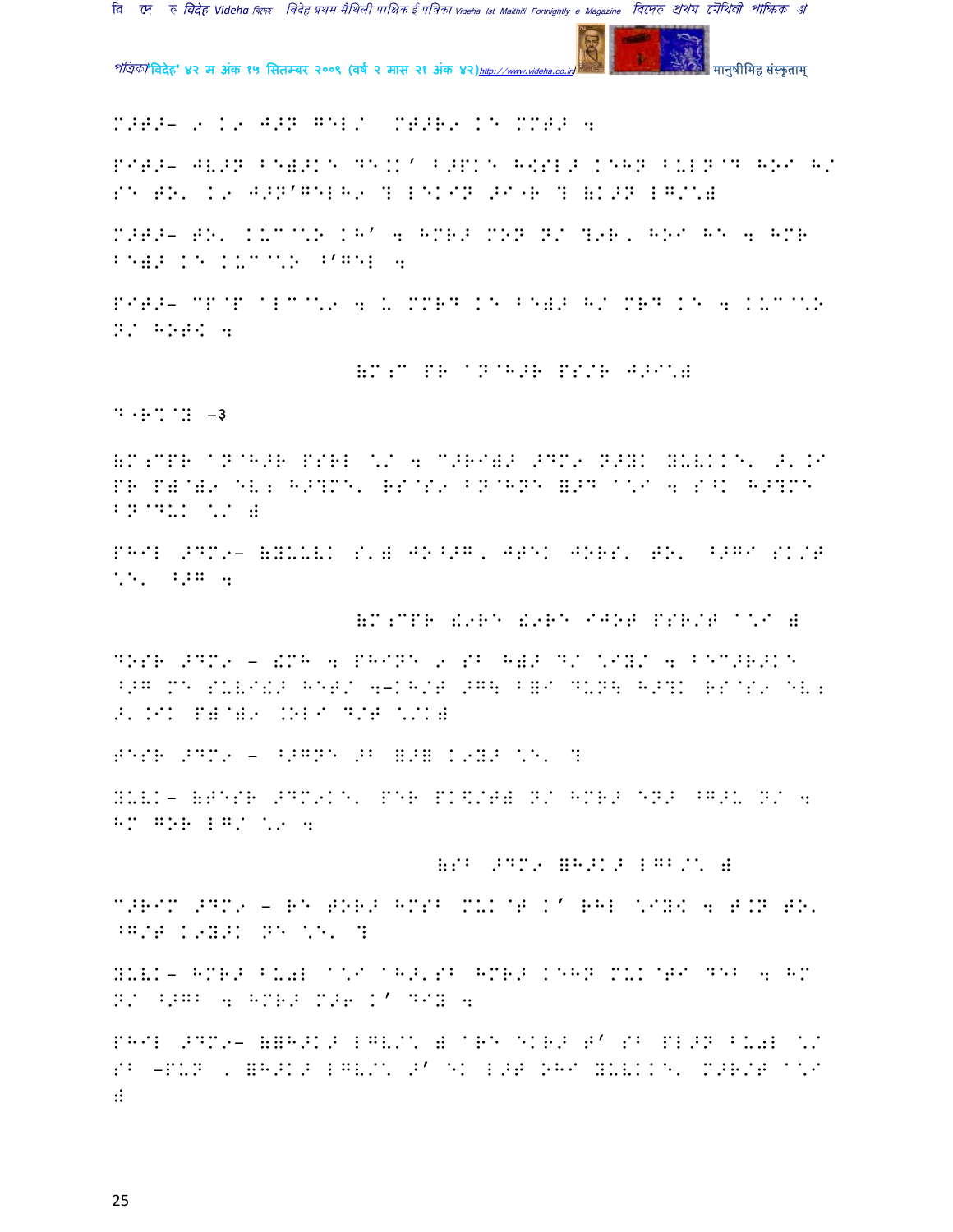*পত্ৰিকা*' विदेह' ४२ म अंक १५ सितम्बर २००९ (वर्ष २ मास २१ अंक ४२)http://www.videha.co.in<sup>/ म</sup>ानुष्यी- मानुषीमिह संस्कृताम्

 ( TTPIC>T SB >DM9 A)@)H>S KR/T APN L>T S' 4 YUVKPR P@RH>R KR/T A\*I >' PUN , M;CPR AN@H>R PS/R  $J: I \times I \times I$ 

 $\begin{array}{rcl} \mathbb{C}^1 \times \mathbb{C}^1 \times \mathbb{C}^2 & \mathbb{C}^2 \times \mathbb{C}^2 \times \mathbb{C}^2 \times \mathbb{C}^2 \times \mathbb{C}^2 \times \mathbb{C}^2 \times \mathbb{C}^2 \times \mathbb{C}^2 \times \mathbb{C}^2 \times \mathbb{C}^2 \times \mathbb{C}^2 \times \mathbb{C}^2 \times \mathbb{C}^2 \times \mathbb{C}^2 \times \mathbb{C}^2 \times \mathbb{C}^2 \times \mathbb{C}^2 \times \mathbb{C}^2 \times \mathbb$ 

AN THOIRE, IJOT HOIT A MILL IN THE HIJOT HOIT HE LIFE IN DITCH. TJEPHDED (PP LDAG PR LDDD AGM EAL AND A PSNH- PSNH BUD C>RI GO)E RHL \*/K 4 EKG[)E >G\–>G\ KOH> >DI L 'K' CLI RHL A\*I 4 SB CIC9Y> RHL A\*I– 'R>M N>M ST@T H/ , SBK>  $B\to B$  GT  $\sim$  4  $\pm$  Pun , the point  $\sim$  Test  $B\to B$  , and  $\sim$  Point  $\sim$ CLNIH>R LO= N>R> LG> RHL A\*I– 'R>M N>M ST@T H/ , SBK> YH9 GT H/' 4

M;C PR AN@H>R PS/R J>I\* 4

 $\begin{array}{cc} \mathbb{C}^1 \times \mathbb{C}^1 \times \mathbb{C}^1 \times \mathbb{C}^1 \times \mathbb{C}^1 \times \mathbb{C}^1 \times \mathbb{C}^1 \times \mathbb{C}^1 \times \mathbb{C}^1 \times \mathbb{C}^1 \times \mathbb{C}^1 \times \mathbb{C}^1 \times \mathbb{C}^1 \times \mathbb{C}^1 \times \mathbb{C}^1 \times \mathbb{C}^1 \times \mathbb{C}^1 \times \mathbb{C}^1 \times \mathbb{C}^1 \times \mathbb{C}^1 \times \mathbb{C}^1 \times \mathbb$ 

(M;CPR AN@H>R S' IJOT HOIT \*/K 4 L>L MU.[)>!>R9 T9N KATI NAYA YANG ANG KATI NAYA KARA TI NA TI ATAWA SA TI ATAWA TI ATA RHL A\*I 4 EK)> MU.[)> !>R9K H>?ME KT> \*/ , DOSRKE HARRY BAG, AM BREEK HARRY BRENGE MAN B

PHIL MU. MAR ANN – ANDRON HAT UPP UAR DHYPR CAR R.M. ) EHI HORRIS EN TEATHER (1995) AND HORRIS

DOSR MU.[)> !>R9 , N/ \*O\$ , EKR )>\$E TO\$I D/ \*9 –KH/T L>W9 YUVKKE )>\$PR BJ>R/T A\*I )

YUVK– IS@S 4 –H>? JO\$/T A\*I) \*O\$ D9Y, \*O\$I D9Y HMR> 4

FRIE TICHER KIEF- BIRITEI TRIERE TIE TIE RATHIELIGE TIG A GORG9) NHITN 4

 $HIII = HTHS TSHT TSH = 0.01$ 

TESR MU.[)>!>R9 – HMSB M>6 N/ KR/ \*IY/ , SK@SN KR/ \*IY/ , EK@SN 4 TORO MARKED AND A TORONTO A START AND A START AND A START AND A START AND A START AND A START A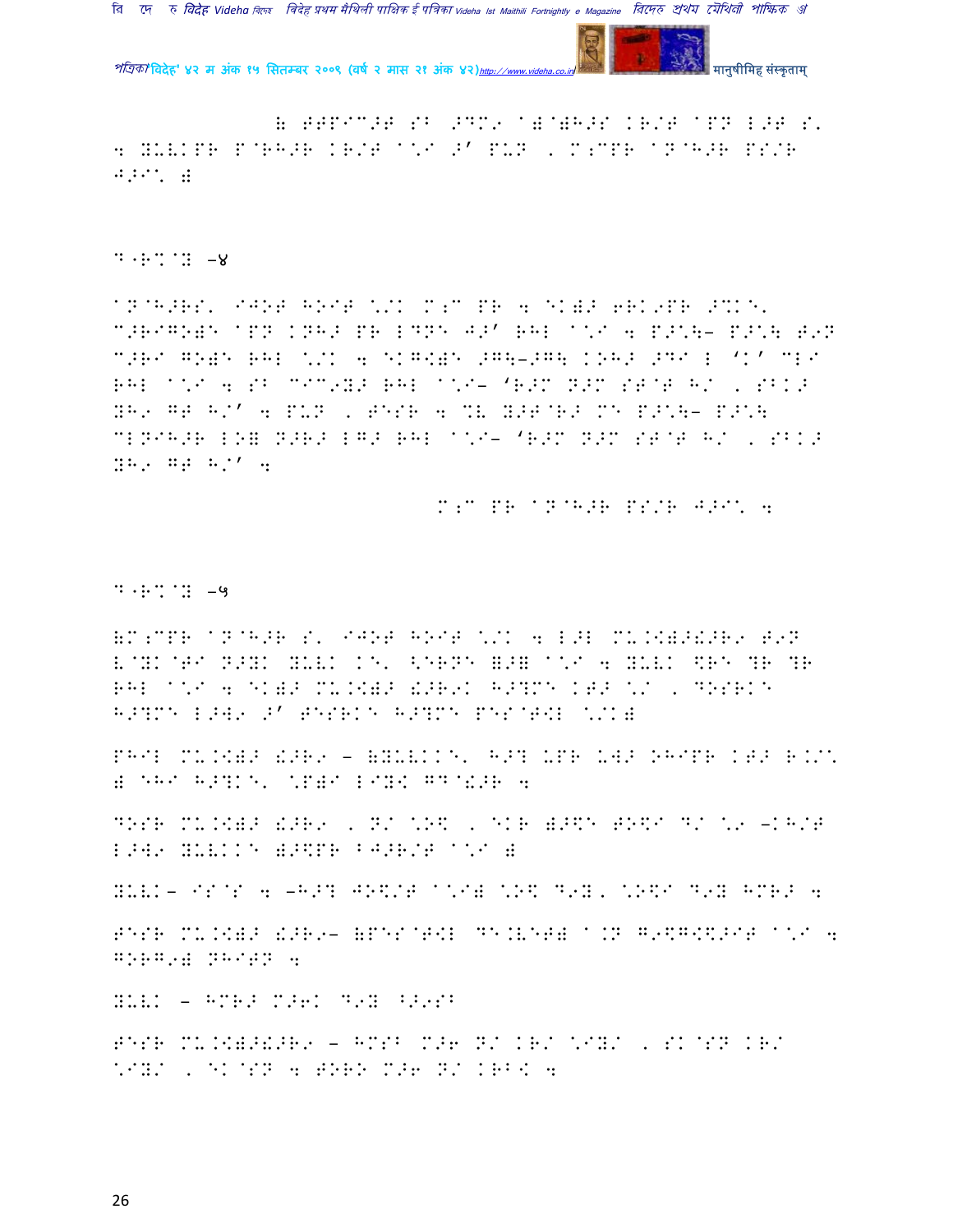िव <sup>त</sup>ि दिविदेह Videha विल्ह विदेह प्रथम मैथिली पाक्षिक ई पत्रिका <sub>Videha Ist Maithili Fortnightly e Magazine त्रिटिम्ह 'शेर/ग ट्गैशिवी शीश्किक \$l</sub>

*পত্ৰিকা*'বিदेह' ४२ म अंक १५ सितम्बर २००९ (वर्ष २ मास २१ अंक ४२)http://www.videha.co.in<sup>/ Haman</sup> सम्बं<sup>द</sup>े । मानुषीमिह संस्कृताम्

 $H111 = H11$  keeps and  $H1111 = H11$ 

TESR MU.[)> !>R9 – PHINE DUN\ H>? PERPR GOL9 M>RI K' LOS BNEV/ BNEV ESP ESP PROVINCI

YULI – BRITINI NY TITAN Y

TESR MU.[)>!>R9– (WH>K> LGV/\*) How to approach the constitution of the constitution of the constitution of the constitution of the constitution of the constitution of the constitution of the constitution of the constitution of the constitution of the co

YUVK– 9 SN HMR> N/ CIN@H/T \*/? 4 MUD> AH>' T' N9K JK>' CING TO A RESIDENCE

PHIL SU.[)>!>R9– (A)@)H>S KR/T) HMR> S^K DUNIY>'ME KKRO KARO KARO KARO KAT

YUVA– HMR PROVINCING SAMAN RUSH AT SPIRA DI SPIRA PROVINCING S ^>IJ9– S9!>! HE L9Y –APN SR@)K B)N .OL9 KREJ DE.V/\* )

DOSR MU. (SERERA BIJO STATI NE DA NA DA NASTRO A NATISTIKA) K) KORA KOMA LE BERGER (1982)

YUVAJ – (KOJPORAT INGLAS) POPALAJ INGLAJ POLAJ ALI PARA JE PR GRIJE PO MORT – RU 4 P. – POSTAL – RU 4 P. – POSTAL – POSTAL – POSTAL – RU 4 P. – POSTAL – POSTAL – POSTAL – POSTAL – P<br>RU 4 P. – POSTAL – POSTAL – POSTAL – POSTAL – POSTAL – POSTAL – POSTAL – POSTAL – POSTAL – POSTAL – POSTAL – A\*I 4 M;C PR AN@H>R PS/R J>I\* )

D"R%@Y –६

(M) TER IJOTE HOJE NJI A KIJOT GULL GULLA YENA HO-82 GOAN YER APSS MSBRA MSBRA PRTST ASK PAEL AND VUCH SINEDA-VU=IY> L>W9K SH>R>PR =>= YUV> YUVT9KE' H>? HIL> HIL>K' BATE IN RHL ANA A BIER SEHR AT ATHL AT ANIENE PAR BEI HILV/T SHE FER BHL ANN A BICME KONNO YUVA ELL – YUVERS BUDING BUDIYAKE' CARE SAME SAME TURIYAKE TA SARA SA SARA >G\ B=I RHL A\*I 4 )

EK)> YUV>– (B"RD@! PIT>KE' CR# S@PR@% KR/T) J>I \*IYO  $B_1$   $B_2$   $B_3$   $B_4$   $B_5$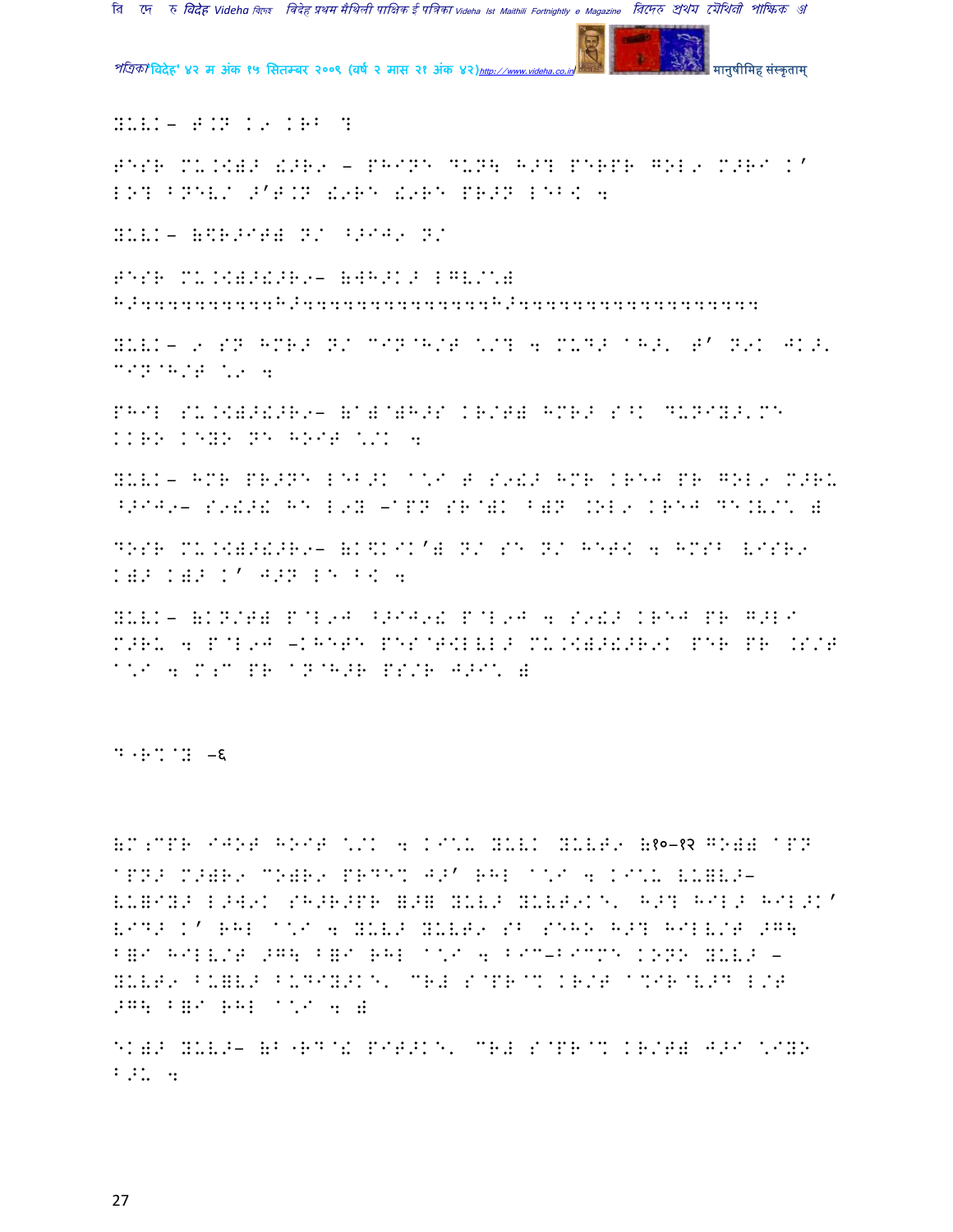*পত্ৰিকা*' विदेह' ४२ म अंक १५ सितम्बर २००९ (वर्ष २ मास २१ अंक ४२)http://www.videha.co.in<sup>/ म</sup>ानुष्यी- मानुषीमिह संस्कृताम्

### (APN O.IK NOR PO\*/T A\*I 4)

POBEVA HO JE JAN SA JE JU PO VOJNOM SE PRAVODA I DOSTO I DO HAR I DA RTO 4 HOTO 4 JOSEPHO SHOIN TEORIE CIN LAPPO –KOD EANS

(YUVK >G\ B=I J>I\* 4 B>'K9 YUV> YUVT9S' M;C .>L9 ^1 J>IT A\*I 4 M>T@R RHI J>I\* KI\*U JO\$9 BU=V> BU=IY> 4 O LOKNI DE./T RHI J>Y\* B>) KE' JHIB>)E OKR BE)> VE)9 PROVINCE GRAND GO

M;CPR AN@H>R PR@S/R J>I\*)

 $0$  D  $-\mathbb{E}^*$   $\mathbb{E}^*$   $\mathbb{E}^*$ 

 $A$  is the set of  $A$  and  $B$  are constantly decomposed by  $\mathcal{L}$  . The set of  $B$  is the viscosity  $\mathcal{L}$ RHL \*/K 4 MAS GHA SINS THAT GATA SHE AN A I E; K SITA \*WI ^GV>NK G9T G>VI RHL A\*I–

UGS HE SHE SARU NATHER SHE SHE

NEP?@YSternet.com and the state of the state of the state of the state of the state of the state of the state o

GRAND TEACH BALL CLIE

PITAS – KNIKOS TOPIT PITAS PITAS

MSHA- GMIR'T ROCHAR (STORIK T

PIT>– B[>KE >V>J JEK> BU0>9 H/ 4

PUN, YUVKKE' >V>J AV/\*– M>9 ! GE M>9 4

M>T>– H' 9 T, HMRE BE)> HE 4 B[> ? >BH N/, >BH 4

 $H$   $H$   $H$   $\rightarrow$   $H$   $\rightarrow$   $H$   $\rightarrow$   $H$   $\rightarrow$   $H$   $\rightarrow$   $H$   $\rightarrow$   $H$   $\rightarrow$   $H$   $\rightarrow$   $H$   $\rightarrow$   $H$   $\rightarrow$   $H$   $\rightarrow$   $H$   $\rightarrow$   $H$   $\rightarrow$   $H$   $\rightarrow$   $H$   $\rightarrow$   $H$   $\rightarrow$   $H$   $\rightarrow$   $H$   $\rightarrow$   $H$   $\rightarrow$   $H$   $\rightarrow$   $H$   $\rightarrow$   $H$   $\rightarrow$   $H$   $\rightarrow$   $H$   $\$ PITO PITOL ISO PITOL AND PROBABLE

PARJA BILIM PITANGE TAR AREANY INALISE ART THIS REAL BILIC  $T$ . H $T$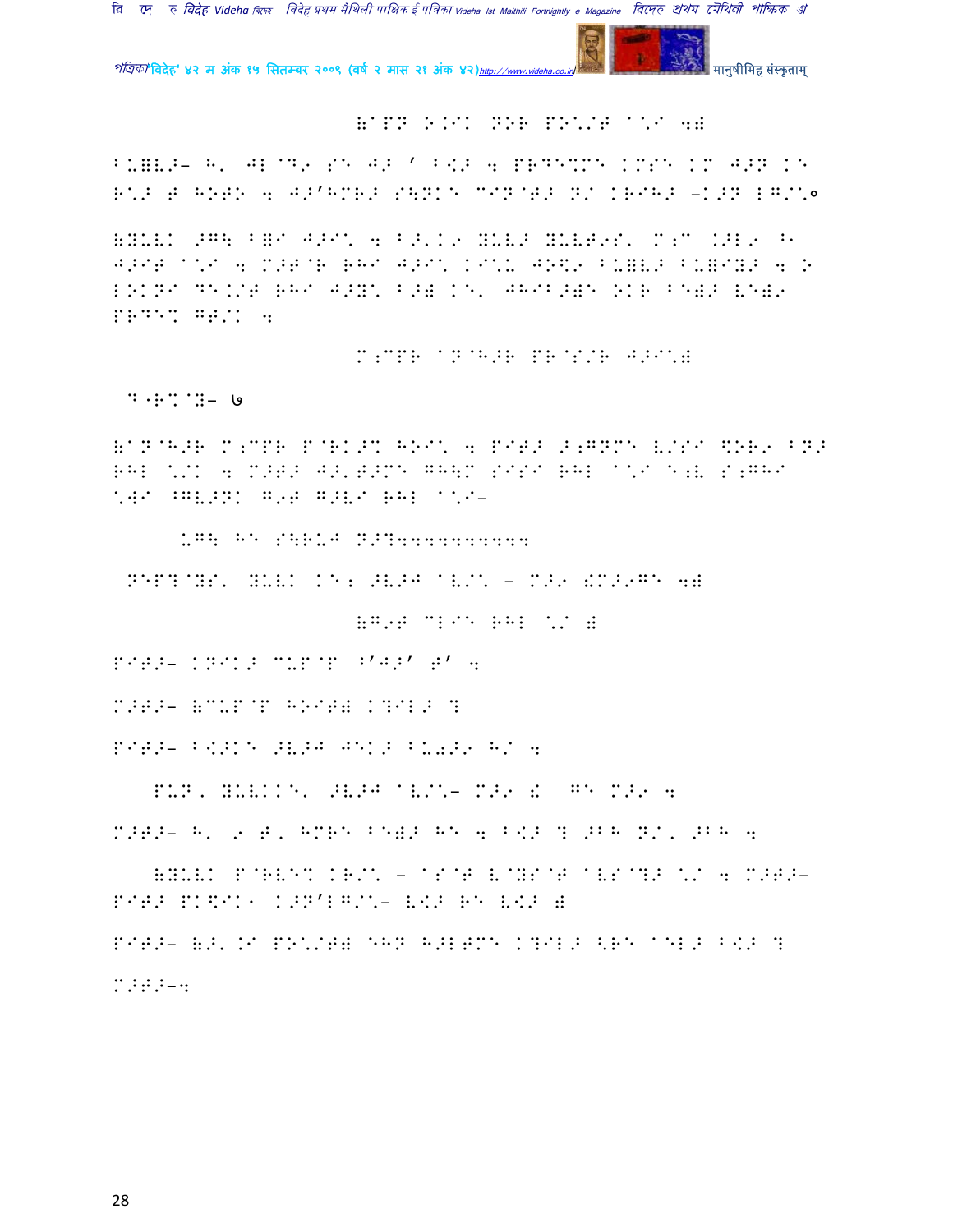*পত্ৰিকা*' विदेह' ४२ म अंक १५ सितम्बर २००९ (वर्ष २ मास २१ अंक ४२)http://www.videha.co.in<sup>/ म</sup>ानुष्यी- मानुषीमिह संस्कृताम्

ANMOL 0: (1989-1989) (1989-1998) (1989-1999) (1989-1999) (1989-1999) (1989-1999) BE%9 K?>, S>WIS' BE%9 L<UK?>, T9N DR@JNS' BE%9 KVIT>, KITU GPIRI SEPI GPIRI DI BIRI DI TIGA SEPI KUTO DI VITA SI PI VIA  $S$  of the state of  $V$  in the state of  $V$  in the state  $V$  in the state  $V$  -dimensional state  $\mathcal{L}$  is the state  $V$  $W^{\prime\prime}$  (EXECTIVE  $\mu$  ) of the property of  $\mu$  and  $\mu$  are property (  $W^{\prime\prime}$  and  $W^{\prime\prime}$  are property ( S:G@REFARY OF THE PHILOPY OF THE COMPANY OF THE REPORT OF THE PUT FOR THE RIGHT  $\sim$ (BORGETHE) PORCHOLOGICAL BOTHERS' PARTNERS' PORCHO

C>RI )> L<UK?>

 $\cdots$ 

-PP>, AH>' > MM@M9K ^O)R K>\$ A\*I4

 $\frac{1}{2}$ , N/  $\frac{1}{2}$ , N/  $\frac{1}{2}$ , N/  $\frac{1}{2}$ , N/  $\frac{1}{2}$ , N/  $\frac{1}{2}$ 

-T.N ^O) KON> .SEB/? >B BIN> OKRE ^O) N/ .SB DET/4

-T1 ^O) N/ .SEB/4

-)94^94ME AH>' N/ DE./ \*9Y/ PP>, JE KH/T \*/K- YDI AH>' SBE) AHD AHB DIN DIN SEATTLE FOOD AHD SAHE SA PP*P*44422

 $\rightarrow$  PH  $\rightarrow$  RTP  $\rightarrow$  RTP  $\rightarrow$ 

OKR EL4>I4S94 K1 PXLIS9 M/C@YOR@\$ ^1 GEL \*L/! S>M>N@Y > S>!>R# LOK K1 PC>S HJ>R )>K> EK S;G ^E)B > OHI S1 PHINEHE OKR .L-.L KKE .R@C KR/K B@YBS@?> ^1 GEL RH/ \*/K, TKR> D1 JL@D9 S1 JL@D9 S!B/K CIN@T> \*L/ OKR>4

>I EK)> S@P9\$ POS@) S1 PT@R EL/ HE4 J>HIME ST@TRH T>R9K K1 PW>B/K S@)>M@P L>GL \*/K, P\RE >W DIN PR CEK ^E)L/ HE4 KLKT@T> S1 LOKL \$ILEVR9, S@P9\$ POS@)4 ^>RT9Y \$>K PR OKR> E.NO GR@V \*/K JE DERIYE SH9, CEK The Control of Control of Control of Control of Control of Control of Control of Control of Control of Control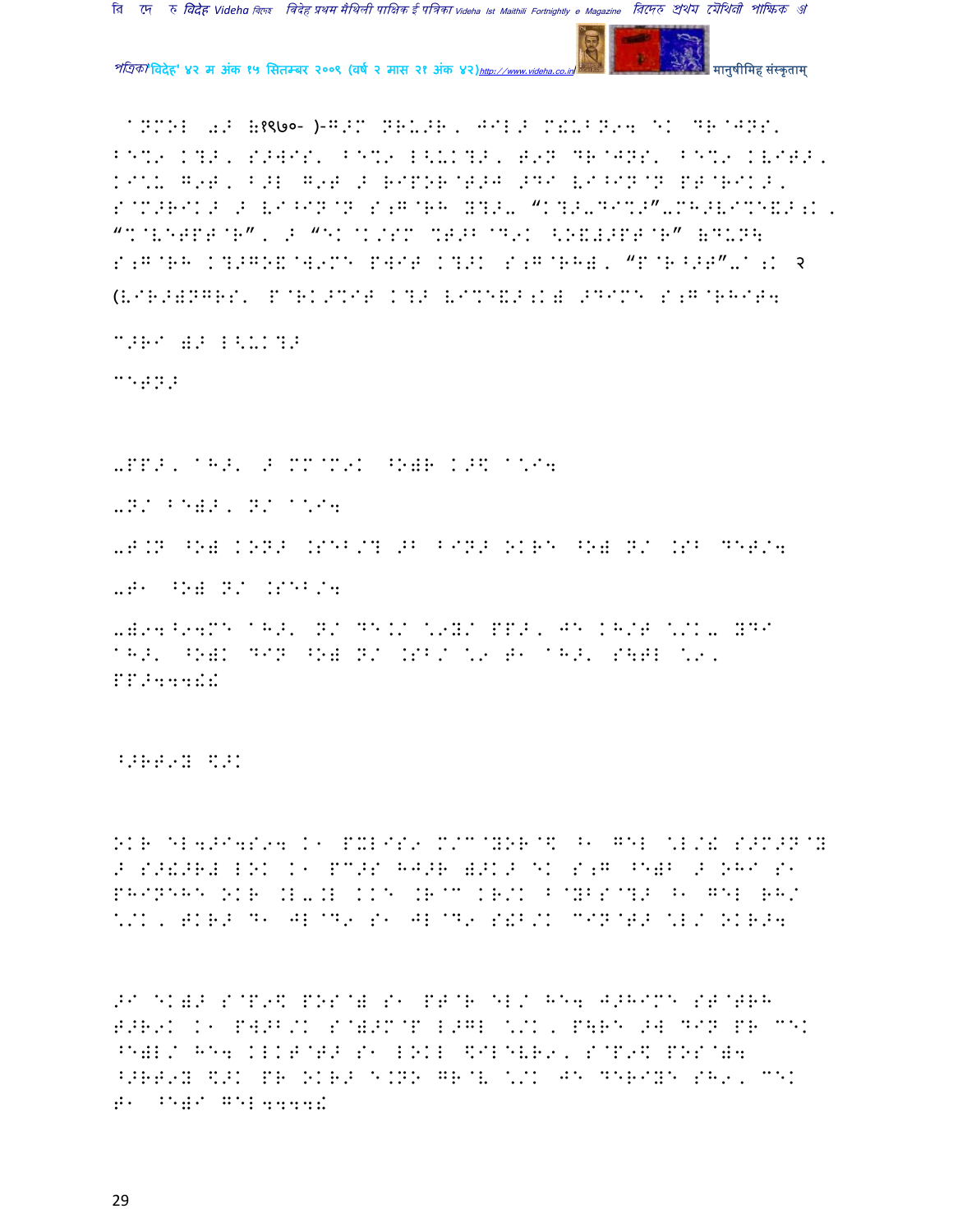**HUP** 12

SSU PURCHIS TRIMPHY INFIGURATION BENGALK THROUGH HRI LENK, TKRY NY KRYP PROPINSIPAT E

PUTERI IMERATA TKYTE TE MATINIA TA KATA INI KU KU A TKR> BJ@R .S> DE?IN BIDESR B>B>, BJ@R .S> DE?IN444!

)EKNOLJ9

 $\sim$  PMF is the particle of the particle of the particle of the particle of the particle of the particle of the particle of the particle of the particle of the particle of the particle of the particle of the particle of t

-K?I S1 PWEB/N4 >B PHILUK> JM>N> N/ RHL/ JE B9M> KR\, \$@R>6 BN>U, RJIS@)@R9 KR\ V> KKRO H?[T9YE PW>U4 >B T1 NAV BUSAN DE HEANDER HEARING IN BEHANDEN BLANDER IN HEIGHT BIKT EK>UN@)ME JM> K1 DELIY/, OTY S;GE-S;G HUNK> .>T>ME PROGRESS CONTROL

-Y/H! Y/H NE M\R@.PN> ^EL4 P>I >B JHIY> PWEB/ G>M AH>', SE MN9>\$RE D@V>R>!

-KIE, SE KIE, SE KIE, SE KIE, SE KIE, SE KIE, SOWIE DE SAMY LEGEN OOK KM9SNO PS/K RUPYE S/K\$4

-SE JE L>G/4 J.N \$>K B>B\ P>I DEMY JETNI B>B\K, > EK-DR GREEN GREEN BEDATEN DAT DE HET DE TIE DE NIE DE SAAM BIN BELIEK BUFFER HEAT DEN HEATHER IN DENING TO DENTAL THE THING IN DENTAL TO DE OHIN>444H'444!!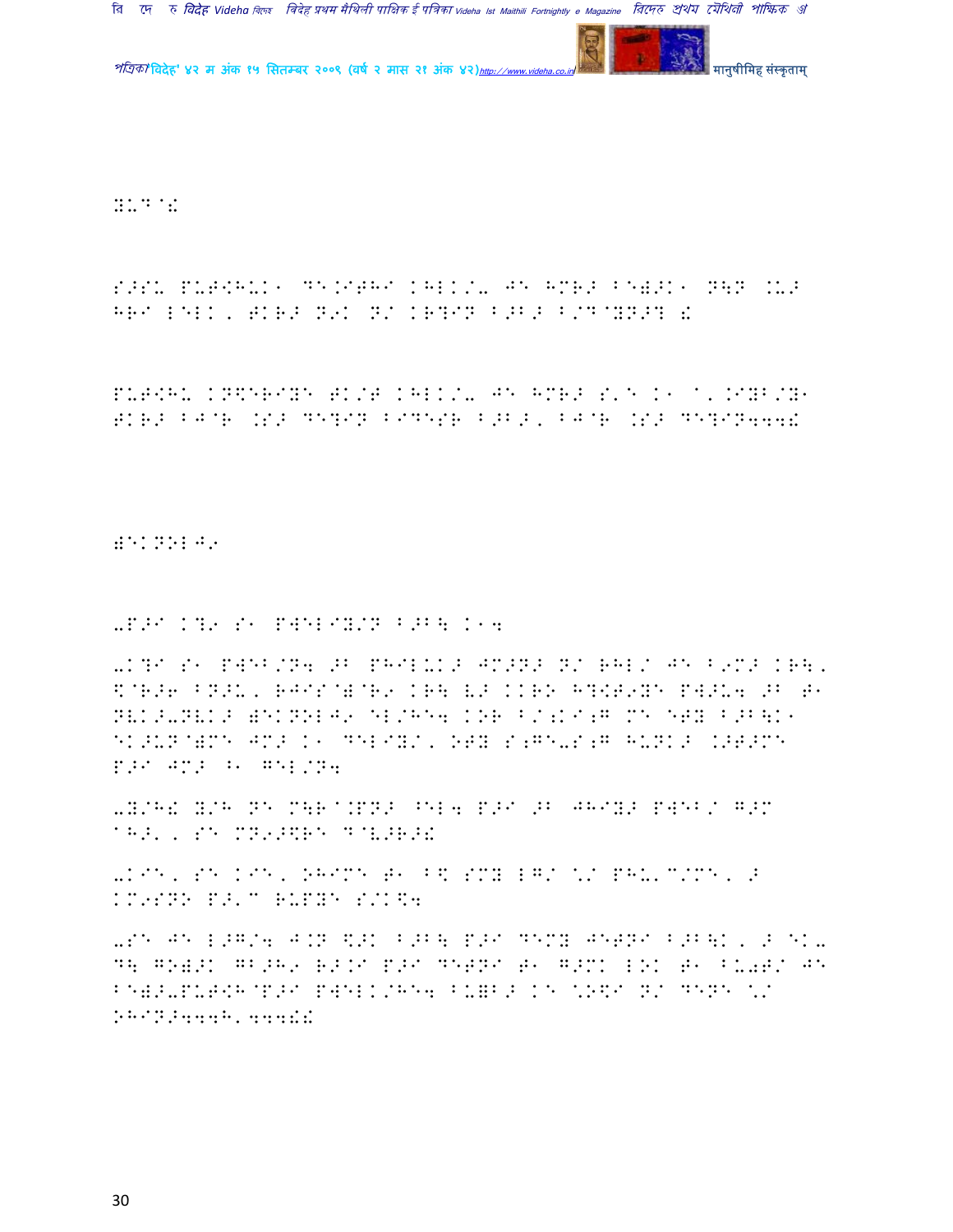িব দে *ফ বিব*িদ Videha *বিদ্যে विदेह प्रथम मैथिली पाक्षिक ई पत्रिका <sub>Videha Ist Maithili Fortnightly e Magazine ब्रिटिम्ह 'श्रेश्च ट्यैश्चि' 'शोश्चिक 'श्री*</sub>

KUSUM WAXAA

Particle in the control of the control of the control of the control of the control of the control of the control of the control of the control of the control of the control of the control of the control of the control of

 $\cdot$   $\cdot$ 

31

SK/T \*/N@H4 J>HI DIN \$XK@)R KURIYN B9M>R9 KE VI&Y MEBTEL ASSOCIATE DE STRIKE BODY SOM SUNDER IN MEDICI 4 9 BU0Y MENHI >BY JE HM K9 KR94 NHI HM BIM>R9 KE VI&Y MEHINK> SS GP@P KS SK/T \*LHU' > NHI HMR> MEATEK HAM MT AL JE HAN KING SARI SA SS BIMO YA KAMA KA SARI SE KRITHU;4 BC@COOLSPORT #INTERNATION JM%EDPUR PHU'CLHU' TS LOKK EN>9 GEN>I %UR\ ^S GEL/K MUDA HMRA EKO REGIEV, KAN KAHIYE LOK KAMIR LOK SB SSS SE NHI BUOY MESH I SHI BI SHI SHI SUN HUNKA DA RHI SHI SHI

\$XK@)R P@RS>D J>'C KYL>K B>D KHL>H EHI BER TS WBC KER KJA PRA: NJI TITJ TREF PRE PRI SKJE NJIG RI PRI TEJA

> \$XK@)R B94 EN4 0> KER N>M SSSB)> RIPOR@) BN> KS DER BY EK SOM I BY LEL KER EK BY LEL KELLE KHLIFT AV LOR DE DEL LAT BY SMY EKR EKO RTD ER ER ER ER DER GREG GEHENG ER BEI FLANDER BEGINNE

KI\*U KHB YO KI SUNB 4 LLOUR 42 LOURN 45 LEDN RH/N@H KH?I 4 OHO KI KHIT?I, KHI D/T \*L>H JE SB W9K ^S JET/K DB>9 DENE \*?I \$XK@)R 4 ^9TR MEHMR> K9 HOIT  $\Lambda$  9  $\sim$  9 FM van  $\Lambda$  such that  $\Lambda$  such that  $\Lambda$  is a very  $\Lambda$  such that  $\Lambda$  is a symmetric such that  $\Lambda$ DE. EBSK KOMISER KOMISER KOMISER FRA 1999 HALL I SEHONG FLAG KE SEHONG FRA 1999 KE SEHONG KE SEHONG KE SEHONG PARS WE'T THE FULL TEST WAY

*পত্ৰিকা*'বিदेह' ४२ म अंक १५ सितम्बर २००९ (वर्ष २ मास २१ अंक ४२)*http://www.videha.co.in*/ मान्योजिक संस्कृताम्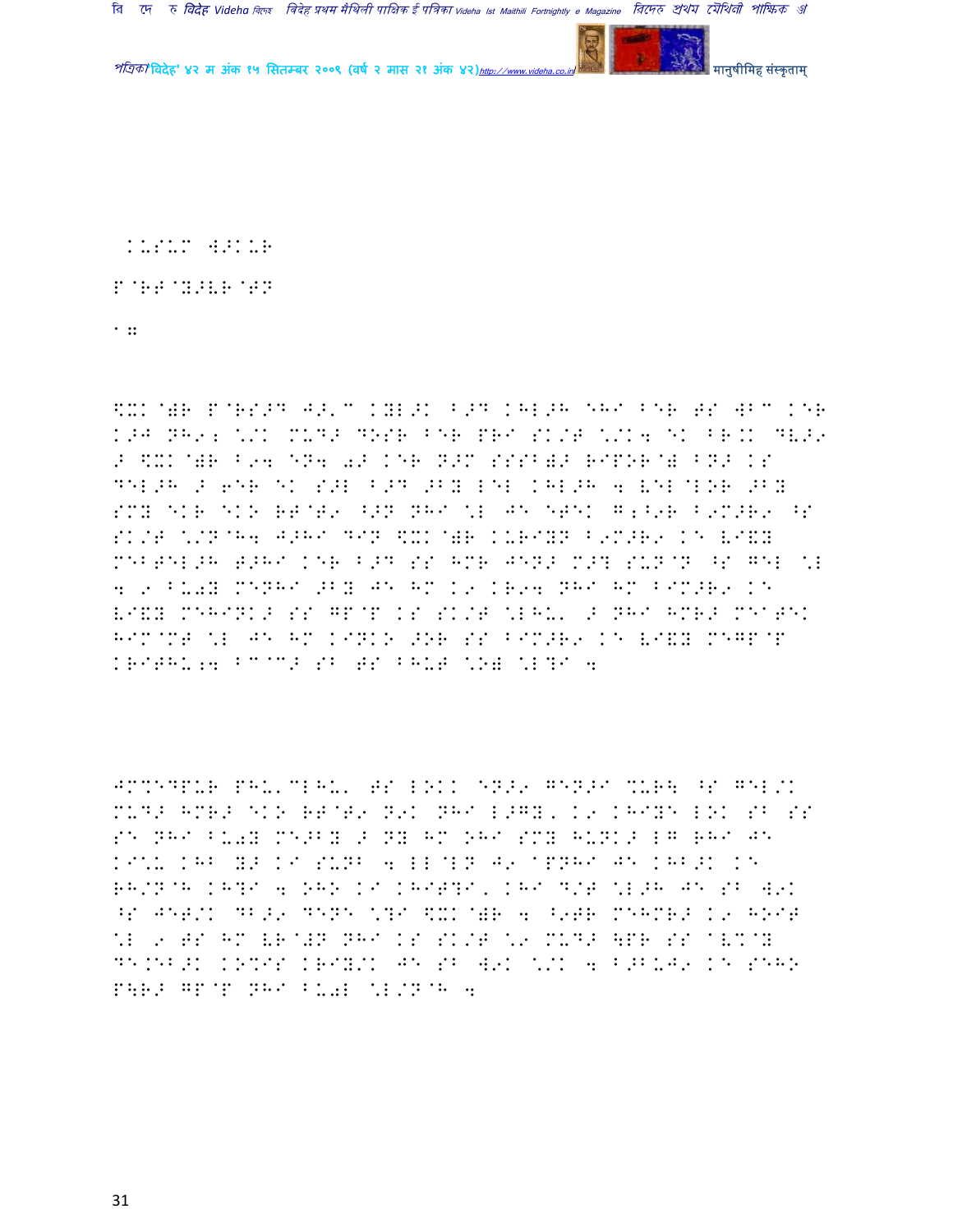## *পত্ৰিকা*'বিবলৈ' ४२ म अंक १५ सितम्बर २००९ (वर्ष २ मास २१ अंक ४२)http://www.videha.co.in<sup>/ म</sup>ानुर्वीमह संस्कृतिम्

M>' B>BUJ9 CLI GEL>H > 6ER HM 9 > DUNU BC@C> RHI GELHU' 4 EK EK KSPRIV>RK SB KIYO HINK> DE.Y LEL AYE BINO DINO TATURE BINO PATENTINO BINTEN PINOTO (PER SE HANCOUR) SPOKIS SORI PER TO KATO DAR TO KRATI ANG KING KERAKA POR KE KE KE I MENHI BU0L ^EL/;H4 VEL@LOR SS >BI 9 TURN@T ऑ6IS J>Y LGLOB S;GHI DV: SIGHT STAR STER TO CLYPTA

## B9MOR9 KER OHI SMY KER VR KER OHI SMY KER VR A NA HAMA BUNG BUNG BAGI DI BUNG BUNG BUNG ANG BUNG BUNG ANG ALIKA ANG ANG ANG ANG PINAS \*/K + \$XX \*#B (\*# #223) \$8 P.H E. PAR JATA \*#2 P.P.BB MENHI J9VY \*/K T?>PI HM DUNU GO)E EHI SN@DR@^ MEB>T KABEN BE MAB KAPOB 9 BAY PALO MAL MEAPA AN AP NAP EE

CI;TIT \*9 4 SC PACE #1 SC PD AND TRING MONEY NE HINK> EHEN BIM>R9 \*/N@H 4 SB DIN MON MEHOY JE ETEK N9K LOG > % % ;KR J9 KER J9 KER /NOG KHIYO NHI YO SK/T \*/K,W9K ^S JET/N@H 4 HM APN> ^RI TS SDI.N HUNKR !@Y>N R>.IY/N@H > KO%IS R>.9 JE KONO B>T SS 9 NHI BU0Y ME>B/N@H KI HM HINKR BIM>R9 SS CI;TIT \*94 NHI J>NI K MUDIS AND THE SECOND HIS DIN HING OF THE SECOND HIS DINNER WAS ARRESTED FOR THE SECOND HIS DINNER WAS ARRESTED FOR HT HINKR SB KORZEN SBRAN KRYB KRATIN A B9MIR FRED BRAK SOMER PERSONE IN BESTURDEN HOME OF JUNEAU ARRAIGNMENT FLAME

**THAN THE SERVICE** 

EHI B9C MEBINOD J9 KE PTP CH DIPINOD DIPINOD B HOMINIST TRI TRE NOT AN NAM BEAT BOAR MIJA TEDEVICI TS O OHI WIT WAS DIRECTED ON THE SOURCE OF STREET THOS REAL PROPERTY AND CONTROL REPORT OF THE REPORT OF STATES. JYB>K SMY S;G DS DIY/N@H4 R>TI MESE \*ORB>K NHI \*L/K , HM <\$9 MEAL>R@M LG> L9 > HR T9N <;)> PR UWI UWI KS DB>9 DIY/N@H4 MON MEHOIT \*L ^GV>N KHUN> HINK> NIK KS DERIGH HOVES THERP PR PRESIDENT BAY WAS SERVED FOR STA DE?IN@H4 HMR> <R ME.>S KS HMR M>' ^OL> B>B> KE ^K@T \*?I O SDI.N KH/T ^OL> B>B> KE MON S !@Y>N KYL> SS O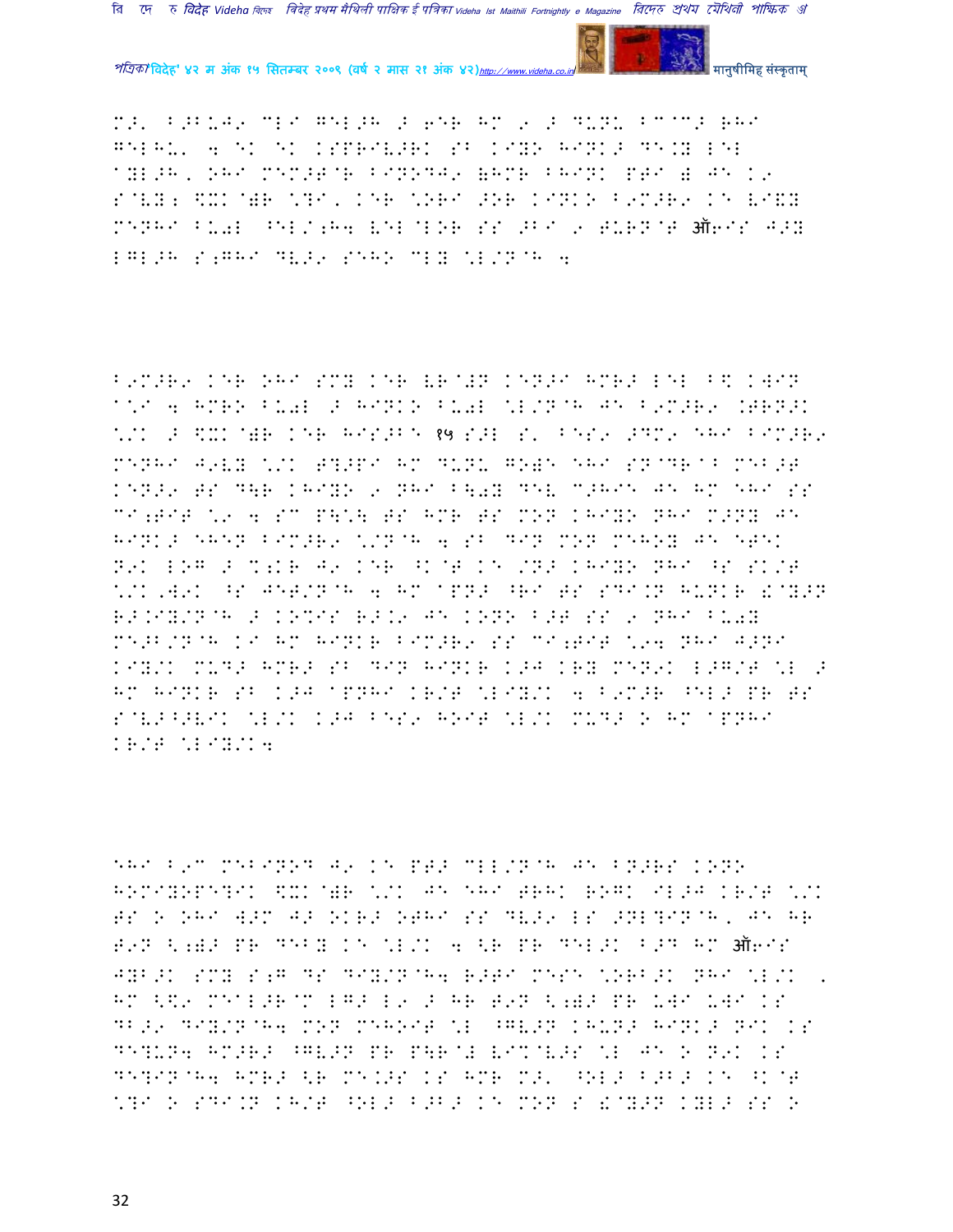# *.<br><i>भ*ञिका'विदेह' ४२ म अंक १५ सितम्बर २००९ (वर्ष २ मास २१ अंक ४२)http://www.videha.co.in<sup>/ मा</sup>नुब्बीकी अनुसारि संस्कृताम्

AV%@Y SUNY \*?I4 HMR> HOY J' HM MON SS ^OL> B>B> KE !@Y>N KRB/N@H TS AV%@Y O HMR SUNT>H KIY/K NHI SUNT>H4 DBS SB SB DIN HM JS SEE JAAR IS DIN SEE DIN SEE PAAL SE  $E$  and  $E$  and  $E$  are clusted by  $\mathcal{E}$  and  $\mathcal{E}$  are clusted by  $\mathcal{E}$  and  $\mathcal{E}$  are clusted by  $\mathcal{E}$  and  $\mathcal{E}$  are clusted by  $\mathcal{E}$  and  $\mathcal{E}$  are clusted by  $\mathcal{E}$  and  $\mathcal{E}$ !O.EB>J \*L/K > LOK KE DB>9 MES@)EROI\$ MIL> KS D/T \*L/K 4 ./R 9 SILSIL> T CL/T RHL/K4 JH>' KIYO KH?I V PHOP TO A SERVE OF THE REPORT OF A REPORT OF A STREET WAY KYL I YOHI SA GELIS OHI WAA GELIS SA GELIS GELIS GELIS SA 60 YOHI MAHALA DOGGA HAM AHAA HAM OHI DOGGA HAM OHI WAN AND AT LEAD HANK A NUR LEANATH OF THAN THANK HOURS \$XK@)R P@RS>D KER DB>9 KHIYO BN@D NHI KELIY/N@H4

ENE MEDE VER AVELIG SONG VER BINOD BINOD HA SE RODINE HOD DOSR BHINK PTI > BHIN) KER ^Y>NK DUR@<)N> ^ GEL/N@H 9 SUNTHI HM DUNU GO)E !NB>D PHUCLHU' 4 ^GV>NK IC@\*> \*L/N@H JE O SB B>CI GEL?I 4 !NB>D > P)N> MEIL>J KRELIN BOR SELIK BEREL VELDEN EEN LOR DE HEEL VELDEN DE VELDE HM > LL@LN J9 DOSR BER VEL@LOR ASGR GELHU' 4 BINOD J9 KIAU DIN KER BIHI PHU'CLIH DIN KURU SI HUNKO DIN SI SE SIGA S;G9 \*L?IN@H 4 EHI BER 6ER KI\*U DINK LEL LL@LN J9 KE AS@PT>L ME^R@T9 HOMY PRL/N@H > SB)> J>'CK B>D \$XK@)R P@RS>D HINK> DB>9 DEL?IN@H > CHEMOTHERAPY %UR\ KRB>K LEL KHI AS@PT>L SS \*ORI DEL?IN@H MUD> O EHI BERK RIPOR@) SS .U% NHI \*L>H , JTB> SU!>R KE HUNK> >% \*@L/N@H TTB> NHI ^EL \*L/N@H 4

VEL@LOR ME\$XK@)R KE JE KHB>K RH/T \*/K SE O SB)> MR9J > <RK LOK V> JE KIYO S'G MERH/T \*/K HUNKE SO0> MEKHI D/T \*?I 4 LL@LN J9 KE BIM>R9 KER VI&Y MESEHO HMR> > LL MUS AS IN B KING THIN YA SAN IASA NE MA H LL MUS AS AY KIYU KIYU KUL'SU MBA YA PUJI LEJA JEJA MUDAJ AMA AYMIMMA NHI HOY JE HM KI\*U PU\*ITIY/N@H 4 HMR> SB DIN MON MES : KOR BEHRAM DE HANDA BIHA BIHA BILI DI KETARA DA VI&Y MENHI BU0L A\*I4 EK DIN HM VIC>RLHU' JE ASGR \$XK@)R P@RS>D LG J>Y KS HUNK> SS HM PU\*B/N@H HMR>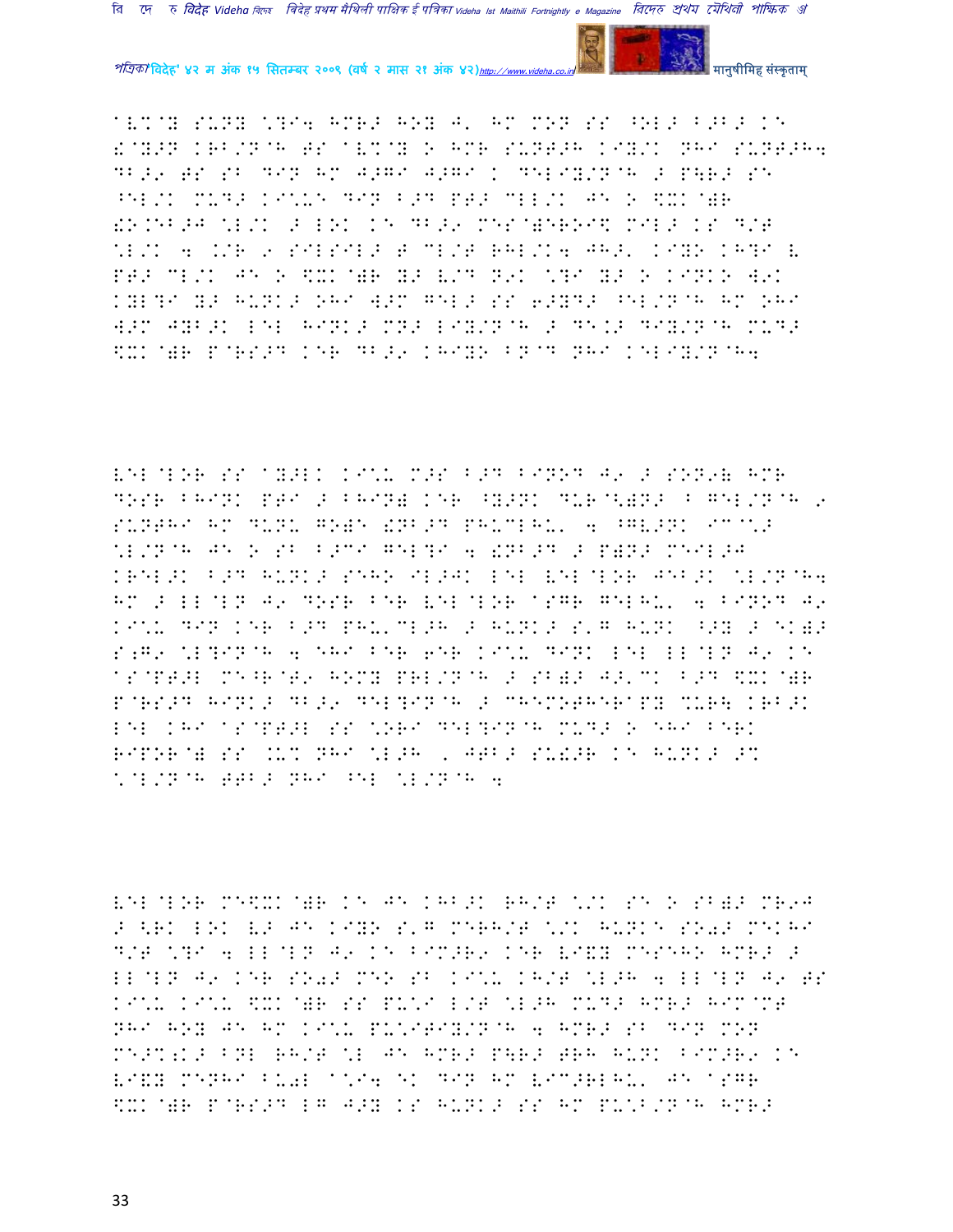*भविका*'विदेह' ४२ म अंक १५ सितम्बर २००९ (वर्ष २ मास २१ अंक ४२)http://www.videha.co.in<sup>/ मा</sup>नाल कर रही है । मानुषीमिह संस्कृताम्

## LL@LN J9 KE SO0> MEPU\*Y KER HIM@MT NHI \*L 4 AS@PT>L SS JHIYO OLIMA TERRITORI DIN HAM TURITORI DI SERVICI KHEIKOD AH AHAD SAMU SOO FABIN HIN EE HUNG KA SAFAA MEB/SU HUNKO NSK LIHESAR SORTAN KELORE SS LENE SS LE \*9 T>HI KER B>D HO)L CLB 4 HM 9 KHI HUNK> S'G BINOD J9 KER KEBIN GELHU' > KI\*U SMY B>D LL@LN J9 KE \*ORI OHI WORLD SA SPILLI SERVICE SE NIKLI SE NIKLI SERVIT SERVIT SERVICI GELHU HUNKOP S JE JE JE JE JE JE JE SU SUNI HO SUNI JE JE ZVROJ HODINA HMR MUDDED ART HAM THE NUMBER OF SHAPES SEE SONG

NIKLI BINODJ9 KER KEBIN DIS JEB>K LEL JHIN> NIKLLHU' S>MNE LL@LN J9 KE >B/T DE.I HM CUP C>P DOSR DIS MU\$I GELHU' 4 HM HUNK> \$XK@)R P@RS>D KER KQ MEJ>IT S>"6 DE.LIY/N@H MUD> O HMR> NHI DE.I PYL>H 4 EHI TRH KER HM SINEM> MEDE.NE \*LIY/K MUD> ASL J9VN MEHMR> S'G HOYT, 9 KHIYO SOCNHU NHI \*LIY/K 4 HM S9!> BINODJ9 KER KEBIN KE LEL CEBIN MUDIS ROMAN KE LEL CONTROL DELINIOS ANNO 1988. P@RS>DK B>T DIM>G ME<UM/T \*L JE >B AH>' DOSR BER WBC > BONE MARROW TRANSPLANTATION KER SOCI KS >YB, DOSR 9 JE BODIN DO MEH MEH JE BEGIN DO DADE O FE BHUT I BHUT E BHUT E BHUT I I MEH P DER BOTH PIER PIER EIN EIGE BEER IN DER BEELDER BEER DOOR AN HUNK COXE CALIFORNIA CONFERTING CHARTICAL CELLS AN INCLUSIVE KER KHUSING WAS DER KER

HM I BUOLET BUDY DEL IN BELIEF DE LANGTER PROFINE MEKI\*U \$XK@)R P@RS>D S' PU\*Y C>H/T \*L>H > OHI LEL HUNK> LG GEL \*LEVEL & I SOCIAL THRIS SERVICE FOR STOLEN  $\mathcal{L}^{\mathcal{L}}$ HOIT \*L JE HUNK> SB B>T BU0L RHT/;H TS HUNK> MONDESDIRI.N TRH KER I SE KER BLI RHTVE GEHEVER HMR VEL@LOR AS@PT>L KER > \$XK@)R KER I EKO RT@T9 N9K NHI L>GL4 KM S KM ROG9 KE NHI BTEB>K C>HI4 HM SDI.N APN DAR MTA SPA GGEERIN HOAR GEERE NIGHT. DI DATU GEERE NI GE AND I HOW I TO REPORT I TO REPORT I TO REPORT I TO REPORT I TO REPORT I TO REPORT I TO REPORT I TO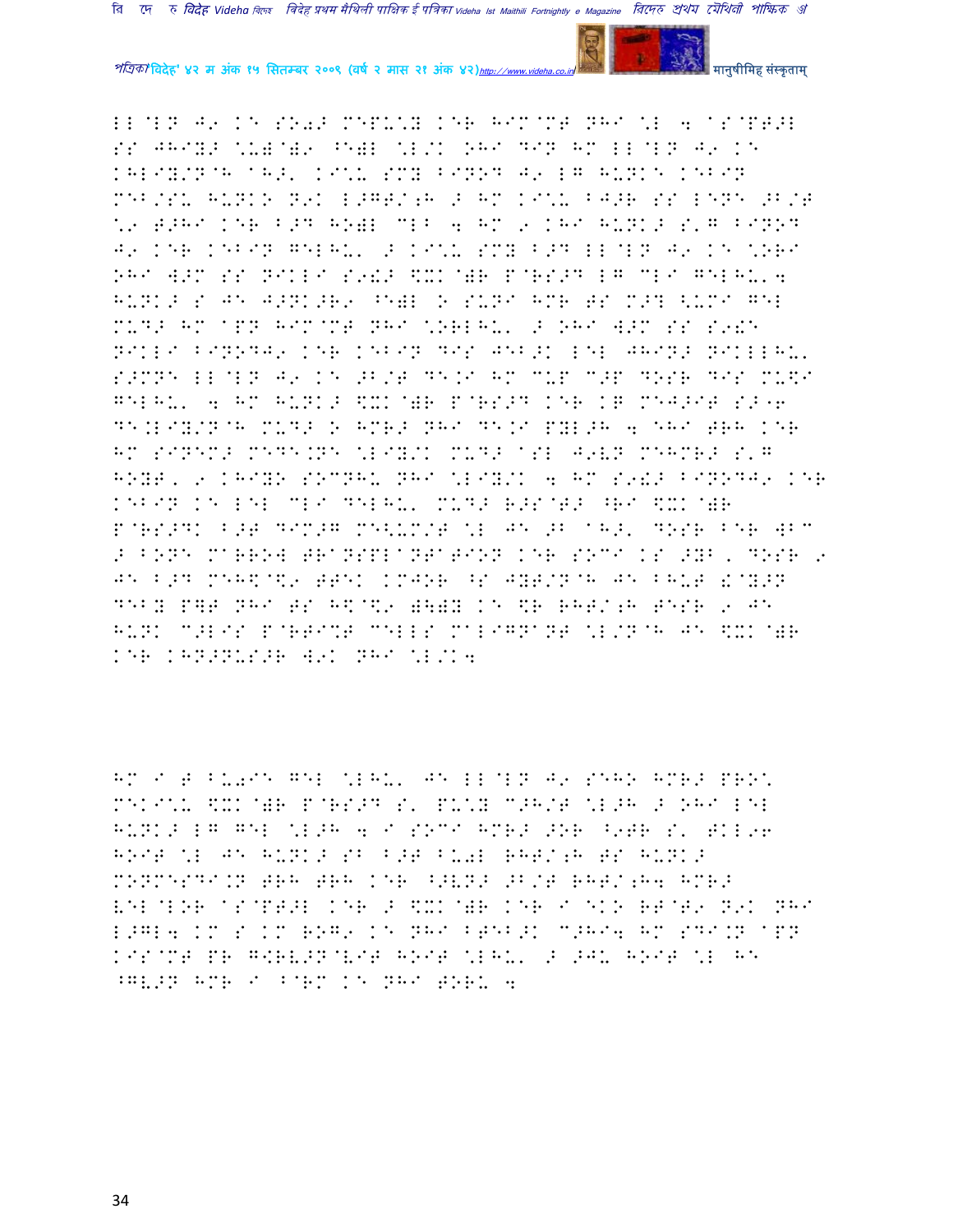

BINOD J9 KER KEBIN MEPHU'CI HM B/SI GELHU', EK BER NHI PUNJEVIN BUHIKA ESER PNE PIRKO J, TERHI KHLAH , "WHICH AS THE PRAIDED SAHI; THE CONSTRUCTION IN THE RECOVE 4 HM BS ETBHI KHLIY/N@H >BI JYT>H 4 HM APN MON ME>BY V>L> EK EK )> UD@VEG KE KON> KHITIY/N@H4

 $K$  , and  $K$  is a mass of the set of the set of the set of the set of the set of the set of the set of the set of the set of the set of the set of the set of the set of the set of the set of the set of the set of the set

JN@M M!UBN9 JIL>;TR@GT SLEMPUR G>M ME4 B>L@Y K>LE S' LE.N ME >^RUCI4 K/K GO) RCN> >K>%V>N9 S' P@RS>RIT > VI^IN@N PT@R-PT@RIK> ME P@RK>%IT4 SM@P@RTI KE;D@R9Y SCIVILIB WAS CITED FOR THE PURPHY PROPERTY PROPERTY POSSIBLE POSSIBLE POSSIBLE POSSIBLE POSSIBLE POSSIBLE POSSIBLE POSSIBLE POSSIBLE POSSIBLE POSSIBLE POSSIBLE POSSIBLE POSSIBLE POSSIBLE POSSIBLE POSSIBLE POSSIBLE POSSIBLE

NOR A;GOR

'JNN9 JN@M-^\MI%@R@C S@VR@G>DPI GRIYSI' -- M>YK 9 >DR@% VCN \*NI > EKR> O AQR%, P>LN KR/T \*?I 4 S^ BU0> K1 8 READ FOR AN OUNCE ON GRAND OF THE RHB SECTION OF NHIYE KELNI 4 A;GDK P/R JK>' JML RHI GELI O G>M ME 4 EK@KE W>M KHLNI, '' J>HI <R ME \$OL9 PR ELHU', OHI <R S' AR@?9YE PR HOSP AND IN IRGRAL ATT A HE TO ROBER KA: PESIN SIER PRO ON NIEM OPE REPORT PNEEL A FREER B\$ SEV>-SU%@R\&> KR/T \*/K M>YK---APN JK>'4 M>Y SEHO B\$ .U% \*LI ^ RT9 STORY STORY STORY IS A THOMAS .UNIX \$P\$ .UNIX \$P\$ .UNIX \$P\$ .UNIX \$P\$ .UNIX \$P\$ .UNIX \$P\$ .UN

>9 J.N S' M>Y 6ON S' BTELNI JE--- '^>RT9 KE VIY>H W9K  $\{1000, 0000, 0000, 0000, 0000, 0000, 0000, 0000, 0000, 0000, 0000, 0000, 0000, 0000, 0000, 0000, 0000, 0000, 0000, 0000, 0000, 0000, 0000, 0000, 0000, 0000, 0000, 0000, 0000, 0000, 0000, 0000, 0000, 0000, 0000, 0000, 00$ KRHA P\$P------PH; PR OKR MOR ON BORO ON, ILL BIR B. AMR BEC/N9 B=I GEL B=I GEL + BBC MARK TO THE NHI WALLAST BECAME TO DEB/K1 H (MUD) ESTERA (19 F.P.) SAPAR (19 F.P.) SAPUR (19 F.P.) AREA (20 G>M ME M>Y KE SEV>-SU%@R\&> KE KRTNI? G>MO ME LOK KHO ' KHE KATOLIK HAP KE KE KE KIRO BARDONE GODINA MENJADI KE K KONS RHESHI KONSEL KA MED DA NOBER MA FA KA MUNGURI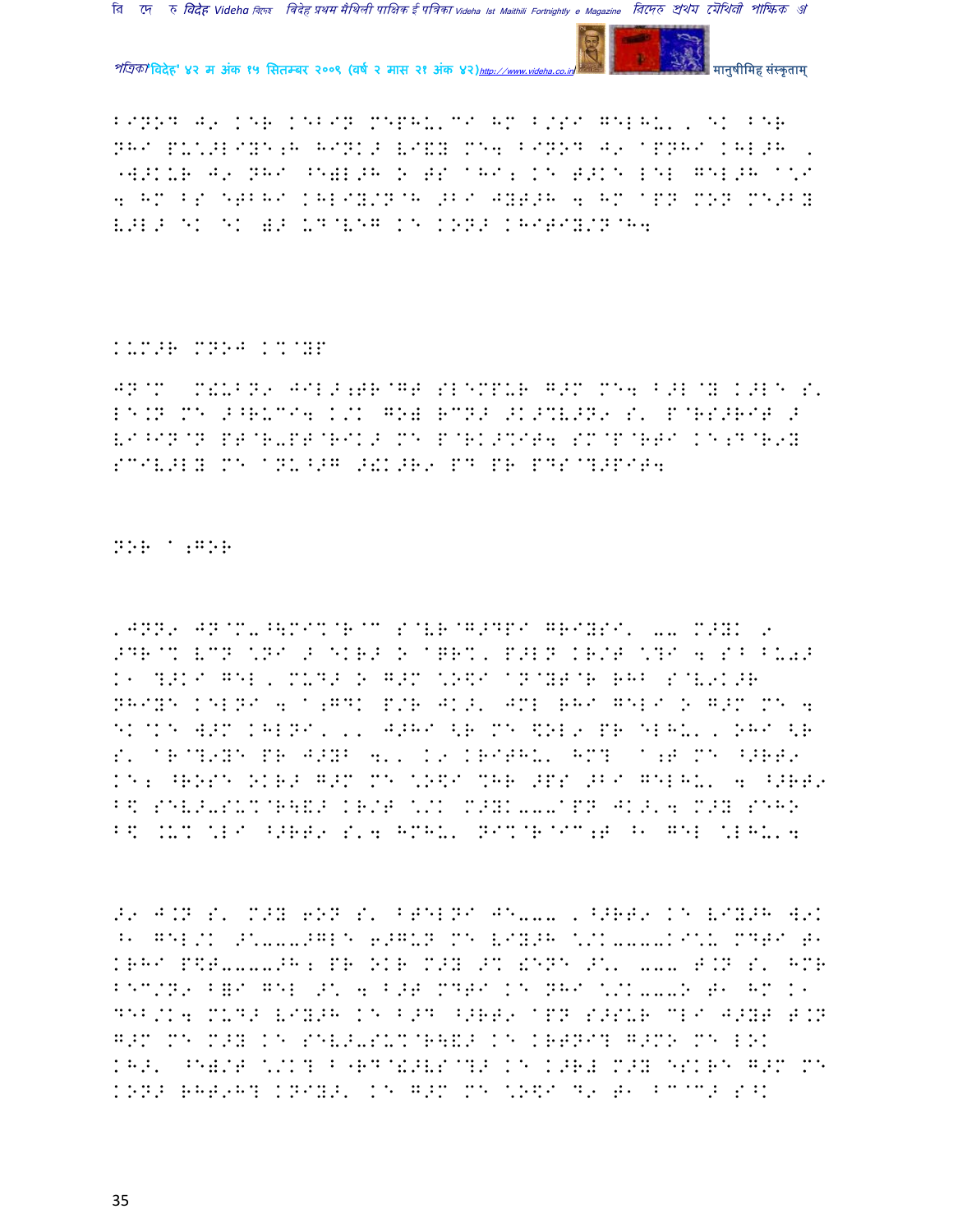^VI&@Y K9 HET/K?-----P@@R>%@R@NK MK\$J>L ME HM O0R>YLE TER AS ERE NA A CAL DAY BRE SN DAGO PDBSPLPATA PRILLIL KHU TAN JAUN BALINEURUR VIN PAR EPITAB KRA PPP BAR KORP. HIGHTERNE HE ST. TO TIME IN A LEFT BOARD FOR A

## ROTH A COUNTY CENT BAY AN ALLA CORNER. ORINGENTAR SUTL \*?I > DUNU BC@CO4 PHRED>RK S9)9K >B>J > HMR MONK BEC/N9--- >PS ME T>D>TM@Y S@?>PIT KRB>K ANVRT P@@R>Y>S K1 RHL >\*4 !IRE S' UWI K1 <)-<)> K1 P>NIK GIL>S .>L9 K1 K1 <R S' B>HR NIKLI )HL1 LG/T \*I HM 4 EK>EK VIC>R DIM>G ME CMKL--- R>9)9;G --P/\$ PR KLM DE BIS LIGA CIONES DE L'AGLIA CIONNA LIGNA DE L'ANCIENZIA DE L'AGLIA ELLE KNIY>' K>'CE NIN@N ME KRO) PEᆬR/T PU\*LNI, ''NIN@N NHI ^EL K9 ?'' BINU UT@TRK P@@R>TIQ> KENHI; O PEᆬR GH9;R NING ME SURE WILLIAM

LENGBLA DI MEMUNYA MAGMALA MENJAKAN ANUMANYA SANYA ANIMANYA DI KALHU, JEHN KORONAL YA SAMPAN KOKA KARA BOGGA KALE SA

KIA TIKU PIRA BIJ BI DINA PIRA KE MATA KU DI .SI \*>T9 P9)-P9) K1 K>N1 L>GL, ''>B HMR DUN\ M>Y-BE)9 KE KOK HETRO DIA KO MOSTATO DEN MONTO KATEK MOSTA ARTIKEL ALV KABA MIRIKI SEMAAN MUDYAK SPO MARA DALKI DI BAGGIRI SMAG S' LAN I KI KI KI KI OHIY AHA SHARIN DA DA SHA AN KI KA BORD BOLS ON BOLS SO PORT HER REPORT BY A FIRE HIS CONFIDENT RIFLY KN/T RHL/ O; MON O STRAIN AND DER RHL/ OF THE MUSIC OF THE MUSIC OF THE MUSIC OF THE MUSIC OF THE MUSIC OF THE  $\ldots$   $\ldots$   $\ldots$   $\ldots$   $\ldots$ 

.EB> K>L M>Y OKR S@VR ME S@VR MILB/T KH1 LGL9H, ''KHU T1 MSOM@M>T9 ^1 K1 KON> KON> K1 BE)9K VIY>H W9K KENE \*L/ BEC>R9 ---SEHO LOK KE >'.I ME G\$1 LGL/4 APN KO;= !UNI K1 BEC>R9 GUJR KR/T \*/K----EHI ME KON L>J? BE)9 SMOTH HOST AND HOLD HOLD THE SHOW HOME SAY AND HOLD FOR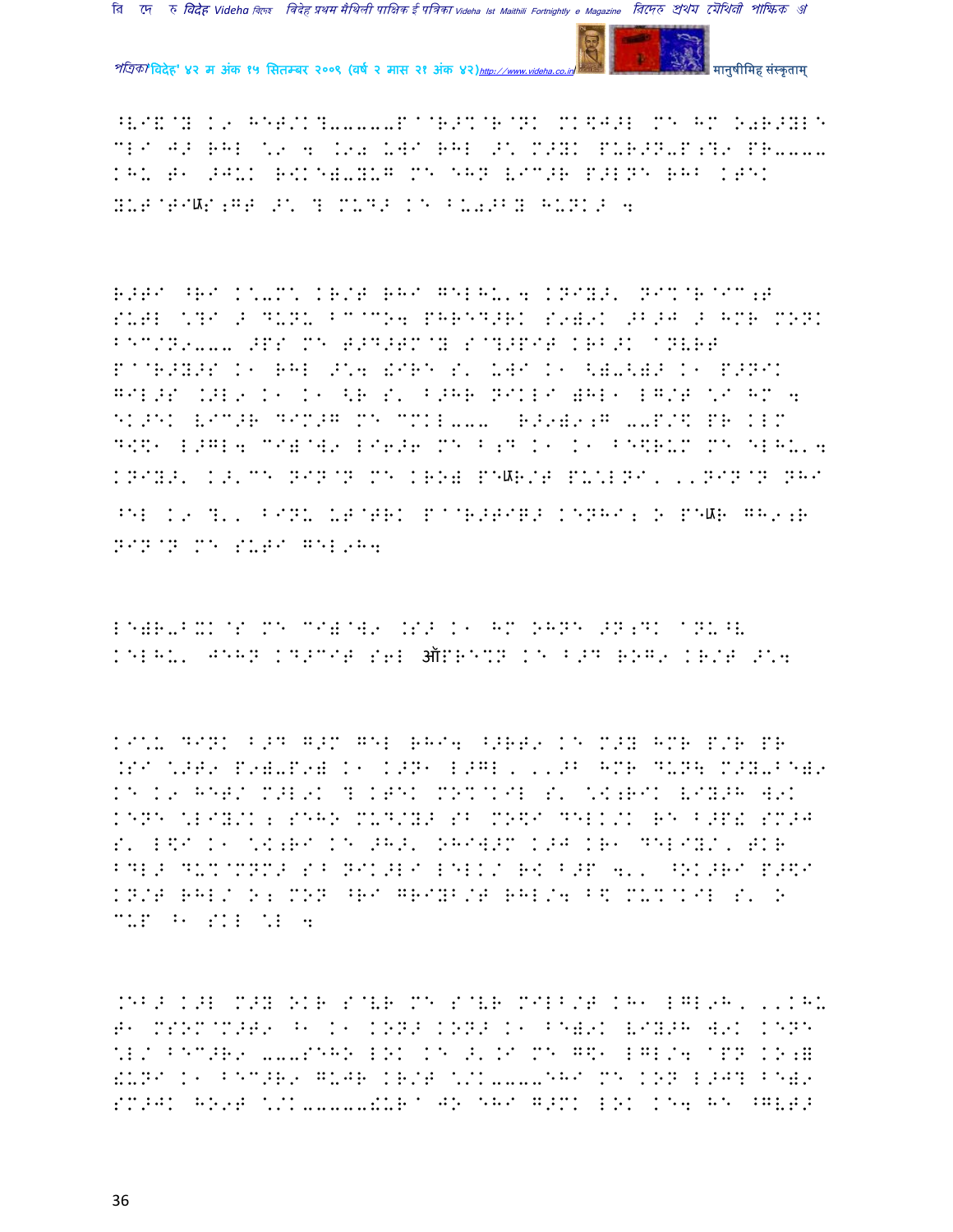*পত্ৰিকা*' विदेह' ४२ म अंक १५ सितम्बर २००९ (वर्ष २ मास २१ अंक ४२)http://www.videha.co.in<sup>/ म</sup>ानुष्यी- मानुषीमिह संस्कृताम्

! K?> MO\$NIH>R KE KHIYO N9K NHI KRB/4 ^>RT9 M>YK NOR A;GOR ^1 K1 P\$T/ EHN DU%@MN Pऱ़ 4''

HTR HOTE CAR HOTE TE STILLE INGER RHE WELL A C

\$X4 RM - 67 RM - 67 RM - 67 RM - 67 RM - 67 RM - 67 RM - 67 RM - 67 RM - 67 RM - 67 RM - 67 RM - 67 RM - 67 RM

67M SGR R>TI D9P JRYK >YOJN M>N>R>Y )OL, NRHN, SMS AND AND DESCRIPTION OF THE SMS AND ANNOUNCED AT A STRONG AND A STRONG AND A STRONG AND A STRONG AND A STRONG A!@YQT>ME ^EL4 \$>4VIPIN VIH>R9 W>KUR D9P B>RI UD<>)N KEL4 S;YOUK FLOWS FROM STATE FOR INFORMATION SERVICES TO THE RESEARCH OH PRESIDENT CROCHES AND AVENUE AVER PRESIDENT AVER PRESIDENT AVER PRESIDENT AV )9K>K LOK>R@P# \$>4RM>NN@D 0> 'RM#', GUV>H>)9S' >EL LLIT KUM>R 0>K KVIT>K \*>'HME KLOK>R@P# \$>4RM>NN@D 0> 'RM#' EV; KL@PN>K S>GR ME K LOK>R@P# RM>K>N@T R>Y'RM>' DO VELSIBLE DO VOJ SAM STOJE ROJE DO VOJ STOJE RAJA SINO U STOJE SI STOJE SI STOJE U VRLOGO U VOJNOM SINOVOM U DISM@BR,2009 K PHIL SP@T>HME SUP[LME HOET4

MODE MUKAMENT - RIPOR

STA G4E-BEN DAZ NIK AMLIK TIGE TI NAJAR DALA BETIGIK ARA MNU&@YK JIVN ^E)/T \*/K4 > IHO KHV9 \*I JE J9VN EK)>  $S$  . The state of the state state  $S$  is the state of  $S$  and  $S$  and  $S$  and  $S$  and  $S$  and  $S$ \*I HMR> LEL M>◌़T@R KHV9E ME SIM9T RHIGEL I SB4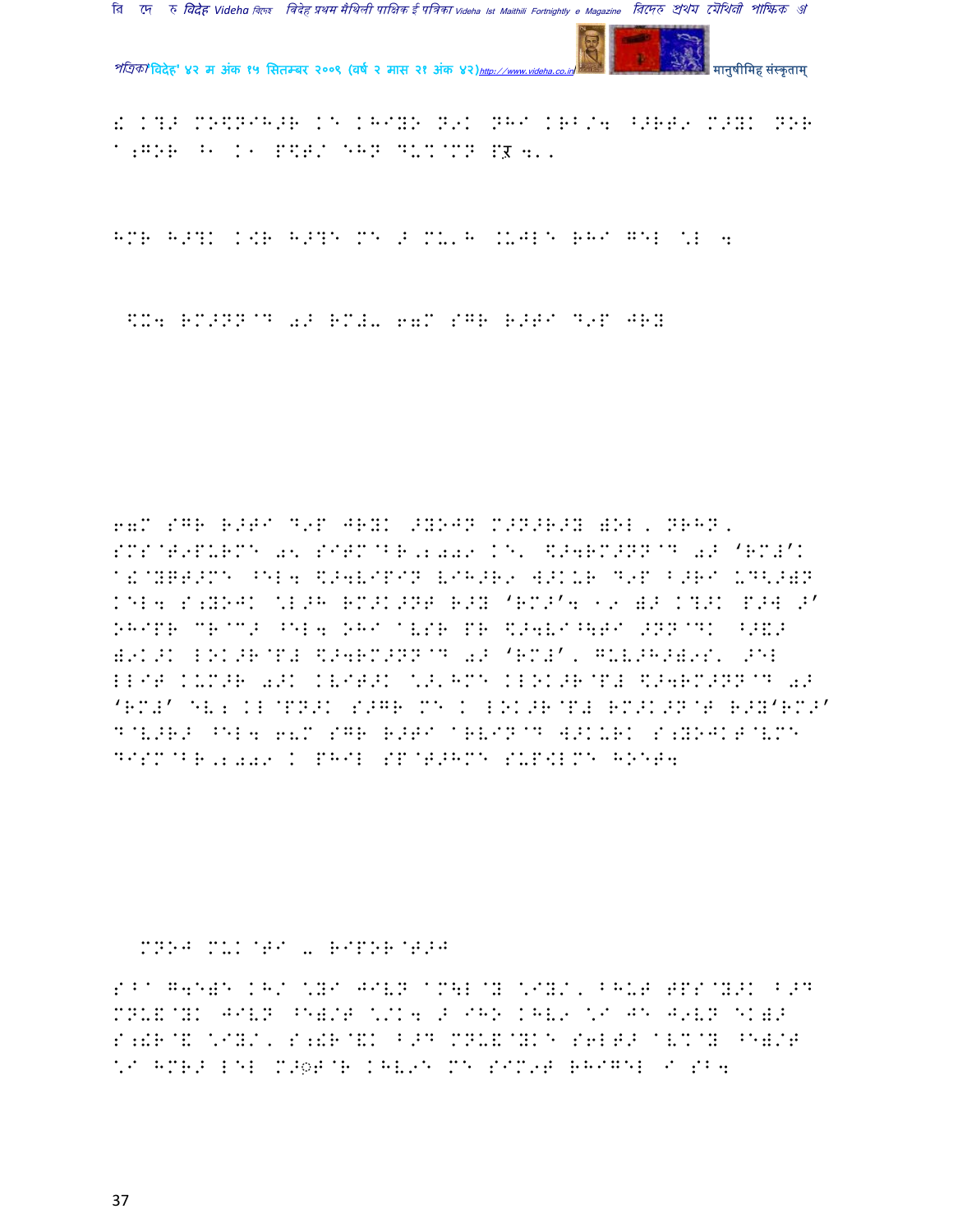*পত্ৰিকা*'বিदेह' ४२ म अंक १५ सितम्बर २००९ (वर्ष २ मास २१ अंक ४२)http://www.videha.co.in<sup>/ Haman</sup> सम्बं<sup>द</sup>ि मानुषीमिह संस्कृताम् HMR N>M RO%N P;JIY>R A\*I,HMR <R SUNSR9 JIL@L> ME P\$/T A\*I4 HMR PRIV>R EK)> KIS>N PRIV>R A\*I4 HMR> <R ME D>I, B>B>,M>Y B>BU > HMR> LG HMR EK)> BH9N > D\)> ^>Y A\*I4 HM APN> PRIV>RK SBS JEW S;T>N \*94 EK)> M<@YM VR@G9Y PRIVADO HOITO JENE STARDOV DRAM STADIO ALE JENI VORAD HOI V SBHK SINEH BHE SHINEH SINEH HORA HAGA SHE VI DA BATHE AT TUR  $\mathcal{F}$  by the state of the second state  $\mathcal{F}$  and  $\mathcal{F}$  are stated in the state  $\mathcal{F}$  and  $\mathcal{F}$ ME WIK WIK BER WIK BER ME HOLD ES DIE SAAM DIE HOOGSTE DIE DIE S SCLEAROS, JBK0 HORES S COMPAR BARBEN BHOM ORDEN BEST P GEL4 KHUNDA DELENGAN BER HUNDER BER HUNDER HOGE DEL PRESSIONEN DEL EN 1944

M/)@RIK P>S K K HM K>WM>#@\$\ GEL[, KONO K>J KRB>K LEL4 K>WM>#@\$\ J>K SBS PHINE APN> QE◌़T@RK NET> LG

BREAG, ANDER AND BELGHUNGEN TO BE SANDE CUNS

RH?IN@H4 H\NK> J>K KHLIY/N JE HMR> KTHU◌K>J LG> DIY4

O KHL/? DE./T \*IY/4 HM P@RT@YEK DIN OI NET>J9 OT J>IT \*L[4 ON> HMR> LG>YT >RO BHUTO BEROJG>R SB NET>J9 OT PHIOTIE NEARPER PHIN BREEK DR THORAGE OF SPECIES AND SERVICE

LG^G 80 P@RTI%T M!E%9K JNS;◌़.@Y> \*I > 20 P@RTI%T G/R MESTELA TERPIT PSER PE DE MESTE DI PUBLIMENTE MEDIU EBRI BSBR ROW HOWER INLET ME LONGER \$PE, NE TOO BT OF BALAIO, MISA KORP KONO JOGO JOGO SKURS KONO I SVL4 JBK

 $\#T\oplus \mathbb{P}$  so the mean  $\mathbb{P}^1$  , the solution  $\mathbb{P}^1$  and  $\mathbb{P}^1$  is the solution of  $\mathbb{P}^1$  and  $\mathbb{P}^1$  is the solution of  $\mathbb{P}^1$  and  $\mathbb{P}^1$  is the solution of  $\mathbb{P}^1$  and  $\mathbb{P}^1$  and  $\math$ 

>YL JE HM SB BEK>RE DOSR KE JITV/ \*9 APN> Q◌़ET@R S◌4

>B H>RL ?>KL HM EK)> G>R@MEN@) ME K>J KR LGNHU◌4 OT

KHUSER (HIN) MER PURPER KOSA PERUSA DEN HUNO BER KORBORI

BOAR SOCH BOOK OI BE BURKER SAMIL IN SANTO OP DIE BANK FRIE

^ORE P\$POT FAR CAPPE CEPICO B SUPCIE I SPECIFIES FICE FARE

K>LIM>)9 CLI J>IT \*LHU◌> OT TRK>R9 KIN K APN \$ER> CL

AVA/T T THE ROOM OF SHIPLE AND THE UNIT CONFIDENCIAL PROPERTY OF THE UNIT OF THE INTERFERING IN A SET OF THE S

KELIYA BOLGAN LAGUN DI BATAN BULUNGAN BANG BAGIN DAN SANG BAGING BAGIN BANG BAGIN BAGIN BAGIN BAGIN BAGIN BAGI

HORP HELDE SHIVO APPLICATION APPLICATION ARE ON HOLE ONE APPLICATION UWEDA (1831) AD JOURA AS RAD RABA SERIA SOMARA SAR SROS DISS

KH9 G/R MESTA SEHK SENGAN SPECIES OLEH SOCKER SOC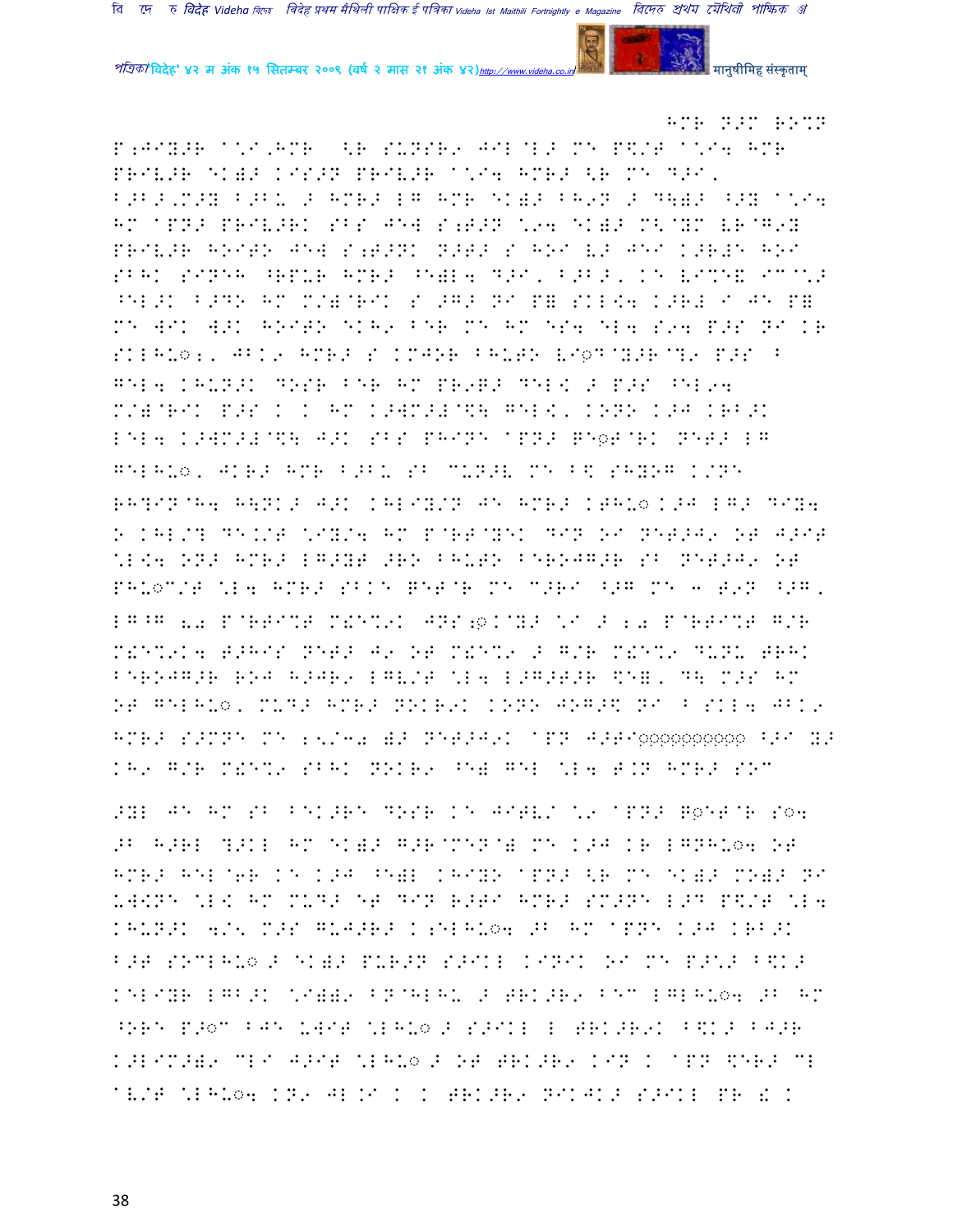*भविका*'विदेह' ४२ म अंक १५ सितम्बर २००९ (वर्ष २ मास २१ अंक ४२)http://www.videha.co.in<sup>/ मा</sup>नामी करती है । मानुषीमिह संस्कृताम्



GREENS: PUN, PRIPROGRAM BECK CHANNEL PROGRAMMENT MON POSTAJE MENE ROŠTA SE MENE MENE JE MENE MONTE MELI OKRAJE JE HOVA SA S BANNON ASSOCIATE ON A PORTIFICE OF A BUILDING AND A LANGUAGE !RI K>J KE JIM@M> L LELK, KIY> T SB K>J 6)6) ^ J>IT \*/ J/ 8/10 DIN ME P>SPOR@) BNIK >B ME\$IKL JXCL> KOR# DOGELA ME BELING DI DARI DI SEBELA DI SENEGA DI SEBELA DI SEREGA DI SEREGA DI SEREGA DI SEREGA DI SEREGA P>SPOR@) M/NP>VR ME BN> DEL GEL HMR HM 6ER G>M CLI MBEAD 2 MONEY ON FURNISH AN EURO BOURGE ON MARE 2 NORMALS ON KO A A COLA E CUNTA DIN ME KU SHI GEL GUNU DIN ME KHL GEL HOLD DIN ME KHL GEL HOLD DIN ME KU GEL HOLD DIN ME K LG 30 HJ>R \*L> > 60 HJ>R KR@J LK K>WM>#@\$\ AELHU HMR>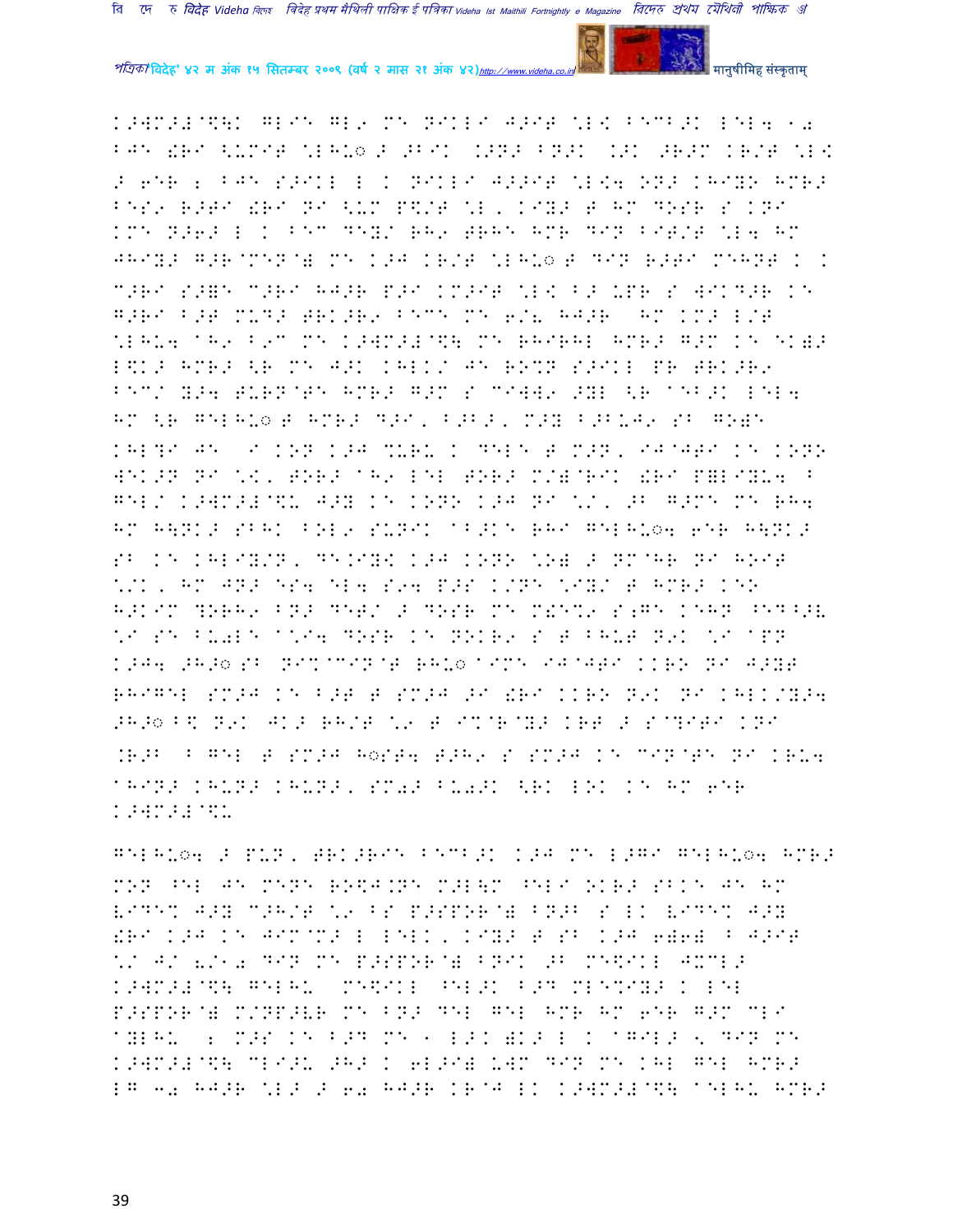U\$BL> HMR> S;GE HMR B>BUO [L?I P>I PUR> BU0> DELIY/K > HMR V9J> D DELK V>S@TV ME UWM DIN ME HMR 6L>I) ^ GEL HM 2 REMOVALE SIGN COMPRESS OF SUPR CHANGE IS JOURNEY THAT FRITH FOUNDRIES NIE PHUR RUBB SBKE LEB EYR POR@) PR >YL \*L HM SB GO)E S;GE KM@PN9 ME GELHU KUR SAYA KURA PAT PR PR PR KANI KAT KURA SARA PAT BAR EK)> GOD>M SNK <R ME L GEL HMR> SBKE OKHL GEL JE ETH9 RH P\$T K>L@HI ^INE KM@PN9 ME GELHU HMR B>R9 >OL T BAJO E ANE NIED ANAGU UN DE KOUDE NA E LAGO NA EN SA UPP SE K>J HMR> DE.>OL GEL HMR> B\$ .IS UWL EJEN@) PR, KHOR SUPR FLAND KIN KAN BAID KA KIN KE KE KE KE K NEP>L 6ON KELHU444

AMREN@D@R Y>DV

RIPOR@)

JNKPURS@?I4T EM>LE P>R@)9 K>R@Y>LY LG BM ^E)L A\*I 4 BM R>.B>K JIM@MEV>R9 A.IL TR>9 MUK@TI MOR@C> LENE A\*I 4 !NUP> PULISK ANUS>R BMKE' NI&@K"R@Y KRY SEN>K  $\frac{1}{2}$  ,  $\frac{1}{2}$  ,  $\frac{1}{2}$  ,  $\frac{1}{2}$  ,  $\frac{1}{2}$  ,  $\frac{1}{2}$  ,  $\frac{1}{2}$  ,  $\frac{1}{2}$  ,  $\frac{1}{2}$  ,  $\frac{1}{2}$  ,  $\frac{1}{2}$  ,  $\frac{1}{2}$  ,  $\frac{1}{2}$  ,  $\frac{1}{2}$  ,  $\frac{1}{2}$  ,  $\frac{1}{2}$  ,  $\frac{1}{2}$  ,  $\frac{1}{2}$  ,  $\frac{1}{$ 

#### 4444444444444444444444444

MOTOR TO REPORT TO A SOLUTION OF DEVELOPMENT AND TO A REPORT OF THE REPORT OF THE RESIDENCE  $\mathbb{R}^2$ SI;HDRV>RME B/SYBL> B/S>RME UPR>&@)@ROPT9 PRM>NN@D 0>K SPT P@RKR# > SEV> SUVI!> K)[T9 P@RTI ST@T>RU= MES VELATA INTERFERIOREA DE SERBO EL EREDOREA EN ASTROLOGIA EN 1989. HET 4 THINDIS, BIZZIED BOBER HZ METHATO CHO PODIS CONDITIES OVER K SUPT MULD MULPS UPLAYE WAS ARRESTED ON THE PARAMETER OF THE MARCHINE. SHIT AN@Y VI&YME SEHO VIMR@% HET4 K"R&I T?> SHK>R9 MN TO RESPONSE MATCHED SIGNED AND SIGNED AND THE SIGNED AS

4444444444444444444 PUR@V–P%@CIEM R>JM>R@G AN@TR@GT SR@L>H9K L>LBN@D9@ME EM@VU@LEN@S DUR@<)N> ^EL>S' EK GO)EK M"RT@Y > ५ GO)E ELECT AFFILIANCE PURCHER PURCHASING DESCRIPTION OF 2929

NM@BRK EM@VURLEN@S DUR@<)N> ^EL>S' MHOT@TR9

LQ@M9@NIY> ५ NIV>S9 BIM>R9 ५२ VR@&IY K"RP> MHTOK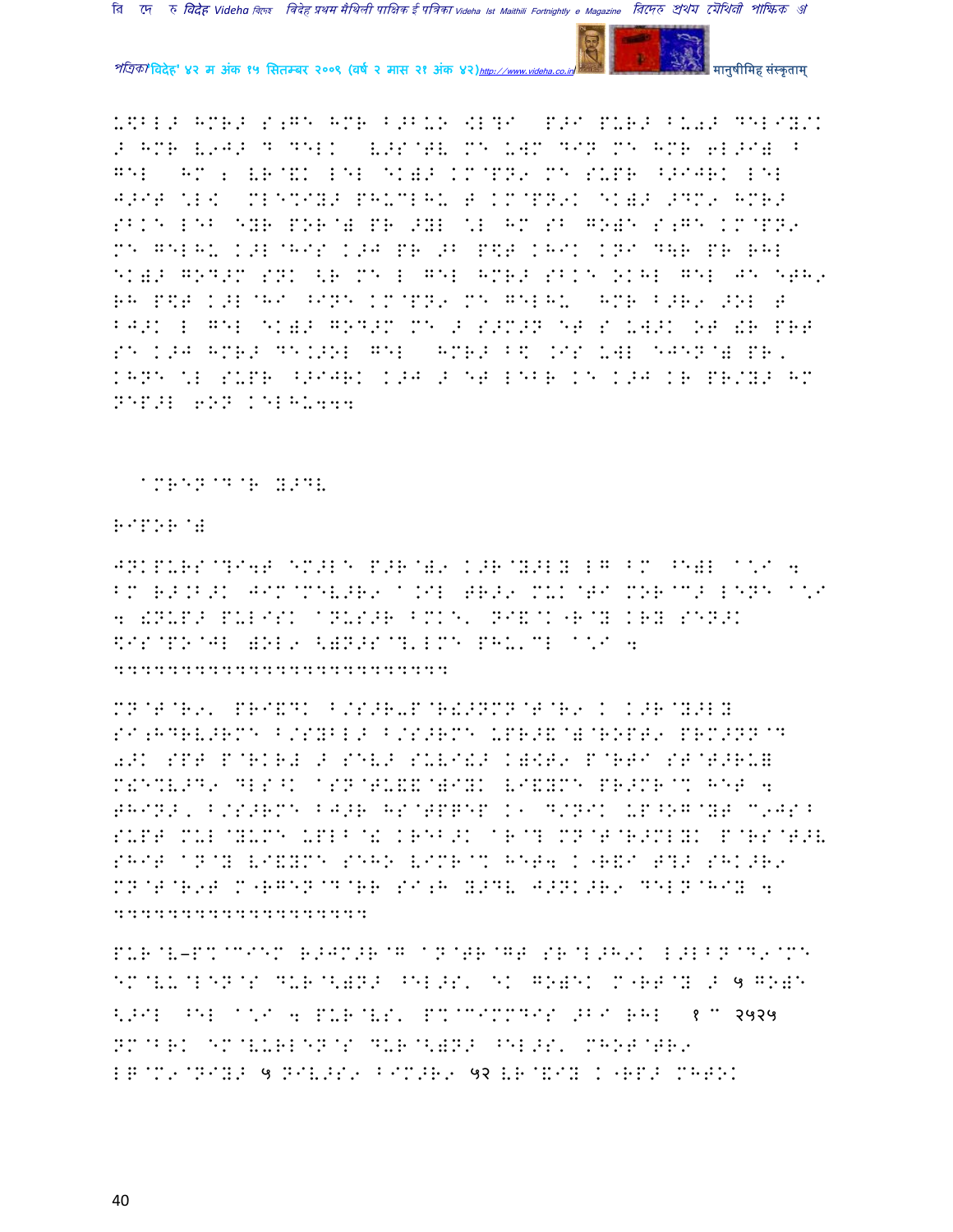

S@V>D?@Y KEN@D@R L>LBN@D9MME ^1 RHL- SR@L>H9 PULIS JN[LK A\*I 4 EHIB9C,ARNIKO R>JM>R@G AN@TMR@GT SUKU)E LG SUNKOS9 ND9ME BS .SIK1 ^EL DUR@<)N>ME HER> RHL S^K .OJ9K>R@Y >9 SEHO TIV@R A\*I 4 PULISK ANUS>R K>L@HIK R>TI >OR २ GO)EK L>S ^E)L A\*I 4 9 SHIT DUR@<)N>ME MRNIH>RK S;.@Y>R २२ PHU'CL A\*I 4 NEP>L9 SEN>, S%S@T@RU PULIST, POPPEL PULIST PULIS TO PULIS TRANSPORTED TO PORTION AT A PROPERT S^K RBR BO)K M>!@Y>MS' .OJ9 K1 RHL \$IESP9 P@RMOD KUMBER .REL HBRIER THER DEL STEETHER NEWS 8 STREET Y>T@R9 HER>RHL PULISK ANUM>N A\*I 4

### $44444444$

!NU&>K .JUR9V>S9K >N@DO@LNK K>R# AVRUD@! RHL NEP>LK EK M>T@R REL SEV> JNKPUR REL@VE >9S' SUC>RU ^EL A\*I 4 REL DUR@<)N>ME DO&9 RHL KR@MC>R9PR K>RV>H9 > LIK MR MT KORBON SHMT KRABA SHOWS OF THE SHOW SELFIGE AN OUR SERVED IN 6IR@T> LELK A\*I 4 P)R9 BIGRL>K K>R# BER BER REL DUR@SHRL KHRL KH/T S@?DINSYVALIPSY, UNIDERSY ANI%@CI@TK>L9N REL SEB> BN@D KR[NE \*L 4

## 44444444444444444

TROPK MENTER PENDAPA MERANTI 3 PARA HAPPARA BURGHAN MENYE DIN DIN BIRGININ PUSPIN KELAT IN PHE AAN A DIN ASP SUR@Y UGB>S' PHINE DH9CU\$>K OW<N .EL>K B>D B@RT9 MHIL>S^, UPV>S %URU KELK A\*I 4 K>L@HI NUH>!OK1 NG DI LEVIS EL PERSONE . ELEBET . VERSIONE EL 19 KOR DER POIT DE PRINS DE GEORGIE DE PRINS AN GROEP NEEDS DE SIN PUJPS (1981) FSP PSP PARTICE PROPERTY SERVICE TO PARTICE AND SHIT MARING & SHIT MHILD MHILF MESS ON STRIP OF THE T J9VN EV; S6LT>K K>MN> KR/T JITIY>P>BNI MNB/T A\*I 4 44444444444444444444444444444444

N>GRIK SR@VOC@CJT>K M>;G KR/T >N@DO LNRT EKIK"RT M>OV>D9, >9 R>J!>N9K .UL>M3@JN JNS^> K1 RHL A\*I 4 S:YUK@T RI PARTIE Y AND ARRAIN Y LORDER DOOD HAR LORDER STYLE >YOJN>ME HOBYBL> JNS^>KE' A!@YQ P&@PKML DH>L P@RC#@\$  $S$  , and the string in the string in the string in the string in the string in the string in the string in the string in the string in the string in the string in the string in the string in the string in the string in th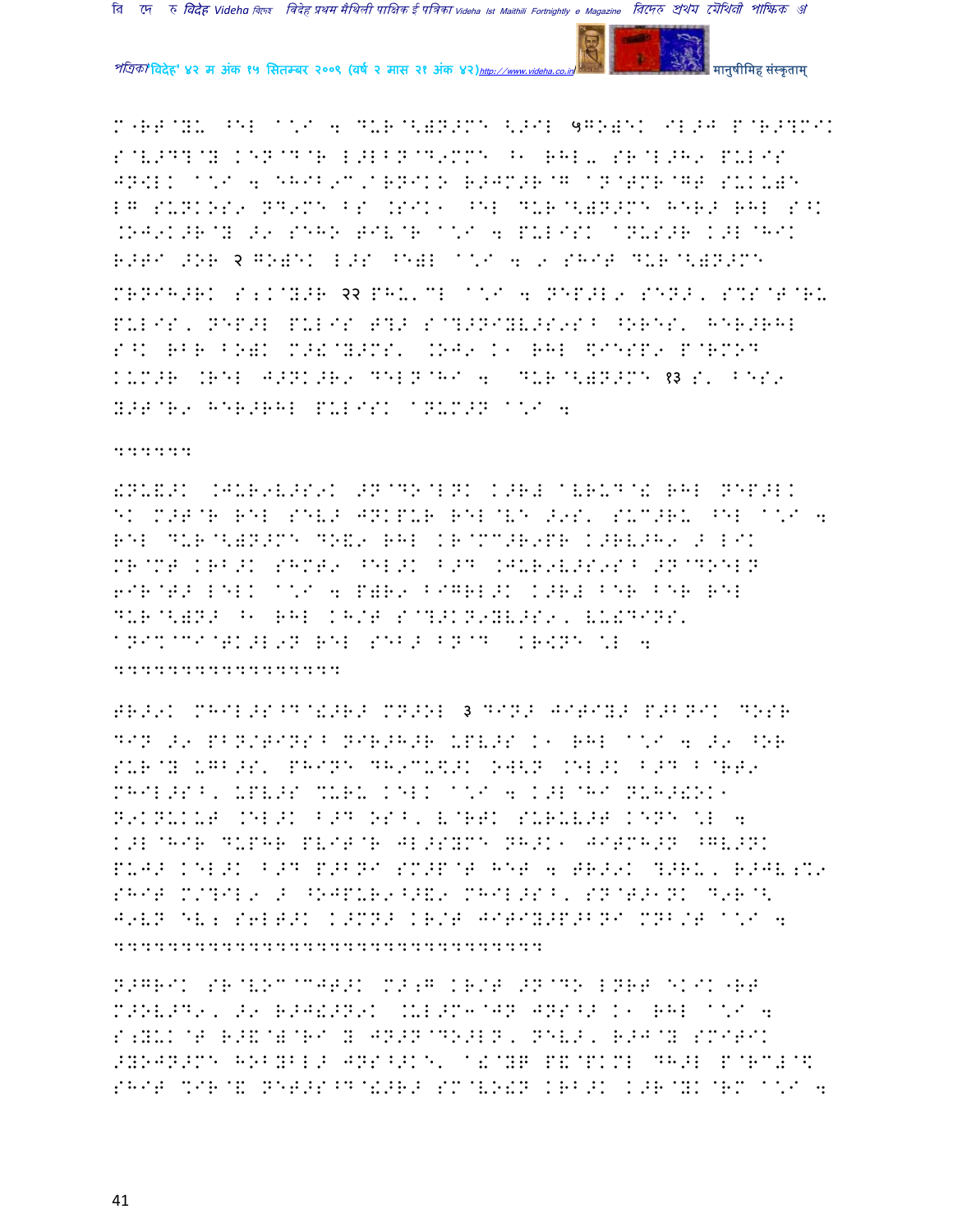$S^*$  , the state of the state results of the state results of the state  $\mathcal{S}$ R@Y>#L9 SEHO NIK>LL J>ET M>OV>D9 JN[LK A\*I 4 N>GRIK SR@VOC@CT>K M>;G KR/T DE%V@Y>IP9 JNS^> KR/T >EL M>OV>D9, >IE JUM@L>9ME SEHO S^> >YOJN> K1 RHL A\*I 4 444444444444444444444444444444444

५ DINS' RT@NSP>R@K %>N@TI B>)IK>ME >MRN ANSNME B/SL ३GO)E >;%IK P@R>!@Y>YPKS^K S@V>S@?@Y AT@YN@T N>JUK ^EL A\*I 4 DU SUT@RIY M>;G R./T SOMDINS' ANSNME B/SL >;%IK P@R>!@Y>PK P@REM KUM>R VI%@V>KR@M>, LIL>R>J BR>L > AM"RTEN@D@R KR@#K S@V>S@?@Y N>JUK BN/T GEL S@V>S@?@Y PRIQ#ME S;LG@N V9R AS@PT>LK CIKIT@S@KS^ BTBLESK AT THE RIKE OF A PART OF THE RESIDENCE REPLACE FOR A SEVENTY NIYUK@T KRB>K > >G>M9 DINME >;%IK P@R>!@Y>PK NIYUK@TI KR/TK-SEV-SEV-SEVAR SEVARA SEVARA SEVARA SEVARA SE SEGRA SE SEGRA SE SEGRA SE SEGRA SE SEGRA SE SEGRA SE SEGRA<br>A SEVARA SE SEGRA SE SEGRA SE SEGRA SEGRA SE SEGRA SE SEGRA SE SEGRA SE SEGRA SE SEGRA SE SEGRA SE SEGRA SE SE BNEB>K M>;G KR/T P@R>!@Y>PKS^, >MR# ANSN %URU J>R9 R.NE A\*I 4 EHIB9C, >N@DOTLNRT >;%IK P@R>!@Y>PKS^, APN M>;G P@RTI !@Y>KN>KR@&# KREB>K LEL >9 P@R!>NMN@T@R9 NIV>SME !R@N> DET 4 P@R!>NMN@T@R9 NIV>S V>LUV>)>RME  $\mathcal{P}(\mathbb{R}^n)$   $\mathcal{R}(\mathbb{R}^n)$   $\mathcal{R}(\mathbb{R}^n)$   $\mathcal{R}(\mathbb{R}^n)$   $\mathcal{R}(\mathbb{R}^n)$  and  $\mathcal{R}(\mathbb{R}^n)$  and  $\mathcal{R}(\mathbb{R}^n)$  and  $\mathcal{R}(\mathbb{R}^n)$ RENDA PARAN KAPAK NEMANG A 444444444444444444444

NEP>L9 SEN>K P"RTN>PTIS^K SM@MEOLN - \*T@RM>N SI;H BLELITE PORINT PORINTS ROBIN OF SHERI FROM AND BIRG PHIL SMONDERN & BRENT-REPRIES FIR NOON STRIP

A!IK>R9S^K SH^>GIT> RHT SEN>K P@RVK@T> RMIN@D@R QET@R9 J>NK>R9 DELN@HI 4 SM@MELNME NVNIYUK@T SEN>PT9 GURUH MORTUNG SANG SANG SANG KARA SANG KALENDAR SA PERSONAL K>RV>H9K VI&YME J>NK>R9 KREB>K K>R@YK@RM A\*I 4 %@ROTK ANUS>R P@R!>NSEN>PT9 GURU+@G, P"RTN>PT9S^S' PR>MR@%K BO APP AVENUE IN BUILDEN AV DE BREATH

444444444444444444444 4

TARIOUV VIDA VISITUAL VIDA VIDA VIDA SE VIDA SE SE POLITI KON SE VIDA SO VIDA VIDA SE SE BLE OO DOORSTE BLOEKE BY SOME PARTIES OF THE PARTIES OF THE PARTIES OF THE PARTIES OF THE BUILDING. T@RIVI KULPT9 M>!VKUM>R NEP>L SEHO SH^>G9 HEET>H 4 S^>ME ३ AR@BS' BES9K V>R@&IK BJE) T?> P@RGTI VIVR# PE% KEL J>ET T@RIVIK UPKULPT9 M>!VP@RS>D %R@M> J>NK>R9 DELN@HI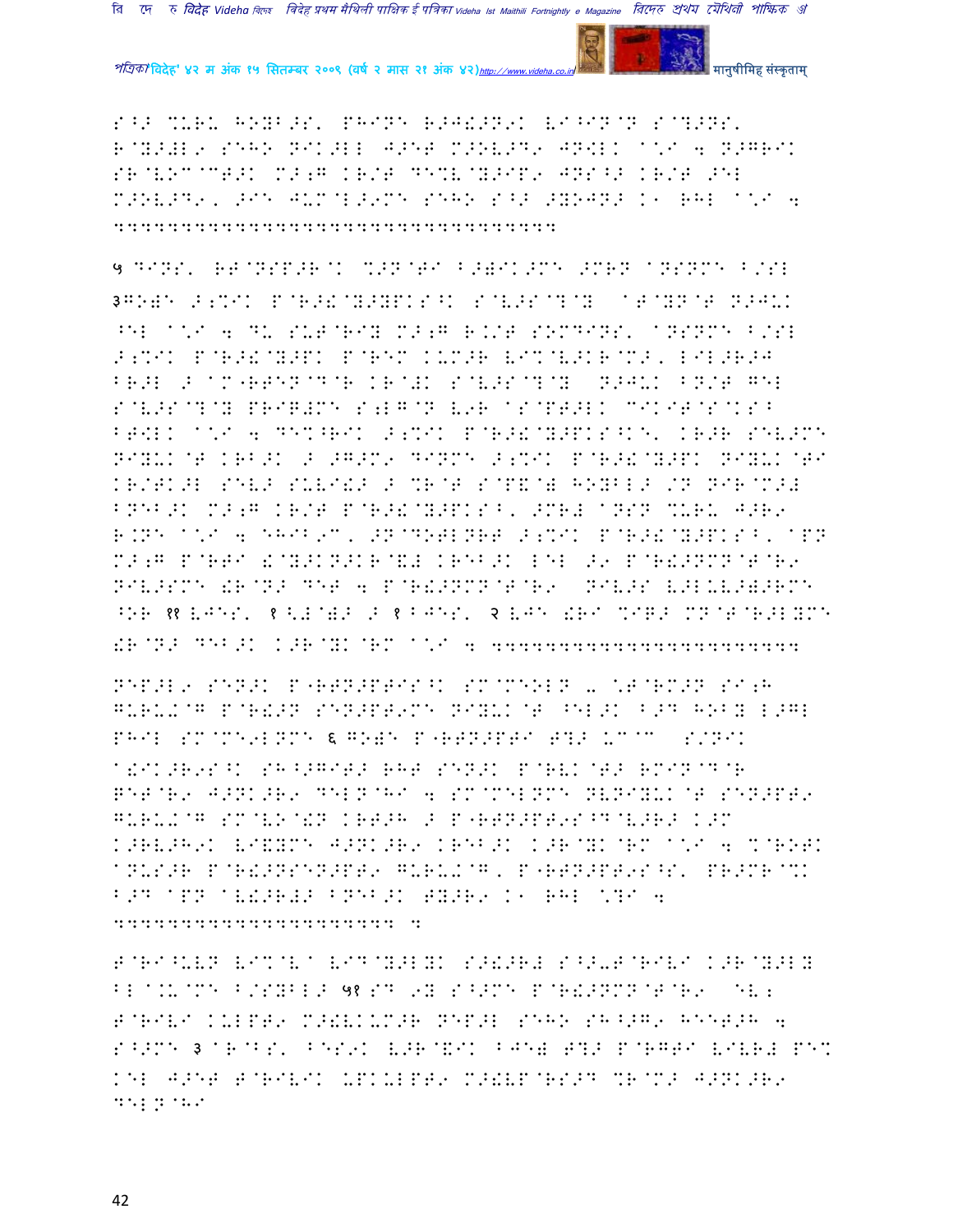43

J\$I SE BUD@!I \*/K4 MNU.E SB MR@Y>D> ?IK -SM>J TKR POBEDBELL SOM BDAR NIM SPRINGS .DE SPONSK ER SEN BND TORE JK>'!

GU;JN J9K ROMAN .EP

G;GE% GU; GU;

३4८4KL@PN> %R#-P@RT9Q> S' PRI#>M TK-४

३५७५ MIRINE ST (12738 GRUPS GRUPPIN

३4६4NI%>P@R^> 0> (S;KLN)->G>;

3494 PRESS PORTHOLISHE CONFERENCE

३4४4 P;KJ PR>%R

3434 HAMPS POL TREEDOM HIM BROWN

 $3434 \cdot 3847 \cdot 1947 \cdot 1947 \cdot 1947 \cdot 1947$ 

 $3484$  GU;  $\pm 31$   $\pm 42$  GU;  $\pm 21$   $\pm 21$ 

 $3: P^2$ 

*পত্ৰিকা*' विदेह' ४२ म अंक १५ सितम्बर २००९ (वर्ष २ मास २१ अंक ४२)http://www.videha.co.in<sup>/ म</sup>ानुष्यी- मानुषीमिह संस्कृताम्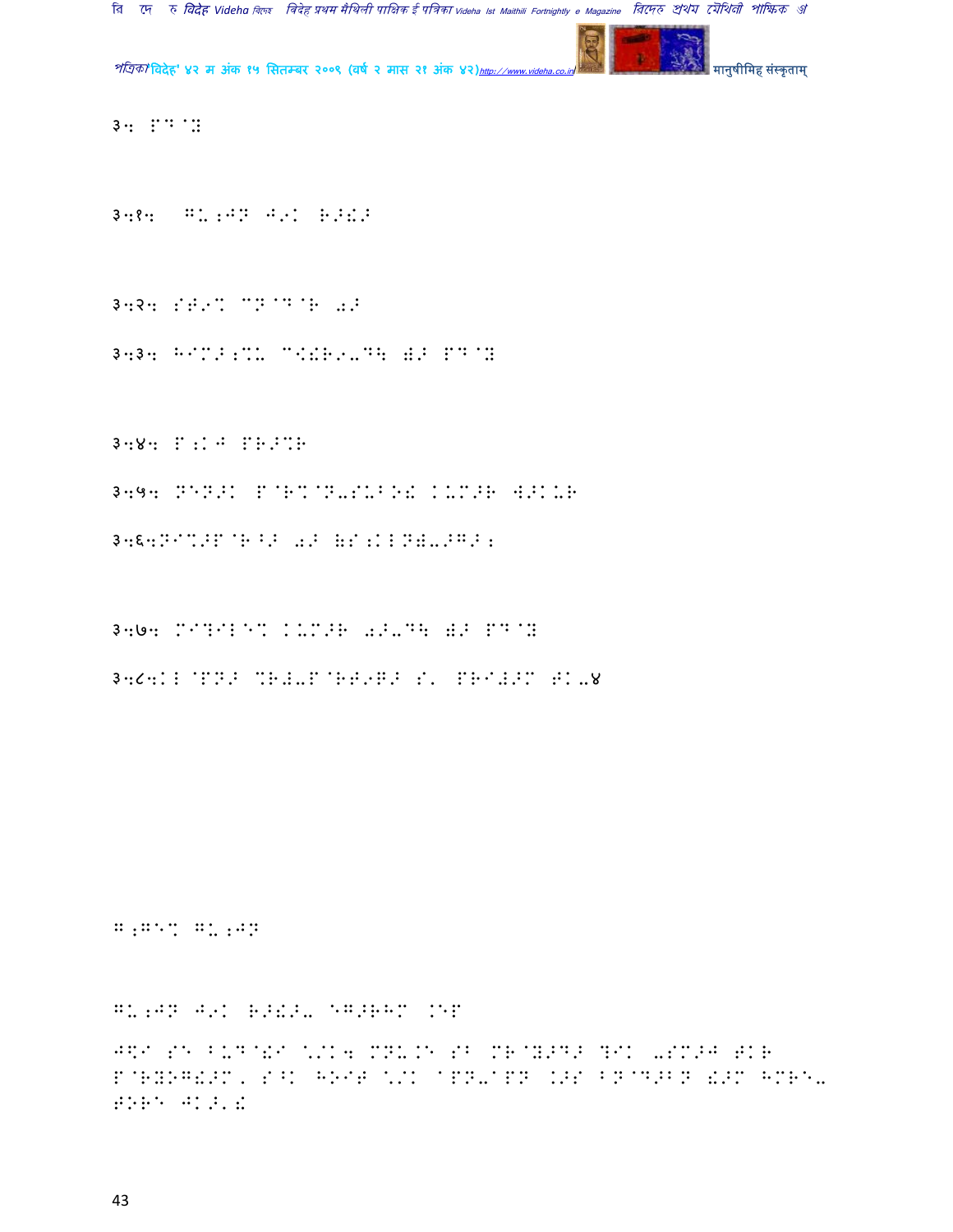T.N BEC/N9 ME R+ 200 ME R+ 200 ME R+ 200 ME R+ 200 ME R+ 200 ME R+ 200 ME R+ 200 ME R+ 200 ME R+ 200 ME R+ 200 GELNI4 ARE %@R9K"R&@# ! H"RDY BEARING OF STREET 'A' GEL (1981) STEK DE CHAR PRESENTE DE GELEE IN AN T  $\mathbb{Z}/45$  et an industry of the part of  $\mathbb{Z}/444$  and  $\mathbb{Z}/444$  et al. R>!>K K>N ME K"R&@#K MR@MBE!9 H;S9K G\;J-ANUG\;J > PORTHUM STORY ANN@T >VR@TNK .EL CLI RHL \*L4BIR]O ME P\$L KDMK EK)> )KA: (PLAA) D-) PP(TA) (PD) (PD) PO D' RHL \*LPH (PD) DA D' RHL (PD) BO BO BO  $\ddots$  is the first set of  $\ddotsc$ APN SR@VS@V KE; K>N@TIMY ANU^V KR/T T>HI K>L O S@VY; S:e PRICH PARTIES LOK \*L9H4 ROM ROM SR@V>;G ^ELI \*L9H EHN !! L>L R;G ME P@REM LI.L HO E R GHAR BOST COMMUNICATION S^ MNOR? HRIYR4P9YR ME< R;G HO A;G VS@T@R PHIRL MONK  $\mathcal{P}$  . The property of the property of the property of the property of the property of the property of the property of the property of the property of the property of the property of the property of the property of th K CRISTINGS OF THE CARD OF THE CARD OF THE CAMERA OF THE CAMERA OF THE CAMERA OF THE CAMERA OF THE CAMERA OF T ^E)L/K Y/H MNU.K P@R># ! P@R># !>R# K/NE EUJ@JR DP4DP PRI!>N4 SB ) R:G TIROHIT MONG R;G TIROHIT MON

*পত্ৰিকা*'বিदेह' ४२ म अंक १५ सितम्बर २००९ (वर्ष २ मास २१ अंक ४२)http://www.videha.co.in<sup>/ Haman</sup> सम्बं<sup>द</sup>े । मानुषीमिह संस्कृताम्

S"R&@)IK RS-S@V>D NHI, >'.I .OL444

>'.I .UJLE PR \*/K DE.B S;^V

B;D 3.1 ME S RADIES IN ME S REPORT OF ALL PRESS IN STRI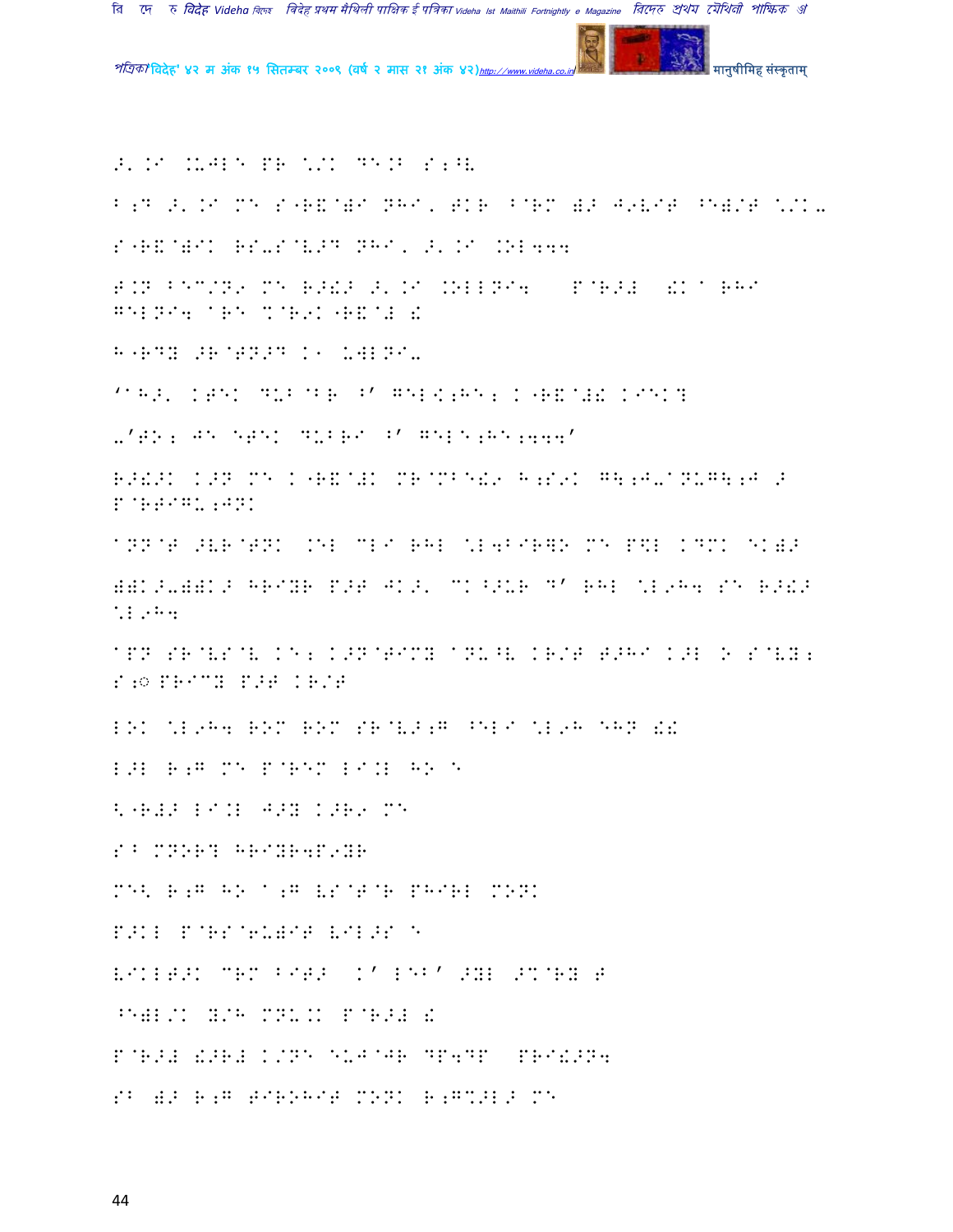Mar Book Book and the Society and Society ST@Y T; R;GE NHI ?IKE SB R;G KE; POTIP>TI K' KRY DIAY P@RS@?>N KI SBKE; TEHN KRY O >T@ML9N JE B>;CY NHI; AS@TIT@V TT@VT, KONO >NK4 R;G S>T )>, S@VR S>TK BNI J>Y S@VT, V>#9E !@VNI EN>)K NI,S"RT HOIT KTHU ^RI P"R?@V94B"R;D>BN ME HUNKR MN MEE AH>;K MN MEE HM@MR MN ME4SBHK MN ME ASL9 Y/H > M>T@R ETBE R;G4 JE HOIX HE FRIETH THE BYS  $\mathcal{F}_{\mathcal{B}}$ THIS PARA SPORT SPRING IN SERVICE AND KI;TU T?>PI R;G NHI; ^ J>IT A\*I SB SM>P@T KONO EK BOSNE ER BOSNE GELD FR MANY PALAMPALAN PRINT BRYANNING BRYANNADING ANGINIT KARAMAT KOMPONIS DI MANGINIT KOMPONIS DAN KARAMAT KONO NE KONO NE KONO NE KONO NE KONO NE KONO NE KONO EK RT9 KI\*U KNIK R>S !RT9K \PR SEHO B>;CL RHI J>IT  $\cdot$   $\cdot$   $\cdot$  $E(H)$   $H$   $H$   $H$   $H$ C9N@H LEL JE HERFIJE I SE RIG LIEL I SE RIG HERHELD I R:G SMART A THAT ASAR MAN STERRE HMR %@Y>M R;G AH>;K GOR NHI; HET XTM KIYEK T; LOK >OT > ABITHI; RHT NIR;TR 9 S;S>R ANVRT A\*I ANN@T! YOUR RESOURCE TO BE SAFETY AND TO BE SERVED AT A RESOURCE A RESOURCE AND RESOURCE A RESOURCE A RESOURCE A RESOURCE A

45

िव <sup>त</sup>ि दिविदेह Videha *विजर विदेह प्रथम मैथिली पाक्षिक ई पत्रिका <sub>Videha Ist Maithili Fortnightly e Magazine वित्मिरु श्रीश्च ट्यैश्चिती পौ<del>फि</del>क औ*</sub>

*পত্ৰিকা*'বিदेह' ४२ म अंक १५ सितम्बर २००९ (वर्ष २ मास २१ अंक ४२)http://www.videha.co.in<sup>/ Haman</sup> सम्बंधियोज्ञानि संस्कृताम्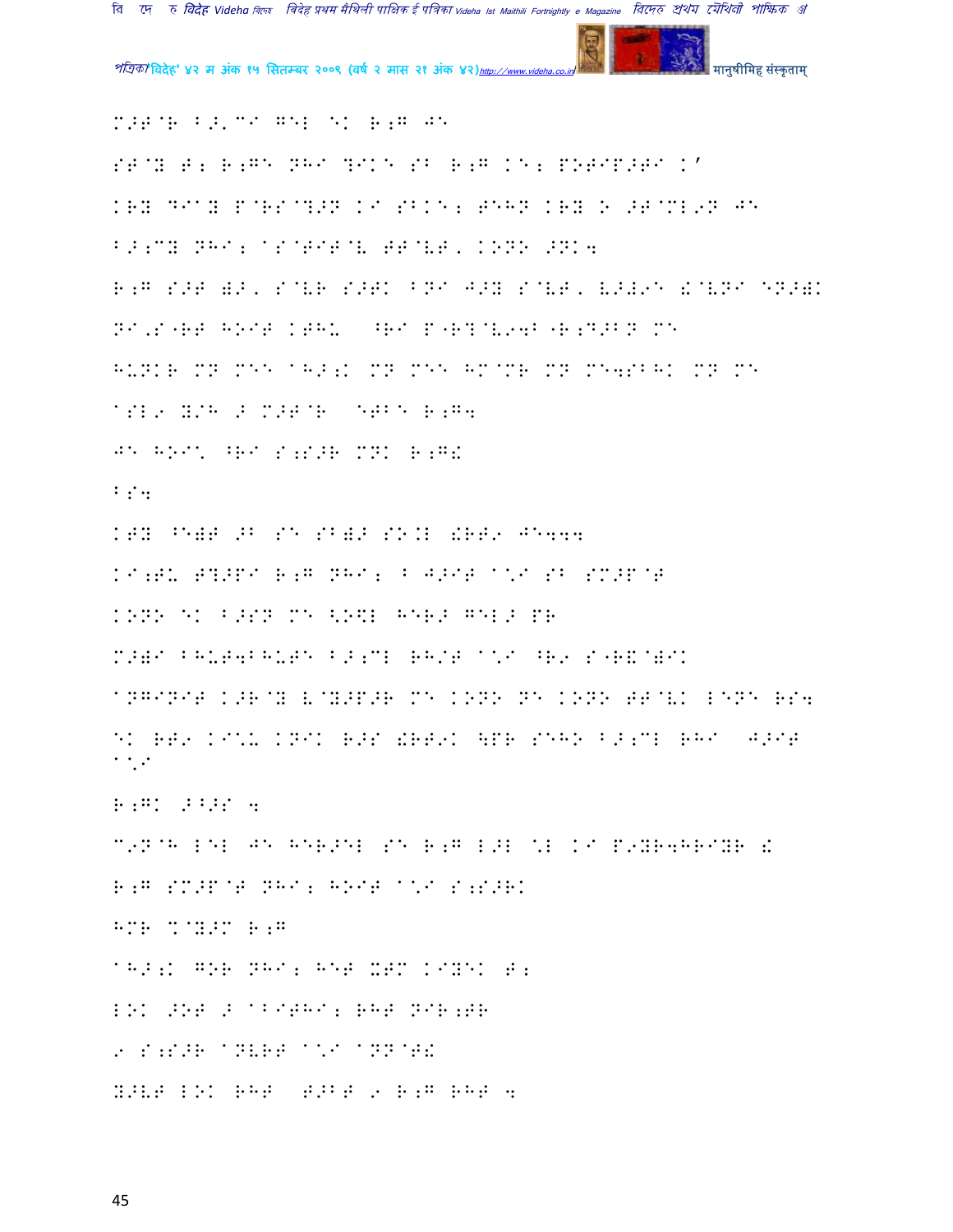ৱি দে *হ বিदेह Videha ৰিজে ৰিবলৈ प्रथम मैथिली पाक्षिक ई पत्रिका <sub>Videha</sub> Ist Maithili Fortnightly e Magazine <i>ৱিদেহ প্ৰথম মৌথি*লী পাক্ষিক \$

*পত্ৰিকা*'বিदेह' ४२ म अंक १५ सितम्बर २००९ (वर्ष २ मास २१ अंक ४२)http://www.videha.co.in<sup>/ Haman</sup> सम्बं<sup>द</sup>े । मानुषीमिह संस्कृताम्

HMR %@Y>M R;G R>!> AH>;K GOR R;G ! 9 .IS@S> SB LOK KHT 4 ^RI S"R&@)I RHT > SUNT SE

 $\mathbf{H}^{\star}$  and  $\mathbf{H}^{\star}$  and  $\mathbf{H}^{\star}$  and  $\mathbf{H}^{\star}$ 

ST9% CONDITIONS

KVIT> > KNIY>'

J9VN A\*I ^' GEL \*IN@N-^IN@N SB MAR PORTING MARKET NY ESPERANT NY PARELAMPER DESAM  $\mathcal{L} \rightarrow \mathcal{L} \rightarrow \mathcal{L}$  , where  $\mathcal{L} \rightarrow \mathcal{L}$  and  $\mathcal{L} \rightarrow \mathcal{L}$ \*I)L KI\*U %B@DK G"]L AR@? KARI YA KATA HA; KATA HA TRANK AND POSSESS PROPERTY J9VN KE NV SUNDA SUNDA SUNDA SUNDA SUNDA SUNDA SUNDA SUNDA SUNDA SUNDA SUNDA SUNDA SUNDA SUNDA SUNDA SUNDA SUND N' K' K' KERARI , N' K' K' S' KRAHA. H@RS@V 9 LPH ATCH ATCH BURGET OF THE REAL BEARING BBS HARDY ME DUNG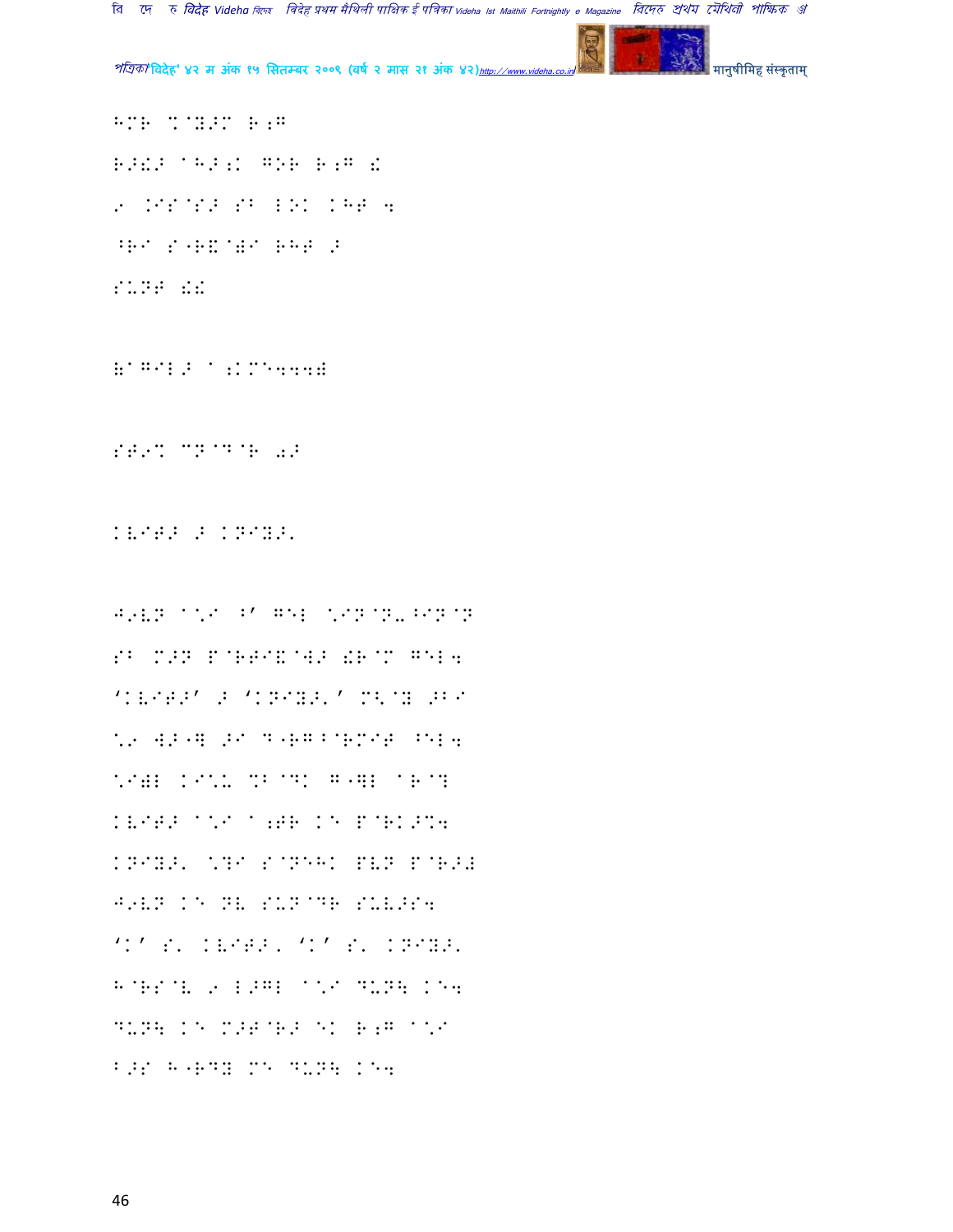KS KRA WORK WORK WORK Atom Hope Journal of the Medical Property of the Department of the Department of the Department of the Department of the Department of the Department of the Department of the Department of the Department of the Department

A\*I AR@? VIR>) EKR JG ME %;KR KE 9 A\*I B@RH@M R\P4 :>N9 P;\$IT A\*I CKIT DE.I KKIRK KURTA KURTA KAN

RT9 A;BR SN BN BN BN 9 MON H"RDY KTBO VI%>L4 NHI SM> SKT S;GE-DUN\ K' THE L'OURSE BE HAPPE SHER

A\*I C>'D VIN@DU KNIY>' UPR4 H/; TAR ANGLA NHK TAH: CAR KLARA TO AT 1991 BRIDGE KVIT STRA POPULAR DE LA SANTO DE LA SANTO DE LA SANTO DE LA SANTO DE LA SANTO DE LA SANTO DE LA SANTO DE LA SA<br>LA SANTO DE LA SANTO DE LA SANTO DE LA SANTO DE LA SANTO DE LA SANTO DE LA SANTO DE LA SANTO DE LA SANTO DE LA TIMIK THA RHEA SATE RHTM KAVAR KORTA KAN SE SE RHI GELAND VIDE KEHN VIDE BIG KITHIN KURITI INI KUTHA KU SCHEDEN, GREENSBERG BIRG THO LONG AND THE REPORT OF THE REAL PROPERTY OF THE REAL PROPERTY OF THE REAL PROPERTY OF THE REAL PROPERTY OF KRITE S' RICH BLAND

*পত্ৰিকা*'বিदेह' ४२ म अंक १५ सितम्बर २००९ (वर्ष २ मास २१ अंक ४२)http://www.videha.co.in/ मानुष्य के अंबिकेट संस्कृताम्

A; TR AT BILLER BOB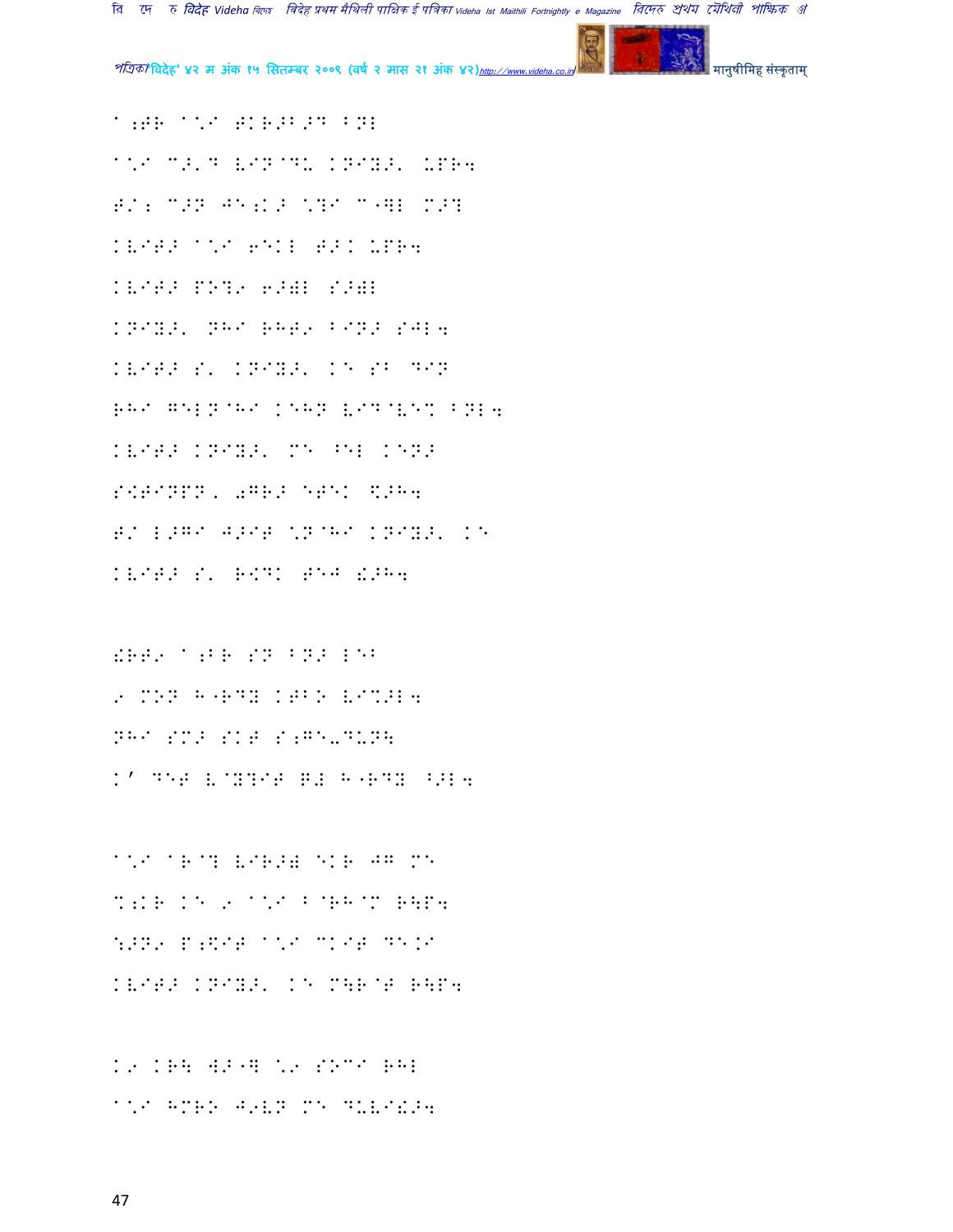B/SL RHI GELHU SMIRI S NHI DOSR PALAR SHER SKIL4 HE M"RGNYN9, N^ CN@D@R MU.9 KR AFI KR KARA KRAIN

LITE EN FIRE WHEEL BIDS BOR KONSTANDING (MARTING) G"RH#9 S' KVIT> \*L/ R\&@) NHI 6URI KI SKU GARA GIR

**PART CAN SMOKE SMART**  $\mathcal{L} = \mathcal{L} \times \mathcal{L} = \mathcal{L} \times \mathcal{L}$  , which is the set of  $\mathcal{L} = \mathcal{L} \times \mathcal{L}$ KNIYA YE SUNDER NAV KURI KI\*U L9.I SUNDA YOURS

R.NE \*9 KVIT> KE PN@N> KNIY>' S' SB)> NUK>- NUK>4 M>?K SIRHN@N> ME W\SL KITO KITO INDIA KATA NJI

K' DEB T@YBAR (1879) AND ' PHE CONDUCT STATE STAND

*পত্ৰিকা*' विदेह' ४२ म अंक १५ सितम्बर २००९ (वर्ष २ मास २१ अंक ४२)http://www.videha.co.in<sup>/ म</sup>ानुष्यी- मानुषीमिह संस्कृताम्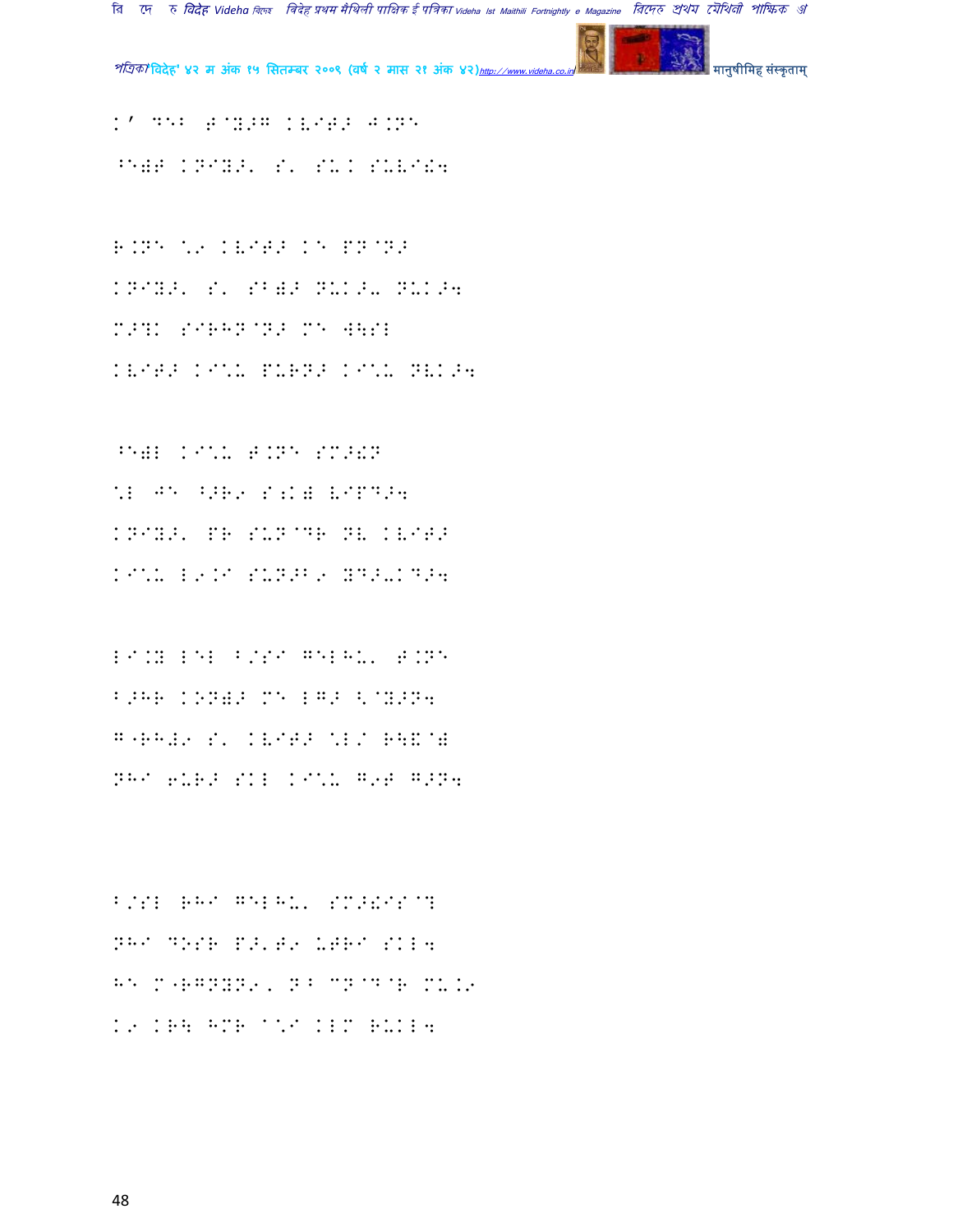49

>L>P K RHL \*9

ARRAIGHE THE RELIEVE

 $\mathcal{B}$  , and  $\mathcal{B}$  , and  $\mathcal{B}$  , and  $\mathcal{B}$ 

## )P-)P NOR (1995) P NOR (1995) P NOR (1995) P NOR (1995) P NOR (1995) P NOR (1995) P NOR (1995) P NOR (1995) P NOR (1995) P NOR (1995) P NOR (1995) P NOR (1995) P NOR (1995) P NOR (1995) P NOR (1995) P NOR (1995) P NOR (199

 $\mathcal{L}$  , which is a function of  $\mathcal{L}$ KNOTES THE SALE OF T.NO %>;TI NHI KI\*U MNOVINOD KREJ PRINCIPALA BN>B)9 MUS@K9 \*O\$E)> P\$/T A\*I  $1.7$  M  $1.7$   $1.7$   $1.1$   $1.1$   $1.1$   $1.1$   $1.1$   $1.1$   $1.1$   $1.1$   $1.1$   $1.1$   $1.1$   $1.1$ TE' AND THE TE TA L9N HONE AF RHILL AT J9VN > M"RT@YU M3@JIL HOIT J> RHL A\*I4

NIYTI

BIR STREET : STREET H'SLOVE MARTING

BITS MANUSCRIPS ME AREA

APPROXIMATION CONTINUES IN THE RESIDENCE OF THE RESIDENCE OF THE RESIDENCE OF THE RESIDENCE OF THE RESIDENCE O

IC ON SOME PARTICULARLY EVER AND CONTROL

HATS FIL TARRALIN BS PICE

*পত্ৰিকা*'বিदेह' ४२ म अंक १५ सितम्बर २००९ (वर्ष २ मास २१ अंक ४२)http://www.videha.co.in<sup>/ Haman</sup> सम्बं<sup>द</sup>े । मानुषीमिह संस्कृताम्

िव <mark>दम ह विदेह Videha</mark> बिल्ह विदेह प्रथम मैथिली पाक्षिक ई पत्रिका <sub>Videha</sub> ist Maithili Fortnightly e Magazine *विदमह श*श्र दगैशिती পाष्क्षिक औ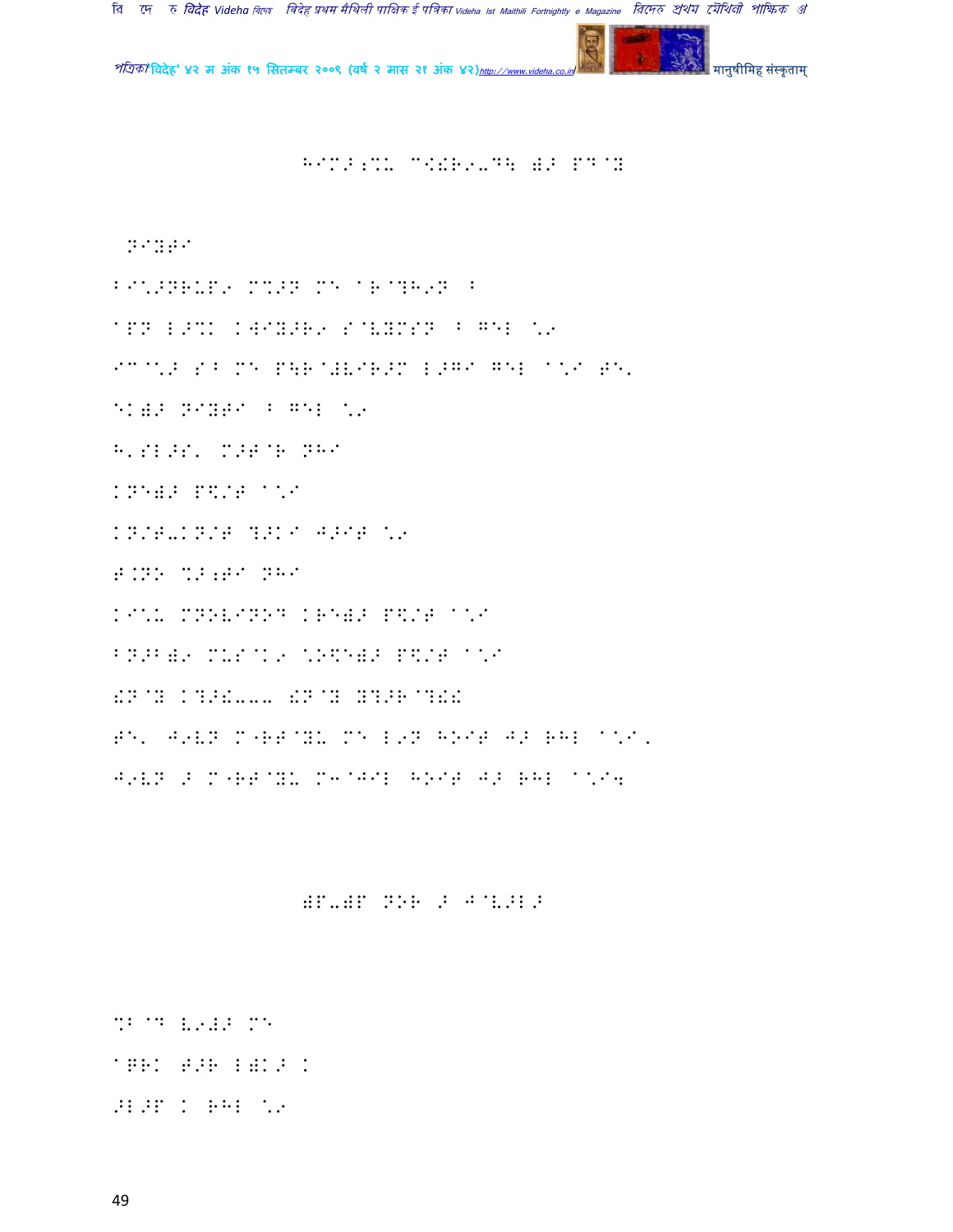*পত্ৰিকা*'বিदेह' ४२ म अंक १५ सितम्बर २००९ (वर्ष २ मास २१ अंक ४२)http://www.videha.co.in<sup>/ Hamak</sup> सम्बंदियो मानुषीमिह संस्कृताम् 9 KEHN KON A\*I JE RIJE DA NJIJIH VI  $9.5$  KeH Gay  $9.5$ JE KOYL9 NHI BJ/T A\*I ^GV>N! AL@L>H! G\$! PR>!9N QIT9J ME \*>O B=/T J> RHL A\*I RICH BOBY PRI^>&>K %B@DJ>L ME S@NEH UPSBAR HOAR WE BHL ATA DRIESE TIELE FRIJE AF RHE ATA SPND CHANNEL AF BAILING %T>B@D9K 9 NIR@MM MJ>K NORSY PRODUCED AT A STREET H\$@\$9 > CM\$9K %R9RKE' ILEK)@RO\$ SUG-BUD-BUD-BAD-AFI DISPORTA As a set of the set of the set of the set of the set of the set of the set of the set of the set of the set of the set of the set of the set of the set of the set of the set of the set of the set of the set of the set of ^9\$ PC9S9 .EL ^EL J> RHL A\*I  $S^{\text{R}}(X, \mathbb{R})$  since  $S^{\text{R}}(X, \mathbb{R})$  and  $S^{\text{R}}(X, \mathbb{R})$ SHER SHIP SARRI >S@?> DUR@V>S> BN/T J> RHL A\*I MES AND AN INTERNATIONAL AND A SERVE AND A SERVE AND A SERVE AND A SERVE AND A SERVE AND A SERVE AND A SERVE A %9<@R UPLB@!I D9R@< P9\$>SN HOIT J> RHL A\*I When the state of the state of the state of the state of the state of the state of the state of the state of t<br>Model of the state of the state of the state of the state of the state of the state of the state of the state o KONHU' ARABAN NHA ADA AD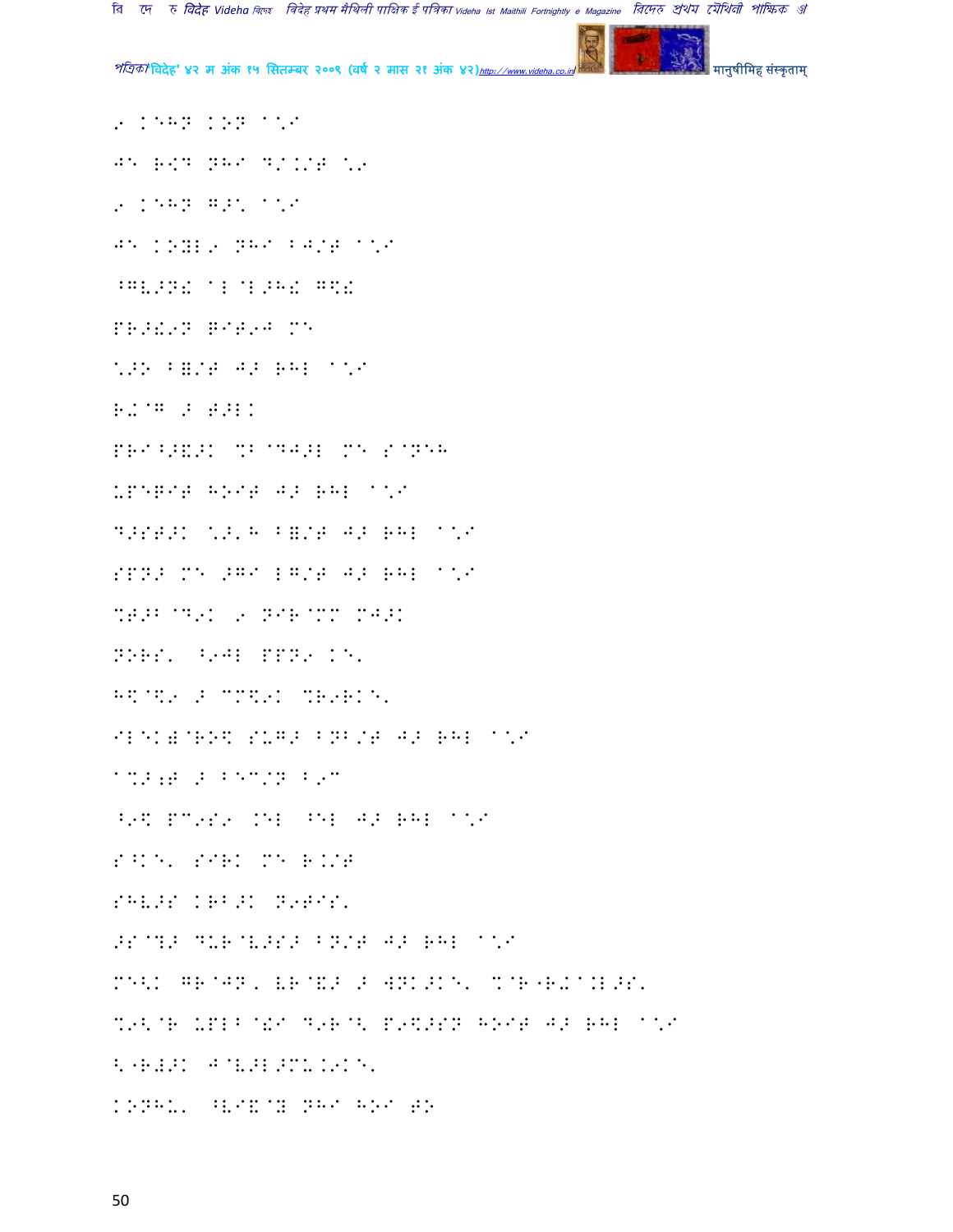SMY PU\*/T A\*I SMY STATE KAHEN AT MERGE

ETY AFRICA AT A PART A FRICA AT A PART AND A PART AND A STRONG AND A STRONG AT A PART AND A PART AND A PART AN<br>RS AND A RS AND A PART AND A PART AND A PART AND A PART AND A PART AND A PART AND A PART AND A PART AND A PART SH>RNPUR MERW GY> > BUL;D%HR APNE NIR@#Y S' BEBS > UD>S HM APN BT@T9SM BR. ME KR/T \*9 S>WI BR.K S>Q>T@K>R

KR>C9 P\*IL> S>WI BR. S' UW/T A\*I H\K > SMUD@R9 GR@JN> ME VIL9N NON-H HOIT RH/T AT

P;KJ PR>%R

!>HE- !>HE B9C NAMES AND RELEASED AND RELEASED AND RELEASED AT 2012 FR. FARME WE SPIRE WHERE ITIHAS I TI TIHO DATI RATHER THOUGH AN ARTISER FROM AF RHE TORE

*পত্ৰিকা*'বিदेह' ४२ म अंक १५ सितम्बर २००९ (वर्ष २ मास २१ अंक ४२)http://www.videha.co.in<sup>/ Haman</sup> सम्बं<sup>द</sup>े । मानुषीमिह संस्कृताम्

)P- )P NOR > K@RO!K J@V>L>

A MOK HOIT HOIT IS A RHL AT A THAT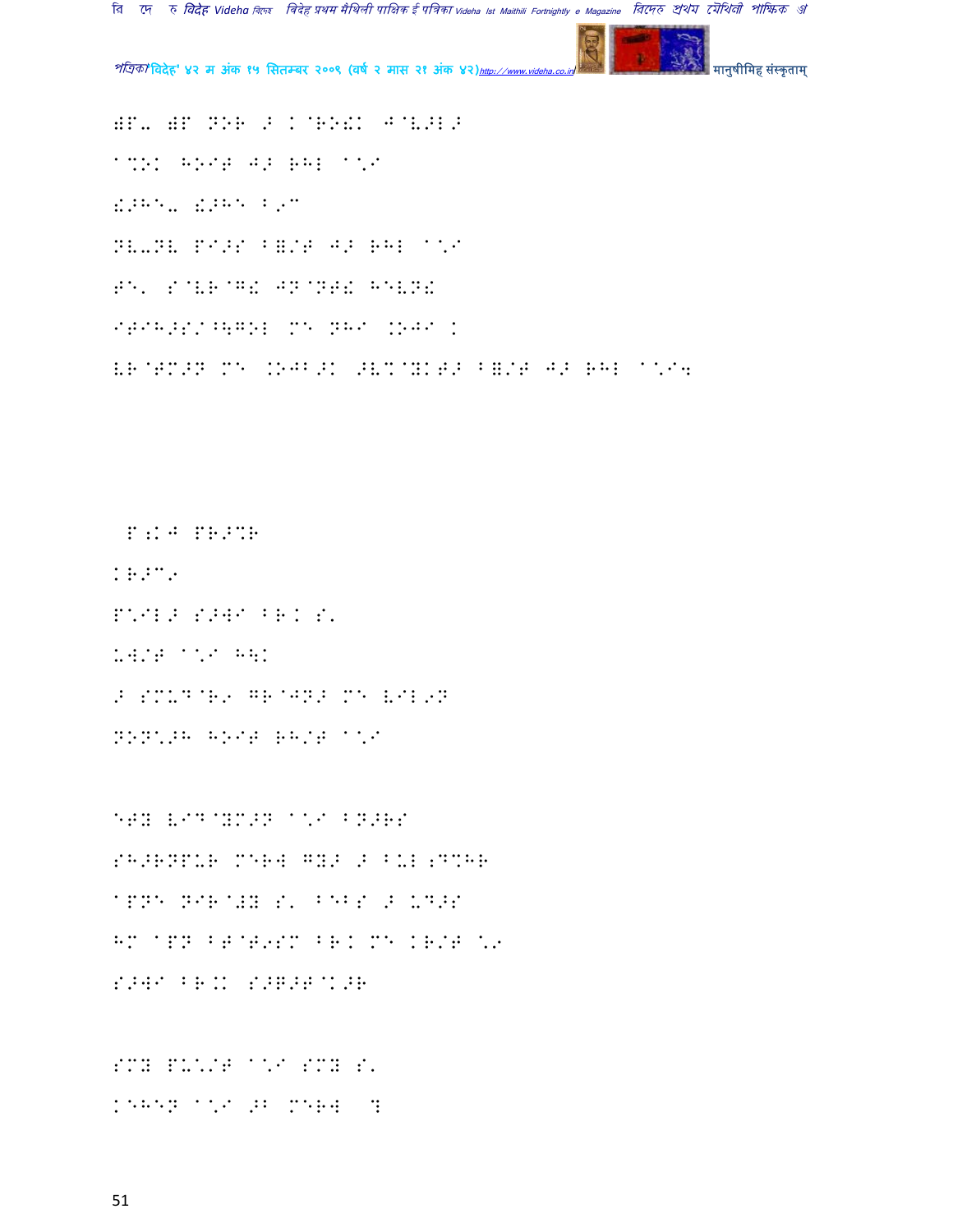>'.IME K>JR SJENE DE.I MUDIT MARKET MARKET BBC AND SHOP SHOP PULKIT OP SIN STAR SANDY

6ER K>R9 ME< \*YL BE.I MARKET STRAIN STRAIN SUNDER BROOK BUNDER J9V CRAME TO CREAT THE CREAT

 $2.0022$ SUBOR WORKSHOUR NENSK PORT

OHI SMY HEAS; TA ALLEY ASSAME  $\mathcal{S}$  ,  $\mathcal{S}$  ,  $\mathcal{S}$  ,  $\mathcal{S}$  ,  $\mathcal{S}$  ,  $\mathcal{S}$  and  $\mathcal{S}$  are  $\mathcal{S}$  . The set of  $\mathcal{S}$ AS;^V ME AS;^V ME CONTROLLER AND CONTROLLER

KAHEN AT GEHEN AT GEHEN AFTER P@R%@N>KUL JNSM\H ME W>"] SMY BALLASH (1991) M>T@R KI\*U BUN@N NOR

>B OHI SMY ME <URB AS;^V

ৱি দে *হ বিदेह Videha ৰিজে ৰিবলৈ प्रथम मैथिली पाक्षिक ई पत्रिका <sub>Videha</sub> Ist Maithili Fortnightly e Magazine <i>ৱিদেহ প্ৰথম মৌথি*লী পাক্ষিক \$

*পত্ৰিকা*' विदेह' ४२ म अंक १५ सितम्बर २००९ (वर्ष २ मास २१ अंक ४२)http://www.videha.co.in<sup>/ म</sup>ानुष्यी- मानुषीमिह संस्कृताम्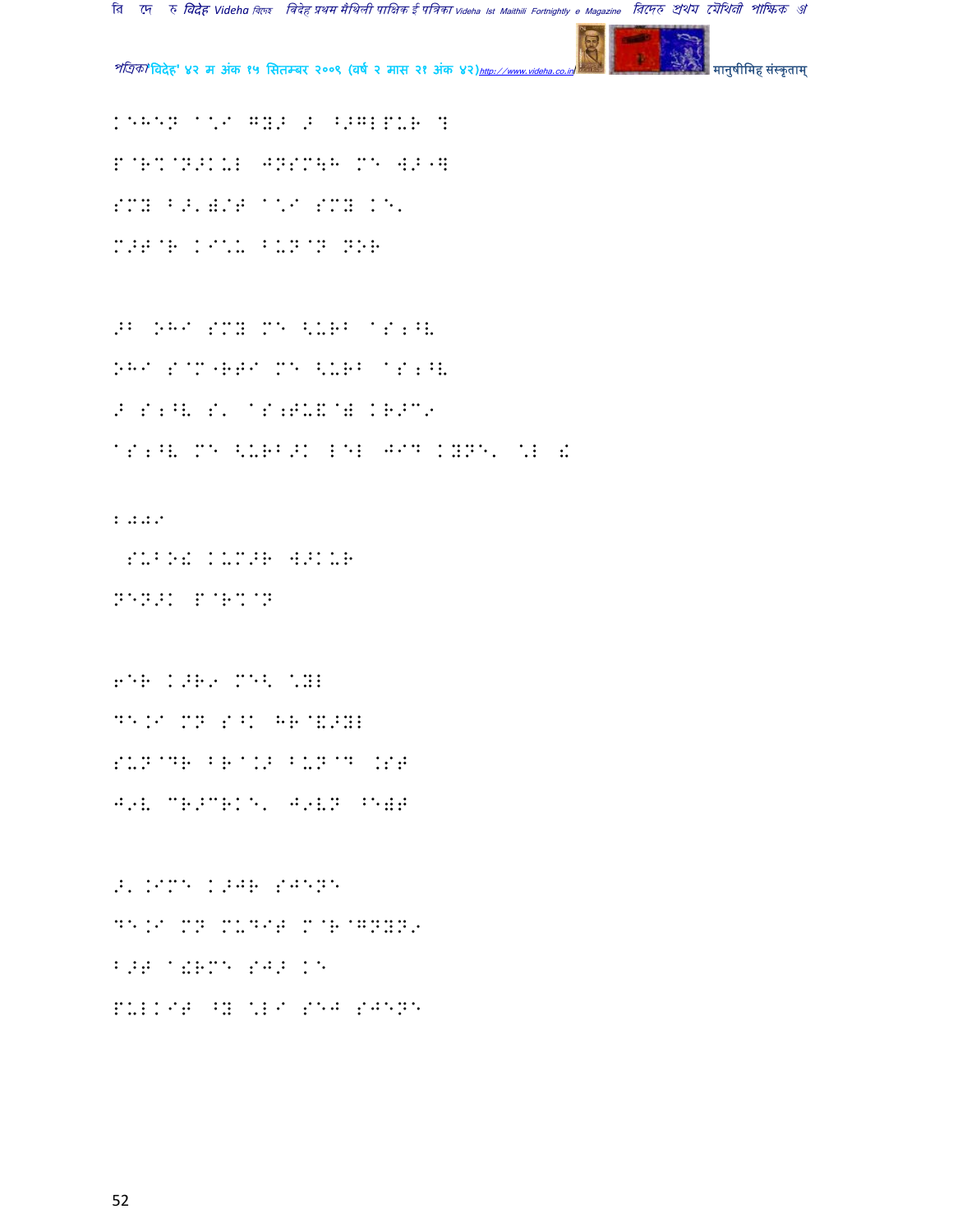िव <sup>रा</sup>प रु विदेह Videha <sub>विपद</sub> विदेह प्रथम मैथिली पाक्षिक ई पत्रिका <sub>Videha Ist Maithili Fortnightly e Magazine *विरमरु श*थंग रंगैथिली পोष्किक औ</sub>

*পত্ৰিকা*' विदेह' ४२ म अंक १५ सितम्बर २००९ (वर्ष २ मास २१ अंक ४२)http://www.videha.co.in/ मानुष्य स्थितिकामिह संस्कृताम्

PR3@C NEN> W>= EKSR, SOCI RHL \*L B>T DOSR 6ER BR.> .\B HOYTY , 6ER PRUKE' JK>' SGRE =HETY  $^\circ$  TRSB HM SO AND STRAINS DO NOT TRANSPORTED A NAME OF  $^\circ$ J> KY B\$K> DL>NPR K>NI-K>NI KY R>TI K>)B,

KIEK HOIT AT AFITH THE SHEP SU KIEK NHI KIEK NHI KIEK NHI KIEK NHI KIEK NHI KIEK NHI KIEK NHI KIEK NHI KIEK NHI KIEK NHI KIEK NHI KIEK NHI KIEK A TOMOGRAFIJSKI STRANDAR (\* 1939)

 $\mathcal{L}$  is the set of  $\mathcal{L}$  in the set of  $\mathcal{L}$  is the set of  $\mathcal{L}$ SOCIAL TRANSPORTATION JKR \*L NHI KKRO LG UT@TR,

\$R KL@PN>K J.N Y?>R@?ME BDLL RHE, D"R%@Y B>=IK T>#@\$V BNI B>!-BON PSRL RHE,

>'.IS' K>JR DH>EL, M"RGNYNSK MURDER K&@)-P9]> >R \$RS' SBHK \*L DEH <M>YL, KA KRET MARK DATANG SOCIALISMO PULIPA ANG PARTI ^>GI-^>GI S^S' KHY \*L >B B>'CB DU^R ^EL,

KR GLAD THRITANIA I HE AND AN INA SAGRA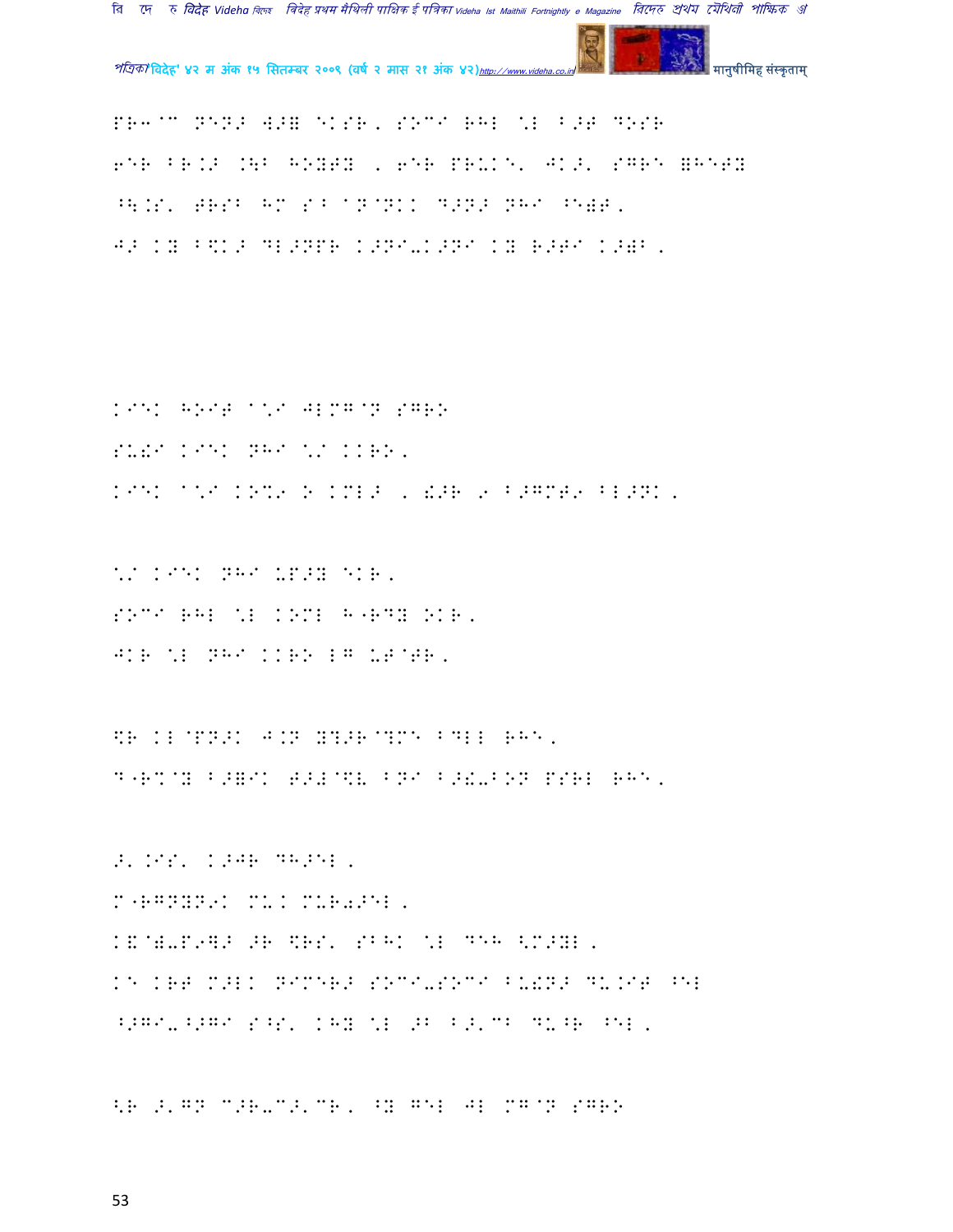NI%>P@R^> 0> (S;KLN)

PORTUBE ABOUT AN INDUSTRIE P@R%@N A\*I SUBO!K P@R%@N \*/ M>IG@RENK EV; P@R%@N A\*I BU!N> KIS>NK P@R%@N \*/ MI?IL>K >%>K EV; P@R%@N \*/ MI?IL> VIK>SK

K9 SB DIN AHINO DER IN DER IN DER IN DEL IN DEL IN DER IN DER IN DER IN DER IN DE

MU'H 635 CHANNEL CHANNEL NENS PARK AND THE PARK SON

S^ S>L >BI->BIKE'

B>=IK T>#@\$V KR/T A\*I VIK>S AVRUD@! TO\$I S^K >%>KE' KRE >S AVRUD@!

NHI KML DL NHI M. BSHOW: ISO HOW \*LI MI?IL> %I?IL ^EL KA KRETTERING ALE BND-RICHT MIRINE

िव <sup>त</sup> ह विदेह Videha <sub>विष्य</sub> विदेह प्रथम मैथिली पाक्षिक ई पत्रिका <sub>Videha Ist Maithili Fortnightly e Magazine *वि*(मह *শ্র*থম মৌথিলী পাক্ষিক \$</sub>

*পত্ৰিকা*' विदेह' ४२ म अंक १५ सितम्बर २००९ (वर्ष २ मास २१ अंक ४२)http://www.videha.co.in<sup>/ म</sup>ानुष्यी- मानुषीमिह संस्कृताम्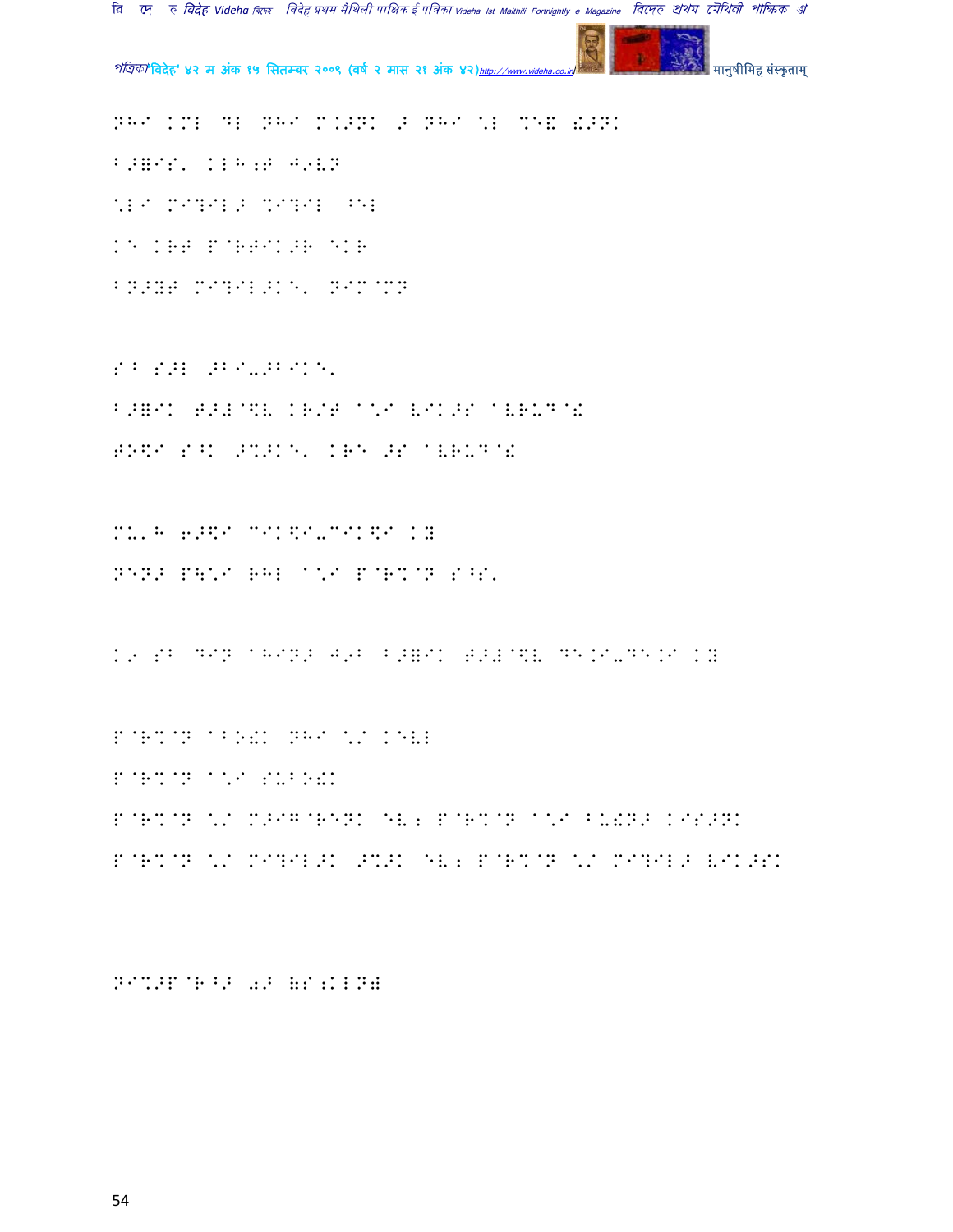*পত্ৰিকা*'বিदेह' ४२ म अंक १५ सितम्बर २००९ (वर्ष २ मास २१ अंक ४२)http://www.videha.co.in<sup>/ Haman</sup> सम्बं<sup>द</sup>े । मानुषीमिह संस्कृताम्

.OL\ NE KEB>R .OL\ NE KEB>R HE JNN9, .OL\ NE KEB>R4 MOVING ON THE PROPERTY OF STRIKE WORKSHIP WAS ARRESTED FOR THE WORK OF THE WORK TO ANNUAL MANUFACTURE OF THE WORK TO JNN9, P\JN KRB TOH>R4

M>' KE D@V>R PR !\P NENE W>= \*9, >RT9 UT>RB TOH>R HE JNN9, .OL\ NE KEB>R4

MA: KE DOOR DE BEWONDER DE DE GEBOON DE VOORSTELDE WAARDE WAARDE DE VOLGEBIJGE TOE DE VOLGEBIJGE DE VAN DE GEB JNN9, .OL\ NE KEB>R, .OL\ NE KEB>R HE JNN9, .OL\ NE KEB>R4

------------------

PRINT GRAM DI STORY ON DIRACTOR DE SONO DI SONO DI PO JUNI TIRA BERBI BAL ERFIRM TITEN MERKILLILI BERRI TM HAND EARLY TO SHARE AND THE ANNOUNCEMENT OF AN

N: R/ \*9 N/ \*9 N/ \*9 N/ \*9 N/ \*9 N/ \*9 N/ \*9 N/ \*9 N/ \*9 N/ \*9 N/ \*9 N/ \*9 N/ \*9 N/ \*9 N/ \*9 N/ \*9 N/ \*9 N/ \*9

H>)K B>\*> BNL[4 AH>'K JNM OLN@HI T/LE B>B\ LELN@HI 69S Y[ ॥ G>RI----- NV B\$D \*9 SUN@DR L>GB, TE PRIRU 9  $T \mathcal{M} \mathcal{M}$ 

S>SUR KE !OT9 PRIRU >', 6ERU B>B> M>L>, JE JE KHL[ MARA (P. G. E. P. P. GLISTA GRAN DE WORK-LILLIA MEER ARTE MEER GU\$KL, P9S> AH>'K ^RU>,

DULAH DENGAN PRANTISYON DAN KERAJAAN DENGAN KALENDAR DENGAN KALENDAR DENGAN KALENDAR DENGAN KALENDAR DENGAN KA

BHIN LEL HOS DEB BOOK DIS BOOK BOOK IN THE BOOK IN THE BOOK.  $\mathbb{Z}^{\mathbb{Z}}$  . The contribution of  $\mathbb{Z}^{\mathbb{Z}}$  is the contribution of  $\mathbb{Z}^{\mathbb{Z}}$ 

>'MHIS BECIK RE\$IYO;, K>K> KE DOSR BE)9 K9 JETNI,

VIV>HLI KHIY[4 B\$ HM PHIRB GUD\$9 DUL@H> J9B\ L>. BRIS  $\dddot{\mathbf{u}}$   $\dddot{\mathbf{v}}$   $\mathbf{v}$   $\mathbf{v}$   $\ddot{\mathbf{v}}$   $\dddot{\mathbf{v}}$   $\ddot{\mathbf{v}}$   $\ddot{\mathbf{v}}$   $\ddot{\mathbf{v}}$   $\ddot{\mathbf{v}}$   $\ddot{\mathbf{v}}$   $\ddot{\mathbf{v}}$   $\ddot{\mathbf{v}}$   $\ddot{\mathbf{v}}$   $\ddot{\mathbf{v}}$   $\ddot{\mathbf{v}}$   $\ddot{\mathbf{v}}$   $\ddot{\mathbf{v}}$   $\ddot{\mathbf{v}}$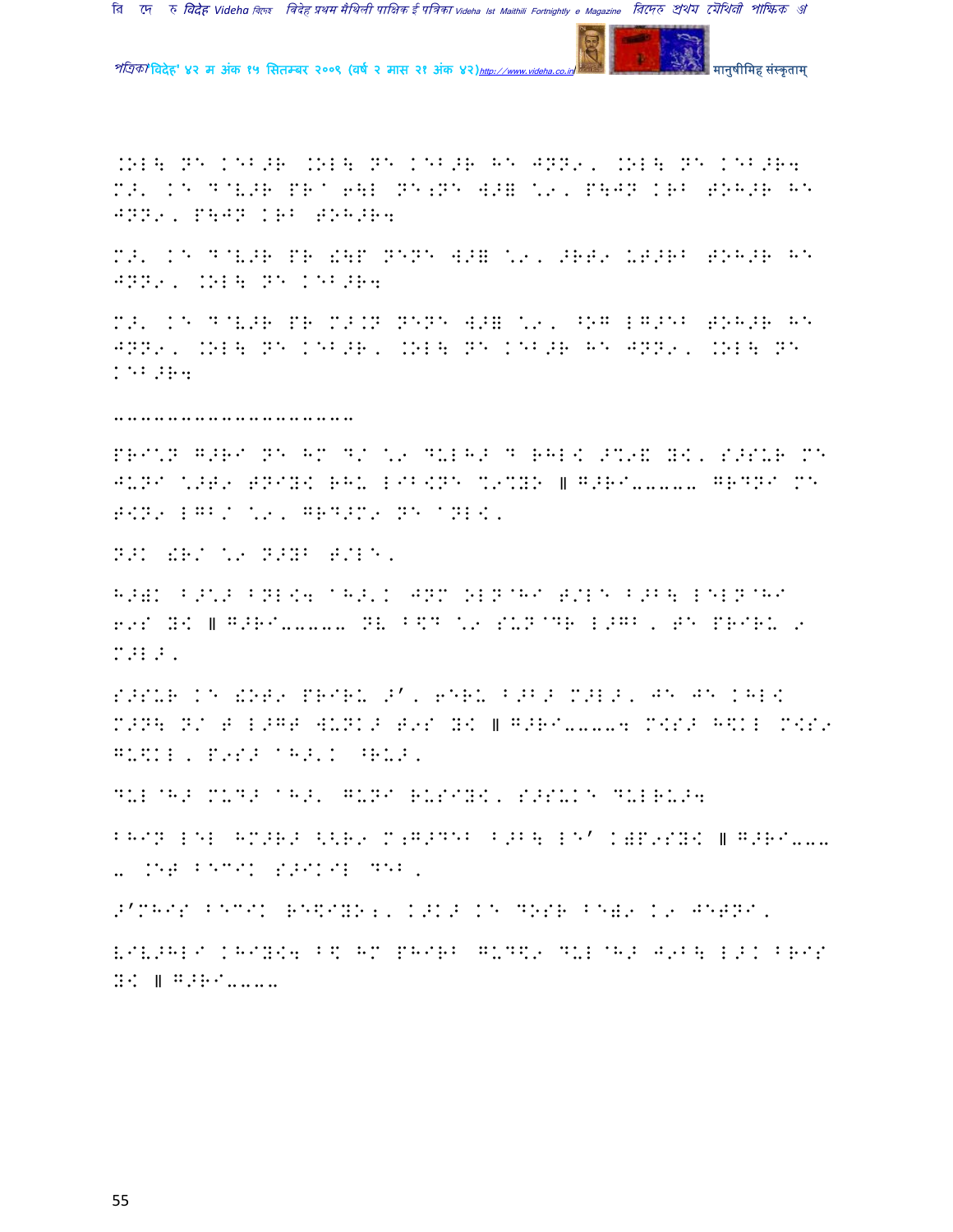AH) P9PRK GPA BE PHYRN MELL AHO, AHD IN NORD GY DER NEDE FORFENDE FRAN DIE BROHEN SURFEN NEDE DRIE CIND THE REPORT OF THE CINE OF A REAL AND POSSESSED OF THE SAME  $\mathcal{L}$ RHITEN (KE KO) AHAY KE KITEBUAN JE DETE KE KE KE KE KE KE KE KE KE KE KE KE KOREAN DI BERAHAM ME BOSS SUNITE \*LURE \*LURE \*LU , NHI TERMIN NHI SUNITE KON> B@R>H@M# ^ELU, AH>' P9PRK G>\* TR RHITE \*LU, B@R>H@M# B>B\ KE N>M HM SUNITE \*LU4 ---------------

AH>' KO=IY> KEK>Y> JE DETE \*LU4 B@R>H@M# B>B\ KE N>M HM SUNITE \*LU, NHI CINDIA BA DHI AJRI LOGU FUHI MM  $\mathbb{R}^n$  is the set of  $\mathbb{R}^n$ 

B@R>H@M#KG9T

BOBBAYDE BORBAY DA BORD AD SUNNAN NEW

AH>' P9PRK G>\* TR RHITE \*LU,

NHI CIN@HI NE J>NI KON> B@R>H@M# ^ELU,

*পত্ৰিকা*'বিदेह' ४२ म अंक १५ सितम्बर २००९ (वर्ष २ मास २१ अंक ४२)http://www.videha.co.in<sup>/ Haman</sup> सम्बं<sup>द</sup>े । मानुषीमिह संस्कृताम्

िव <sup>त</sup>ि दिविदेह Videha विल्ह विदेह प्रथम मैथिली पाक्षिक ई पत्रिका <sub>Videha Ist Maithili Fortnightly e Magazine त्रि(मरु शेथेप ट्यैथिवी 'शीश्विक 'अ'</sub>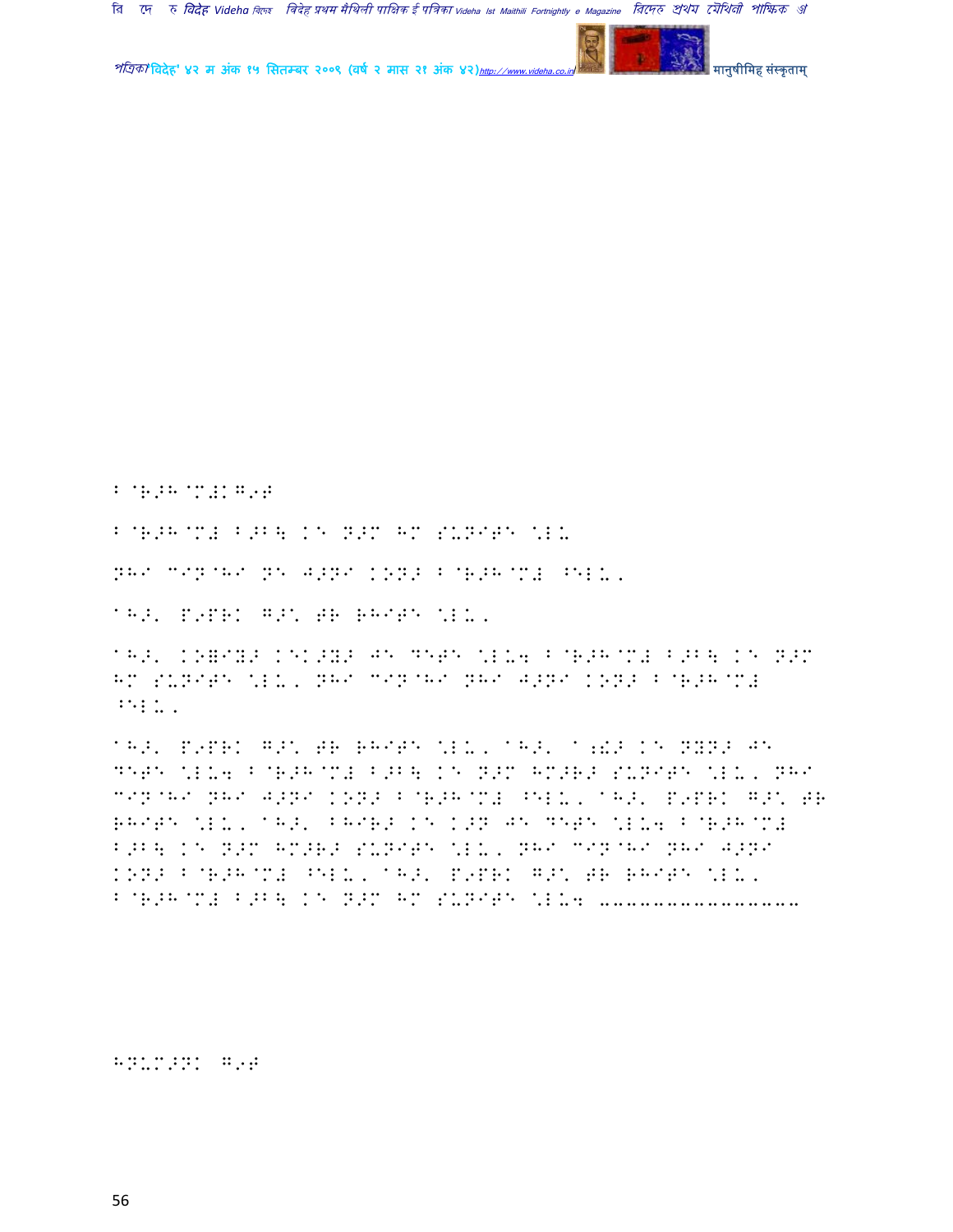*পত্ৰিকা*'বিदेह' ४२ म अंक १५ सितम्बर २००९ (वर्ष २ मास २१ अंक ४२)http://www.videha.co.in<sup>/ Haman</sup> सम्बं<sup>द</sup>े । मानुषीमिह संस्कृताम्

K>NI-K>NI KH?IN S9T> SUNU HNUM>N Y[,

KIYA JO BISRI GELANDI GELANDI GELANDI GELANDI GELANDI GELANDI GELANDI GELANDI GELANDI GELANDI GELANDI GELANDI

JL-?L, %%I-NI%I ,AG@NI SM>N Y[, R>V#K B>T SUNI L>GE VI& SM>N Y[4 KIY> JO BISRI GELNI MOR ^GV>N Y[4

HAR CAGE AFA PYN YN NIARA BYL ANGY PYNIN IN CHAFA P@R># Y[4 KIY> JO BISRI GELNI MOR ^GV>N Y[4 HM T KH9  $\Delta$  Source and the symmetric symmetric symmetric symmetric  $\Delta$  and  $\Delta$   $\Delta$   $\Delta$   $\Delta$   $\Delta$  $H^2(H)$ 

K: SUNU HARA SERIKA SERIKA SERIKA SERIKA SERIKA SERIKA SERIKA SERIKA SERIKA SERIKA SERIKA SERIKA SERIKA SERIKA<br>NGCHA SERIKA SERIKA SERIKA SERIKA SERIKA SERIKA SERIKA SERIKA SERIKA SERIKA SERIKA SERIKA SERIKA SERIKA SERIKA

KIYO BISRI GELANDI GELANDI GELANDI DI SAMA

\_\_\_\_\_\_\_\_\_ MI?ILE% KUM>R 0>PRICY-P>T

### N>M \_\_\_\_\_\_\_\_ MI?ILE% KUM>R 0>

PITPS ARRESTED TO THIS ASSOCIATED WITH PERSON REPORTED HERE IN SUMMONS 1970 KE' MNP[R(M>T"RK) ME P/T"RK \_\_\_\_\_\_\_\_ G@R>M-JGTI, PO\*-BENPO \*-BENJAMI PO\*-BENDER (PINT-PINA- 8481) \* KURA S;PR@K \_\_\_\_\_ D@V>R>- %@R9 VI%@VN>? 0>, 15, H>JR> RO\$, THIS-DESCRIPTION

P@R>?MIK !RI- G>MHIK VID@Y>LY ME4 M!@Y VID@Y>LY !RI-ME VID ER ROIDER IN DIE NAAMGESTE VERDER IN DIE NOOIDERSTE IN DIE NAAM L9L>!R UC@C VID@Y>LY,BEN9P)@)9S' ITIH>S-P@RTI&@W>K S;G SORGELLIGHYTH EYTOLFER SPYSE I, SI; SA LOOM SE S.A PHORE TO THE \$INDEPERSI MH>VID@Y>LY(PT@R>C>R M>!@YM) DIL@L9 S', KM@P@YU)R ME \$94)94P9 O BESIK :>N4 RCN>: HIN@D9 O M/?IL9 ME KVIT>, GJL, B>L KVIT>, B>L K?>,S>HIT@YIK O G/R-S>HIT@YIK NIB; L.I. LEI PER NEDER SOM KOREAR, DOG BRIDGE SEDER SOM BRIDGE UPPPR P@RK>%IT PHIL RCN>:

HIND MELTING MEDIE RED A.B. A.B. COR. HINDER NEUEL EN KRI S;S@KR#19-19-10-04-10-05-10-04-04 MOTOR: MOTOR IN AN EIGEN AR SKRIFT OF SKRIFT AN INDICATORY OF THE CONSTRUCTION OF THE CONSTRUCTION OF THE CONTINUES. RIK>R@\$ TI?I UPLB@! NHI, >RQ# SIR@6 ST@T>K HETU- >LE.(P@RV>SK ^E;)-KOLK>T>)- NVM@BR 1994 KE;4 P@RK>%IT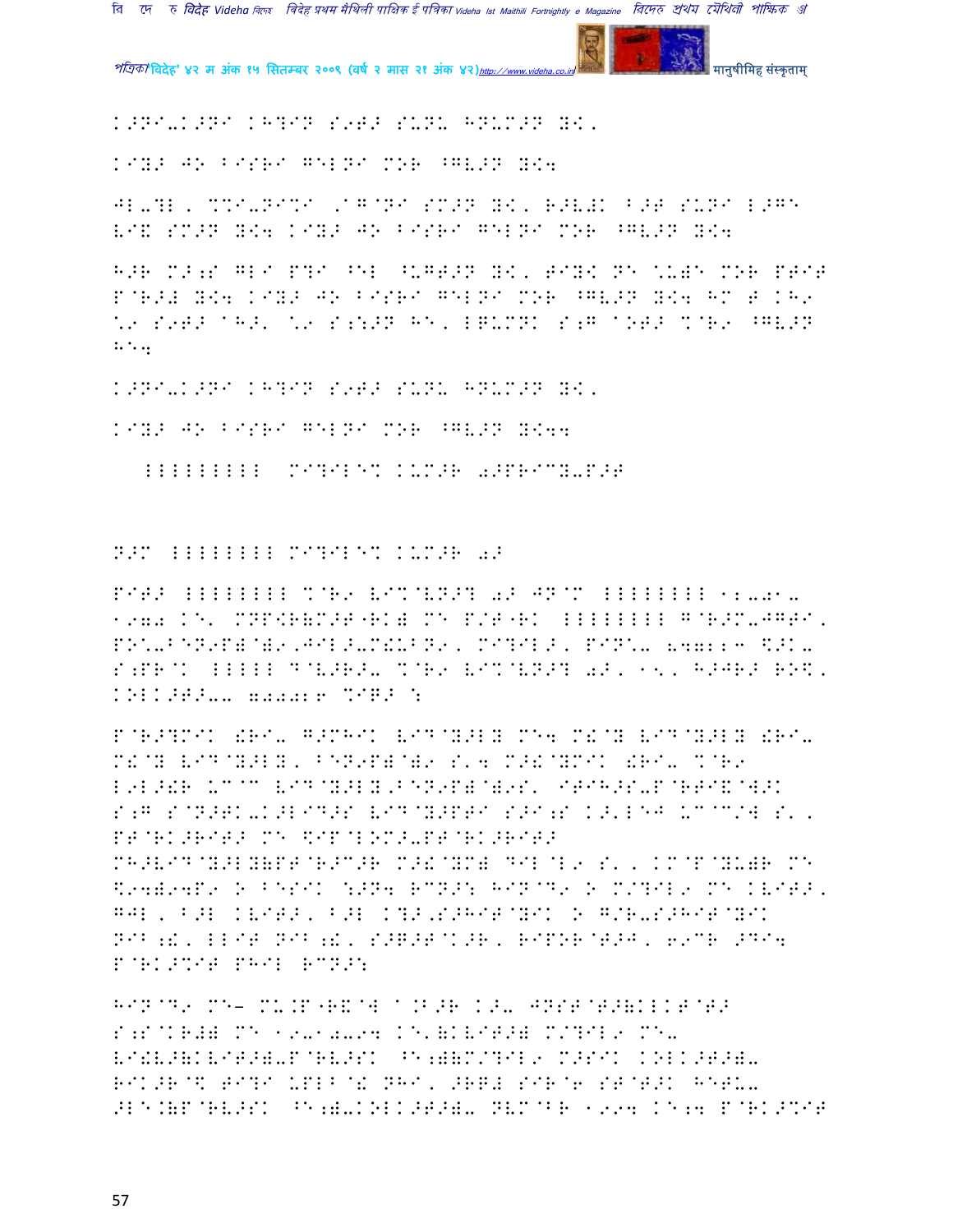*পত্ৰিকা*' विदेह' ४२ म अंक १५ सितम्बर २००९ (वर्ष २ मास २१ अंक ४२)http://www.videha.co.in<sup>/ म</sup>ानुष्यी- मानुषीमिह संस्कृताम्

RCN>: M/?IL9:- P@R>Y, 15 GO) KVIT>, 17 GO) B>L KVIT>, 18 GO) BOA GOULD EN L'ACTENT L'ENCLIN ANN AN DONNE L'ANNOICE L'ACTEN L'ACTEN L'ACTEN L'ACTEN L'ACTEN L'ACTEN D 6 GO) AN@Y VIVI! VI&YK RCN> P@RK>%IT4 P@RK>%IT RCN>:- HIN@D9:- P@R>Y, 10 GO) KVIT>/GJL, 18 GO) >LE., 1 GO) KRA D 3 GOD BOLL PORT PORT POST PART

MI?ILE% KUM>R 0>

DO BRITISH

.B@BRD>R

HE YE YE

EHI MH>N JNT;T@RK NET>,

EHI DE%K JNT>

BUOI GEL AHI, MIRI, PORTI BELIA

GMI LELAN AHAY LARGE

G: RIKE BOOK IS A REAL

SSMT BEBEHOVEN BEBEHOVEN

B/SLOVEN : R

T/; SRK>R, .B@BRD>R!

JNT;T@RK JNT;T@RK JNT;

BUDGET HUPS

NIMO - 1999

 $W$   $\mathbb{R}$   $\mathbb{R}$   $\mathbb{R}$   $\mathbb{R}$   $\mathbb{R}$   $\mathbb{R}$   $\mathbb{R}$   $\mathbb{R}$   $\mathbb{R}$   $\mathbb{R}$   $\mathbb{R}$   $\mathbb{R}$   $\mathbb{R}$   $\mathbb{R}$   $\mathbb{R}$   $\mathbb{R}$   $\mathbb{R}$   $\mathbb{R}$   $\mathbb{R}$   $\mathbb{R}$   $\mathbb{R}$   $\mathbb{R}$   $\mathbb{R}$   $\mathbb{R}$ 

JNTPS S; GWIT & CONTROL

 $\begin{array}{l} \bullet \text{ } \bullet \text{ } \bullet \text{ } \bullet \text{ } \bullet \text{ } \bullet \text{ } \bullet \text{ } \bullet \text{ } \bullet \text{ } \bullet \text{ } \bullet \text{ } \bullet \text{ } \bullet \text{ } \bullet \text{ } \bullet \text{ } \bullet \text{ } \bullet \text{ } \bullet \text{ } \bullet \text{ } \bullet \text{ } \bullet \text{ } \bullet \text{ } \bullet \text{ } \bullet \text{ } \bullet \text{ } \bullet \text{ } \bullet \text{ } \bullet \text{ } \bullet \text{ } \bullet \text{ } \bullet \text{ } \bullet \text{ } \bullet \text{ } \bullet \text{ } \bullet \text{ } \bullet \$ 

AH>'KE' P\*>\$I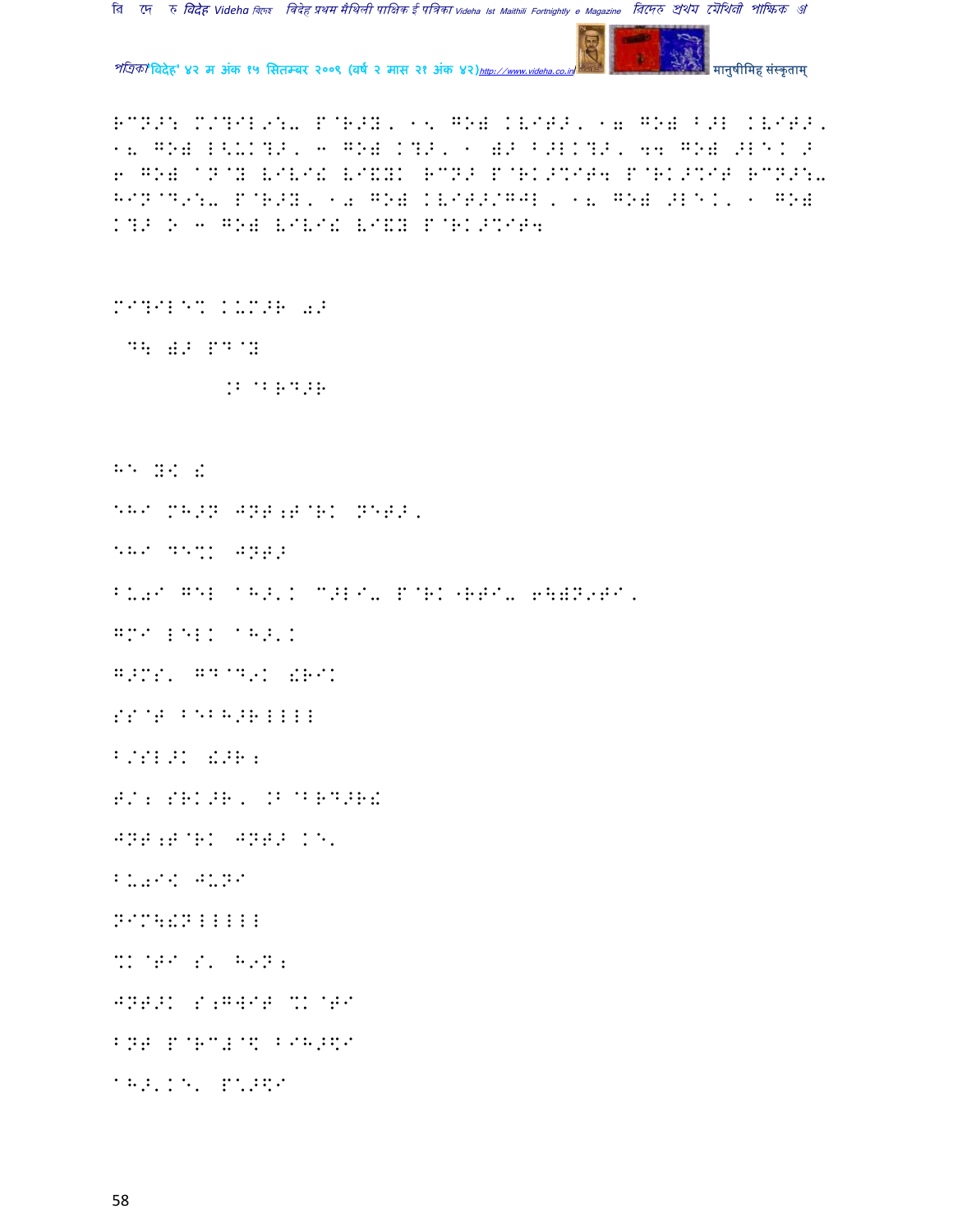KIMOR MOHNE RICHARD JULA AS DEVELOPED VAN ASSESSED IN 1992 BOSH BRITISH CONTROLLED AND SERVICE PR>S@T IN@D@RDEV PUNR@V>SIT S@VR@G!>M D9N SUBJECT S;G GURDS S; CO CONTRACT R>!> S;G AMR P@REMK?>K NIR@M>#

KL@PN> %R# P@RT9Q> S1 PRI#>M TK- 4

UNDER CHI WAS SERVED FANS. EDIGEN TV PV 2 446 FEDV 4 NI!O. BUL/ A\*I COR R.B>R DM S!NE,  $\langle \cdot, \cdot, \cdot \rangle$  :  $\langle \cdot, \cdot, \cdot \rangle$  :  $\langle \cdot, \cdot \rangle$  :  $\langle \cdot, \cdot \rangle$  :  $\langle \cdot, \cdot \rangle$  :  $\langle \cdot, \cdot \rangle$  :  $\langle \cdot, \cdot \rangle$  :  $\langle \cdot, \cdot \rangle$  :  $\langle \cdot, \cdot \rangle$  :  $\langle \cdot, \cdot \rangle$  :  $\langle \cdot, \cdot \rangle$  :  $\langle \cdot, \cdot \rangle$  :  $\langle \cdot, \cdot \rangle$  :  $\langle \cdot, \cdot \rangle$  :  $\langle \cdot, \cdot \rangle$  :  $\langle \cdot,$ NI)@WARDER\_P\$L A\*I, P\$L A\*I, A#I, P\$L A\*I, P\$L A\*I, PRINT NE 600 E 600 PRINT NE 600 PRINT NE AM>VS@Y>K R>TI K9 IJOTK >%>, SGRO PSRL !ON@HI DUPHR BIT/E 4 APNO G>'V ME LOK BNL ANCIN@H>R SN, AN)OL> KER LOK DE.I K' KUKUR-MUK/R 4

RHT S>Q9 !R>->K>% !!

Berg Service

 $\mathbf{H} \cdot \mathbf{H}$ 

*পত্ৰিকা*'বিदेह' ४२ म अंक १५ सितम्बर २००९ (वर्ष २ मास २१ अंक ४२)http://www.videha.co.in<sup>/ Hamak</sup> Kamaka Award Hamaka संस्कृताम्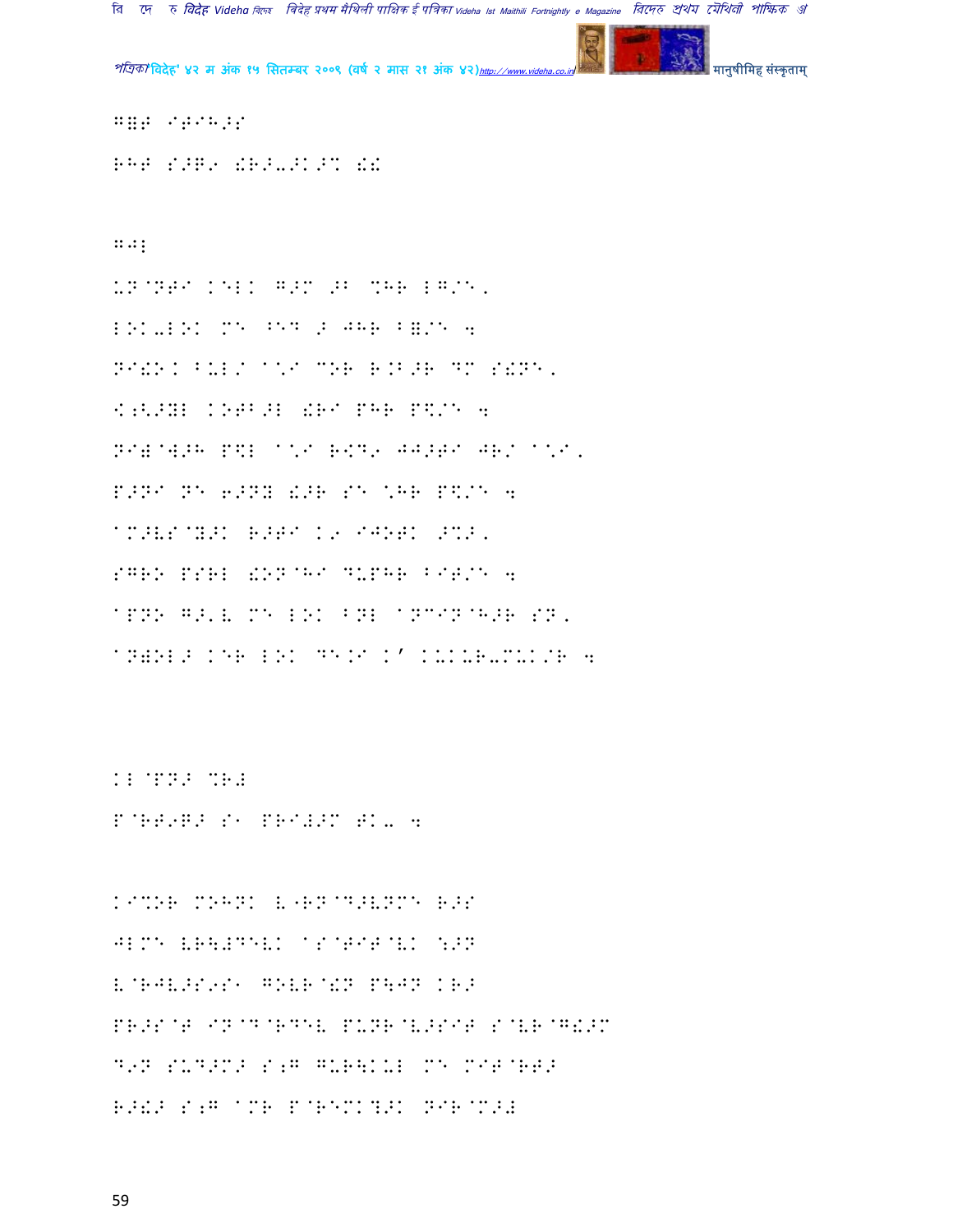MARY SERVICES : KO; KEN, LE.K : TUKO; HAD, HARD, HAMP, MARY, HIND OR DESCRIPTION OF STRAINING SIGNAL CONTROL SIGNAL SIGNAL SIGNAL SIGNAL SIGNAL SEBRE SERVER SEB 6R@N>;\$9S4M/?IL9 ANUV>D : \$X4 %;^U KUM>R SI;H

GD@Y-PD@Y-PD@Y-PD@Y

 $11.73$  S1 NGRME MCL H;G323 \*L > BL SB AK>JK BNL DOWNERS ON THE PROPERTY OF STREET APN R>J P>BI P@R^U BSL> D@V>RIK> MHL NIR MIT KELI SOM SAVIS KELL

**APN ALMANYS PART PROPER** >B BNL \*L KR@MK S;YOG M?UR> S >M;T@R# >YL SUNI  $\frac{1}{2}$  ,  $\frac{1}{2}$  ,  $\frac{1}{2}$  ,  $\frac{1}{2}$  ,  $\frac{1}{2}$  ,  $\frac{1}{2}$  ,  $\frac{1}{2}$  ,  $\frac{1}{2}$  ,  $\frac{1}{2}$  ,  $\frac{1}{2}$  ,  $\frac{1}{2}$  ,  $\frac{1}{2}$  ,  $\frac{1}{2}$  ,  $\frac{1}{2}$  ,  $\frac{1}{2}$  ,  $\frac{1}{2}$  ,  $\frac{1}{2}$  ,  $\frac{1}{2}$  ,  $\frac{1$ VI6L \*L GOP9 SBHK DUR>G@RH K"R#K"R"R"R"R"R", "P"RYOG"

BLRS: MARINE HIT KE DE.

*পত্ৰিকা*'বিदेह' ४२ म अंक १५ सितम्बर २००९ (वर्ष २ मास २१ अंक ४२)http://www.videha.co.in<sup>/ Haman</sup> सम्बं<sup>द</sup>े । मानुषीमिह संस्कृताम्

P>.LO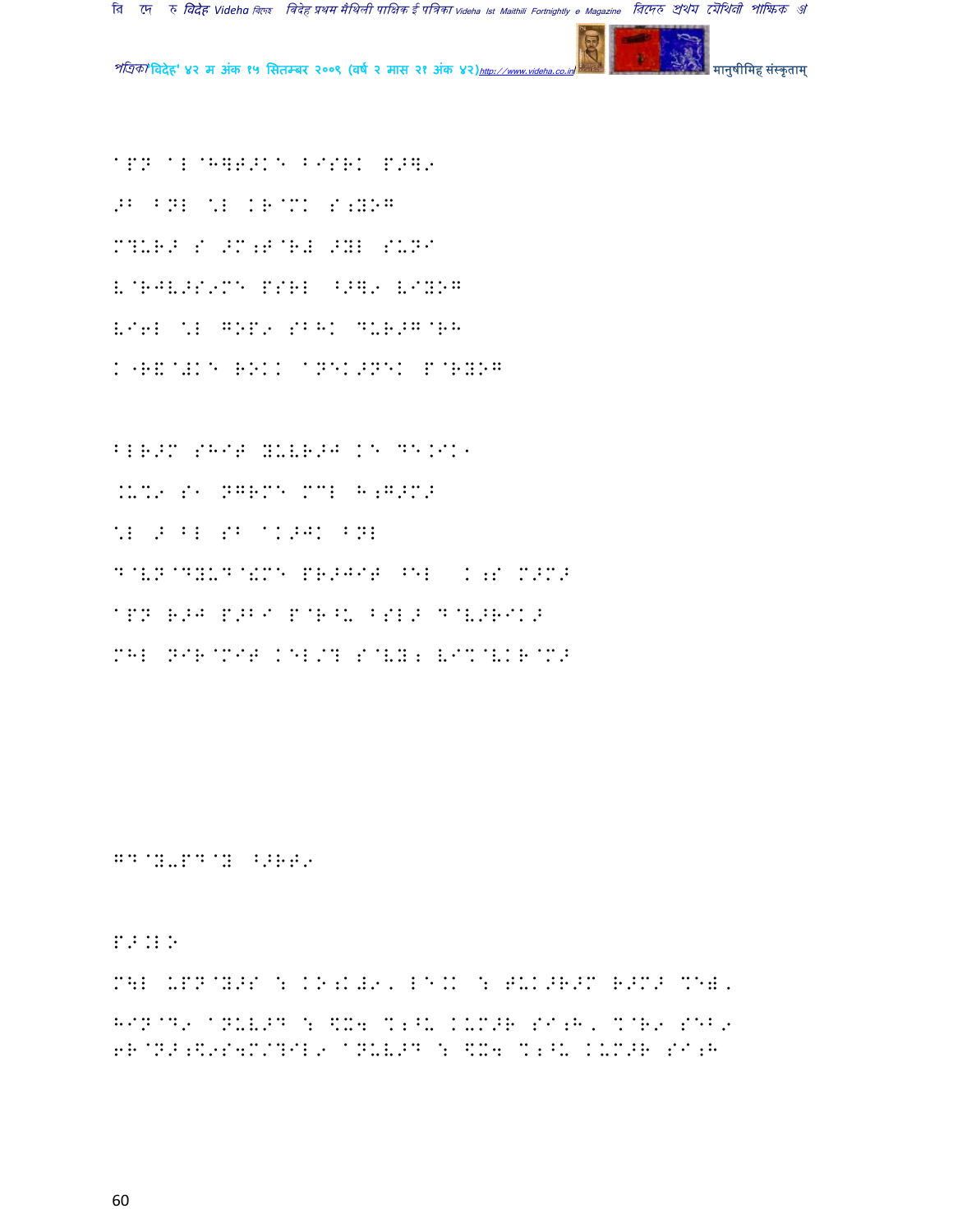$P: P: P: P: P: P: G \to G$ 

ETB> SUNTHI O S^ CLI GEL>H4 O R>TI O HMRHI; OHIW>M BIT IS A RELEASE OF THE RELEASE OF THE RELEASE OF THE RELEASE OF THE RELEASE OF THE RELEASE OF THE RELEASE OF \*L4 O GOV>K S@VT;T@RT> S;G@R>MME ^>G LENE \*L4 O > OKR DAGE PIRA PIRO SOLIVELE MANOR LANKER DE NEL 1940 LI 40 DE BI SSARIA (1911) BET GARA BET HAT E SARS TIE TOT GESKIEDE FRIEDER DE SEE EKR POSTA PARTICIDA ALAMA SANYO KALAN (VISBA) POSTA POSTA DO SE SO G-MARIO - BOLE SEO E NESTRA OLEAN MARIA (OLEAN) DENE ESTADE FLAGGARIA E S[;SE G= ME PSRI GEL \*LGP= SERIE \*LGP= SERIE \*LGP= SERIE \*LGP= SERIE \*LGP= SERIE \*LGP= SERIE \*LGP= SERIE \*LGP= SERIE \*LGP= \$

GOVING TIME OF BUK WAT AN IN DEPTH WAT WAT AN IN THE COUNT HORS (RR) SREDGES PHAN PSREDGES FRANK BSR GHOEFFELD ROMEIN KA NJAMA WASA SILE YA NI DENE WASAN DA NA SILE WATAN MAGEOR DALEKA SOCIALIZA KIRU DA LEL O POLO GENEL O DEL O POLO DEL O POLO O PO GEL \*L9H4 HMR B>B\J9 JE P#J9ME RH/T \*L>H O SD>- SR VENDT (ENE) DAY (PURS) (PUR NAHA 19 SOCI ANEDATG) (SCLIENTS) BHUT DU.1 GELAH DER SERIES PURS PTP PER MER ALM DURP PURS PURS HUNKA DELINIKA DIA SERIESA DALAM BI GELANIA

HO J.A SO P. SERH BRAKER BROK CLIEN BR.K RHOTER MARINE CLIEN ER DIS MIT PR GELGH4 HM ESGR (FORESTRIES)

BR.>K DIN \*L/K4 KTEKO DINS' LG>T>R BR.> HOIT \*L/K4 ND9K BO HE PHOTOGRY HE RIGHT TO BE A RIGHT FOR A REAL (EX) K MESSE MYESE ( TIPPE) MSBH MYN PSHARK COSPY SPY GEL TIME GEL BOOK BUT GEL TIME GEL FOR GEL TIME MOE LAGE (SOON) BOHALE (SOEL) DAY (FOHI BYN GOEDY "HAE (MEN) G

HMR SPHILL SOMETIME PHONE ? ON STRIP REPORT ? B>"]IS' <RKE' KONO H>NI NHI ^EL \*L/K4 MUD> BROBRI HOM' VL> BR.> > BS>TK K>R#E' HMR <R OHIDIN GIR GEL \*L4 <RK EK – D\)> KORO – BT@T9 KR@R – KR@R KER >V>JK S;G )\)IKE GIR GEL4 HM S\TL \*LHU' T.NHI O HMR> PR GIRL4 HM > HMR M>Y DUN\ GO)E MRI JETHU'4 HMR M>Y HMR> BC>BE A SELAH JARAH DI DELENI JARAT DI KARA BUTAN BELAH DI BELAH DAGA BERTAHAN BERTAHAN BERTAHAN BERTAHAN DI M>? PR B>'SK KORO )\)I KE GIR GEL RH/K4 O BEHO% ^' BREAKH HM HUNKS MULK PR PROVINS IN HER PRESHER FING HUNK> HO% AELNI4 HM B>'CI GELHU' > HMR> BES9 CO) NHI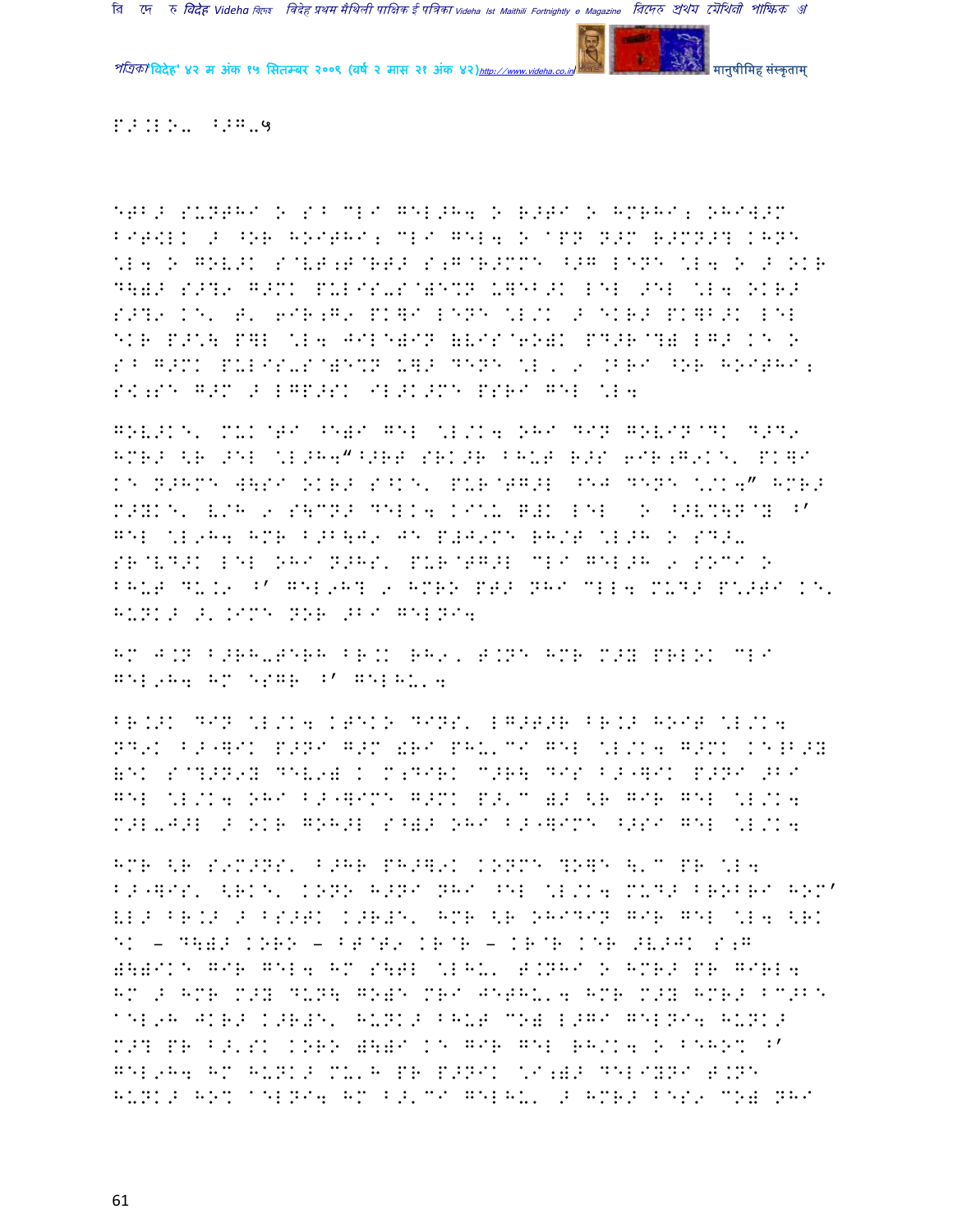L>GL 9 J>NI O BHUT HR@&IT ^EL9H4 B>DME O HMR> GOD L' KE BHUT KOREVAL A DI E BIRA BHUT KOREVALIN GRIDI ANG HUNKR NIKLE .\N LAN GUAREA TA DERLI GE. HUNGA MUARI .\NAN BHROIT AN IT AN IT AN IT AN IT AN IT AN IT AN IT AN IT AN IT AN IT AN IT AN IT AN IT AN IT AN IT AN IT AN IT A DE.I HM JOR S' CIKRLEIGHEAD. S' CIR HORR CUP RHBIT LES KHENA HMR CHIRI SUNI KE EHI BRIDE KID BE BE BER RHIFA MAGO CHEAD (PRIPAE HM LAJRA) PARO NO CHE RAD AD A P9SI KE HUNK> M>? PR LG> DELIYNI4 B>DME HUNK .\N BHB BND O' GHLAN HILL AND A HILL FOLLO NHI AL BHL YIN A S EK@KHI KRO) P]L RHL9H4

RAN BOILE SHOW AN SAME EARLY FRANK BAY BHI NIN > BR.> SEHO ^'RHL \*L/K4 BS>TK S;GHI R\KI – R\KI KE HOME BLACK BLOCK (BEEN) (RECORDING BEEN BOOKS SEHO USE) RHL \*LEVIN (1998) ISBN FRIEGEL BIRPS PHRE IP PORT \*LIKE RME KNEK SOM STRUKT STRUKT

M>YKE' BHUT CO) L>GL \*LNI EHILEL O DRDS' KUHR/T \*L9H > B9C – B9CME APN PYR HILB/T \*L9H4 D9P LESI HM HUNK> SIRH[N LG B/SI RHLHU'4 BS>TK 0O;KK K>R#E' D9P BER – BER BUT> J>IT \*L JKR> HM PUN, LES/T RH94 TU6>N O BR.> >ORO T9V@R ^' GEL/K4 HM P>NI GRM K' KE M>YKE' PIYORG PILLA OPERI OPER OF ROBLI O ORIGINAL DE CHRISTIANISME I LIBRECA RHL9H4 RBL9H BO.HL9H BO. BI GELANDE JE BO.HL9H SER BO.HL9H BO. B"]ITE GELNI4 ^OR HOITHI; D>D9KE' S;G L' KE HMR> \$>GDRKE' BJEB>K A\*I, SE HM SOCLHU'4 MUD> R>TI T' K)TE NHAI MENDERA

DOSR DIN DOSRESSE DE PRESENTIVO DE L'ARTIFICA DE L' CONSTAN GEL>H4 \$>GDR SUIY> D'KE KI\*U DB>9 SEHO DELK/K MUD> THIS IS A NOT LEADER TO THE STATE OF LATE AND IN THE STATE OF LATE AND IN THE STATE OF LATE AND IN THE STATE O

O B9C-B9CME >'.I .OL/T \*L9H4 HUNK DEH UJ@JR ^' GEL \*LNI > >'.I A;DR DIS <;SL J> RHL \*LNI4 HUNK H>? – PYR K>'P/T \*LNI4 O HMR> APN> LG B/SB>K I%>R> KELNI4 O HMR> KI\*U KHE C>H/T \*L9H SE HMR> BU0>EL MUD> O KI\*U B<sub>i</sub> NH<sub>i</sub> Skleshed Skritter

OHI DIN HUNK BO.>R BHUT B"]I GELNI4 HUNK >'.I BN@N HOM' L>GLNI4 BO.>RS' O K>'PE L>GL9H4 B>DME HUNK> GR>S' RESE – RESE INE VELKO TIER (PRINS ) NORTH YER IN NEW NEW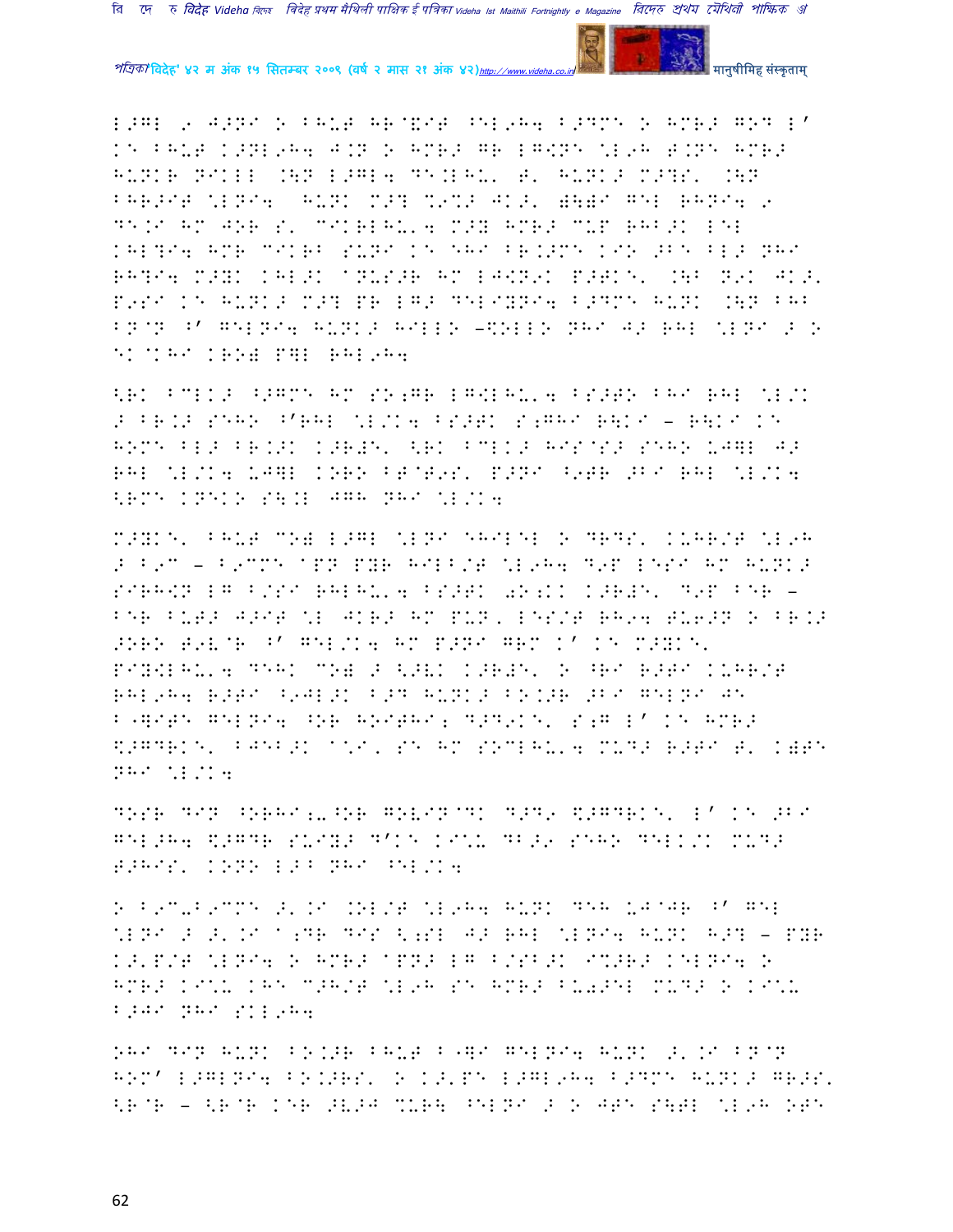KI\*UE SA KITU SE DI SENIOLE SA KITU SE SA KITU SE DI SENIOLE SA KITU SE SA KITU SE DI SENIOLE SA KITU SE DI SE GREENH HMRS AND MELAN OF CLINICAL CHIEF

D>D9 ESGRE >BI KE HUNK A;TIM S;S@K>RK T/Y>R9 KELK4 %ELPE; ME RHYVL> HMR M>M> !RI .BRI ^EJB>K LEL HMR> KIO NHI 'PHE EL BERT HOIT RHY BROW HOIT REPORT RHY PARA SON WHAT PRAIDS TO REPORT TO THE RIGHT REPORT ESGRE HUNKR CIT> PR LK]9 R>./T J>IT \*L > HM HUNK S;G D/T RHIYNI4 HMR> M>YK A;TIM S;S@K>RK LEL D>D9K AL>VE >R KIO NHI >YL RHY4 S>'0 ^' GL/K T.N J> KE CIT> T/Y>R ^EL/K4 HM M>YK LH>S CIT> PR R>.I DELHU' > MU.>G@NI D' DER DIA MUDIS MARKEN DI SERA DRAM RUDPER PRESIDENTA DAN GE ^9JL LK]9 > UPRS' BR.>4 D>D9 B\$@\$ P@RY>S KELK MUD> BS>TK 0O;K > BR.>K K>R#E' >GIK !!RO NHI UWI SKL/K4 >!> R>TI B9TI GEL RH/K HM D\IE GO)E %@M%>N ^\MIME RH94 CIT>KE' >GI LGEB>K P@RY>S KR/T – KR/T D>D9 ?>KI GEL4

J.N KONHU' UPJE DAY MILI AU AU MUPVE KJA KAR BIJ MJH. KIYU SMYE LEPE YANE PRESI PIRAN – PIRU SHIL 1 HIPPS, ALSONIN CITA SE' SA NA MARA NA KARA SA KARA NA MARA NA MARA NA MARA NA MARA NA MARA NA MARA NA MARA NA MARA NA MARA NA KE EHI LHISKE' ME GATE ME GATE ME GATE

PER ET BY DE SOPIERSE, EDBEKE INTE TILBA I KETTE DA FRIDI BEFJER SUNIKE HMR> L>GL – H', HM ^>G@YH9N P>.LO \*94 P>.LOK K:SI NG PAGEAL HIREL HITA CITED TARIKA, IPA TAA 1998 RHL \*/K4 HMR> P>.LO NHI HEB>K C>H94 9 P>.LOPN HMR> MONEST K) I RHL AN HER AN HOLD I RHL FOR AN HER AN ENGINEER AND KER AN  $\mathcal{F}$  reads to  $\mathcal{F}$  and  $\mathcal{F}$ 

EK LOKK L;B>9K JOGR EK)> .DH> .ODL GEL4

M>)I DEB>S' P\R@V APN M>YKE' A;TIM BER P@R#>M K' LIA ! D>D9K )OKL>K B>D HMR> HO% >EL > HM APN DUN\ H>? UW> May Katalog as a strong parameter and the strong parameter and the strong parameter and the strong parameter a<br>May Katalog as a strong parameter and the strong parameter and the strong parameter and the strong parameter a

KI\*UE DINK P%@C>T@ HM P>.LOS' .L>S9 BNI GELHU'4 J>HI K>R@RET (PUR@TG>L9 BS) PR D>D9 \$@R>IVR \*L OHI BS PR O HMR> .L>S9 R>.I LELK4 Y>T@R9 S^K SM>N BS PR C=>EB – UBJAR GJA ER LJA AJER LAN BAJA NE RAJEL PAJEL DADA BHUT BHUT BEST BEST BEST AS A SK AFT AFT AFT AFT AFT WORK AND THE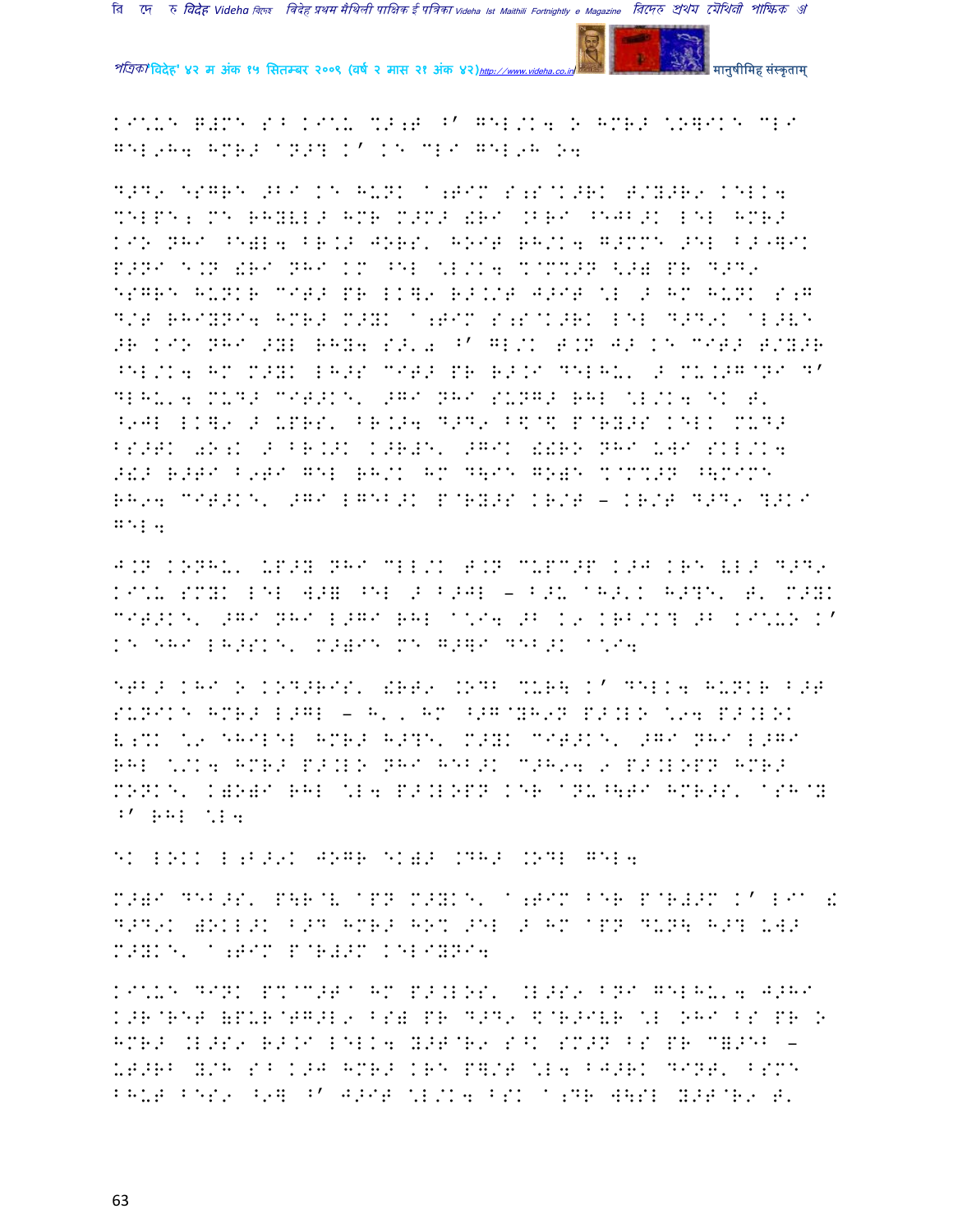UPR KER>K <[R, K)HR,AN>N>S >DI L>DL RH/T \*L4 UT>R > C'HEAL BEATAN (FR'ANDINA) – HINDIA C'HEAR- UABINA NA ANAIRE AN OHI BS KER .LEDEN BREEK, BODEN OHI BSKEID KIKS NHI 'ELIJA HT' NI DELI BI B'BIR TELY NHI TELIVIA DE M>LIK KER ^>Y Y>T@R9 S^S' P>I L/T \*L/K4 O BHUT OK>DI ME RATIS A MUDICARE ARE ANGELES NI MORTING . OKR OK \*L/K4 <R PHU'CL>K B>DE O P>VL\K OTE J> KE BHUT D>R\ P9BI L/T \*L4 O HMR> EK DIN D>R\ >NB>K LEL KHLK4 HM OKR> D>R\ >NIKE D' DELI/K, T.NHI D>D9 HMR> DE.I LELK > BHUT \$')LA BER DOKER KHIR DOKER EN BER KHIYO OKRA LER DI LEBO J>EB EHN KHI O HMR> G>MK DEV9 KE\_B>Y KER KIRIY> D' DER EK HOR ES BILDE DELK ET AFIK LEGEN LA HOL I HORESAT LIGITA MIS IN THE REPORT OF THE REPORT OF THE REPORT OF THE REPORT OF THE REPORT OF THE GELT AND THE REPORT OF THE REPORT OF THE REPORT OF THE REPORT OF THE REPORT OF THE REPORT OF THE REPORT OF THE REPORT OF THE REPORT OF THE RE %UR\ K'DELHU'4 G>]9K PITRIY> CDR>KE' IML9 <SI – <SIKE SSA KELHU 4 PUSA PPHE BUSHEN, SHA PHE BHAN SEGHIA SE JADARI SI KEJA JI LOSANG SEORE ALARA KE MUYAKA KE MULAMA LG[LK > G>]9 !OBE L>GL4 APN EK)> B9]9 O HMRO DELK4 HMH\' OKR> SUNG> KE P9BE L>GLHU'4 ETBHIME D>D9 OTE PHU'C GEL HMR> B9]9 P9B/T DE.I LELK4 O HMR> PR BHUT GOS@S> KELK > HMR> EK 0>P] M>RI DELK4 HM OKR PYR PK]LHU', M>69 M>'GLHU' MUD> OKR GOS@S> KM NHI ^EL/K4 J' AHAO ' BABY' CHABA (FORE SEARAIL) SELVITAL (ITAL) IN TERSONE KIRIYA: O HMR ANI YA MATSARA DA NA MATSARA DA NA MATSARA DA NA MATSARA DA NA MATSARA DA NA MATSARA DA NA MATSA

HM JHIY>S' .L>S9 BNLHU' THIYES' D>D9K OHIW>M RHY L>GLHU'4 HM > GOVIN@D DUN\ ^>I BNI GELHU'4 GOVIN@D HOBSE) FROM BRACK FLEMBAR (1940) NOORPAG BESENDEN IN ^>VUK SEHO \*L4 JHIY>S' HMR M>Y HMR> \*O]I KE CLI GEL9H HAVISE, AT CORPORAL BAIAL, TIPH BIR ATESE, TRE RHITHU' O HMR> SM0B/T RH/T \*L4 O KH/T \*L – AH>'KE' PT> A NATIONAL PARA AT THE GREAT AND A CONTROL OF THE RELEASED OF THE THROUGH  $\overline{E}$ WHO CONTRACT DIRECT FROM DOCTOR WHO MAKE THE MUDDED AND MUDDED AND MUDDED AND MUDDED AT  $\mathbb{R}^n$ THIY> KE DE.NE \*L/K? DE.IY[K ! >I V/H B>\*> BRD ^' GEL \*/K4 P>.L@Y>444Y[ P>.L@Y> AH>' K>N\ NHI, NHI T' HOBBIL KORA HASBE BOB FILEPINA MAMA BING SYAT (PROAD) IS CLI GELENGE DE LA PORTO DE LA 1995 EN LA PERSONA DE LA 1995 EN LA 1996 EN LA 1996 EN LA 1996 EN LA 1996 EN LA MRB-K \*/HE EKROON EKROON DU. 1955 DE EKROON DU. 1945 DE EKROON DU SUNI HM BIZIN KER DIRE BEDIA BILA DENGAN KEPULA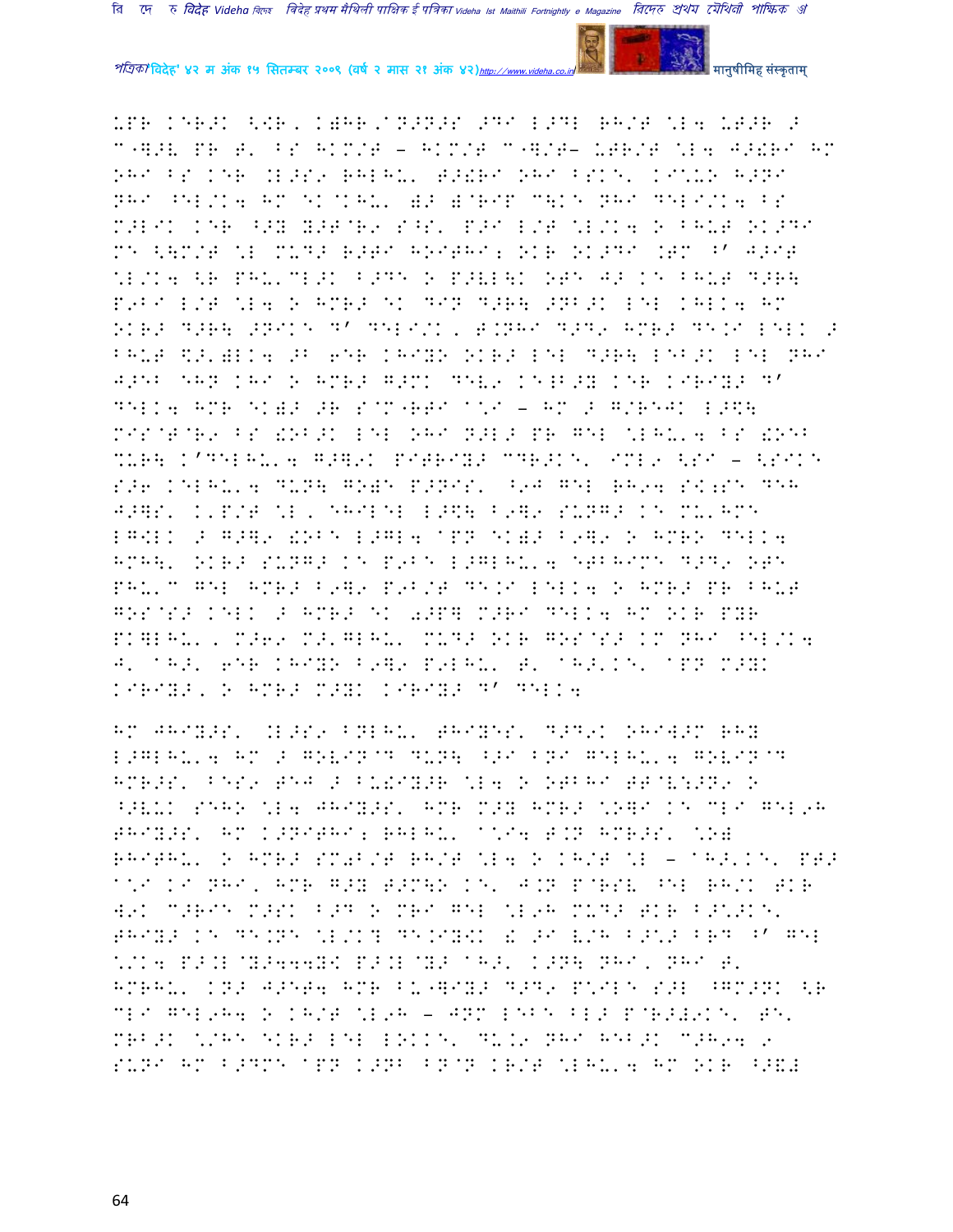*পত্ৰিকা*' विदेह' ४२ म अंक १५ सितम्बर २००९ (वर्ष २ मास २१ अंक ४२)http://www.videha.co.in<sup>/ म</sup>ानुष्य करूले भानुषीमिह संस्कृताम्



SUN/T \*LHU'4 O KONHU' TT@V:>N9K SD"R% BJITHI; J> RHL  $\ddots$ 

MNUK@. APN JNMK S;GHI APN M"RT@YU SEHO S;G ANNE A\*I4 JNM HOITHI; O NEN> RH/T A\*I4 NEN>S' O JU>N HOIT A\*I4 JPD, POSTAG ARABA (POSTAGE APSONING) A STREP REPORT OF EXTRAPTION MNUK MUKO MARTHO PARA MUKA ARIA – MR#K APA MIRTONIA. S^ P@RO#BAEC' GUIRHI; PARA PARA PARA SA TABE – JABE POBBER ( OFF – OFF MARTHE FREE COOR HERTHO, PSALE AK HO VOUR. KONHU, JAHA KONHU, SMY PR M"RRTWI; \*SYRHAN KUMA

HO OKRASI PANEAL – AHA, DI SH KAHA KATE BILI SI SH AHA. PO?9ME P"]NE \*9 K9?O B>JL – HMR> 9 SB VI#E >J9 (D>D9) BTB/T \*L9H4 HUNKR S@MR# ABITHI; OKR> >'.IME NOR >BI BREAK ON HORE STO HORE COORDING TO HARD HOR COOL CONFIDER  $AB \rightarrow B$  and  $AB \rightarrow AB$  and  $AB \rightarrow AB$  is the sunset of  $B$  of  $B$  is sunset of  $B$  sunset of  $B$ HMR> K>;J9 (MRGIL@L>) .O> KE P/< KREV>L9, HM B>'CI BRIEL REGISTER TORRES TRACK EN LA FOR MARY MOR >'.I DE.NE A\*I HUNK M"RT@YU444444> HUNK LH>S,HMR> EHIS^ B>TK S@MR# ^' GEL4 >'.IME >EL NOR PO\*I HM MONHI;  $=$  MON HUNK  $\mathcal{P}$  and  $\mathcal{P}$  are the particles of  $\mathcal{P}$ 

K@RM%,

%@R9 TUK>R>M R>M> %E) (JN@M 1952) KO;K#9 ^>&>ME 'EK JUVO JIET>'—N>)K, 'PR@Y>VR# G9TM', '!R@TORECO S@PR@%'— L<U K?>, 'MNM\_B'—K>V@Y S;G@RH KER RCN>K S;GHI K/K)> PUS@TKK ANUV>D,S;P>DN > P@RK>%NK K>J KE P@RTI&@WIT STARK ROOT ARD THE REPORT TO THE THREE OF THE TIME TO THE TIME THAT ARE THE THREE KO;K#1 UPP TEAP-YPA IEO 'PR HINKA LE 'E 'K HE 'C' 'ME 'VRDEA' IEO' AK>DM9 S>HIT@YIK PURS@K>R' ^E)I CUKL \*NI4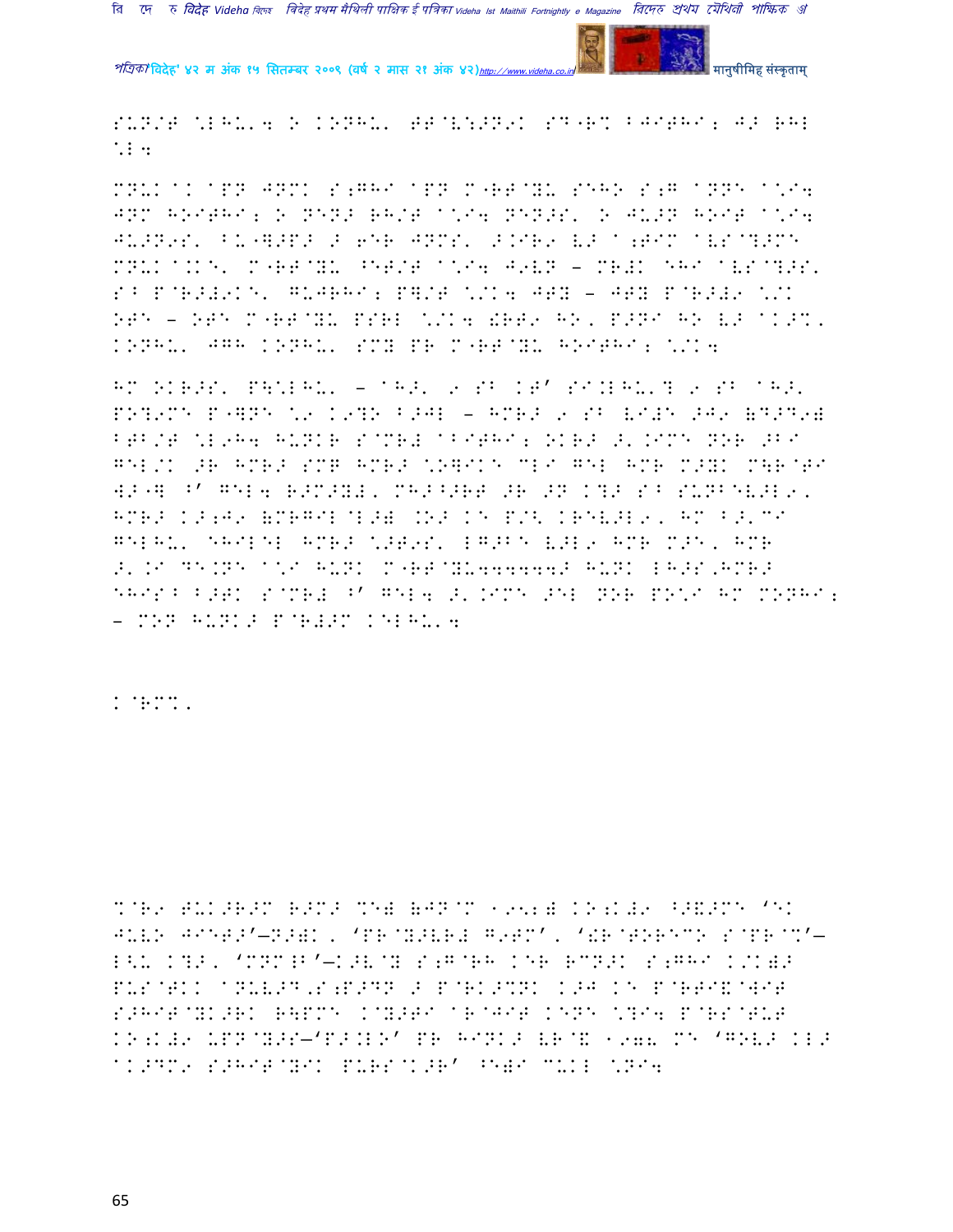

## \$X %;^U KUM>R SI;H

JN@M: 18 AP@R9L 1965 SHRS> JIL>K MHI&9 P@R.;\$K LHU>R BRITH CHINI TEL METHEL CHANNEL FRANCHITIER SM@M>N) EM4E4 M/?IL9 (S@VR@#PDK P@R>P@T) TILK> M>'09 ^>GLPUR VI%@VVID@Y>LY, ^>GLPUR, BIH>R S'4 BET [BIH>R POSTORI PRVE STRED I STRED TO STREDGE AND A US TO SAMPLE TO A SAMPLE OF THE SUID OF THE SOLE OF TO THE RESIDENT AND INCOME. PR P9-EC4\$94 LRYD LAAL, PYHOF PP, HINGBYD MEYS MEH D. ^>GLPUR, BIH>R S'4 M/?IL9K KTOK P@RTI&@WIT PT@R-PHORIC SOMETHING SOMETHING AND STRING TO P@RK>%IT4 VR@TM>NME %/QIK SL>HK>R (M/?IL9) R>&@)@R9Y ANUVAS ANUVAS ARUVAS ARABAS ARABAS ANG KALIMATAN NA MARANG KALIMATAN NA MARANG KALIMATAN NA MARANG KALIMATAN N ME K>R@YRT4

 $S^{\text{S}}$  ,  $S^{\text{S}}$  ,  $S^{\text{S}}$  ,  $S^{\text{S}}$  ,  $S^{\text{S}}$  ,  $S^{\text{S}}$  ,  $S^{\text{S}}$ 

K@RM%,

B<sub>2</sub>; K"RTE-1, K"RTE-1, K"RTE-1, K"RTE-1, K"RTE-1, K"RTE-1, K"RTE-1, K"RTE-1, K"RTE-1, K"RTE-1, K"RTE-1, K"RTE-1, K

14DEV>;%U VT@SK M/?IL9 CIT@R-%@R"R;.L> (KXMIK@S) > 24 Land 24 Land 24 Land 24 Land 24 Land 24 Land 24 Land 24 Land 24 Land 24 Land 24 Land 24 Land 24 Land 24 Lan<br>24 Land 24 Land 24 Land 24 Land 24 Land 24 Land 24 Land 24 Land 24 Land 24 Land 24 Land 24 Land 24 Land 24 Lan

DEVICE STATISTICS IN THE STATISTICS IN THE STATISTICS IN THE STATISTICS IN THE STATISTICS IN THE STATISTICS IN<br>POINT IN THE STATISTICS IN THE STATISTICS IN THE STATISTICS IN THE STATISTICS IN THE STATISTICS IN THE STATIST KM YUNIKE STRYS STASA, HAR YRA, Afgenesa, Garthur VICINA POSTE CHE CHARACTER ME CONTACT AND THE CONTACT AND CONTACT AN INTERFERING K?>, K>R@)\N, CIT@R-P@RHELIK> IT@Y>DIK P@RK>%N4

VI%E&: GUJR>T R>J@Y %>L> P>W@Y-PUS@TK M;\$L D@V>R> >WM K BOST LEVIES IN KROON IN KORK IN KONG DIE GEWONE IN GEWONE IN DIE GEWONE GEWONE GEWONE GEWONE GEGEN. DIE GEWON

NT>%>:

(N9C>'K K>R@)\NKE' K@LIK KR\ > P"]\)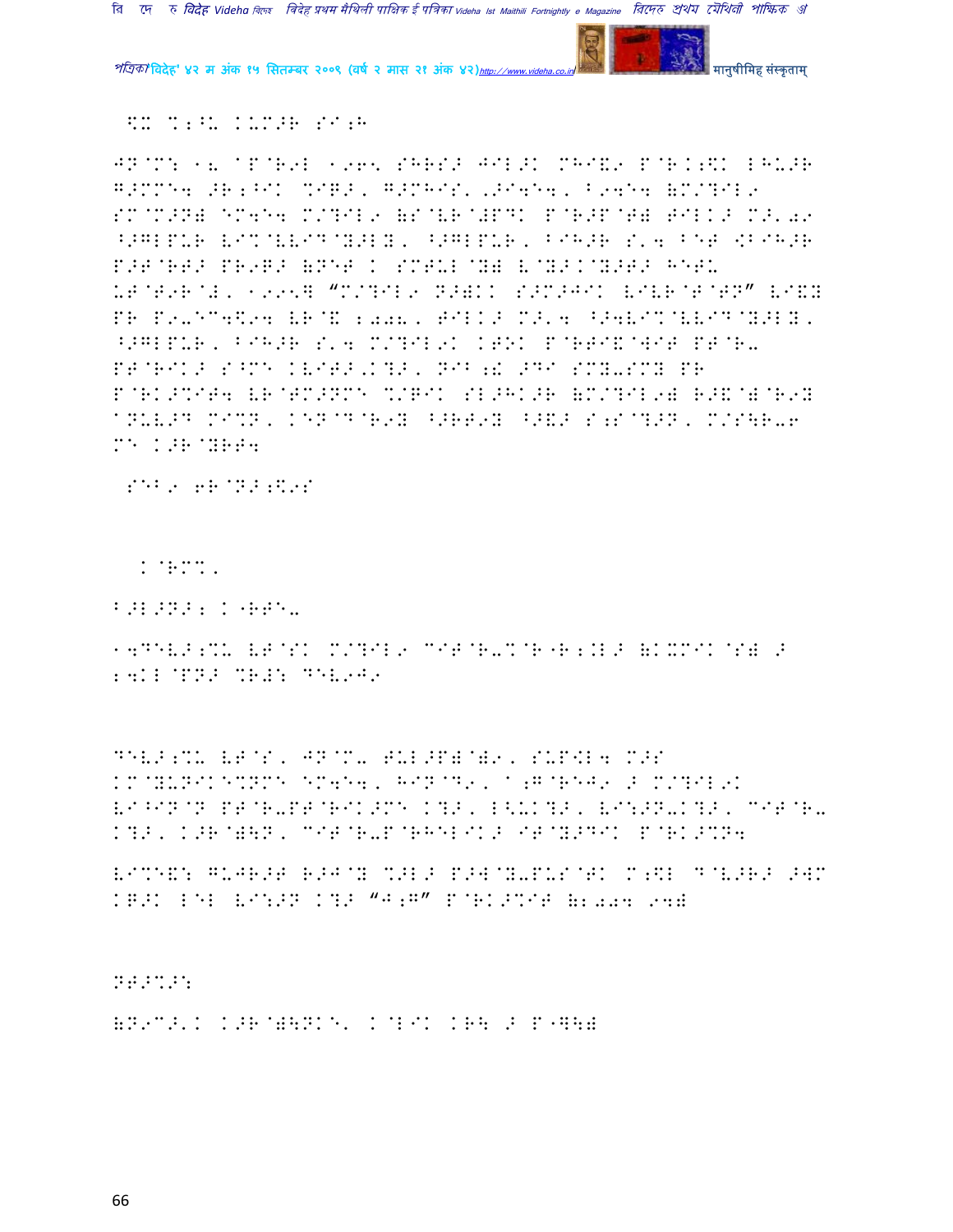DEV9J9 BC@C> SBKE' P>B/N SBHK MHT@V BT> RHL \*L.IN4 DEV9J9 KHL.IN JE SB !R@MME P>B/N HOYT \*/ J>HI KREPS KARE REPORT THROWER THAN SAMPLING HIM OF THE RE >DI KE ANUS>R NIR@!>RIT TI?I ME BES9TR PR@V VI%E&T, HAND MUS PART TO BANK TO BE PROVIDED AND MOVE AND A

 G#E% P\J> S1 HIN@DU SBHK P>BNIK M[SS P@R>R;^ ^1 CULL TIM RI BE RI BAG GRI BIG TI G GGAR ARISH LYTTERS YOUR PROTHER PHARRING YOU HING I THE SOURI KE PRE%>N9 \*L4DEV9J9 APN VID@Y>R@?9 S1 AHI PR B>T KR/T RH/TH/T RHOOF REPORTS IN THE PHYSICING KHLING PR BC PR BC PR BE BE PRESS PRESENT PROBLEM

P+BNIK MHT

 $K$  , and the property of the property of the property of the property of the property of the property of the property of the property of the property of the property of the property of the property of the property of the

 $B: S \to S \to S \to S$ 

NT>%> TIS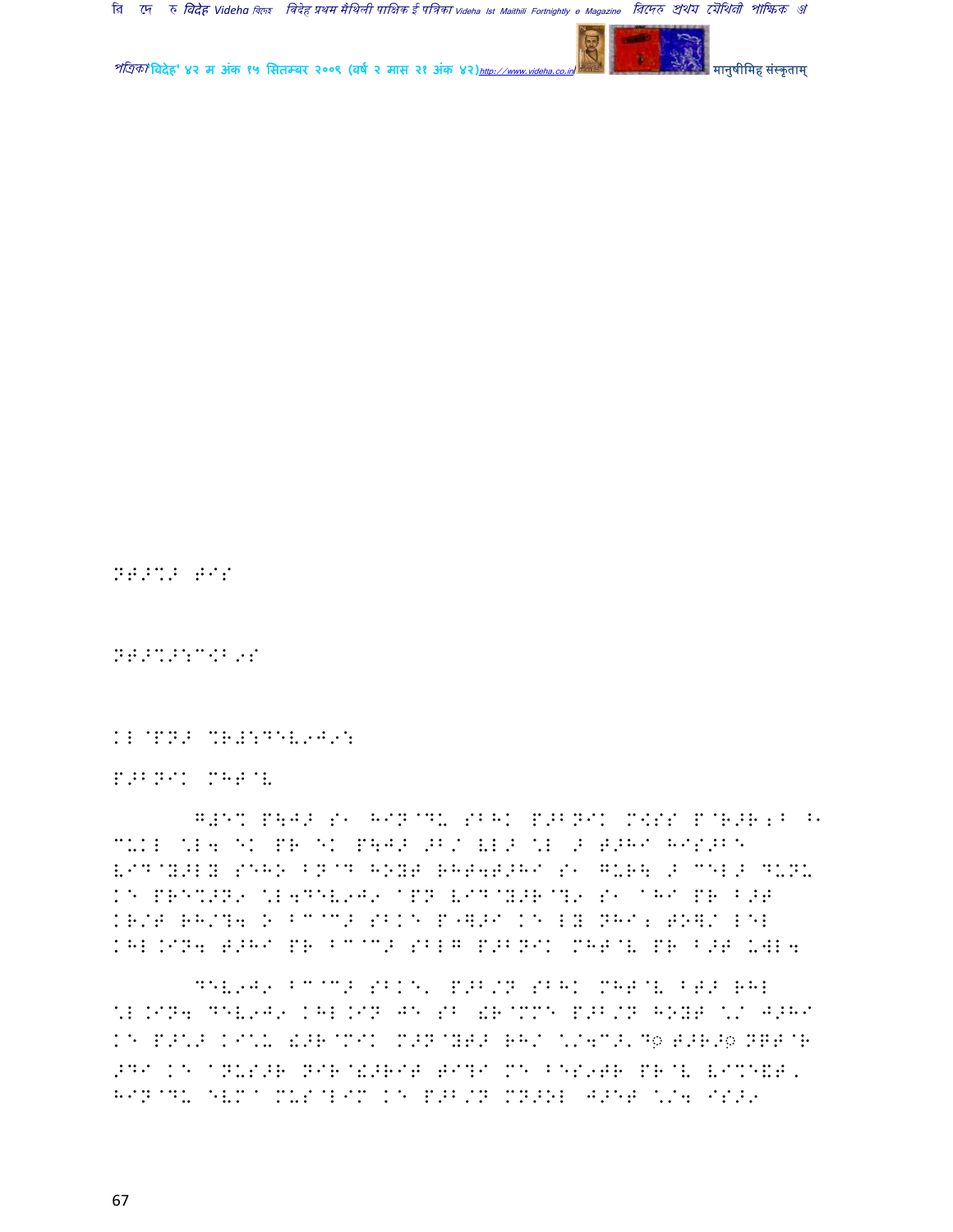

!R@MME A;G@REJ9 TI?I KE MHT@V \*/4 P>B/N MN>B/KE TI?I KE ATIRIKA KE ATIRIK DI SEHONG KE MATIRIK DI SEHONG KE MATIRIK. DI SEHONG KE MATIRIK DI SEHONG KE MATIRIK DI S !R@MME BHUT TR@KS;GT HOYT \*/4 HIN@DU !R@M KE P@RT@YEK P>B/N KE NIYM TEHEN \*/ JE OHI PR %O! K>R@Y  $M: \mathbb{R}^2 \times \mathbb{R}^2 \times \mathbb{R}^2 \times \mathbb{R}^2 \times \mathbb{R}^2$ 

AHI KE ATIRIKA MARENGAN KATIRIKO PASA SI SEHO P MN[N>I J9VN KE EKRST> H)>B/ LEL BHUT MHT@VP\R@# \*/4  $R$  is the state of a constant that the state in the state  $\mathcal{S}$  is the state  $\mathcal{S}$ KABEN EREPE PIERP (NOSR AL ONIE IN LPHIB ONDRA DEN IN STA PORTUGE I STELLO PRILATIN HOVED ADDELLATION I PORTUGE 9%@VR>VT>R KE DEH>VS>N AR@?>T@ P"R?@V9 S1 VILOP HUA PR MN>OL J>YT \*/ JE KI .U%9 MN>B/ LEL NHI; BL@KI APN ALFAN SY PANY FRYSK ORD EARLY KONFIN ARGE CAN

 HIN@DU EVM@ MUSLM>N P>BNIME V@RTK BHUT MHT@V \*/4 HIN@DU ME T1 VI^IN@N DEV9 DEVT>K AR>!N>ME V@RT KR/KE ALG ALG ALG ALG MANUSIAN SERIES AND DESCRIPTION OF A SERIES AND ALGORIZATION OF A SERIES AND DESCRIPTION HOYTE AND BINGTON AND HIME MONOGROUP OF DINORI CONTROL ON  $\Omega$ P@Y>SL RH/T \*/? > S\R@Y>S@TK B>D S1 S\R@YODY KE PHINE TK ME .>N> P9N> KR/T \*/?4 JEN> M/?IL HIN@DU SB ME OWGN .>YL J>YT \*/ THIN> RMZ>N ME S\R@YODY KE PHINE STAR (BADAR TY 1999) MEHR (ADDA SEHREN KH/T STARS KADA tuna terte in pini inispo in pine nine potence e area inispo in postence. SBKE MORTHS NOT 98 WORKER PARTIEL VIOLENCE PER TER %@RD@!> A^IV@YK@TI KR/KE SMY HOYT \*/4 AHI MHIN> ^RI SB PARTICE SHIP SHOW SHAI DIR RHY SHOW BH/TRH SIYAGE NOM AR MENGEN KRA AHI KARA KE NIYA KE NIYA KE NIYA BERA  $\mathcal{L}$  (Fig. b) and the source of the sign of the state  $\mathcal{L}$  and the state  $\mathcal{L}$  and  $\mathcal{L}$  and  $\mathcal{L}$ SBKE 9 MONTHS ON THE SBKE AND SBKE AND SBKE AND SBEE AND SBEE AND MONTHS SANDON AND MONTHS AND OLD JOURNAL AND  $\mathcal{F}^{\mathcal{A}}$  and  $\mathcal{F}^{\mathcal{A}}$ 

 DEV9 J9 APN VK@TV@Y BN@D KR/T KHL.IN JE CATES : CALIFORNIA COMPOSITION OF THE REPORT OF THE STATE OF THE UNIVERSITY OF THE UNIVERSITY OF THE UNIVERSITY OF THE UNIVERSITY OF THE UNIVERSITY OF THE UNIVERSITY OF THE UNIVERSITY OF THE UNIVERSITY OF THE UNIVERSITY OF NIM@NVR@G KE KR@MC>R9 S@TR PR MI?IL>^>&9 MUSLM>NO BHULT-PHONE THE UPS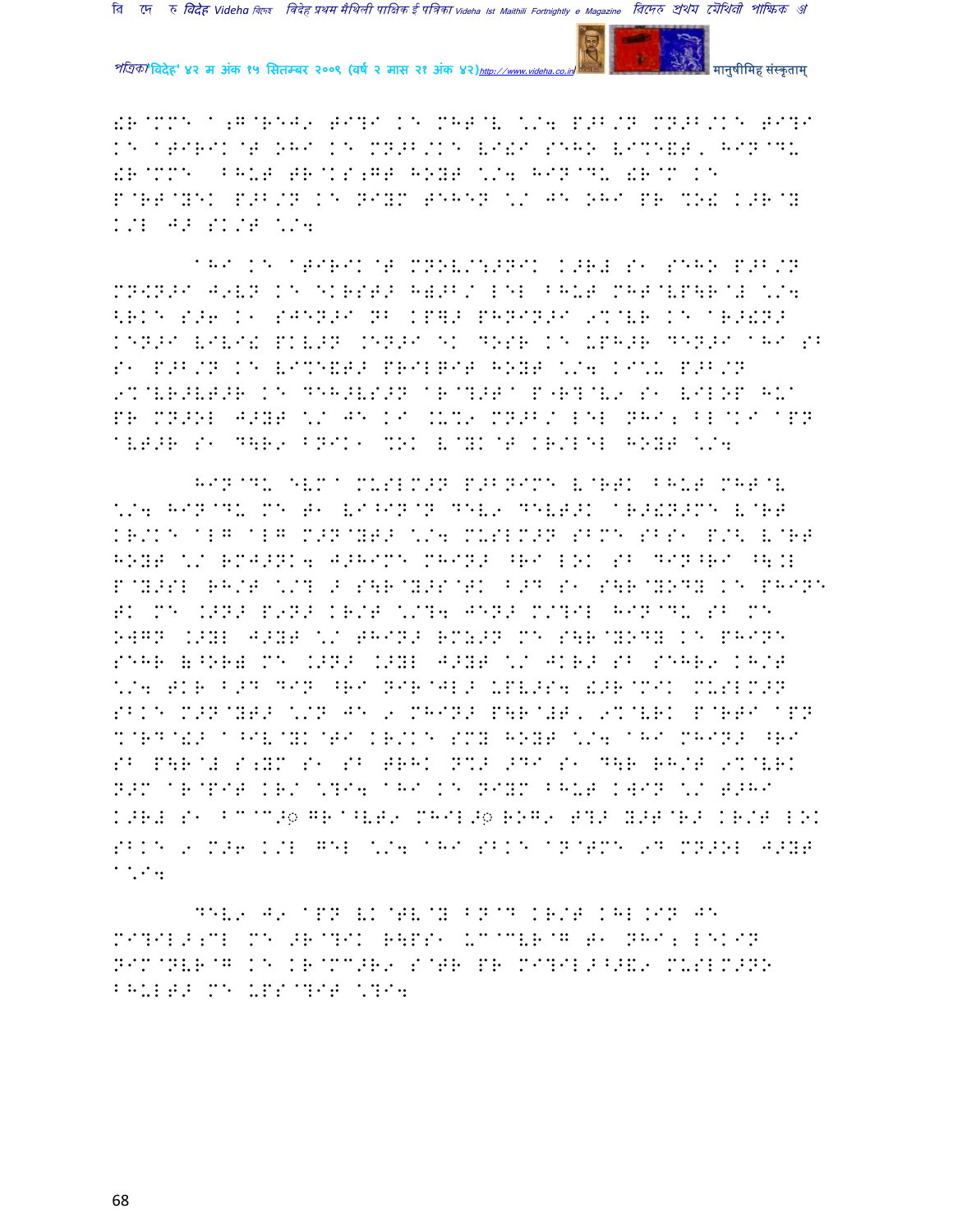*পত্ৰিকা*'বিदेह' ४२ म अंक १५ सितम्बर २००९ (वर्ष २ मास २१ अंक ४२)http://www.videha.co.in<sup>/ Haman</sup> सम्बं<sup>द</sup>े । मानुषीमिह संस्कृताम्

BC@COPS SAMPLE DOWNLOAD CORP.

84P@RXPROTOR PORT (SON) PHINES (SON) EX CONTROLLED (SON) PHINES SR@VP@R?M APN DUN\ H>? DE.B>K C>H9, >' 9 %@LOK BJB>K  $\mathcal{C}$  , i.e., i.e.,

KR>G@RE VSTE LQ@M9, KRM!@YE SRS@VT94

KRMAR KRMARA KRAMA POR KRANICE KRONO

KRK (GRA) BETWA FRYE NERVOOR DIE NEIDS REPORTER WORD MARION S SERVICE BORG BORG DER FREDNI BERK DROMA DEL SERVICE KRB>K ?9K4

२4S;!@Y> K>L D9P LESB>K K>L-

D9PM\LE S@?ITO B@RH@M> D9PM!@YE JN>R@DN,4

D9P>G@RE %+@KR, P@ROK@T@T, SN@!@Y>J@YOTIR@NMO1S@TUTE॥

DAPE MARK MARK MORE BOOK MARKET BEGIN MEDICINE HEAR WELH SA SAGES AGAN BOARD & TO THE SAGES OF THE SAGES S;!@Y>J@YOTI! AH>'KE' NMS@K>R4

३4SUTB>K K>L-

R>M; S@KN@D; HN\MN@T; V/NTEY; V"RKODRM@4

%YNE Y, S@MREN@NIT@Y; DU,S@VP@NS@TS@Y N%@YTI॥

JE S^ DIN SUTB>S' PHINE R>M, KUM>RS@V>M9, HN\M>N@, GRU\$ >1 ^9MK S@MR# KR/T \*?I, HUNKR DU,S@VP@N N&@) ^1 J>IT \*N@HI4

४4 NHEB>K SMY-

G+@GE C YMUNE C/V G+@GE C/V G+@GE C/V G+@GE C/V G+@GE C/V G+@GE C/V G+@GE C/V G+@GE C/V G+@GE C/V G+@GE C/V G+

NR@MORE SING SING SING SENEGA SA SANG SANG SANG SANG SANG SANG SA

HE G;G; YMUNO STRIKK, SRSWAR, SRSWAR, SYNOLOG K>VER9 !>R4 EHI JLME APN S>N@NI!@Y DIA4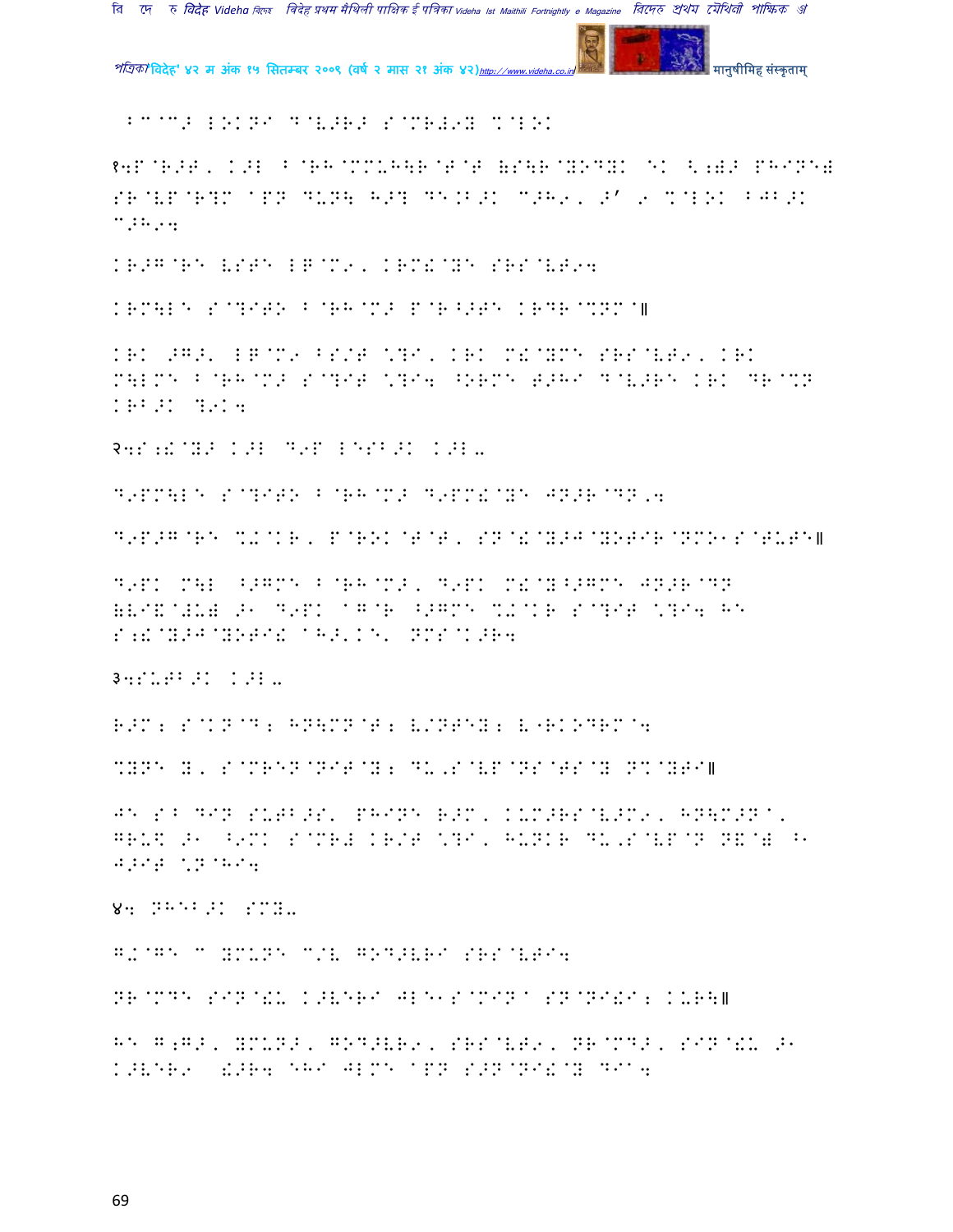िव <sup>त</sup> रु विदेह Videha <sub>विष्य</sub> विदेह प्रथम मैथिली पाक्षिक ई पत्रिका <sub>Videha</sub> ist Maithili Fortnightly e Magazine वित्मरु *द्यिश्च द*्योश्चिती পोष्फिक औ

*পত্ৰিকা*' विदेह' ४२ म अंक १५ सितम्बर २००९ (वर्ष २ मास २१ अंक ४२)http://www.videha.co.in<sup>/ म</sup>ानुष्यी- मानुषीमिह संस्कृताम्

५4UT@TR; YT@SMUD@RS@Y HIM>D@RE%@C/V DQI#M@4

VR@&; TT@ ^>RT; N>M ^>RT9 YT@R SN@TTI,॥

SMUD@RK UT@TRME A\*I HYMALIK DRIEN DARK NA SALA SNOTHER STATES CONTROL

 $64$  PH CHAPTER SPACE RANK CONTROLLER

P3@CK; NO SAMPLEND MENTAL SAMPLEN AND MULTIPLE IN MALE AND SAMPLE IN MILK

JE S^ DIN AHL@Y>, D@R[PD9, S9T>, T>R> >1 M#@DODR9, EHI P>'C S>!@V9-S@T@R9K S@MR# KR/T \*?I, HUNKR S^ P>P N&M) \* HOME TRING

७4A%@VT@?>M> BLIR@V@Y>SO HN\M>;%@C VI^9&#,4

3) PRYMESTA & PSP BR TYPH MARK (PHOP NTMA

१०4 PRESERVENT M; TEMAN PRODUCT M; TEMPORT AND THE CHANGE 22, MINE 22)

BJ©E ME MPY (BJGHQP ME VOLBYGHYEL MEN@HBYL MEJQEV (PGHJP@HD))

> B@RH@MN@NIT@YS@Y P@RJ>PTIR@ॠ&I,4 LI;^OK@T@T>

 $\mathbb{P}$  of the total transformation of the MCM  $\mathbb{P}$  and  $\mathbb{P}$   $\mathbb{P}$   $\mathbb{P}$   $\mathbb{P}$   $\mathbb{P}$ 

DEVT>,4 S@VR>\$UT@K"RTI%@\*N@D,4 &\$@J, S@VR,॥

८4S>TE ^VTU SUP@R9T> DEV9 %I.R V>SIN9

UG@REN TPS> LB@!O YY> P%UPTI, PTI,4

J>H@NV96ENLE.EV YN@Y\!I %%IN, KL>॥

९4 BONDA B-LONDON N ME BONDA SHENDADA

APABA P;COME VR@ B;CAPA VR@ P;COME VR@ P;CME VR@ P;CME VR@ P;CME VR@ P;CME VR@ P;CME VP UNIVERSITY OF INCOME

A%@VT@?>M>, BLI, V@Y>S, HN\M>N@, VI^9&#, K"RP>C>R@Y

SID@!I, S>!@YE ST>MS@TU P@RS>D>N@TS@Y !\R@J)E,

K"RP, PR%UR>M%@C SP@T/TE CIR3@J9VIN,॥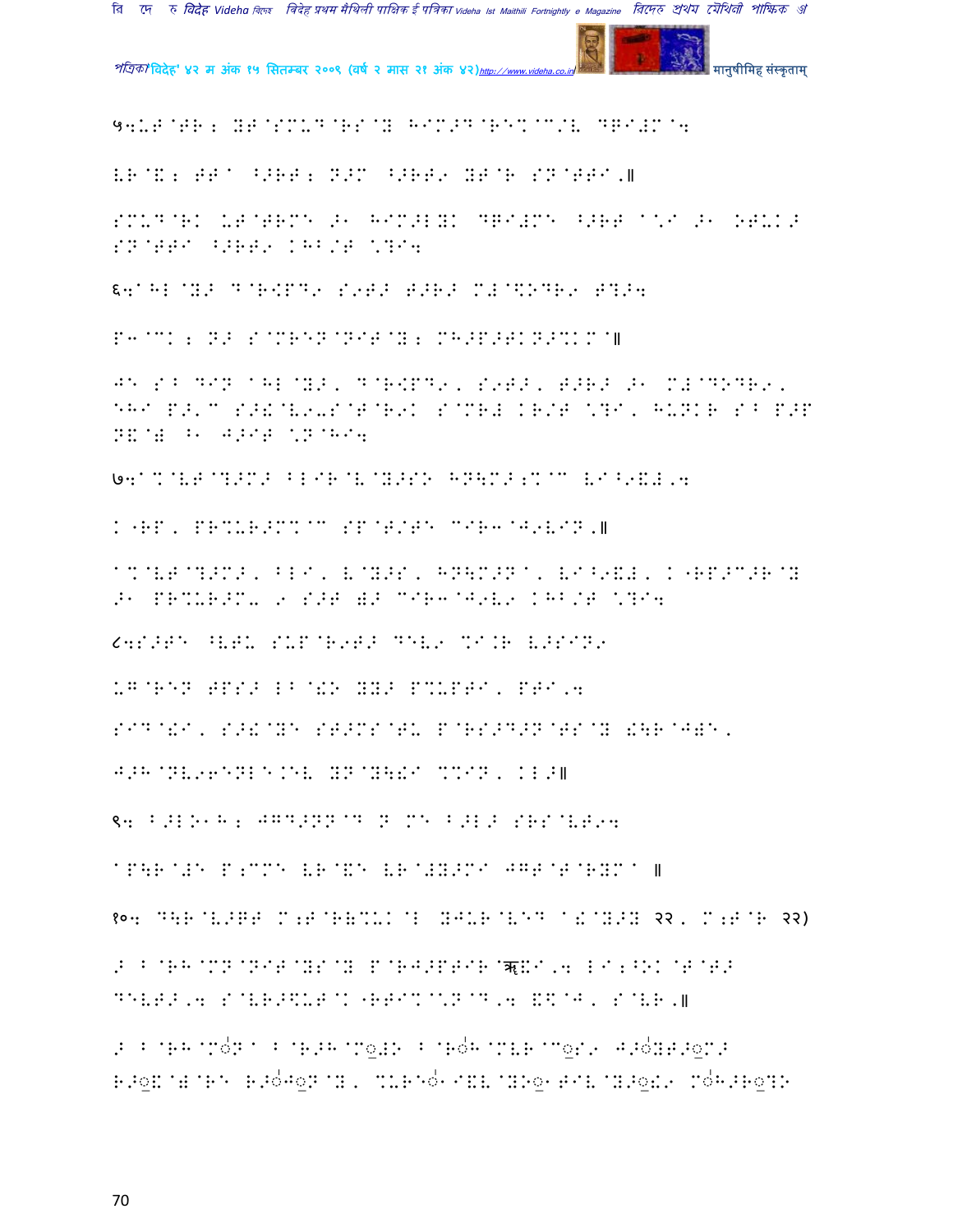*পত্ৰিকা*' विदेह' ४२ म अंक १५ सितम्बर २००९ (वर्ष २ मास २१ अंक ४२)http://www.videha.co.in<sup>/ म</sup>ानुष्यी- मानुषीमिह संस्कृताम्

 $+$ J $\circ$ H $+$  : $\circ$  PDF in the  $\cdot$  in the  $2$  . In the second position is the second position of  $\circ$ PURÓP NEMON NORDA (PNOENDR) (RÓMNOENNE L'ANO (PO HAELA) NE ( BHÓNUPE VB (EUQHD) HURQBEU E PHOURQNYLPHÓNUPNY (P. PQP VHP VBD E) be theng effore that you and him the telestic have again you  $\mathbb{R}$ :  $\mathbb{R}$   $\mathbb{R}$   $\mathbb{R}$   $\mathbb{R}$   $\mathbb{R}$   $\mathbb{R}$   $\mathbb{R}$   $\mathbb{R}$   $\mathbb{R}$   $\mathbb{R}$   $\mathbb{R}$   $\mathbb{R}$   $\mathbb{R}$   $\mathbb{R}$   $\mathbb{R}$   $\mathbb{R}$   $\mathbb{R}$   $\mathbb{R}$   $\mathbb{R}$   $\mathbb{R}$   $\mathbb{R}$   $\mathbb{R}$   $\mathbb{R}$   $\mathbb$ 

MN TO REPORT OF STRING TO PARTIES SOMETIME AND TO PARTIES. %T@P####; PUPMEMP#WDYS@T@U MM#MB###WUP#EMP##

 $\mathcal{B}^{\!\!\!N}$   $\mathcal{B}^{\!\!N}$  ,  $\mathcal{B}^{\!\!N}$  ,  $\mathcal{B}^{\!\!N}$  ,  $\mathcal{B}^{\!\!N}$  ,  $\mathcal{B}^{\!\!N}$  ,  $\mathcal{B}^{\!\!N}$  ,  $\mathcal{B}^{\!\!N}$  ,  $\mathcal{B}^{\!\!N}$  ,  $\mathcal{B}^{\!\!N}$  ,  $\mathcal{B}^{\!\!N}$  ,  $\mathcal{B}^{\!\!N}$  ,  $\mathcal{B}^{\!\!N}$  ,

HE ^GV>N@4 APN DE%ME SUYOG@Y >' SR@V: VID@Y>R@?9 UT@PN@N HO?I, >' %UT@RUKE' N>% KENIH>R S/NIK UT@PN@N HO?I4 APP PENT BUR THE PHY TH FULL FROM BROOK EAR YEAR SOM HOSI DY LOGE FING BLY BLY THO HOE ALL SOM SOFIER NGRK NET"RT NET"RT SOM HORIS SOM HORIS SOM HORIS STANDARD ^>&# DEBYBL> >' NET"RT@V DEB>ME SQM HO?I4 APN DE%ME JA OP GRUIT VRO HOR HOW HOW GRY VRACH WARREN ARTHUR PRIPER TR HOWE RHE4 EV; KORME SO HRHE, AMRIE SOK KLOSE HOE4 HOE4 %T@RUK BUD@!IK N>% HOE >' MIT@RK UDY HOE॥

MANU YOKE; KON SE KRAMATI ICA ICH AN ICANO SE KREATE AHR M;T@RME KEL GEL A\*I4

EHIME V>CKLUP@TOPM>L]@K>R A\*I4

AN@VY-

\* DER VI©PO WORDPORF GUES PRIRAIN PRIPRESI FOR POLI

R>◌॒&@)@RE - DE%ME

+ 1665 MMB6 M@rSSD (1657-BD VIDAT VIDA) YESHI MENGEN

 $\mathcal{F}$  (field the UTC DENSITY of the New York)

RJ040FJR.LPJPJ

%URE◌ ॑1–BIN> \$R BL>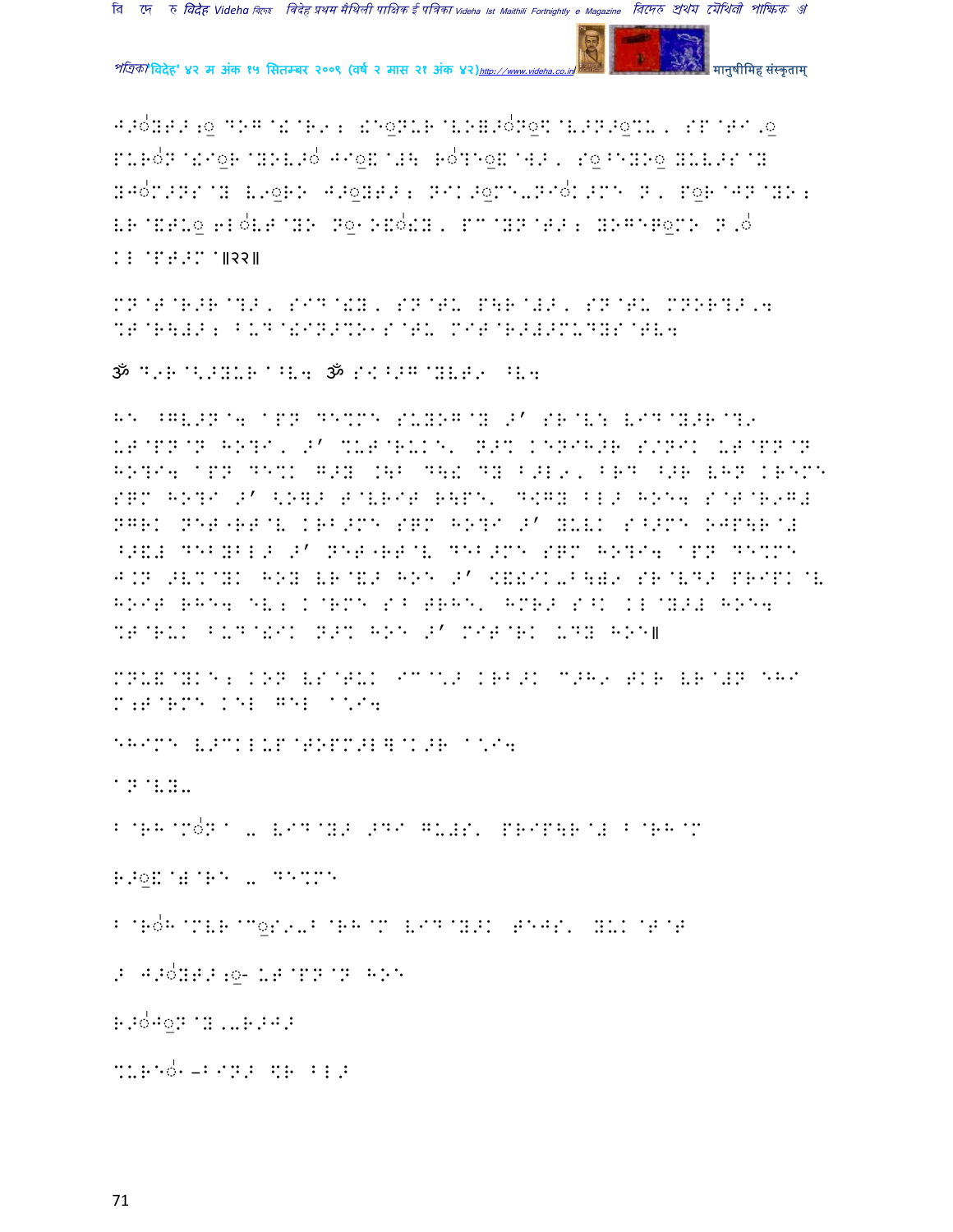िव <sup>त</sup>ि दिविदह Videha निल्ह विदेह प्रथम मैथिली पाक्षिक ई पत्रिका <sub>Videha Ist Maithili Fortnightly e Magazine विटमह *शेशे*च ट्रॉशिनी शीर्ष्मिक क्षे</sub>

*পত্ৰিকা*' विदेह' ४२ म अंक १५ सितम्बर २००९ (वर्ष २ मास २१ अंक ४२)http://www.videha.co.in/ मानुष्य करूली मानुषीमिह संस्कृताम् FEETING FREE TENFRITY PAPER 1TIV@Y>◌॒!9-%T@RUKE' T>R# DY BL> MÖHUP<u>o</u>dirufus bd fiu burn DOG@ DOG@: AND AND PARTY PORTY POSSESSED OF DESCRIPTION OF DECISION  $\mathbb{E}$ родин мирновер мирнови, истории, че ни враго B VEDERØDEN ERLARDEN SPRAGNELLEND LIB NESKA SPORT OF SPACE PURÓF IGYQR IGGERÓ- PURÓF IGYQ- E IGERDRIG I GURE I PRO FOR GO boshine te te se JPOETHELTH THILLY, SPARY BEF P¢TP@MJHJ.WPT FR S@7TfF SOUPSER SOURCE  $\mathcal{H}$  . The set of the set of the set of the set of the set of the set of the set of the set of the set of the set of the set of the set of the set of the set of the set of the set of the set of the set of the set of t BA¢NGRPJELBGAGI BGAJBNY V9◌॒RO-%T@RUKE' PR>JIT KREBL> DAI G<u>e</u>rywayd Grywysau maawr ne ne o genary 1 N,-HMR S^K PSH ME ME LOCAL RROBER VROUWER el@LejGPulejGPD el Blac O&◌ ॑!Y,-[&!I, PC THE POSSIBLE PRINT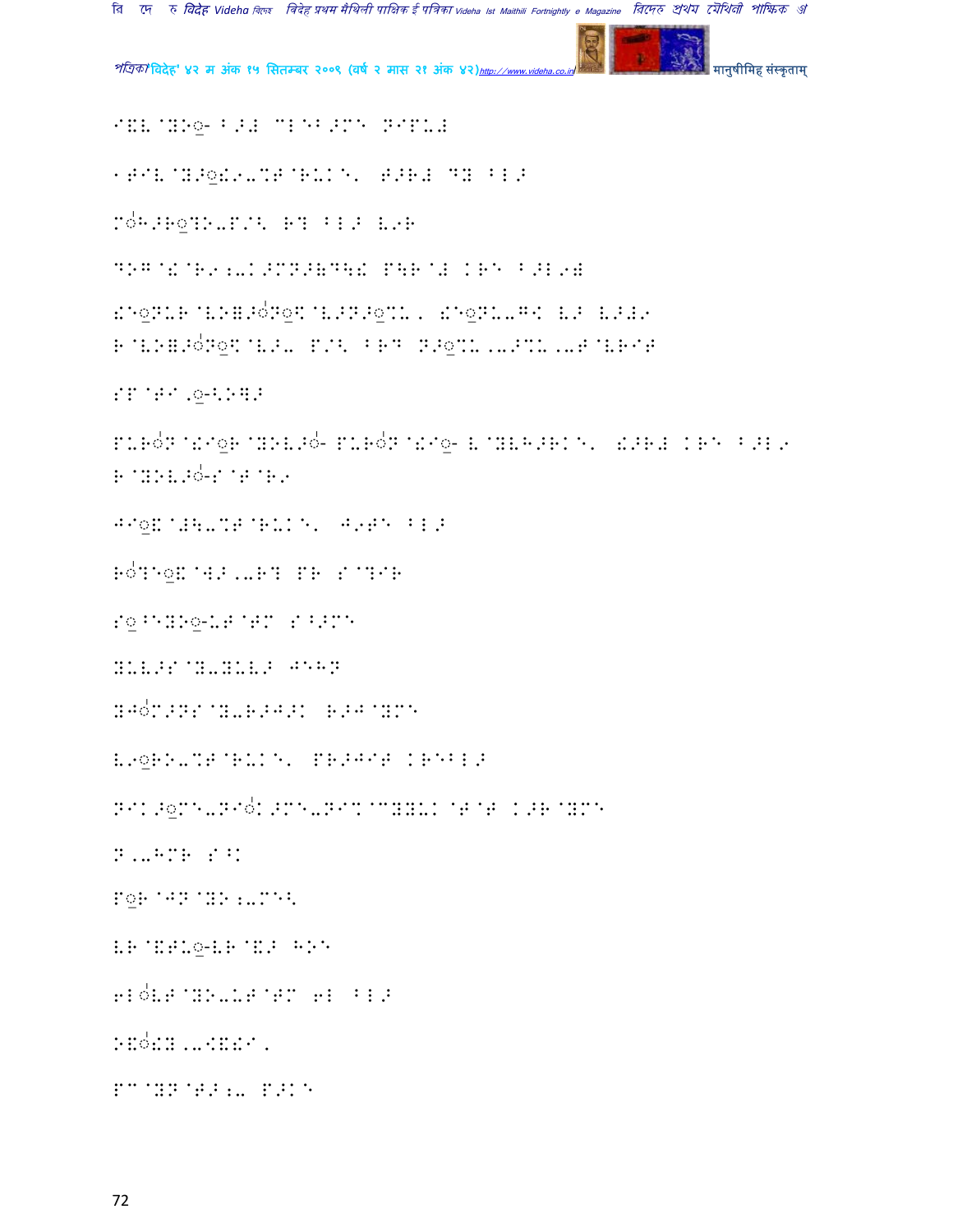*পত্ৰিকা*'বিदेह' ४२ म अंक १५ सितम्बर २००९ (वर्ष २ मास २१ अंक ४२)http://www.videha.co.in<sup>/ Haman</sup> सम्बं<sup>द</sup>े । मानुषीमिह संस्कृताम्

YOGENPOTINING KAREBO-ALALAH DENGAN HETU KEL GEL GEL YOGK REBO-KEL GEL YOG

N,◌ ॑-HMR> S^K HETU

KL@PT>M@-SMR@? HOE

G@RI6I?K ANUV>D- HE B@RH@M#, HMR R>J@YME B@R>H@M# N9K !>R@MIK VID@Y> BL>, R>JN@Y-V9R,T9R;D>J, D\! DE B>L9 BRE, PERSON BLANCH, UPMER PRES HOTEL PRESHOLD >V%@YKT> P\$L> PR VR@&> DE?I, 6L DEY BL> G>\* P>KE, HM So S;PT@TI AR@JIT\_S;RQIT\_S;RQIT\_S;RQIT

INPUT: (KO&@WKME DEVN>GR9, MI?IL>QR KI;V> 6ONE)IK-ROMNME )>IP KR\4 INPUT IN DEVANAGARI, MITHILAKSHARA OR PHONETIC-ROMAN

OUTPUT: (PRI#>M DEVN>GR9, MI?IL>QR > 6ONE)IK-ROMN/ ROMNME4 RESULT IN DEVANAGARI, MITHILAKSHARA AND PHONETIC-ROMAN/ ROMAN4)

I;G@LI%-M/?IL9-KO& / M/?IL9-I;G@LI%-KO& P@ROJEK@)KE' >G\ B"]>\, APN SU0>V > YOGD>N9-MEL D@V>R> GGALENDRAM GENERALDISCHE PROFILIS

VIDEHK M/?IL9-A;G@REJ9 > A;G@REJ9 M/?IL9 KO& BR REPRESE PHRIL BER SR PRINS TIPPEE STANDE SPACE THAN B SR@VR >!>RIT -BASED ON MS-SQL SERVER MAITHILI-ENGLISH AND ENGLISH-MAITHILI DICTIONARY4

१4M/?IL9K N\TN V/:>NIK KO% > २4^>RT > NEP>LK M/?IL9 \*-VERSION DOWN ORDER BOOKS BOOK DOWN DOWN DOWN DOWN WAS ARRESTED FOR DAMAGE.

१4M/?IL9K N\TN V/:>NIK KO% (V>K@Y-P@RYOG SHIT)- GANG MAR WAS GREEN ON THE REPORT OF THE SAMPLE OF PARALLEL VID@Y>NN@D 0>4

CRM; CəhəMə; CRM; Animi, əʰiyiə; A;Hum; Last, FINAL; ADA RIAR ARABAN DR TRI PHU'CA GH A'AN A'A Ratjallə əfidi "alifə "əifə"ə Pəkə Pəhlin", "hilə ə"h.g. türl ROGER AT MESSING PROVINCE PROVINCE AT A THOMAS PROVINCE AT  $\mathcal{F}(\mathcal{A})$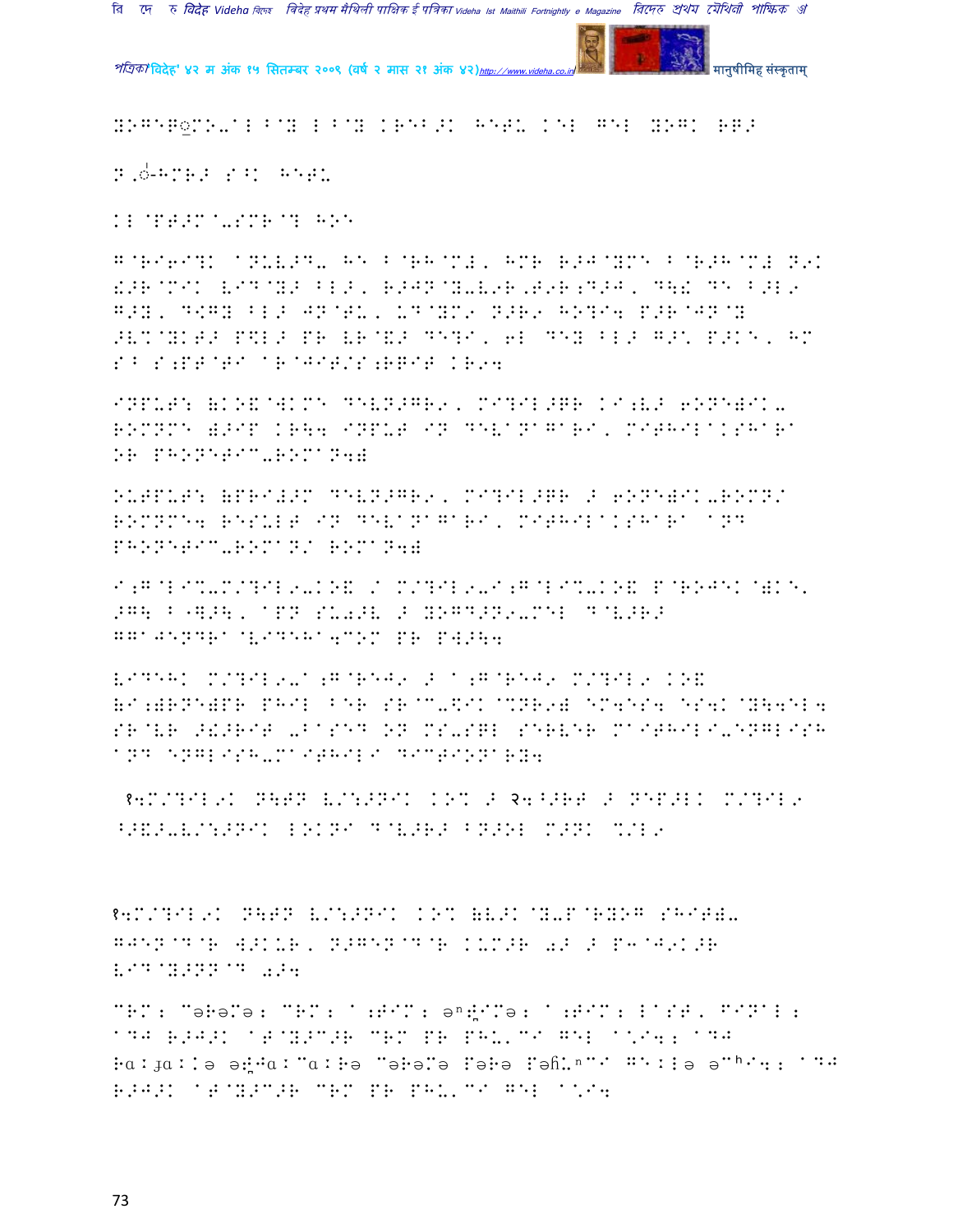CR#: Təbəmə: TR#: PPR, SPP, PORT PP, PPORT PR, PR, PP: Pəiribə, dirifə, Pbelbələ, Pəbliqis Parthistikalı; Perritor, P@RK@RM, PD@YK P>'TI; FOOT, LEG, STAGE, LINE OF VERSE; N CR# RJ !OBI P9B\ HINK PER; N CəRəɳə Rəɟə DÖRİ RÜSTERI STERIDI PIRINI PRISHI PARTISTIK ERRI PER

 $T_H^2$ :  $R_H^2$  ;  $R_H^2$  ,  $R_H^2$  ,  $R_H^2$  ,  $R_H^2$  ;  $R_H^2$  ,  $R_H^2$  ,  $R_H^2$  ,  $R_H^2$  ,  $R_H^2$  ,  $R_H^2$  ,  $R_H^2$  ,  $R_H^2$  ,  $R_H^2$  ,  $R_H^2$  ,  $R_H^2$  ,  $R_H^2$  ,  $R_H^2$  ,  $R_H^2$  ,  $R_H^2$  ,  $R_H^2$  ,  $R_H^2$  ,  $R_H^2$  ,  $R_H^2$ RAFUGA; ADAM ATA DHIBI SHEA AHILI AHI AHIBI AHIRU AYLAN A ətin "jəfaː: Məhari" əharini əldəbənə əfələhin yarikilir munistr DEBIT AHIM AHILI AHAD AYUN

%R#@Y; səhəndə: %R#@Y; P; 2008 Yog@RY Debay; alghədə "Doltal JOːGJə; >%@RY DEB> YOG@Y; FIT FOR SUPPORT; ADJ; ADJ;  $\cdot$   $\cdot$   $\cdot$   $\cdot$ 

 $T_H: K_H: G \mapsto \mathbb{R}^n$  ,  $\mathbb{R}^n$  ,  $\mathbb{R}^n$  ,  $\mathbb{R}^n$  ,  $\mathbb{R}^n$  ,  $\mathbb{R}^n$  ,  $\mathbb{R}^n$  ,  $\mathbb{R}^n$  ,  $\mathbb{R}^n$  ,  $\mathbb{R}^n$  ,  $\mathbb{R}^n$  ,  $\mathbb{R}^n$  ,  $\mathbb{R}^n$  ,  $\mathbb{R}^n$  ,  $\mathbb{R}^n$  ,  $\mathbb{R}^n$  ,  $\math$  $R\ddot{r}$ ; rək $R\ddot{r}$ ;  $R\ddot{r}$ ;  $R\ddot{r}$ ;  $R\ddot{r}$ ;  $R\ddot{r}$ ;  $R\ddot{r}$ ;  $R\ddot{r}$ ;  $R\ddot{r}$ ;  $R\ddot{r}$ ;  $R\ddot{r}$ ;  $R\ddot{r}$ ;  $R\ddot{r}$ ;  $R\ddot{r}$ ;  $R\ddot{r}$ ;  $R\ddot{r}$ ;  $R\ddot{r}$ ;  $R\ddot{r}$ ;  $R\ddot{r}$ ;  $R\ddot{r}$ CLOUD, WIND; N; N; N; N;

CRP); Cərəfətə; CRP); CRP); DUB DE; Düştə; CRP); Dübay; Dübay; MISCHIEVOUS; Dübay; MISCHIEVOUS; MISCHIEVOUS; M ADJ; ADJ; ADJ

CR6R; Cəbəbhər CR6R; RR/PD101 CR, CR6P; CLB-6IRB; C  $\mathbb{C}^n$ iri;  $\mathbb{C}^n$  . The isotropic  $\mathbb{C}^n$  in the interminance  $\mathbb{C}^n$  in the interminance of  $\mathbb{C}^n$ \R@J>YUK@T, CLB>-6IRB>ME P)U, CTUR; ENERGETIC, PROMPT, CREAKING; ADVISING; ADVIS

 $T: \mathbb{R}: \mathbb{R}^3 \ni \mathbb{R}: \mathbb{R}: \mathbb{R}: \mathbb{R}: \mathbb{R}: \mathbb{R}: \mathbb{R}: \mathbb{R}: \mathbb{R}: \mathbb{R}: \mathbb{R}: \mathbb{R}: \mathbb{R}: \mathbb{R}: \mathbb{R}: \mathbb{R}: \mathbb{R}: \mathbb{R}: \mathbb{R}: \mathbb{R}: \mathbb{R}: \mathbb{R}: \mathbb{R}: \mathbb{R}: \mathbb{R}: \mathbb{R}: \mathbb{R}: \mathbb{R}: \mathbb{R}: \mathbb{R}: \mathbb{R}: \mathbb{R}: \mathbb{R}: \mathbb{$ .>L; LEATHER, HIDE; N NET>J9K H>? ?R?R> GELNI MUD> MUL'H CARRE MULL'H SU GHARI K'Y BOAR DARK GAL GA CHEER RUCH LEBER wirden in Neister Kartelia in Polisian Muddaler wird in The Teach Muslim Muddaler School Muddaler School MUnin Aratılının Muşama Səlifindi Kəlifə Marşaqı Marşaqı Görevin Həli Türkin Aratı Marşaqı Səlifindən Həli Cəbətal <sup>dhi</sup>nini Eylinli et R Rybaya, Ayr dedbi Ayrar MUSE MULA SARA SMULA PISARAN IKEBA MEREKATAN SARA MARI  $\mathbb{R}_2$  , and  $\mathbb{R}_2$  is the  $\mathbb{R}_2$  -quantity of  $\mathbb{R}_2$ 

TRI: Təhəfə: TRI: PJPJN BI PIR KATEJP INE PJPJR TVD: Gaːjɑːkə Rəstə yələkə "hüːlüəkarı"ə ləbriə yardığa ə<sup>chi</sup>;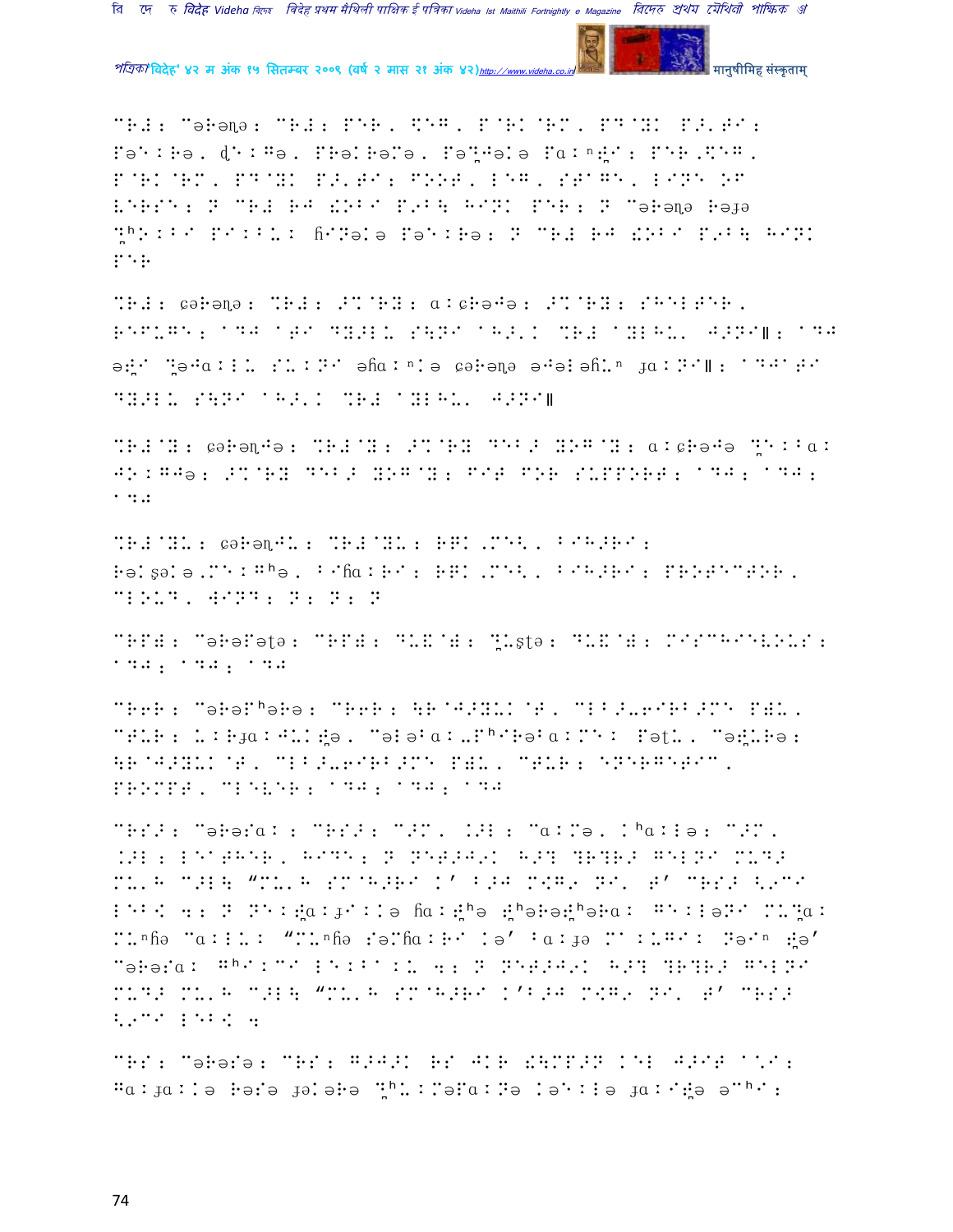G>J>K RS JKR !\MP>N KEL J>IT A\*I; A TYPE OF SMOKING, HASHISH; N; N; N

TRAYA: Təhəlmiə: TRAYE: TRAK HYAN MURRYA MRAY: Cərəbaltə firlimininət şirəkən rəhərinin məhati hetminin surat PRESS PRT9; NOR GRAZING; NOR GRAZING; N

TRA: Təhriz: TRA: THIR HIRB BAR:: Təhəfqi şizifə #hqi:ə: CRB> JOG <>S; VEGETATION REQUIRED FOR GRAZING; N; N;  $\mathbb{R}^+$ 

%R9R; @aBiilbə: %R9B; PDP; QNIfa; PDP; PDPH; 198 198 \*Nahim Girli Hunkristan Müsləri Məlibi Müsləri Mundistan Mundistan Mundistan Mundistan Mundistan Mundistan Mun<br>Türkiyi GəRI:RIRəd: ADJ KRIMA (RICHI HUNKR MÜRI) MÜRISH

TRYPRISE: Təbyiə<sup>dən</sup>ıqlı Teyrriyalı Tuby Bilibad, Robb (1983) CɑːB·N Bəffirin BʰDibələ (hatta: CBB-NB: CDrB, ADBE) (BB: TO NETTED WITH FOUR FOLD STRING; ADDITION; ADDITION;

CRIBU: CəRIŞQU; CRIBU: CRIXARIX CRICHI; Gəğişirlə, Kəblət<sup>h</sup>ə: Bernis Libnis: Dibiri: Movembur: Magneby;  $\cdot$   $\cdot$   $\cdot$   $\cdot$   $\cdot$ 

CRITS; Caritig; CRIT; CRIT; Juris; Juris; Juris; Anti-Grene; J9VN9, >CR#; BIOGRAPHY, BEHAVIOUR; ADJNHI, KTHU 6ER S. F'HAIR THAR TALRIR PORTH DELENIYYA TA PƏĥA, Kərishi  $P^{\text{th}}$ irə S $\text{in}$  Theoric Carrigal Component  $\text{in}$   $\mathbb{R}^n$ iril $\text{in}$  Theoric Islamic Carrigal Component Component Component Component Component Component Component Component Component Component Component Compone ADJ NHI, KTHU 6ER S' T@RIY> CRIT DE.>OT T NE 94444

CRITAR; Cəritgə: Critana Carit, Critan, Vitana Can  $a:i:j$ ,  $a_{\Theta}$ i $a:i$ , interpretation  $C$ ,  $i:j$  is the  $C$ CHARACTER, CONDUCTER, PRINCIPIONERSE, DAMINATIVITY INCOR KAR S;G CRITE DE LONG DE L'EDLECTRI , ENCIR GENE, D'ARCNE VI!>N > G9T RH/T A\*I4; N ʈREːɟEːɖIːMEː KəTӁʰɑːNəKə Keːritə Siritə, Pərtistan Səritəniya, Pərtistan Səritə, e<sup>n nə</sup>cəniya, Səritə, B DECHALL ET : THOLD GIT PERSONALITY OF STRATH AND RESERVE SHOWED STRATH STRATH STRATH STRATH STRATH STRATH STRA KR KER SANA TURUPAN DI SUNA KER SANA TERSEKA PERANJAAN PERANJAAN PERANJAAN PERANJAAN PERANJAAN PERANJAAN PERAN<br>Di bahasa peranjaan peranjaan peranjaan peranjaan peranjaan peranjaan peranjaan peranjaan peranjaan peranjaan D"R%@Y VI!>N > G9T RH/T A\*I4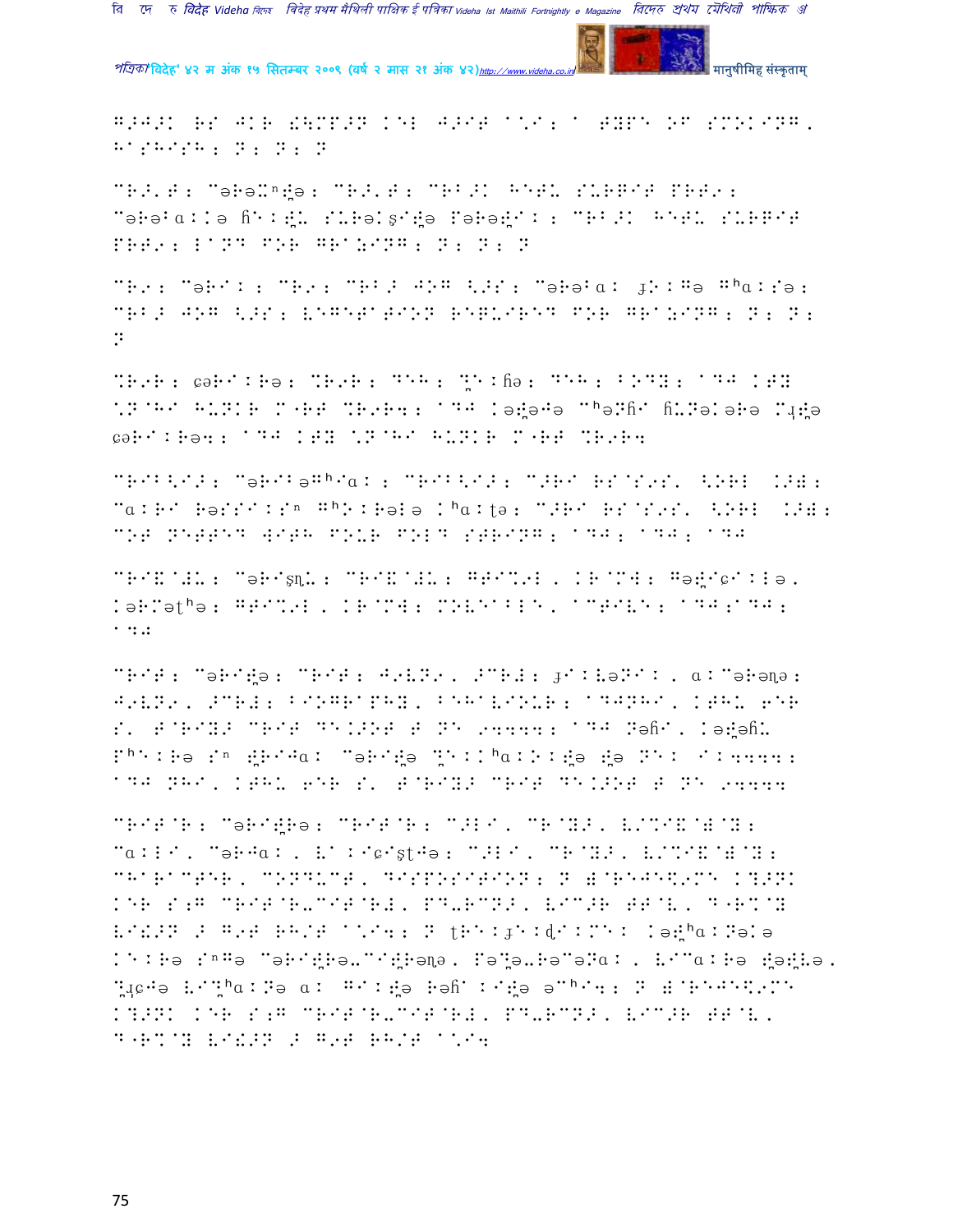CROSE: Cərdai (CROSE), CROSE, CROSE, CRADINI, ANUS PD@!TI; KəRəNIː, CɑːLI, ɑːCəRəɳə, əNUSəRəɳIːJə Pə<sup>dinh</sup>əff: CBBA, MABY, AMBE, MBLYBEAY PROBE, RVYR, TO PACIFIC TO A RIGHT (PSICE OF A RIGHT OF A RIGHT) OF THE CONDUCT OF THE CRAIGHT OF THE CARD OF THE CARD OF THE CARD OF THE CARD OF THE CARD OF THE CARD OF THE CARD OF THE CARD OF THE CARD OF THE CARD OF THE CARD OF THE C .URP9K S;G S;G Sig Shang Holip (Ranginis; Naman Honitis) DӁAːINIKə CəRJɑː KəLəMə Oː KʰURəPIːKə SⁿGə SəMPəNNə ħik parteis chelaginia; N P3 P3 Marteis; N Parteis; N P3 Marteis; N P3 .URP9K S;G SM@PN@N HOIT \*LN@HI4

%R@KR#Crackbook; %R@KR\$; %K@KR, CHPCP; %K@KR, CHPCR, CINE  $\mathfrak{so}$ : Sie, Cinnical Solomon Solomon Solomon Solomon Solomon Solomon Solomon Solomon Solomon Solomon Solomon Solomon Solomon Solomon Solomon Solomon Solomon Solomon Solomon Solomon Solomon Solomon Solomon Solomon Solom .>'\$; SUGAR; N P3@C>M"RT- DH9, D\!, <"RT, M!U,  $\mathbb{T}$ ir  $\mathbb{T}$  ir is an Particle of Definition of  $\mathbb{R}^n$  in  $\mathbb{R}^n$  . The  $\mathbb{R}^n$  in  $\mathbb{R}^n$  is a  $\mathbb{R}^n$  in  $\mathbb{R}^n$  is a  $\mathbb{R}^n$  in  $\mathbb{R}^n$  is a  $\mathbb{R}^n$  in  $\mathbb{R}^n$  is a  $\mathbb{R}^n$  in  $\math$  $\varphi\partial\dot{P}$ :  $\varphi\partial\phi$  and  $\chi$  is the contract of  $\varphi$  in the contract of the contract of the contract of  $\varphi$ 

%R@M>; ɕəRMɑː; %R@M>; %R@MN, B@R>H>#K EK UPN>M;  $\mathfrak{so}\mathfrak{g}\mathfrak{g}\mathfrak{g}\mathfrak{g}\mathfrak{g}\mathfrak{g}$ , Bubarano, Barano, Branca, Barano, Branca, Branca, Branca, Branca, Branca, Branca, Branca, Branca, Branca, Branca, Branca, Branca, Branca, Branca, Branca, Branca, Branca, Branc UPN>M; A SURNAME OF BRAHMINS; N; N; N

CROM; Cərmə–Mənə; CRAM; CRAM; CRAM; CRAM; CRAM; CRAM; CRAM; CRAM; CRAM; CRAM; CRAM; CRAM; CRAM; CRAM; CRAM; C CM]9, .>L; SKIN, HIDE, LEATHER; N EHI GPK CR@C> A\*I, JE >R@Y CR@M VS@T@R PHIR/T \*L>H; N EːɦI GəPəKə CəRCɑː ə<sup>mhu</sup>, jin qilmə "əhiə bədinə pəhir rinə "hədqihə; N Hir GPK CR@COX A\*I, JE DE CR@COX@T@R PHIR/F (1994)

CROMARI : GP: Gorier , German , German , German , Carmelian , Carmelian , Carmelian , Carmelian , Ca CMR>K SM>N BNBEBL>; CəMəRɑːKə SəMɑːNə BəNəBəEːBəLɑː; CMR>K SM>N BNBEBL>; SHOEMAKER, COBBLER; N EK CR@MK>R >OL >', R>J>KE' 6RI\*>Y BU0>OL4; N EːKə CəRMəKɑːRə aːlːiə aː. . Haːɟaːllın FhəH·mhaː4ə :lthaːlːiən: N E CR@MK+POLARA + CR@MK+POLARA + CR@MK+POLARA + CR@MK+POLARA + CR@MK+POLARA + CR@MK+POLARA + CR@MK+POLARA + CR@MK

CR THE POST CRAPTER CRAFT SOHORNING SOHORNING SOHORNING; SOHORNING; SOHORNING; SO FHIN LOAF; N; N; N;

CR@R; Cərrə; CR@R; Carriolis, Carriolis, Carriolis, Carriolis, Carriolis, Carriolis, Va PhətəFqılə Philəgini; ilining eliriki; lining eliriki; sound of ennishger TEDAR: PLDARBLER RYA, JAJRYPR ENPENA BAPEL FNDYRYPYAJ VIL> LI.L \*L/K, APN KB@J> PR 0ULL CR@R-CR@R KER >V>J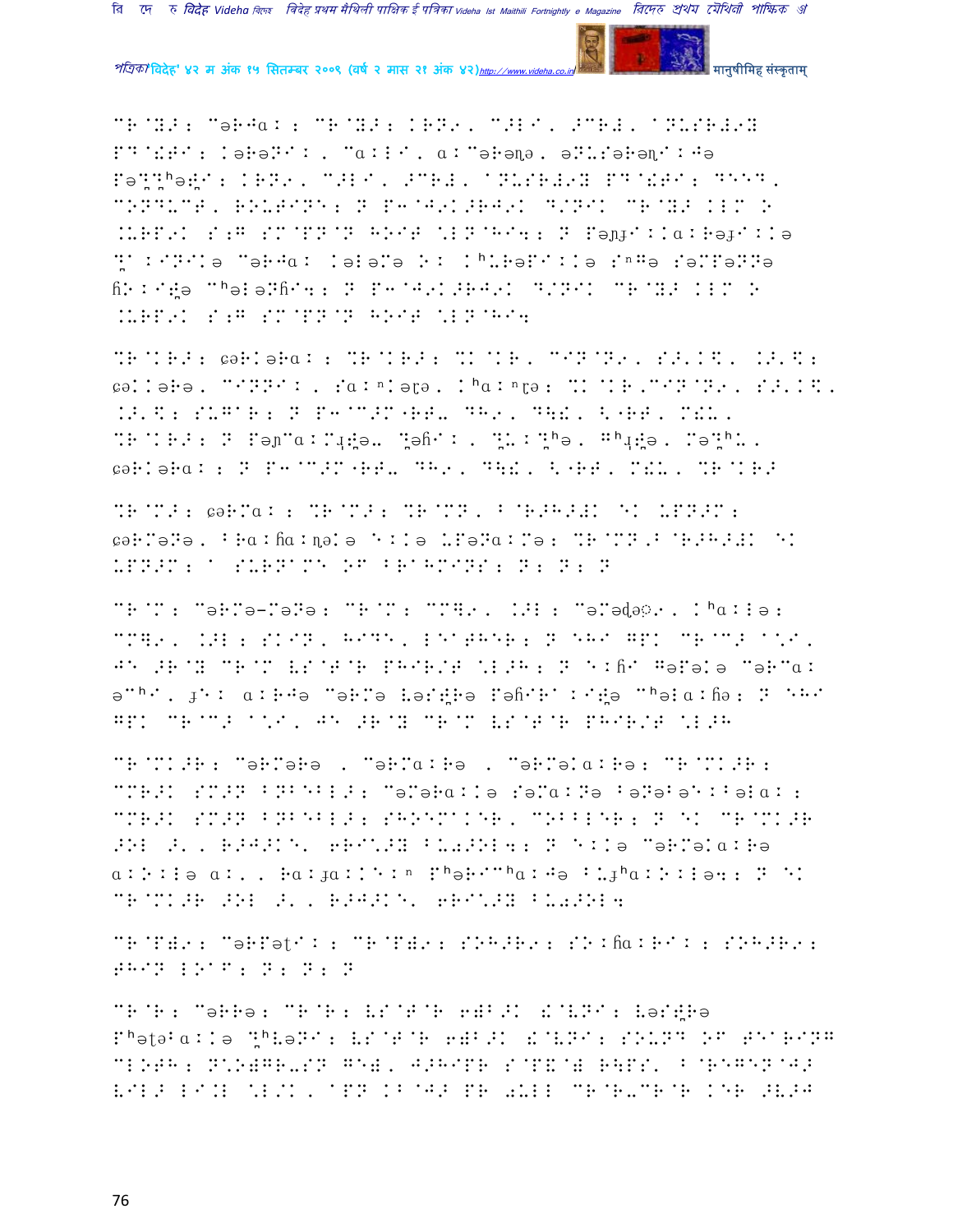*পত্ৰিকা*' विदेह' ४२ म अंक १५ सितम्बर २००९ (वर्ष २ मास २१ अंक ४२)http://www.videha.co.in/ मानुष्य स्थितिकामिह संस्कृताम्

 $E^{\text{max}}$ shindari Senərəsiya Senəriya Sona Geriqiya Səna Senəriyatların Spana Senariyatların Spana Senariyatların S BRE: BRE: BRE: BRE: Particle of the Lines of the Lines of the Charlotte Charlotte Charlotte Charlotte Charlott  $\mathbb{F}^h$ liələ "əhhəl"əhhə Nitleqriya qılları $\mathbb{F}^h$ ikl $\mathbb{F}^n$ ikla $\mathbb{F}^n$ GRAN, JANAPA SMPRAA RAPS, JAMAANDAD BARD RAND FAN LINN APP KB MAJORE ULL E MEMBURANE KARA SELAH PRESI

CRU>; CəRUːɑː; CRU>; P9N9 R.B>K B>SN; PIːNIː Rəkhəbatlə BatliəBəl BuBu BiBu BuBu BiBu The Pot Christin PROCESSED TO BACK TO BACK

CRUS PHOTOGRIST <sup>N</sup>ərəci CRUSPOR (PRIRIS) (PHOTERIST) SVS ( D"dı Balın Bhəkətə "hal Bətə Prilibe" (BBB) Het EBBI Piri" PADDY SHEATH FULL OF CORN; ADJ; ADJ; ADJ

 $\Gamma$ Penn  $\Gamma$ aris Cəbəkində $\rho$  (Hans Forms Corpus Forms Constants)  $\Gamma$ Cədilian<sup>də</sup>, gədəhnyə: Calini'<sup>a</sup>, Tairini Chess; Niches

 $T\oplus T\oplus A$ ; Cə $\oplus$ i $\oplus$ ənə; C $T\oplus T\oplus A$ ; C $T\oplus T\oplus A$ ; Ci $T\oplus A$ ; Ciba $\oplus$ CHEWING; ADD; ADD; ADD;

CSCR>; CəSəCəRɑː; CSCR>; COR> KE >NK 6SIL CRONIH>R; Coːraː Kəː Giranırələ Phətitə Cəhəlirindan bəri Corolinin Al 6SIL CRONIH>R; ONE WHO LET ONE'S CATTLE TO GRAZE OTHER'S CROP; ADJ; ADJ; ADJ

%S@Y; @a:əfə: %S@Y; P@R%;SN9; P#@@miə?f\*\*fə: P@P%;SN9; P# ADMIRABLE; ADJ; ADJ; ADJ

 $S^{\rm sc}_{\rm S}$  (second and  $S^{\rm sc}_{\rm S}$  ) and  $S^{\rm sc}_{\rm S}$  (  $S^{\rm sc}_{\rm S}$  ) and  $S^{\rm sc}_{\rm S}$  and  $S^{\rm sc}_{\rm S}$  and  $S^{\rm sc}_{\rm S}$  and  $S^{\rm sc}_{\rm S}$  and  $S^{\rm sc}_{\rm S}$  and  $S^{\rm sc}_{\rm S}$  and  $S^{\rm sc}_{\rm S}$  and  $S^{\rm sc}_{\rm S}$  and  $S^{\rm sc}_{$ N; N; N

CSK: ESP; Cəsəkarında; CSK: PRIKRIK EB; PRIKRIK Pəhmidarında; PRINCIPAL PRICE THE SENTER PRINCIPAL RANGE RANGE

CBC; Cəşəkə , Cəşəkələri müzirilir. Carakiyetinin kəfəli Mədhirax Paxighe: KP, MOVIE, P.H. P.H. MovIE, ARS P.H. P.H. DRINKING WINE; N; N; N

CSKB; Cəstəkəb; CSKB; PRIKB; Pərikbiləbə; PRIKB; ADDICTED; ADD TEMPTED; V4I4; V4I4; V4I4; V4I4;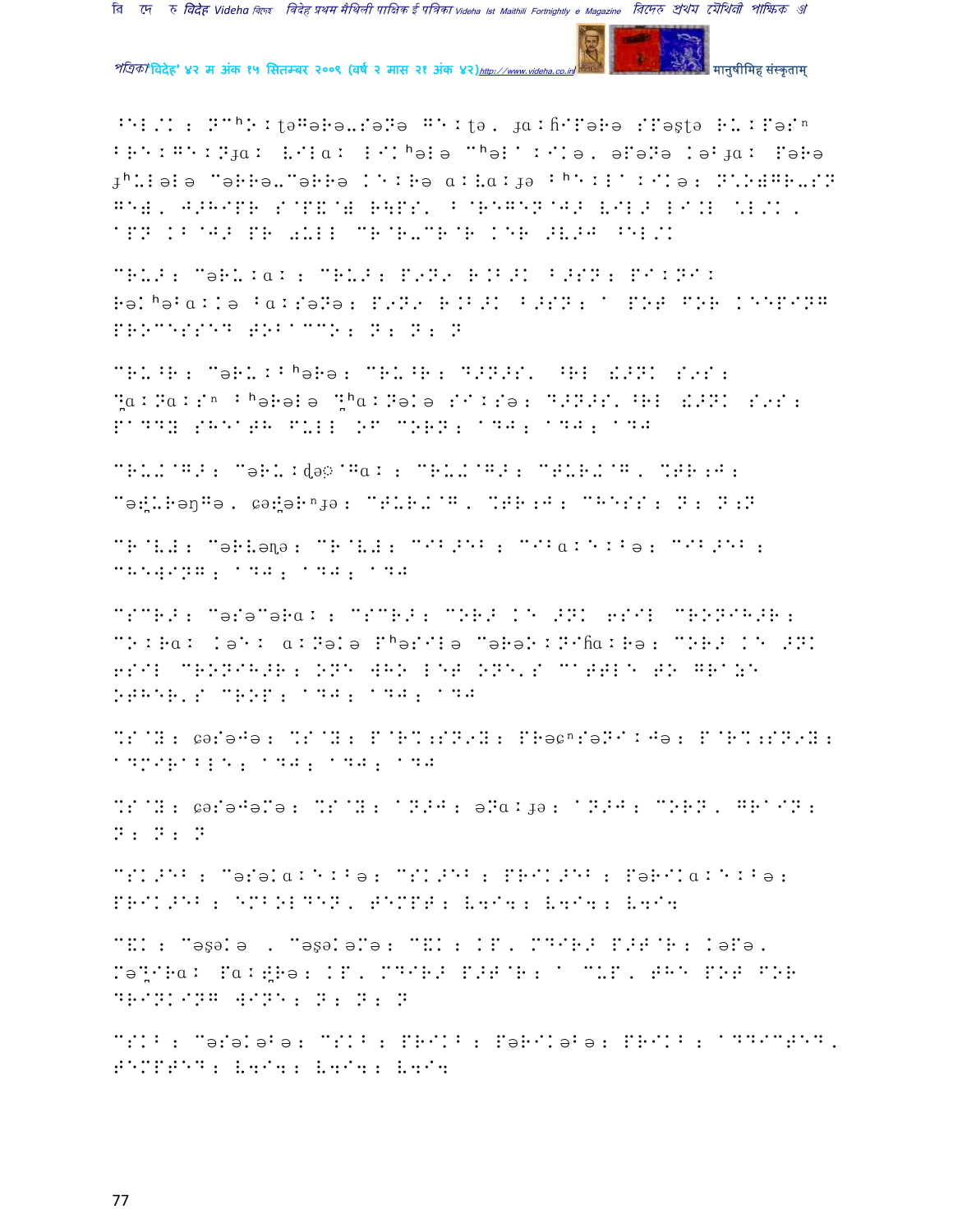*পত্ৰিকা*'বিदेह' ४२ म अंक १५ सितम्बर २००९ (वर्ष २ मास २१ अंक ४२)http://www.videha.co.in<sup>/ Haman</sup> सम्बंधियोज्ञानि संस्कृताम्

CSMA; Cəsəmal; CSMX; CSM); Direction Section Section Section Sections SITICAL: DEBIONERIAL SISTE SPECTACLE; NDEBLAND 6ULPEN@) PEN@HI K1, CSM> PEN@HI K1 B>B\-^/Y> N>HIT JE RIK MORIE SORIAL RIKOGIA MISK SINGER GIVENORI NOBINORI MORUM KIR HIA; NOĞIR HIŞISININ HIZINAI, PRUS PHILOSINININ KƏLƏY, NO TəfəMaː PirtPhilar Barilının bir kəndi Barhiyə şir  $R: \mathbb{R}^2$  is an interestive  $R: \mathbb{R}^2$  is the  $R: \mathbb{R}^2$  is the  $R: \mathbb{R}^2$  is the  $R: \mathbb{R}^2$ SINEXA Matter Gorbingian Mattes Serie herri Suntain No BLETHENG PHONOL KITH PHONOL KIBLEDE DEWE AN RIK@%>PR B/WIK1 RIK@S> CLBI HI T1 SINEM>KE GOBIN> M>UT K1R HI4

CSMDIL; Cəsələliqiydə; CSMDIL; Participalinin; Participalitibatiya, Sə DÖRŞtal: Parter de Dorentes; Sosseyaress; Nisan B

CSN>; CəSəNɑː; CSN>; IN>R KO]B>ME M>)I U<B>K B>SN; INGINƏ INIdəsidirin Marti Marti A<sup>n</sup>ətallə Fariələ: INS KOBERT MAN DE SKER BRIDGET FOR CANTREL TO BEGINE SOME TOURNEY WHILE DIGGING WELL; NICE OF

 $S: S \to \mathbb{R}$ ;  $\mathbb{R}$  and  $\mathbb{R}$  is the set  $S$  in the sum of  $S$  . The  $S$  is the sum of  $S$ ADMIRABLE, PRAISEWORTHY; ADJ; ADJ; ADJ

%S@T@R; Saradiya: %S@T@R; H?I+R; #YONYA; #SQT@R; heigh+dariya. dığmə: HTPRP, PELE: HPTPP, TRTP: PRPLE TETPT SPPP T>HI D@V>RE R>.L A\*I, P@RSN@N ^E IN@D@R APN ASL R\P hista: Pelatilərlə səngiyə ninthin gathi "Mathit Hati"ələ əCʰI, PRəSəNNə BʰəEː INDӁRə əPəNə əSəLə RUːPə DӁʰəRəLə4; NTHE SEMINATE SEHO THEN BEST SATISFIES PROPERTY INDEX ASSESSED AND ASSESSED AT A REAL PARTIES.

 $T\colon B\to B\to C\otimes B$  . The particle in the position  $T\colon B\to B$  . The contribution  $B\to B$ Ləbşəkə Khəndə; ST LB WAR NARY; THRABHA THRABY; NEHI RIHAY MARCHIN ROBERT AND CONSTRUCTION OF REPORT OF A TERRITORY ARSERIYAN MUĞIRTÖR ETAININƏ RƏNERRIYAN MÜŞIRTÖRDƏ ATARIYAN Gətiq I für il qimi ət əllə firmi təllə lə<sup>mh</sup>in: Nüriki Müslim Roman Müslim Roman Ro BRBD CHR SER MAGEINE BR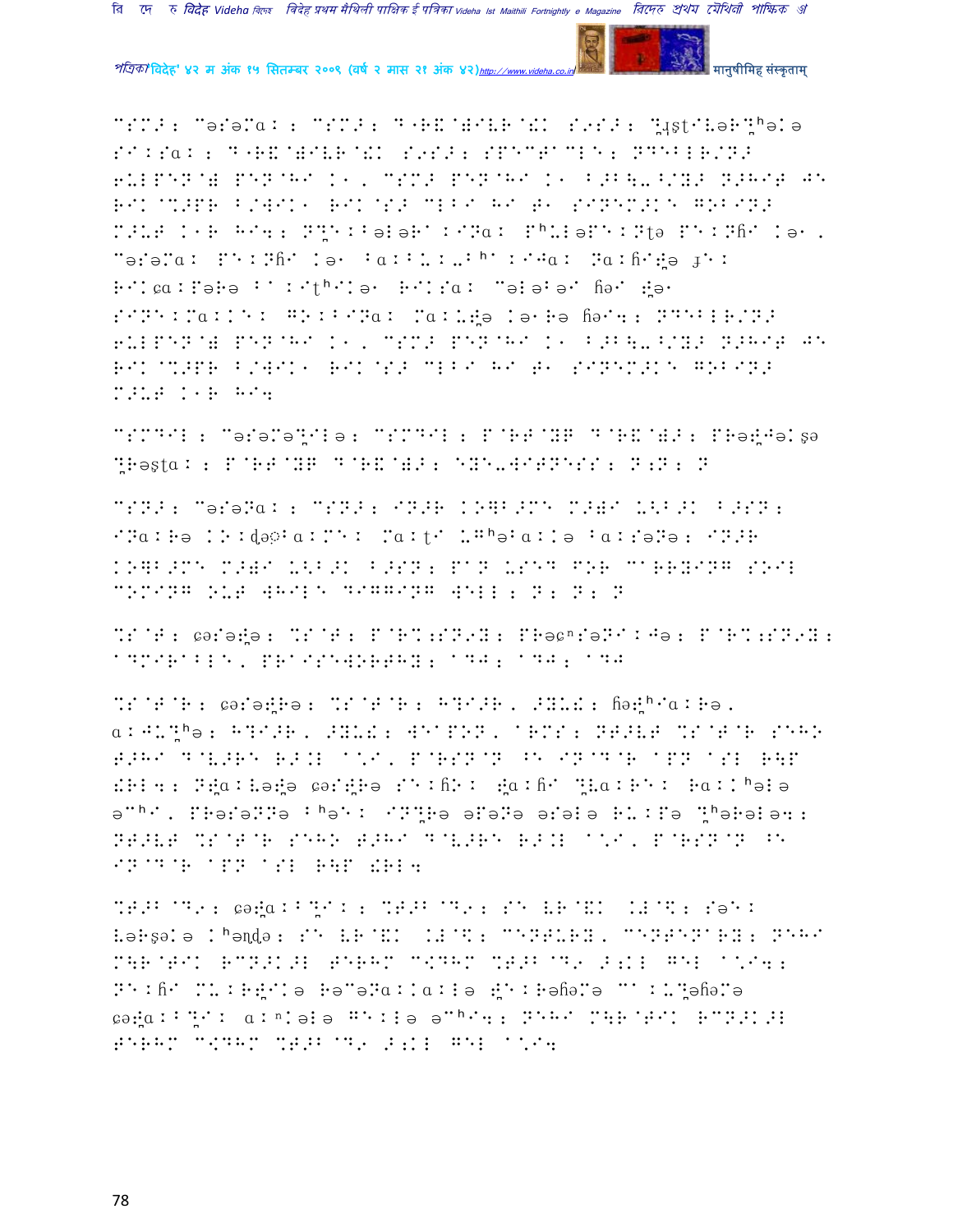*পত্ৰিকা*'বিदेह' ४२ म अंक १५ सितम्बर २००९ (वर्ष २ मास २१ अंक ४२)http://www.videha.co.in<sup>/ Haman</sup> सम्बंधियोज्ञानि संस्कृताम्

CHIPS: Cətalisliya: CHIPS: CHIPS: Cətəlalisliya: CHIPS: C GET SOMEONE LICK; VOH9-C919 CH2-CH2-CH2O  $\mathbb{C}$ əta $\mathbb{C}$ :  $\mathbb{C}$ ə; E $\mathbb{C}$ :  $\mathbb{C}$ :  $\mathbb{C}$ :  $\mathbb{C}$ :  $\mathbb{C}$ :  $\mathbb{C}$ : E $\mathbb{C}$ :  $\mathbb{C}$ : E $\mathbb{C}$ :  $\mathbb{C}$ : E $\mathbb{C}$ : E $\mathbb{C}$ : E $\mathbb{C}$ : E $\mathbb{C}$ : E $\mathbb{C}$ : E $\mathbb{C}$ : E $\mathbb{C}$ : E $\mathbb{C}$ 

C)>I; CəʈɑːI; C)>I; .]K P)I>; Kʰəɖə◌़Kə PəʈIɑː; .]K P)I>; STRAW-MAT; NDL>N PR C)>I O\*> DEL GEL RH/ 4; NDӁəLɑːNə Pərə Cətalı Dil<sup>nh</sup>al Ozirə Britə Rəhili 4; NDRR PR CHIP. O\*> DEL GEL RH/ 4

CADSPH : "ətalialitlə: "Bisht: SBSH", STIS PHF; dəBalınıbə, Thəmətri Tribe, SBRH. 2012-2014 BBBN BYB; LF: LF: LF

CBR): Cətallə: CBR): BRPHRI; KREBI; tələbəhliallə DÖRƏNI; ALBYANI; AMBIYI; SMACKING SOLNA: ADVC); SMACKING UWIKE EK C>) DELK/4; ADVCəʈɑːKə!444MəNəSɑː UʈʰIKəEː Eːkiə Taltə Pǐkiəlikin: Tübrekishnerinin berlik il The DELK/4

CHAR: TətalRə: CHAR: CHER; @Hal: CHER; ROCK; P.N. (2: N; N;

 $\mathbb{R}^n$ :Vild.P.P. : gə:Ma $\mathbb{R}^n$  is  $\mathbb{R}^n$ ad  $\mathbb{R}^n$ i  $\mathbb{R}^n$  ad  $\mathbb{R}^n$  . And  $\mathbb{R}^n$  is  $\mathbb{R}^n$  is  $\mathbb{R}^n$  . The same  $\mathbb{R}^n$  $\mathbb{R}^n$  is the small set of  $\mathbb{R}^n$  is the small set of  $\mathbb{R}^n$  is the small set of  $\mathbb{R}^n$  is the small set of  $\mathbb{R}^n$  is the small set of  $\mathbb{R}^n$  is the small set of  $\mathbb{R}^n$  is the small set of  $\mathbb$ %K@TIBL>; HAVING MIRACULOUS POWER OF MEMORY; ADJ; ADJ; ADJ

%THP: pergalier: %THP: : %THP: EPREE : %I; e Les vise<sup>nh</sup>i; Mi Estadi Reception as a Herbert Reception: N; N; N

CH); Cətə: CH); CH()B); Komini, Hümeri, Kətibari, Cədəci Vəstiğli, tiltəf qız bəstiə Dönimi, Dönimi, Türkəsiyası, Türkəsiyası, Türkəsiyası, Türkəsiyası, Türkəsiyası, T !@VNI, TURT; CRACKLING SOUND, PROMPTLY; ADV C) DY WE SAME AN INSTRUMENT OF THE CONTROL CONTROL CONTROL CONTROL CONTROL CONTROL CONTROL CONTROL CONTROL CONTROL CONTROL CONTROL CONTROL CONTROL CONTROL CONTROL CONTROL CONTROL CONTROL CONTROL CONTROL CONTROL CONTROL CONTROL C B>T9K MU'HPR K>R9 GIRH BNI J>IK 4; ADV Cəʈə DӁəJə tha:dhəp:hə' iəlin diliqilə farili ləlhə: roda–cətətin bah Kən Kən Cərəcərə Kəngəliya Kəngili Günün tə Tərə Tərə Sana Məzi və Karamaza Tərə Ko GIRƏ<br>Bəni bəni qurulə 4: ADV CHARI BIR DY Məni Sanat Birli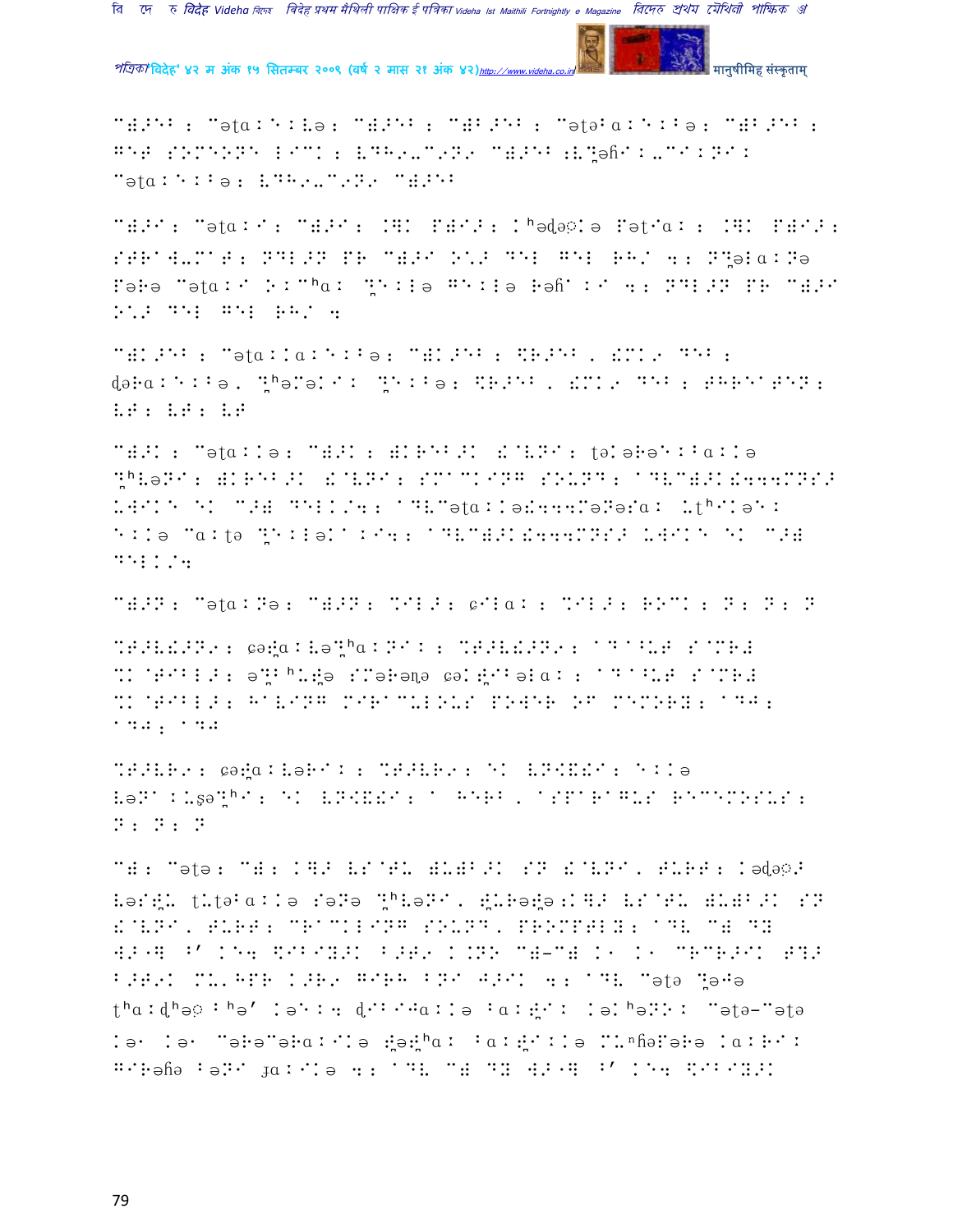*পত্ৰিকা*'বিবলৈ' ४२ म अंक १५ सितम्बर २००९ (वर्ष २ मास २१ अंक ४२)http://www.videha.co.in<sup>/ महाल</sup>िक संस्कृति मानुषीमिह संस्कृताम्

Girah Barat ayan 14

B>T9 K.NO C)–C) K1 K1 CRCR>IK T?> B>T9K MU'HPR K>R9

%T; ɕəTӁə; %T; SE; SəEː; SE; HUNDRED; NON> 9 SB W>M %T-PORTIC STORY NH9 (SK/H9: NOːNaː Iː Sali Səbə thallə Gə:Denibə: Məriqiqi Sətindiri Səhirir İranın Birli Səhirli Səhirizənin Səhirli Səhirli Səhirli Səhirli Səhirli WAS MONEYED STATES STATES STATES

CHING; Cəthidi Cili CHING; PHINA; Pətiqi PHINA; SITEDING MAT; N; N; N

WHERE  $\mathcal{L}^1$  and  $\mathcal{L}^2$  is the state of  $\mathcal{L}^1$  . The  $\mathcal{L}^1$  and  $\mathcal{L}^2$  is the state of  $\mathcal{L}^1$ Nə: Şədirə: Charles Charles II and Construction Constellation Constantion Const OF 100 STARS; N; N; N; N; N;

 $\mathbb{R}^n$ :  $\mathbb{R}^n$ :  $\mathbb{R}^n$ ;  $\mathbb{R}^n$  or  $\mathbb{R}^n$  and  $\mathbb{R}^n$ ;  $\mathbb{R}^n$  is  $\mathbb{R}^n$ ;  $\mathbb{R}^n$  is  $\mathbb{R}^n$ ;  $\mathbb{R}^n$ ;  $\mathbb{R}^n$  is  $\mathbb{R}^n$ ;  $\mathbb{R}^n$ DÖLPHÖRISƏT HƏQƏHARIXI; DURMASTIVE POEM A NARRATIVE POEM ONU DE THE LIFE OF GODDESS; N; N; N

CACARI CO) Developeda Antiba; Cacari Carari Berling, Berling, Berling; Berling; B BEːRːþə..: Niþə Mɑɪṭə Cɑːþəːə; BErb.: Nih Musiculi: Mili RAPATEDELY; V4T4; V4T4; V4T4;

g); Ghimar; Cebeji; Cətərisi; Türi; Türi; Türi; Türi; Türi; Türi; Türi; Türi; Türi; Türi; Türi; Türi; Türi; Tü TH, THE LEVEL IN A SUPERING HIS TO THE REPORT OF THE REPORT OF THE REPORT OF THE POINT OF THE POINT OF THE POINT S;1 Character Care Signification Market Constanting Controller State Handeler State State State State State St Gaːləqiˈətəˈˈətə Mɑːləəqəqː Müllüğün Sin Marqalıq Marqi M>RB4

 $\mathbb{R}\mathbb{R}$ :  $\mathbb{R}^n$ ə $\mathbb{R}^n$ hal $\mathbb{R}^n$ ;  $\mathbb{R}^n$ : Se $\mathbb{R}^n$ ; Se $\mathbb{R}^n$ ; Se $\mathbb{R}^n$ ; Se $\mathbb{R}^n$ ; Se $\mathbb{R}^n$ ; Se $\mathbb{R}^n$ ; Se $\mathbb{R}^n$ ; Se $\mathbb{R}^n$ ; Se P@RK>RS'; IN HUNDRED WAYS; ADV; ADV;ADV

%Tet. Wirdooperhourd: %Tet. Wirdooper. Booth: Brang, Died; Boother; B; THE VIREAR CONTROL TOPS OF FIREARM; NICE AND THE UPSET OF THE UPSET OF THE UPSET OF THE UPSET OF THE UPSET OF THE UPSET OF THE UPSET OF THE UPSET OF THE UPSET OF THE UPSET OF THE UPSET OF THE UPSET OF THE UPSET OF THE U

CBIJK: TətəKɑː: TBIJK: PRIK PRIJK, "PIYAN, TBIJK, RIPPE:  $B\mapsto\mathbb{S}^n$ ədə $\mathbb{S}^n$ . i $\mathbb{S}^n$ ə i $\mathbb{S}^n$ i. The  $\mathbb{S}^n$  expansion  $\mathbb{S}^n$  and  $\mathbb{S}^n$ JEK>' EK T9MN, C)KN, ?>P]; CURRY OF PULSE, SLAP; N;  $\mathbb{R}$ :  $\mathbb{R}$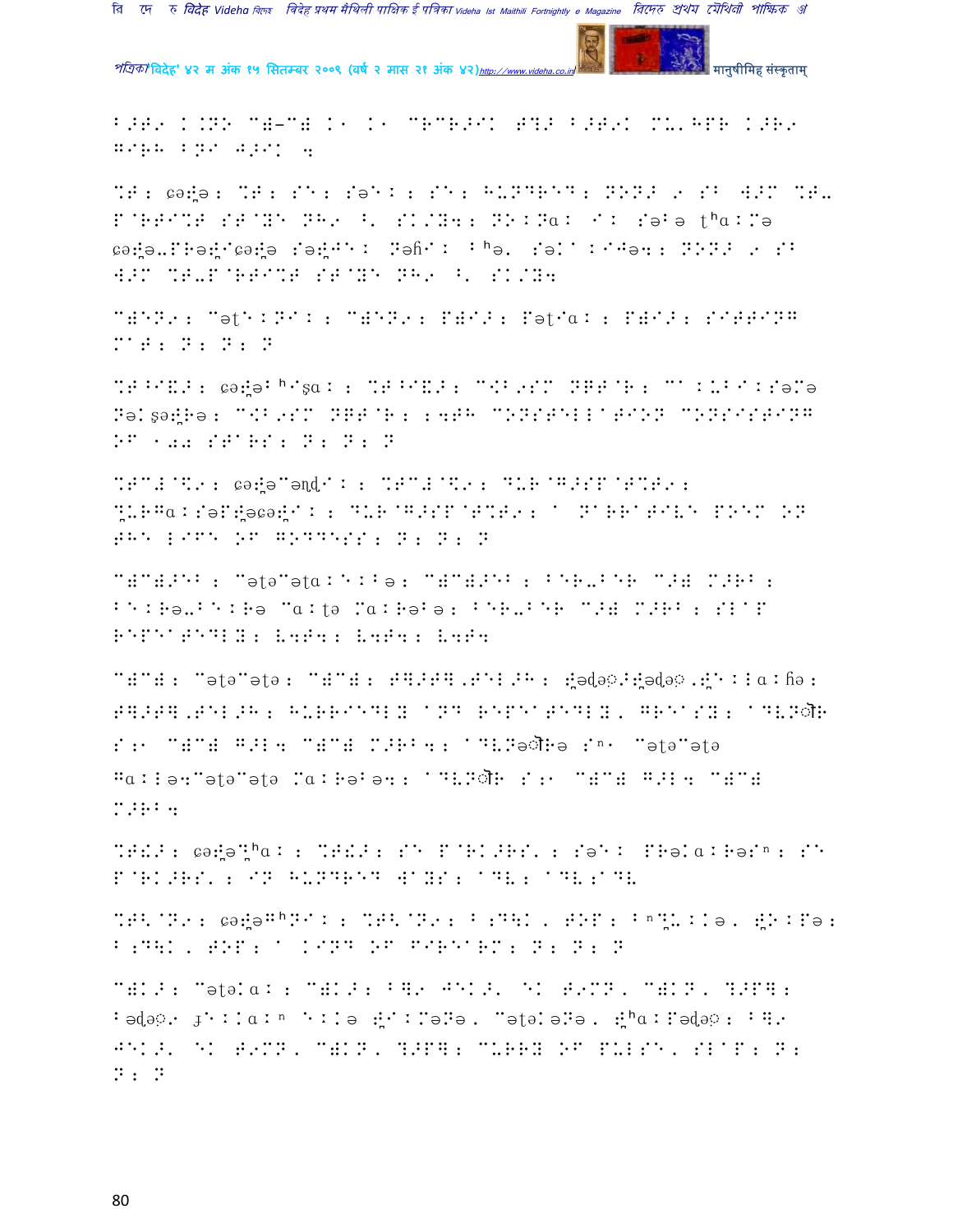CB)K: Cətəları, Cətiları, CB)Kəl Cili, Cimim (Kolinisti); C HEN-SPARROW; ; ;

CALITER: Tətəli Krainta cüalitəri medirir. Təlakın təsaklır. Tədimədiqui (TESTS), Taliasas; TESESPRINESS; NGP (PS

CAD, PRIMAGINALI CO, CARŞI CO, CARŞI ARŞALA DIADIRI ATASAS ON DIADIRI SAHIDI DIADIRI SAHIDI DIADIRI SAHIDI DIA  $\exists i \in \{1, 2, \ldots\}$  and  $\exists i \in \{1, 3, \ldots\}$  and  $\exists i \in \{1, 3, \ldots\}$  is the sum of  $\exists i \in \{1, 3, \ldots\}$ Tətliəfakı: Sülfinid istel .Distrik anadlı: Tellist: SMACK, CLACKING OF TONGUE WHILE RELISHING SOME SPICY DISH; NCR)Koration (D.)Koration State Sharp Sharp Sharp Sharp Sharp Sharp Sharp Sharp Sharp Sharp Sharp Sharp S S' .>OL

CHIVAR; Cəfəlqirə; CHIVAR; ABVA RHIVER EYESCB SYIPYI P  $\overline{A}$ ə $\overline{B}$ : Indianarit Dismoslova Dismoslova Dismo $\overline{B}$ EASTER WAINER FEARDER SURPRASE; ADD; ADD; ADD;

CANSPROSS CONSTRUCT CONTROL CONTROLS %9<@RT>; SWIFTNESS; N; N; N

CA) K; Cətələx, CA) Kirgi, Politikanı, Korona, Sona, Politikanı, Californi, C  $E^{\text{max}}$  . I:  $E^{\text{max}}$  . I:  $\text{max}$  i:  $\text{max}$  i:  $\text{max}$  i:  $\text{max}$  i:  $\text{max}$  i:  $\text{max}$  i:  $\text{max}$  i:  $\text{max}$  i:  $\text{max}$  i:  $\text{max}$  i:  $\text{max}$  i:  $\text{max}$  i:  $\text{max}$  i:  $\text{max}$  i:  $\text{max}$  i:  $\text{max}$  i:  $\text{max}$  i:  $\text{$ Tətələ $a:i^m : h:j^s : a^{-1}ha:i^m, m \in \mathbb{R}^n$ , sataristining  $\mathbb{R}^n$ TALESE, PHOTOGEN PRETIE SOMESONES, BLANDENESS, SPLENDOUR, SCRATCH CAUSED BY SPLITTING; ADJNIR@ML> J9K C)K-M)K KTE JITNI? EK DIN EK)> YOG9K M>?PR K[> C)K Kejie: C)K Kejie: Tii Kejie: Tii Kirikirinirmə Tii Tii Tii Tii Tii Tii Tii Tii tanir Fiegeren Cartista Dödür istindiya Martistaniya Martistani Cətələ (əiki dikişli bilə codernirgin dikindir. Dün JITNI? EK DIN EK)> YOG9K M>?PR K[> C)K KE DELK/K

२4NEP>L > ^>RTK M/?IL9 ^>&>-V/:>NIK LOKNI D@V>R> BN>OL M>NK %/L9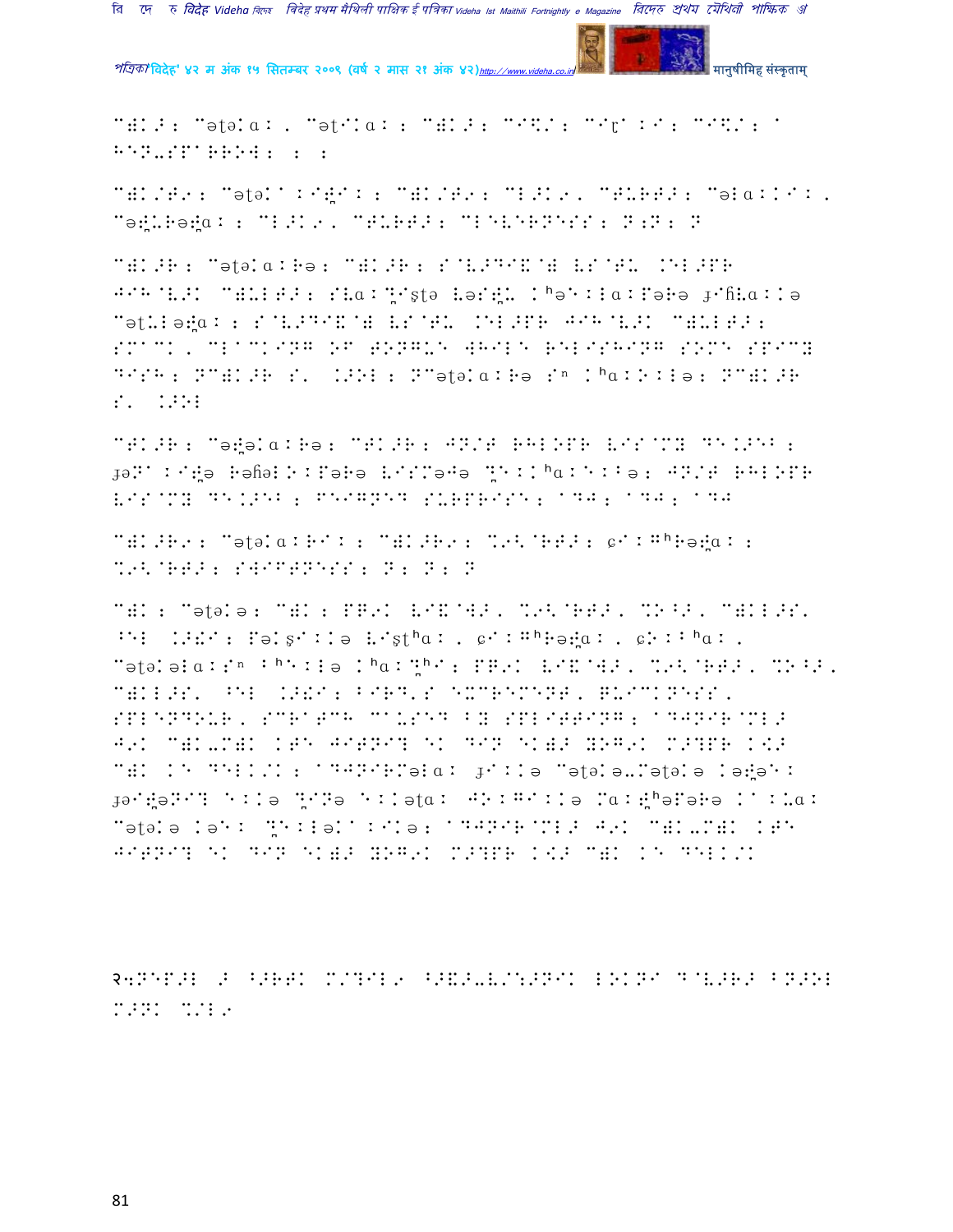पिñका**'**िवदेह**'** ४२ म अंक १५ िसतम्बर २००९ (वष र् २ मास २१ अंक ४२)http://www.videha.co.in/ मानुषीिमह सस्कं ृताम्

14NEP>LK M/?IL9 ^>&> V/:>NIK LOKNI D@V>R> BN>OL M>NK UC@C>R# > LE.N %/L9

(^>&>%>S@T@R9 \$>4 R>M>VT>R Y>DVK !>R#>KE' P\R@# R\PS' S+@G L1 NIR@!>RIT)

M/?IL9ME UC@COPY TO A TAXABLE UCC.

 $8$ HP3  $8$  CM  $\overline{AB}$  +  $\overline{B}$  and  $\overline{B}$  and  $\overline{B}$  and  $\overline{B}$  and  $\overline{B}$  and  $\overline{B}$  and  $\overline{B}$  and  $\overline{B}$  and  $\overline{B}$  and  $\overline{B}$  and  $\overline{B}$  and  $\overline{B}$  and  $\overline{B}$  and  $\overline{B}$  and  $\overline{B}$  and M AB/T Afia S; Samuel S; Samuel (Samuel And The Samuel And The Japan VR@GK AQR RH/T A\*I OH9 VR@GK P3@CM>QR AB/T A\*I4 JEN>- A+@K (K VR@GK RHB>K K>R#E AN@TME +@ >EL A\*I4) P3@C (C VR@GK RHB>K K>R#E AN@TME 3@ >EL A\*I4) .#@\$ () VR@GK RHB>K K>R#E AN@TME #@ >EL A\*I4) SNO I (T I I C VAR E AND I THE RESEARCH RHBS AND I THE ANGELE AND I THE ANGEL AND I THE ANGEL AND I THE ANGEL A .M@^ (P VR@GK RHB>K K>R#E AN@TME M@ >EL A\*I4)

UPR@YUK@T B>T M/?IL9ME KM DE.L J>IT A\*I4 P3@CM>QRK BOLANO MENIJAN APANE MORINGEN PORRA OSTALANJE JENOVAL JENO, P;K, JENO, KAZAR, JENOVAL BJEGA BIZDA PAKAVIDA PAJERA GOVING OF A KHIGH THE CONSTRUCTION OF A CONSTRUCTION OF A CONSTRUCTION OF A CONSTRUCTION OF A LIMITED OF A SAND ANUS ANUS DE LA PROVINCIA DE L'ANUS DE L'ANUS DE L'ANUS DE L'ANUS DE L'ANUS DE L'ANUS DE L'ANUS DE L'ANUS DE LI.L J>E4 JEN>- A;K, C;CL, A;\$>, AN@T T?> KM@PN4 MUD> HIND OPAL DRIVE BHE SALDRIC EN IN NHI MORINA LERIN DRIVE \*?I4 OLOKNI AN@T > KM@PNK JGHPR SEHO A;T > K;PN LI./T DE.L JANA (1984)

NV9N POSTOJE SE SE STANOVNO STANOVNO STANOVNO STANOVNO STANOVNO STANOVNO STANOVNO STANOVNO STANOVNO STANOVNO S<br>Za stanovno stanovno stanovno stanovno stanovno stanovno stanovno stanovno stanovno stanovno stanovno stanovno SMY A SMYLPIN FOR HOME NOIS MINT KEDIFF HE HS@TLE.N UP MUD@R#ME ANUS@V>RK \*O)SN BIN@DU S@P&@) NHI ^EL>S' AR@?K ANR@? HOIT SEHO DE.L J>IT A\*I4 ANUS@V>RK POBED UC COORS SOME SOCIETY SERVORS SEHO TTDE DERE A\*I4 ETDR@? KS' L1K1 PVR@G!RI P3@CM>QREK P@RYOG KRB UCIT AT I4 YOU AT A I4 YOU AND AN INCOME AND ALL AND AN INCOME. KRBBO KONO VIVIDO KONO VIVOS IN DELENGO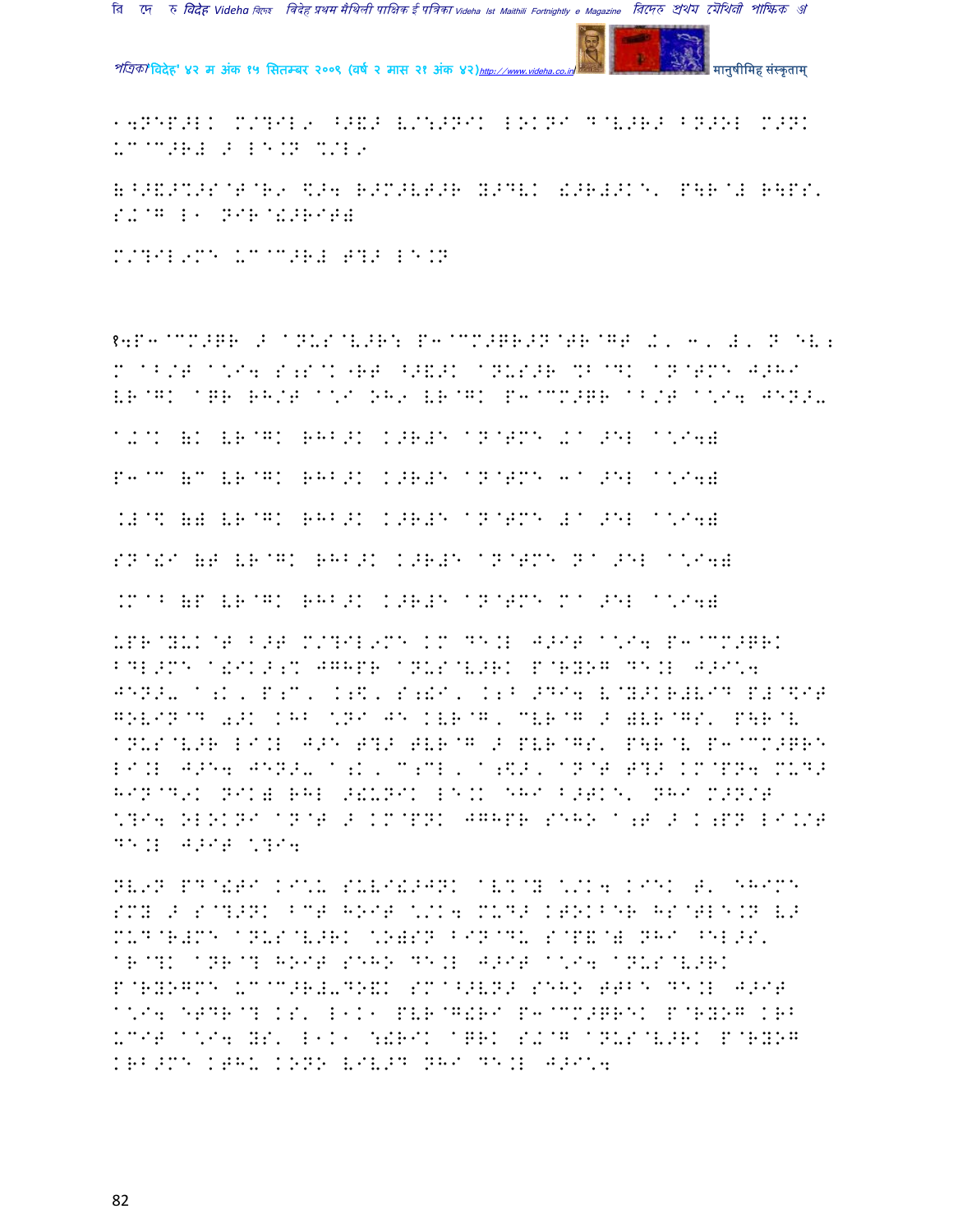

२4= > = : =K UC@C>R# "R@ H"JK>' HOIT A\*I4 AT, JT1 "R@ H"C UC CORRE HO OFF THE R EACH HAN APART CHA EACH JEB>K C>H94 JEN>-

= = =>K9, =EK9, =9W, =EU>, =+@G, =ER9, =>KNI, =>W  $\mathbb{R}^{n\times n}$ 

 $\pm$  B  $\pm$  P  $\pm$  B  $\pm$  C  $\pm$  B  $\pm$  ,  $\pm$  B  $\pm$  ,  $\pm$  D  $\pm$  B  $\pm$  ,  $\pm$  D  $\pm$  B  $\pm$  B  $\pm$  B  $\pm$ C>'=, S9=9, P9=9 >DI4

UPR@YUK@T %B@DS^KEY DE.LOS OF DE.LOS AT AFI DE SA PASSARI DE NOMINAS S>!>R#TY> %B@DK %UR\ME = > M!@Y T?> AN@TME = AB/T A NIYA I IEH NIYOKA SEHO LI SEHO LI SEHO LI SA SHOW SEHO LI SEHO LI SEHO LA NIYOKA LI SEHO LI SEHO LI SEHO LI

34E : B : B : MATHEMAT "NEWS" LOODSHEET IN THE HAFF ON A KEL MUDA

OKR> B R\PME NHI LI.L JEB>K C>H94 JEN>- UC@C>R# : B/D@YN>?, BID@Y>, NB, DEBT>, BI&@#U, B;%,BN@DN> >DI4 EHIS^K S@?>NPR K@RM%, V/D@YN>?, VID@Y>, NV, DEVT>, VI&@#U, V;%,VN@DN> LI.B>K C>H94 S>M>N@YTY> V UC@C>R#K LEL O P@RYOG KEL J>IT A\*I4 JEN>- OK9L, OJH >DI4

४4Y > J : KTHU-KTHU "Y"K UC@C>R# "J"JK>' KR/T DE.L J>IT A\*I, MUD> OKR> J NHI LI.B>K C>H94 UC@C>R#ME Y:, JDI, JMUN>, JUG, J>BT, JOG9,JDU, JM >DI KHL J>EVL>  $\mathcal{B}^{\mathcal{B}}$  (so the second contract of the second contract of the second contract of the second contract of the second contract of the second contract of the second contract of the second contract of the second contrac YM LI.B>K C>H94

94F & Y Y : M/YEAR AND LEATHERTH ON A Y Y THOUGH E AND ARABY ON A Y P@R>C9N VR@TN9- KEL, J>E, HOET, M>E, ^>E, G>E >DI4 NRSD RETEDS, INT. HOYT, MORE, COURT, MORE, MORE OF S>M>N@YTY> %B@DK %UR\ME E M>T@R AB/T A\*I4 JEN> EHI, EN>, EKR, EHN >DI4 EHI %B@DS^K S@?>NPR YHI, YN>, YKR, HHP (PRYOG NHINH PRYOG NO. MIRA HP HIM CONTROL AREA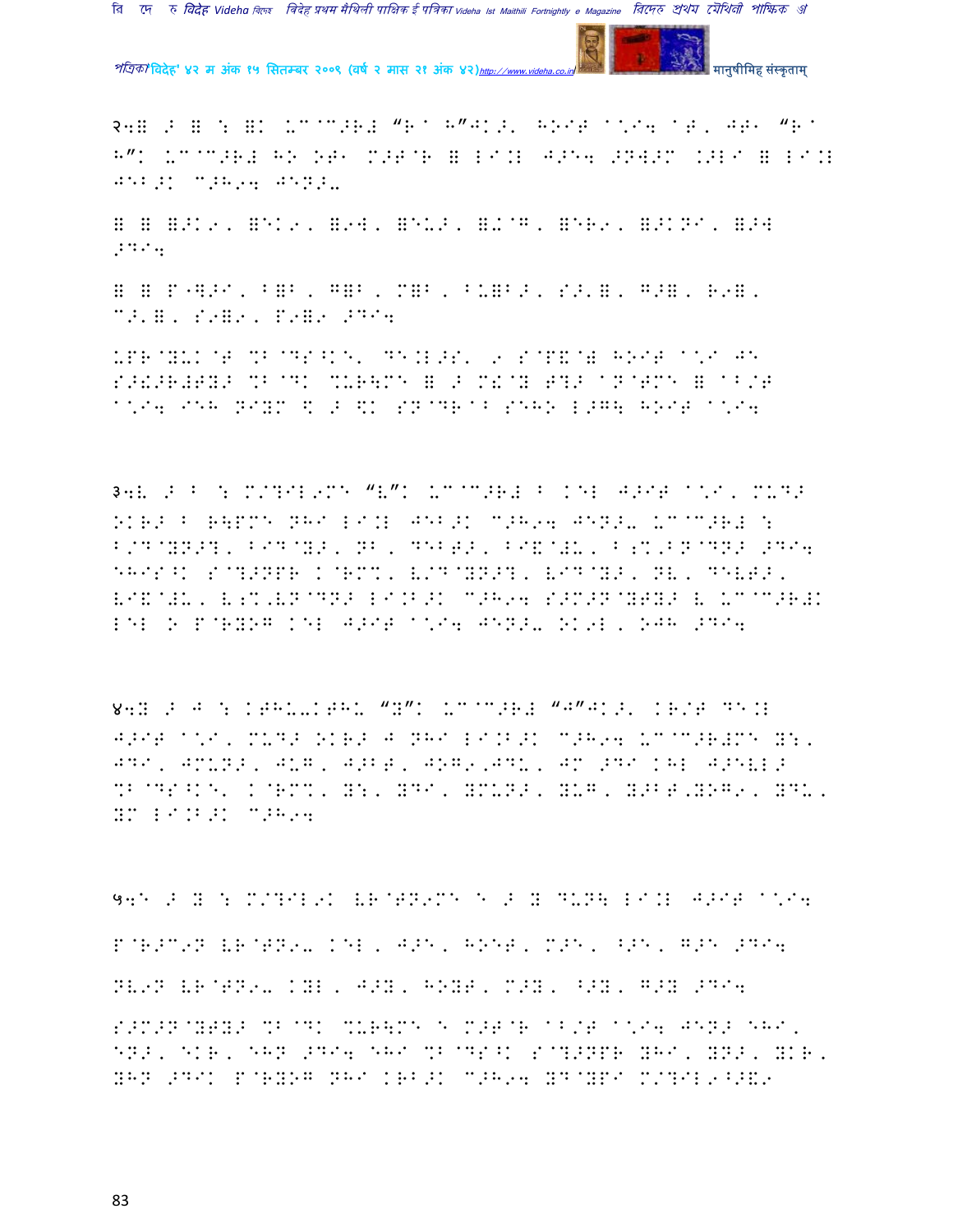

?>R\SHIT KI\*U J>TIME %B@DK >RM@^OME "E"KE' Y KHI UCA TERRA KEL ATANG ATAS

E > "Y"K P@RYOGK P@RYOGK SN@DR@^ME P@R>C9NE PD@!TIK ANUSR# KRB UPYUK@T M>NI EHI PUS@TKME OKRE P@RYOG KEL GEL ATIKE IKE LE. GEL ATIKE SHITI DURA KONO SHIGA DI PISARAK BOAR DAY AMY AT A CONSERVE SHOWS SRAW AND LOCATED AND HIS WAY OF THE REAL PROPERTY AND HIS YEAR. APEQ> ES' BES9 NIK) \*/K4 .>S K1 KEL, HEB >DI KTIPY %B@DKE' K/L, H/B >DI R\PME KTHU-KTHU LI.L J>EB SEHO "E"K POSTAGET BESON AT THE STORE BEST STATED AT THE STATED AT THE STATED AT THE STATED AT THE STATED AT THE ST

६4HI, HU T?> EK>R, OK>R : M/?IL9K P@R>C9N LE.N-

PRM@PR>ME KONO B>TPR BL D/T K>L %B@DK P>\*>' HI, HU LG>OL J>IT \*/K4 JEN>- HUNKHI, APNHU, OKRHU,TT@K>LHI, CO)@)HIRA 2 DIARA 2007 AND 2007 AND 2009 AND 2009 AND 2009 ARE HIS SAN MUDDELL EK>R EV; HUK S@?>NPR OK>RK P@RYOG KR/T DE.L J>IT A\*I4 JEN>- HUNKE, APNO, TT@K>LE,CO)@)E, >NO >DI4

७4& T?> . : M/?IL9 ^>&>ME A!IK>;%T, &K UC@C>R# . HOIT  $\frac{1}{2}$  Jensey , and the state of the state of the state of the state of the state of the state of the state of the state of the state of the state of the state of the state of the state of the state of the state of the &)@KO# (.)KO#), V"R&E% (V"R.E%), SN@TO& (SN@TO.) >DI4

८4!@VNI-LOP : NIM@NLI.IT AVS@?>ME %B@DS' !@VNI-LOP ^1  $\mathcal{A}$  (i.e. in the  $\mathcal{A}$  th  $\mathcal{A}$  )  $\mathcal{A}$ 

(K)K@RIYONOVY PODENOVY ATMOSFATION PODENOVY AT LUP AT LUP AND A THE LUP AT LUP AT LUCE OHIMES' PHINE AK UC@CORE DAR ON A DAR AK UN DE SHEN. LOP-S\CK CIH@N V> VIK>R9 (' / 1) LG>OL J>I\*4 JEN>-

PAR ME RAP : N PEN (BPECE) PNEURV, UN (BOCH) ENE (UWEN) GEN GOLFCH PRESIGN

AP\R@# R\P : P=' GEL>H, K' LEL, UW' P\$T[K4

PH) WHIPP, IN 1911, UNK PRAIN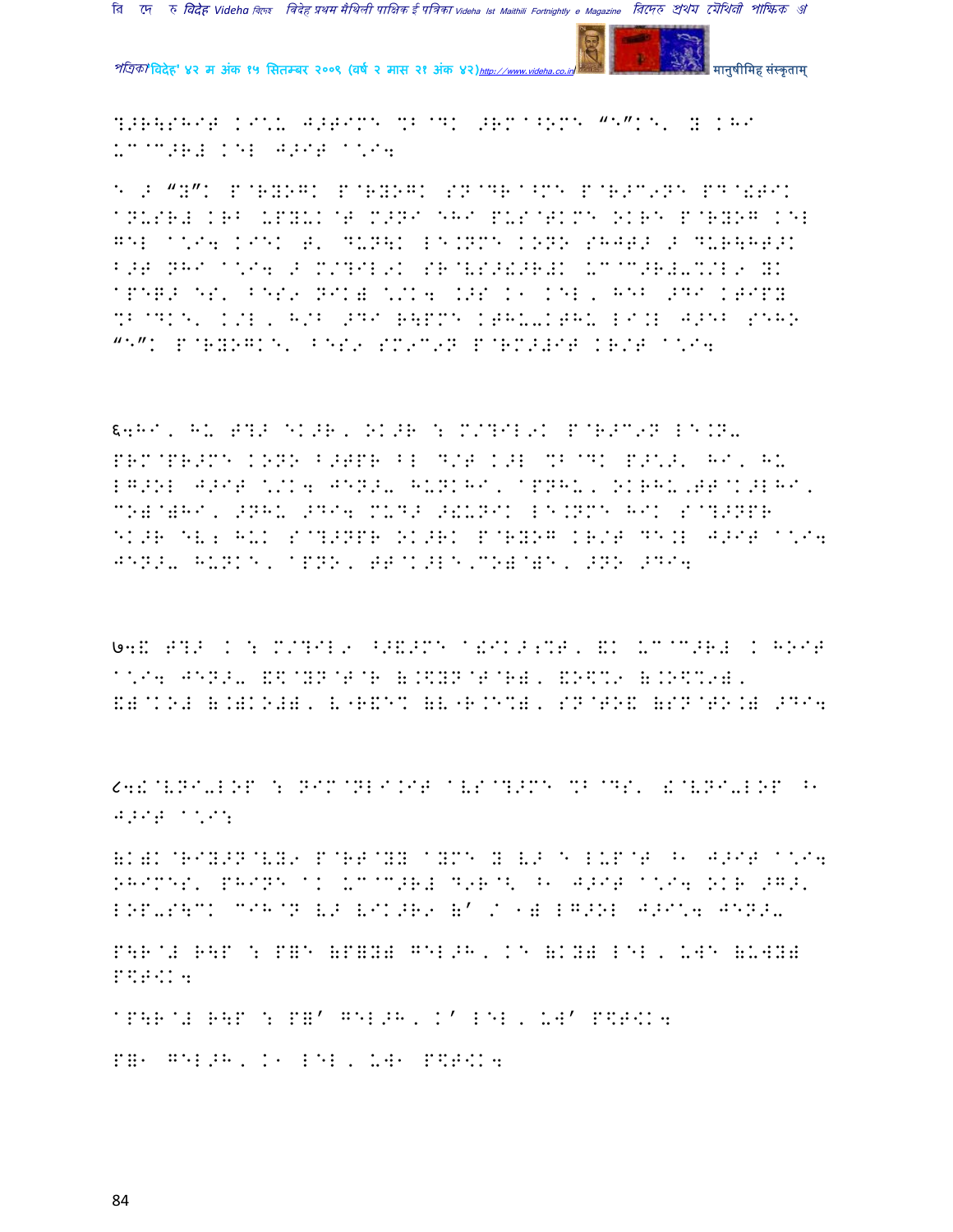िव <sup>त</sup>ि दिविदेह Videha विल्ह विदेह प्रथम मैथिली पाक्षिक ई पत्रिका <sub>Videha Ist Maithili Fortnightly e Magazine विटमह *छ*थम टंगैथिनी পोष्फिक औ</sub>

*পত্ৰিকা*' विदेह' ४२ म अंक १५ सितम्बर २००९ (वर्ष २ मास २१ अंक ४२)http://www.videha.co.in/ मानुष्य स्थितिकामिह संस्कृताम्

(.)P\R@VK>LIK K"RT >Y (>E) P@RT@YYME Y (E) LUP@T ^1 J>I\*, MUD> LOP-S\CK VIK>R9 NHI LG>OL J>I\*4 JEN>-

PAR NE RAP : NO (Y) GEL, PNE (Y) PARE (BNE (Y) PY (Y) PHRNO GELE  $\mathcal{L}$  -  $\mathcal{L}$  -  $\mathcal{L}$  -  $\mathcal{L}$  -  $\mathcal{L}$ 

AP\R@# R\P : .> GEL, PW> DEB, NH> AEL>H4

(G)S@T@R9 P@RT@YY IK UC@C>R# K@RIY>PD, S;:>, O VI%E&# HANNY ELPARTA AFAR TANG ANNEL

PARTIE BAR : PRINT CLIPT CLIPT CHIPS

APARA RADA SARA DI SI GELA MELA

(<)VR@TM>N K"RDN@TK AN@TIM T LUP@T ^1 J>IT A\*I4 JEN>-

P\R@# R\P : P=/T A\*I, BJ/T A\*I, GB/T A\*I4

AP\R@# R\P : P=/ A\*I, BJ/ A\*I, GB/ A\*I4

(+)K@RIY>PDK AVS>N IK, UK, /K T?> H9KME LUP@T ^1 J>IT A\*I4 JEN>-

PAR NE RAPA NYBRI I NYBRI I NARVI I NRI I NIM I NYRRIN I  $H_1, H_2, H_3$ 

A PABA ABARA SE ALAGRA LA APGEZA, ABIT/ ARA LA ADA LA ABITANG ABIT/ HOI4,  $\sim$ 

(C)K@RIY>PD9Y P@RT@YY N@H, HU T?> HK>RK LOP ^1 J>I\*4  $\mathcal{A} \sim \mathcal{B} \mathcal{A} \mathcal{A}$ 

PARTA RAP : NOMING, KHLROHO, KHLHU, NHI4N, NHHO4

AP\R@# R\P : \*NI, KHLNI, KHL[', GEL1, NI, N3I, N/4

SAE TERRI SO TERRAR 1982. IN SORRELL NRM SON HANDELING TERRI SPRAY (FRANCI H)IKI DOSRWY M CHI JOSE DOSRWY I SIN DOSRWY I SIN HOLI JOSE DOSRWY I SIN HOLI JOSE DOSRWY I SIN HOLI JOSE DOS SM DO BOIT AT LATER BOILER HOME ON THE MY THAT A IN GEL %BOILER ON THE ME TO AN INFORMATION I HOME TO INVESTIGATION I DESCRIPTION OF THE TELEVISION S@?N#P#P#P#P#P#P#P#P#BI##AQP##P####P#P#P####### (%IN),P+NI (P+D+NI), P+NI ( D+NI), P+NI ( D+NI), K+NI ( D+NI), K+NI ( D+NI), K+NI ( D+NI), K+NI ( D+NI), K+NI ( (K>U\*), M>SU(M>US) >DI4 MUD> TT@SM %B@DS^ME 9 NIYM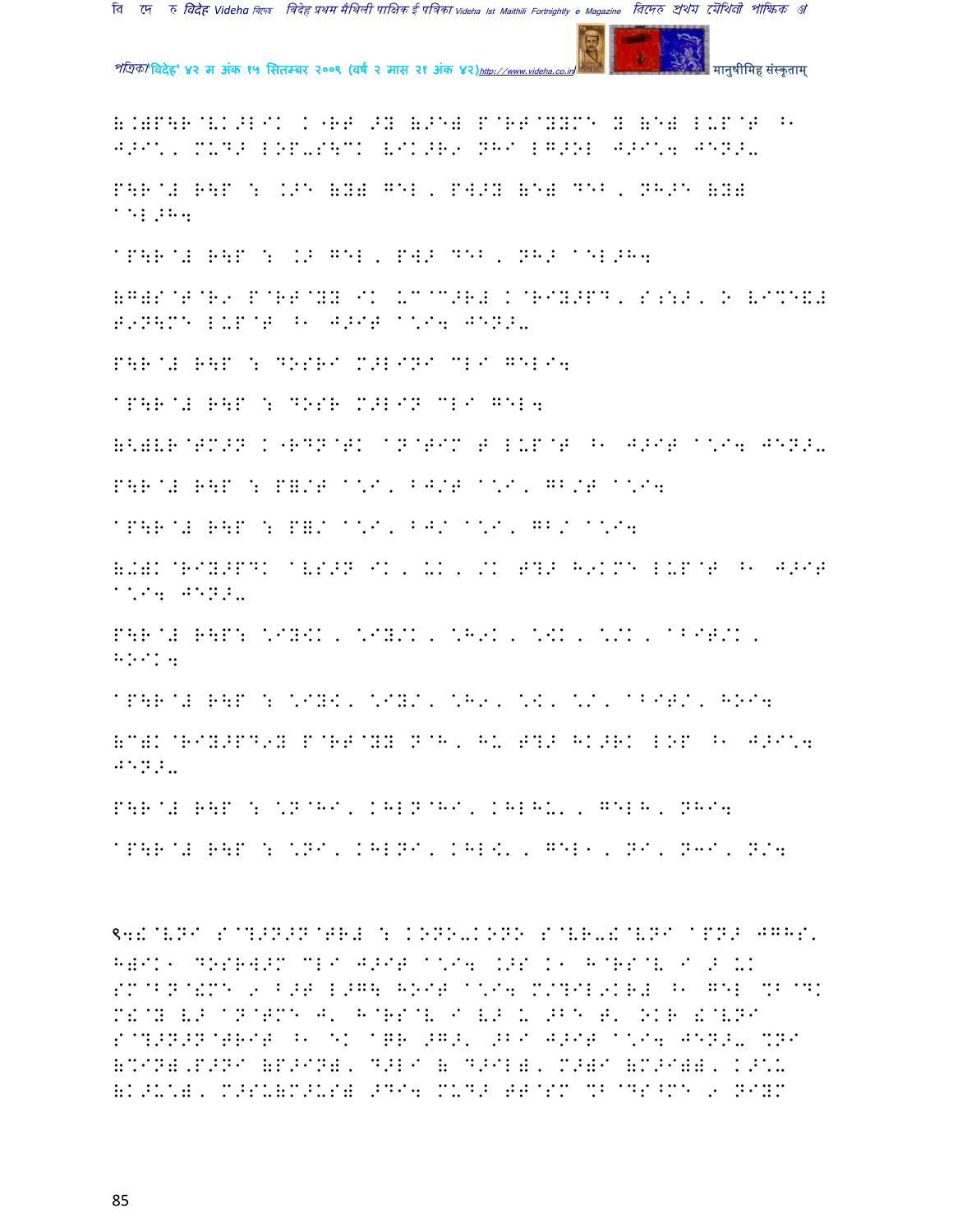*भविका*'विदेह' ४२ म अंक १५ सितम्बर २००९ (वर्ष २ मास २१ अंक ४२)http://www.videha.co.in<sup>/ मा</sup>नालीकर में पानुषीमिह संस्कृताम्

L>G\ NHI HOIT A\*I4 JEN>- R%@MIKE' RI%@M > SU!>;%UKE' SU:S NHI KHL JI SHI KHL JI SHI KHL JI SHI KHL JI SHI KHL JI SHI KHL JI SHI KUNI SHI KUNI SHI KUNI SHI KUNI SHI

१०4HLN@T(@)K P@RYOG : M/?IL9 ^>&>ME S>M>N@YTY> HLN@T (@)K >V%@YKT> NHI HOIT A\*I4 K>R# JE %B@DK AN@TME A UC@C>R# NHI HOIT A\*I4 MUD> S;S@K"RT ^>&>S' JHIN>K THINDE OVER ELD (THOSAM) WAS ARRESTED FOR THE HUNDRICH COMPANY. J>IT A\*I4 EHI PO?9ME S>M>N@YTY> SM@P\R@# %B@DKE' M/PICE ASSAULTED OF POSSES PORTLANDING HER PORTLAND PARTIES REPORT A\*I4 MUD+ V@YOJNA LEL AT I4 MUD- VOOR HET HET DIE SONALIGE VAN DIE SONALIGE VAN DIE SONALIGE VAN DIE SONALIGE SO TELEPER KTHRULLI HRU HELP THAT PRESS PARES TO THE TELT THU-KTHU PO? M?IL9 LE.NK P@R>C9N > NV9N DUN\ %/L9K SRL > SM9C9N PPIRSON STORICH BEGALER GEL AT THE SOME FOREST SMYME BOOK STANDARD BETWEEN SHE SEHO AND SEHOLD SEHO SRL HOB1VLILI HISPORIS HISPORIS HISPORIS MALLANDI AT A VR@TM>N SMYME M/?IL9 M>T"R^>&9PR@YN@TKE' >N ^>&>K M>!@YMS' M/?IL9K :>N LEB1 P\$IRHL PRIP@REQ@YME LE.NME SHARR BER STREEPRER ENERGY THE TTO TOPAL BOTH DELT ^\*\*K MONTHER CONSTRUCTION ON A CHARGE OF HOURS LINES AND LEASEN TO LE. M#@\$L SCET A\*I4 P@RSID@! ^>&>%>S@T@R9 \$>4 R>M>VT>R HOVE IN THE SPONDER OF SALE AND HOUR AND THE THE KIND NE DI NE DEBI DEBI DEBI DEBI DEBI DEBI DE BILI DE BILI DE BILI E PER  $\mathcal{L}$  ,  $\mathcal{L}$  ,  $\mathcal{L}$ 

 $\mu$ B FURDSTUR THORS FOR A RUSS ENDING BY HOUR POINT  $\mu$  . Then the RAPS' STATE ROOM CONTROL

24 M/?IL9 AK>DM9, P)N> D@V>R> NIR@!>RIT M/?IL9 LE.N-  $\mathbb{R}^n$  . The  $\mathbb{R}^n$ 

14 JE %B@D M/?IL9-S>HIT@YK P@R>C9N K>LS' >I !RI J>HI VR@T@TN9ME P@RCLIT A\*I, SE S>M>N@YT, T>HI VR@T@TN9ME LINE AND LINE

G@R>H@Y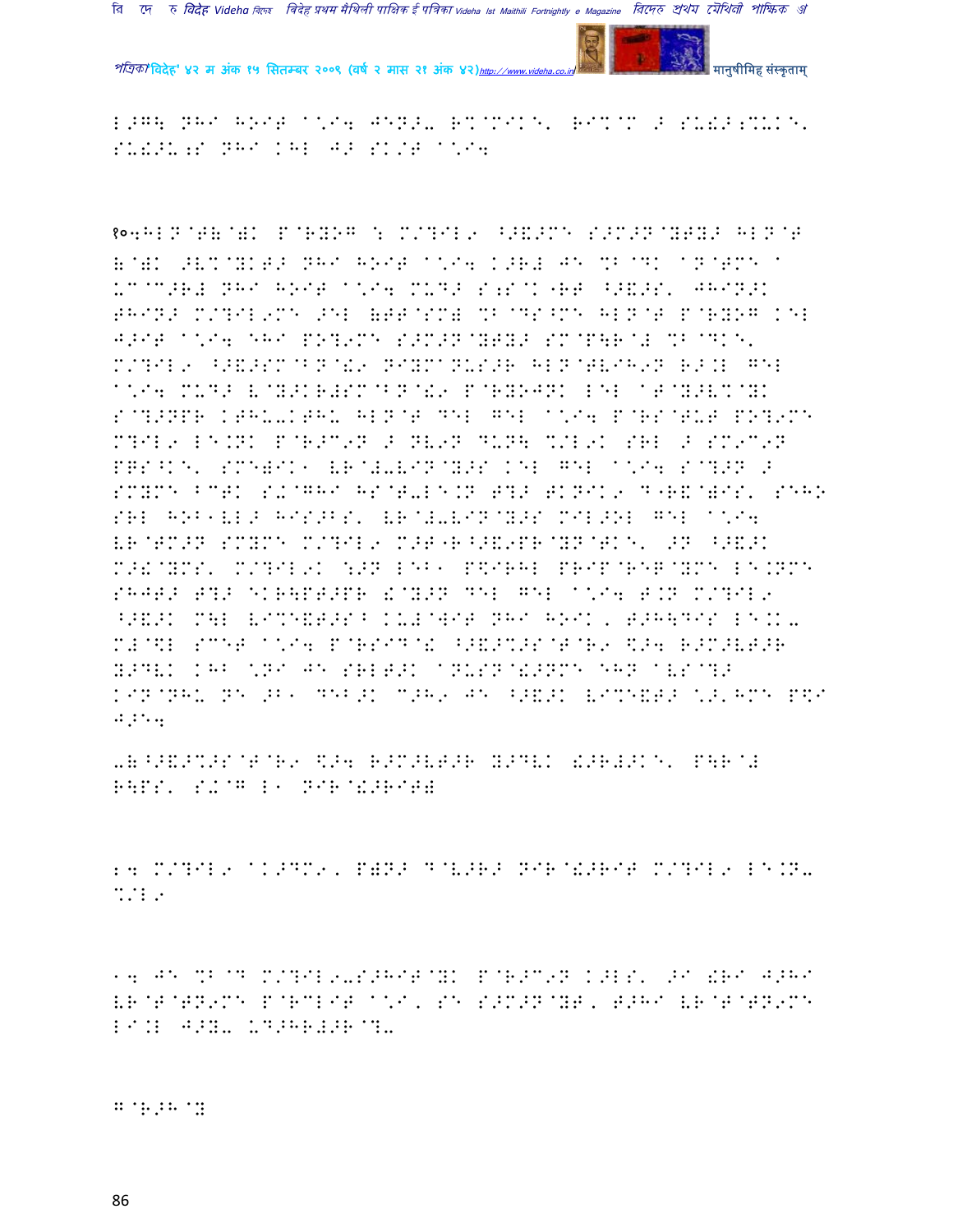54 M/?IL9K NIM@NLI.IT %B@D EHI R\PE P@RYUK@T HOYT:J/H,S/H,IEH,O/H,L/H T?> D/H4

IT@Y>DI4

44 '/' T?' HER '/ YEA' HER 'E PAR 'HER 'HEA' 'E TER THE 'N YA' HER '/ TA' T SD"R% UC@C>R# I&@) HO4 Y?>- DE./T, \*L/K, B[>, \*[K

SK/T A\*I Y? KHLNI VOI KHLNI VOI KA

34 P@R>C9N M/?IL9K 'N@H' !@VNIK S@?>NME 'N' LI.L J>Y

24 NIM@NLI.IT T9N P@RK>RK R\P V/K@LPIKTY> APN>OL JOIN AT GELF, AN GELF, AN GOING OF GELF AND AN INCLUSION AT A COLLEGE AT A LOCAL AND RELEASED AT LATER AT A UNI J>E RHL A\*I4 KR' GEL>H, V> KRY GEL>H V> KRE GEL>H4

 $\mathcal{M}_\mathrm{c}$  ,  $\mathcal{M}_\mathrm{c}$  ,  $\mathcal{M}_\mathrm{c}$  ,  $\mathcal{M}_\mathrm{c}$ 

TINKR4(V/KL@PIK R\PE' G@R)

JEKR, TEKR

WIMPS , WINDOWS

A.N,A.NI,E.EN,A.N9

AG@R>H@Y

 $\cdot$   $\cdot$   $\cdot$ 

 $\mathcal{H} \mathcal{H}$ 

JKR,TKR

**BUCKER** 

 $\sim$  101

*পত্ৰিকা*' विदेह' ४२ म अंक १५ सितम्बर २००९ (वर्ष २ मास २१ अंक ४२)http://www.videha.co.in/ मानुष्य करूरी मानुषीमिह संस्कृताम्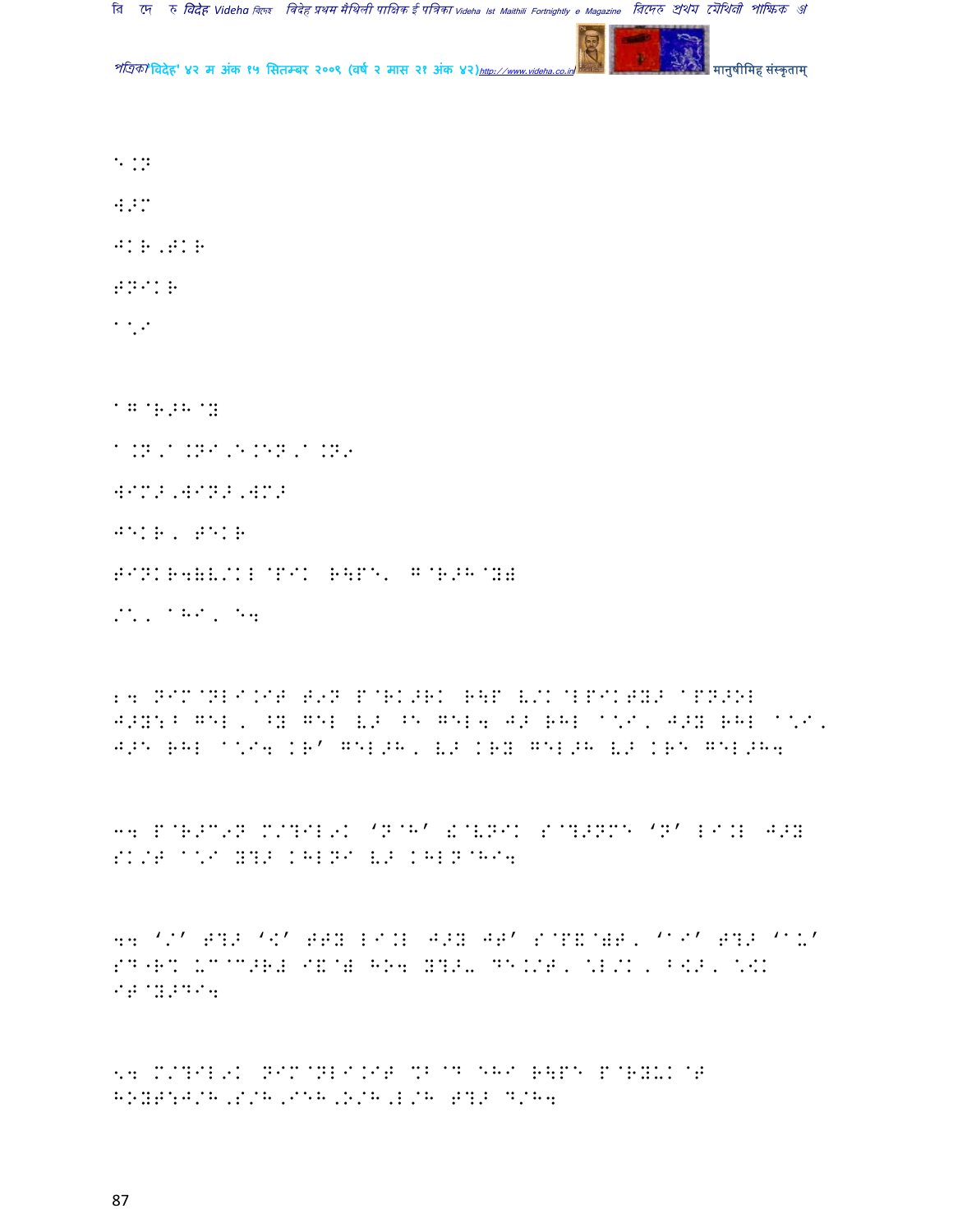*পত্ৰিকা*'বিदेह' ४२ म अंक १५ सितम्बर २००९ (वर्ष २ मास २१ अंक ४२)http://www.videha.co.in<sup>/ Haman</sup> सम्बं<sup>द</sup>े । मानुषीमिह संस्कृताम्



64 H@R@S@V IK>R>;T %B@DME 'I' KE LUP@T KRB S>M>N@YT, AG@R>H@Y ?IK4 Y?>- G@R>H@Y DE.I >BH, M>LINI GELI (MNU&@Y M>T@RME)4

74 S@VT;T@R H@RS@V 'E' V> 'Y' P@R>C9N M/?IL9K UD@!R# >DIME T' Y?>VT R>.L J>Y, KI;TU >!UNIK P@RYOGME KALE TEST GREEN. VNK KA VHK EVIE ARHA HEREN IN LIE KRONING AYL>H V> AEL>H, J>Y V> J>E IT@Y>DI4

84 UC@CORRECT\_PRODUCERS\_PRODUCER\_PRODUCER\_PRODUCER\_PRODUCER\_PRODUCER\_PRODUCER\_PRODUCER\_PRODUCER\_PRODUCER\_PRODUCER\_PRODUCER\_PRODUCER\_PRODUCER\_PRODUCER\_PRODUCER\_PRODUCER\_PRODUCER\_PRODUCER\_PRODUCER\_PRODUCER\_PRODUCER\_PRODUCER\_ ATA PERSONAL PARA LATE TRI PHIN, AND SARA RIAL !9>, A=/>, VI>H, V> !9Y>, A=/Y>, BIY>H4

94 S>NUN>SIK S@VT;T@R S@VRK S@?>N Y?>S;^V '3' LI.L J>Y  $\mathbb{R}$  so substituted the second second second second second second second second second second second second second second second second second second second second second second second second second second second secon M/>', KNI>', KIRTNI>'4

104 K>RKK VI^K@T@TIK NIM@NLI.IT R\P G@R>H@Y:-H>?KE', H>?S', H>?E', H>?K, H>?ME4 'ME' ME ANUS@V>R SR@V?> T@Y>J@Y ?IK4 'K' K V/KL@PIK R\P 'KER' R>.L J> SK/T  $\mathcal{L}^{\mathcal{A}}$  and  $\mathcal{L}^{\mathcal{A}}$ 

114 P\R@VK>LIK K@RIY>PDK B>D 'KY' V> 'KE' AV@YY VALDE 'PIK LOBBE' LOBBEAR AL SILVE 'N NAM GEBEEN 'PIKIA' IG GAL DE. I KE4

 $\sim$  124 MPC satisfies the control of the proton model with  $\sim$  10  $\sim$  10  $\sim$  $\mathcal{A}$  ,  $\mathcal{B}$  ,  $\mathcal{B}$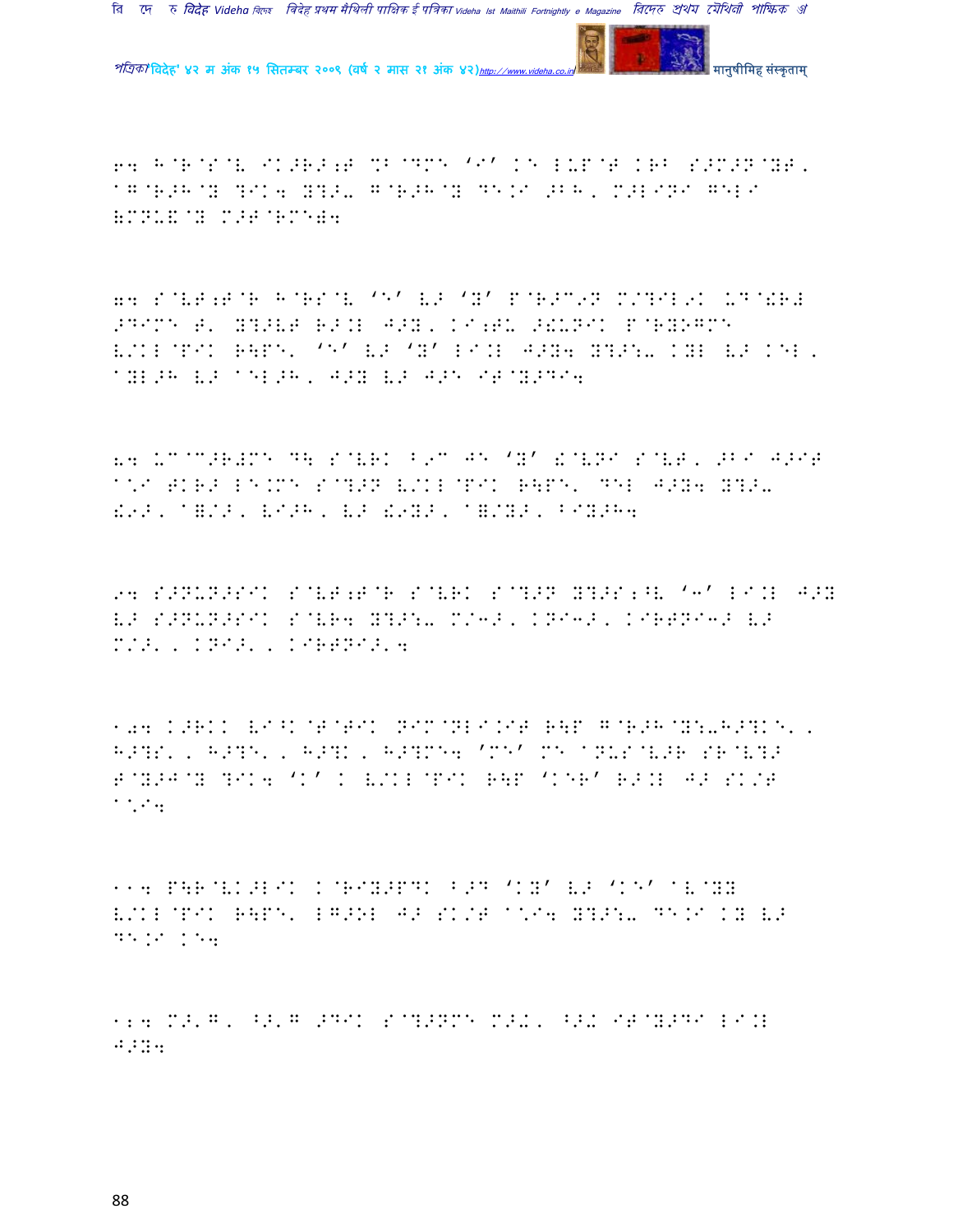134 AR@D@! 'N' O AR@D@! 'M' K BDL> ANUS>R NHI LI.L J>Y, KI;TU \*>P>K SUVI!>R@? AR@D@! '+' , '3', T?> '#' K BDL> ANUS@V>RO LI.L J> SK/T A\*I4 Y?>:- A+@K, V> A;K, A3@CCL VID-100 VOID-100 VOID-100

144 HL;T CIH@N NIYMT, LG>OL J>Y, KI;TU VI^K@TIK S;G ACORE: T PORT AN OCTOBER AND A THROUGHT AN INTERFERING A STATE OF THE STATE OF THE STATE OF THE STATE OF THE S %@R9M>NK4

154 S^ EKL K>RK CIH@N %B@DME S)> K' LI.L J>Y, H)> K' NHI, S;YUK@TIK HETU 6R;YUK@TIK HETU 6R;YUK@TIK HETU 6R;YUK@TIK HETU 6R;YUK@TIK HETU 6R;YUK@TIK HETU 6R;YUK@TIK

164 ANUN>SIKKE' CN@D@RBIN@DU D@V>R> V@YK@T KYL J>Y4 PR;HU MUD@R#K SULISHIN AN SMAR ABSE MARTHA PR ANUS@V>RK P@RYOG CN@D@RBIN@DUK BDL> KYL J> SK/T A\*I4 Y?>- HI' KER BDL> HI;4

174 PHP 184 PASS PROPERTY AND ALL REPORTS ON A SUB-

184 SMS@T PD S)> K' LI.L J>Y, V> H>I6ENS' JO\$I K' , High (1998) parties

194 LIA T?> DIA %B@DME BIK>R9 (1) NHI LG>OL J>Y4

204 A;K DEVN>GR9 R\PME R>.L J>Y4

214KI\*U !@VNIK LEL NV9N CIN@H BNB>OL J>Y4 J>' 9 NHI BNL ANT PROPERTY AT THE REPORT OF THE POST HER PAY OF THE AVAILABLE AS A VITAL AT LAST  $\mathcal{P}$ AE/ 2011 2012 AE/ E-P/H PONG PLAN DIA MARIA SENIORA ANG PARA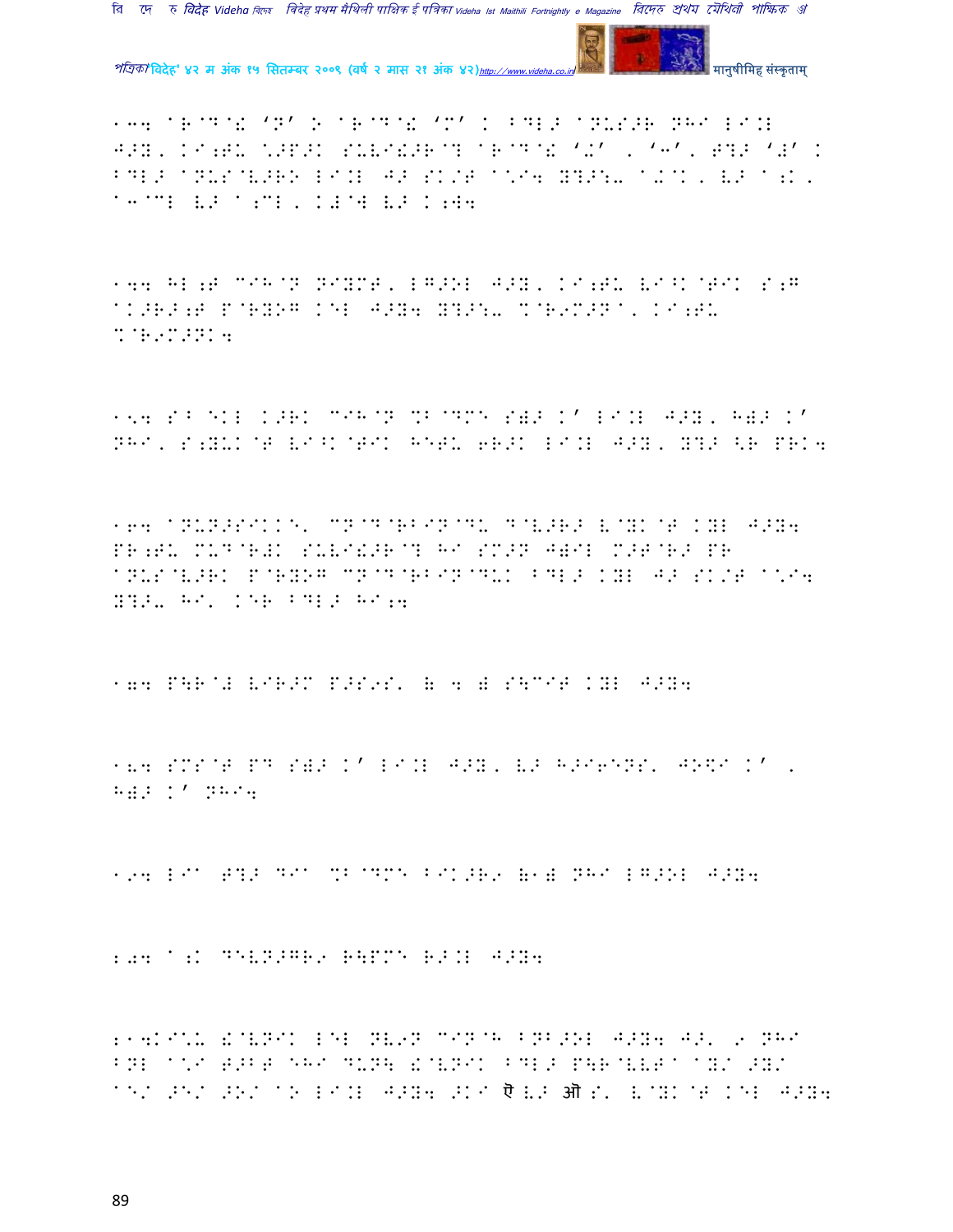MAY 2010- 28, 30

NOV42009- 19, 22, 23, 27

MARRIAGE DAYS:

 $\therefore$  8889  $\therefore$   $\therefore$  88

DATE-LIST (YEAR- 2009-10)

US- MAITHILI STORY BY SHYAM DARIHARE, TRANSLATED BY PRAVEEN K JHA )

84VIDEHA FOR NON RESIDENTS 8414ORIGINAL POEM IN MAITHILI BY GAJENDRA THAKUR

DATE-LIST)

TRANSLATED INTO ENGLISH BY LUCY GRACY FROM NEW YORK

8424 DEVIL BLESSEN SKYLPAGED USBAARE GUERN DARIHARE (DESERT

VIDEHA FOR NON-RESIDENT MAITHILS(FESTIVALS OF MITHILA

 $H_{\rm eff}$  , Goving  $H_{\rm eff}$  and  $H_{\rm eff}$  and  $H_{\rm eff}$  (  $H_{\rm eff}$  is  $\Omega$  ) in  $H_{\rm eff}$  . The  $H_{\rm eff}$  is the  $H_{\rm eff}$ 0> "SUMN" ११/०८/७६

*পত্ৰিকা*'বিदेह' ४२ म अंक १५ सितम्बर २००९ (वर्ष २ मास २१ अंक ४२)http://www.videha.co.in<sup>/ Haman</sup> सम्बं<sup>द</sup>े । मानुषीमिह संस्कृताम्

ৱি দে *হ বিदेह Videha ৰিজে ৰিবলৈ प्रथम मैथिली पाक्षिक ई पत्रिका <sub>Videha</sub> Ist Maithili Fortnightly e Magazine <i>ৱিদেহ প্ৰথম মৌথি*লী পাক্ষিক \$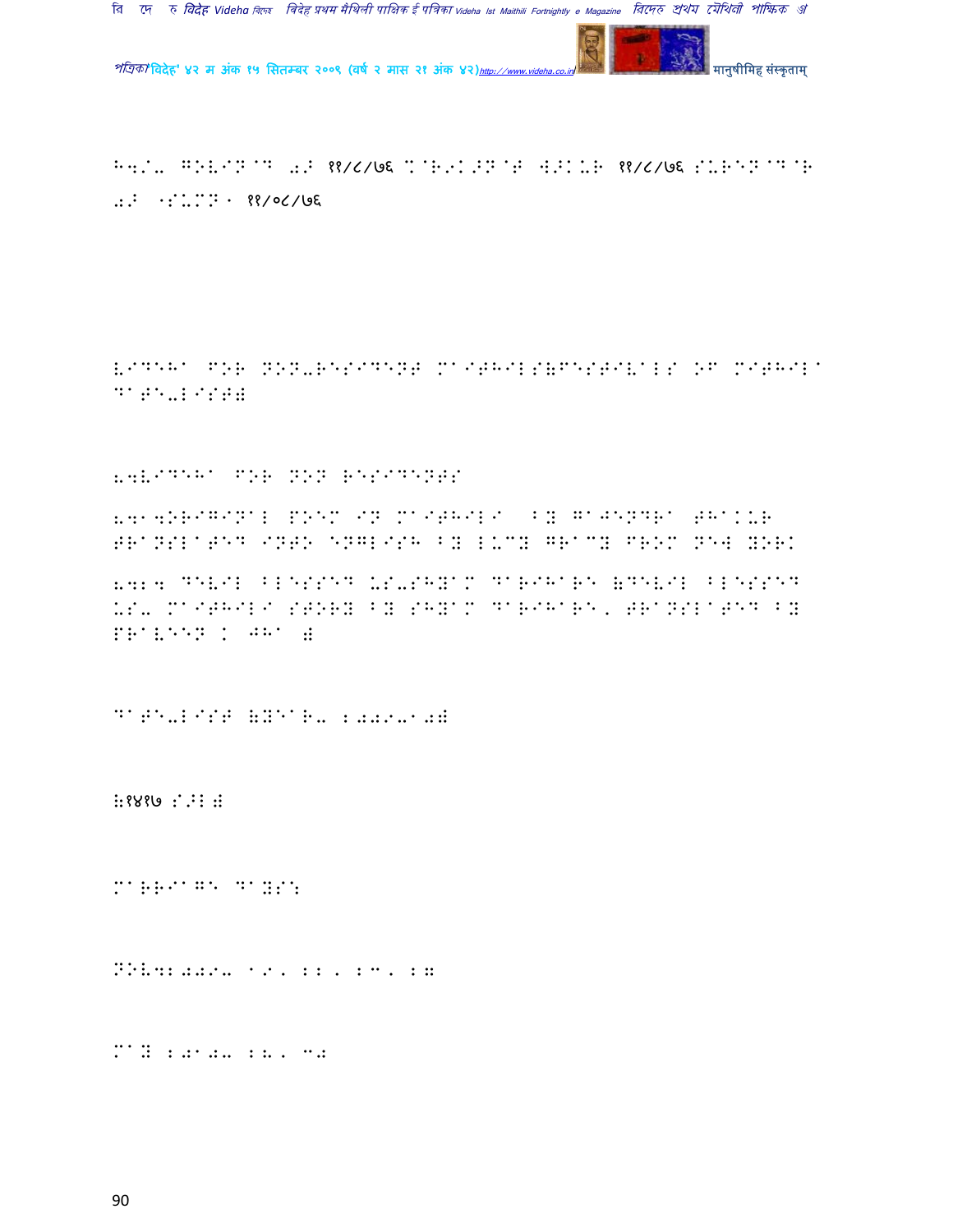िव <sup>त</sup> ह विदेह Videha <sub>विष्य</sub> विदेह प्रथम मैथिली पाक्षिक ई पत्रिका <sub>Videha Ist Maithili Fortnightly e Magazine *वि*(मह क्षेश्रेग ट्रॉशिती পौष्किक \$</sub>

*পত্ৰিকা*' विदेह' ४२ म अंक १५ सितम्बर २००९ (वर्ष २ मास २१ अंक ४२)http://www.videha.co.in<sup>/ म</sup>ानुष्यी- मानुषीमिह संस्कृताम्

HLPS and all and several products with the conditional and annual products. 25, 27, 28, 30

JULY 2010- 1, 8, 9, 14

UPANAYANA DAYS: JUNE 2010- 21,22

DVIRAGAMAN DIN:

NOVEMBER 2009-2012-19, 2009-2012-2022

DECEMBER 2009- 2, 4, 6

FEB 2010-2010- 15, 19, 21, 21, 21, 21, 21, 21, 21, 25,

MARCH 2010- 1, 4, 5

MUNDAN DIN:

NOVEMBER 2009- 18, 19, 23

DECEMBER 2009- 3

 $\mathcal{A}^{\star}(\mathbb{R})$  for a lower to  $\mathcal{A}$  , and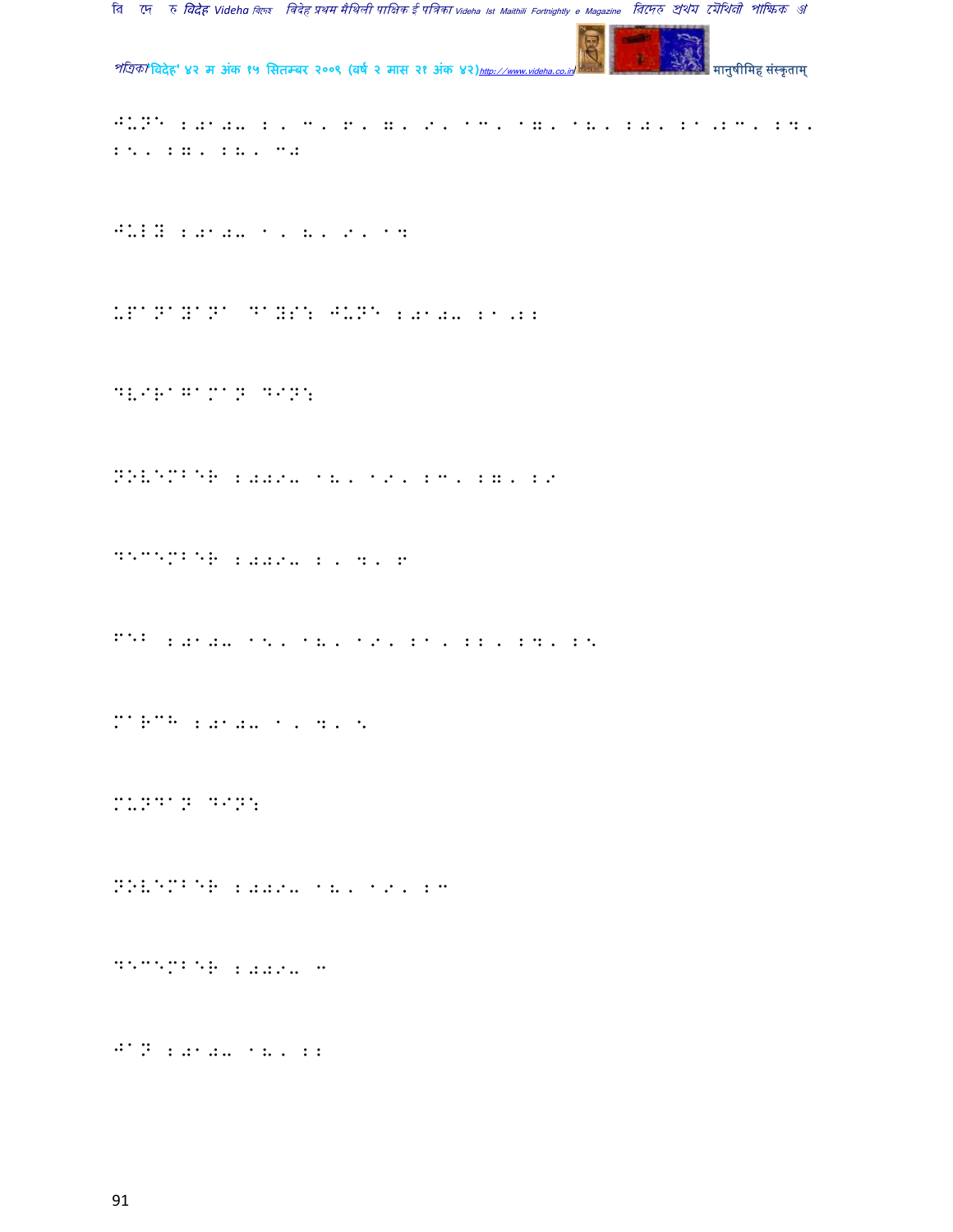िव <sup>त</sup> रु विदेह Videha <sub>विष्य</sub> विदेह प्रथम मैथिली पाक्षिक ई पत्रिका <sub>Videha</sub> ist Maithili Fortnightly e Magazine वित्मरु *द्यिश्च द*्योश्चिती পोष्फिक औ

पिñका**'**िवदेह**'** ४२ म अंक १५ िसतम्बर २००९ (वष र् २ मास २१ अंक ४२)http://www.videha.co.in/ मानुषीिमह सस्कं ृताम्

FEB 2010- 3, 15, 25, 26

MARCH 2010- 3, 5

 $\langle \sigma_{\alpha}^{\mu} \rangle \mathcal{D}^{\mu}$  and an analysis are

JULY 2010- 1

FESTIVALS OF MITHILA

MAUNA PANCHAMI-12 JULY

MADHUSHRAVANI-24 JULY

NAG PANCHAMI-26 JUL

RAKSHA BANDHAN-5 AUG

KRISHNASTAMI-13-14 AUG

CHAUTHCHANDRA-23 AUGUST

KUSHI AMAR YANG BERSE

HARTALIKA TEEJ- 23 AUG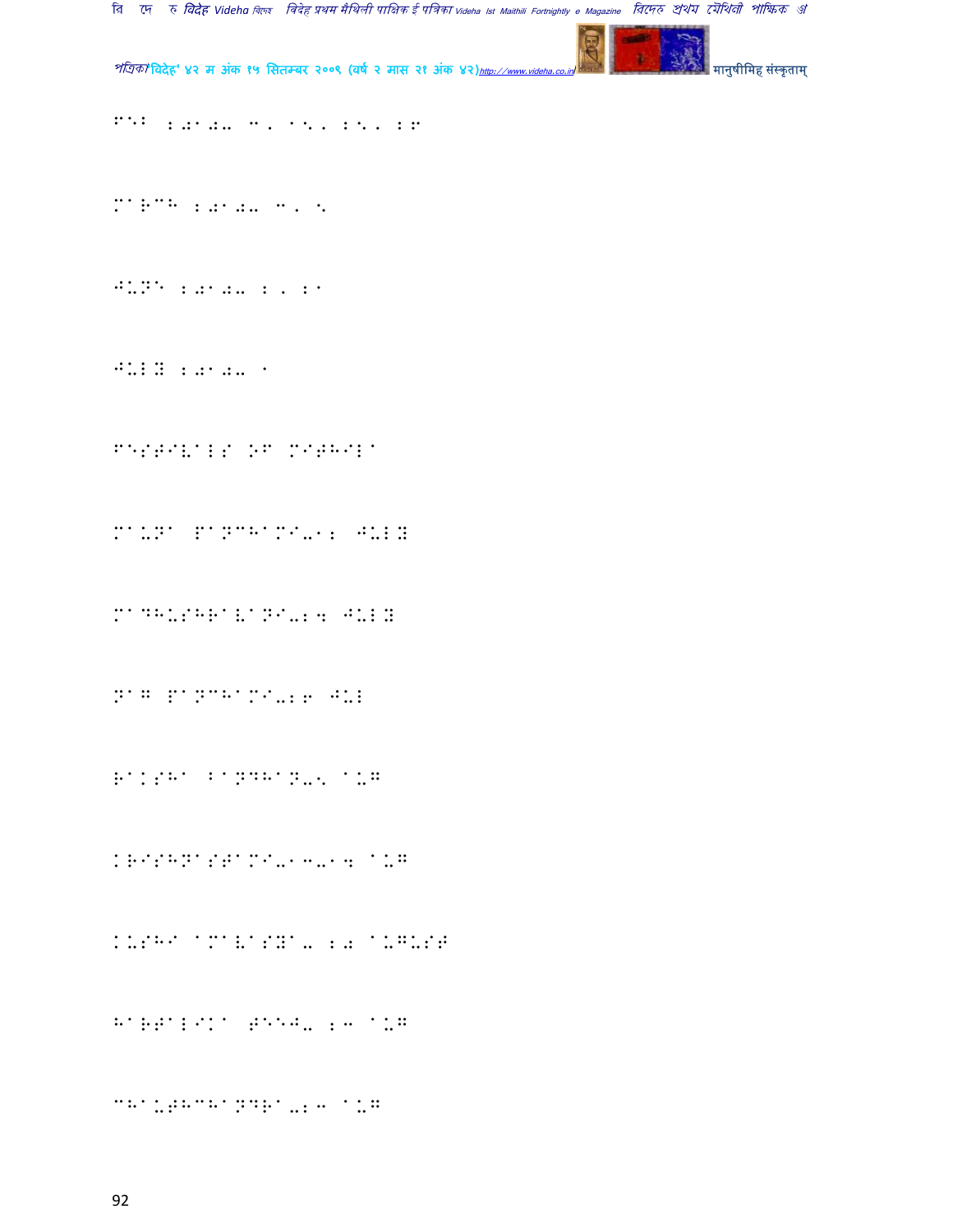MAHA NAVAMI - 27 SEPTEMBER

MAHASTAMI- 26 SEP

BELAUTI- 24 SEPTEMBER 2007

KALASHSTER SEPARA SEPARA SEPARA SEPARA SEPARA SEPARA SEPARA SEPARA SEPARA SEPARA SEPARA SEPARA SEPARA SEPARA S

VISHWAKARMA POOJA-17SEP

MATRI NAVAMI- 13 SEP

JIMOOTAVAHAN VRATA/ JITIA-11 SEP

PITRI PAKSHA BEGINS- 5 SEP

ANANG ANANG CATURASHI

INDRA POOJA AARAMBH- 1 SEPTEMBER

KARMA DHARMA EKADASHISTI

पिñका**'**िवदेह**'** ४२ म अंक १५ िसतम्बर २००९ (वष र् २ मास २१ अंक ४२)http://www.videha.co.in/ मानुषीिमह सस्कं ृताम्

ৱি দে *হ বিदेह Videha ৰিকে ৰিবলৈ प्रथम मैथिली पाक्षिक ई पत्रिका <sub>Videha</sub> Ist Maithili Fortnightly e Magazine <i>ৱিদেহ শ্ৰ*থম মৌথিলী পাক্ষিক ৰ্গ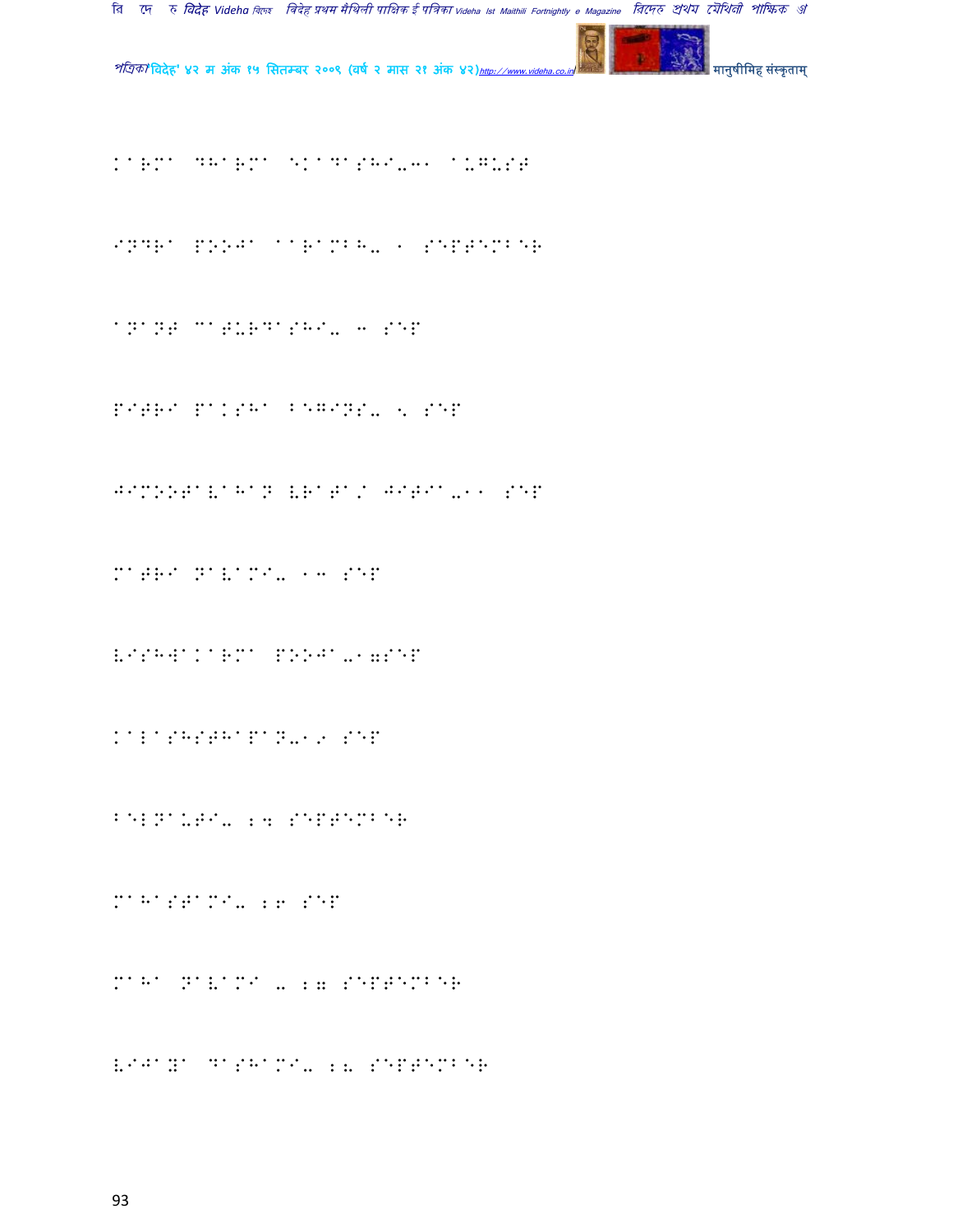RAVI VARAMBER 2010

VIVAHA PANCHAMI- 21 NOV

SOMMARI AMAVASYA VRATA-16 NOVEMBER VRATA-16 NOVEMBER VRATA-16 NOVEMBER VRATA-16 NOVEMBER V

KARTIK POORNIMA/ SAMA BISARJAN- 2 NOV

DEVOTTHAN EKADASHI- 29 OCT

AKSHYAY NAVAMI- 27 OCT

CHHATHI- -24 OCT

ANNAKOOTA/ GOVARDHANA POOJA-18 OCT

BHRATRIDWITIYA/ CHITRAGUPTA POOJA-20 OCT

DIYABATI/DEEPAVALI/SHYAMA POOJA-17 OCT

THATURDASHI

DHANTERAS- 15 OCT

KOJAGARA- 3 OCT

*পত্ৰিকা*' विदेह' ४२ म अंक १५ सितम्बर २००९ (वर्ष २ मास २१ अंक ४२)http://www.videha.co.in/ मानुष्य स्थितिकामिह संस्कृताम्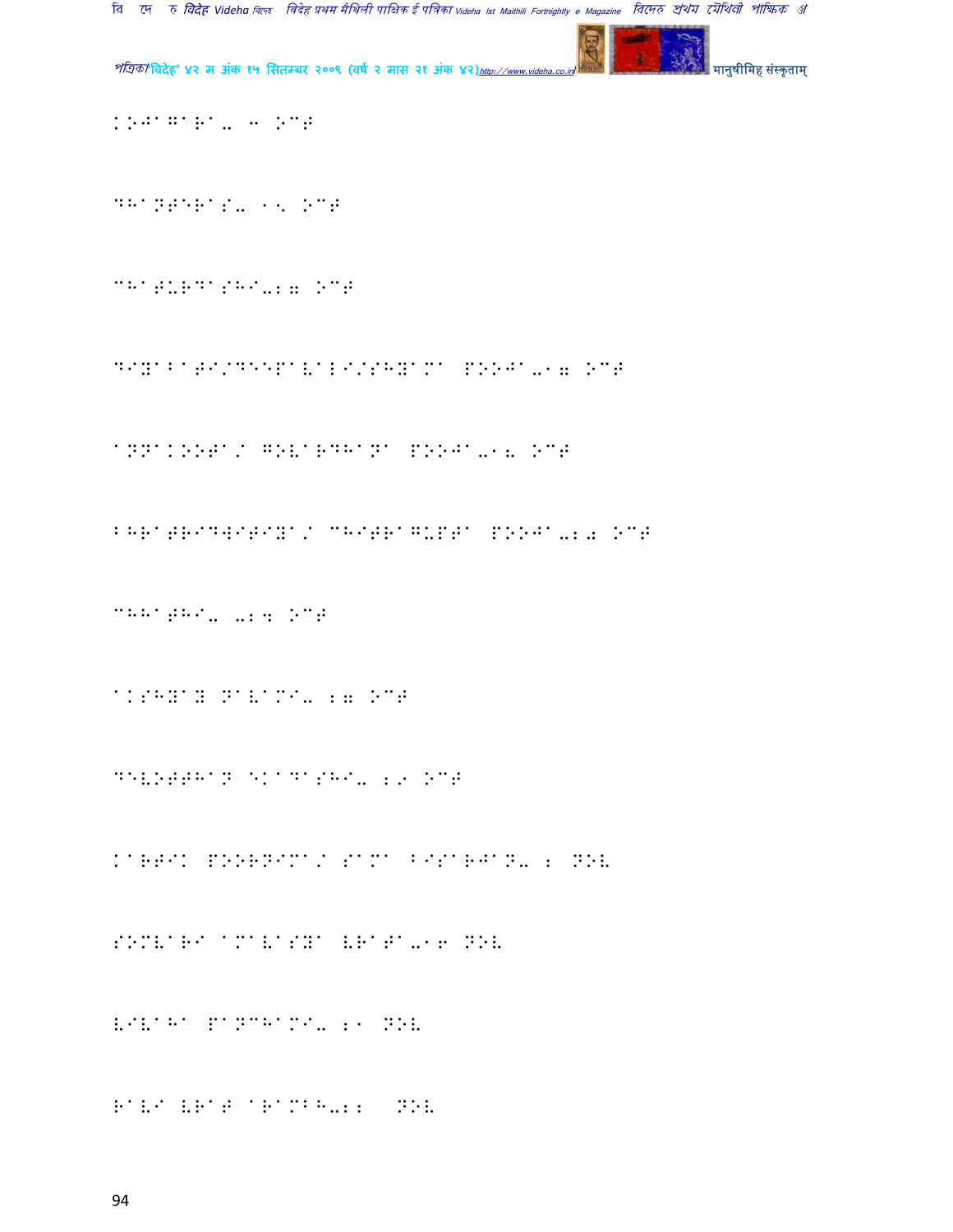AKSHAYA TRITIYA-16 MAY

RAVI BRAT ANT-25 APRIL

JURISHITAL-15 APRIL

MESHA SANKRANTI-SATUANI-14 APRIL

RAM NAVAMI-24 MARCH

HOLI-1 MAR

 $F_{\alpha}$   $F_{\alpha}$   $F_{\alpha}$   $F_{\alpha}$   $F_{\alpha}$   $F_{\alpha}$   $F_{\alpha}$   $F_{\alpha}$ 

MAHASHIVARATRI-12 FEB

BASANT PANCHAMI/ SARASWATI POOJA- 20 JAN

MAKARA/ TEELA SANKRANTI-14 JAN

NARAKNIVARAN CHATURDASHI-13 JAN

NAVANNA PARVANA-25 NOV

पिñका**'**िवदेह**'** ४२ म अंक १५ िसतम्बर २००९ (वष र् २ मास २१ अंक ४२)http://www.videha.co.in/ मानुषीिमह सस्कं ृताम्

िव <sup>त</sup> रु विदेह Videha <sub>विष्य</sub> विदेह प्रथम मैथिली पाक्षिक ई पत्रिका <sub>Videha</sub> ist Maithili Fortnightly e Magazine वित्मरु *द्यिश्च द*्योश्चिती পोष्फिक औ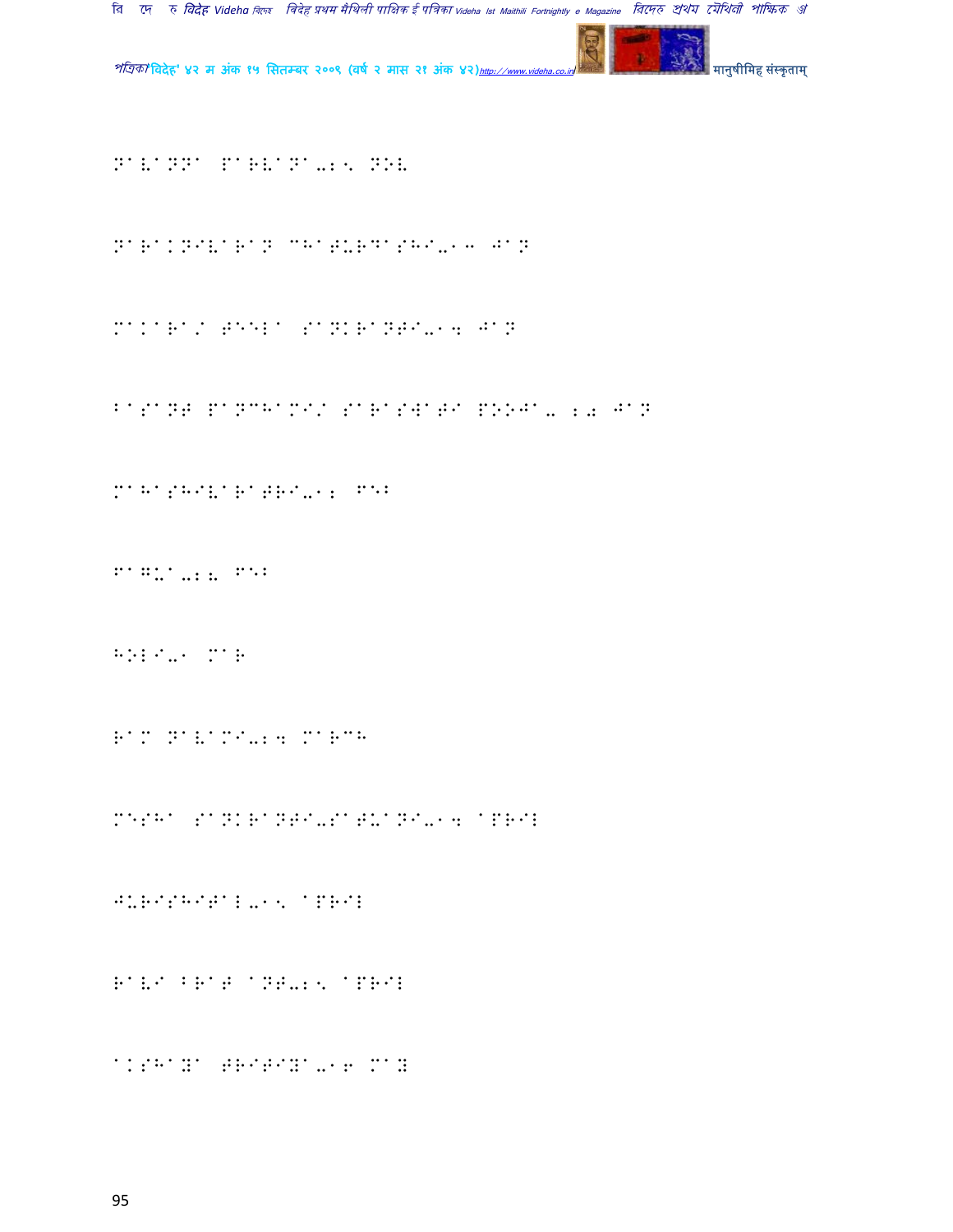MANDAKINI LIVING IN THE HEAVEN CAME TO THE EARTH NOW BADRIVISHAL AND KEDARNATH MEETING OF ALAKNANDA AND MANDAKINI TWO OF THE THUNDERING STREAMS MEET HAD IS LIVING IN THE CLOUDY HOUSE? THE CLOUD THAT LEFT DID NOT RETURN YET BUT ALONG THE WAY

GAJENDRA THAKUR (B4 1971) IS THE EDITOR OF MAITHILI EJOURNAL "VIDEHA" THAT CAN BE VIEWED AT HTTP://WWW4VIDEHA4CO4IN/ 4 HIS POEM, STORY, NOVEL, RESEARCH ARTICLES, EPIC – ALL IN MAITHILI LANGUAGE ARE LYING SCATTERED AND IS IN PRINT IN SINGLE VOLUME BY THE TITLE "KURUKSHETRAM4" HE CAN BE REACHED AT HIS EMAIL: GGAJENDRA@AIRTELMAIL4IN

HARI SAYAN EKADASHI- 21 JUL GURU POORNIMA-25 JUL ORIGINAL POEM IN MAITHILI BY GAJENDRA THAKUR TRANSLATED INTO ENGLISH BY LUCY GRACY FROM NEW YORK

GANGA DASHHARA-21 JUNE

VAT SAVITRI-BARASAIT-12 JUNE

JANAKI NAVAMI- 22 MAY

*পত্ৰিকা*'বিदेह' ४२ म अंक १५ सितम्बर २००९ (वर्ष २ मास २१ अंक ४२)http://www.videha.co.in<sup>/ Haman</sup> सम्बं<sup>द</sup>े । मानुषीमिह संस्कृताम्

िव <sup>रा</sup>प रु विदेह Videha <sub>विपद</sub> विदेह प्रथम मैथिली पाक्षिक ई पत्रिका <sub>Videha Ist Maithili Fortnightly e Magazine *विरमरु श*थंग रंगैथिली পोष्किक औ</sub>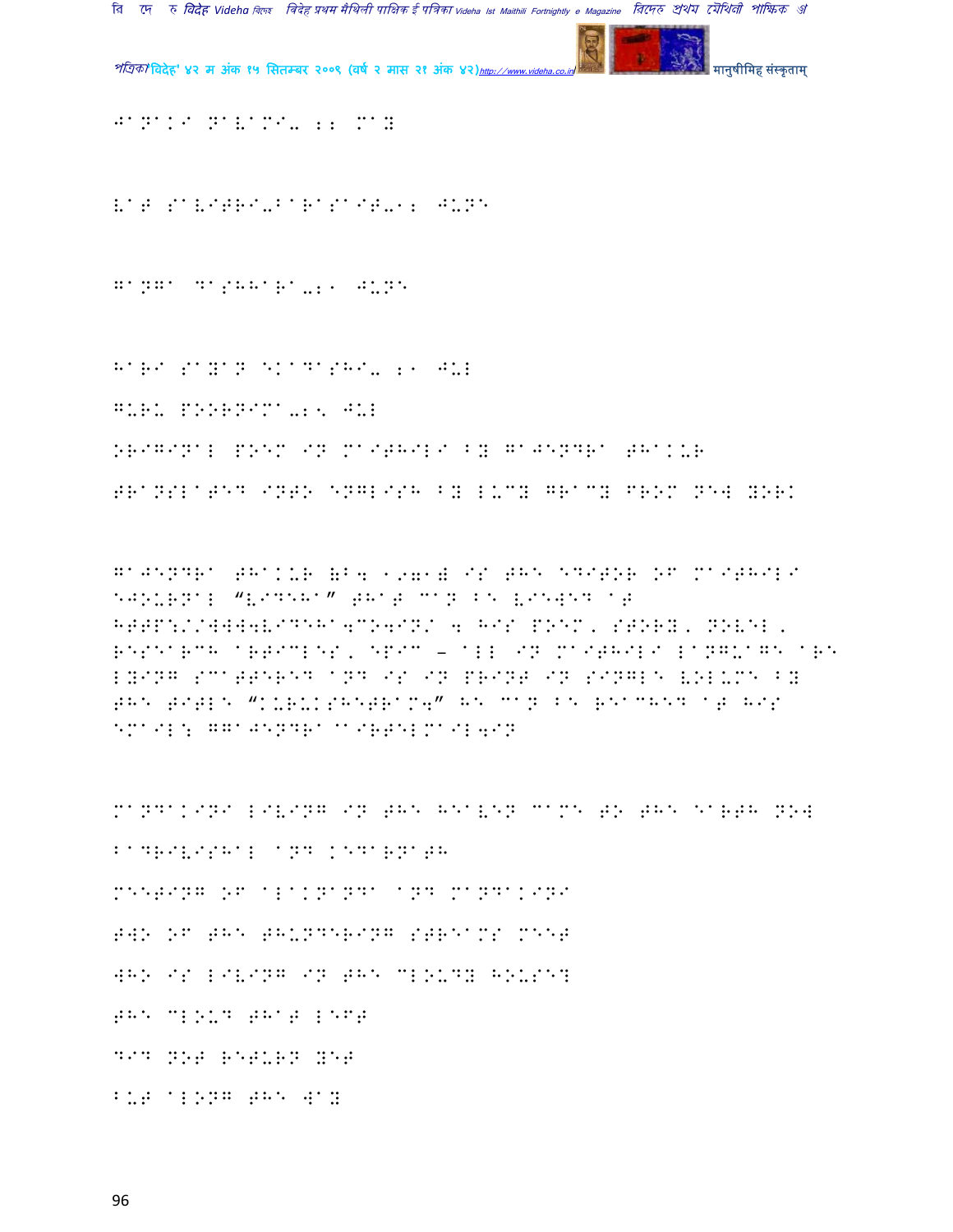'SIR, B TV'SIR, B TV'SIR, B TV'S OWNER HAS BEEN WAITING OUTSIDE FOR LONGING OUTSIDE FOR LONGING OUTSIDE FOR LO TO CALL ON', REPLIED THE GUARD POLITELY4

THE POLICE CHIEF HAD JUST LEFT AND THE SUPPLY LEFT AND THE SUPPLY ABOUT TO RETIRE FOR THE DAY WHEN A GUARD ENTERED AND SALUTED HIS NECKE MOVING HIS NECKEL HIS SERVICE OF TO HIS EYES, I THE SUPREMO ASKED, 'NOW WHAT'?

(DEVIL BLESSED US- MAITHILI STORY BY SHYAM DARIHARE, TRANSLATED BY PRAVEEN K JHA )

DEVIL BLESSED US-SHYAM DARIHARE (DEVIL BLESSED US-MAITHILI STORY BY SHYAM DARIHARE, TRANSLATED BY PRAVEL (ART )

THE COLD WIND CAME WITH EARTH QUAKE ANIMALS TRAPPED AND FELL DOWN WHOSE IS THIS STATE IS THE STATE OF THE SERVE HEART IS SHAKEN TO SEE THE STREAM TO SEE THE STREAM TO SEE THE STREAM TO NO ENDS OF THE MOUNTAIN RANGE OF THE MOUNTAIN RANGE OF THE MOUNTAIN RANGE OF THE MOUNTAIN RANGE OF THE MOUNTAIN<br>And a strain range of the mountain range of the mountain range of the mountain range of the mountain range of THE SLOPE IS SO STEEP AND BROOK IS AT THE GROUND EDGES FENCED WITH TWO MOUNTAINS THIS IS YOUR BEAUTY! OH ALAKNANDA! MANDAKINI WHO LIVES IN THE HEAVEN IS SEEN ON THE EARTH THE THUNDERING BUBBLY TORRENT THE NEW VISION I AM GIFTED WITH TODAY SHOWED ME THE WORLD FILLED WITH COLD WIND4

*পত্ৰিকা*'বিदेह' ४२ म अंक १५ सितम्बर २००९ (वर्ष २ मास २१ अंक ४२)http://www.videha.co.in<sup>/ Haman</sup> सम्बंधियोज्ञानि संस्कृताम्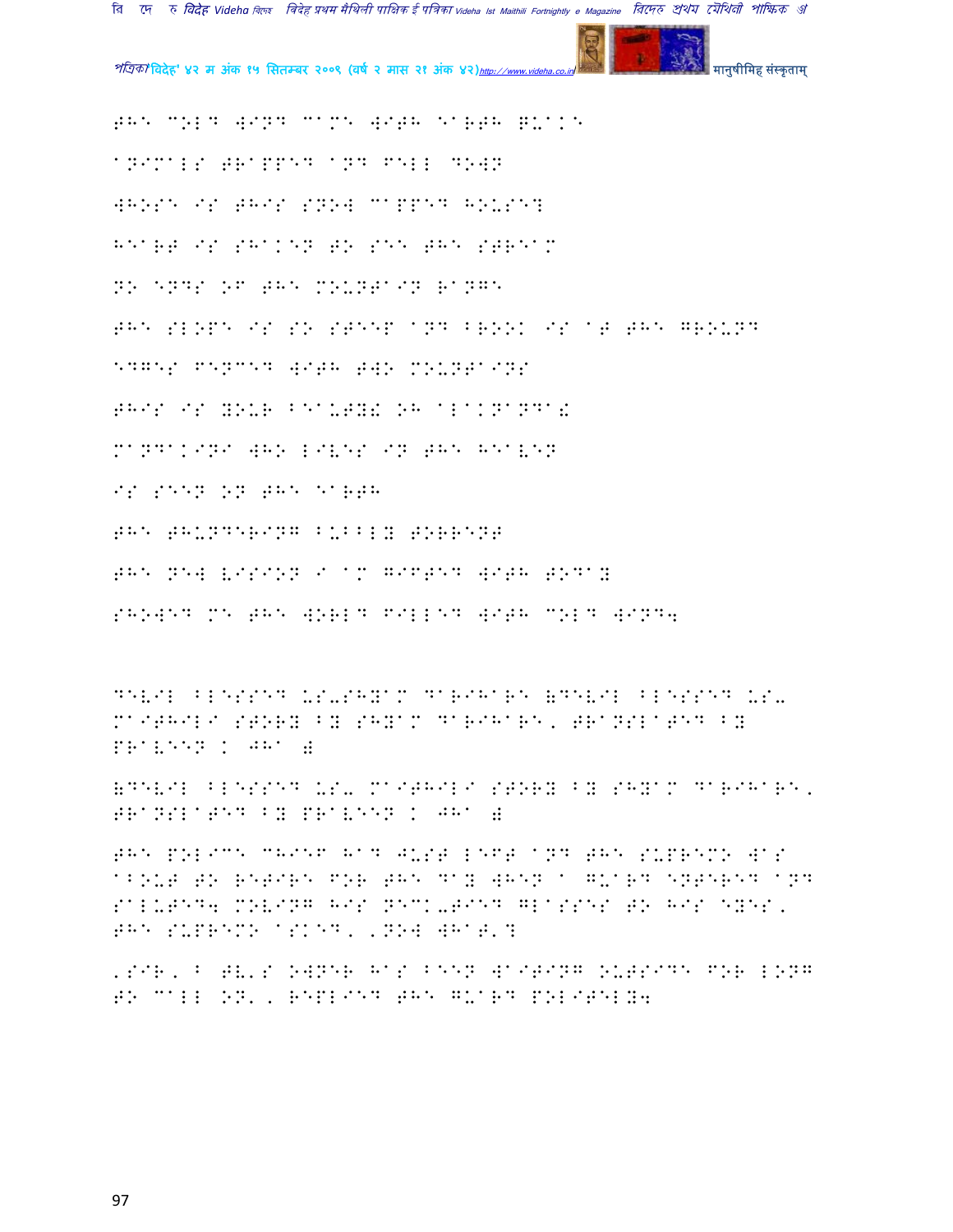'I WON'T SEE ANY TV GUY RIGHT NOW4 ASK HIM TO COME LATER4 AND WITH AN APPOINTMENT4' SAID THE SUPREMO CLIMBING STAIRS OF HIS MANSION4

'SIR, HE IS NOT HERE FOR AN INTERVIEW, BUT FOR A REDRESSAL4 HIS NEPHEW HAS BEEN ABDUCTED4' THE GUARD EXPLAINED4

SUPREMO HALTED HIS STEPS HE TURNED HIS STEPS HEAD, AND TURNED HERE 'ABDUCTED? NEPHEW? HOW? WHEN?'

'HE DIDN'T TELL ME ALL THAT'S TELL ME ALL THAT'S SAID HUMBLY

'ALRIGHT, HAVE HIM WAIT INTO THE OUTER DRAWING ROOM4 I WILL BE RIGHT BACK'4 SAYING, SUPREMO WENT UPSTAIRS, IMMEDIATELY CALLED HIS BROTHER-IN-LAW AND ASKED,'MAN! HOW COULD YOU KIDNAP B TV'S OWNER'S NEPHEW?'

SANTLAL WAS STUNNED4 SAID,'WHAT YOU SAYIN, MONSIEUR? MY TEAM GOT ONLY A DOCTOR IN OUR CUSTODY AND MONSIEUR HAS ALREADY BEEN INFORMED OF THAT4 WE KNOW NOTHIN 'BOUT NO B TV'S OWNER'S KIN4 MY TEAM DON'T TOUCH NO ONE WITHOUT MY PERMISSION, MONSIEUR4 ME SURE SOME OTHER TEAM GOTTA DONE THAT4'

SUPREMO'S EYES TURNED RED4 SAID HE,'ONLY YOUR TEAM HAS THE WHEREWITHAL TO PULL THIS KIND OF A JOB THROUGH4 NO OTHER TEAM IS AUTHORIZED TO LAY THEIR HANDS ON SUCH A FIGURE4 CONTACT B TEAM, C TEAM, D TEAM RIGHT AWAY AND LET ME KNOW WITHIN TEN MINUTES WHO HAS HIMSE SANGHERS IN WILL MEET THE B TO HIMAGING. AND ENGAGE HIM IN CONVERSATION4'

ANGRILY, SUPREMO INSERTED THREE PINTS OF PAAN INSTEAD OF USUAL TWO AND STARTED DOWNSTAIRS GRUMBLING,'THESE BASTARDS WANT TO GULP ALL THE RANSOM ALL THE RANSOM ALL THE RANSOM ALL THE RANSOM ALL THE RANSOM ALL THE RANSOM THEMSELVES4 WHICH IS WHY DIDN'T TELL ME4 WHAT THEY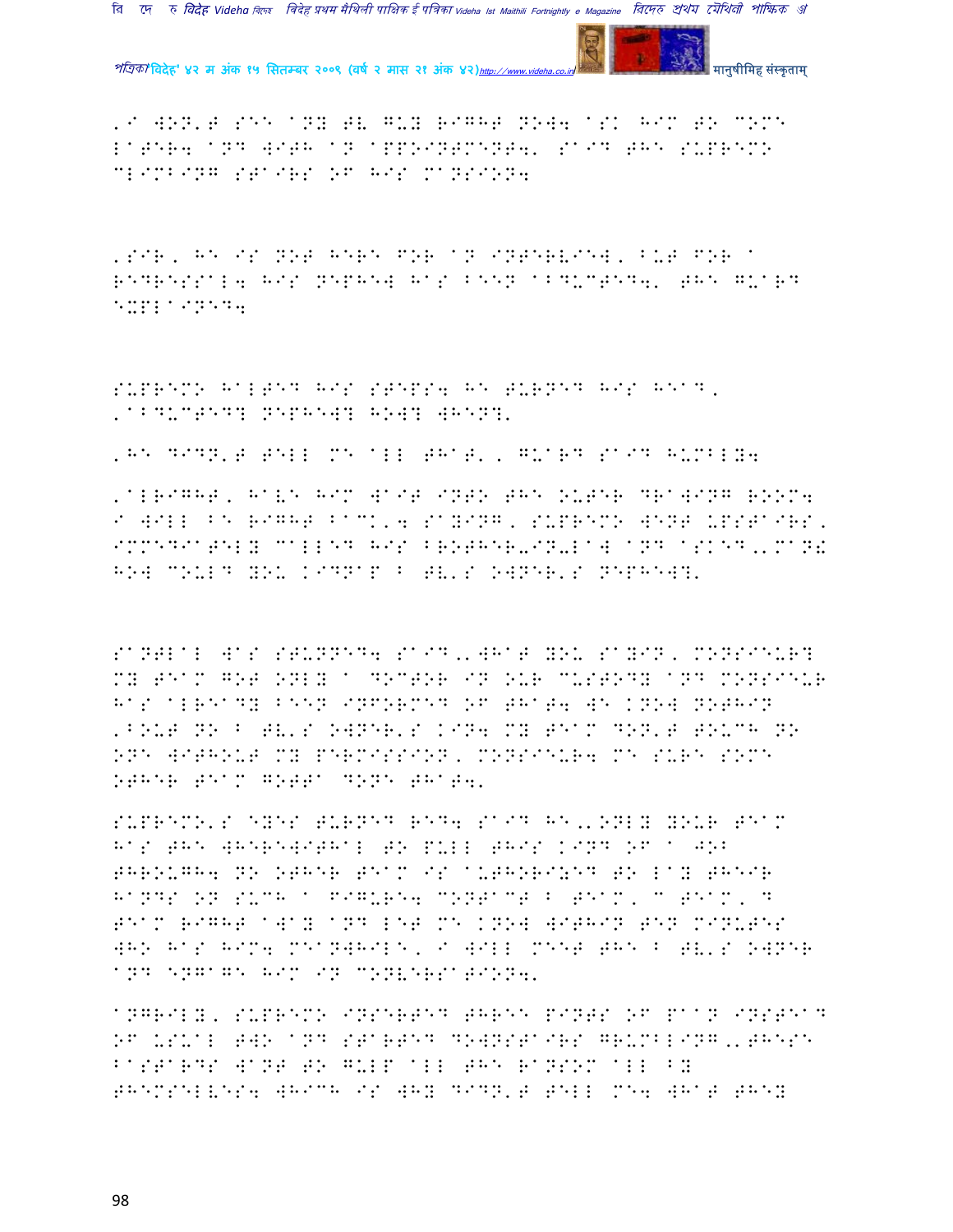'LIKE'S GROUP IN SIR?' AS KED MAN BHATIA

SUPERFRIGHT INTERFRIGHT INTERFRIGHT INTERFRIGHT INTERFRIGHT INTERFRIGHT INTERFRIGHT INTERFRIGHT INTERFRIGHT IN KIND OF NEWS EDITING OF NEWS FINDING PARTIES FINDING WITH MY STATE? MY FAMILY IS ESPECIALLY TARGETED BY YOUR TV4 WHY DON'T YOU SHOW SOMETHING POSITIVE ONCE IN A WHILE?

'YES SIR444YES SIR' SAID MR4 SURESH BAHAL PLEASED WITH HIS SUCCESS IN EXPLAINING4 INTRODUCING HIS TO EAST WINDS, HE SAID, THIS IS OUR NEWS EDITOR OF THIS IS ONE ON THE SAID, THIS IS OUR TORSET OF THE SAID, THIS IS OUR TOROS MOHAN BHATIA AND444'

'OH THAT! THAT WHAT PAKISTAN'S PRESIDENT CALLS HIMSELF AND SOME OF THE CHIEF MINISTERS HERE ALSO TAKE PRIDE IN DOING THAT'S DOING THAT'S IN DISPLAYED HIS DISPLAYED HIS DISPLAYED HIS DISPLAYED HIS DISPLAYED O TREASURE OF KNOWLEDGE4

'SIR, CHIEF EXECUTIVE OFFICER'4

'WHAT'S THAT'S THAT'S THAT'S THAT'S THAT'S THAT'S THAT'S THAT'S THAT'S THAT'S THE TALK4

- 
- 
- 'HONG-HON' HAT BUILDED TO THE SPACE BUILDED THE SUPPLY TO THE
- 
- 
- 
- 
- 
- 
- 'NO SIR, CEO' MAY SURESH CLARIFIED AND SURFAIRS

 $B = B + B + B$ 

SUPREMO BROUGHT DOWN HIS GLASSES TO HANG ONTO HIS CHEST FROM UPON THE EYES4 SPITTING A LOAD INTO THE

EDITOR AND SENIOR PHOTOGRAPHER GOT ON TO THEIR FEET AND GREETED HIM4 AFTER THE SUPREMO TOOK TO HIS SEAT,

SPITTOON OUTSIDE THE ROOM, HE ENTERED THE OUTER DRAWING ROOM4 B TV'S OWNER AND ACCOMPANYING NEWS

THE OWNER STARTED,' SIR, I AM B TV'S CEO SURESH

िव <sup>रा</sup>प रु विदेह Videha विल्ह विदेह प्रथम मैथिली पाक्षिक ई पत्रिका <sub>Videha Ist Maithili Fortnightly e Magazine त्रिर्पिरु শ্রेথিম মৌথিলী পাক্ষিক \$</sub>

DON'T UNDERSTAND IS THEY CAN'T CHALLENGE THE MASTER4'

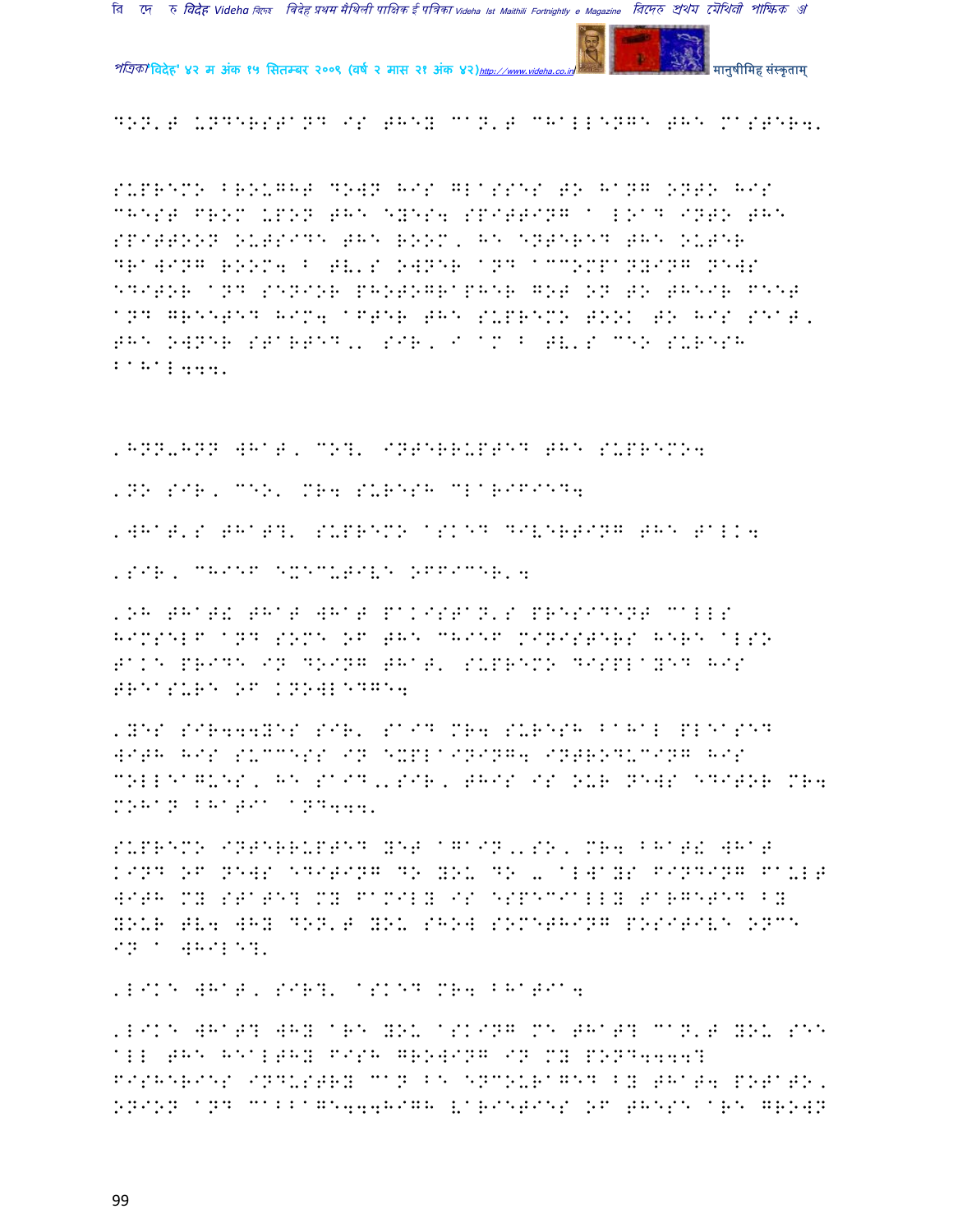SUPREMO'S DISSERTATION CONTINUED,'444ESPECIALLY PEOPLE OF YOUR CASTE ARE DEAD AGAINST MY GOVERNMENT4 BUT PHOTOS WOULD DO NOTHING4 MY GOVERNMENT OF POOR AND FALLEN WILL GO ON4 DON'T DREAM THAT I WILL EVER ALLOW A GOVERNMENT OF YOUR CASTE IN THIS STATE4 BIGGING PUNDITS ARE FALLING AT MY FEET IN MY FEET IN MY AND YOU ARE OUT TO DISREPUTE ME WITH A MERE LENS444!' PAAN'S SPIT WAS POURING OUT OF SUPREMO'S MOUTH4 A

#### RETURN EMPTY-HANDED4

SUPREMO WAS LECTURING THEM IN HIS SIGNATURE FASHION TO TERRORIZE THEM EARLIER ON SO THEY WON'T MUCH OPEN THEIR MOUTH LATER4 WHEREAS, MR4 SURESH BAHAL WAS SHAKING TO HIS VERY CORE THINKING HE MAY HAVE TO

### DOWNTRODDEN444'

'OHHHH, SO IT'S YOU, MAAL MISHA PRABAL MISHE MAY IS YOU, HIS YOU, MAY IS WHO CAME TO COVER MY RALLY AND SNAPPED PHOTOS OF PEOPLE SQUABBLING FOR SNACKS AND FIGHTING EACH OTHER INSTEAD OF LISTENING TO ME! YOU HAD INTERVIEWED SHOPKEEPERS ABOUT HOW MY PARTY PEOPLE EXTORTED CONTRIBUTIONS FROM THEM4 WHAT HAVE YOU COME HERE FOR TODAY? WANNA SNAP SOMETHING SPICY? ALL OF YOU ARE HANDS IN GLOVE WITH OPPOSITION4 MEDIA FOLKS ARE BENT ON CONSPIRING TO DISCREDIT A GOVERNMENT OF POOR AND

### FOLDED HANDS4

'MY NAME IS PRABAL MISHRA4 I AM A SENIOR PHOTOGRAPHER WITH B TV4.4. THE THIRD PERSON INTRODUCED HIMSELF WITH  $\sigma$ 

## 'YEAH, THESEN SHOULD BE KEPT IN MIND4 WHO IS A SHOULD BE KEPT IN MIND THIS THIRD, MR4 CO?, SUPREMO ASKED4

ON THIS MATTER RIGHT NOW MIGHT BE EXTREMELY HARMFUL TO THE KIDNAPPED, HE FOLDED HIS HANDS,'SORRY, SIR! I WILL CONTROL CONTROL CONTROL

MR4 BHATIA WAS SPEECHLESS4 UNDERSTANDING THAT ARGUING

# IN MY MANSION4 YOU WON'T FIND SUCH VARIETIES ELSEWHERE4 IN MY DAIRY, ONE COW CAN GIVE THIRTY LITERS OF MILK! ALL THESE YOU CAN'T SEE! ALL YOU DO IS TO CRITICIZE!'

पिñका**'**िवदेह**'** ४२ म अंक १५ िसतम्बर २००९ (वष र् २ मास २१ अंक ४२)http://www.videha.co.in/ मानुषीिमह सस्कं ृताम्



िव <sup>रा</sup>प रु विदेह Videha <sub>विपद</sub> विदेह प्रथम मैथिली पाक्षिक ई पत्रिका <sub>Videha Ist Maithili Fortnightly e Magazine *विरमरु श*थंग रंगैथिली পोष्किक औ</sub>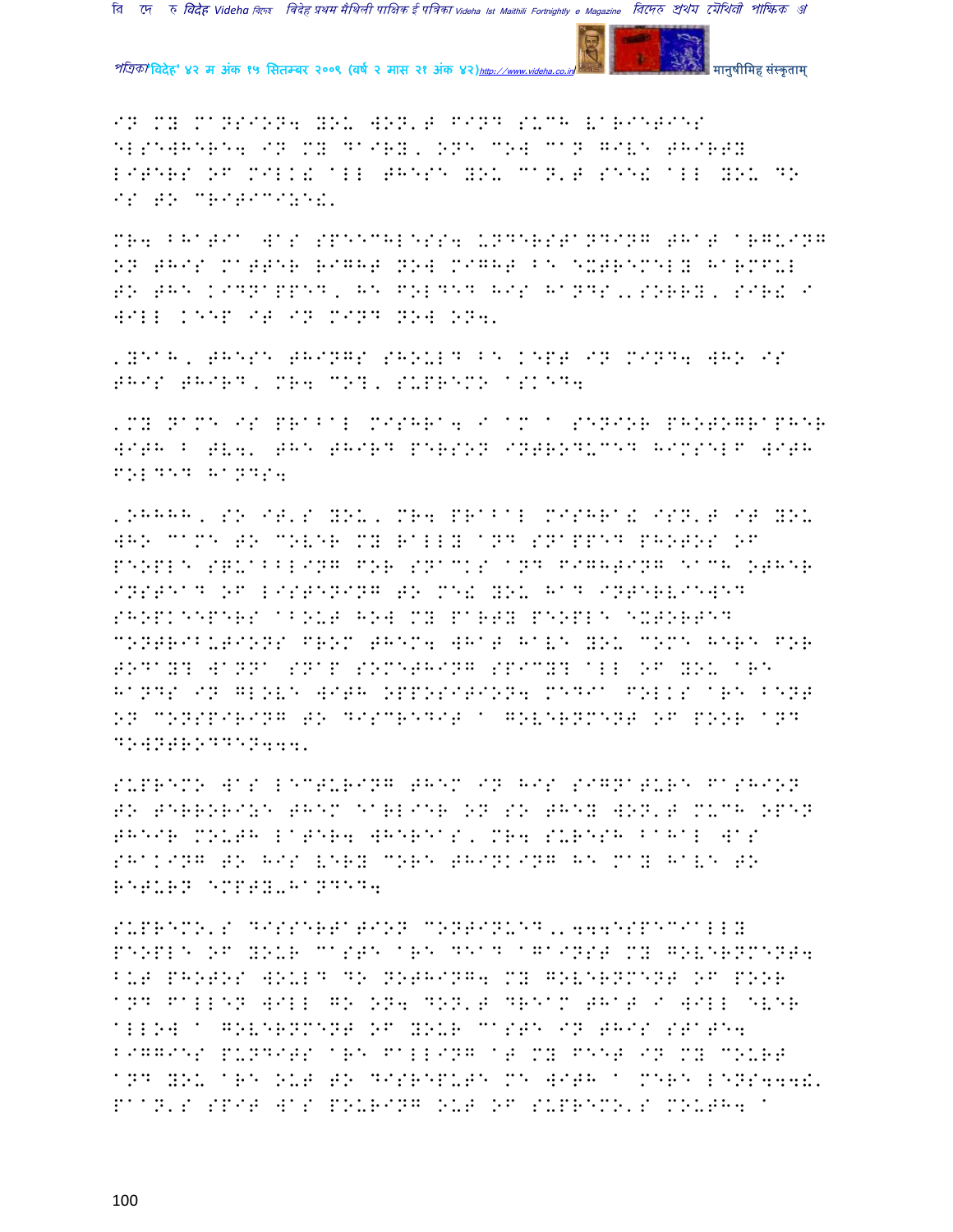PUSHING IN A COUPLE OF PINTS OF PAAN IN HIS MOUTH OUT OF THE BOWL KEPT BESIDES, AND TOPPING IT WITH SOME JARDA, THE SUPREMO TOOK TO DIGGING HIS EARS WITH A JOHNSON BUD4 MR4 BAHAL CONTINUED, 'SIR, MY NEPHEW CAME TO THE CAPITAL DAY BEFORE YESTERDAY TO PREPARE A SPECIAL REPORT4 HE WAS ABDUCTED MOMENTS AFTER HE CAME OUT OF THE HOTEL4 IN FRONT OF MR4 PRABAL MISHRA'S

'HNN YOUR NEPHEW HAS BEEN ABDUCTED? WHEN? FROM WHERE?' SUPREMO PRETENDED TO BE SURPRISED4

IGNORING THE IMPLICATION INSULT IN HIS REPORT IN HIS REMARKS. SAID, 'SIR, MY NEPHEW HAS BEEN ABDUCTED4 WE CAME TO ASK FOR YOUR HELP4'

'THEN DON'T HERE? IN WHY ARE YOU ARE YOU HERE? TO THE YOU CAN ARE NEGOTIATE A MARRIAGE BECAUSE MY SON IS TOO YOUNG AND INVITATION I HAVEN'T EXTENDED ANY!' SUPREMO ROARED IN LAUGHTER4

SEEING ALL THAT GURGLING AND SPIT MR4 SURESH BAHAL WAS FEELING A LITTLE DIZZY A LITTLE DIZZY HEAD DOWN HEAD DOWN HEAD TRIED TO REGAIN HIS COMPOSURE AND SAID, 'SIR, WE HAVEN'T COME FOR AN INTERVIEW TODAY NOR TO COVER ANY NEWS4'

GUARD RAN OUT AND BROUGHT A SPITTOON4 HE PUT IT ALONG SUPREMO'S MOUTH4 SUPREMO SPIT IT ALL OUT ALONG WITH A PIECE STUCK IN HIS THROAT (SPITTO THE SPITTOCHLIC ONE HAND, THE GUARD PASSED A NAPKIN WITH THE OTHER4 WIPING THE RED SALIVATION OF HIS LIPS, AND A RED SALIVATION SUPREMO TOSSED THE TOWARD TO SERVE THE GUARD TOWARD TO USING HIS TRAINING SKILLS, THE GUARD CAUGHT THE SKILLS OF SALE ONE HAND4 HE LOOKED AT THE GUESTS ANTICIPATING AN APPRECIATION OF HIS FEAT4 HE COULDN'T READ THE DISGUST AND FEAR SPLATTERED ON THEIR FACES4 IT DIDN'T MATTER TO HIM ANYWAY AND GLOOMILY HE WENT HIS WAY4

पिñका**'**िवदेह**'** ४२ म अंक १५ िसतम्बर २००९ (वष र् २ मास २१ अंक ४२)http://www.videha.co.in/ मानुषीिमह सस्कं ृताम्



िव <sup>रा</sup>प रु विदेह Videha <sub>विपद</sub> विदेह प्रथम मैथिली पाक्षिक ई पत्रिका <sub>Videha Ist Maithili Fortnightly e Magazine *विरमरु श*थंग रंगैथिली পोष्किक औ</sub>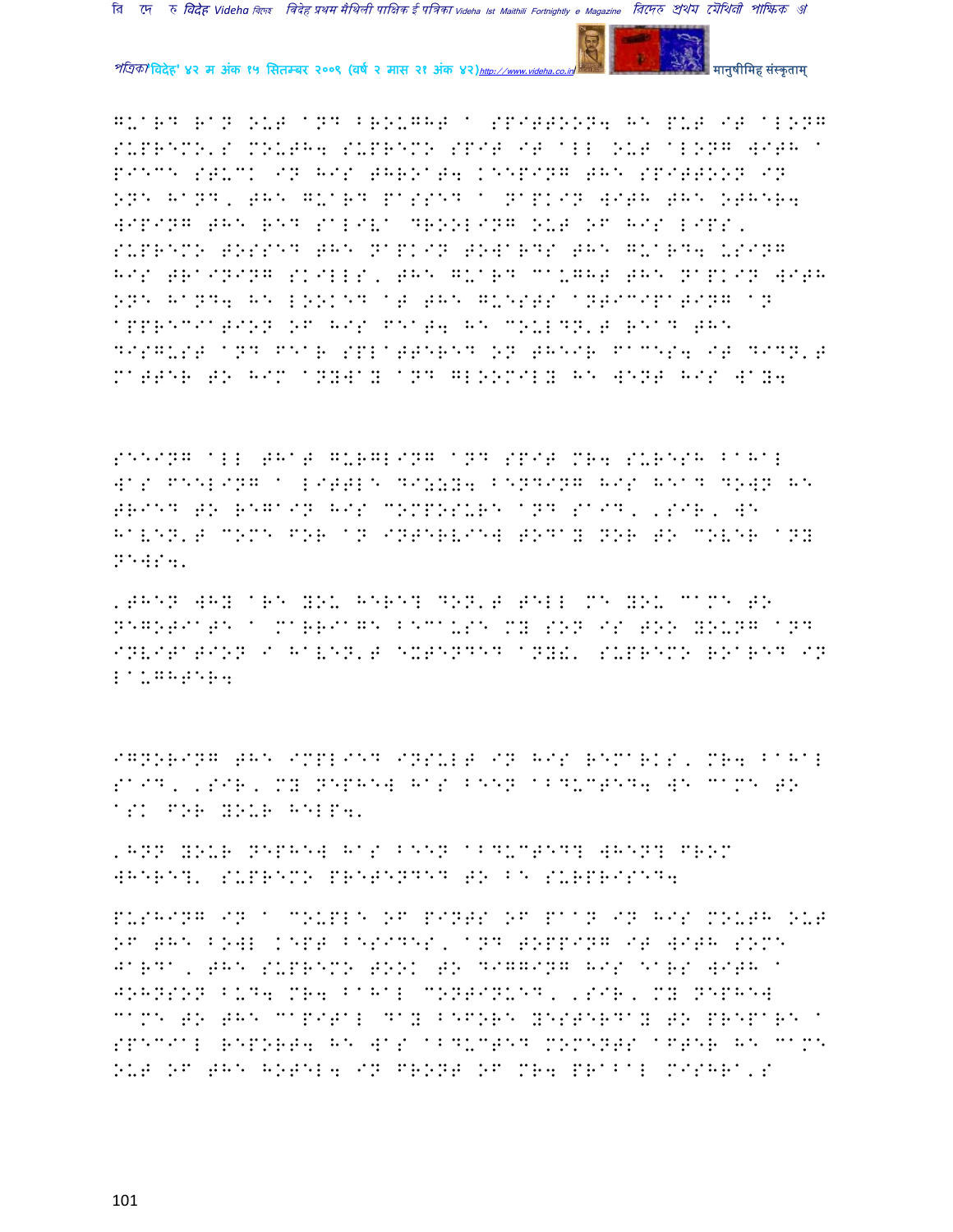पिñका**'**िवदेह**'** ४२ म अंक १५ िसतम्बर २००९ (वष र् २ मास २१ अंक ४२)http://www.videha.co.in/ मानुषीिमह सस्कं ृताम्

EYES FOUR GUN-TOTTING MEN FORCED HIM TO THEIR CAR AND SPIRITED AWAY4' (1999)

WASHING OFF HIS EAR-DIRT INTO THE ASHTRAY, THE SUPREMO ASKED,'DID YOU FILE A REPORT WITH THE POLICE?'S TO

'NO SIR4'

'IF IT HAPPENED IN FRONT OF YOUR PHOTO-MAN MR4 MISHRA, HE MUST HAVE SEEN THE SEEN THE NUMBER ON THE SEE PETER'S SUPREMO ASKED APPREHENSIVE

MR4 PRABAL MISHRA CONCEALED THE TRUTH,'NO SIR4 COULDN'T CATCH THE NO4 IN ALL THAT HUSTLE4'

SUPREMO HEAVED A SIGH OF RELIEF4 MR4 BAHAL ET AL BECAME A LITTLE HOPEFUL WITH THIS SIGH4 MR4 BHATIA PRESENTLY SAID,'SIR, YOU HAVE SUCH A STANDING IN THIS STATE THAT ALL BUREAUCRATS AND POLICE ADMINISTRATION TREMBLE WITH FEAR BEFORE YOU4SO WE THOUGHT THAT REPORTING THE MATTER TO POLICE WILL UNNECESSARY PUBLICIZE IT AND THE SPILLER THE LIFE OF THE LIFE OF THE VICTIM AS WELL AS BRING DISREPUTE TO YOUR GOVERNMENT AND ALL AS BRING DISPLACEMENT AND RELEASED FOR THE UNIVERSE OF THE SUGGEST YOU PERSONALLY ASK TO CREATE TO CREATE THE POLICE TO CREATE A CONTROL OF A PRESSURE444'

MR4 SURESH BAHAL INTERRUPTED,'SIR, WE HAVEN'T EVEN GOT ANY CALL FOR RANSOM YET4 HAD IT COME, WE WOULD HAVE RESOLVED IN THE RESOLVED IT THE RESOLVED IT THE RESOLVED IT THE RESOLVED IT THE RESOLVED IT THE RESOLVED BOTHERED YOU SIR4'

'MY BOTHERATION IS IMMATERIAL4 AFTER ALL, TERRIBLE IT IS THAT A JOURNALIST HAS BEEN KIDNAPPED4 ALL THIS IS A CONSPIRACY TO DISCREDIT MY GOVERNMENT4 I ASK YOU TO HAVE FAITH IN ME4 YET, IT IS NOT A LOW HANGING FRUIT WHICH YOU CAN ENJOY IMMEDIATELY AND CAN ENJOY IMMEDIATELY AND CAN ENJOY IMMEDIATELY AND CAN ENJOY IMMEDIATELY LITTLE PATIENT4' SUPREMO ASSURED THEM4

A GUARD CAME IN AND SALUTED,'SIR, MADAM IS CALLING YOU UPSTAIRS (1999)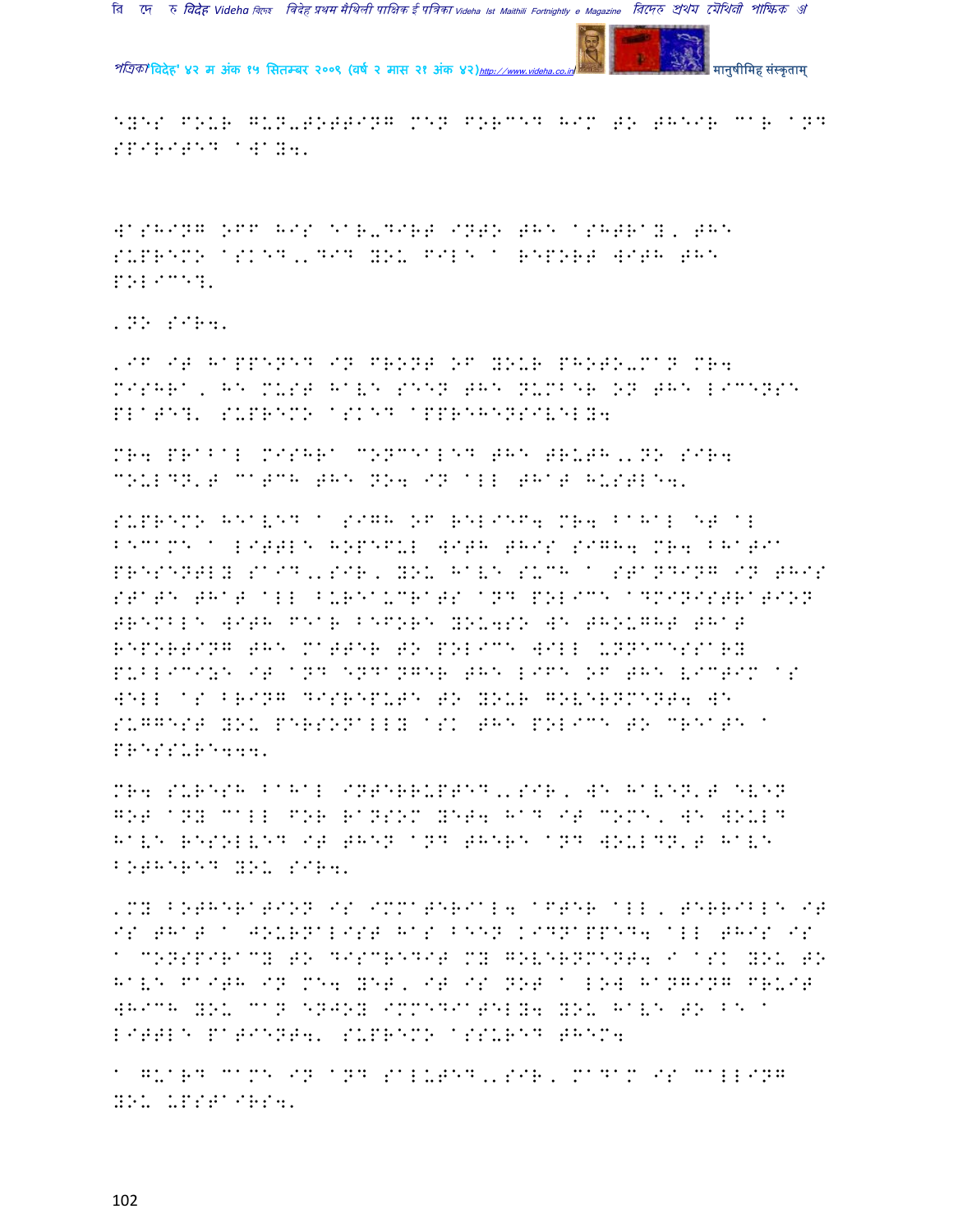'WHO DISP TALK TALK TALK THAT UNKNOWN GUY?'' TALK T

'YES, MONSIEUR, TOTAL FIVE TARGETS ARE IN HAND – TWO TRADERS, A DOCTOR, A GIRL AND AN UNKNOWN BIG FIGURE4'

'COULD YOU TALK TO THE OTHER TEAMS?' SUPREMO WAS TURNING RED4

'MONSIEUR, ME INQUIRED FROM EVERYONE OF MY TEAM4 THE BOYS SWORE THEY TOOK NO ONE EXCEPT THAT DOCTOR' REPLIED SANTLAND SANTLAND SANTLAL HESITATION

NO SOONER HAD THEY LEFT THAN SUPREMO AGAIN RAN UPSTAIRS4 ELDER BROTHER-IN-LAW WAS SEATED IN THE UPPER PATIO4 SUPREMO YELLED AT HIM,'YOU SPEAK SUCH THINGS ON PHONE? WHOLE STORY YOU STARTED NARRATING ON THE PHONE4 YOU ARE AWARE THAT MY ENEMIES ARE ALL AROUND4 BUT YOU DON'T THINK A SHARIF YOU DO NOW TELL ME WHAT HIS DON'T HAVE FOUND OUT4'

'CALL BEFORE YOU COME '4' SUPREMO STOOD UP4 SUPREMO STOOD UP4 SUPREMO STOOD UP4 SUPREMO STOOD UP4 SUPREMO STOO

'WHEN SHOULD WE COME AGAIN SIR?' ASKED MR4 BAHAL4

AFTER ABOUT TEN MINUTES, SUPREMO REAPPEARED IN THE ROOM AND SAID,'ALL OF YOU SHOULD NOW GO4 BE PATIENT4 I HAVE ASKED THE POLICE CHIEF AND HAVE ALSO TAKEN THE STATION OFFICER TO TASK4 WE SHOULD GET SOME INFORMATION BY THE EVENING4'

THEN THEY ALL FELL SILENT4

MR4 BAHAL LOOKED TOWARDS MR4 PRAGAL MISHAL MISHAEL MARK MISH BHATIA4 UTTERED MR4 PRABAL MISHRA,'THE SUPREMO DOESN'T TALK INTIMATE ON THIS PHONE4 THERE ARE PHONES IN HIS BEDROOM FOR SPECIAL CONVERSATIONS4'

'OH, SHOULDN'T YOU SAY THAT AND INTEREST ON A SAY THAT AND INTEREST OF SAYING SUPPORT OF SAYING SUPPORT OF SUPPORT TOWARDS THE STAIRS4

'SIR, THE PATRON HAS CALLED UP' THE GUARD REPLIED UNAFFECTED

'CAN'T YOU SEE, WE ARE TALKING?', SUPREMO REBUILD AND A SEE, WE ARE TALKING?', SUPPREMO REBUILD AND A SEE, WE ARE

पिñका**'**िवदेह**'** ४२ म अंक १५ िसतम्बर २००९ (वष र् २ मास २१ अंक ४२)http://www.videha.co.in/ मानुषीिमह सस्कं ृताम्

िव <sup>रा</sup>प रु विदेह Videha विल्ह विदेह प्रथम मैथिली पाक्षिक ई पत्रिका <sub>Videha Ist Maithili Fortnightly e Magazine त्रिर्पिरु শ্রेথিম মৌথিলী পাক্ষিক \$</sub>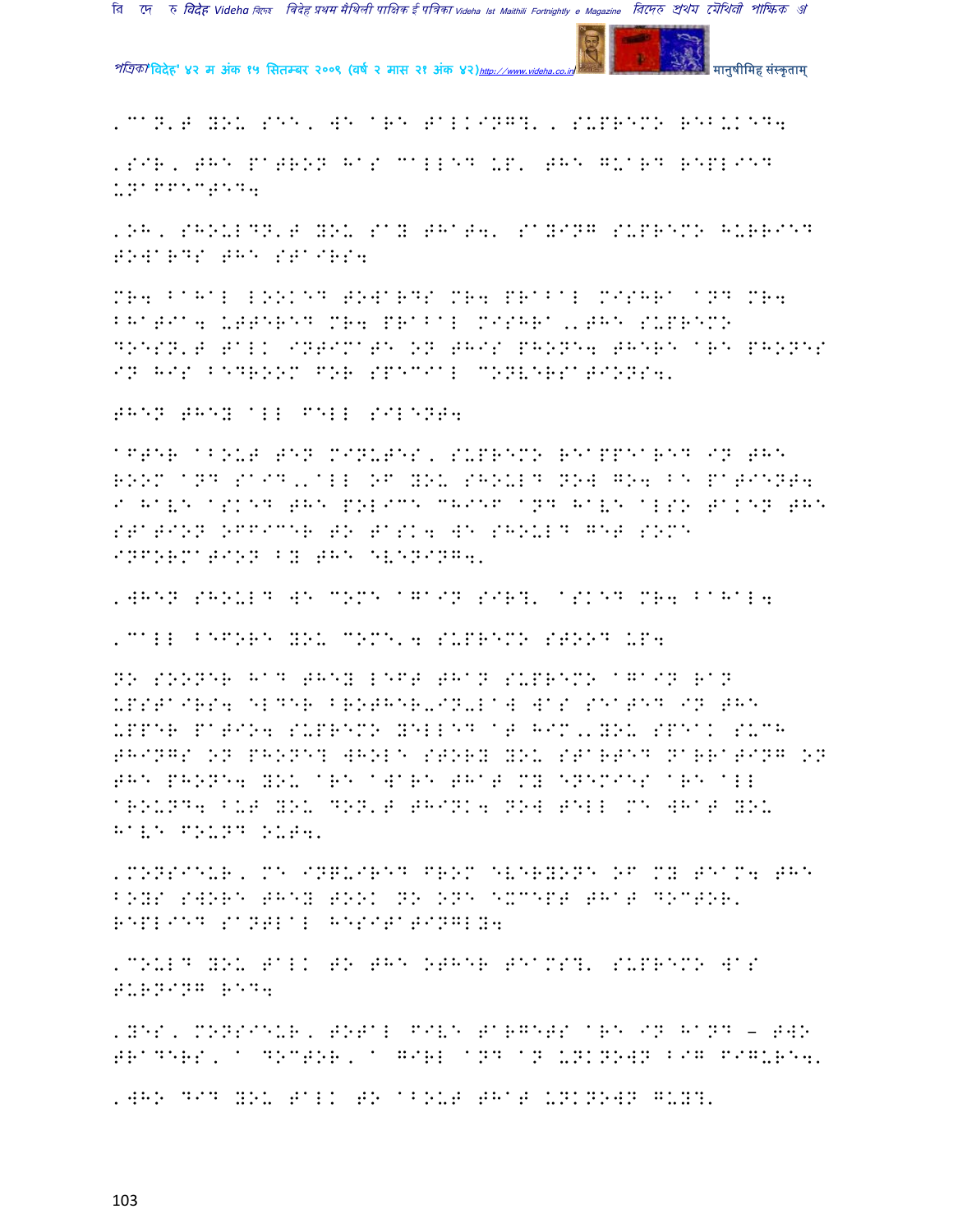WIFE STOOD UP AND LEFT

A THIN SMILE CAME UPON SUPREMO'S FACE TOO4 PINNING IT TOWARDS HIS WIFE, HE DIRECTED,'YOU SHOULD GO4 I HAVE TO REPRIMAND NALKATTA4'

'SINCE WHEN DID HE BECOME NALKATTA?' MADAM WAS LAUGHING4

'THAT'S NATURED IN THAT'S NALL SANTLAL SPURTED HAPPILY

AN ORDERLY CAME IN AND INFORMED,'SIR, YOUR COUSIN IS WAITING DOWNSTAIRS AND ALL AND A STREET AND A STREET AND A STREET AND A STREET AND A STREET AND A STREET AND A

'GO MIND YOUR OWN BUSINESS4 DON'T YOU INTERFERE IN EVERYTHING4 WE ARE TALKING SOMETHING VERY IMPORTANT4' SUPREMO WAS EXTREMELY ANGRY4

SUPREMO'S WIFE PRESENTLY ENTERED4 SITTING BESIDES THE SUPREMO, SHE ASKED, SHE RIS THE MATTER OF MATTER WHAT YELLING AT HIM FOR?'

SANTLAL WAS PANICKING4 COULDN'T SPEAK A THING4

SUPREMO WAS NOT CALMING DOWN4 SHOUTED HE,'NOW THIS BUGGER NALKATING IS LIGHTING BILLION BILLION IS LIGHTING BILLION BILLION BILLION BILLION BILLION BILLION BILLI SITTING ON YOUR ASS4 WHEN EVERY TEAM HAS BEEN ALLOTED THEIR AREAS THEN HOW COME THIS B TEAM HAS TOUCHED THIS TARGET? WHAT THE HELL HAVE YOU BEEN DOING? IF HOU ARE THIN HIT THE REPORT IN THE WITH IT THE WITH IT THE WITH IT THE WITH IT THEN LET ME KNOW ARE IT THE UPP

'ME ASKED HIM TO FIND EVERYTHING AND COME HERE STRAIGHT, MONSIEUR'4

'WHERE'S THIS ASSESSED IS THIS THIS ASSESSED IS THE THIS ASSESSED IN THIS IS A STATE OF THE THIS SUPPLIES. TEMPER4

'HE KNEW NOT THE TOTAL THING4 BUT HE SURE BLURTED OUT THAT HIS GROUP HAS LAID THEIR HANDS ON A FAT TARGET4' SANTLAL INFORMED4

िव <sup>रा</sup>प रु विदेह Videha <sub>विपद</sub> विदेह प्रथम मैथिली पाक्षिक ई पत्रिका <sub>Videha Ist Maithili Fortnightly e Magazine *विरमरु श*थंग रंगैथिली পोष्किक औ</sub>

'AND HE SAID WAS LOSTED WAS LOSTED WAS LOSTED FOR DRIVING PATIENCE AND MANAGEMENT WAS LOSTED FOR DRIVING.

'TO NALKATTA, MONSIEUR IN MONSIEUR IN MONSIEUR IN MONSIEUR IN MONSIEUR IN MONSIEUR IN MONSIEUR IN MONSIEUR IN MON

*পত্ৰিকা*'বিदेह' ४२ म अंक १५ सितम्बर २००९ (वर्ष २ मास २१ अंक ४२)*http://www.videha.co.in*/ मान्योजिक संस्कृताम्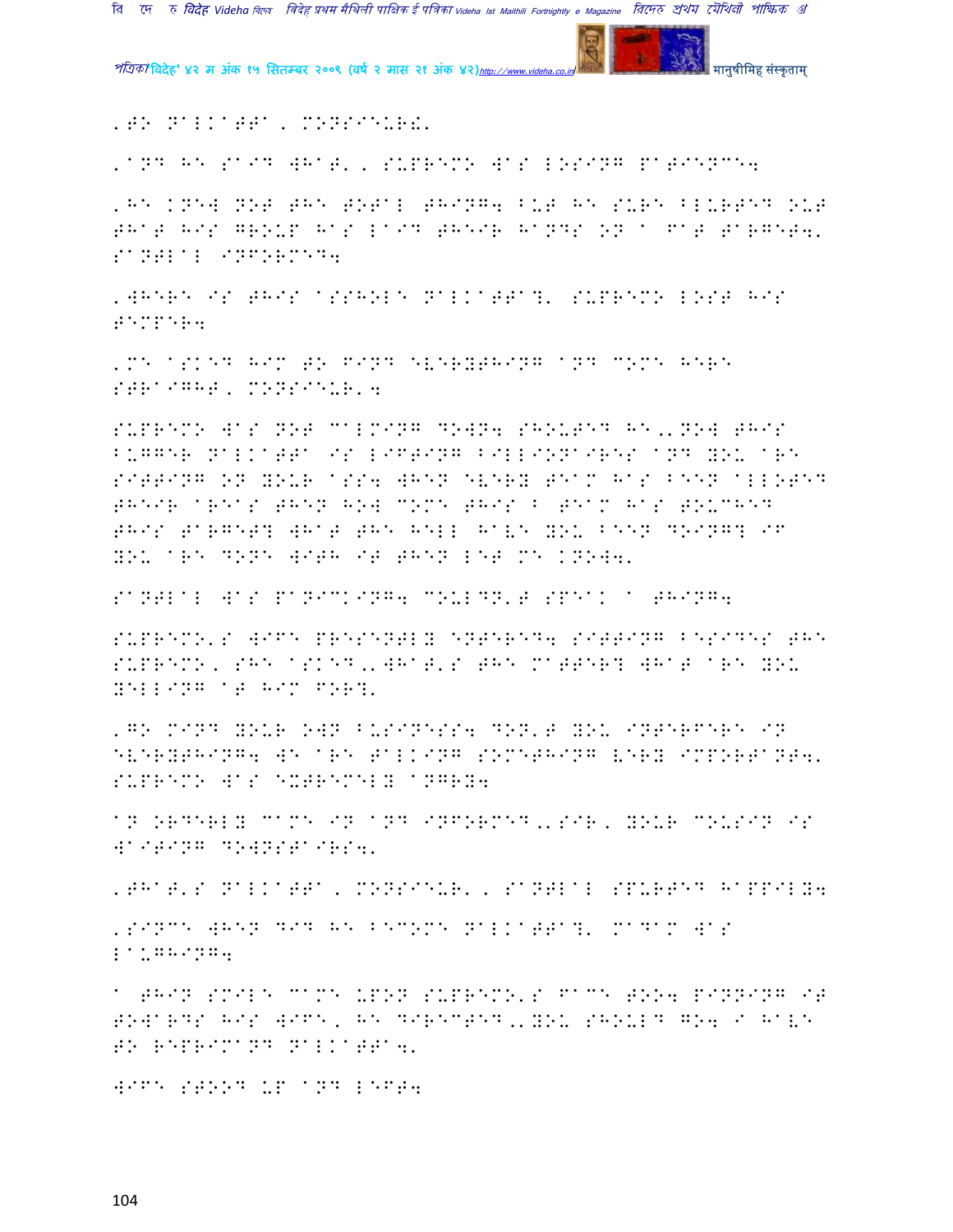पिñका**'**िवदेह**'** ४२ म अंक १५ िसतम्बर २००९ (वष र् २ मास २१ अंक ४२)http://www.videha.co.in/ मानुषीिमह सस्कं ृताम्

NALKATTA APPEARED AND LAID PROSTATE4 SUPREMO REMAINED UNMOVED LIKE A STONE4

SANTLAL ASKED,'WHAT DID YOU FIND OUT?'

NALKATTA'S VOICE GOT STUCK IN HIS THROAT4 HE STARTED CHOKING4 SUPREMO GOT UP AND SLAPPED HIM HARD ON HIS FACE,'BASTARD, NOW YOU ARE GRABBING BILLIONAIRES! CAN HOUR ASS HANDLE IT NOW?

105

NALKATTA AND SANTLAL BOTH STOOD UP AND STARTED OUT4 SUPREMO ASKED FROM BEHIND,'I WILL TAKE THE NEXT STEP

TREMBLING WITH FEAR, NALKATTA SAID,'WILL DO, MONSIEUR AWAY4' MONSIEUR AWAY4' MARK AWAY 1

'WHAT SHARE AND WHAT GOODIES! MY GOVERNMENT MAY EVEN FALL DUE TO ABDUCTIONS OF SUCH PARTIES' SHOUTING, THE SUPREMO TURNED TO NALKATTA AND ORDERED HIM,'TRANSFER THE TARGET TO SANTLAL'S TEAM WITHIN TWO HOURS4 OR ELSE EACH ONE OF YOU WILL FACE ENCOUNTERS'4

GOODIES'4

PRETENDING TO BE NALKATTA'S SAVIOUR, SANTLAL PROPOSED, ' MONSIEUR, THEY CANNOT HANDLE SUCH A TARGET4 THEY DON'T HAVE SUCH LARGE SCALE ARRANGEMENT4 PRAY ASK HIM TO TRANSFER THE TARGET TO MY TEAM4 I PROMISE THERE WON'T BE ANY DISPARITY IN SHARING THE

SUPREMON AGAIN HIM WITH HIM WITH HIM WITH HIM WITH DO YOU DO YOU HAVE THE CAPACITY TO HANDLE IT YOU MOTHERFU44! OPERATE ONLY AS FAR AS YOUR INFRASTRUCTURE PERMITS4'

EXPLANATION4

'MONSIEUR, THEY HAD THE INFORMATION THAT A HOTEL OWNER FROM DELHI WAS STAYING IN THAT HOTEL AND THAT HE HAD COME TO ATTEND A WEDDING A WEDDING A WEDDING A WEDDING A WEDDING A WEDDING A WEDDING A WEDDING A WEDDIN TV MAN INSTEAD BY MISTAKE4' NALKATTA GAVE HIS

'HOW COME BY MISTAKE?' SANTLAL INQUIRED4

'MONSIEUR, THEY GOT HIM BY MISTAKE AN ISSUE SPOKER' MASSAGING HIS CHEEKS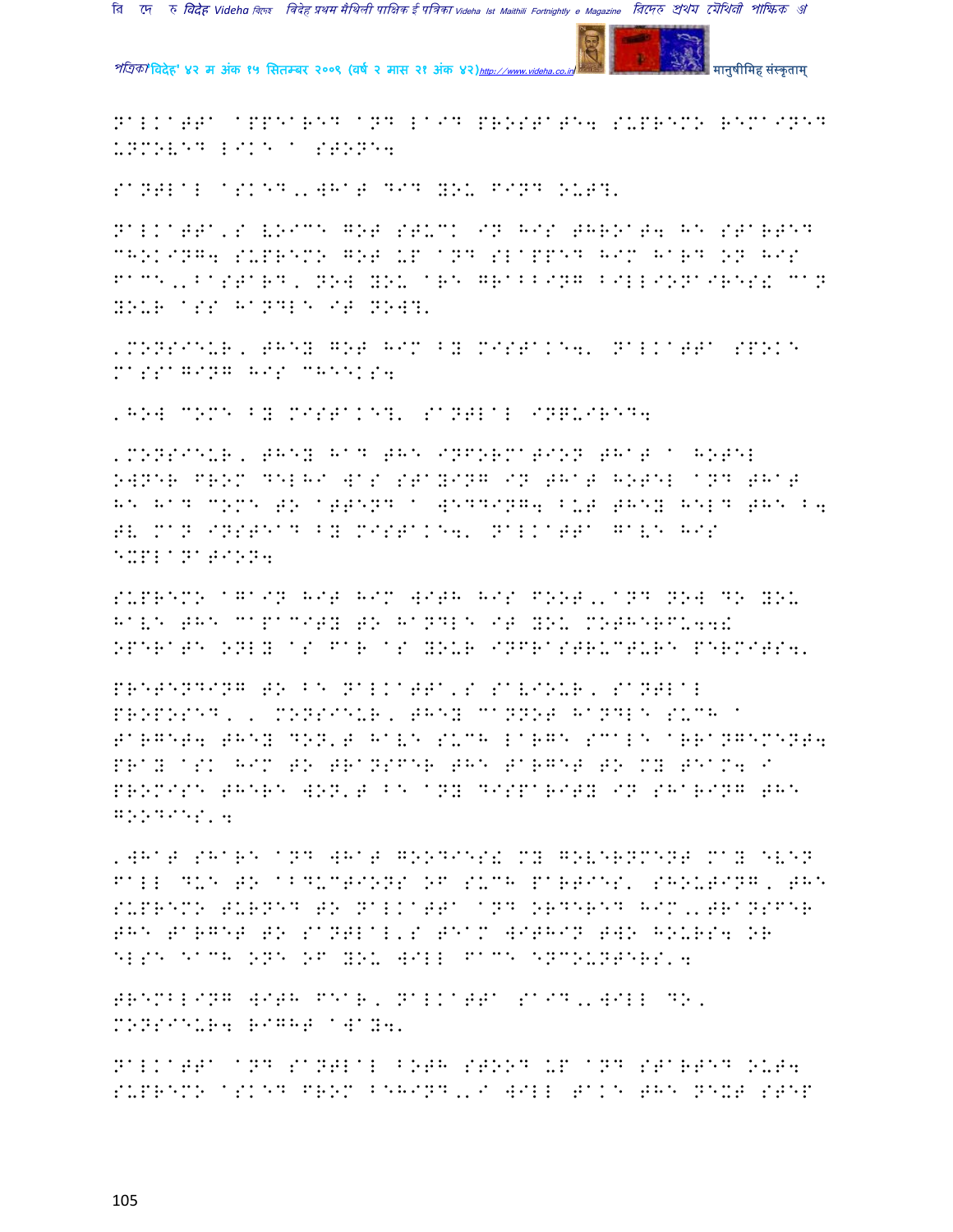पिñका**'**िवदेह**'** ४२ म अंक १५ िसतम्बर २००९ (वष र् २ मास २१ अंक ४२)http://www.videha.co.in/ मानुषीिमह सस्कं ृताम्

ONLY AFTER GETTING CONFIRMATION ABOUT THE TRANSFER, REMEMBER THAT4'

WHEN THEY LEFT, SUPREMO WAS SO ECSTATIC ON HIS SKILLFUL DIPLOMACY THAT HE LAUGHED OUT,'THESE ASSHOLES THINK THEY ARE CHIEFS4 I WOULD LET THEM TAKE AWAY THIS PARTY OF FORTY-FIFTY MILLION AND AND I WILL ALWAYS BE ON THIRTY PERCENT? GIVE ME ALL OF IT THIS TIME, YOU BLOODYFOOLS4'

IT WAS JUST OVER HALF AN HOUR THAT TWO PARTY MEMBERS OF PARLIAMENT AND TWO ASSEMBLY MEMBERS CAME OVER4 SUPREMO WAS GOING TO HAVE HIS LUNCH4 HE SAID TO HIS WIFE,' THESE SUCKERS DON'T UNDERSTAND WHAT HOUR IT IS4 WANDERING AROUND ALL THE TIME4 MUST BE SOME TRANSFER-POSTING RECCO4 WAIT FOR A FEW MINUTES4 LET ME DRIVE'EM OUT FIRST4'

ENTERING THE MEETING HALL, THE SUPREMO INQUIRED,' AHA44HA444HOW CAME ALL THE FOUR MUSKETEERS TOGETHER?'

'SIR, THE MATTERS HAVE GONE TO SUCH A SUCH AN EXTENSION OF THE MATTERS HAVE GONE TO SUCH A SUCH A SUCH A SUCH FORCED US TO BE HERE TODAY4' AN ASSEMBLY MEMBER REPLIED4

'WHY, WHAT HAPPENED?' SUPREMO ASKED4

'SIR, THIS ABDUCTION INDUSTRY IS GROWING THICK AND FAST IN THE WHOLE PROVINCE' A MEMBER OF PARLIAMENT EXPRESSED WORRY4

SUPREMO ROARED WITH LAUGHTER AND SAID,'AIN'T THAT BETTER DIPOSITION SAYS THAT A DIR GOVERNMENT IS NOT ALLOWING ANY INDUSTRY TO COME UP4 GO AND TELL'EM DON'T WE HAVE THE ABDUCTION INDUSTRY GROWING FAST AND FURNISHE.

ALL THESE FOUR PEOPLE'S REPRESENTATIVES HAVE BEEN KNOWN ADMIRER OF HIS WITTY REMARKS4 BUT PRESENTLY THEY ALL MAINTAINED THEIR SORRY POSTURE4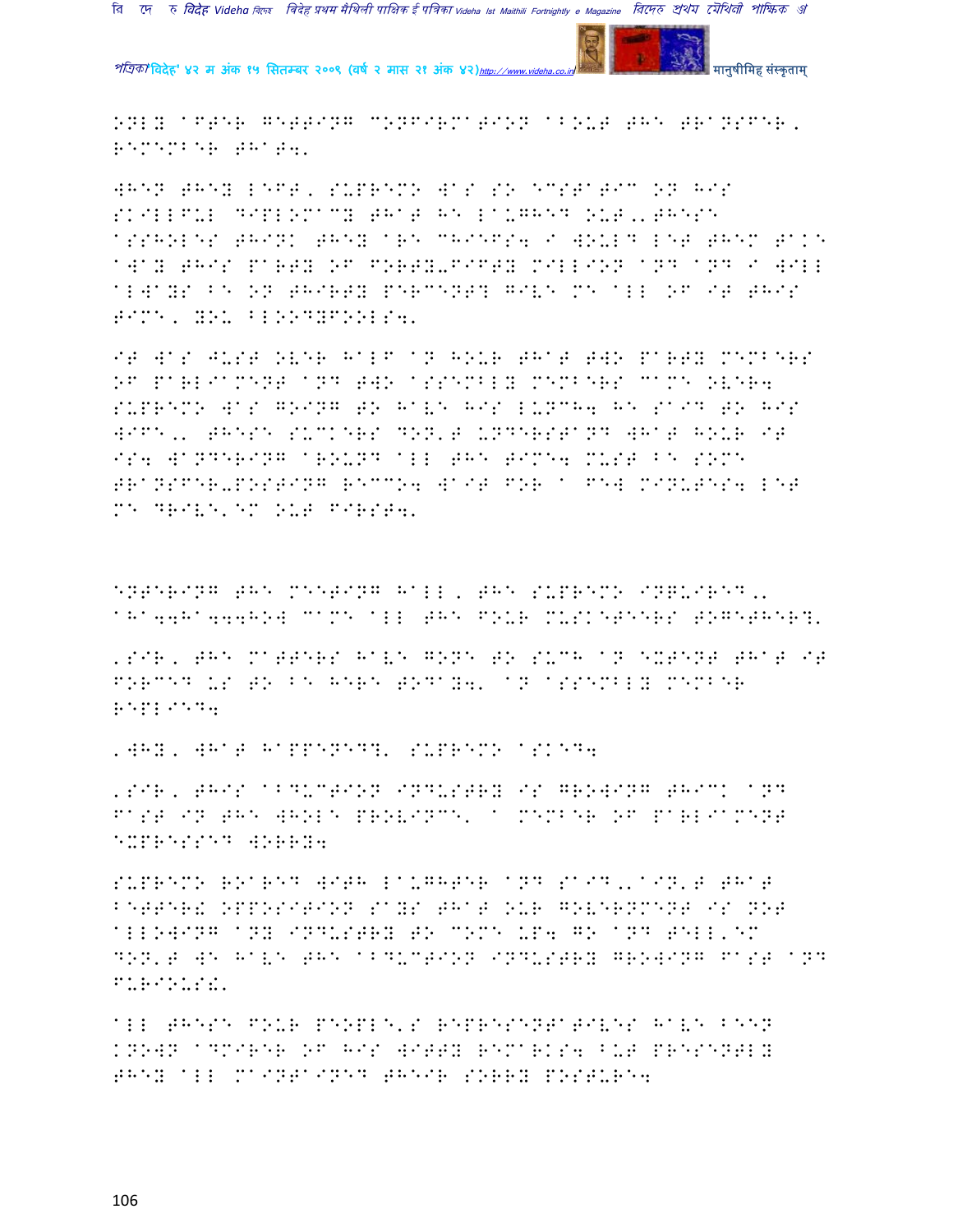'RESPONSE HAS TO BE THE THERE SO LET IT BE THE THE THE SO LET IT BE THE THE THAT WHEN VEERAPPAN WAS ABDUCTING PEOPLE NO ONE SHOWED ANY CONCERN4 AND IN THIS RULE OF THE POOR AND DOWNTRODDEN, THE MOMENT THERE IS A CRIME, EVERYONE STARTS SHOUTING4 THIS IS A OPPOSITION CONSPIRACY4 PEOPLE OF THIS STATE ARE CLOSELY WATCHING HOW THEY ARE BENT ON DISCREDITING A GOVERNMENT OF THE POOR AND THE DOWNTRODDEN4 THE EXPLOITED AND TROUBLED PEOPLE WILL DEFINITELY AVENUE THIS OF THIS OF THIS OF THIS OF THIS OF THOSE CONS THUS PROVIDING ENOUGH ARMOR TO HIS REPRESENTATIVES TO FIGHT THE MEDIA, THE SUPPERD MOVED OUT FOR HIS LUNCH

'BUT SOME RESPONSE HAS TO BE THERE', SAID THE FIRST MEMBER OF PARLIAMENT AGAIN4

SUPREMO GAVE HIM A HARD GLANCE, IN YOU WERE SUCH A HARD GLANCE, COWARD THEN WHY DID YOU JOIN POLITICS? THICKEN YOUR SKIN4'

'BUT THE MEDIA IS BELLOW IN THE MEDIA IS BELLOWING WITH RAGE IS BELLOWING WITH RANGER OF SECOND SECOND SECOND ASSEMBLY MEMBER SAID4

'YEAH44YEAH THE POLICE SUPERINTENDENT MENTIONED THIS TO ME YESTERDAY ONLY4 THE SEARCH IS ON4 NOW HE HAS MARRIED HER AND HAS KEPT HER FOR THE LAST TWO DAYS444DO YOU THINK SHE WOULD BE PRISTINE BY NOW THAT YOU FOLKS ARE GETTING SO DISTRICTED AND GETTING SO DISTRICT AN INTERFERING SED LIVE WITH HIM BE IT A GANGSTER OR A GENTLEMAN LIKE YOU4 THESE BRAHMINS CAN EVEN TURN AN IMPURE ONE TO A PRISTING ONE ONE GUST TENDS ONE SOME AND EARS AND RELAX4 THERE WILL BE SOME UPROAR FOR A FEW DAYS AND THEN ALL WILL BE CALM4 PEOPLE DO NOT HAVE MORE TIME THAN THAT4'

'SIR, JUST TWO DAYS AGO, A GANGSTER FORCED ONE MR4 MISHRA'S DAUGHTER OUT OF HER HOME AND FORCIBLY MARRIED HER4 THE GIRL KEPT IN HOWLING HORRIBLY BUT NO ONE CAME TO HER RESCUE OUT OF FEAR OF THE STENGUN4' SPOKE ONE MEMBER OF PARLIAMENT4

ASKED THE SUPPLY OF THE SUPPLY THE SUPPLY THE SUPPLY THESE LONG FACES

*পত্ৰিকা*'বিदेह' ४२ म अंक १५ सितम्बर २००९ (वर्ष २ मास २१ अंक ४२)http://www.videha.co.in<sup>/ Haman</sup> सम्बं<sup>द</sup>े । मानुषीमिह संस्कृताम्

िव <sup>रा</sup>प रु विदेह Videha <sub>विपद</sub> विदेह प्रथम मैथिली पाक्षिक ई पत्रिका <sub>Videha Ist Maithili Fortnightly e Magazine *विरमरु श*थंग रंगैथिली পोष्किक औ</sub>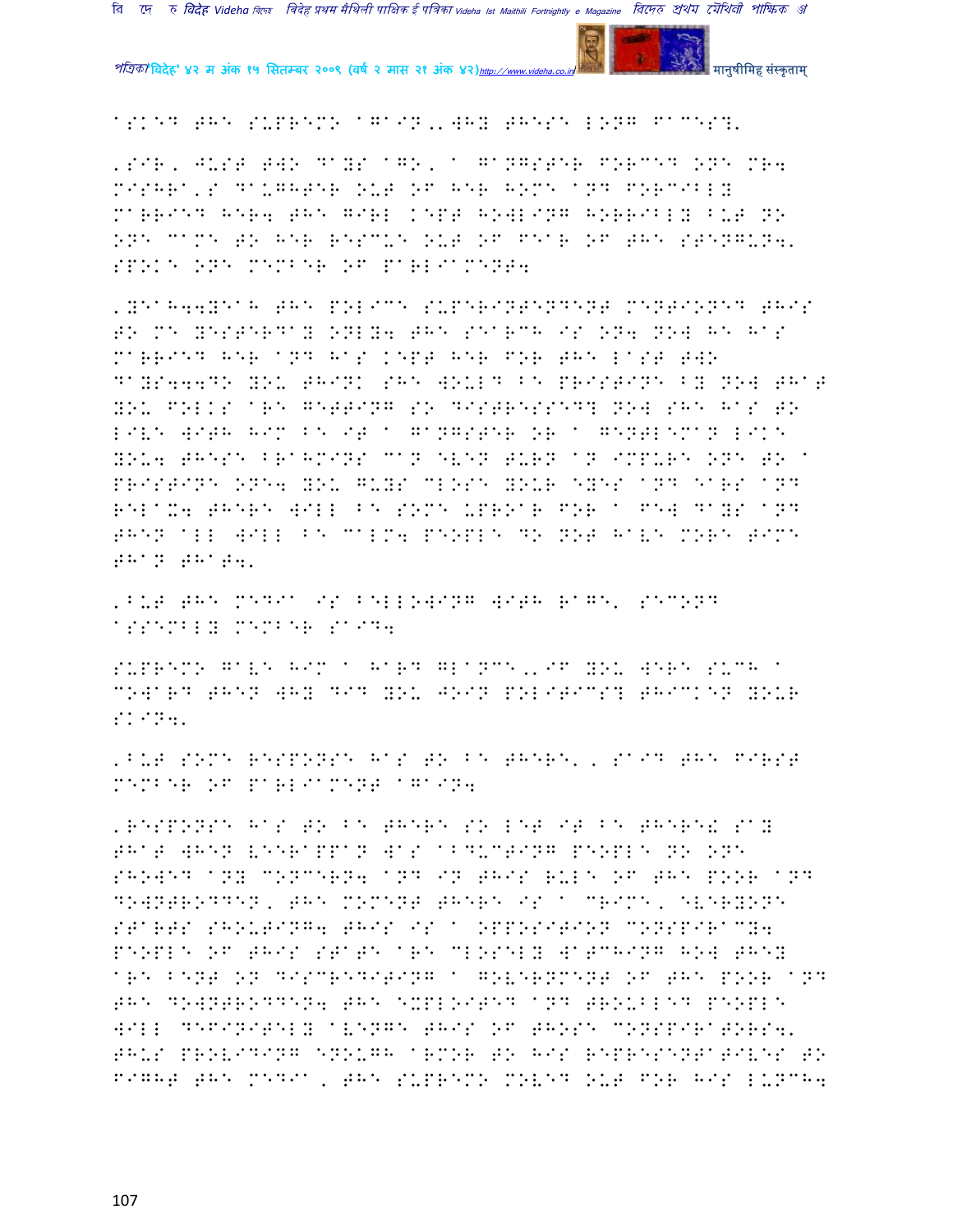### HAVE READ THE NUMBERS4'

SUPREMO IMMEDIATELY COUNSELED SANTLAL,'NOW DON'T FORGET THAT YOU ARE ALSO A PEOPLE'S REPRESENTATIVE, SO DO NOT EVER BRING THE TARGET TO YOUR OWN HOUSE AND YES, NEGOTIATE THE RANSOM YOURSELF BY PHONE4 DO NOT START BELOW SEVENTH START BELOW SEVENTHY SEVENTH WILLIAM START USED IN THE VEHICLE USED IN THE VEHICLE USED IN THE ABDUCTION IN A SECURED GARAGE4 THIS MISHRA MUST

## MEDIA CAN EVER TRACE HIM THERE4

SECONDLY, SUPREMO WAS INFORMED BY SANTLAL THAT THE B4 TV TARGET HAS BEEN MOVED TO A SAFEHOUSE4 NO POLICE OR

### PLEASE WAIT4'

THE SUPERINTENDENT HAD REPLIED,'EVEN A SUPER POWER LIKE AMERICA HAS NOT BEEN ABLE TO CATCH OSAMA BIN LADEN DESPITE ALL THEIR EFFORTS, HOW DO YOU EXPECT US TO CATCH THE KIDNAPPERS SO QUICKLY? WE ARE TRYING4

THE MEDIA ASKED,'BUT THE GIRL WAS WAILING AND THE STENGUN-TOTTING CRIMINALS FORCIBLY TOOK HER AWAY4 IT'S BEEN TWO DAYS4 WHAT HAS THE POLICE BEEN DOING?'

TWO NOTABLE THINGS HAPPENED IN THE EVENING4 THE SUPERINTENDENT DECLARED TO THE PRESS,'THE GIRL WAS NOT ABDUCTED, IT IS A LOVE LORN CASE4'

# AS THEY WERE LEAVING, SUPREMO HAD ASSURED THEM FURTHER,'FOLKS, DO NOT BE AFRAID OF THE MEDIA4 OUR VOTERS DON'T READ NEWSPAPERS, SO LET THEM WRITE WHATEVER THEY WANT TO 200 NEVERTHELESS, I HAVE THEY INSTRUCTED THE SUPERINTENDENT TO HOLD A PRESS BRIEFING IN THE EXEMINE.

THE REPRESENTATIVES TOO WENT THEIR WAYS SATISFIED PRAISING THEIR LEADER'S OFFENSIVE POLITICS4

*পত্ৰিকা*'বিदेह' ४२ म अंक १५ सितम्बर २००९ (वर्ष २ मास २१ अंक ४२)http://www.videha.co.in/ मानुष्यामह अर्थविशिह संस्कृताम्



िव <sup>रा</sup>प रु विदेह Videha <sub>विपद</sub> विदेह प्रथम मैथिली पाक्षिक ई पत्रिका <sub>Videha Ist Maithili Fortnightly e Magazine *विरमरु श*थंग रंगैथिली পोष्किक औ</sub>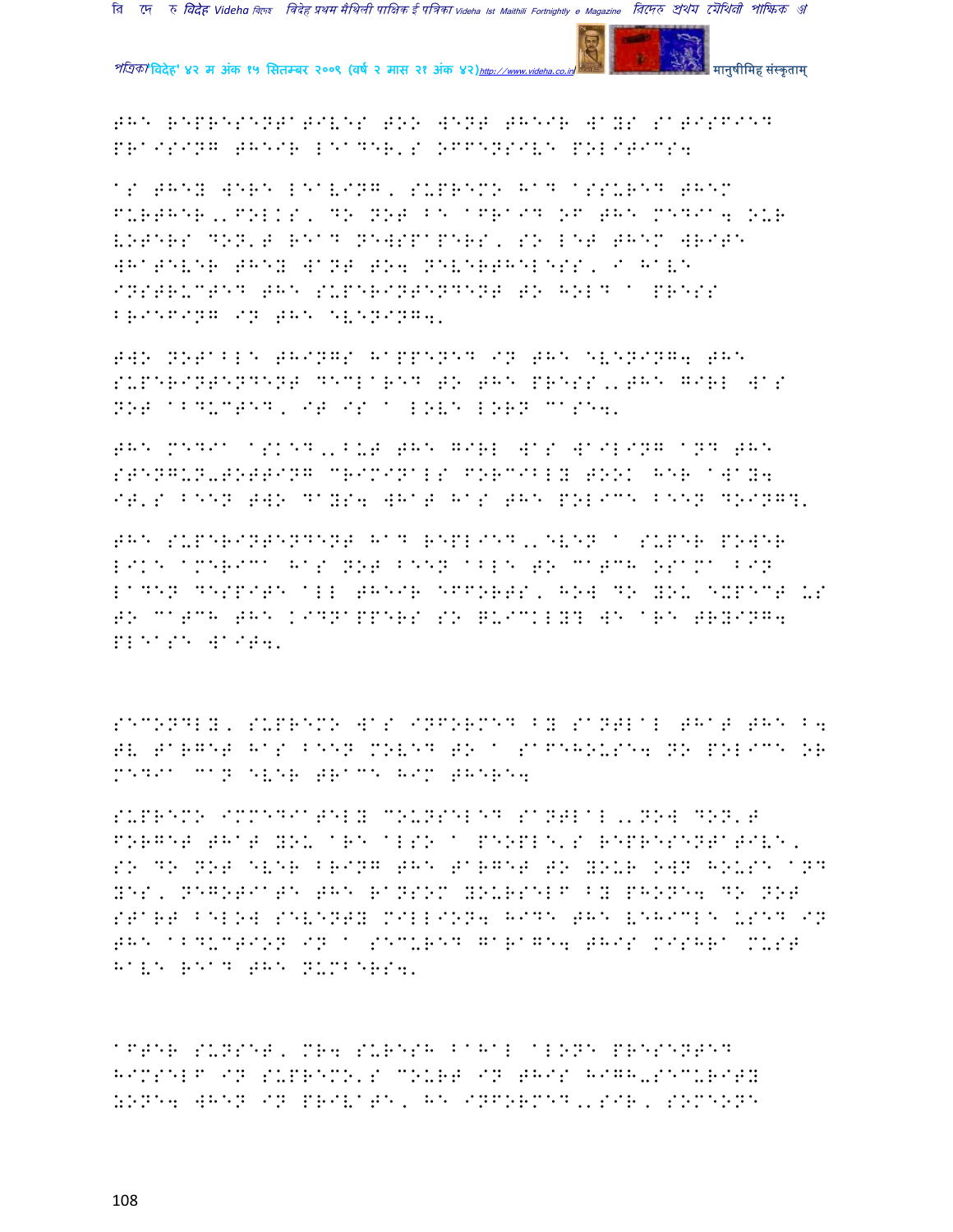'NO SIR, WE WILL NOT RAISE A VOICE4 PLEASE LET ME NEGOTIATE4 IT WILL BE A GREAT FAVOR TO ME4 I AM ARRANGING FOR THE MONEY4' SAYING SO, MR4 BAHAL LEFT4

'YOU ARE A MEDIAMAN4 DON'T GIVE UP SO EASILY4 IF YOU PAY RANSOM, THEY WILL BE EVEN MORE ENCOURAGED4 IF YOU HOLD YOUR GROUND, I WILL HAVE THE POLICE OF ENTIRE STATE GO AFTER THEM BIG TIME4 BUT OF COURSE, THERE ARE ALWAYS SOME RISKS IN THIS KIND OF CAMPAIGN4 YOU MUST BE PREPARED TO ACCEPT THAT4 IF SOMETHING GOES WRONG IT WILL BE YOU GUYS RAISING ALL HUE AND CRY4'S RAISING AND CRY4'S RAISING. SUPREMO EXTOLLED THE STRENGTHS OF HIS ADMINISTRATION4

'SIR, SEVENTY MILLION IS TOO MUCH FOR ME4 YOU ARE AN INFLUENTIAL PERSON4 YOU KNOW ALL KINDS OF PEOPLE4 YOU ARE FAMILIAR WITH ALL INTRICACIES OF THIS PROVINCE4 PLEASE JUST LET ME NEGOTIATE THROUGH SOMEONE4 I AM READY TO PAY FORTY MILLION4' SAID MR4 BAHAL4

'THEN WHAT KIND OF HELP DO YOU WANT FROM ME?' THE SUPREMO ASKED HE DIDN'T EXPECT A MEDIAN TO THE DIDN'T EXPECT A AGREE TO A RANSOM SO FAST4

MR4 SURESH BAHAL STOPPED HIM,'SIR, PLEASE DO NOT TELL ANYTHING TO POLICE4 I AM SURE I AM BEING FOLLOWED4 IF YOU TELL POLICE THE ABDUCTEE'S LIFE WILL BE IN MO DANGER4'

SUPREMO EXPRESSED SURPRISE,'I CAN'T BELIEVE HOW SHAMELESS THESE CRIMINALS HAVE BECOME! SEVENTY MILLION! WHO ASKS FOR THIS KIND OF A FIGURE IN A RANSOM THE RANGE RANGER I AM CALLING THE POLICE CHIEF RIGHT HERE IN FRONT OF YOU4 THEY WILL BEAT THE HELL OUT OF THEM4 NEVER SEEN SO DARING CRIMINALS4 OH MY GOD! THIS IS NOW CROSSING LIMITS!'

CALLED ON MY CELL FROM A PUBLIC PHONE A WHILE AGO4 THE KIDNAPPERS ARE ASKING FOR SEVENTY MILLION4'

*भविका*'विदेह' ४२ म अंक १५ सितम्बर २००९ (वर्ष २ मास २१ अंक ४२)http://www.videha.co.in<sup>/ मा</sup>नामी करती है । मानुषीमिह संस्कृताम्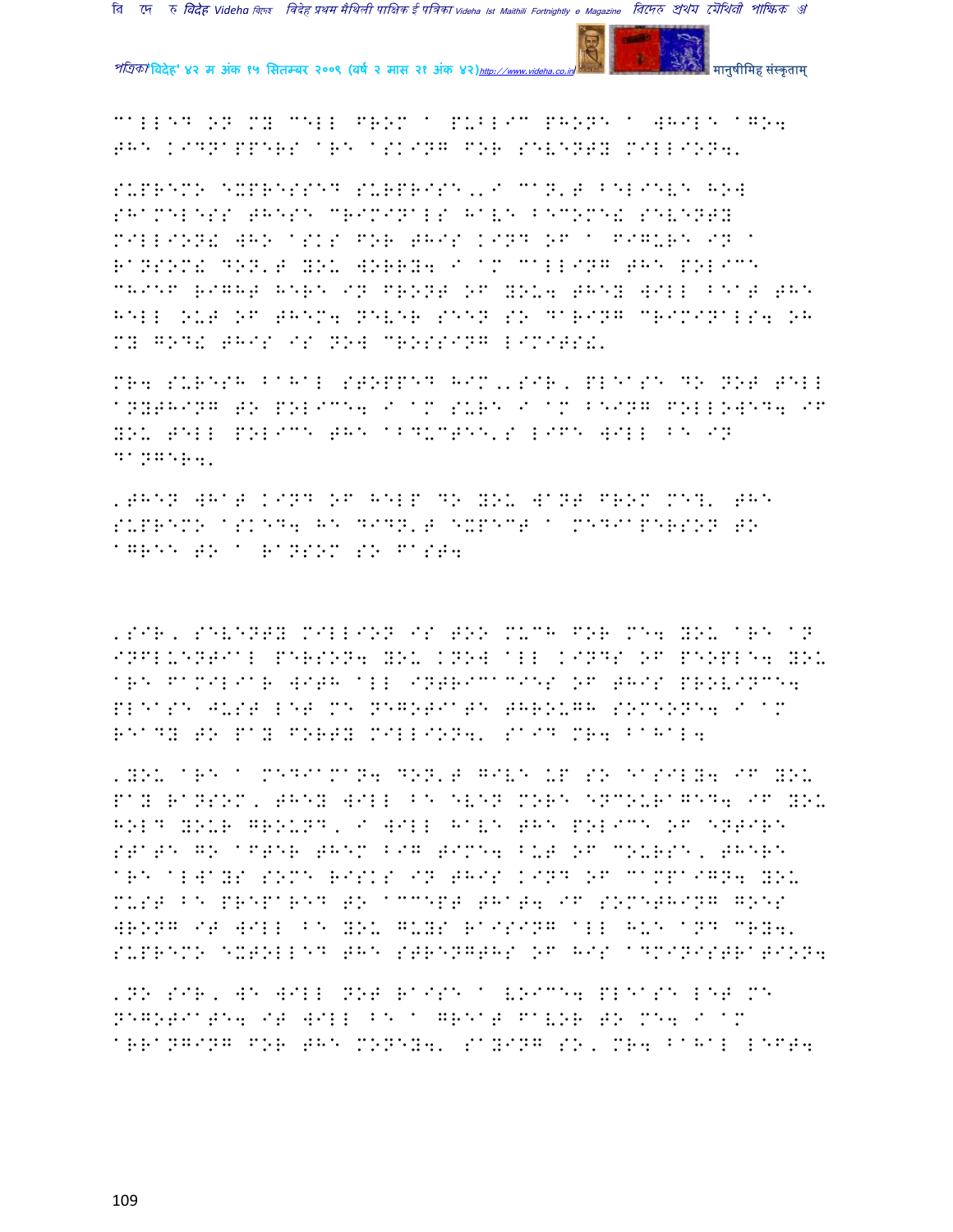HOW THE NEGOTIATION TOOK PLACE AND FINALLY HOW MUCH WAS BARGAINED FOR, REMAINED A MYSTERY BUT ON THE THIRD DAY MR4 SURESH BAHAL'S NEPHEW RETURNED SAFELY4 THE SAME DAY, THE WHOLE TEAM PACKED UP AND ESCAPED OUT BY NEXT FLIGHT

 $\mathbb{R}$ :  $\mathbb{R}$   $\mathbb{R}$   $\mathbb{R}$   $\mathbb{R}$   $\mathbb{R}$ 

१4VIDEH 9-PT@RIK>K S^)> PUR>N A;K B@REL, TIRHUT> > DESCRIPT REVOLUTION OF RESPONSIVE VIOLENCES BRAILLE TIRHUTA AND DEVANAGARI VERSIONS

२4M/?IL9 PO?9 \$>UNLO\$ MAITHILI BOOKS DOWNLOAD,

34M/PINE & SMAINDER (KALED MANINGER) AUDIO DOWNLOADS, AUDIO

४4M/?IL9 V9\$IYOK S;KLN MAITHILI VIDEOS

५4MI?IL> CIT@RKL>/ >!UNIK CIT@RKL> > CIT@R MITHILA PAINTING/ MODERN ART AND PHOTOS

 $\sim$  VIDEHM EHI SHYOG9 LIFE SHYOG9 LIFE SEHO EK BER JYKPR SEHO EK BER JYKPR SEHO EK BER JYKPR SEHO EK BER JYKPR SEHO EK BER JYKPR SEHO EK BER JYKPR SEHO EK BER JYKPR SEHO EK BER JYKPR SEHO EK BER JYKPR SEHO EK BER JYKPR SE

६4VIDEH M/?IL9 K@VIJ :

HTTP://VIDEHAQUIZ4BLOGSPOT4COM/

७4VIDEH M/?IL9 J>LV"RT@T EG@R9GE)R : HTTP://VIDEHA-AGGREGATOR4BLOGSPOT4COM/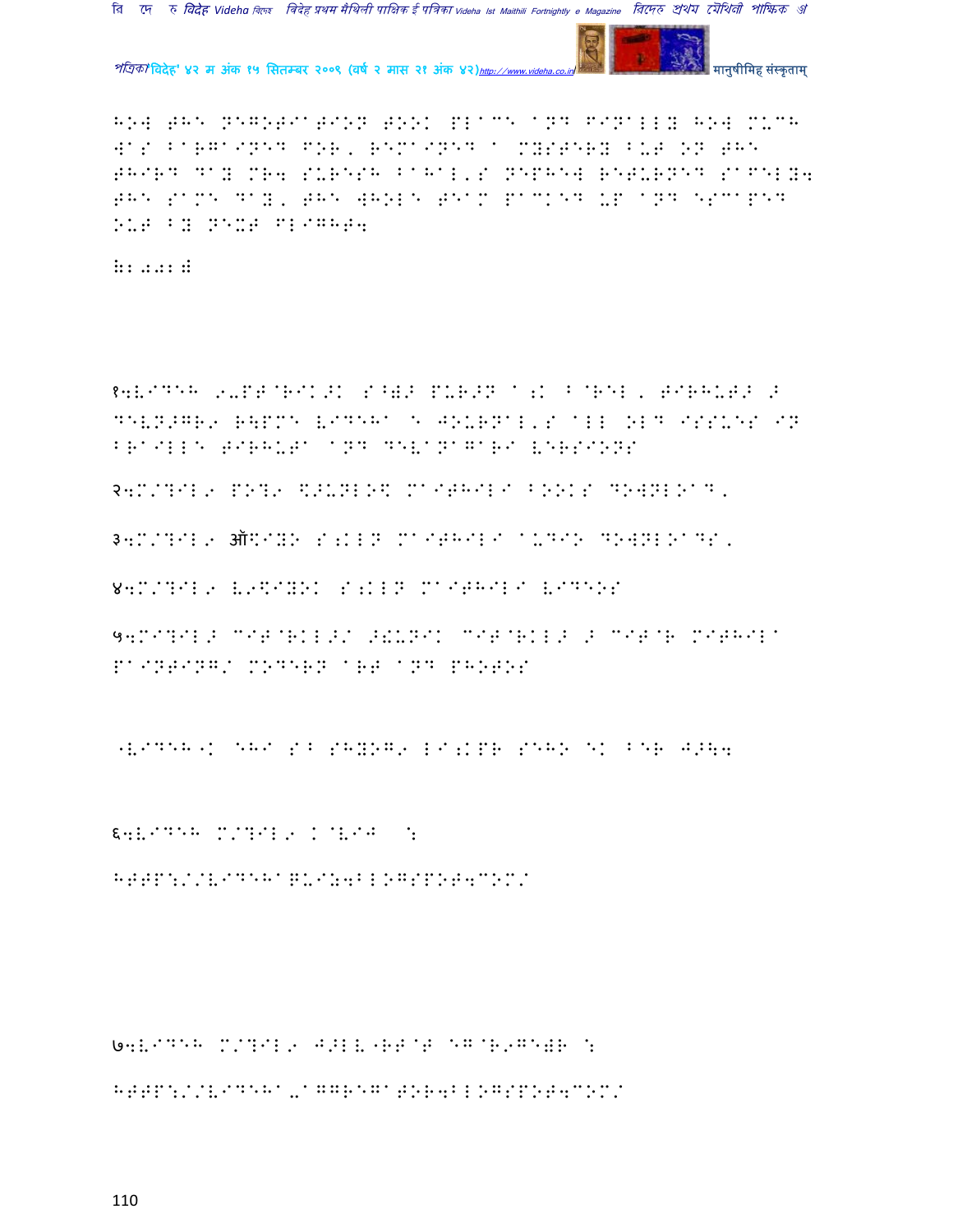HTTP://VIDEHA-SADEHA4BLOGSPOT4COM/

HTTP://VIDEHA1234WORDPRESS4COM/

 $B^+$  (BOH)

१९५ ESTERN STEER : PHIL PHIRLPS ENSINES SOPHE SON ESTERN

 $\{8\}$ :  $\vdots$  :  $\vdots$  :  $\vdots$  :  $\vdots$  :  $\vdots$  :  $\vdots$  :  $\vdots$  :  $\vdots$  :  $\vdots$  :  $\vdots$  :  $\vdots$  :  $\vdots$  :  $\vdots$  :  $\vdots$  :  $\vdots$  :  $\vdots$  :  $\vdots$  :  $\vdots$  :  $\vdots$  :  $\vdots$  :  $\vdots$  :  $\vdots$  :  $\vdots$  :  $\vdots$  :  $\vdots$  :  $\vdots$  :  $\vdots$ 

HTTP://VIDEHA1234BLOGSPOT4COM/

 $\{0, \frac{1}{2}, \frac{1}{2}, \frac{1}{2}, \frac{1}{2}, \cdots, \frac{1}{2}, \frac{1}{2}, \cdots, \frac{1}{2}\}$ 

HTTP://GAJENDRATHAKUR4BLOGSPOT4COM/

SHEPTOR PRESERVED THREE CONSTRUCTS

HTTP://MADHUBANI-ART4BLOGSPOT4COM/

८4VIDEH M/?IL9 S>HIT@Y A;G@REJ9ME AN\DIT :

*পত্ৰিকা*' विदेह' ४२ म अंक १५ सितम्बर २००९ (वर्ष २ मास २१ अंक ४२)http://www.videha.co.in/ मानुष्य स्थितिकामिह संस्कृताम्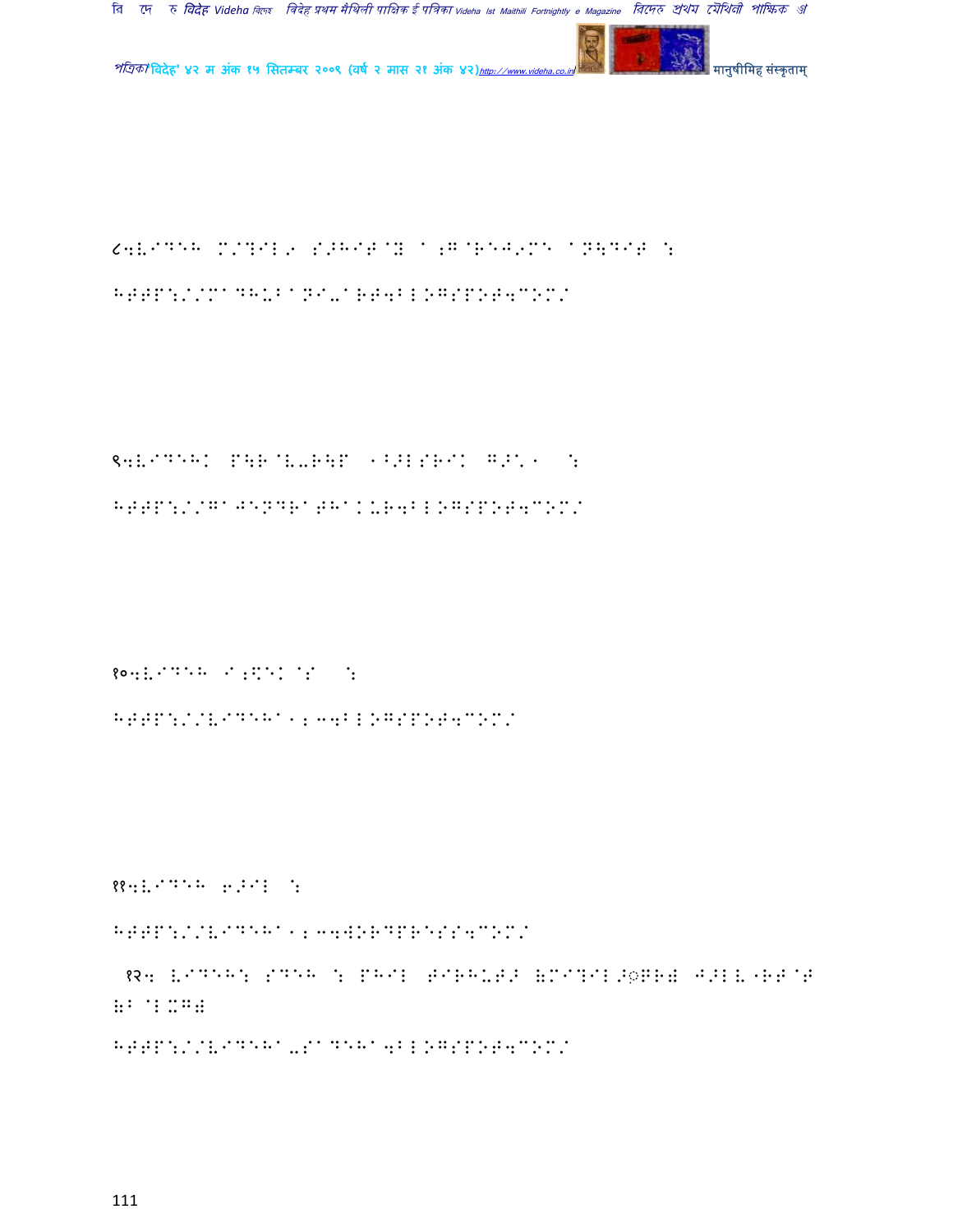१३4 EUSTAAN SEARCH: MUSTUR BORELING PHONE RAP EUSTA CHOEFFE HTTP://VIDEHA-BRAILLE4BLOGSPOT4COM/

१४4VIDEHA"IST MAITHILI FORTNIGHTLY EJOURNAL ARCHIVE HTTP://VIDEHA-ARCHIVE4BLOGSPOT4COM/

१५4 'VIDEH' P@R?M M/?IL9 P>QIK 9 PT@RIK> M/?IL9 PO?9K >R@K>IV

HTTP://VIDEHA-POTHI4BLOGSPOT4COM/

१६4 'VIDEH' P@R?M M/?IL9 P>QIK 9 PT@RIK> ऑ\$IYO >R@K>IV HTTP://VIDEHA-AUDIO4BLOGSPOT4COM/

१७4 'VIDEH' P@R?M M/?IL9 P>QIK 9 PT@RIK> V9\$IYO >R@K>IV HTTP://VIDEHA-VIDEO4BLOGSPOT4COM/

१८4 'VIDEH' P@R?M M/?IL9 P>QIK 9 PT@RIK> MI?IL> CITA CITATION IN CITATION IN THE CITATION IN CITATION IN CITATION IN CITATION IN CITATION IN CITATION IN CITATION HTTP://VIDEHA-PAINTINGS-PHOTOS4BLOGSPOT4COM/

१९4 M/?IL >R MI?IL> (M/?IL9K S^S' LOKP@RIY J>LV"RT@T) HTTP://MAITHILAURMITHILA4BLOGSPOT4COM/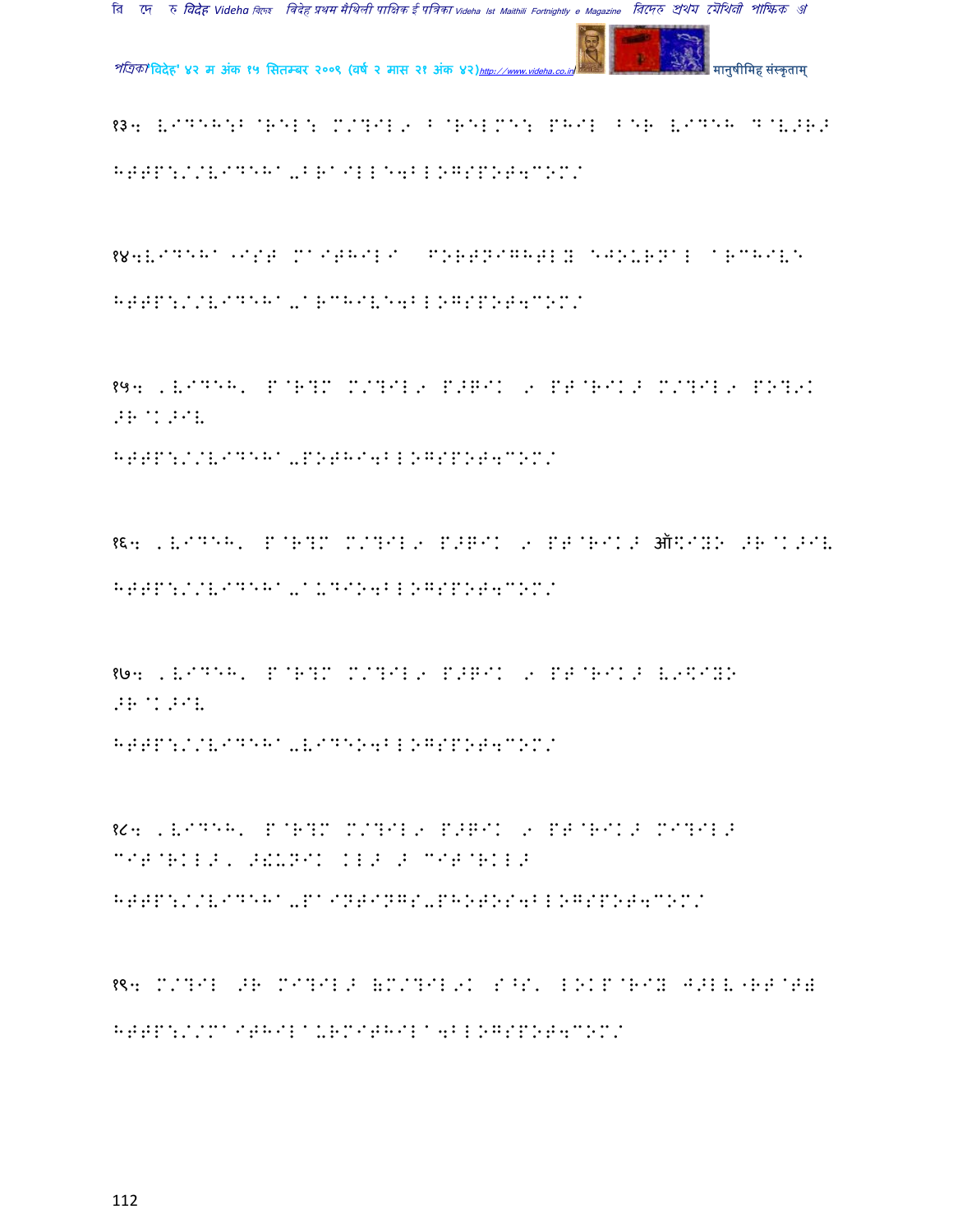N9C>'ME > P@RK>%KK S>I)HTTP://WWW4SHRUTI-PUBLICATION COMPANY

MHT OF TERRET IN STRUCK (20):SRCPA SOCIAL REPORTS (20): STRUCK SHOWS OF

MHT OF TESTAR OF STATTERS (10) IECTOR: (10) TELRED SERRER IS RASTO 9-P@RK>%IT KEL GEL GJEN@D@R W>KURK NIBN@!-P@RBN@!-  $S\subset S\subset S\subset S$  , which is the set of  $S\subset S$  (see of  $S$ ) ,  $S\subset S$  (see of  $S$ ) ,  $S\subset S$  ,  $S\subset S$  ,  $S\subset S$  ,  $S\subset S$ (SHS@R>B@D9K C[P\$PR), K?>-GL@P (GL@P-GUC@\*), N>)K(S;KR@&#), MH>K>V@Y (T@V3@C>H3@C > AS3@J>TI MN) > B>L-KI%OR S>HIT@Y VIDEHME S;P\R@# 9-P@RK>%NK B>D P@RI;) 6XR@MME4 KURUQET@RM@–AN@TR@MNK .#@\$-१ S' ७ COMBINED IS BRANNING IN INDUSTRY THE MEER

HTTP://MANGAN-KHABAS4BLOGSPOT4COM/

२५4VIDEH RE\$IYO:M/?IL9 K?>-KVIT> >DIK PHIL PO\$K>S@) Software the control of the control of the control of the control of the control of the control of the control o

HTTP://GAJENDRATHAKUR1234BLOGSPOT4COM

२३4HTTP://GROUPS4YAHOO4COM/GROUP/VIDEHA/

२२4HTTP://GROUPS4GOOGLE4COM/GROUP/VIDEHA

HTTP://VIDEHA4NING4COM/

२४4BHP IS THE HISTORY IS ARRESTED

 $264$   $7577$   $7877$ 

२१4EPTRE SOME SPEED TO SHIP SOME

HTTP://WWW4SHRUTI-PUBLICATION4COM/

२०4% BLASH PORT PORT

*পত্ৰিকা*'বিदेह' ४२ म अंक १५ सितम्बर २००९ (वर्ष २ मास २१ अंक ४२)http://www.videha.co.in<sup>/ म</sup>ानुष्याम् अर्थवर्थः मानुषीमिह संस्कृताम्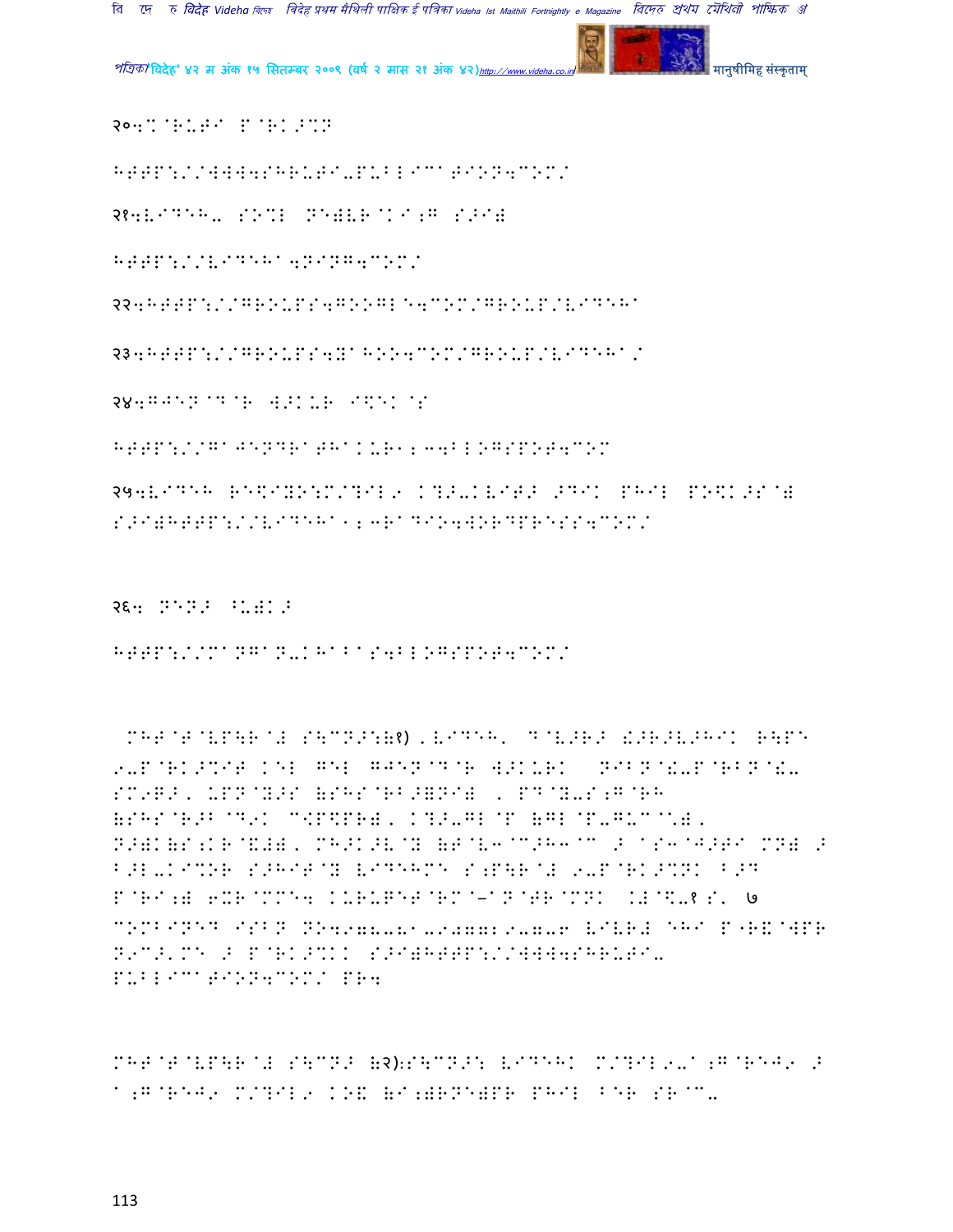HTTPS://SITES4GOOGLE4COM/A/VIDEHA4COM/VIDEHA/

THE BOOK IS AVAILABLE FOR PDF DOWNLOAD AT

FOR LIBRARIES AND OVERSEAS BUYERS \$40 US (INCLUDING POSTAGE)

(ADD COURIER CHARGES RS450/-PER COPY FOR DELHI/NCR AND REARING PER COPY FOR OUTSIDE DELHI

६९२ P (PECT) : MORE THAN PLAY POLYCLARING PORTFICUAL BUYERS INSIDE INDIA)

LANGUAGE:MAITHILI

IST EDITION 2009 OF GAJENDRA THAKUR'S KURUKSHETRAM-ANTARMANAK (VOL4 I TO VII)- ESSAY-PAPER-CRITICISM, NOVEL, POEMS, STORY, PLAY, EPICS AND CHILDREN-GROWN-UPS LITERATURE IN SINGLE BINDING:

GREND OP OP HIS SERVICE OF THE ROLL POINT OF THE UPPN OF THE CONTROL OF THE SMOKE THAT IS A SMOKE THAT IS A SM (SHS@RB>=NI) , PD@Y-S;G@RH (SHS@R>B@D9K C[P\$PR), K?>- GRACIA GRACIA GRACIA GRACIA GRACIA GRACIA GRACIA GRACIA GRACIA GRACIA GRACIA GRACIA GRACIA GRACIA GRACIA GRACI<br>KORA 1995 - GRACIA GRACIA GRACIA GRACIA GRACIA GRACIA GRACIA GRACIA GRACIA GRACIA GRACIA GRACIA GRACIA GRACIA (The value of the value of the state of the state of the position of the parties BANNARY SERBENE SARNESTING FOR BORNE BAD POPUL KURUBT@FRM T=1 BITER TRANS . . . . . . . . . . . . . . . 0

KURUBTA MENYA YANG MUSI DARI MASA YANG MASU DE

\$IK@%NR9) EM4ES4 ES4K@Y\4EL4 SR@VR >!>RIT -BASED ON MS-SQL SERVER MAITHILI-ENGLISH AND ENGLISH-MAITHILI DICTIONARY PIECE (ECHTICS) - RAEGERALE. PODRES SON SOCIALES DO S

*পত্ৰিকা*' विदेह' ४२ म अंक १५ सितम्बर २००९ (वर्ष २ मास २१ अंक ४२)http://www.videha.co.in<sup>/ म</sup>ानुष्यी- मानुषीमिह संस्कृताम्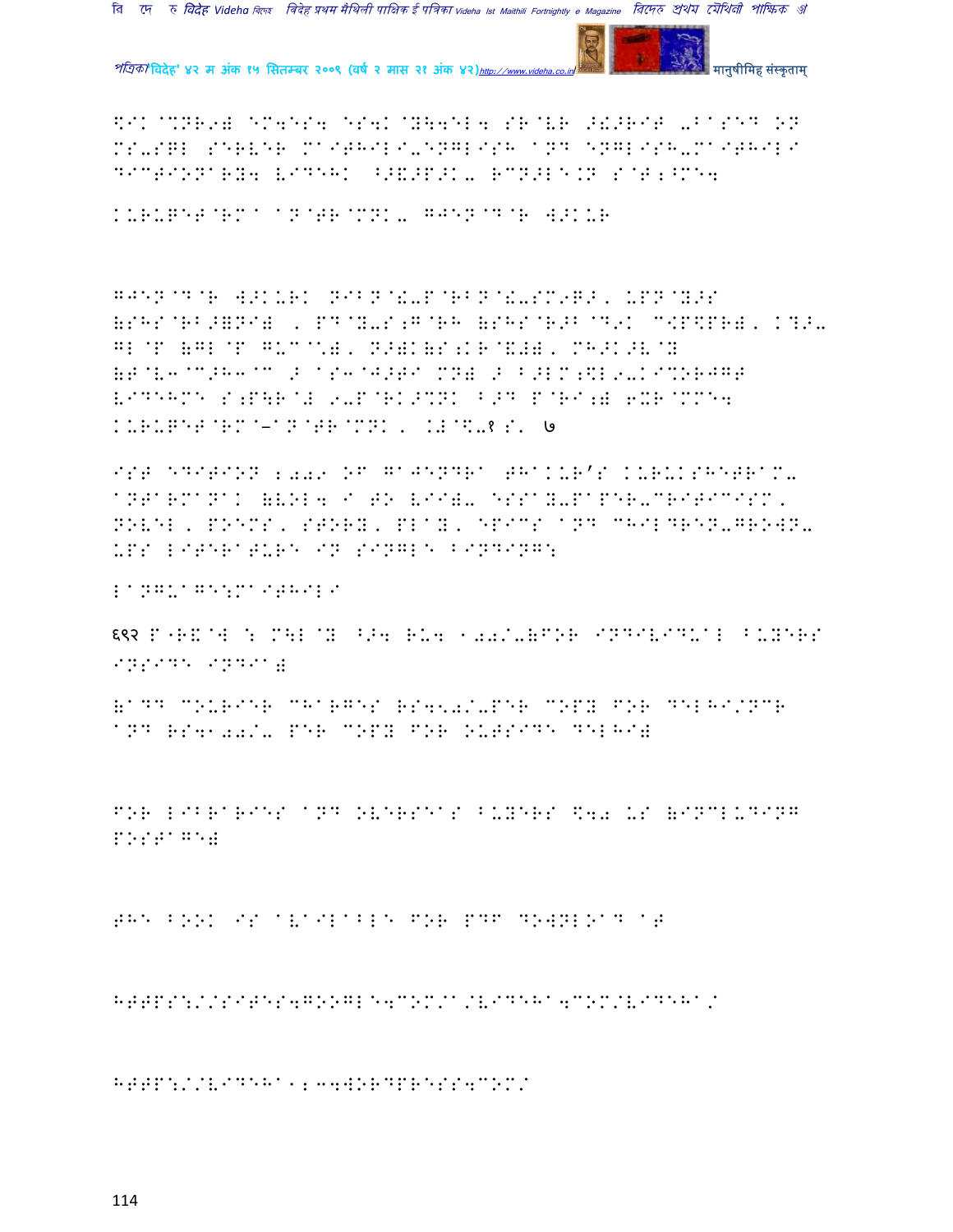(SEND M4O4/DD/CHEQUE IN FAVOUR OF AJAY ARTS PAYABLE AT DELHI4)

AMOUNT MAY BE SENT TO ACCOUNT MAY BE SENT TO ACCOUNT NO ACCOUNT NO ACCOUNT NO ACCOUNT NO ACCOUNT NO ACCOUNT NO ACCOUNT HOLDER (DISTRIBUTOR)'S NAME: AJAY ARTS,DELHI, BANK: BANK OF BARODA, BADLI BRANCH, DELHI AND SEND YOUR DELIVERY ADDRESS TO EMAIL:- SHRUTI4PUBLICATION@SHRUTI-PUBLICATION4COM FOR PROMPT DELIVERY4

DISTRIBUTORS: AJAY ARTS, 4393/4A,

IST FLOOR,ANSARI ROAD,DARYAGANJ4

VIDEH: SDEH : १ : TIRHUT> : DEVN>GR9

VIDEH: P@R?M M/?IL9 P>QIK 9-PT@RIK>

PHILE PHIL 29 MAIL TEST PTER STITCH CRA

EVIDES: ERMENT, MARYLAN, MARYLAN, BEVIDENTINGS)

DELHI-110002 PH4011-23288341, 099681841, 0996

E-MAIL:SHRUTI4PUBLICATION@SHRUTI-PUBLICATION4COM

"VIDEH" K २५M A;K १ JNVR9 २००९, P@RI;) S;S@KR# :VIDEH-9-

WEBSITE: HEBSITE: WARRANTLESS ENTIRESTICS

HTTP://WWW4VIDEHA4CO4IN/

115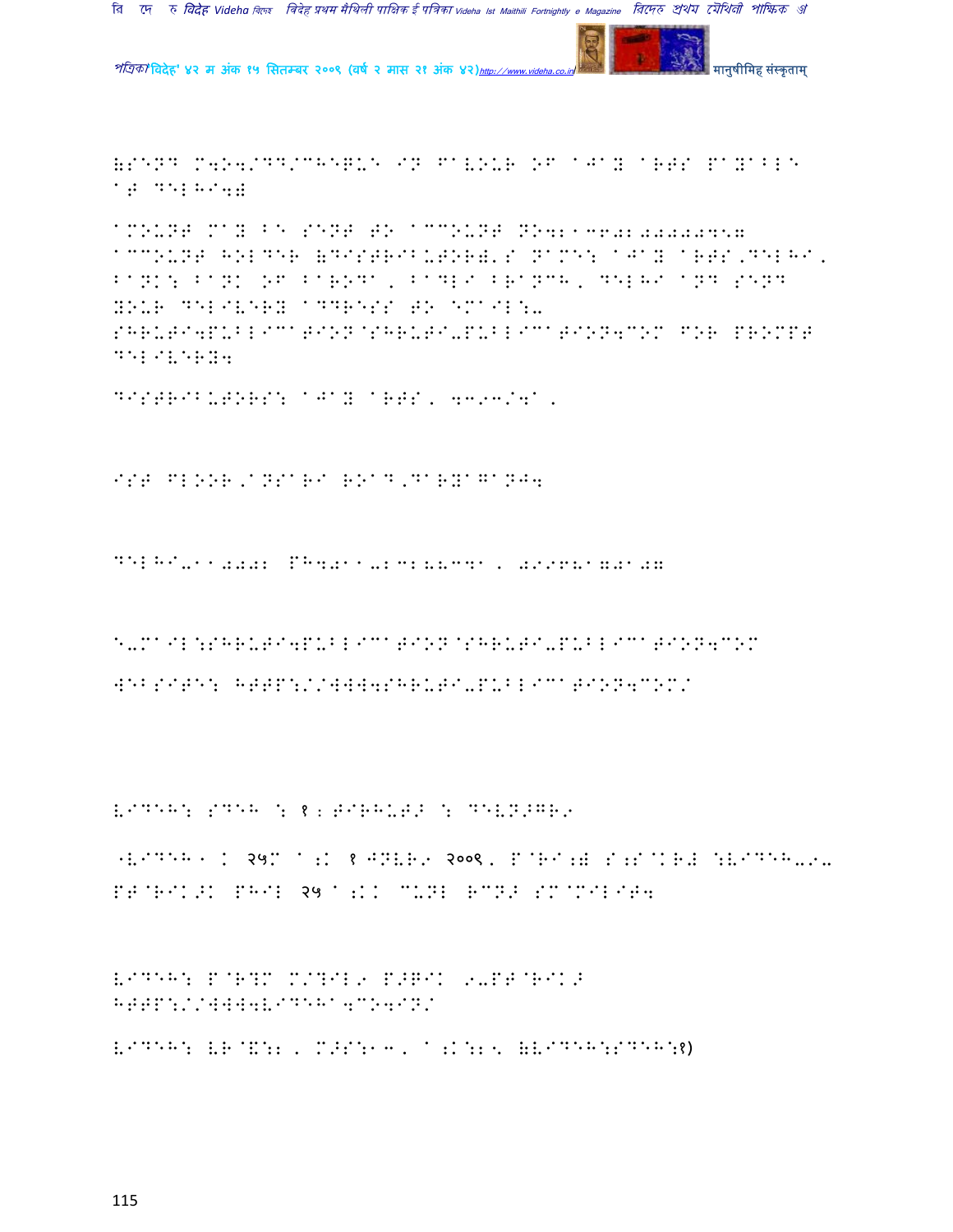पिñका**'**िवदेह**'** ४२ म अंक १५ िसतम्बर २००९ (वष र् २ मास २१ अंक ४२)http://www.videha.co.in/ मानुषीिमह सस्कं ृताम्

 $\sim$  SM  $\sim$  M  $\sim$  GHz with  $\sim$  M  $\sim$  M  $\sim$  M  $\sim$  , shown in the probability  $\sim$   $\sim$   $\sim$   $\sim$   $\sim$   $\sim$ RE.> SIN@H>

DETAILS FOR PURCHASE AVAILABLE AT PRINT-VERSION PUBLISHERS'S SITE HTTP://WWW4SHRUTI-PUBLICATION4COM OR YOU MAY WRITE TO SHRUTIFICATION OF SHRUTI-PUBLICATION AND ACTUALITY

 $M$  MI?IL: DRAME STORMS

M/?IL9 D@VIM>SIK PT@RIK>

 $\frac{1}{2}$  , the second control of the second control of the second control  $\frac{1}{2}$  $12.2 + 12.2 + 12.2 + 12.2 + 12.2 + 12.2 + 12.2 + 12.2 + 12.2 + 12.2 + 12.2 + 12.2 + 12.2 + 12.2 + 12.2 + 12.2 + 12.2 + 12.2 + 12.2 + 12.2 + 12.2 + 12.2 + 12.2 + 12.2 + 12.2 + 12.2 + 12.2 + 12.2 + 12.2 + 12.2 + 12.2 + 12.2 + 12.2 + 12.2 + 12.2 + 12.2 + 12.2$ 

 ^>RTME > ONE YEAR-(6 ISSUES)-IN NEPAL INR 900/-, OVERSEAS- \$25; TWO

HOTER: STELDER, ST TOUR STR REAGANCH, OUTERS IN THE STATE STATE

DR@ NTR\_ORD RAHER, PORTH, MITHILANCE DARSHAN, A - 132, LAKE GARDENS,

KOLKATA - 700 045 PTP PR PUBLICATA - 700 PTP PR PWD PR PWD PR PWD PR PWD PR PWD PR PWD PR PWD PR PWD PR PWD PR PHOR PHIM APACTS OFF PHEOR

 PT>, )EL96ON N;4 > 9-MEL S;KET AV%@Y LI.\4 P@R!>N SM@P>DK- NCIKET>4

KORPORATION SMART WAS STRUCK P@RTI&@W>T>

 SM@P>DK- P@RO6ESR P@RBO! N>R>Y# SI;H >  $\mathbf{X}_1$  , and  $\mathbf{X}_2$  , and  $\mathbf{X}_3$  , and  $\mathbf{X}_4$  , and  $\mathbf{X}_5$  , and  $\mathbf{X}_6$  , and  $\mathbf{X}_7$  , and  $\mathbf{X}_8$  , and  $\mathbf{X}_7$  , and  $\mathbf{X}_8$ 

SOON: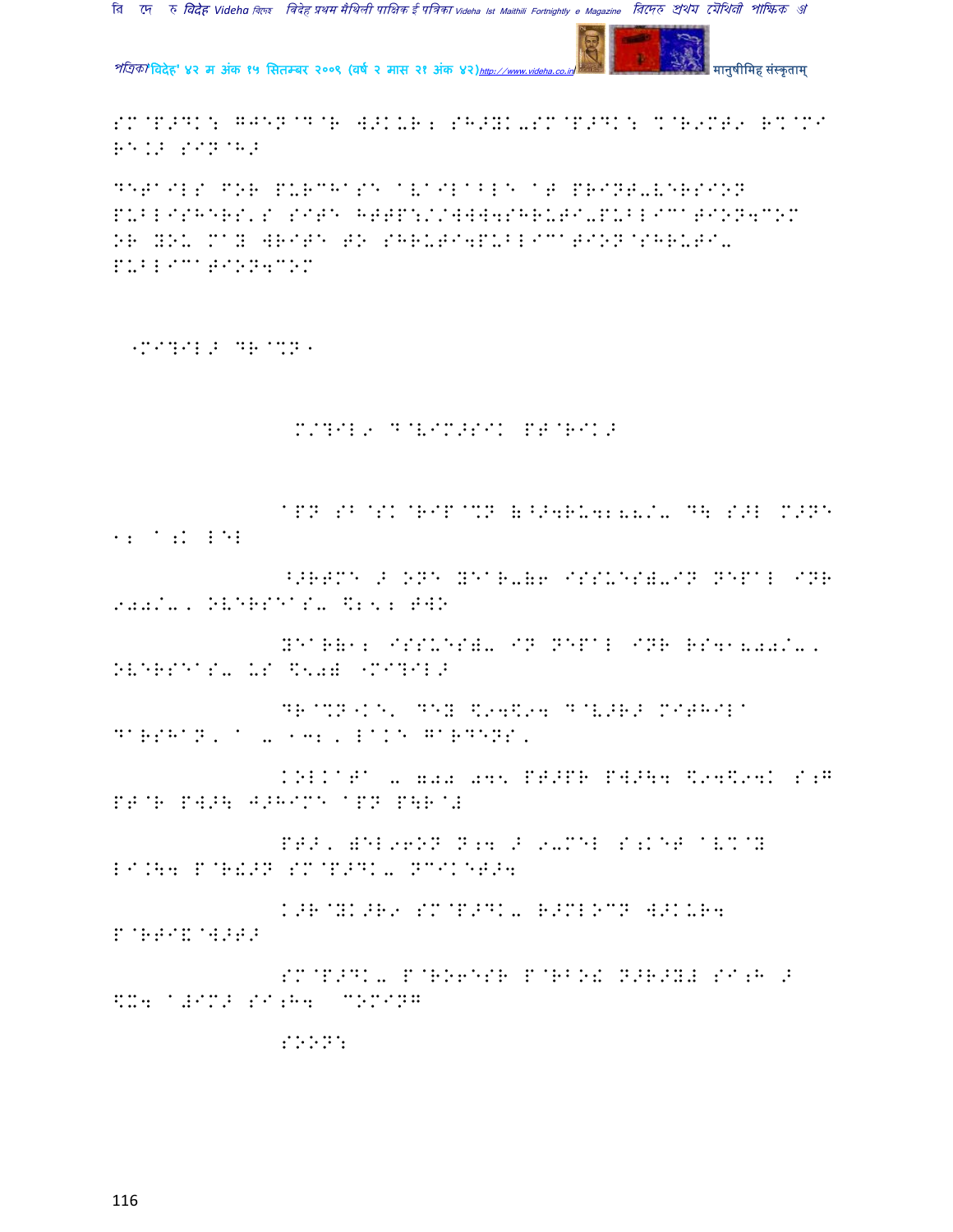## HTTP://WWW4MITHILADARSHAN4COM/

 $1:1:1:1:2:1:1$ 

A;TIK> P@RK>%N K9 NV9NTM PUS@TK

Spieler (1990)

M9\$IY>, SM>J, R>JN9TI [R ITIH>S

\$IZ>S@)R : M9\$IY> E#@\$ PXLI)IK@S: PU#@Y P@RS\N RPPEYS FAAR VAFYS RIG FRAGGA

R>JN9TI MER9 J>N : PU#@Y P@RS\N V>JPEY9 P@RK>%N VR@& 2008 MARSHALL MARSHALL MARSHALL MARSHALL MARSHALL MARSHALL MARSHALL MARSHALL MARSHALL MARSHALL MARSHALL MARSHA

POINT STAN S; SOME S; SOME S; SOME S; SOME S; SOME S; SOME S; SOME S; SOME S; SOME S; SOME S; SOME S; SOME S; SOME S; SOME S; SOME S; SOME S; SOME S; SOME S; SOME S; SOME S; SOME S; SOME S; SOME S; SOME S; SOME S; SOME S; **Million** Ruadi Partis Parties

S@T@R9 : S;<R@& [R S"RJN : %@R9!RM P@RK>%N VR@&2008 M\L@Y RU4200400

AR DEVICE AND KRISTED POINT POINT POINT OF THE CONDITIONS OF A SERIES OF A SERIES OF A LANGUAGE AND A LANGUAGE **Ruanda** 

UPP MAY

MONDER AND AN ARRAIGNMENT OF THE RHY AND ARRAIGNMENT OF THE RHY AND ARRAIGNMENT OF THE RHY AND ARRAIGNMENT OF M\L@Y RU4 200400

 $\mathcal{L} = \{1, 2, \ldots, n\}$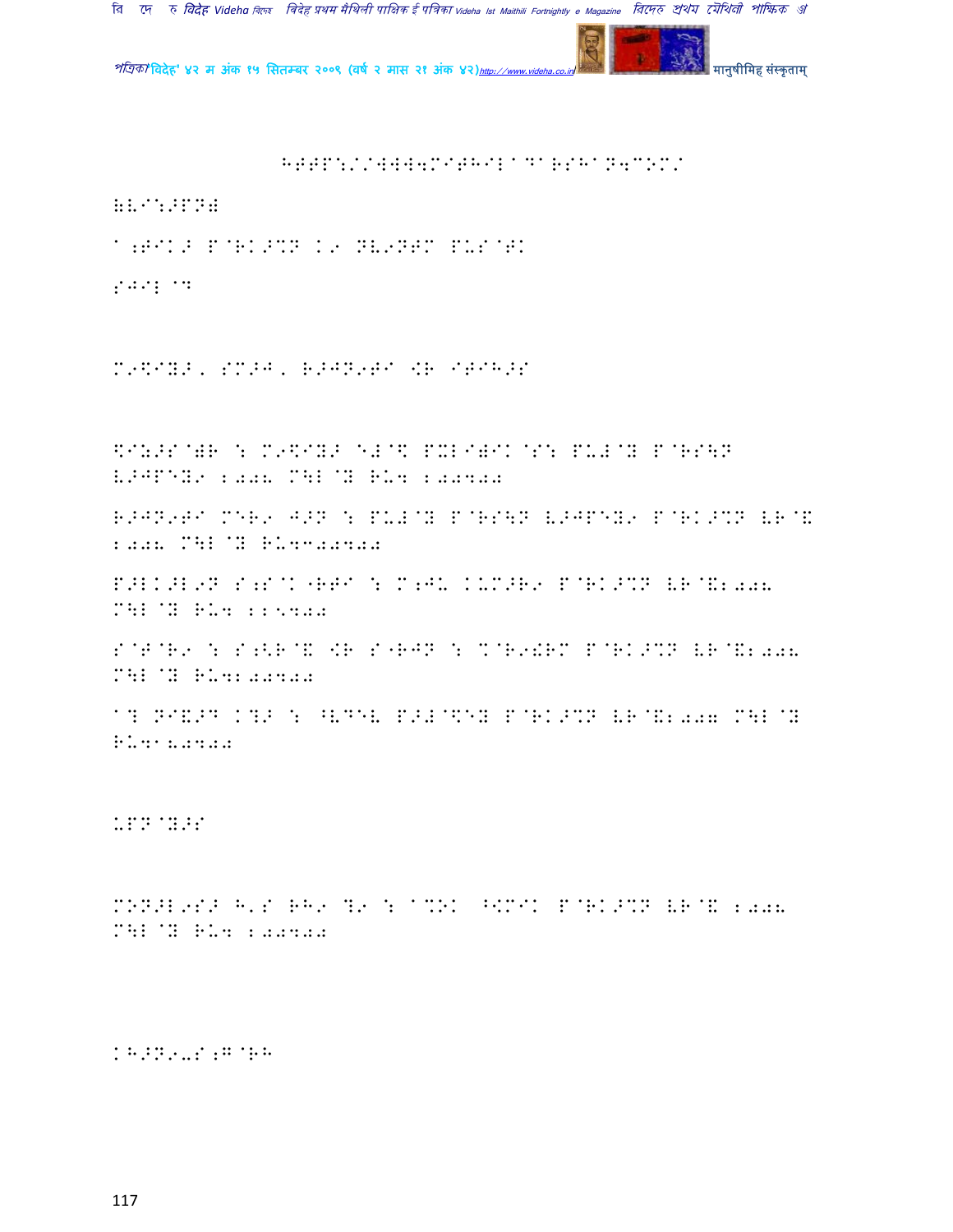REL K9 BBC: HRIMOHN 0: HRIMOHN 0: HRIMOHN 0 **Ruan Expediant** 

\*IV-SEX (RE \*\*IX) & STAND (REARN PORCADOR REPORT REFERENCE POR 200400

KOHRE ME; K;D9L : AV!E% P@R9T P@RK>%N VR@& 2008M\L@Y RU4 2004

%HR K9 >.IR9 CI\$Iय़> : P@RK>% K>N@T P@RK>%N VR@& 2008 M\L@Y RU4 200400

P9LE K>GZ K9 UJL9 IB>RT : K/L>% BNV>S9 P@RK>%N VR@& radi PH TH Ru4 radius

N>C KE B>HR : G[R9N>? P@RK>%N VR@& 2008 M\L@Y RU4 200400

 $\mathcal{L}$  : A set of  $\mathcal{L}$  , and  $\mathcal{L}$  is a set of  $\mathcal{L}$  . And  $\mathcal{L}$  is a set of  $\mathcal{L}$  rue  $\mathcal{L}$  , and  $\mathcal{L}$  is a set of  $\mathcal{L}$  , and  $\mathcal{L}$  is a set of  $\mathcal{L}$  , and  $\mathcal{L}$  is a set of  $\mathcal{L}$ 180400

KU\* AN 'S TO REAL CONSTRUCTION OF REAL CONSTRUCTION OF REAL CONSTRUCTION OF REAL CONSTRUCTION OF REAL CONSTRUC 2008 MORE PRODUCED AT A 2009 MAG

B\$K\ C>C> : SUN9T> J/N P@RK>%N VR@& 2008 M\L@Y RU4 195400

^EM K> ^ER\ M>'GT> KUL@H>]9 9M>N : ST@YN>R>Y# P)EL PO PORT PORT PRESENT PRESENT PRESENT PRESENT PRESENT PRESENT PRESENT PRESENT PRESENT PRESENT PRESENT PRESENT P

## KVIT>-S;G@RH

YA : % / WARD POST PORT RECORD RELEASED THE CONFERENCE PRESENT J9N> C>HT> H\' : ^OL>N>? KU%V>H> P@RK>%N VR@&2008  $\ldots$   $\ldots$   $\ldots$   $\ldots$   $\ldots$   $\ldots$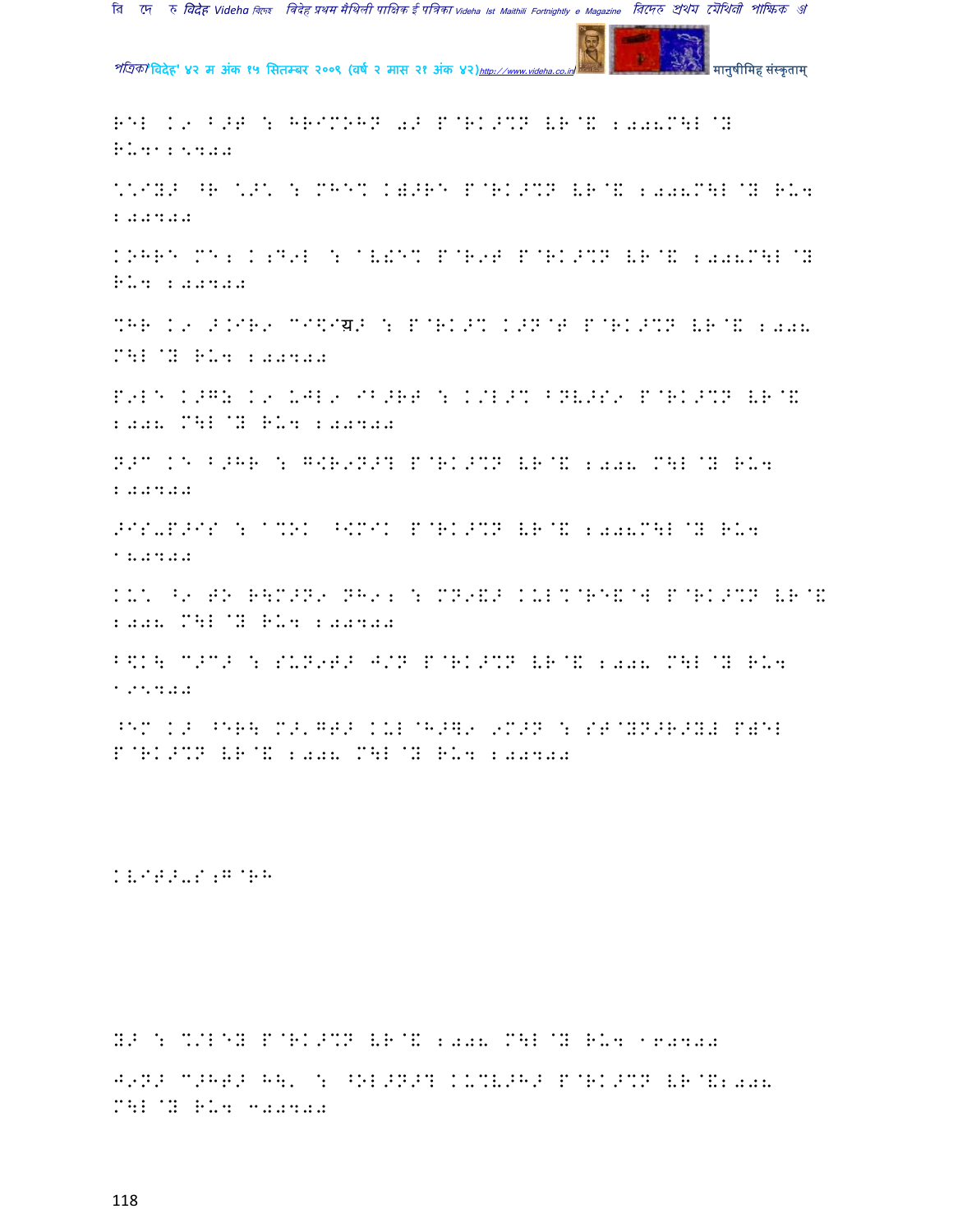िव <sup>त</sup>ि दिविदेह Videha *विल्ह विदेह प्रथम मैथिली पाक्षिक ई पत्रिका <sub>Videha Ist Maithili Fortnightly e Magazine <i>त्रि*त्मिरु *शेशे* य त्यैशिती পौश्किक औ</sub>

*পত্ৰিকা*' विदेह' ४२ म अंक १५ सितम्बर २००९ (वर्ष २ मास २१ अंक ४२)http://www.videha.co.in<sup>/ म</sup>ानुष्यी- मानुषीमिह संस्कृताम्

KB L[)EG> ND9 KE US P>R GY> >DM9 : ^OL>N>? KU%V>H> P@RK>%N VR@& 2007 M\L@Y RU4225400

LA POSTA KOLPANIA SUNDA SUNDA SUNDA LEGELLA M\L@Y RU4190400

LAN E DIN PINOSI DINO; KE BEHOL DINO; MESSI POR ESTERINAR  $\ldots$  .  $\ldots$   $\ldots$   $\ldots$   $\ldots$   $\ldots$ 

6/;)ES9 : SUN9T> J/N P@RK>%N VR@& 2008 M\L@Y RU4190400

DU:.MY AR>KCK@R : %@Y>M C/TN@Y P@RK>%N VR@&2008 M\L@Y RU4 190400

KUR@>P KUR#SPV : NOTER KURDE & MODISCO PORT POSTED BECK 2008 MARSHALL RU4 1008 MARSHALL RU4 1008 MARSHALL RU4 1008 MARSHALL RU4 1008 MARSHALL RU4 1008 MARSHALL RU4 10

PEPRB/K S;S@KR#

UPS TEST

MON>L9S> H'S RH9 ?9 : A%OK ^[MIK P@RK>%N VR@& 2008 THE MURDER SERVICE

KH>N9-S;G@RH

RSE IS BOR : HRIMOHN AS PORTSON AROU ANALYSE OR PLA  $\mathbf{10}$   $\mathbf{10}$   $\mathbf{10}$   $\mathbf{10}$  $\mathcal{N}$  . The  $\mathcal{N}$  is the parameter  $\mathcal{N}$  is the parameter of  $\mathcal{N}$  and  $\mathcal{N}$  and  $\mathcal{N}$ 100400 KOHRE ME; KOHRE ME; KINDA PORGA PORGA PORTUGEN DE ALIGINALITA E MO

**RU4 1004000** %HR K9 >.IR9 CI\$Iय़> : P@RK>% K>N@T P@RK>%N VR@& 2008

M\L@Y RU4 100400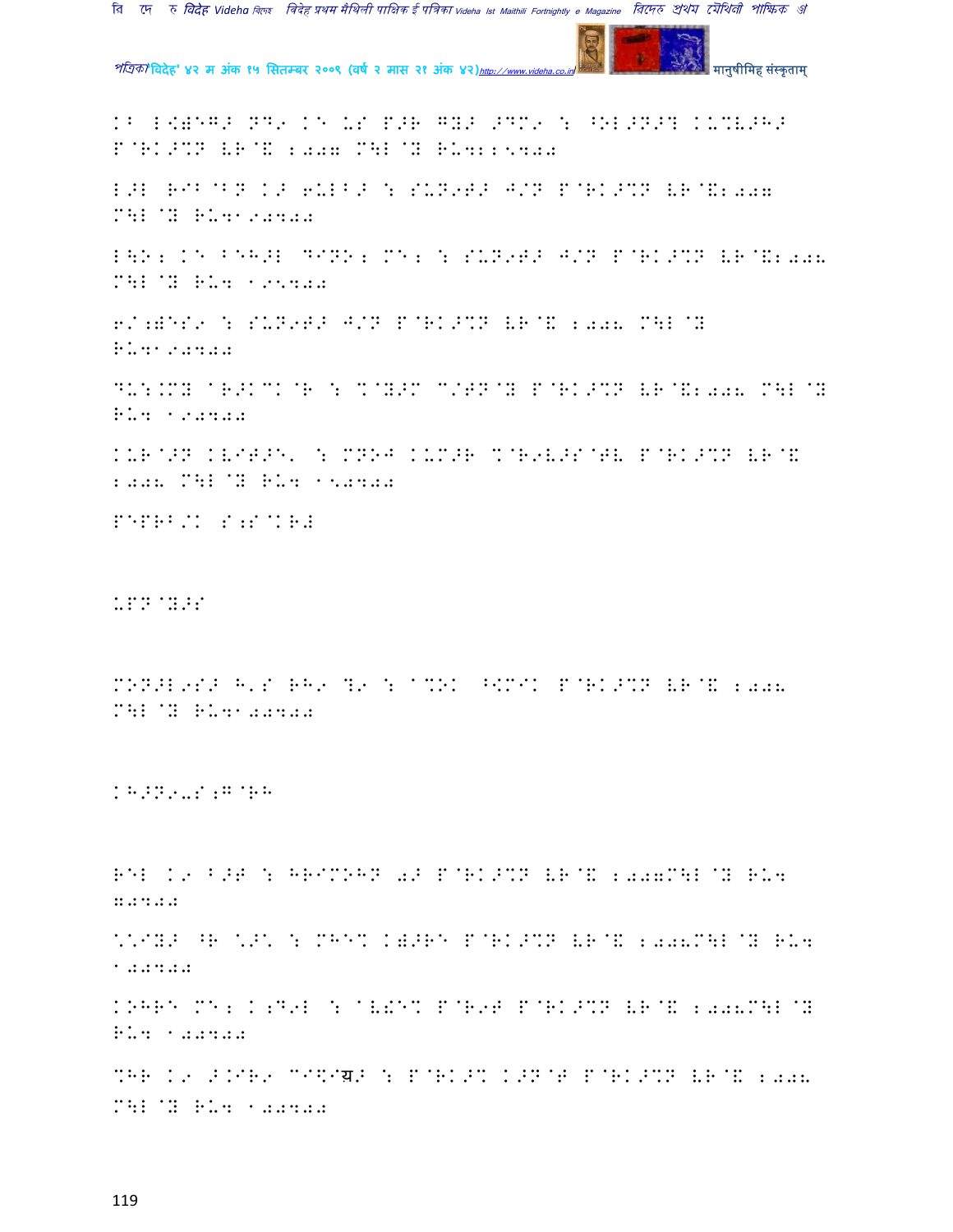िव <sup>त</sup> ह विदेह Videha <sub>विष्य</sub> विदेह प्रथम मैथिली पाक्षिक ई पत्रिका <sub>Videha Ist Maithili Fortnightly e Magazine *वि*(मह क्षेश्रेग ट्रॉशिती পौष्किक \$</sub>

*পত্ৰিকা*' विदेह' ४२ म अंक १५ सितम्बर २००९ (वर्ष २ मास २१ अंक ४२)http://www.videha.co.in<sup>/ म</sup>ानुष्यी- मानुषीमिह संस्कृताम्

P9LE KOLPRES IS AN OUTLE IN A CONSTRUCT IN THE POST BROWN 2008 MARSHALL RU4 1004 MARSHALL RU4 1004 MARSHALL RU4 1004 MARSHALL RU4 1004 MARSHALL RU4 1004 MARSHALL RU4 10<br>2008 MARSHALL RU4 1004 MARSHALL RU4 1004 MARSHALL RU4 1004 MARSHALL RU4 1004 MARSHALL RU4 1004 MARSHALL RU4 10

N>C KE B>HR : G[R9N>? P@RK>%N VR@& 2007 M\L@Y RU4 100400

 $\mathcal{L}$  : A set of  $\mathcal{L}$  , and  $\mathcal{L}$  is a set of  $\mathcal{L}$  . And  $\mathcal{L}$  is a set of  $\mathcal{L}$  rue  $\mathcal{L}$  , and  $\mathcal{L}$  is a set of  $\mathcal{L}$  , and  $\mathcal{L}$  is a set of  $\mathcal{L}$  , and  $\mathcal{L}$  is a set of  $\mathcal{L}$ 90400

KUND AN AN BHOIRE SAN DALA NG MARKA KULO NA KUNG ARAW PANING APAR 2008 MARSHALL RU4 1004

^EM K> ^ER\ M>'GT> KUL@H>]9 9M>N : ST@YN>R>Y# P)EL PORT PARK OF REAL PROPERTY AND ANNUAL

M/?IL9 PO?9

VIK>S O AR@?T;T@R (VIC>R) : NREN@D@R 0> P@RK>%N VR@& 2008 MARSHALL RU4 250400

S;G SMY KE (KVIT>-S;G@RH) : MH>P@RK>% P@RK>%N VR@& 2007 MALAYS REPORT AND RESIDENT

EK )> HER>YL DUNIY> (KVIT>-S;G@RH) : K"R&@#MOHN 0> PO PORT COMPANY OF THE RESIDENCE OF THE RESIDENCE OF THE RUN AND THE RESIDENCE OF THE RUN AND THE RUN AND THE

DKCL DEB>L (K?>-S;G@RH) : BLR>M P@RK>%N VR@&2000  $\ldots$   $\ldots$   $\ldots$   $\ldots$   $\ldots$ 

SMOTH PORT BY GRUEVE GENERAL IN OVERFRONDED OP LATER OF DEVICE. BY NEW LABE M\L@Y RU4 165400 %9<@R P@RK>%@Y

>LOCN>

ITIHOS : S;YOG (RESPECTED EXPORTS : SURPLIFTING CONTROL S;P>DK : UDY%;KR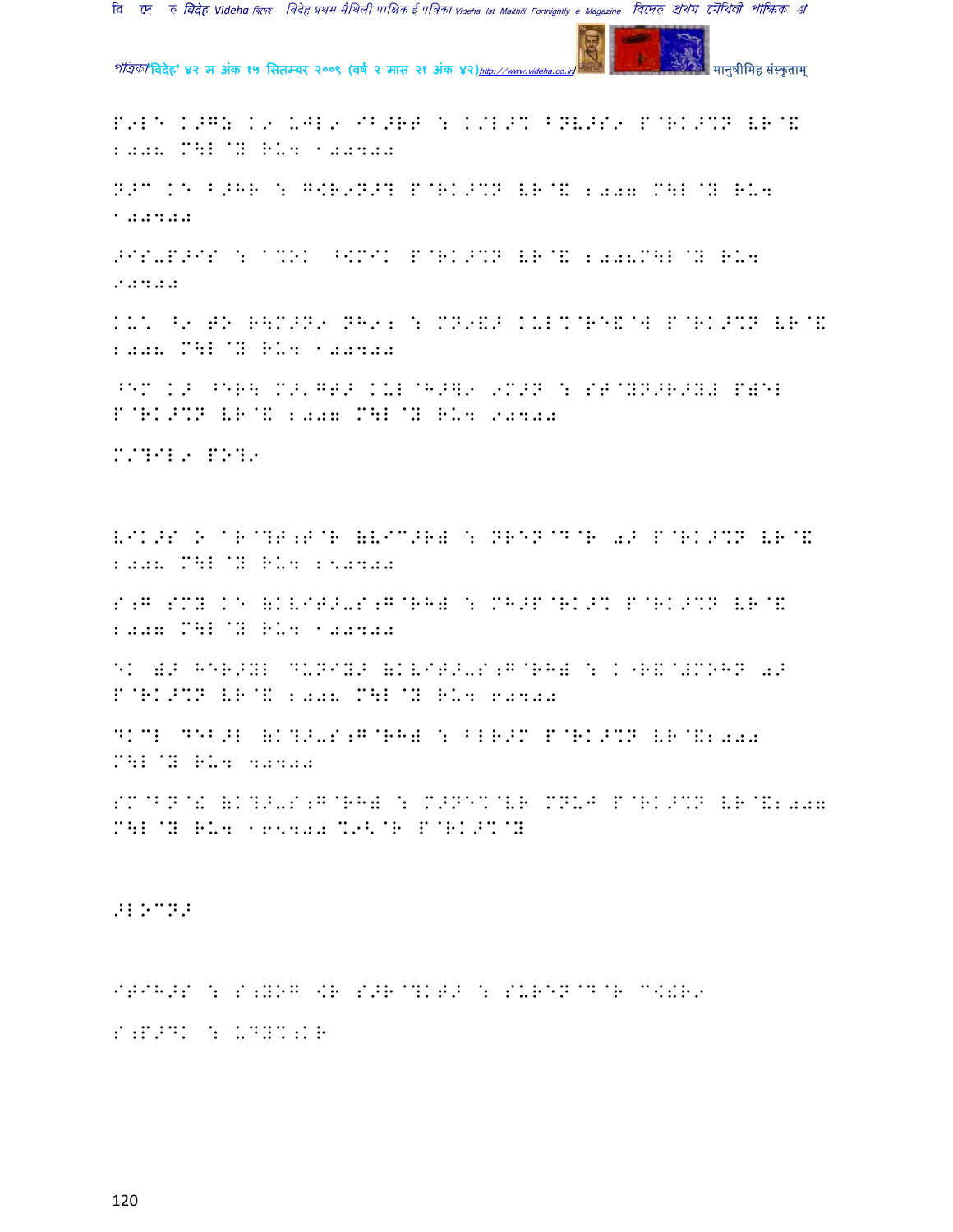िव <sup>त</sup> ह विदेह Videha <sub>विष्य</sub> विदेह प्रथम मैथिली पाक्षिक ई पत्रिका <sub>Videha Ist Maithili Fortnightly e Magazine *वि*(मह क्षेश्रेग ट्रॉशिती পौष्किक \$</sub>

*পত্ৰিকা*' विदेह' ४२ म अंक १५ सितम्बर २००९ (वर्ष २ मास २१ अंक ४२)http://www.videha.co.in<sup>/ म</sup>ानुष्यी- मानुषीमिह संस्कृताम्

HAND : RUBA : RCDU AR TRAPITEA : PILRADIT : CALRA  $S: P \times P \times P \times P \times P \times P \times P \times P$ 

S>!>R# K9 P@RTI:> : A;!ERE SE S>Q>T@K>R : SUREN@D@R  $\begin{aligned} \mathbf{C}^{\mathbf{R}}\left( \mathbf{C}^{\mathbf{R}}\right) &\geq\mathbf{C}^{\mathbf{R}}\left( \mathbf{C}^{\mathbf{R}}\right) \end{aligned}$ 

S; POSSES : UNIVERSITY

BORN SRKSK-R SRK SRKSKE (FREDRIKS) (MIKK

BORK R& R& THE RESPONSE HIGH SERVICE CROPERS **A**I&EK REST

SOUTH CONTROL

KISSE KISSINGS : ANIL CONSTRU

%IQK K9 \$>YR9 : YOGEN@D@R

UPP MAY

MARIKA MAROS : RAPPROTECIDAR (SPRPORA P"RETERMENT : LLIT ANURD : MHAPMEST MO] PR : !\MKETU ANUV>D : S@VR@#> MOLINARY : PIYALE : PINNESS MOLINARY SUNNER WAS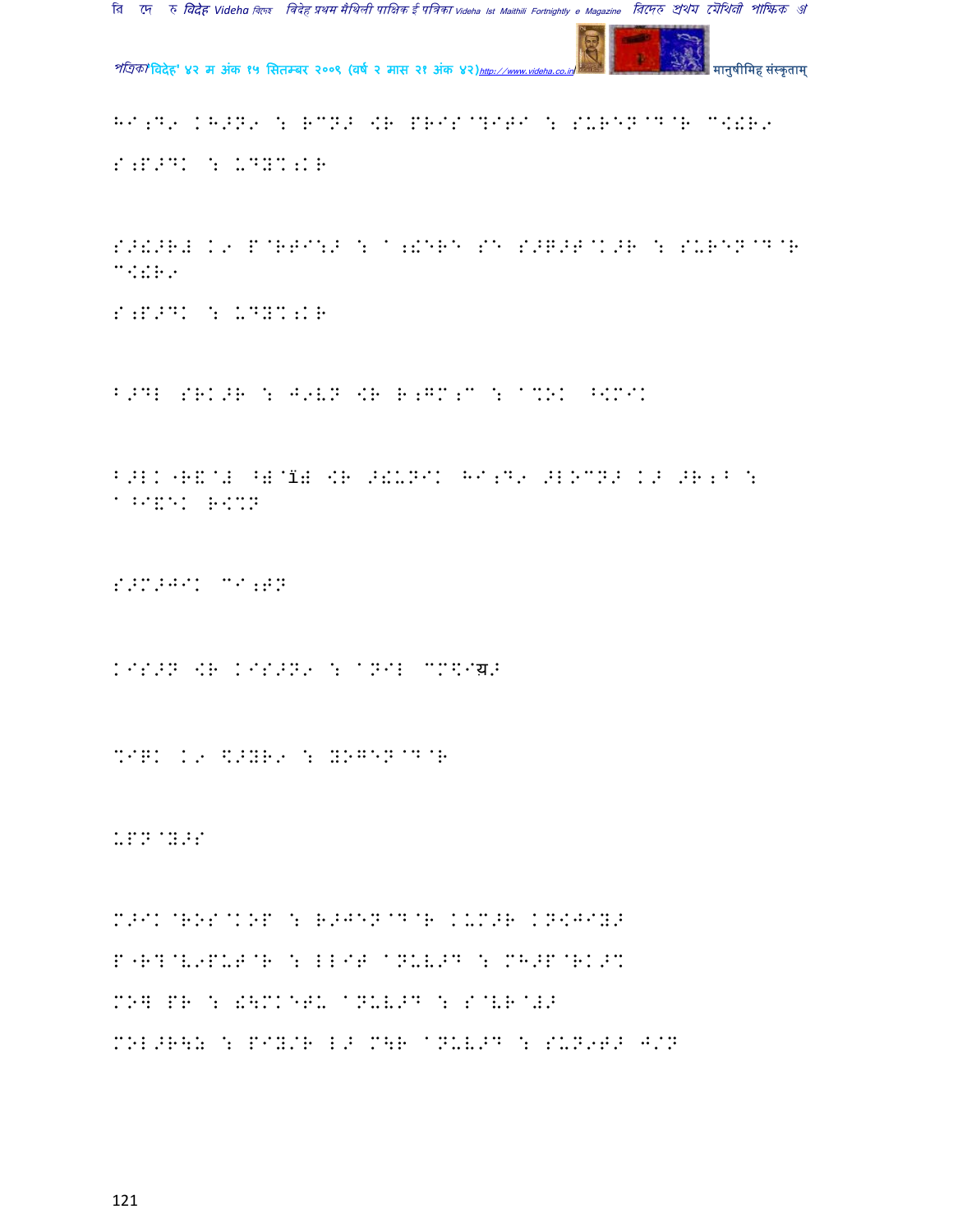KH>N9-S;G@RH

!\'!L9 Y>DE; [R SISKTE Z.@M : NIS>R AHMD JGREEK ARD A SERVER

A;TIK>, M/?IL9 T@R/M>SIK, SM@P>DK- ANLK>;T

A) SBAD DOR PARKOR DE DE DE DE SANG E BAGAI DE DE DE DE DE DE PORT DE DE DE SANG E DE D II,G:JIYO:B:P:P:G:G:G:G:C:B:G:P:P:H:G:D:P:C:G:G:G 6475212,MOB>IL N;49868380797,9891245023,

>J9VN SDS@YT> %UL@K ^>4RU42100/-CEK/ \$@R>6@) D@V>R> "A" A:TIK: PORT POST POST POST PRODUCED AT A PUBLIC POST PRODUCED AT A PUBLIC POST PRODUCED AT A PUBLIC POST P ^>4RU4 30/- ATIRIK@T JO]\4

BY>, HIN@D9 \*M>H9 PT@RIK>, SM@P>DK- G[R9N>?

S;PR@K- A;TIK> P@RK>%N,S9-56/Y\J9E6- 4,%>L9M>RG>R@\$N,EKS)E;%N-II,G>JIY>B>D-201005 (U4P=100-641), Carrier (U4P=101-6475212, MOB  $T_{1}$  :  $T_{2}$  :  $T_{3}$  :  $T_{4}$  :  $T_{5}$  :  $T_{6}$  :  $T_{7}$  :  $T_{8}$  :  $T_{9}$  :  $T_{10}$  :  $T_{11}$  :  $T_{12}$  :  $T_{13}$  :  $T_{14}$  :  $T_{15}$  :  $T_{16}$  :  $T_{17}$  :  $T_{18}$  :  $T_{19}$  :  $T_{10}$  :  $T_{11}$  :  $T_{12}$  :  $T_{13}$  :

 >J9VN SDS@YT> %UL@K RU45000/- CEK/ \$@R>6@)/ MN9>R@\$R D@V>R> " A;TIK> P@RK>%N" KE N>M ^EJE;4 DIL@L9 SE B>HR KE CEK ME; 30 RUPS: 30 RUPY: 30 RUPY:

PUS@TK M;GV>NE KE LIE MN9>R@\$R/ CEK/ \$@R>6@) A;TIK> P@RK>%N KE N>M SE ^EJE;4 DIL@L9 SE B>HR KE E) P>R B/;KI;G (AT PAR BANKING) CEK KE AL>V> AN@Y CEK EK HAJE SE KONGOLI PORTAH SE BISSOLOGI KUANG PUSAN KILIMI SE P PR \$>K .R@C HM>R> VHN KRE;GE4 RU4300/- SE RU4500/- TK K9 PUS@TKO; PR 10% K9 \*\), RU4500/- SE \PR RU41000/- TK 15% CONSERVATION OF PROPERTY AND RELEASED FOR 20% BYGING .R9D .R9D PR D9 J9999

EK S>? HIN@D9, M/?IL9 ME; SK@RIY >PK> P@RK>%N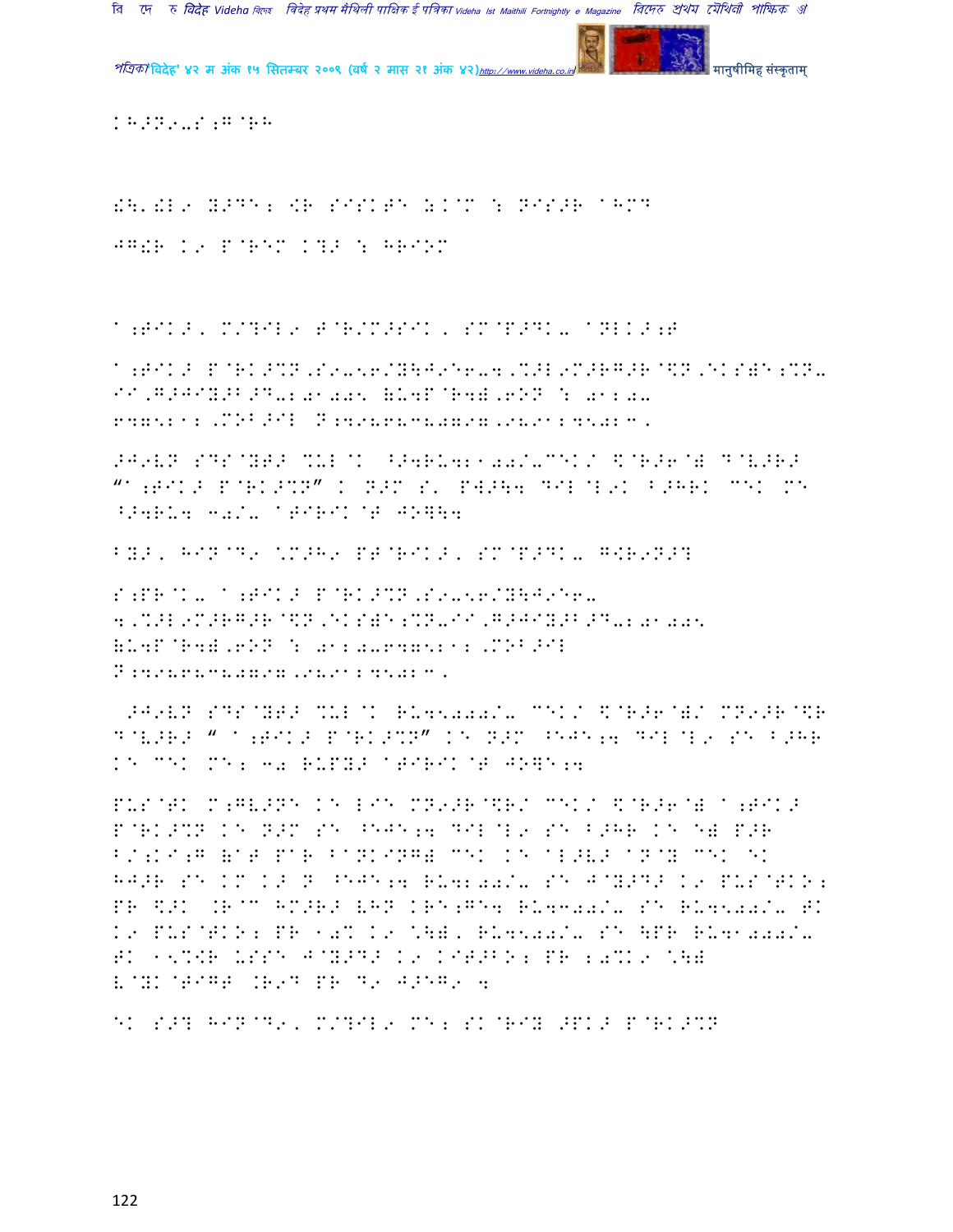िव <sup>त</sup>ि दिविदेह Videha *विल्ह विदेह प्रथम मैथिली पाक्षिक ई पत्रिका <sub>Videha Ist Maithili Fortnightly e Magazine <i>त्रि*त्मिरु *शेशे* य त्यैशिती পौश्किक औ</sub>

*পত্ৰিকা*' विदेह' ४२ म अंक १५ सितम्बर २००९ (वर्ष २ मास २१ अंक ४२)http://www.videha.co.in<sup>/ म</sup>ानुष्यी- मानुषीमिह संस्कृताम्

A;TIK> P@RK>%N S9-56/Y\J9E6-4, %>L9M>R G>R@\$N,EKS)E;%N-II BIRCHI PALLAMAN BLAPTHA 6ON : 0120-6475212 MOBILE NEWSFILM AND ALL AND ALL AND ALL AND ALL AND ALL AND ALL AND ALL AND ALL AND ALL AND ALL AND ALL AND ALL AND ALL AND ALL AND ALL AND ALL AND ALL AND ALL AND ALL AND ALL AND ALL AND ALL AND ALL AND ALL AND ALL AND AL 9891245023 9-MEL: ANTIKA1999@YAHOO4CO4IN, ANTIKA4PRAKASHAN@ANTIKA-PRAKASHAN4COM HTTP://WWW4ANTIKA-PRAKASHAN4COM (VI:>PN)

 $\mathcal{P}$  . The results of the particle is the particle in the particle in the particle in the particle in the particle in the particle in the particle in the particle in the particle in the particle in the particle in the

84P;CDREVORSER PRINT MATERIAL TAP

२4M/?IL9 ^>&>-S>HIT@Y (२०M %T>B@D9)- P@REM%;KR SI;H

३4GU;JN J9K R>!> (GD@Y-PD@Y-B@RJBUL9 MI%@RIT)- G;GE%  $H1, H1$ 

४4BN/T-BIG\$/T (K?>-GL@P S;G@RH)-SU^>&CN@D@R Y>DVM\L@Y: ^>4RU4१००/-

**94KURUPT#MRM (= VR TREMOVE (LES IN S) NATARE (PR TR), UPP TRAPY,** GRAP-KROP - GRAND - KONSTRUCT - KAN HARTER HARTER CONTROL STORIES NIBN@! >DIK SMG@R S;KLN)- GJEN@D@R W>KURM\L@Y ^>4RU4१००/-(S>M>N@Y) >\$४० VIDE% > PUS@TK>LY HETU4

६4VILM@BIT KIK YUGME NIBD@! (PD@Y-S;G@RH)- P;KJ PR>%RM\L@Y ^>4RO4१००/-

७4HM PU\*/T \*9 (PD@Y-S;G@RH)- VIN9T UT@PL

123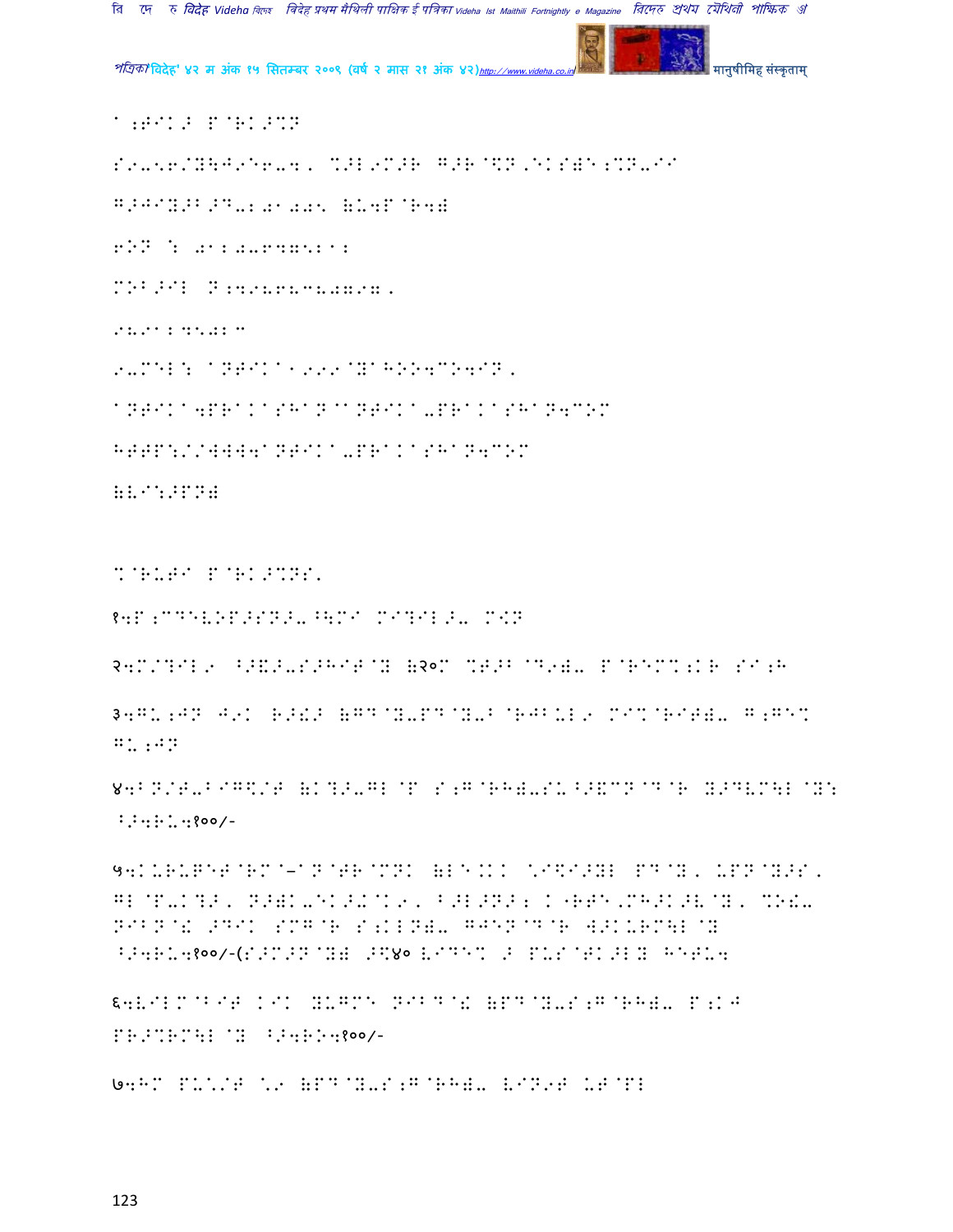८4 NO E#@)@R9: M> P@RVI%- \$X4 UDY N>R>Y# SI;H "NUM CORPORATION RESEASED IN THE HOUSE OF THE UNIVERSITY OF THE UNIVERSITY OF THE UNIVERSITY OF THE UNIVERSITY OF THE UNIVERSITY OF THE UNIVERSITY OF THE UNIVERSITY OF THE UNIVERSITY OF THE UNIVERSITY OF THE UNIVERSITY OF 907729-0-7 M\L@Y RU4१२५/- Y\4ES4 \$XLR ४०) > PEPRB/K(ISBN NO4978-81-907729-1-4M\L@Y RU4 ७५/- Y\ES4\$XLR २५/-)

१२4K DO (BLC) - प्रस्तावर प्रस्तावर परमण स्थापार प्राप्तावर प

१३4 VIDEH:SPERSEN: DEVICES: DEVELOPER: SOME SIGNE : SOME : TIRGEHERIGE : TIR 244 PAGES (A4 BIG MAGAZINE SIZE)VIDEH: SDEH: 1: TIRHUTA : MORE TIRA : MORE TIRA : MORE TIRA : MORE TIRA : MORE TIRA : MORE TIRA : MORE TIRA : MORE TIRA : MORE

DEVANAGARI 244 PAGES (A4 BIG MAGAZINE SIZE)VIDEH: SDEH: 1: :DEVN>GR9 : M\L@Y ^>4 RU4 100/-

१४4 G>MK JING9 (K?> S;G@RH)- JGD9% P@RS>D M;\$L): M\L@Y ^>4RU4 ५०/- (S>M>N@Y), \$२०/- PUS@TK>LY > VIDE% HETU)ISBN978-81-907729-9-0 COMING SOON:

14MI?IL>K BE)9 (N>)K)- JGD9% P@RS>D M;\$L

24MI?IL>K S;S@K>R/ VI!I-V@YVH>R G9T > G9TN>D -S;KLN UMES M; RI LORE BRACK MEDIANA MANARIAN S; SEM MURIN BARAN. V@YVH>R > G9T N>D MI?IL>K NHI VRNM/?IL B@R>H@M#K > KR MA KOVERN MEN SYSTEMATION OF THE SANDON OF THE SANDON OF THE SANDON OF THE SANDON OF THE SANDON OF THE SAND BER JNM>NSK MI?IL> LOK G9T P@RS@TUT ^Y RHL A\*I4

34MI?IL>K JN S>HIT@Y- ANUV>DIK> %@R9MT9 REVT9 MI%@R (MAITHILI TRANSLATION OF LATE JAYAKANTA MISHRA'S INTRODUCTION TO FOLK LITERATURE OF MITHILA VOL4I &  $25.11$ 

44MI?IL>K ITIH>S – S@VR@G9Y P@RO6ESR R>!>K"R&@# C[!R9

DETAILS OF POSTAGE CHARGES AVAILAIBLE ONHTTP://WWW4SHRUTI-PUBLICATION4COM/

(SEND M4O4/DD/CHEQUE IN FAVOUR OF AJAY ARTS PAYABLE AT DELHI4)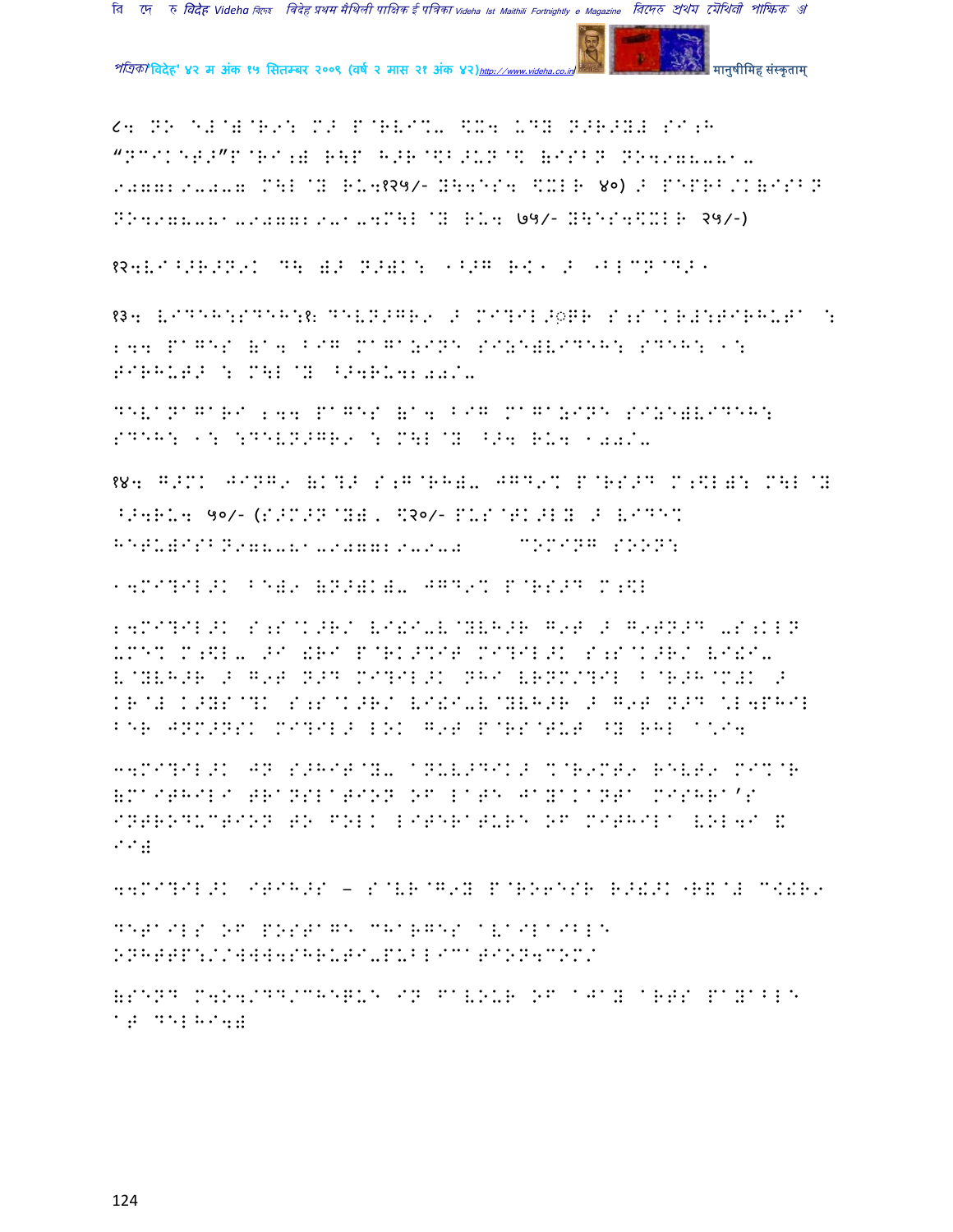$S$  SOS CONSTRUCTED BY CONTROLLED BY A REPORT OF A SUBSTITUTE OF  $S$  . ROWLING  $R$  . ROWLING  $R$ SHIT):-

KVINGSYTNG THEBURGS EP PHENDED YTP MEER TURNS DEVELOPED AND BEVOLKS

N9C>'K 6XR@M ^R\:-

OHI BR@.ME P@RK>%IT VIDEH:SDEHK S^ A;K/ PUS@TIK> PHONE SUPPLY

ESTER:STER:2 > A#A;I (10) PH: EAP HSIZ TORGADHINI T@RIV>R@&IK/ P;CV>R@&IK/ >J9VN SD@S@YT> A^IY>N4

(K>R@Y>LY P@RYOG LEL)

ESTERG:TER:0 (PSPECIO TELPARKED OFFIC S6LPIC BOY

E-MAIL: SHRUTI4PUBLICATION@SHRUTI-PUBLICATION4COM

(BEP) : PEPER

% MEDIES (PORTUGAL) PARIEES DIEDERS (MARTS) AJAI ARTS-MAMA (MARTS) FLOOR,ANSARIROAD,DARYAGANJ4 DELHI-110002 PH4011- 23483641,099681,09964174WEBSITE:HTTP://WWWASHRUPI-PO PUBLICATION COMPANY

ADDRESS YOUR DELIVERY ADDRESS TO :DISTRIBUTORS: AJAY ARTS, 4393/4A, IST FLOOR,ANSARI ROAD,DARYAGANJ4DELHI-110002 PH4011-2328841, 0996818010

AMOUNT MAY BE SENT MAY BE SENT TO ACCOUNT TO ACCOUNT A ACCOUNT HOLDER (DISTRIBUTOR)'S NAME: AJAY ARTS,DELHI, BANK: BANK OF BARODA, BADLI BRANCH, DELHI AND SEND YOUR DELIVERY ADDRESS TO EMAIL:- SHRUTI4PUBLICATION@SHRUTI-PUBLICATION4COM FOR PROMPT DELIVERY4

*পত্ৰিকা*'বিदेह' ४२ म अंक १५ सितम्बर २००९ (वर्ष २ मास २१ अंक ४२)http://www.videha.co.in<sup>/ Haman</sup> सम्बं<sup>द</sup>े । मानुषीमिह संस्कृताम्



िव <sup>रा</sup>प रु विदेह Videha <sub>विपद</sub> विदेह प्रथम मैथिली पाक्षिक ई पत्रिका <sub>Videha Ist Maithili Fortnightly e Magazine *विरमरु श*थंग रंगैथिली পोष्किक औ</sub>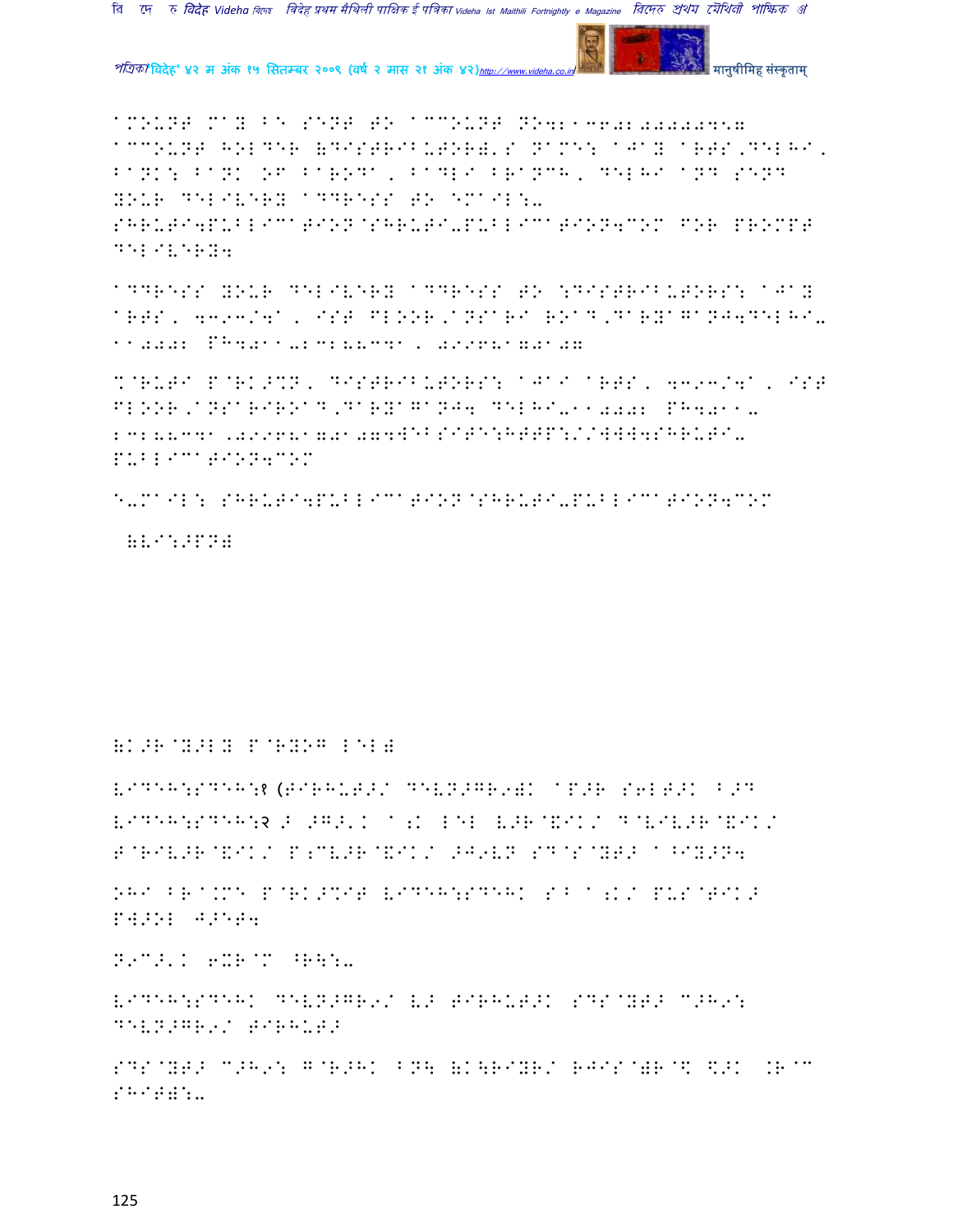$E(Y \in \mathbb{R}^n)$  : Indoes  $\mathbb{R}^n$  in Eq. (i.e., i.e.,  $\mathbb{R}^n$  ). About  $\mathbb{R}^n$  in Eq. (i.e., i.e., i.e., i.e., i.e., i.e., i.e., i.e., i.e., i.e., i.e., i.e., i.e., i.e., i.e., i.e., i.e., i.e., i.e., i.e., i.e.,  $H: T: T: T$ 

 $\begin{split} \mathbb{D}\mathbb{D}_1^1 \to \mathbb{D}^1: & \mathbb{D}_1^1 \mathbb{D}_2^2 \times \mathbb{D}_1^3 \mathbb{D}_2^3 \times \mathbb{D}_2^3 \times \mathbb{D}_2^3 \times \mathbb{D}_2^3 \times \mathbb{D}_2^3 \times \mathbb{D}_2^3 \times \mathbb{D}_2^3 \times \mathbb{D}_2^3 \times \mathbb{D}_2^3 \times \mathbb{D}_2^3 \times \mathbb{D}_2^3 \times \mathbb{D}_2^3 \times \mathbb{D}_2^3 \times \mathbb{D}_2^3 \times \mathbb{D}_$ ABROAD-(US\$50)

 $T_1$ ,  $T_2$   $T_3$   $T_4$   $T_5$   $T_6$   $T_6$   $T_7$   $T_7$   $T_7$   $T_7$   $T_7$   $T_8$   $T_9$   $T_9$   $T_9$   $T_9$   $T_9$   $T_9$   $T_9$   $T_9$   $T_9$   $T_9$   $T_9$   $T_9$   $T_9$   $T_9$   $T_9$   $T_9$   $T_9$   $T_9$   $T_9$   $T_9$   $T_9$   $T_9$   $T_9$   $T_9$ **ABROAD** 

POP, TO BRANDING PROVERTING AND THE POPINS CONTROL INTO A REPORT OF THE PARTIES.  $L(T, T, T, T, T, T)$ 

 $343.91.91.3008$ : $\frac{1}{2}$ ,  $\frac{1}{2}$ ,  $\frac{1}{2}$ ,  $\frac{1}{2}$ ,  $\frac{1}{2}$ ,  $\frac{1}{2}$ ,  $\frac{1}{2}$ ,  $\frac{1}{2}$ ,  $\frac{1}{2}$ ,  $\frac{1}{2}$ ,  $\frac{1}{2}$ ,  $\frac{1}{2}$ ,  $\frac{1}{2}$ ,  $\frac{1}{2}$ ,  $\frac{1}{2}$ ,  $\frac{1}{2}$ ,  $\frac{1}{2}$ ,  $\frac{1}{2}$ ,  $\frac{1}{$ 15000), ABROAD-(US\$750)

HMR N>M:

HMR PHILE

HMR 9-MEL:

 $\frac{1}{2}$  ,  $\frac{1}{2}$  ,  $\frac{1}{2}$  ,  $\frac{1}{2}$  ,  $\frac{1}{2}$  ,  $\frac{1}{2}$  ,  $\frac{1}{2}$  ,  $\frac{1}{2}$  ,  $\frac{1}{2}$  ,  $\frac{1}{2}$  ,  $\frac{1}{2}$  ,  $\frac{1}{2}$  ,  $\frac{1}{2}$  ,  $\frac{1}{2}$  ,  $\frac{1}{2}$  ,  $\frac{1}{2}$  ,  $\frac{1}{2}$  ,  $\frac{1}{2}$  ,  $\frac{1$ 

HM CASH/MO/DD/CHEQUE IN FAVOUR OF AJAY ARTS PAYABLE AT DIE DIE DIE DIE DIE VOLKE

 $\mathcal{L}$  , and the state of the state of the state  $\mathcal{L}$  and  $\mathcal{L}$  account the state of the state of the (DISTRIBUTOR)'S NAME: AJAY ARTS,DELHI,

BANK: BANK OF BARODA, BADLI BRANCH, DELHI K .>T>ME PHP RH TOH

APS GREAT AND PRING PRING INFORMATION CONSTRUCTION PUBLICATION4COM

AJAY ARTS, 4393/4A,IST FLOOR,ANSARI ROAD, DARYAGANJ, DELHI-110002 PH4011-23288341, DELHI-1100 09968170107,E-MAIL:, WEBSITE: HTTP://WWW4SHRUTI-PUBLICATION COMPANY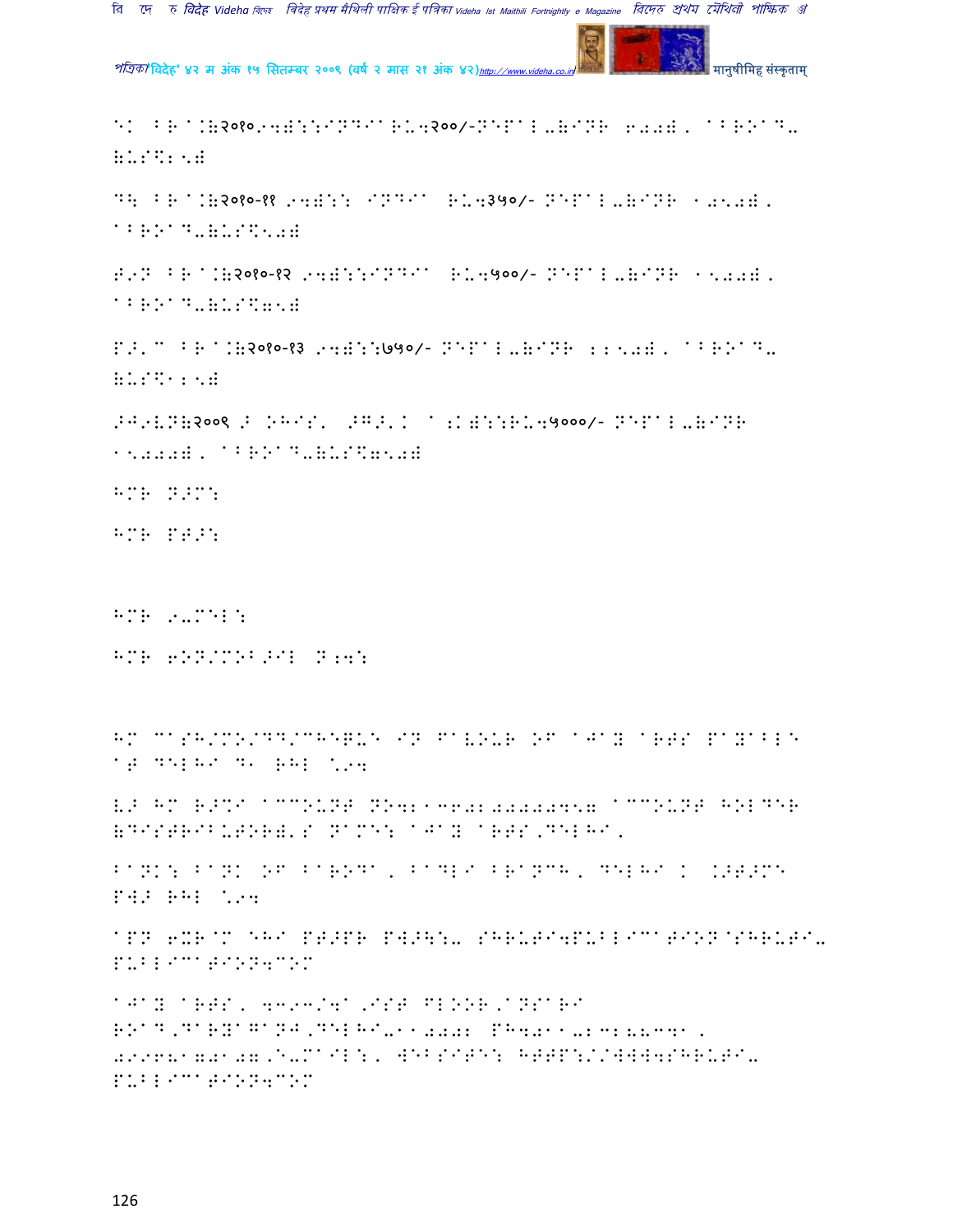*পত্ৰিকা*'বিदेह' ४२ म अंक १५ सितम्बर २००९ (वर्ष २ मास २१ अंक ४२)*http://www.videha.co.in*/ मान्योजिक संस्कृताम्

(G@R>HKK HS@T>QR)

 $24.533333...$ 

 $\mathcal{R}$  (1995) (2019) (2019) (2019) (2019) (2019) (2019) (2019) (2019) (2019) (2019) (2019) (2019) (2019) (20 GJEN@D@R W>KURK S>T .#@\$K- NIBN@!-P@RBN@!-SM9Q>, UPN@Y>S (SHS@RB>=NI) , PD@Y-S;G@RH (SHS@R>B@D9K CONSTRUCTION CONTROL CONTROL CONTROL CONTROL CONTROL CONTROL CONTROL CONTROL CONTROL CONTROL CONTROL CONTROL C<br>- Control Control Control Control Control Control Control Control Control Control Control Control Control Con MHOKO (TOVA (TELAS) ASSOCIATION OF THE CALABASE OF THE UNIT OF THE LOCAL DISTURBANCE KIMOR SHARI S;GARIBA KINGERA DE'A KIGA MATO MARA A; B

१4%@R9 GOVIN@D 0>- VIDEHKE' TR;GJ>LPR UT>RI VI%@V^RIME MAR REGIST MATER LEGAL AND MELLI IN A MONEY LAND MHO ERSENTA EN ELS SERVITS EN DER SKLHUT DE SKLHUL SUNFORTS APNEKE' SU0>O > RCN>T@MK >LOCN> P@RIY LG/T A\*I TE' KIYU LIRK MONDOZA HARIBI SHARBAR SHARBAR SHAYYOG SHYOG UPLB@! RHT4

२4%@R9 RM>NN@D RE#U- M/?IL9ME 9-PT@RIK> P>QIK R\PE' CLA CLA APSOSTER CLARA PARALL ESPECIAL CLASS PARTICULAR SERVICEUM 4 >G>' APNEK SMS@T M/?IL9K K>R@YK HETU HM H"RDYS' WOOD DIE STEER SE DIE STEER SE DIE STEER GESTELD IN DIE STEER GESTELD FOR DIE STEER GESTELD FOR DIE STEER GES

३4%@R9 VID@Y>N>? 0> "VIDIT"- S;C>R > P@R[D@YOGIK9K EHI P@RTIS@PR@!9 G@LOBL YUGME APN MHIM>MY "VIDEH"KE' APN> DEHME P@RK) DE.I JTB> P@RSN@NT> > S;TO& ^EL, TKR> KONO UPLA NI NIVABAL TAK TAPI AJ SK/KI AAN BALAS /TAHAT  $\mathcal{P}$ ); KN  $\mathcal{P}$ ; Some state that the state the state of the state of the state of the state of the state of LOKK NJRIME >%@CR@YJNK R\PS' P@RK) H/T4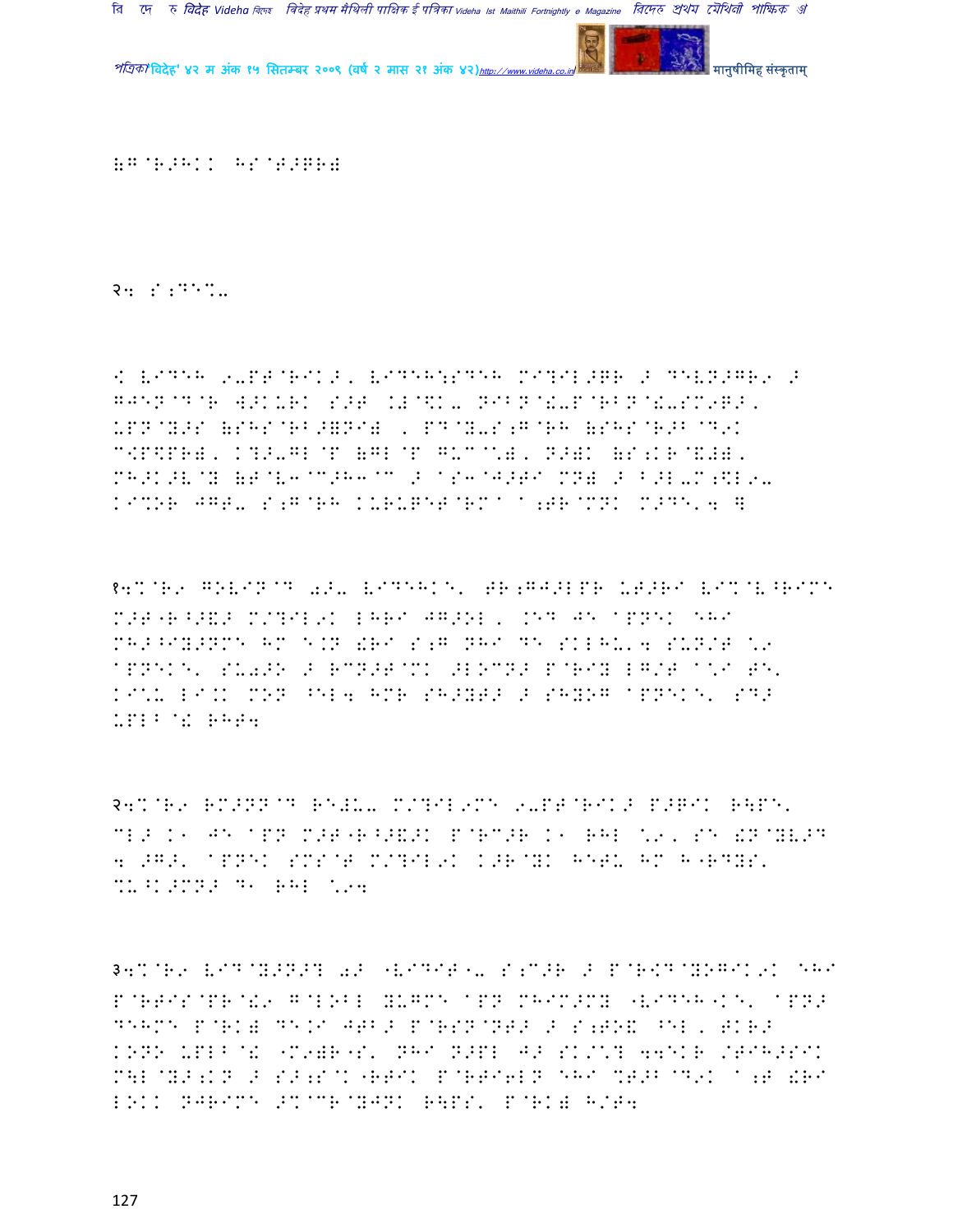४4 P@RO4 UDY N>R>Y# SI;H "NCIKET>"- JE K>J AH>' KE RHL \*9 TKR CREATED THE EXPERIMENT OF DESCRIPTION OF DESCRIPTION OF DESCRIPTION OF DESCRIPTION OF DESCRIPTIONS OF D<br>SAND RESIDENT OF DESCRIPTION OF DESCRIPTION OF DESCRIPTION OF DESCRIPTION OF DESCRIPTIONS OF DESCRIPTIONS OF D ^E RHL A\*I, 9 J>NI KE JE ETEK GO) M/?IL "VIDEH" 9 JAB 'PO NL STORY BA: NTVARALKTYPE TIERT 'N KLOOKFIK DIN A^INN@DN4

५4 \$X4 G;GE% GU;JN- EHI VIDEH-KR@MME L>GI RHL AH>'K SM@VEDN%9L MN, M/?IL9K P@RTI SMR@PIT MEHNTIK AM"RT R;G, ITIH>S ME EK )> VI%I&@) 6R>K A!@Y>Y >R;^ KRT, HMR> VI%@V>S A\*I4 A%E& %U^K>MN> > B!>IK S+@G, SS@NEH444AH>'K PO?9 KURUQET@RM@ A;TR@MNK P@R?M D"R&@)Y> BHUT ^V@Y T?> UPYOG9 BU0>I\*4 M/?IL9ME T' APN> S@VR\PK P@R>Y, 9 PHILE EHN ^V@Y AVT>RK PO?9 ?IK4 HR@&P\R@# HMR H>R@DIK B!>9 S@V9K>R KR94

 $\mathbf{s}_\mathrm{H}$  ,  $\mathbf{y}$  be a respectively in eq. ( ) by a set of the contraction of  $\mathbf{y}$  and  $\mathbf{y}$  -  $\mathbf{y}$ MICIAN SE: SI SICHAALCHE ARTAURI AVAGHA (PERSONAVIA CHE KUML ATAN

७4 %@R9 B@RJEN@D@R T@RIP>W9- S>HIT@Y AK>DM9- I;)RNE) PR PORT CONTROL PRESS PROPERTY ALSO ALSO AND PARTY KERK IN WOOD SOME SAMPLE SAMPLE

८4 %@R9 P@R6UL@LKUM>R SI;H "M[N"- P@R?M M/?IL9 P>QIK PT@RIK> "VIDEH" K P@RK>%NK SM>C>R J>NI KNEK CKIT MUD> BESP DA NORTH PELHULA KONSTRUCK BIRT ADAT DAG RADIO IN PRICY DELINA DELL'I, OHI LEL HOLI DELL'ISTO DELL'ISTO

SARDA (DYERISEZA) BAJEL A APPROVIDE PECHO IN EREOVACI, AN NV S\CN>-K@R>N@TIK QET@RME M/?IL9 PT@RK>RIT>KE'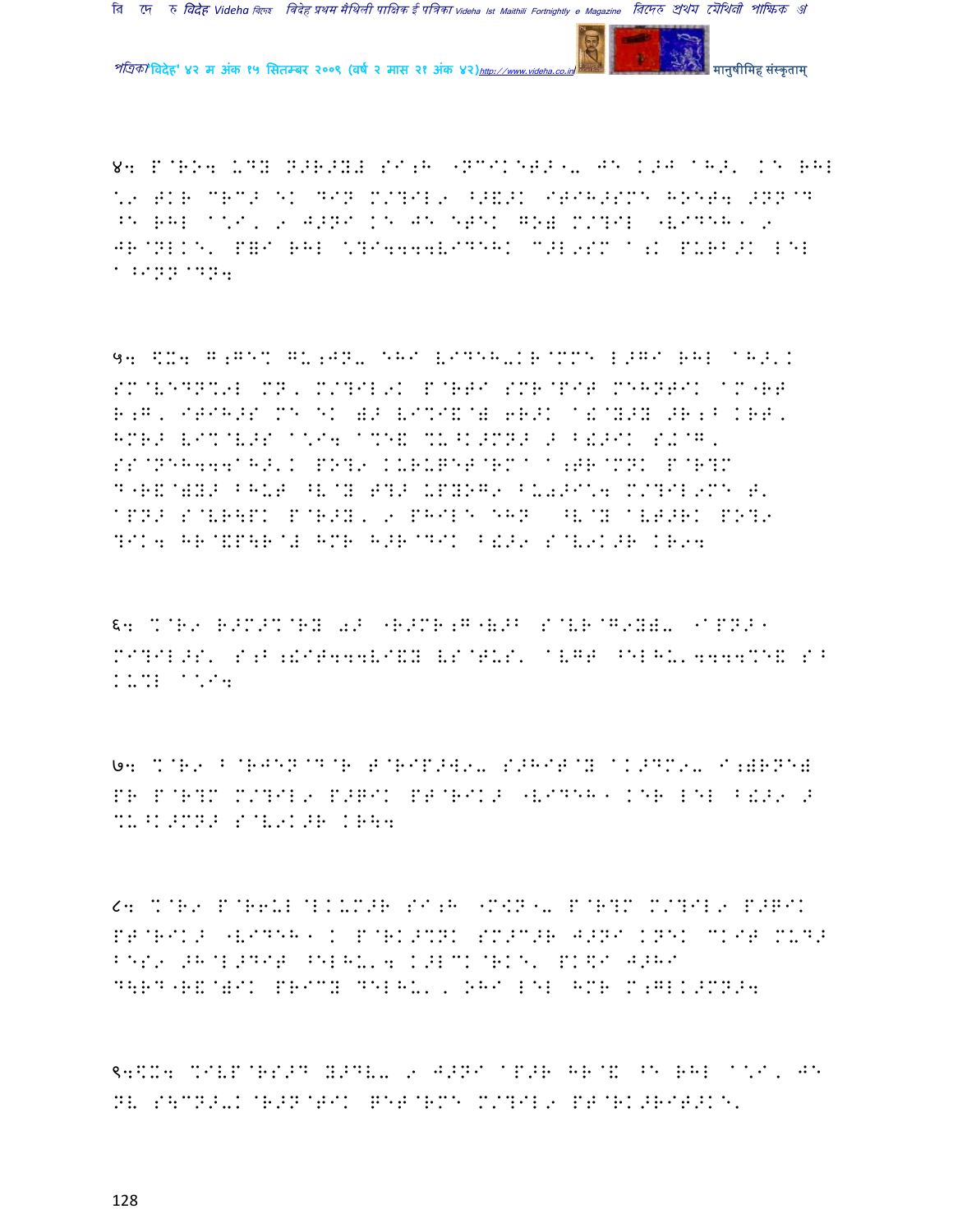P@RVE% DIAEB>K S>HSIK KDM UW>OL A\*I4 PT@RK>RIT>ME EHI P@RK>RK NV P@RYOGK HM S@V>GT KR/T \*9, S;GHI "VIDEH"K  $S: \mathbb{R} \times \mathbb{R} \times \mathbb{R} \times \mathbb{R} \times \mathbb{R} \times \mathbb{R} \times \mathbb{R} \times \mathbb{R}$ 

१०4 %@R9 >D@Y>CR# 0>- KONO PT@R-PT@RIK>K P@RK>%N-THA MORE MANY ILANG MARKA NA MARAKA NY KATENINA NY NANARAN' NY HARAHAN' NY HANAHAN' NY HANAHAN' NY HANAHAN' NY 9 T1 ^VI&@Y KHT4 9 HMR ८८ VR@&ME ७५ VR@&K ANU^V RHL4 ETEK P/< MH>N Y:ME HMR %@RD@!>P\R@# >HUTI P@R>P@T HOYTA YARA HALAMAY YAYAR

११4 %@R9 VIJY W>KUR- MI%IGN VI%@VVID@Y>LY- "VIDEH" PEMBRIKA: MA: PROBAG, SMOPHENE BRITANISK, PREMBRIKA PATEPISK MYSTER (REGULARIKANS WURKSHIND SOM SOMETIK  $\mathcal{A}$  ,  $\mathcal{B}$  ,  $\mathcal{B}$  ,  $\mathcal{B}$ 

१२4 %@R9 SU^>&CN@D@R Y>DV- 9-PT@RIK> "VIDEH" K B>REME J>NI P@RSN@NT> ^EL4 'VIDEH' NIRN@TR PL@LVIT-PU&@PIT HO > CTUR@DIK APN SUG;! PS>RY SE K>MN> A\*I4

१३4 %@R9 M/?IL9PUT@R P@RD9P- 9-PT@RIK> "VIDEH" KER S6LT>K ^GVT9S' K>MN>4 HMR P\R@# SHYOG RHT4

१४4 \$X4 %@R9 ^9MN>? 0>- "VIDEH" IN@)RNE) PR A\*I TE' "VIDEH" N>M UCIT >R KTEK R\PE' EKR VIVR# ^E SK/T A\*I4 >I-K>L@HI MONME UD@VEG RH/T A\*I, MUD> %9<@R P\R@# FEB10 SHIP

१५4 %@R9 R>M^ROS K>P\$I "^@RMR"- JNKPUR!>M- "VIDEH" **ऑ**NLAY DERIG AND THREADY CONDUCTS OF THE REPORT OF THE REAL AND TRANSPORT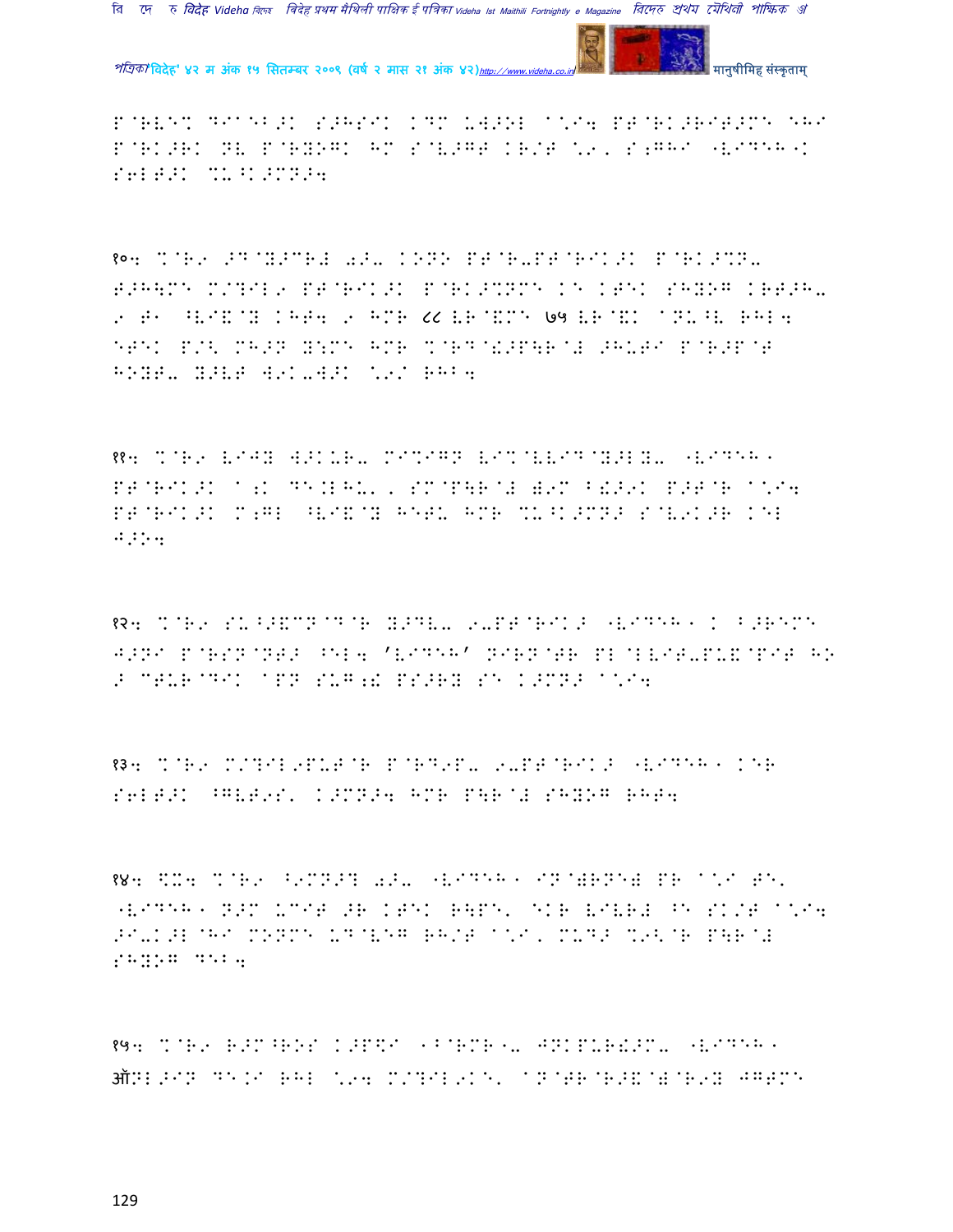PHU'CELHU' TKR> LEL H>R@DIK B!>94 MI?IL> RT@N S^K S;KLA D;KLA TA SHIRA SHOG SHOG SHIRA SHIRA SHIRA SHIRA SHIRA SHIRA SHIRA SHIRA SHI

१६4 %@R9 R>JNN@DN L>LD>S- "VIDEH" 9-PT@RIK>K M>!@YMS' B\$ N9K KORA KO RHE TURI NAMES TAAREN TA BALLA TER  $\mathbb{R}$  , the control of the second state of the three controls to the three controls  $\mathbb{R}^n$  to the three controls of the three controls of the three controls of the three controls of the three controls of the three c FAGE BREAT AL AT SIAGE TEEN ER DAY MARK NATHAN TRE EE. HOIT AT DIT AN INTERFERING ON THE DILANTIAL POSTAGE OF DILANTIAL USE OF DILANTIAL USE USE USE USE US >B BE%9 ^E GEL4 %U^K>MN> DE%-VIDE%K M/?ILKE' JO\$B>K LEL444 UT@K"R&@) P@RK>%N KURUQET@RM@ A;TR@MNK LEL BED A TO THE SAME AFTER THE STREET .#@\$ME4

१७4 \$X4 P@REM%;KR SI;H- AH>' M/?IL9ME I;)RNE)PR PHIL PATERIA VERTICA PORIJEDICA I PROTOKA M>T"R^>&>NUR>GK PRICY DEL A\*I, AH>'K NI,S@V>R@? M>T"R^>&>NUR>GS' P@RERIT \*9, EKR NIMIT@T JE HMR SEV>K P@RYOJN HO, TEST KR94 I; RNEPHPP 29@RPFFFFFFFFFF DE.L, MN P@R6UL@LIT ^1 GEL4

१८4%@R9MT9 %E6>LIK> VR@M>- VIDEH 9-PT@RIK> DE.I MON UL@L>SS' ^RI GEL4 VI:>N KTEK P@RGTI K1 RHL A\*I444AH>' SA ANN ANN AN SAN AIR AN DAOINE AN DAOINE AN DAOINE AN DAOINE ANN AN DAOINE AN AM AN DAOINE AN AM AN AM AN AIR<br>Tha an air an air an air an air an air an air an t-air an air an air an air an air an air air an air an air ai T>R-T>R K1 DIY[K4444 APNEK AD@^UT PUS@TK KURUQET@RM@ A;TR@MNK VI&YVS@TUK D"R&@)IS' G>GRME S>GR A\*I4 B!>94

 $384\%$  (P)- Hetukr Hills, Published and Milliam (Piblish of PPF  $\langle P \rangle$  and  $\langle P \rangle$ M/?IPP SEVIET TO A SEVER THAT THE SECRET SERVED ON THE SECTION OF SECTION AT  $\mathcal{R}$ R>J!>N9S' ^Y RHL M/?IL9K %;.N>D MI?IL>K G>M-G>MME M/R/IL9 CETTE CETTE CETTE CONSTRUCTION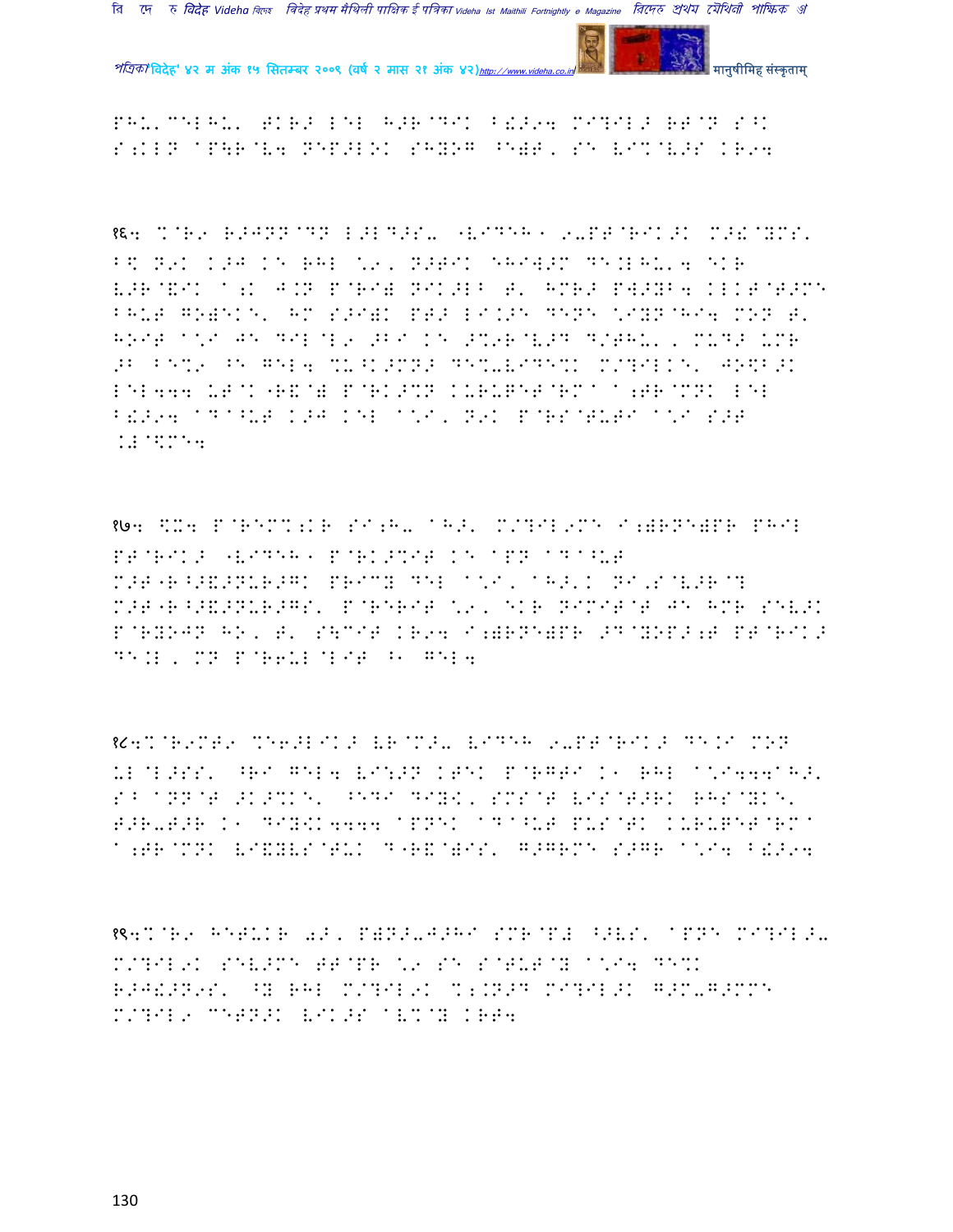२०4 % WORD 000 XOGS YOUR DEPLAR IN THE REPORT OF THE REPORT OF THE REPORT OF THE REPORT OF THE REPORT OF THE R KURU DE DI DI SERMANG KURUL DI SERMANG PORTUGAL DI SERMANG KURUL DI SERMANG KURUL DI SERMANG KE DI SERMANG KUR<br>S' DI DI DI DI SERMANG KURUL DI SERMANG KURUL DI SERMANG KURUL DI SERMANG KURUL DI SERMANG KURUL DI SERMANG KU A\*I > M/?IL9 JGTK EK)> UD@^) O SMS>MYIK D"R&@)ISM@PN@N HS@T>QRK KLMBN@D PRICYS' >H@L>DIT \*94 "VIDEH"K DEVNORMER SOM DE VIDEH" FØRDE RU4 80/- ME UPPLIGTER FOR ^1 SKL JE VI^IN@N LE.K LOKNIK \*>Y>CIT@R, PRICY PT@RK O RCHARLES SMOKE PORTHUM SHARREN THE ARTISTIC

२१4 % WORD KONSTANT MISS OF MIX WORD AND MISS OF THE REPORT OF THE MISS OF THE MIX MANUFACTURE OF MIX MANUFACT VIDEHME BHUT R>S KVIT>, K?>, RIPOR@) >DIK SCIT@R S:G@REA: PA DA CA CAB O BAD OF DEER OPER OP AN IPHE PA DADA A BIRA SOME SOME STATE STATES

२२4%@R9 J9VK>N@T- VIDEHK MUD@RIT A;K P=L- AD@^UT MEHNTI4 C>BS-C>BS4

२३4 %@R9 ^>LCN@D@R 0>- APNEK KURUQET@RM@ A;TR@MNK DE.I BU0>EL JEN> HM APNE \*PLHU' A\*I4 EKR VI%>LK>Y >K"RTI APNEK SR@VSM>VE%T>K PRIC>YK A\*I4 APNEK RCN> SOOR TROOPS ARE TRACKED AND TANKING TO AN ALLOWED STAR However, the state of the state  $\mathcal{L}_{\mathcal{D}}$  , the state of the state of the state of the state of the state of the state of the state of the state of the state of the state of the state of the state of the state of the

२४4%@R9MT9 \$X N9T> 0>- AH>'K KURUQET@RM@ A;TR@MNK P=LHU'4 J@YOTIR9%@VR %B@D>VL9, K"R&I MT@S@Y %B@D>VL9 > S9T BSN@T > S^ K?>, KVIT>, UPN@Y>S, B>L-KI%OR SO SHATE STATE OF THE VIOLENCE STATE OF THE THE SECOND SECOND FUTOR. D'ABOURDE HOIF ATA

२५4%@R9 M>Y>NN@D MI%@R- KURUQET@RM@ A;TR@MNK HMR UPN@Y>S S@T@R9!NK VIRO!K HM VIRO! KR/T \*94 KURUQET@RMA A;TR@MNK PO?9K LEL %UNDER PO?9K LEL %UNDER PO?9K LEL %UNDER PO?9K LEL %UNDER PO?9K LEL %UNDER PO?9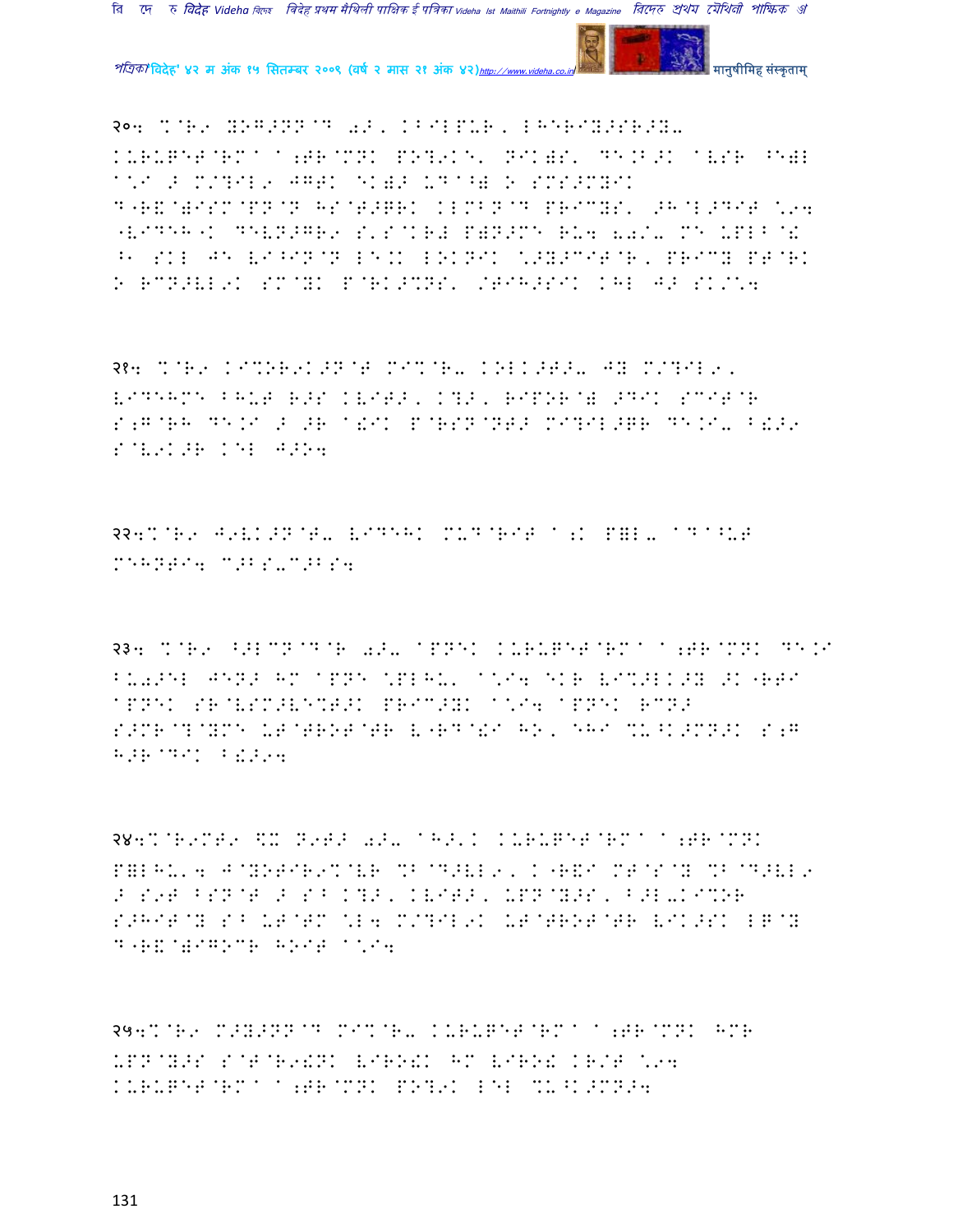२६4%@R9 MHEN@D@R HJ>R9- SM@P>DK %@R9MI?IL>- KURUQET@RMAK P=I MON HR@MNK P=I MON HR@MNK P=I MON HR@MNK P=I MON HR@&IT ^1 GEL44E.N P+I MON HR@&IT ^1 GEL44E. PHING PANE SMI LOWE, NUMO APGO PHIAN, SGO ORGINAL KELK4

२७4%@R9 KED>RN>? C[!R9- KURUQET@RM@ A;TR@MNK AD@^UT L>GL, M/?IL9 S>HIT@Y LEL 9 PO?9 EK)> P@RTIM>N BNT4

२८4%@R9 ST@Y>NN@D P>WK- VIDEHK HM NIYMIT P>WK \*94 OKR S@VR\PK P@R%;SK \*LHU'4 EM@HR AH>'K LI.L - KURUQET@RM@ A;TR@MOND = PACE POLICE ON DE. DIT PERSONAL CHANGE AND DISPOSITION OF PERSONAL  $U$ Pr $\mathcal{H}$ 

२९4%@R9MT9 RM> 0>-SM@P>DK MI?IL> DR@P#4 KURUQET@RM@ A;TR@MNK P@RI;) 6XR@M P=I > EKR GU#VT@T> DE.I MON P@RSN@N ^1 GEL, AD@^UT %B@D EKR> LEL P@RYUK@T K1 RHL \*94 VIDEHK UT@TROT@TR P@RGTIK %U^K>MN>4

३०4%@R9 NREN@D@R 0>, P)N>- VIDEH NIYMIT DE./T RH/T \*94 M/R/PILE PRODUCTION CONTINUES.

384% RPP ROMAN WAS READED FOR THE ROLL WORK WAS ARRESTED FOR THE DECISION OF  $\mathcal{M}$ MON PORSNE MON POSTAL PRID THE RESOURCE OF THE REPORT OF THE REPORT OF THE REPORT OF THE REPORT OF THE REPORT OF  $\mathcal{S}$  :  $\mathcal{S}$  and  $\mathcal{S}$  are  $\mathcal{S}$  and  $\mathcal{S}$  are  $\mathcal{S}$  and  $\mathcal{S}$  are  $\mathcal{S}$  and  $\mathcal{S}$  are  $\mathcal{S}$  and  $\mathcal{S}$  are  $\mathcal{S}$  are  $\mathcal{S}$  and  $\mathcal{S}$  are  $\mathcal{S}$  and  $\mathcal{S}$  are  $\mathcal{S}$  are  $\$ 

३२4%@R9 T>R>NN@D VIYOG9- VIDEH > KURUQET@RM@ A;TR@MNK DE. I CKBIDOR LIST GELANDER LA SERVICIA DE LA SERVICA DE LA GRANDA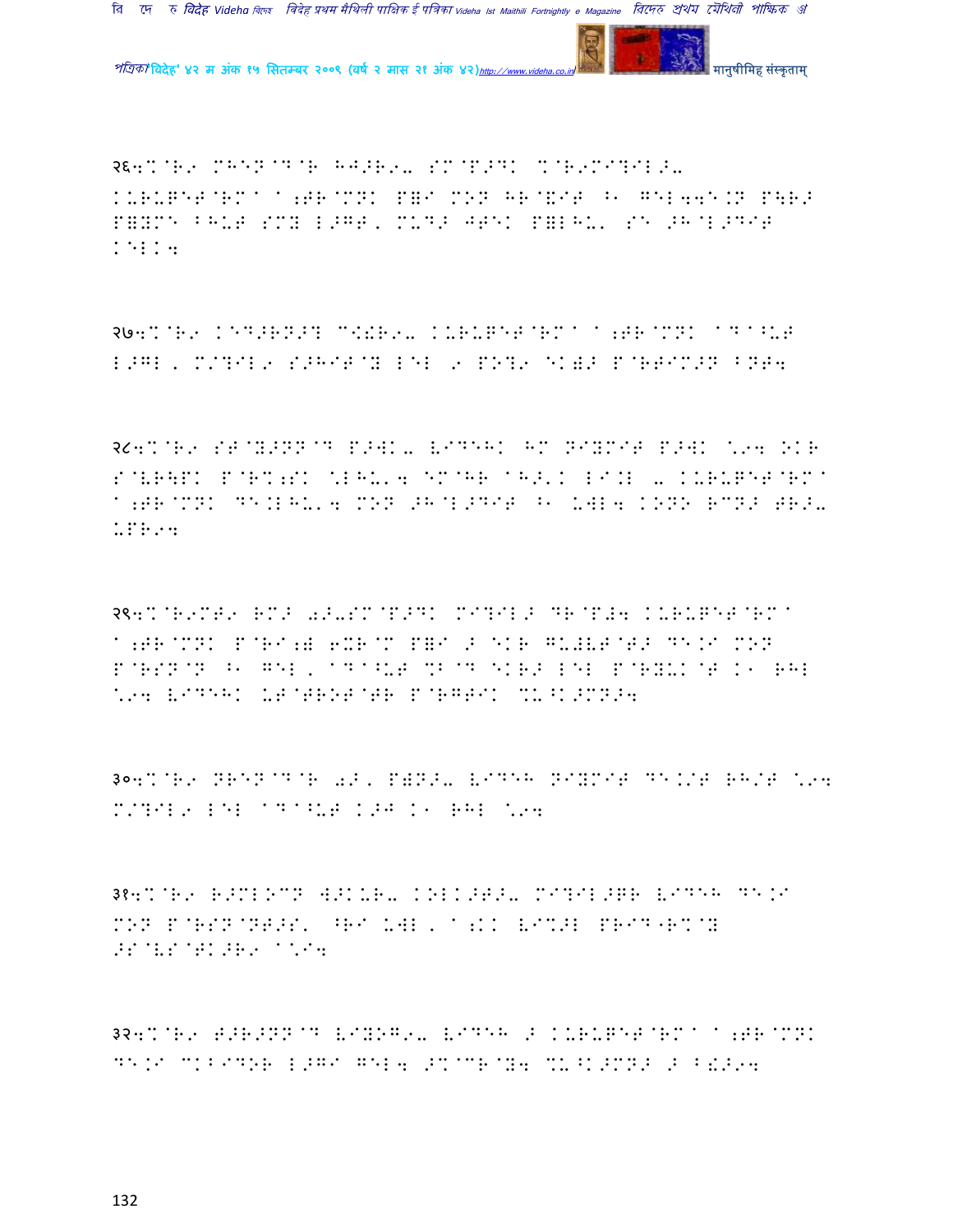३३4%@R9MT9 P@REMLT> MI%@R "P@REM"- KURUQET@RM@ A;TR@MNK P=LHU'4 S^ RCN> UC@CKO)IK L>GL4 B!>94

३४4%@R9 K9R@TIN>R>Y# MI%@R- BEG\SR>Y- KURUQET@RM@ A;TR@MNK B\$@\$ N9K L>GL, >G>;K S^ K>J LEL B!>94

३५4%@R9 MH>P@RK>%-SHRS>- KURUQET@RM@ A;TR@MNK N9K LOGIC, EVISITOR VIAGGAN IN STRING

३६4%@R9 AG@NIPU&@P- MI?IL>QR > DEV>QR VIDEH P=L449 P@R?M T' A\*I EKR> P@R%;S>ME MUD> HM EKR> DUS@S>HSIK KHB4 MI?IRIB A; MI?BYB SE BAC (BYB SATHOLY AGILY AGILY AGILY AGILY) AGI IST BAR BOOK

३७4%@R9 M;JR SULEM>N-DR^;G>- VIDEHK JTEK P@R%;S> KEL HOET RESHART TEACHETH

३८4%@R9MT9 P@RO6ESR V9#> W>KUR- KURUQET@RM@ A;TR@MNK US TAC , PAGGA , EKROPAGGA AN , TOO DE RNICH (THE POP PO PORPOR IN HOURS PUNIS NOW TO KEPPER

३९4%@R9 \*T@R>NN@D SI;H 0>- KURUQET@RM@ A;TR@MNK P=LHU', B\$@\$ N9K S^ TRHE'4

४०4%@R9 T>R>K>N@T 0>- SM@P>DK M/?IL9 D/NIK MI?IL> SMOR DO KARAH TELI KORABAN TE KORAK KARA KI KARA KATI KATA KA KURUPSA SKUTT A;TR MORE A SKUTT LA 1991 A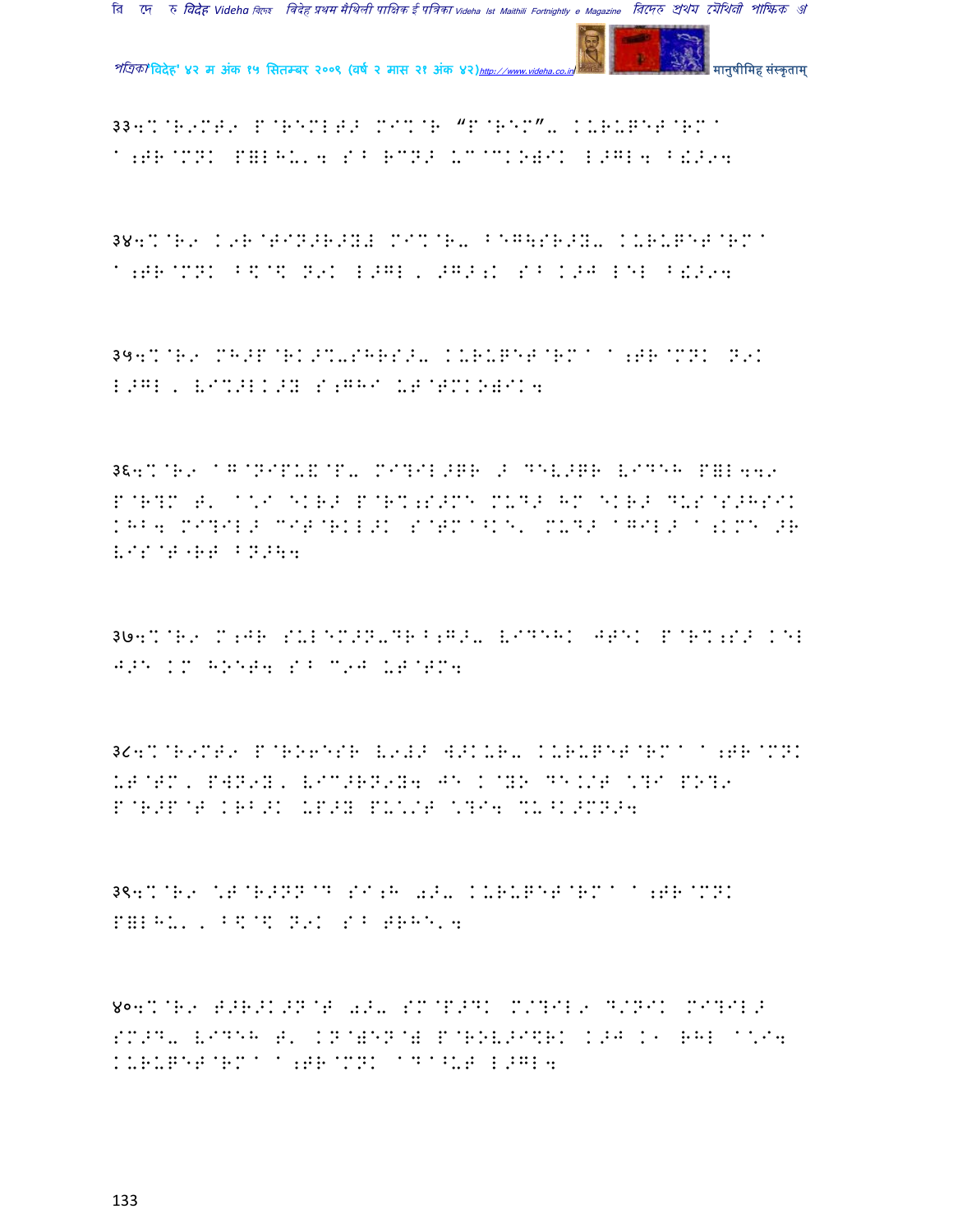४१4\$X RV9N@D@R KUM>R C[!R9- KURUQET@RM@ A;TR@MNK BHUT N9K, BHUT MEHNTIK PRI#>M4 B!>94

४२4%@R9 AMRN>?- KURUQET@RM@ A;TR@MNK > VIDEH DUN\ SOMR#9Y A#I, MONTH, MONTH, MONTH, MONTH, MONTH, MONTH, MONTH, MONTH, MONTH, MONTH, MONTH, MONTH, MONTH, MONTH,

४३4%@R9 P;C>NN MI%@R- VIDEHK V/VI!@Y > NIRN@TRT> PORTHER PORTH AND MONEY WITH A

४४4%@R9 KED>R K>NN- KURUQET@RM@ AN@TR@MNK LEL ANEK ! NOTE: THE COMPANY OF THE COMPANY OF THE COMPANY OF THE COMPANY OF THE COMPANY OF THE COMPANY OF THE COMPANY O  $\mathcal{F}$ HOVA PELHU, 4 %URHOY G. (1991) AYRA CODD LEDGER (1991) DORVER STARTE ONE CONTINUES PORT INSERT PRODUCED ON THE EHIME T' S' SAND STIPPE TORE

४५4%@R9 !NKR W>KUR- AH>' N9K K>J K1 RHL \*94 6O)O G/LR9ME CIT@R EHI %T>B@D9K JN@MTI?IK ANUS>R RH/T T1  $3.414$ 

४६4%@R9 >%9& 0>- AH>'K PUS@TKK S;B;!ME ETB> LI.B> S' APN> KE NHI ROKI SKLHU' JE 9 KIT>B M>T@R KIT>B NHI ?9K, 9 EK)> UM@M9D \*9 JE M/?IL9 AH>' SN PUT@RK SEV> S', 'S' TR'TR SM'RD FOIT CIRC SOME THAT THE POINT CIRCUIT CIRCUIT CIRCUIT CIRCUIT CIRCUIT CIRCUIT CIRCUIT CIRC

४७4%@R9 %M@^U KUM>R SI;H- VIDEHK TT@PRT> > K@RIY>%9LT> DE. I POLITIKE I JERUSAL DI KORA DI STOLIA DI PRETI MENJEDI SE SKIL JE SKI JE SKIM JE SKIM JE SKOL JE SKOL JE SMK>L9N M/?IL9 PT@RIK>K ITIH>SME VIDEHK N>M SOME LITTLE LITTLE LITTLE LITTLE LITTLE LITTLE LITTLE LITTLE LITTLE LITTLE LITTLE LITTLE LITTLE LITTLE LITTLE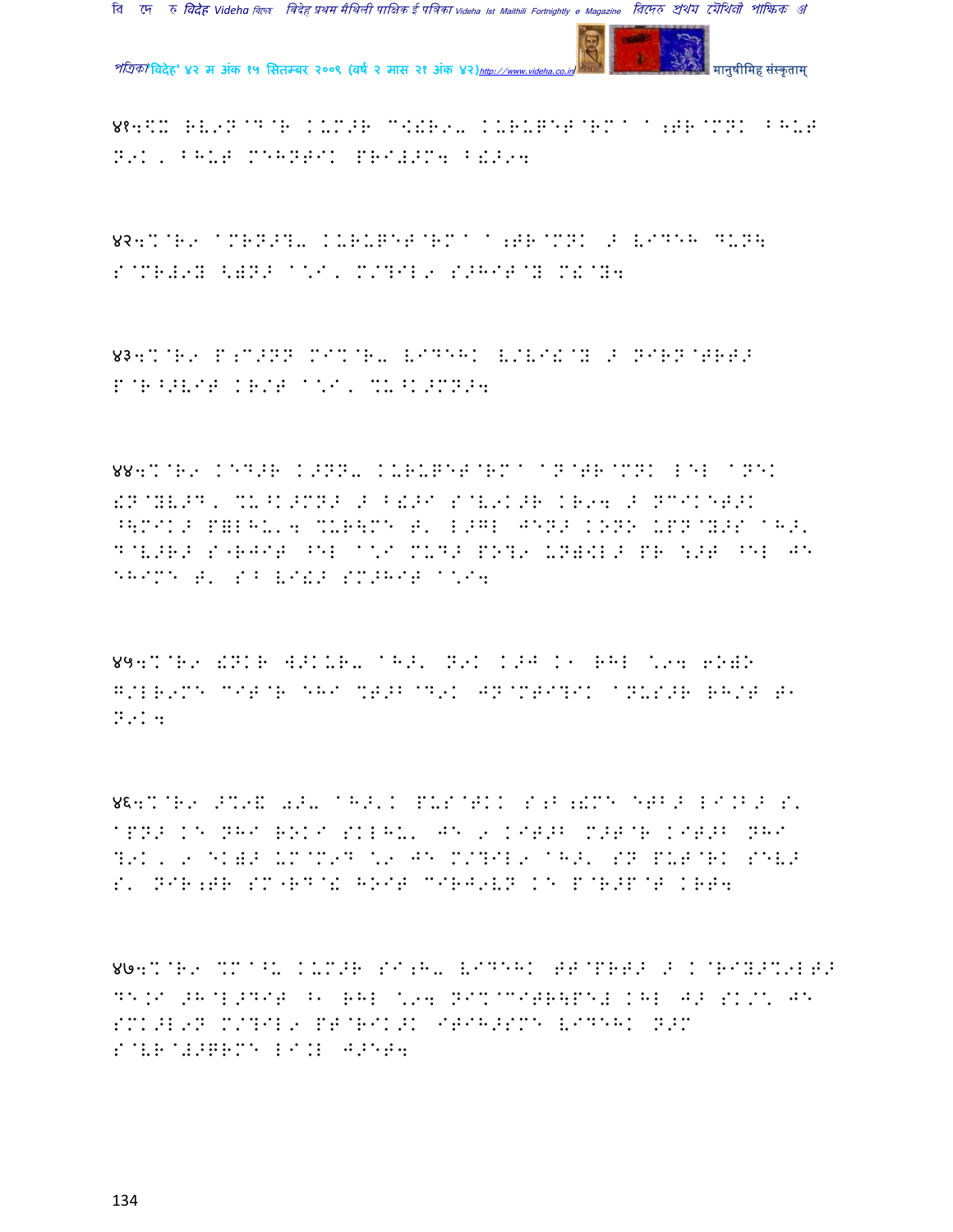

४८4\$X4 AJ9T MI%@R- APNEK P@RY>SK KTBO P@R%;S> KEL J>E KME HOET/K4

४९4%@R9 W>KUR P@RS>D MUR@MU- AD@^UT P@RY>S4 !N@YV>DK S;G P@R>R@?N> JE APN M>)I-P>NIKE' !@Y>NME R>.I A;KK SMOVER KEL HOV A; K IN STRING SROW KEL JOHN SE SROW SORIES SROW SERVICE SERVICE IN A BHUT-BUT-BUT-BENDRES IN SUNDER SUNDER SUNDER SUNDER SUNDAD IMP RHL THR FRAM MORARIN FERRIN

VIDEH

M/?IL9 S>HIT@Y >N@DOLN

 $\mathbb{R}^n$  HRppoc-ord: STR (ILFERT) IRE. ETH IN PERPORT AT A HI AT  $\mathbb{R}^n$  ITY IN THIS INTO  $\mathbb{R}^n$ THAN IN SEVERAL AND PROVINCING SINGLE (POINT) SINGLE (PHONOR WAS UPS) SHOW WHO SH>YK SM@P>DK: %@R9MT9 R%@MI RE.> SIN@H>4 ETY P@RK>%IT RCN> S^K KXP9R>I) LE.K LOKNIK LGME RHTN@HI, M>T@R EKR P@R?M P@RK>%NK/ >R@K>IVK/ A;G@REJ9-S;S@K"RT ANUVA PROVINSI PERSENTAH AIR PERSENTAHAN PERSENTAH PERSENTAH PERSENTAH PERSENTAHAN PERSENTAHAN PERSENTAHAN PER \*/K4 RCN>K>R APN M[LIK > AP@RK>%IT RCN> (JKR M[LIKT>K S;P\R@# UT@TRD>YIT@V LE.K G#K M!@Y \*N@HI) GGAALENDRAGHENDRAG DER GEHANDEN SEIN GETENDRAG MAEL A)/BIMMA AND CORPORATION 4DOCX, 4DOCX, 4POCX, 4PICA 6XR@ME)ME PW> SK/T \*?I4 RCN>K S;G RCN>K>R APN S;QIP@T PRICY > APN S@K/N KEL GEL 6O)O PWET>H, SE >%> KR/T \*94 RCN>K A;TME )>IP RHY, JE 9 RCN> M[LIK A\*I, > PHIL P@RK>%NK HETU VIDEH (P>QIK) 9 PT@RIK>KE' DEL J> RHL A\*I4 MEL P@R>P@T HOYB>K B>D Y?>S;^V %9<@R ( S>T DINK ^9TR) EKR P@RK>%NK A;KK S\CN> DEL J>YT4 EHI 9 PT@RIK>KE' %@R9MTI LQ@M9 W>KUR D@V>R> M>SK 1 > 15 TI?IKE' 9 P@RK>%IT KEL J>IT A\*I4

(G) 2008-09 SR&VERS SR@VOR SURPARE EATHER POSTS SURVEY PARK RCOR - ROKAR SROWSKI - REPORTED HE SHOP SHOW HE SHOW ROKE SHOW THAT IN THE ST LAGME \*NOW PUNCY AND AN UNIVERSITY OF PUNCY >R@K>IVK UPYOGK A!IK>R KINB>K HETU